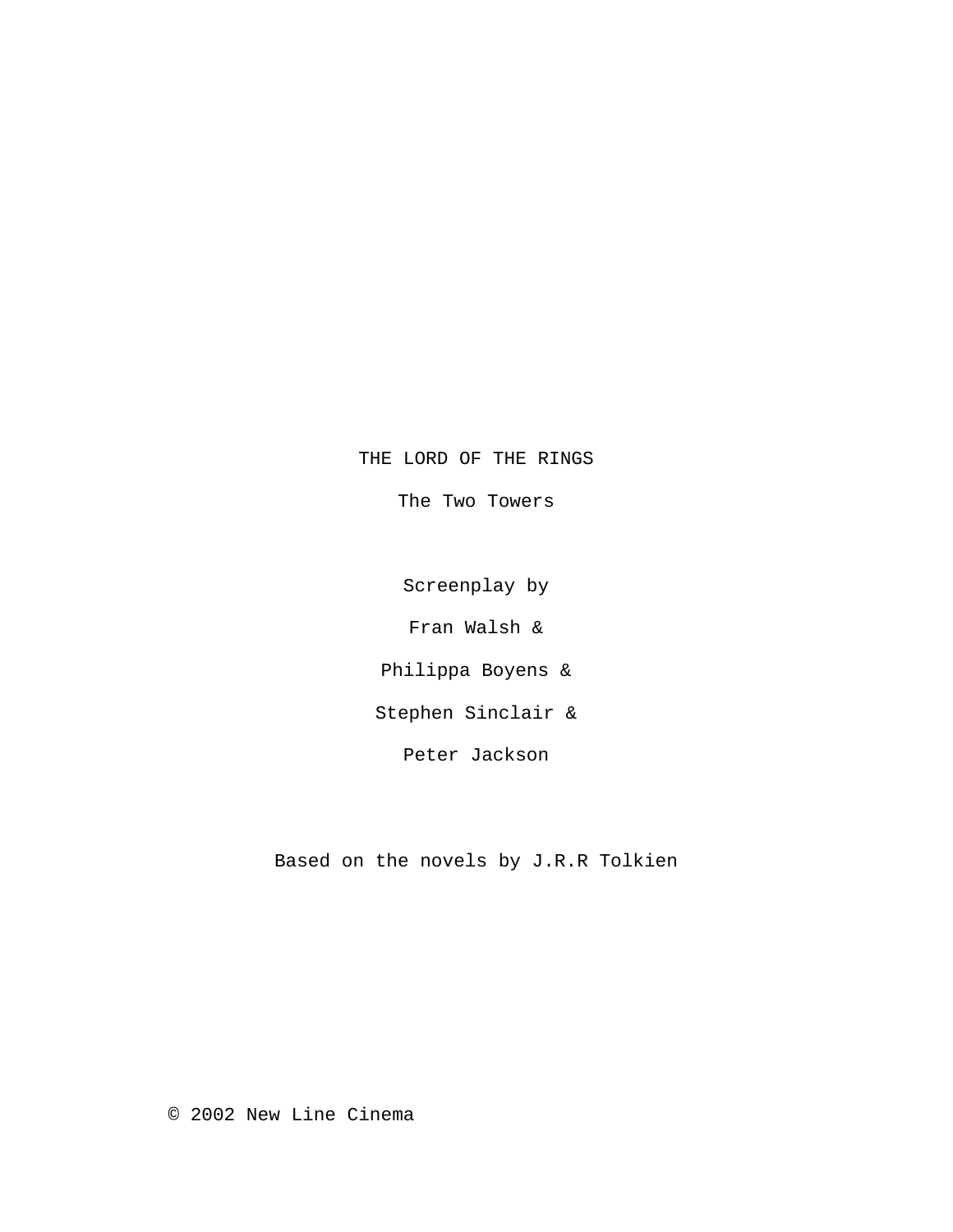BLACK SCREEN.

SUPER: New Line Cinema Presents

SUPER: A Wingnut Films Production

SUPER: THE LORD OF THE RINGS

FADE IN ON:

EXT. THE MISTY MOUNTAINS - DAY

HIGH WIDE AERIAL ON: CAMERA flies over the snow-covered peaks of the Misty Mountains. As the tranquillity of the scene sinks in, voices disrupt the peacefulness.

> GANDALF (O.S.) You cannot pass!

> > FRODO (O.S.)

Gandalf!

ON THE SOUNDTRACK: A faint crash sounds over the landscape.

 GANDALF (O.S.) I am the servant of the Secret Fire, wielder of the Flame of Anor!

PAN CLOSER TO THE SIDE OF THE MOUNTAINS.

 GANDALF (O.S.)(CONT'D) Go back to the Shadow. The dark fire will not avail you, flame of Udûn!

TRACK THROUGH THE SIDE OF THE MOUNTAIN TO:

INT. BRIDGE OF KHAZAD-DÛM, MORIA - DAY

WIDE ON: The BALROG slashes at GANDALF with its SWORD OF FLAME ...GANDALF blocks with GLAMDRING ... a ringing clash and the BALROG'S SWORD SHATTERS into MOLTEN FRAGMENTS!

> GANDALF (CONT'D) (booming) You shall not pass!!

The BALROG places one foot onto the bridge.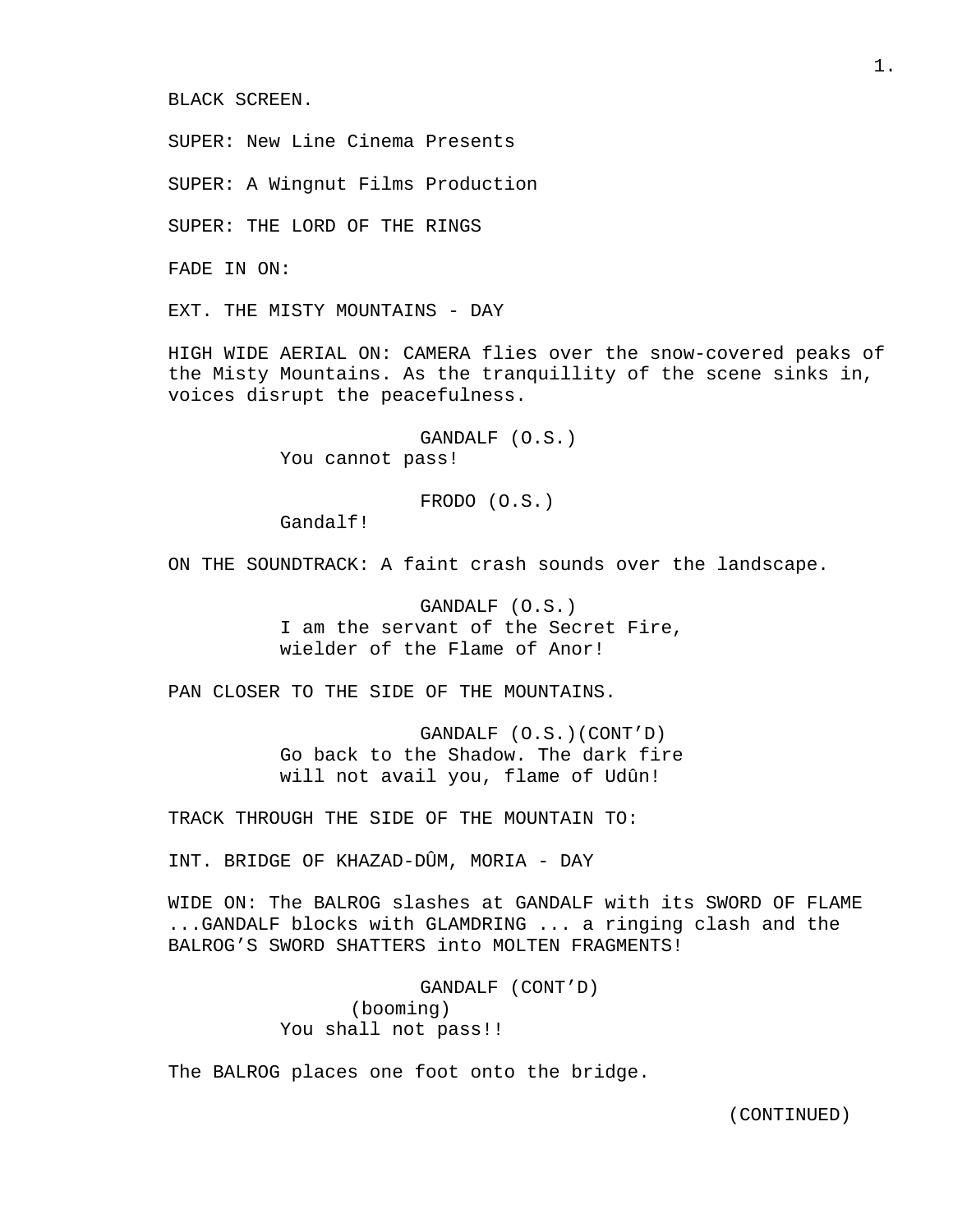GANDALF CRIES ALOUD as he summons his LAST RESERVES OF STRENGTH!!

He thumps the bridge with his staff...a blinding sheet of white flame springs up...the staff shatters...the bridge breaks... right at the BALROG'S feet.

The stone bridge drops away into the GULF...from under the BALROG. For a moment, the great BEAST remains poised in the air ...then it plunges down:

SLOW MOTION: RELIEF floods FRODO'S face...GANDALF remains trembling on the lip of the broken bridge.

SLOW MOTION: As the BALROG falls, he lashes out with his whip of fire...

SLOW MOTION: The thongs of the whip lash and curl around GANDALF'S knees, dragging him over the brink! GANDALF just manages to hang on by his fingertips.

#### FRODO

 (screaming) Gandalf!

#### GANDALF

 (fierce) Fly, you fools!

#### FRODO

No!

CLOSE ON: GANDALF lets go his grip and falls away...following the BALROG into the BOTTOMLESS ABYSS!

FRODO (O.S.) (CONT'D)

Gandalf!

TRACK AT HIGH SPEED WITH GANDALF AS HE PLUMMETS...THE BALROG SMOKES FROM BELOW...

ANGLE ON: GANDALF snatches GLAMDRING as he plummets head-first behind the BALROG.

GANDALF alights on the BALROG'S NECK and stabs GLAMDRING deep into it...the BALROG swipes at GANDALF loosening GANDALF'S grip.

2.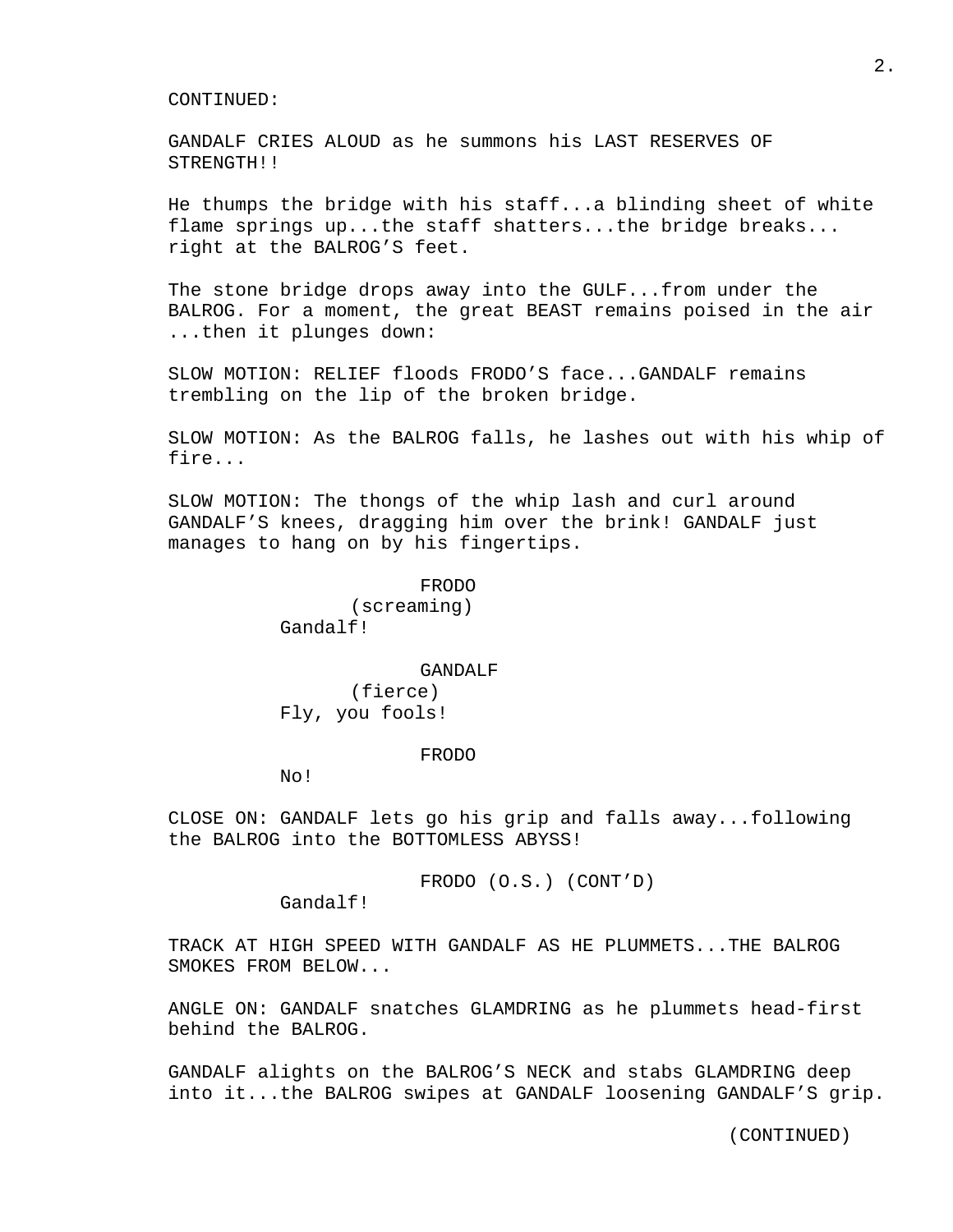CONTINUED: (2)

The BALROG swings at GANDALF several times before snatching GANDALF in his GRASP...another bounce off the close walls and GANDALF falls freely again.

GANDALF grabs ahold of the demon's horn as they continue their never-ending plunge...The BALROG bounces off the walls as GANDALF prepares to drive GLAMDRING into its head.

INT. UNDERGROUND CAVERN - DAY

WIDE ON: AT THE UTTERMOST FOUNDATIONS BENEATH THE DEEPEST DELVINGS OF THE DWARVES, GANDALF and the BALROG emerge like a small ball of fire high above an enormous body of water in a cavern without measure.

CLOSE ON: GANDALF'S EYES WIDEN as they crash into the water below.

CUT TO:

EXT. EMYN MUIL - DAY

CLOSE ON: FRODO awakens as if from a nightmare.

## FRODO (calling out) Gandalf!

ANGLE ON: FRODO props himself up, hyperventilating. SAM sits up behind him.

SAM What is it, Mr. Frodo?

FRODO

Nothing.

FRODO lies back down.

FRODO (CONT'D)

Just a dream.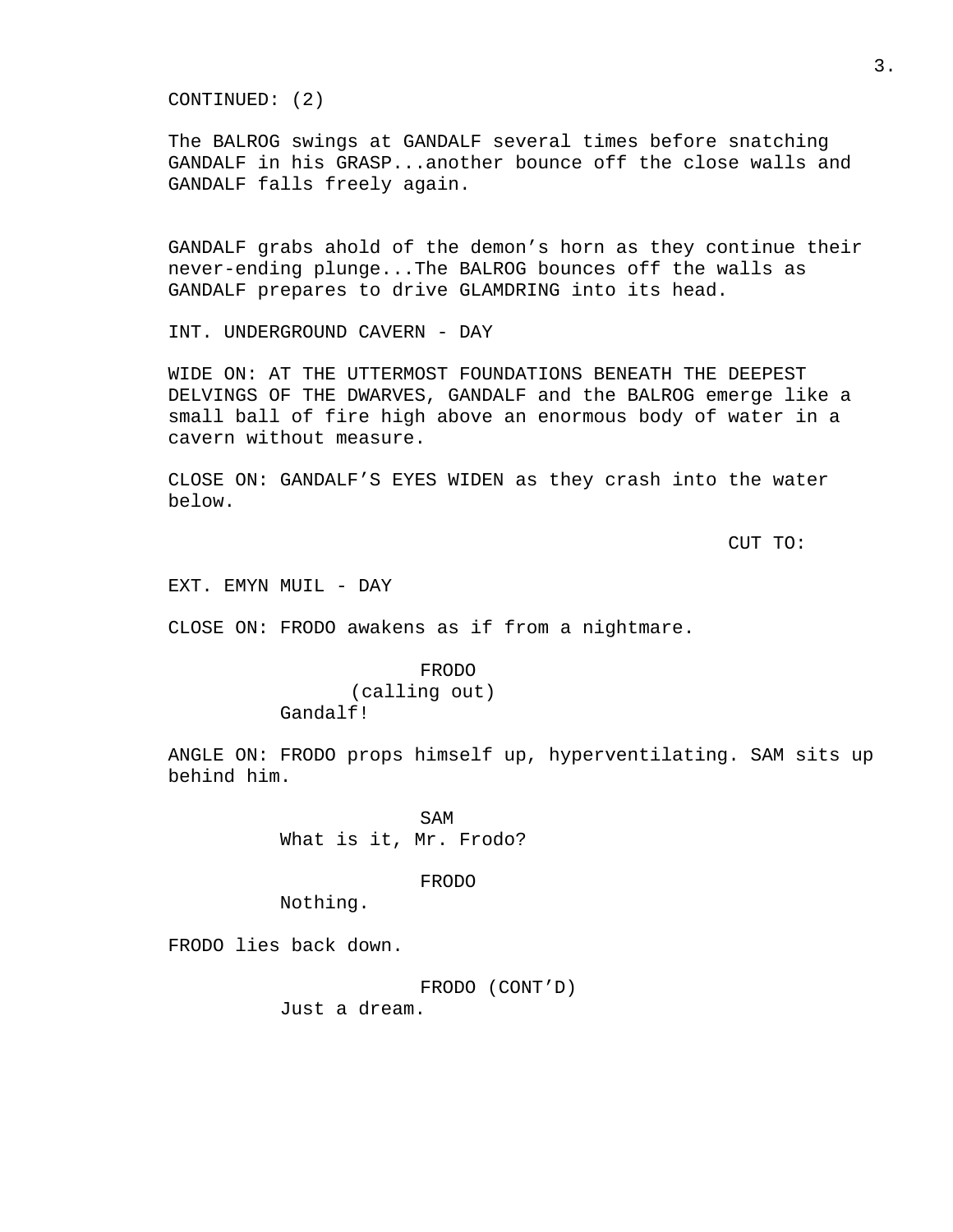EXT. EMYN MUIL - LATER

WIDE ON: FOG lays heavy over the ROCKY LANDSCAPE of EMYN MUIL.

SUPER: THE TWO TOWERS

ANGLE ON: FRODO and SAM climb down a rock face toward the mistcovered ground.

SAM Can you see the bottom?

ANGLE ON: FRODO looks down into the mist.

 FRODO No! Don't look down, Sam! Just keep going!

CLOSE ON: SAM clings to the ROPE and nods. He slowly continues.

ANGLE ON: The ROPE is tied securely around a rock at the top of the face.

ANGLE ON: SAM takes a step and loses his footing...A SMALL BOX tumbles out of his pocket! He desperately reaches for it.

SAM Catch it! Grab it, Mr. Frodo!

ANGLE ON: FRODO looks up...THE BOX bounces down the rock... FRODO deftly catches it.

SUDDENLY, HE LOSES HIS FOOTING AND PLUNGES INTO THE MIST BELOW!

SAM

Mr. Frodo!

After only a few feet, FRODO lands softly on the ground. Stunned, he looks about for a moment, and then up to SAM.

> FRODO I think I've found the bottom.

SAM quickly climbs downward and walks away from the rope.

SAM Bogs and rope, and goodness knows what. It ain't natural, none of it.

4.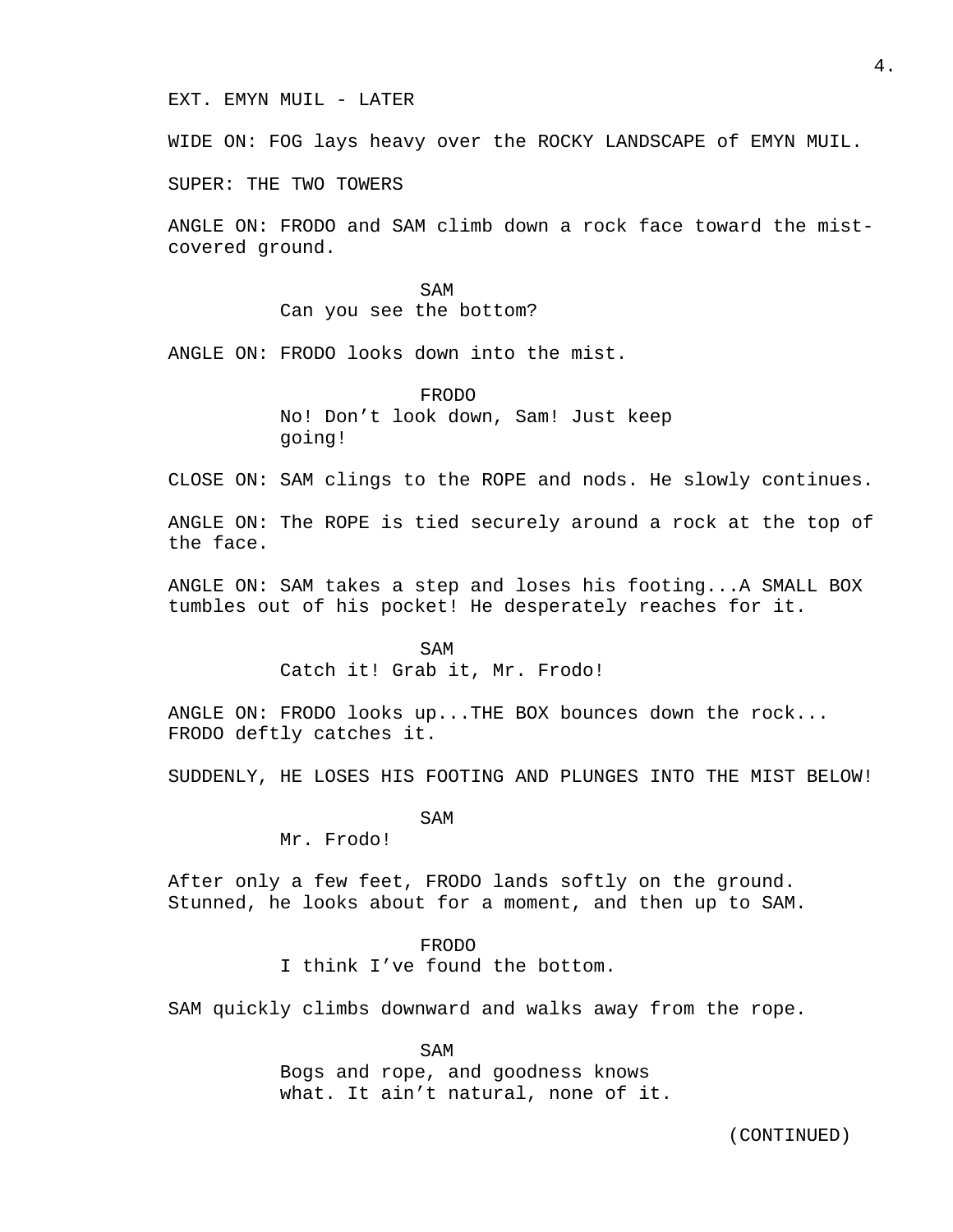FRODO studies the SMALL BOX.

 FRODO What's in this?

SAM

 Nothing. Just a bit of seasoning. I thought maybe if we was having a roast chicken one night or something.

CLOSE ON: SAM looks at FRODO with the greatest of honesty... FRODO looks at SAM incredulously.

FRODO

Roast chicken?!

SAM shrugs.

SAM

You never know.

FRODO laughs and shakes his head.

FRODO

Sam. My dear Sam.

CLOSE ON: Carefully, FRODO opens the lid to look inside. The BOX is filled to the brim with SEASONING.

> SAM It's very special, that. It's the best salt in all the Shire.

> > FRODO

It is special.

ANGLE ON: FRODO looks at SAM nostalgically.

 FRODO (CONT'D) It's a little bit of home.

FRODO hands the box back to SAM and walks over to the rope still tied at the top of the cliff. He gazes upward.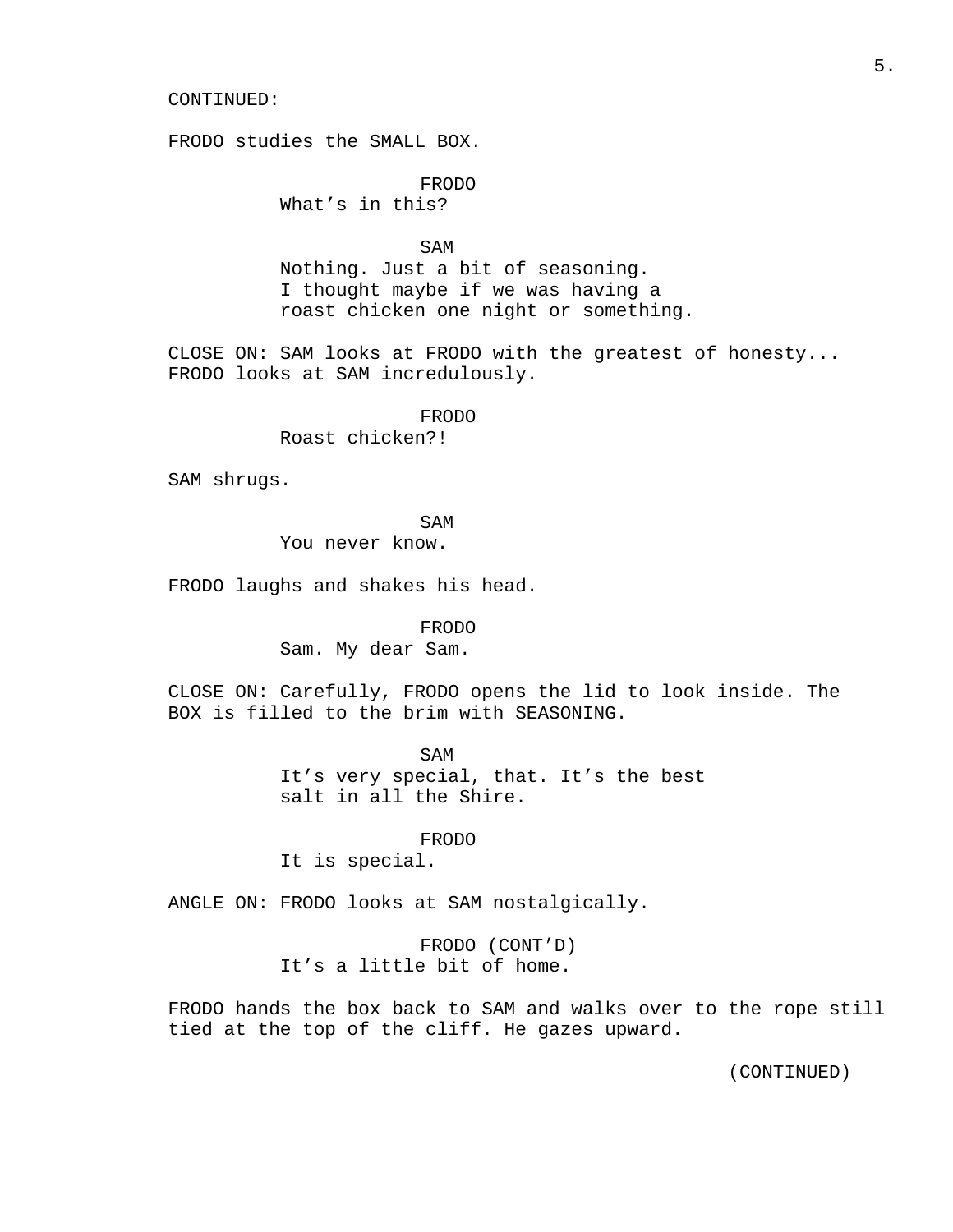CONTINUED: (2)

 FRODO (CONT'D) We can't leave this here for someone to follow us down.

SAM Who's gonna to follow us down here, Mr. Frodo?

FRODO looks at the rope, worried...SAM looks at it longingly.

 SAM (CONT'D) It's a shame, really. Lady Galadriel gave me that. Real Elvish rope.

SAM puts the box of seasoning in his pocket and walks over to the rock face.

> SAM (CONT'D) Well, there's nothing for it. It's one of my knots. Won't come free in a hurry.

SAM tugs on the rope - hard.

ANGLE ON: The ELVISH ROPE unties itself and plummets.

ANGLE ON: The ROPE lands at SAM'S FEET...SAM stands speechless for a moment, and then he looks at FRODO who shrugs.

> FRODO Real Elvish rope.

SAM looks briefly at the bit he is still holding, and then at the summit far above.

EXT. EMYN MUIL - DAY

WIDE ON: FRODO and SAM climb over the rocky terrain to reach the summit of another part of EMYN MUIL.

ANGLE ON: They look into the distance at the MORDOR. MOUNT DOOM belches fire and smoke.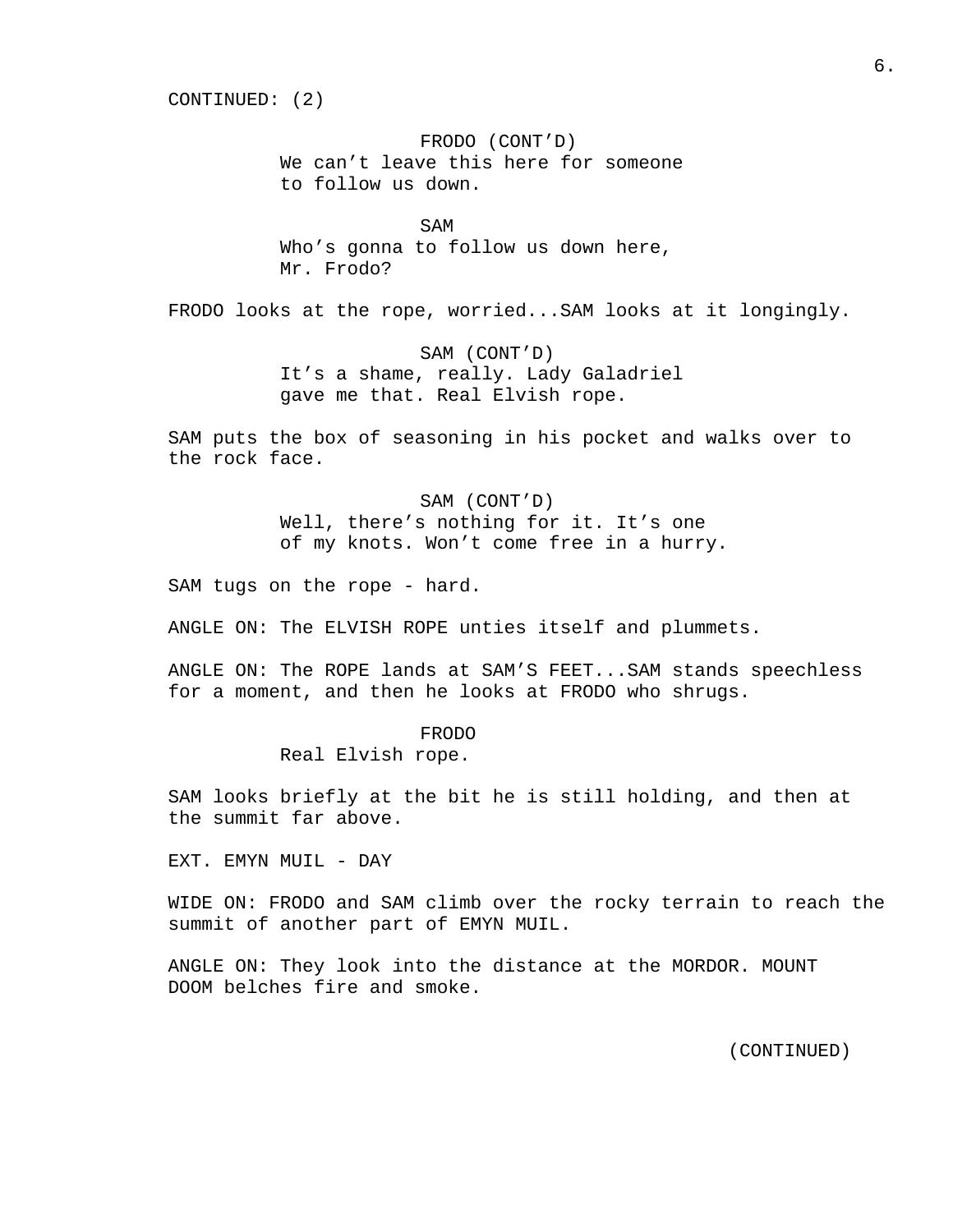SAM

 Mordor. The one place in Middle-earth we don't want to see any closer. And the one place we're trying to get to. It's just where we can't get.

CLOSE ON: SAM turns to FRODO, worried.

 SAM (CONT'D) Let's face it, Mr. Frodo, we're lost.

CLOSE ON: FRODO looks at SAM, scared.

 SAM (CONT'D) I don't think Gandalf meant for us to come this way.

#### FRODO

 He didn't mean for a lot of things to happen, Sam ... but they did.

Suddenly, FRODO gasps.

INSERT IMAGE: From deep within Mordor the BLAZING EYE OF SAURON looks directly upon him from high atop THE TOWER OF BARAD-DÛR.

ANGLE ON: FRODO shudders and turns away from the sight. He sits, panting.

ANGLE ON: SAM turns to him.

SAM

Mr. Frodo?

FRODO continues panting, unable to respond.

 SAM (CONT'D) It's the Ring, isn't it?

 FRODO It's getting heavier.

CLOSE ON: FRODO clutches the RING on his chest.

7.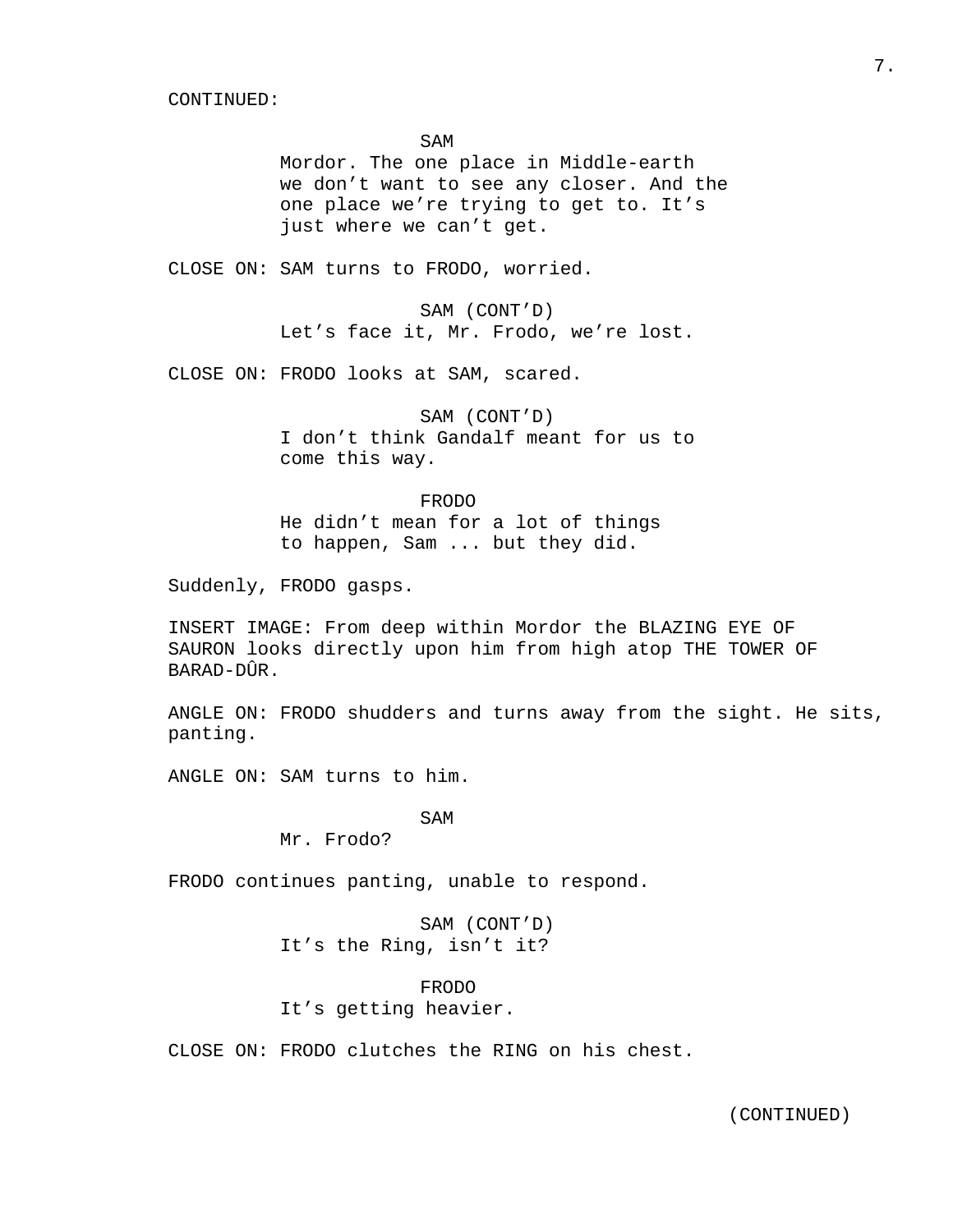CONTINUED: (2)

ANGLE ON: SAM sits behind him and begins to go through his pack. FRODO fumbles for his water bottle and takes a deep gulp.

> FRODO (CONT'D) What food have we got left?

SAM

Let me see.

CLOSE ON: He takes a LEAF-WRAPPED BIT OF ELVEN BREAD from his pack.

> SAM (CONT'D) Oh yes, lovely. Lembas bread. And look!

He digs deeper into his pack and pulls out:

 SAM (CONT'D) More Lembas bread.

He breaks off a piece and tosses it to FRODO, and then eats a piece himself.

> SAM (CONT'D) I don't usually hold with foreign food, but this Elvish stuff, it's not bad.

> > FRODO (smiling)

 Nothing ever dampens your spirits, does it, Sam?

SAM smiles back, glances at his bread, as if considering another bite, and then looks ominously off into the distance. His expression drops.

SAM Those rain clouds might.

EXT. EMYN MUIL - NIGHT

ANGLE ON: FRODO and SAM sit huddled together wrapped in their cloaks...RAIN beats mercilessly down upon them...neither one sleeps.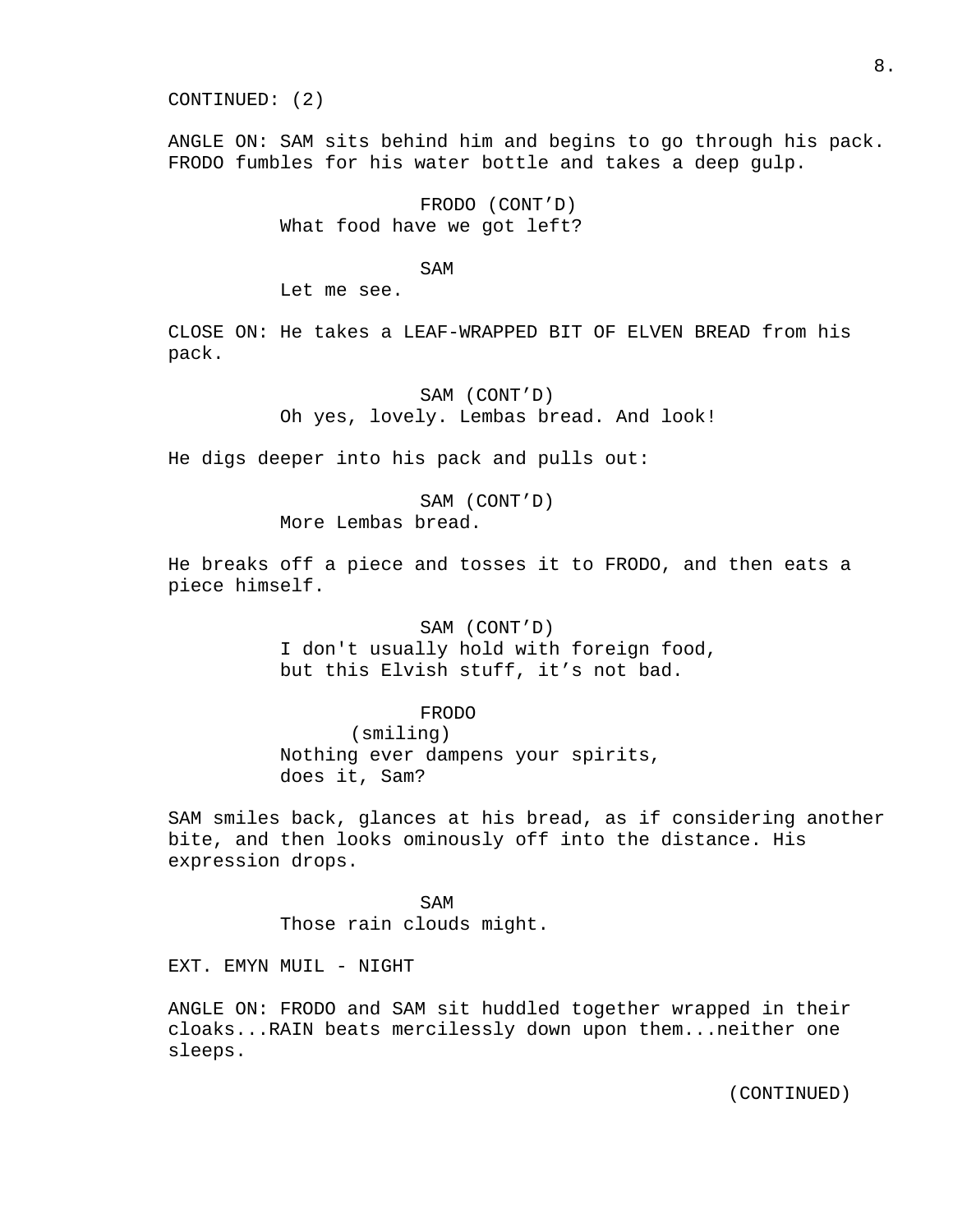HIGH WIDE ON: The HOBBITS shivering at the base of the rocks... HARSH BREATHING SOUNDS...A HAND rests on the edge of the cliff.

ANGLE ON: FRODO suddenly looks up.

LOW ANGLE ON: The side of the rock face...nothing is seen on its peak.

ANGLE ON: FRODO shakes his head and huddles back down into his cloak.

CUT TO:

EXT. EMYN MUIL - DAY

ANGLES ON: FRODO and SAM climb over the rocks...walk along a path...scale the side of a rock face...walk along a summit...

SAM This looks strangely familiar.

> FRODO (exasperated)

 It's because we've been here before. We're going in circles.

SAM walks to an overlook.

SAM What's that horrid stink? I warrant there's a nasty bog nearby. Can you smell it?

> FRODO Yes. I can smell it.

FRODO walks over to join SAM at the overlook.

CLOSE ON: FRODO looks to SAM ominously.

 FRODO (CONT'D) (whispers) We're not alone.

CUT TO: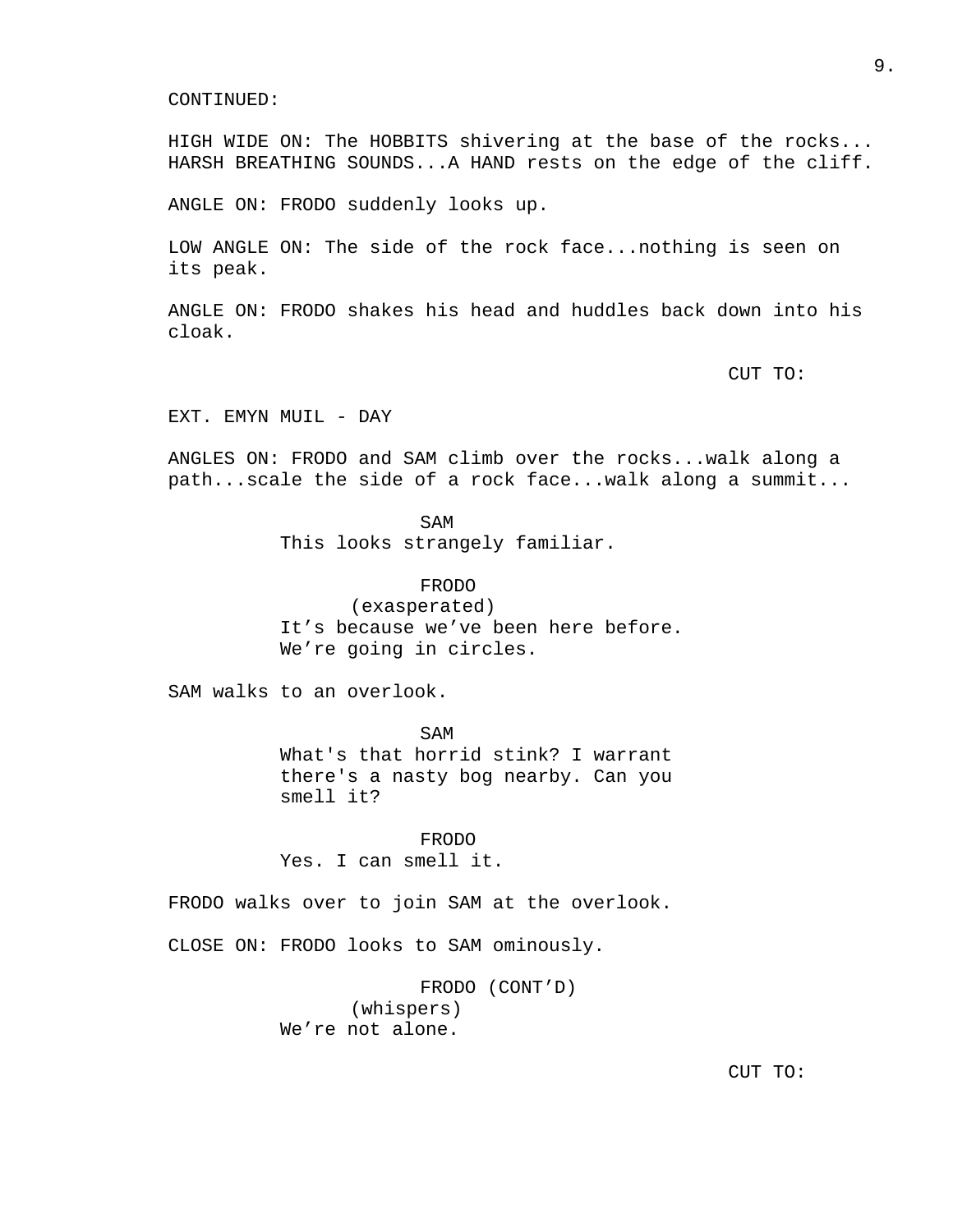EXT. EMYN MUIL - NIGHT

ANGLE ON: FRODO and SAM sleep.

HIGH WIDE: A dark, spidery shape appears on top of the cliff and makes its way down to the slumbering HOBBITS.

ANGLE ON: The emaciated creature is dressed only in a tattered loincloth, and appears mostly human in appearance. Its frame is quite thin, but its hands, feet, and eyes are oversized. What hair remains is thin and falls where it may about its shoulders. It descends the rock face upside down like an insect. This is GOLLUM. He speaks in an ancient, gravely voice.

> GOLLUM The thieves. The thieves. The filthy little thieves. Where is it?

CRANE BEHIND GOLLUM as he climbs down.

 GOLLUM (CONT'D) Where is it? They stole it from us. My precious. Curse them, we hates them! It's ours, it is, and we wants it!

GOLLUM reaches his hand out to snatch his prize.

SUDDENLY, the HOBBITS spring and snatch GOLLUM off the side of the rock. Amidst the struggle, GOLLUM wriggles loose and throws them both away from him.

As FRODO falls back, the RING comes out of his shirt.

GOLLUM recovers and sees the RING. He leaps straight for it. GOLLUM desperately tries to get his hands on his precious while FRODO struggles to prevent this.

SAM recovers and grabs GOLLUM by the ankle, dragging him away from FRODO...GOLLUM reels back and hits SAM in the face, knocking him away.

He pounces back on FRODO and reaches for the RING...FRODO grabs Gollum's hand, and struggles against his considerable strength.

CLOSE ON: GOLLUM'S cheeks puff with exertion as he struggles with FRODO, his enormous eyes fixed on the RING.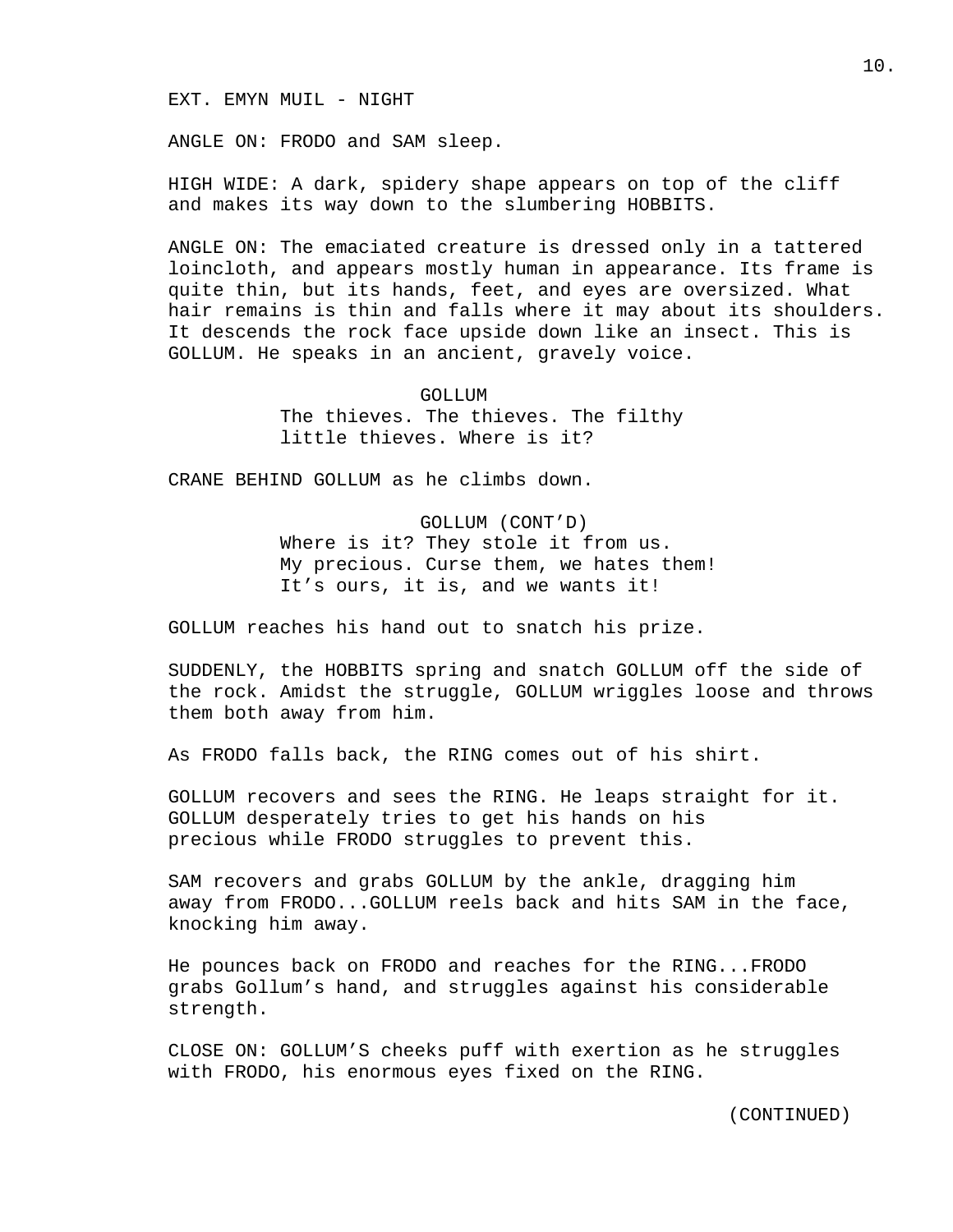ANGLE ON: SAM comes up from behind GOLLUM again, and lifts him off of FRODO...GOLLUM grasps FRODO, throwing him off to one side as SAM swings GOLLUM around.

GOLLUM leaps from Sam's grasp onto the rock wall beside them, and then back on top of FRODO.

SAM pulls GOLLUM off again, and GOLLUM turns on him...he fiercely bits SAM on the neck. SAM struggles against him, but GOLLUM reels around, wraps his legs around SAM and tries to choke him!

SAM falls to the ground atop GOLLUM, but GOLLUM continues to have the upper hand.

SUDDENLY, FRODO grabs GOLLUM by the hair, and holds STING to his neck.

CLOSE ON: GOLLUM'S eyes go wide, and he freezes. He maintains a hold on SAM.

#### FRODO

 (menacingly) This is Sting. You've seen it before, haven't you ... Gollum?

ANGLE ON: SAM tries to break GOLLUM'S grip, unsuccessfully.

 FRODO (CONT'D) Release him or I'll cut your throat!

ANGLE ON: Slowly, GOLLUM loosens his grip on SAM...and then WAILS.

CUT TO:

EXT. EMYN MUIL - DAY

WIDE ON: Gollum's wail ECHOES across the vast, rocky landscape of EMYN MUIL.

EXT. EMYN MUIL - DAY

ANGLE ON: FRODO and SAM walks through EMYN MUIL...SAM tugs on the rope and GOLLUM stumbles behind them. GOLLUM continues to SCREAM and WAIL.

11.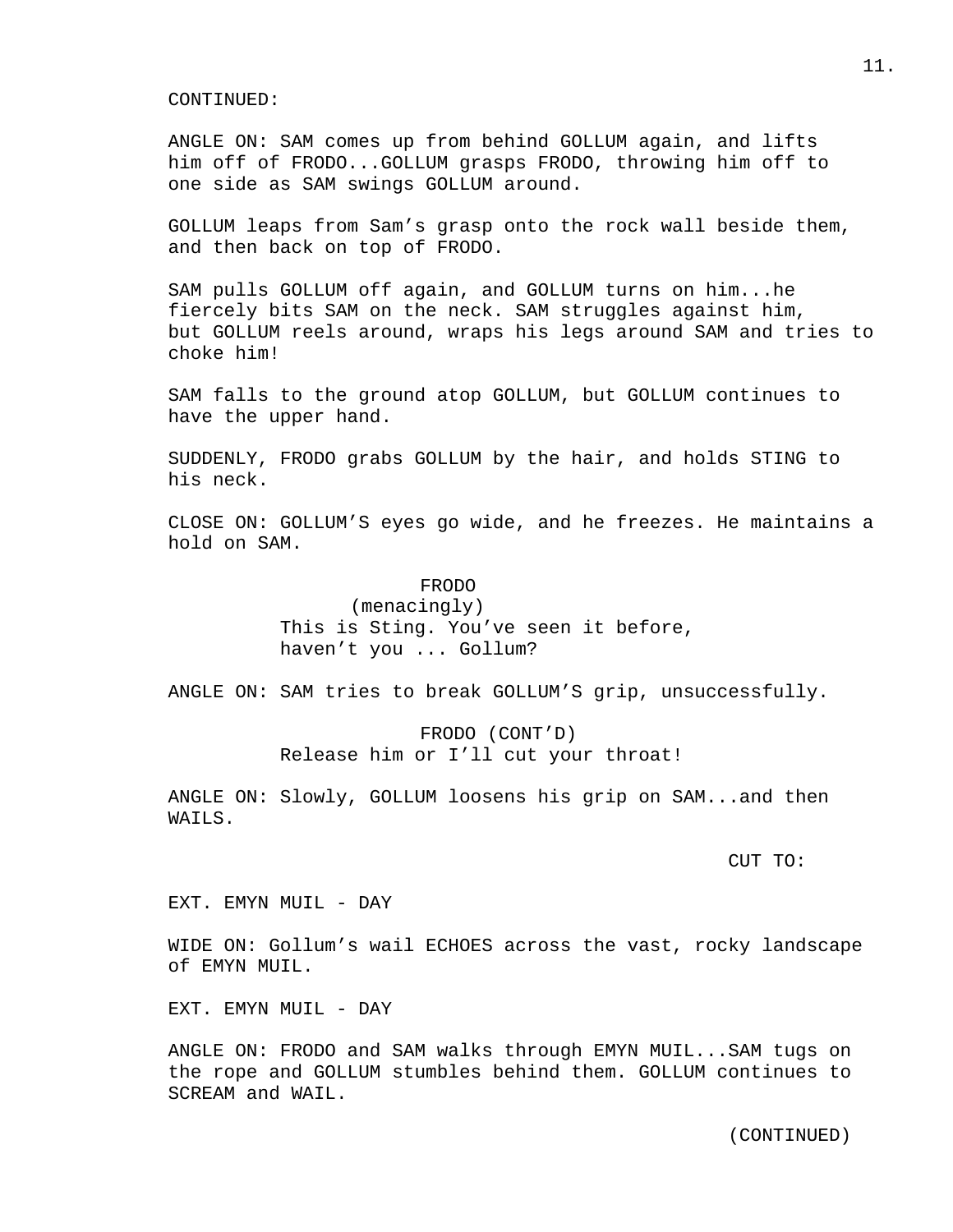### GOLLUM

 It burns! It burns us! It freezes! Nasty Elves twisted it. Take it off us!

SAM continues dragging GOLLUM, willing or not, across the rocks.

SAM

Quiet, you!

GOLLUM stops again.

SAM tugs fiercely at the rope to try and get him to come along, but GOLLUM wails again, unmoving. SAM turns to FRODO in dismay.

> SAM (CONT'D) It's hopeless. Every Orc in Mordor's going to hear this racket. Let's just tie him up and leave him.

ANGLE ON: GOLLUM stops crying at once and turns to the HOBBITS wide-eyed and pleading.

> GOLL LIM No! That would kill us! Kill us!

SAM

It's no more than you deserve!

GOLLUM wails again and COLLAPSES onto the ground, writhing.

ANGLE ON: FRODO looks down to GOLLUM.

## FRODO

 Maybe he does deserve to die. But now that I see him, I do pity him.

ANGLE ON: GOLLUM suddenly stops and turns to FRODO, smiling.

### GOLLUM

 (begging) We be nice to them if they be nice to us. Take it off us.

ANGLE ON: FRODO and SAM look at GOLLUM warily.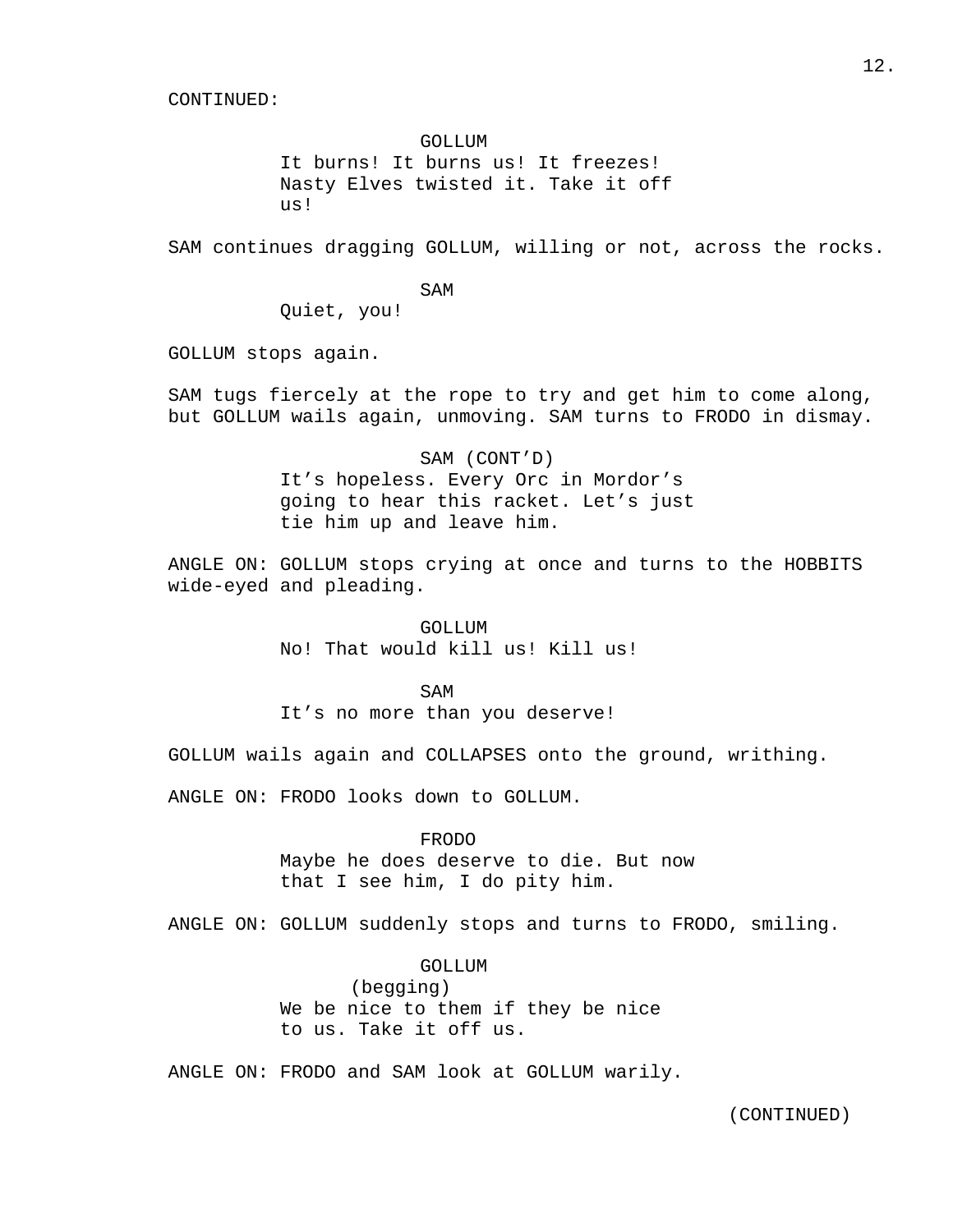GOLLUM (CONT'D) We swears to do what you wants. We swears.

 FRODO There's no promise you can make that I can trust.

ANGLE ON: GOLLUM scrambles up and bows to FRODO desperately.

### GOLLUM

 (smiling) We swears to serve the master of the precious. We will swear on the...on the precious. (coughing) Gollum. Gollum.

 FRODO The Ring is treacherous. It will hold you to your word.

ANGLE ON: GOLLUM crawls over to FRODO.

 GOLLUM Yes...on the precious. On the precious.

SAM

I don't believe you!

ANGLE ON: SAM lunges at GOLLUM...GOLLUM jumps away, frightened, and climbs onto a boulder.

> SAM (CONT'D) Get down! I said, down!

SAM jerks strongly at the rope. GOLLUM crashes to the ground, choking.

### FRODO

Sam!

SAM He's trying to trick us! If we let him go he'll throttle us in our sleep.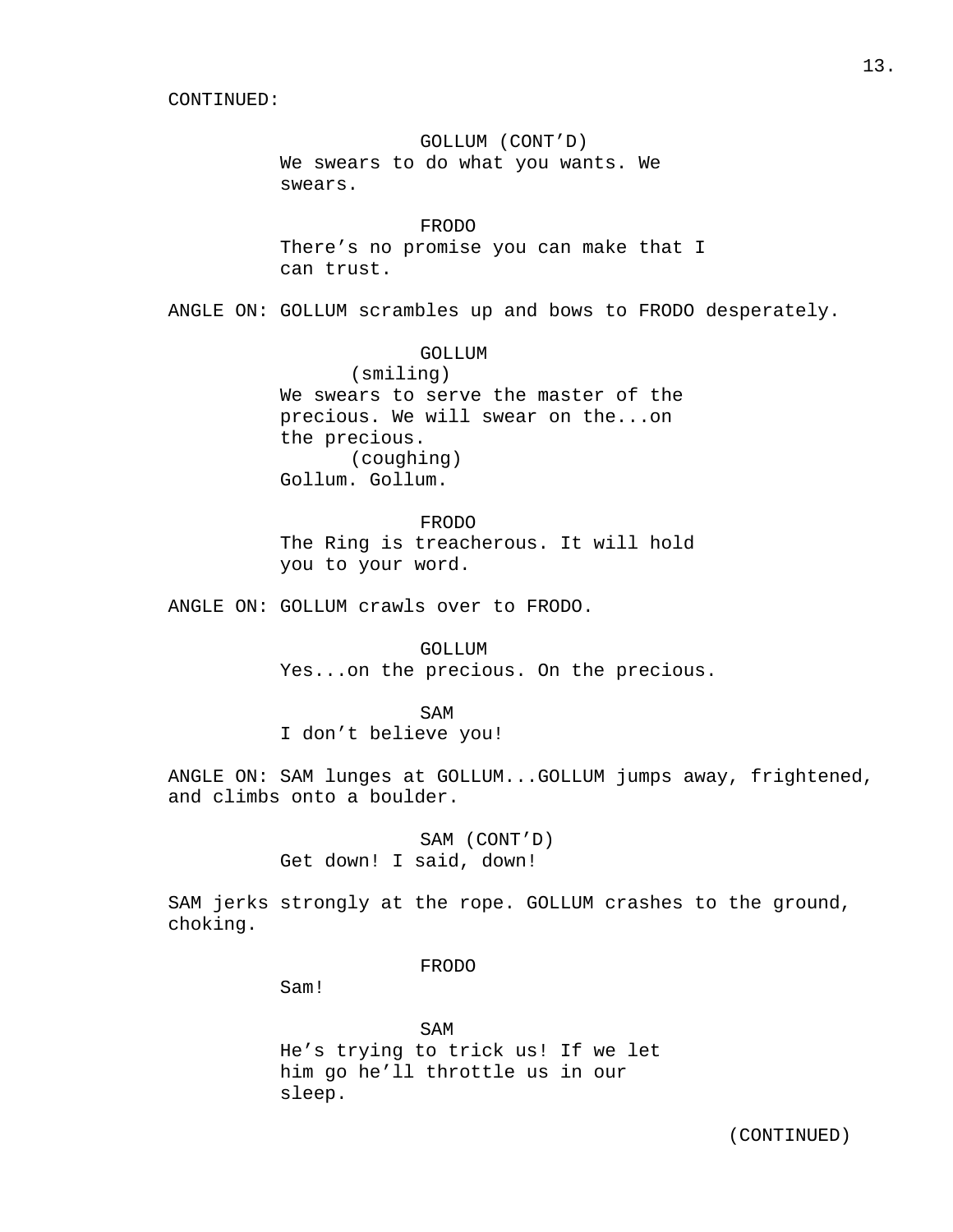CONTINUED: (2)

ANGLE ON: GOLLUM lies panting and holding his throat. He backs away, frightened, as FRODO approaches him.

> FRODO You know the way to Mordor?

## GOLLUM

(warily)

Yes.

 FRODO You've been there before?

GOLLUM

Yes.

ANGLE ON: FRODO reaches out and removes the rope from GOLLUM'S neck. GOLLUM is surprised and relieved.

CLOSE ON: SAM is displeased.

 FRODO You will lead us to the Black Gate.

CUT TO:

EXT. EMYN MUIL - DAY

TRACK WITH: GOLLUM scrambles quickly through the rocky crags, looking back to make sure the HOBBITS are behind him.

ANGLE ON: FRODO and SAM struggle to keep his pace.

 SMÉAGOL To the Gate, to the Gate! To the Gate, the master says. Yes!

CLOSE ON: GOLLUM sports an EVIL FACE.

 GOLLUM No! We won't go back. Not there. Not to him. They can't make us. (coughing) Gollum! Gollum!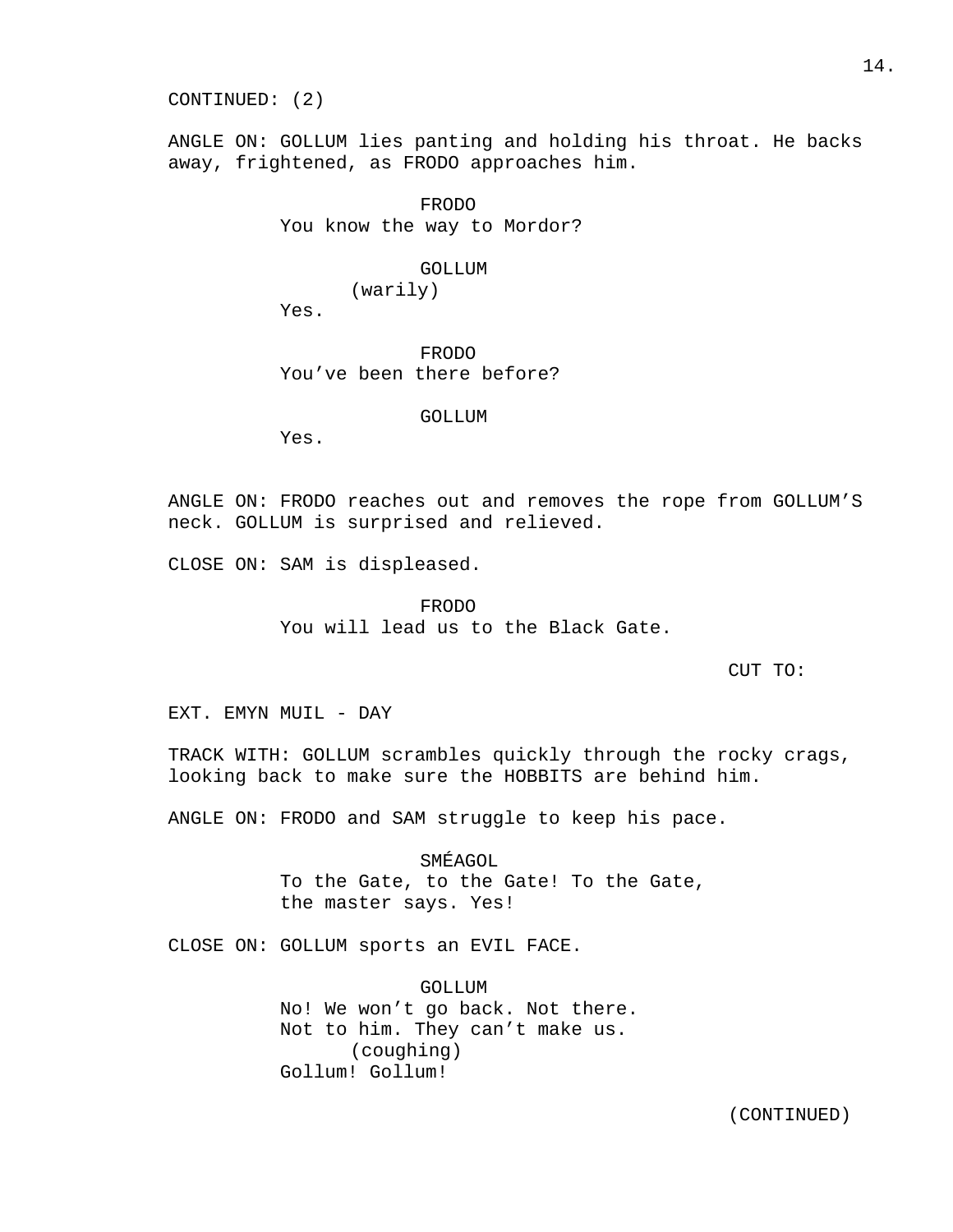He scrambles on further and stops atop a rock. His FACE turns suddenly SOFT.

# SMÉAGOL

 (pleading) But we swore to serve the master of the precious.

### GOLLUM

 No. Ashes and dust and thirst there is, and pits, pits, pits.

ANGLE ON: SAM and FRODO run up behind him, listening.

 GOLLUM (CONT'D) And Orcses, thousands of Orcses. And always the Great Eye watching, watching.

He hides in face in his hands at the horror of the thought.

Suddenly, he looks back to see SAM and FRODO. He lets out a frightening growl and runs off down the path.

SAM starts forward.

GOLLUM leaps down a rock wall and scurries away from the HOBBITS.

SAM Hey! Come back now! Come back!

SAM and FRODO try to follow, but he has escaped them.

 SAM (CONT'D) There! What did I tell you? He's run off, the old villain. So much for his promises.

GOLLUM pops up behind a nearby rock.

 GOLLUM This way, Hobbits. Follow me!

FRODO quickly runs after him. SAM, with a scowl, concedes to follow as well.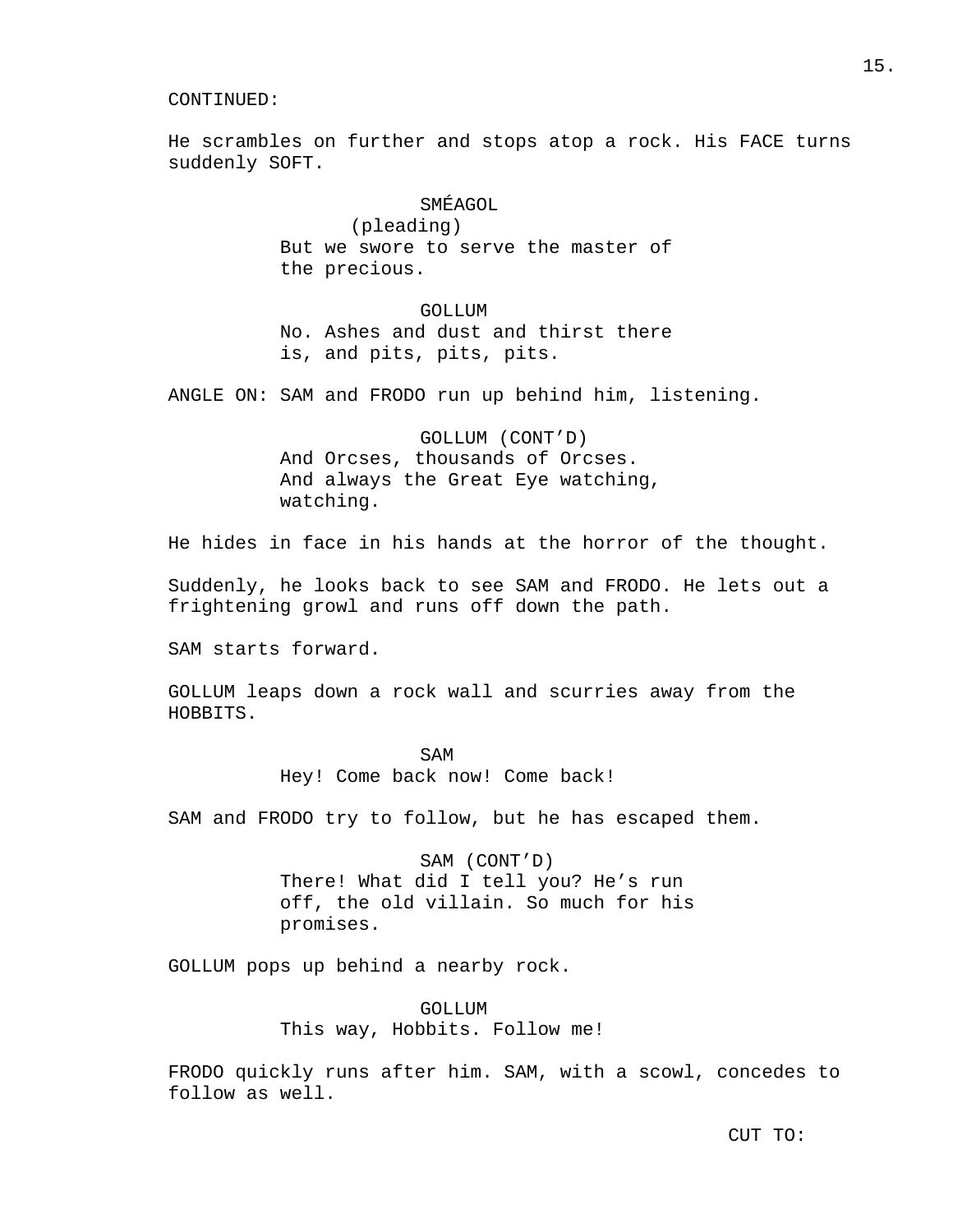EXT. PLAINS OF ROHAN - DAY

CRANE DOWN TO: A BAND OF URUK-HAI runs across ROHAN. MERRY and PIPPIN, ride on the backs of two URUK-HAI, their hands bound around the URUK-HAIS' necks.

ANGLE ON: PIPPIN tries to call to MERRY, who is unconscious with a gash on his brow.

#### PIPPIN

Merry! Merry!

MERRY does not respond.

ANGLE ON: SUDDENLY, the leading URUK-HAI, MAÚHUR, signals a stop. He sniffs the air.

ANGLE ON: Several Orcs from the North emerge from behind some rocks. They are led by a short, crook-legged Orc, very broad with long arms that hang almost to the ground called GRISHNÁKH.

## GRISHNÁKH

 You're late. Our master grows impatient. He wants the Shire-rats now.

ANGLE ON: UGLÚK looks at MAÚHUR amused.

 UGLÚK I don't take orders from Orc-maggots.

ANGLE ON: GRISHNÁKH'S face falls.

 UGLÚK (CONT'D) Saruman will have his prize. We will deliver them.

UGLÚK turns away from the Northern Orcs.

ANGLE ON: GRISHNÁKH mocks him as he walks away, but they make no move on the URUK-HAI.

ANGLE ON: PIPPIN tries again to rouse MERRY.

## PIPPIN Merry! Merry? Wake up.

ANGLE ON: MERRY'S head lolls around, unresponsive. PIPPIN looks over to an Orc drinking his draught.

16.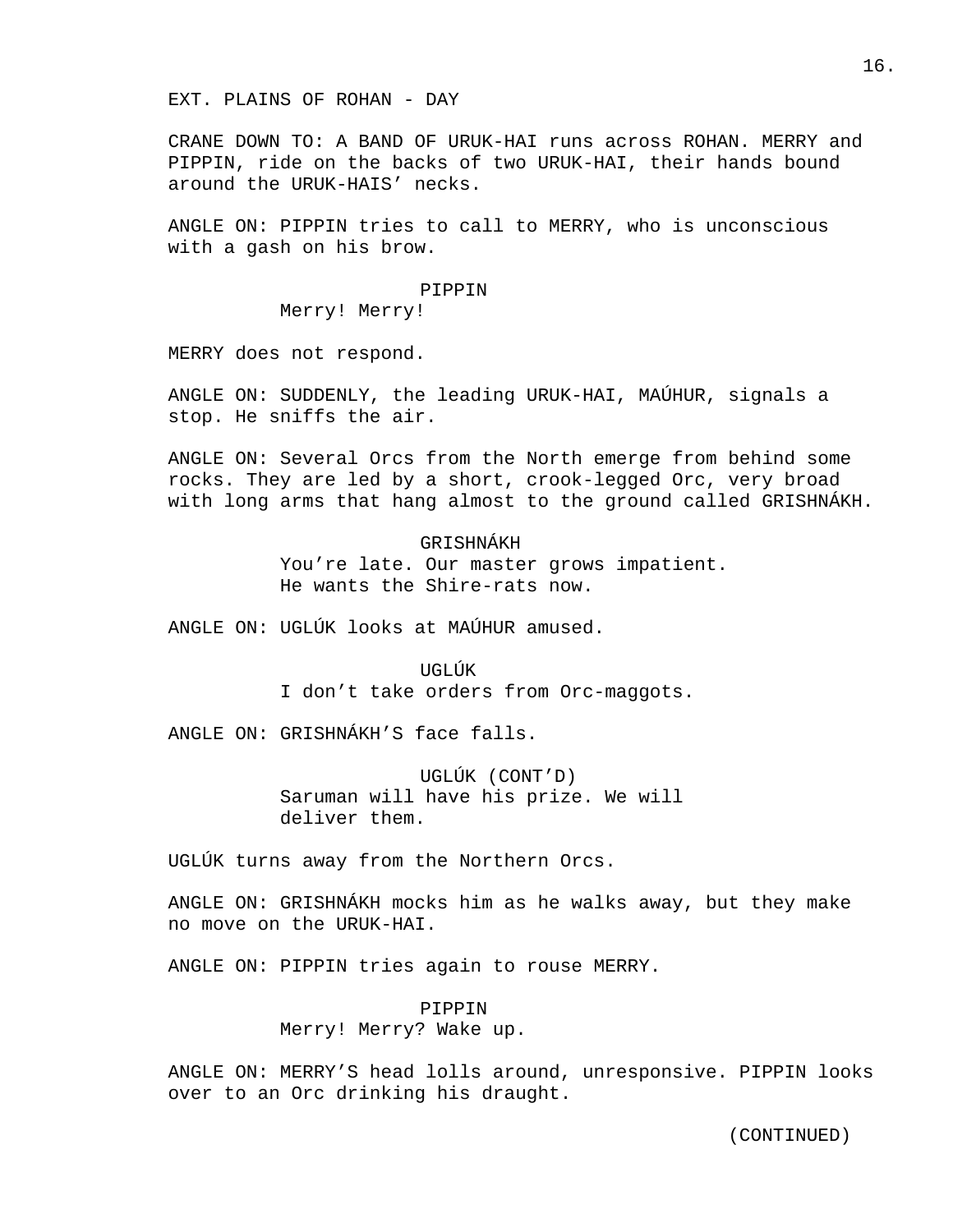## PIPPIN (CONT'D) My friend is sick.

ANGLE ON: An URUK-HAI turns to PIPPIN and growls.

 PIPPIN (CONT'D) He needs water. Please!

ANGLE ON: UGLÚK makes his way through the ranks to the prisoners.

> UGLÚK Sick, is he? Give him some medicine, boys!

The ORCS laugh and dump their ORC-DRAUGHT down MERRY'S throat. MERRY chokes on the foul stuff.

PIPPIN

Stop it!

 UGLÚK Can't take his draught!

The Orcs laugh again as MERRY chokes on the draught.

 PIPPIN Leave him alone!

## UGLÚK

Why?

ANGLE ON: PIPPIN looks at UGLÚK, afraid to respond.

 UGLÚK (CONT'D) You want some?

PIPPIN doesn't respond.

 UGLÚK (CONT'D) Then keep your mouth shut.

UGLÚK turns and walks away.

ANGLE ON: PIPPIN turns to MERRY.

17.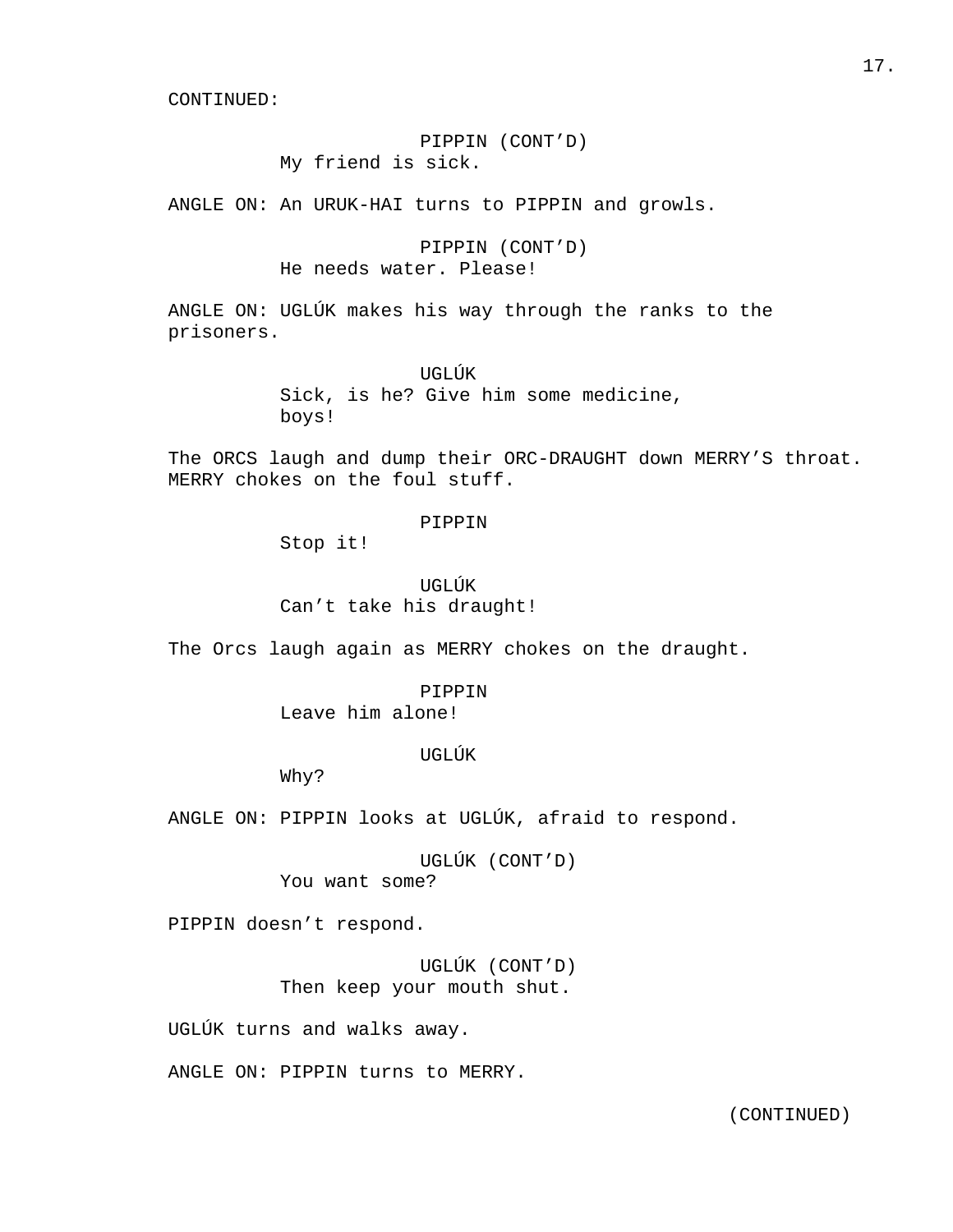CONTINUED: (2)

### PIPPIN

Merry.

ANGLE ON: MERRY groggily lifts his head.

MERRY

Hello, Pip.

PIPPIN

You're hurt.

 MERRY (smiling uneasily) I'm fine. It was just an act.

 PIPPIN (disbelieving) An act?

 MERRY See? I fooled you too.

ANGLE ON: PIPPIN smiles uneasily.

 MERRY (CONT'D) Don't worry about me, Pippin.

ANGLE ON: MAÚHUR sniffs the air again. UGLÚK appears behind him.

> UGLÚK What is it? What do you smell?

> > MAÚHUR

Man-flesh.

 UGLÚK They've picked up our trail.

 PIPPIN (quietly to himself) Aragorn!

 UGLÚK (loudly, to the company) Let's move!

18.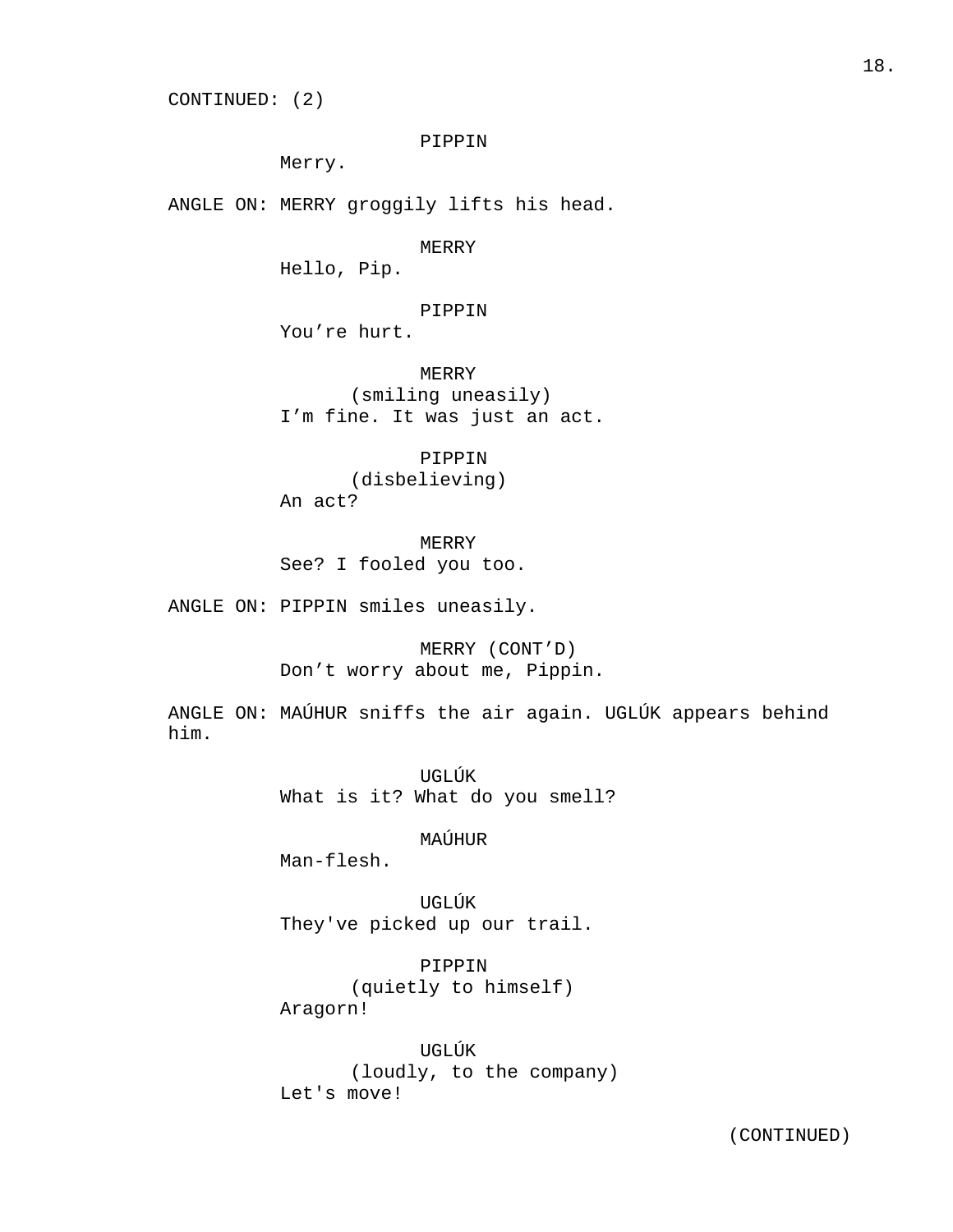The URUK-HAI break into a run. The NORTHERN ORCS follow.

ANGLE ON: PIPPIN struggles to remove his ELVEN BROOCH from his LÓRIEN cloak with his teeth. Once he has it, he spits it onto the ground.

CLOSE ON: The brooch lands in the grass. The URUK-HAI trample it, but it remains unbroken and visible.

CUT TO:

EXT. WESTERN EMYN MUIL - DAY

ARAGORN lies on the ground with his eyes closed and ear pressed to the ground, listening. Suddenly, he opens his eyes.

> ARAGORN (softly)

Their pace has quickened.

He climbs to his feet.

 ARAGORN (CONT'D) They must have caught our scent. (desperately) Hurry!

He takes off Northward.

ANGLE ON: LEGOLAS is running up the hill behind him. He stops and turns behind him.

> LEGOLAS Come on, Gimli!

He runs onward. GIMLI struggles up the hill.

ANGLE ON: GIMLI pauses in his steps and huffs.

GIMLI

 Three days and nights pursuit. No food. No rest. And no sign of our quarry but what bare rock can tell.

He runs after his companions beyond the boundaries of EMYN MUIL.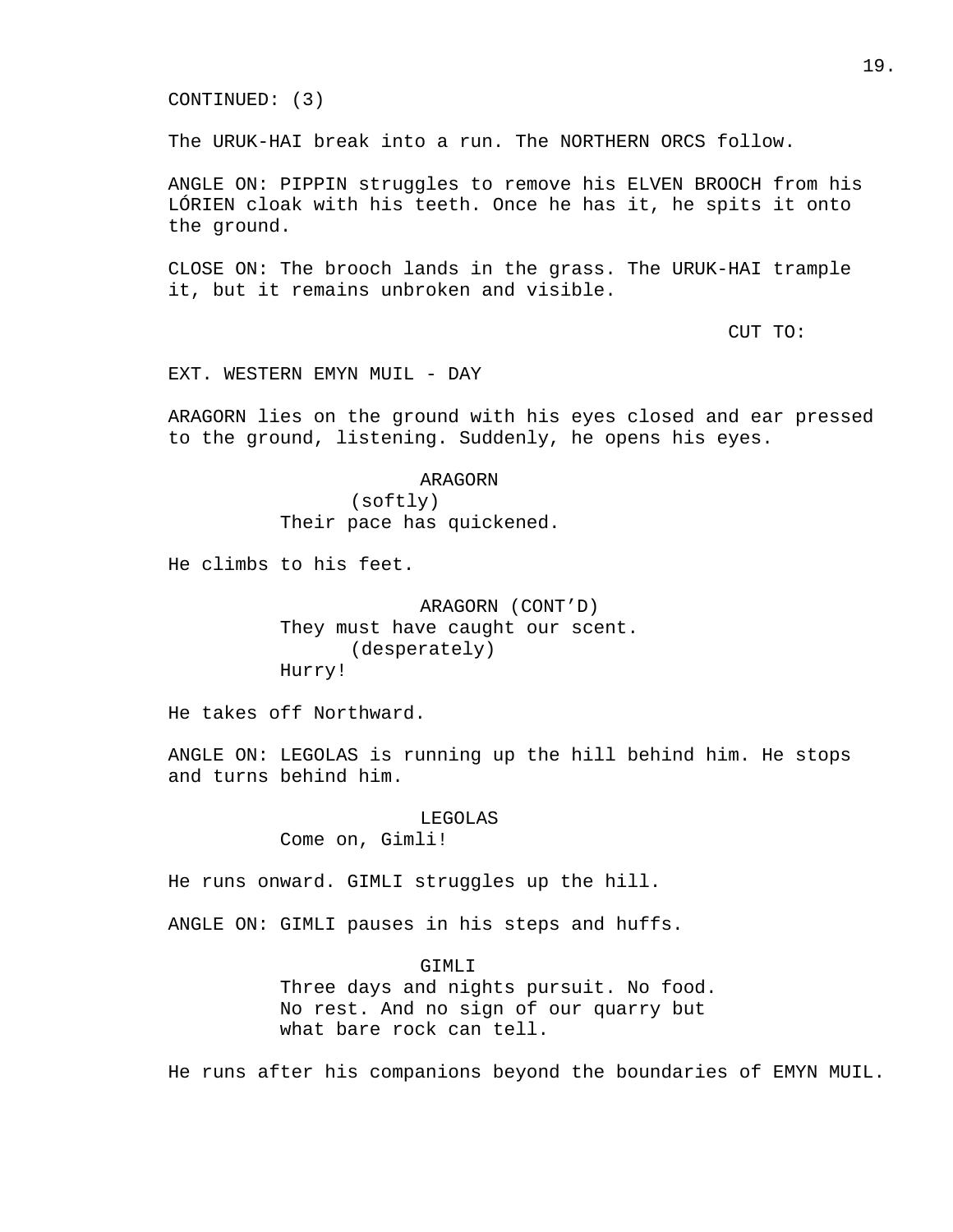HIGH AERIAL: The THREE HUNTERS run along the edge of the cliff over a trickling stream at least twenty leagues below.

EXT. PLAINS OF ROHAN - DAY

CLOSE ON: PIPPIN'S ELVEN BROOCH is still visible in the mud and grass in the open plains. A HAND suddenly reaches down to pick it up. ARAGORN draws it to his face, and then looks ahead.

## ARAGORN

Not idly do the leaves of Lórien fall.

ANGLE ON: LEGOLAS stops and turns to ARAGORN.

## LEGOLAS They may yet be alive.

ANGLE ON: ARAGORN briefly studies the ground, and starts to run again.

## ARAGORN

Less than a day ahead of us. Come.

ARAGORN takes off.

ANGLE ON: GIMLI stumbles from behind some rocks and rolls to the ground. LEGOLAS stops and turns to him.

#### LEGOLAS

Come, Gimli! We are gaining on them!

### GIMLI

### (panting)

 I am wasted on cross-country. We dwarves are natural sprinters. Very dangerous over short distances.

ANGLE ON: The HUNTERS come over a hill and pause as they gaze across the open fields of ROHAN.

### ARAGORN

 Rohan. Home of the Horse-lords. There's something strange at work here. Some evil gives speed to these creatures. Sets its will against us.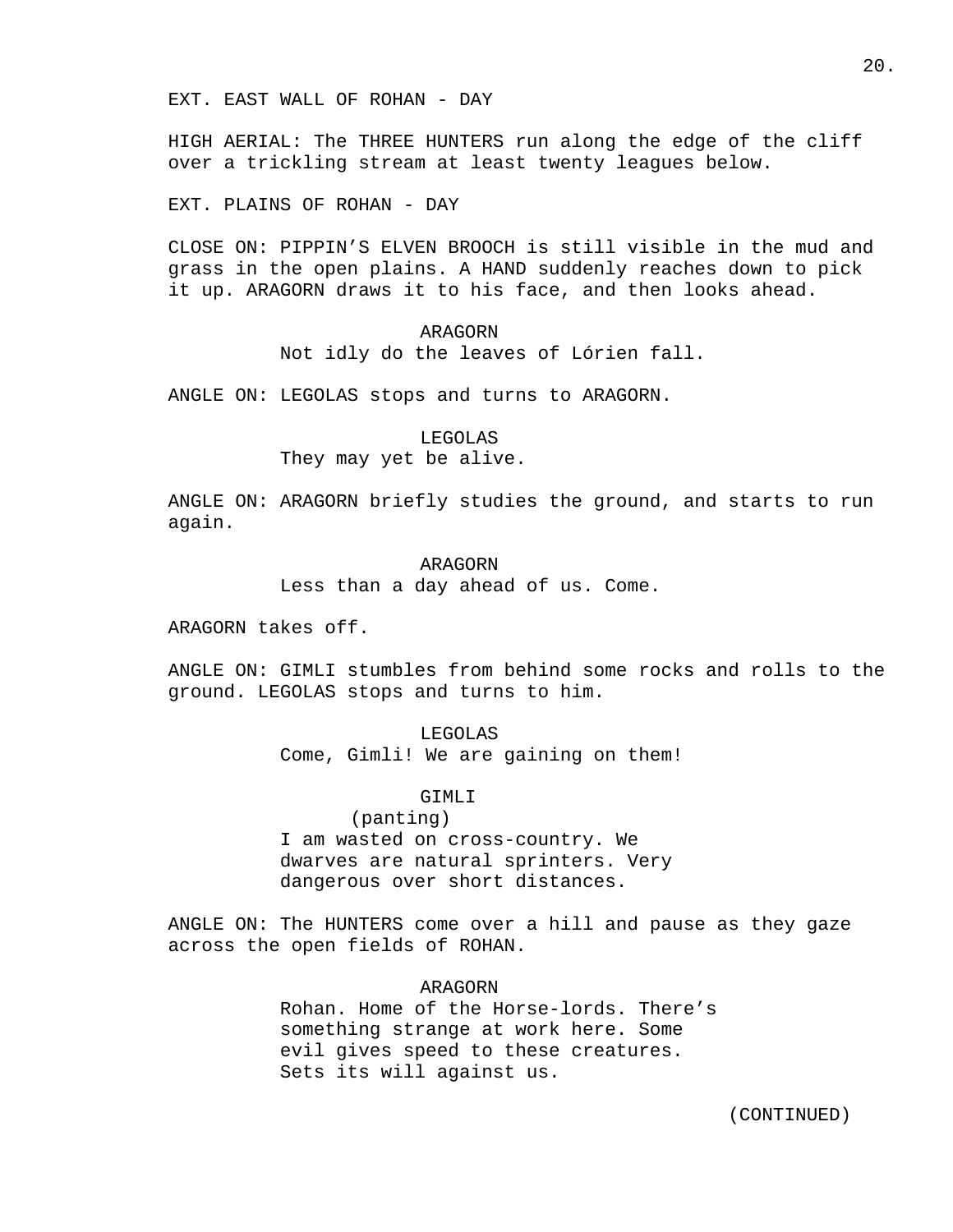ANGLE ON: LEGOLAS runs ahead and looks out to the horizon.

## ARAGORN (CONT'D) Legolas! What do your Elf eyes see?

WIDE ON: A distant cloud of dust stirs up the otherwise serene view of ROHAN.

> LEGOLAS The Uruks turn northeast. They're taking the Hobbits to Isengard!

#### ARAGORN

Saruman.

CUT TO:

EXT. ISENGARD - NIGHT

WIDE ON: The TOWER OF ORTHANC stands amidst the smoking CAVERNS OF ISENGARD. Smoke issues forth from amidst the now ash-colored land within the RING OF ISENGARD.

INT. ISENGARD, PALANTÍR CHAMBER - NIGHT

ANGLE ON: SARUMAN stands in his chamber, his hand hovering over the PALANTÍR. Within the dark orb are swirls of fire.

> SARUMAN (V.O.) The world is changing.

CLOSE ON: The view within the PALANTÍR changes to that of BARAD-DÛR.

> SARUMAN (V.O.) (CONT'D) Who now has the strength to stand against the armies of Isengard and Mordor?

INSERT IMAGE: ARMIES OF ORCS march out of BARAD-DÛR.

 SARUMAN (V.O.) (CONT'D) To stand against the might of Sauron and Saruman and the union of the two towers?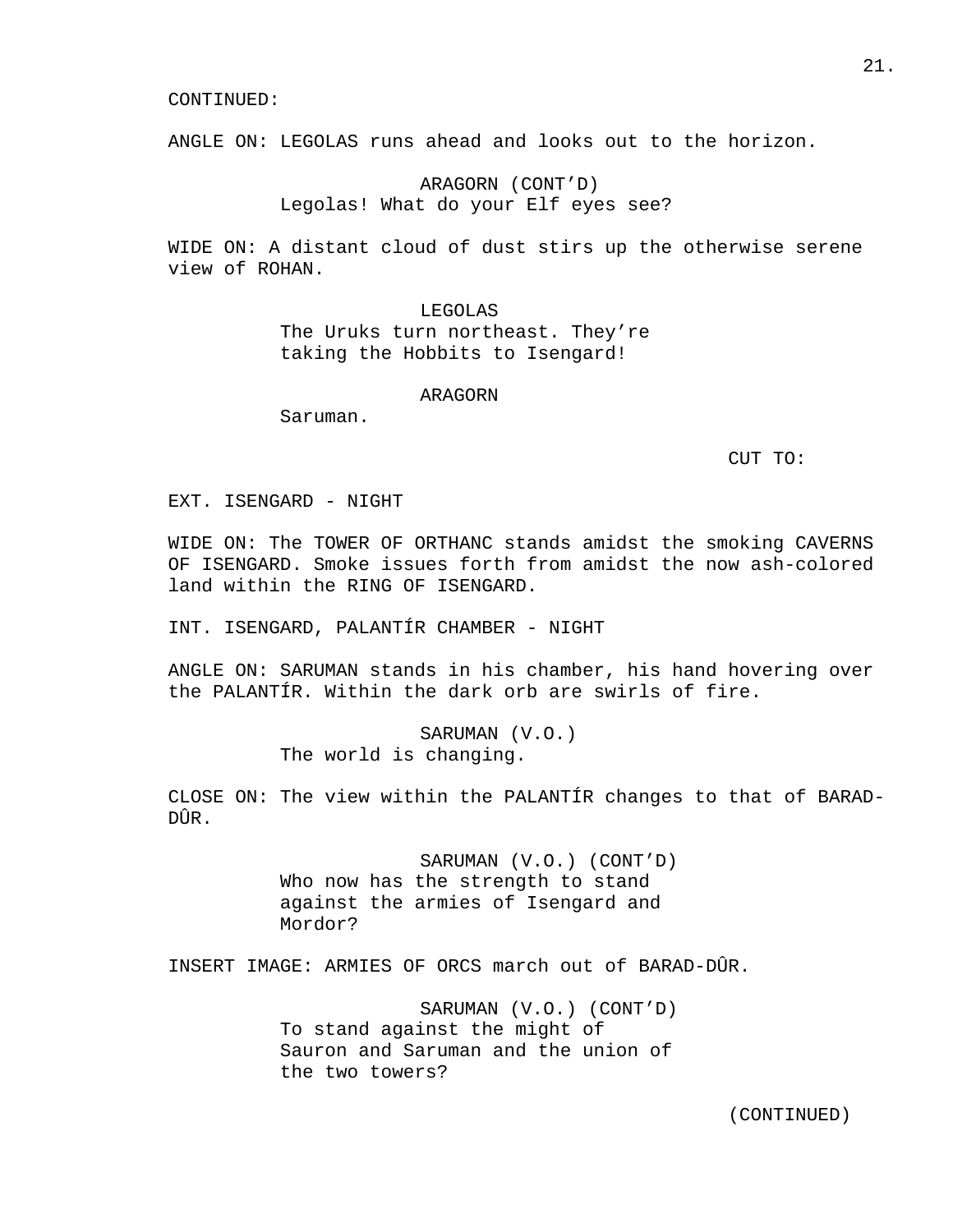CRANE UP the height of the TOWER OF BARAD-DÛR, now completed dark and menacing.

> SARUMAN (V.O.) (CONT'D) Together, my Lord Sauron, we shall rule this Middle-earth.

ANGLE ON: The FLAMING EYE OF SAURON atop the tower, watching the world.

EXT. ISENGARD - NIGHT

ANGLES ON: The beautiful trees of ISENGARD hacked down by ORCS...AXES hack into the trucks...their carcasses thrown down into the PITS.

INT. CAVERNS OF ISENGARD - NIGHT

SERIES OF CUTS: SARUMAN walks through his domain...ORCS hack into the tree trunks...ORCS throws logs into furnaces...

> SARUMAN (V.O.) (CONT'D) The Old World will burn in the fires of industry. The forests will fall.

SERIES OF CUTS: MOLTEN METAL is poured into sword molds... finished swords are cooled...helmets are created...swords are pounded into shape...ORCS add the completed swords to a large pile...URUK-HAI are birthed into creation...an ORC inspects the finished URUK-HAI.

> SARUMAN (V.O.) (CONT'D) A new order will rise. We will drive the machine of war with the sword and the spear and the iron fists of the Orc.

EXT. ISENGARD - DAY

WIDE ON: SARUMAN stands on a scaffold high above the CAVERNS. Far below, hundreds of ORCS go about their duties. SARUMAN turns to an ORC OVERSEER.

> SARUMAN (CONT'D) I want them armed and ready to march within two weeks!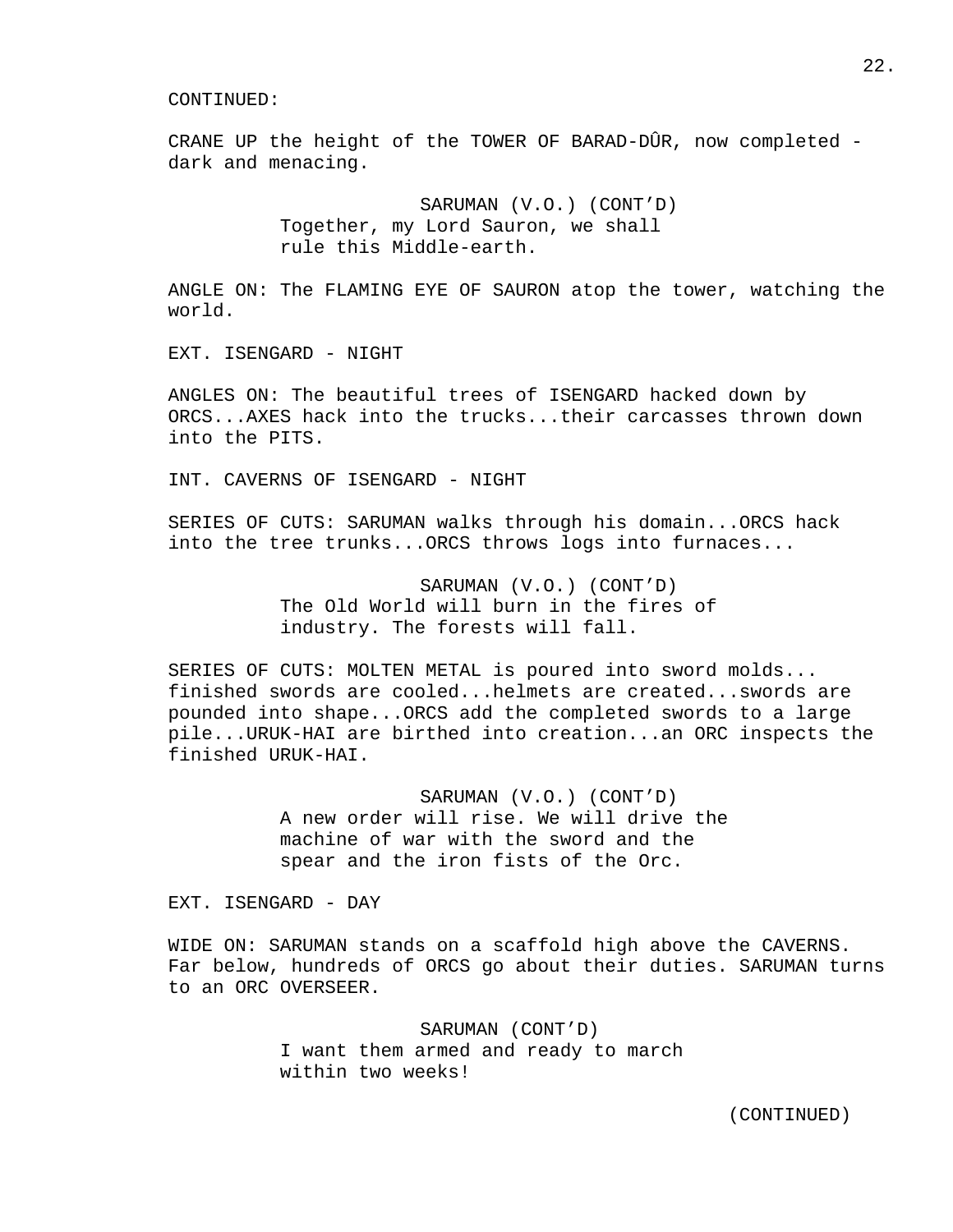### ORC OVERSEER

 But, my lord, there are too many! They cannot all be armed in time, we don't have the means.

### SARUMAN

 Build a dam, block the stream, work the furnaces night and day.

## ORC OVERSEER

 We don't have enough fuel to feed the fires.

CLOSE ON: SARUMAN looks up and smiles.

WIDE ON: The beautiful and enormous FANGORN FOREST engulfs the nearby mountainside.

> SARUMAN The FOREST OF FANGORN lies on our doorstep.

CLOSE ON: SARUMAN looks upon the view coldly.

SARUMAN (CONT'D)

Burn it.

 ORC OVERSEER (happily)

Yes.

CUT TO:

INT. ORTHANC, PALANTÍR CHAMBER - DAY

ANGLE ON: SARUMAN sits upon his throne. A WILD MAN stands before him.

> WILD MAN We will fight for you.

> > SARUMAN

Swear it.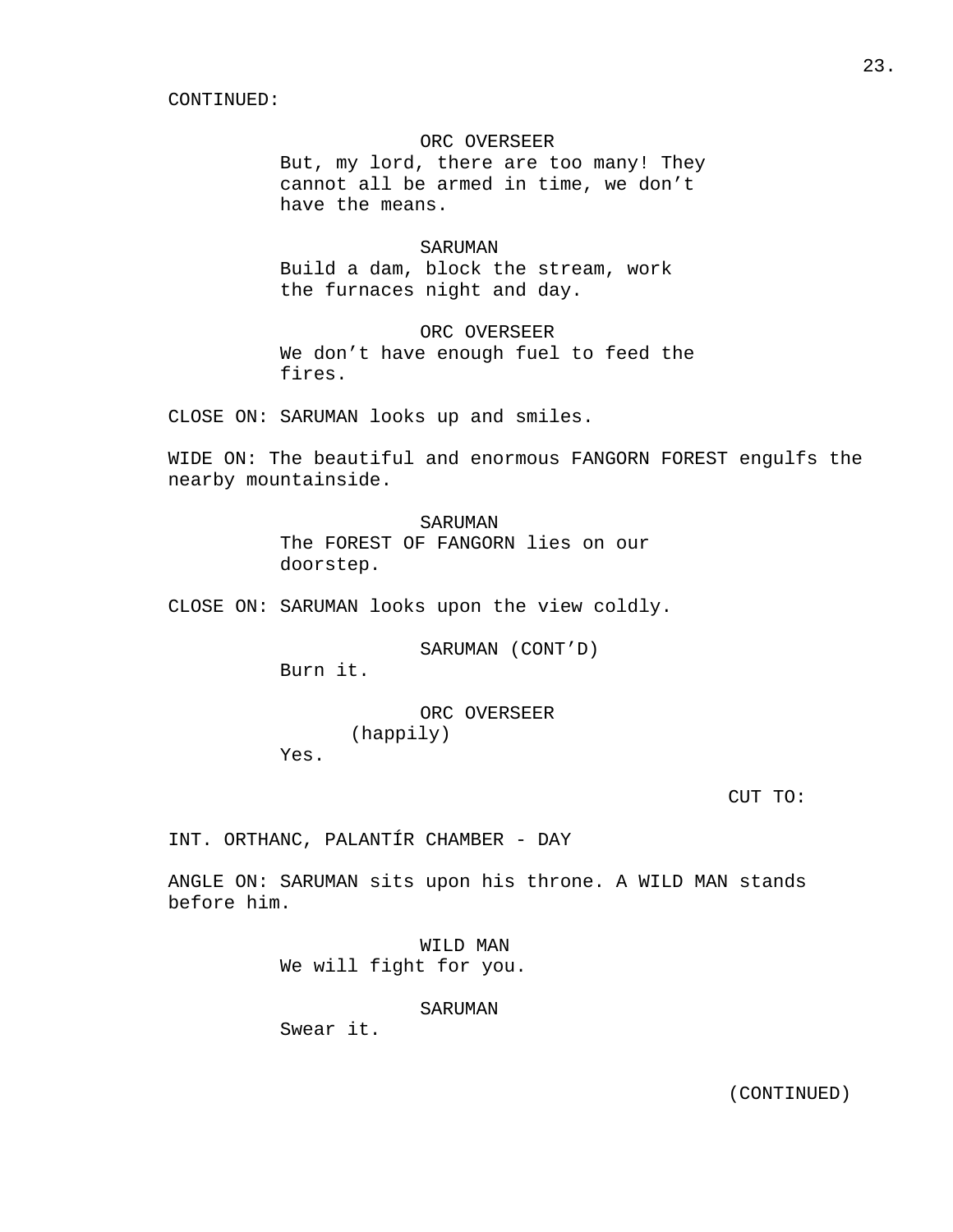CLOSE ON: The WILD MAN removes a knife from his belt, and holds it before him. He places the blade against his hand and cuts deeply.

CLOSE ON: SARUMAN smiles.

ANGLE ON: The WILD MAN clenches his fist. Blood seeps from between his fingers.

> WILD MAN We will die for Saruman.

EXT. ISENGARD - DAY

WIDE ON: SARUMAN stands in the midst of a large gathering of WILD MEN.

#### SARUMAN

The Horse-men took your land.

ANGLE ON: SARUMAN stands within a tight circle of the scowling MEN.

#### SARUMAN (CONT'D)

 They drove your people into the hills to scratch a living off rocks.

#### WILD MAN

Murderers!

The crowd descends quickly into a mob rule, quickly agreeing with the MAN.

> SARUMAN Take back the lands they stole from you. Burn every village!

ANGLES ON: The WILD MEN roar with approval and charge off to destroy for SARUMAN. He walks calmly through the pandemonium.

> SARUMAN (V.O.) (CONT'D) We have only to remove those who oppose us.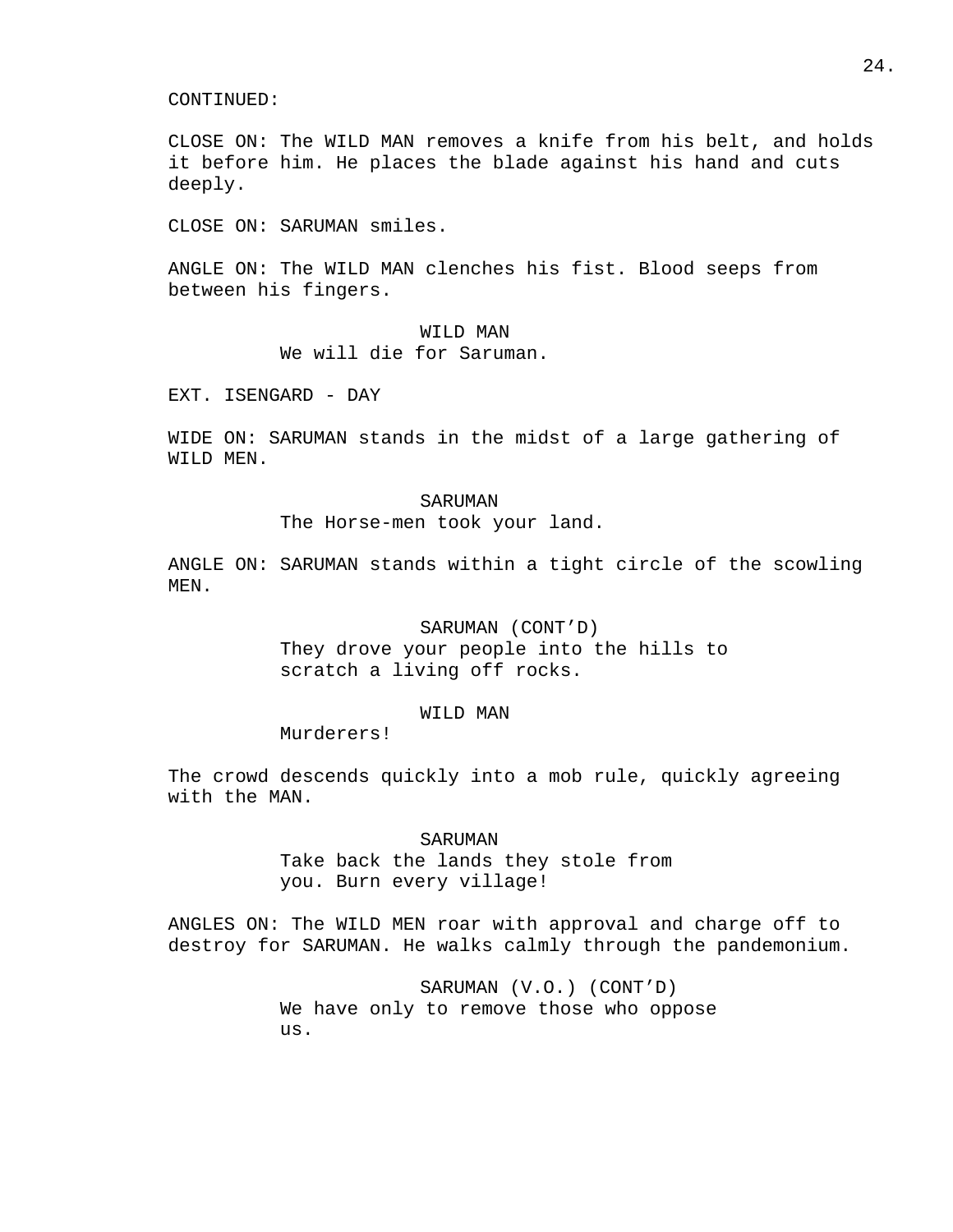EXT. PLAINS OF ROHAN - DAY

ANGLE ON: Several FORCES of MEN charge across ROHAN, heading toward a small village.

> SARUMAN (V.O.) (CONT'D) It will begin in Rohan.

INT. ROHAN VILLAGE - DAY

The VILLAGERS quickly gather their things.

 SARUMAN (V.O.) (CONT'D) Too long have these peasants stood against you. But no more.

ANGLE ON: MORWEN packs necessities on her horse. She calls out to her CHILDREN.

#### MORWEN

Éothain! Éothain!

ANGLE ON: A young boy and girl, ÉOTHAIN and FREDA, run to their mother with their bags. MORWEN helps him on the horse.

> MORWEN (CONT'D) You'll take your sister. You'll go faster with just two.

 FREDA Papa says Éothain must not ride Garulf. He is too big for him!

MORWEN lifts FREDA onto the horse in front of her brother.

### MORWEN

 Listen to me. You must ride to Edoras and raise the alarm. Do you understand me?

## **ÉOTHAIN**

Yes, Mama!

FREDA starts to cry, and reaches for her mother.

#### FREDA

 I don't want to leave. I don't want to go, Mama.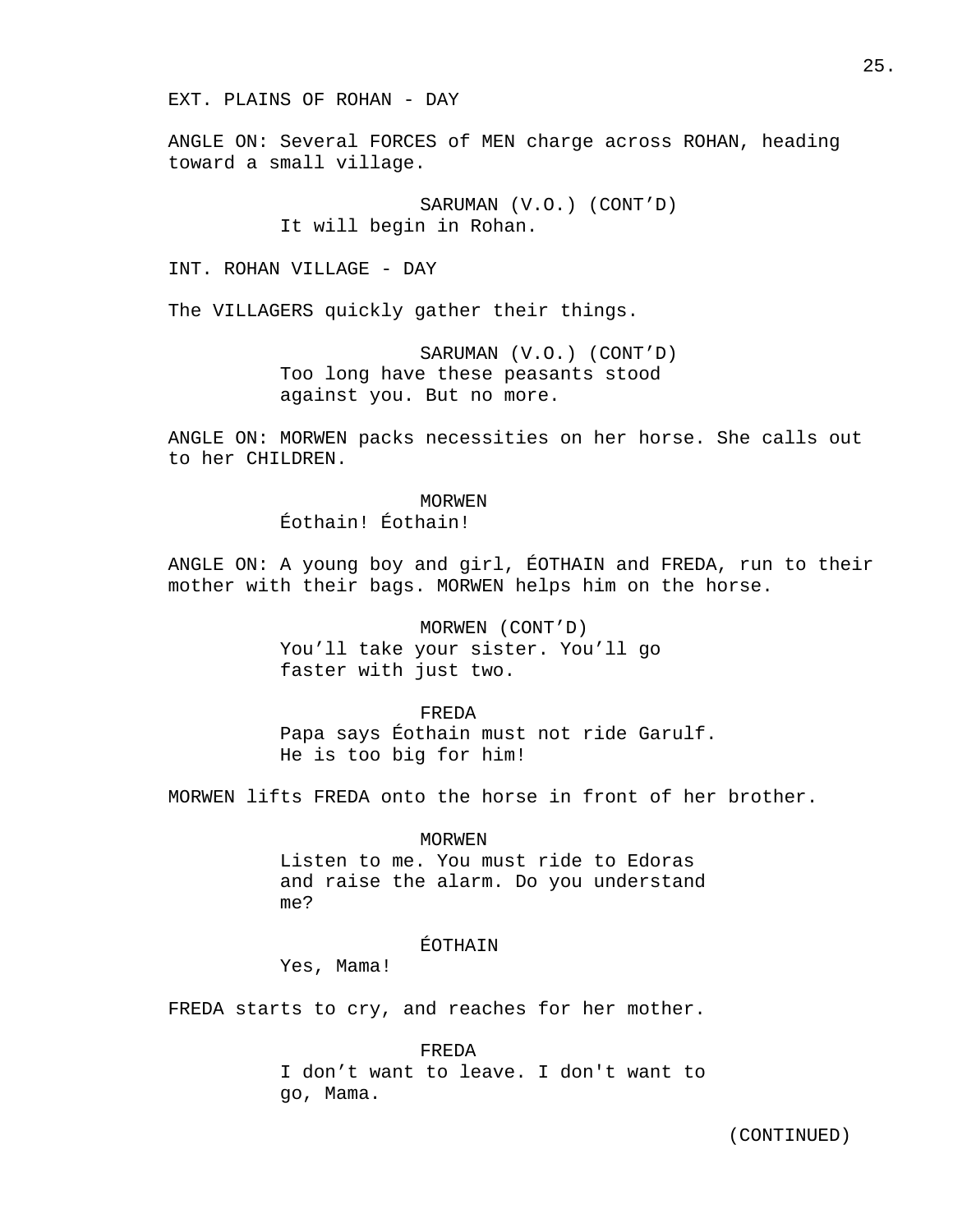### MORWEN

Freda, I will find you there.

A SCREAM BREAKS THE MOMENT.

CLOSE ON: MORWEN runs to look.

POV: The far side of the village is under siege. VILLAGERS are running towards MORWEN.

MORWEN (CONT'D)

Quickly!

ANGLE ON: MORWEN slaps the horse and it rides off with the children...FREDA continues crying and reaching for her mother...MORWEN looks after them, sorrowfully.

> MORWEN (CONT'D) (quietly) Go, child.

SERIES OF CUTS: WILD MEN and URUK-HAI overrun the village... the VILLAGERS try in vain to escape...they are cut down...the village burns in their wake...

EXT. PLAINS OF ROHAN - DAY

ANGLE ON: ÉOTHAIN and FREDA weep as they look back.

WIDE ON: The village burns. Smoke billows into the air. Reluctantly, they urge GARULF on to EDORAS.

> SARUMAN (V.O.) Rohan, my lord, is ready to fall.

> > CUT TO:

EXT. FORDS OF ISEN - NIGHT

WIDE ON: The aftermath of a battle lies in and out of the water. A torrential downpour lends a grey air to the omnipresent death.

ANGLE ON: ÉOMER leads a group of ROHIRRIM HORSEMEN onto the scene and surveys the damage.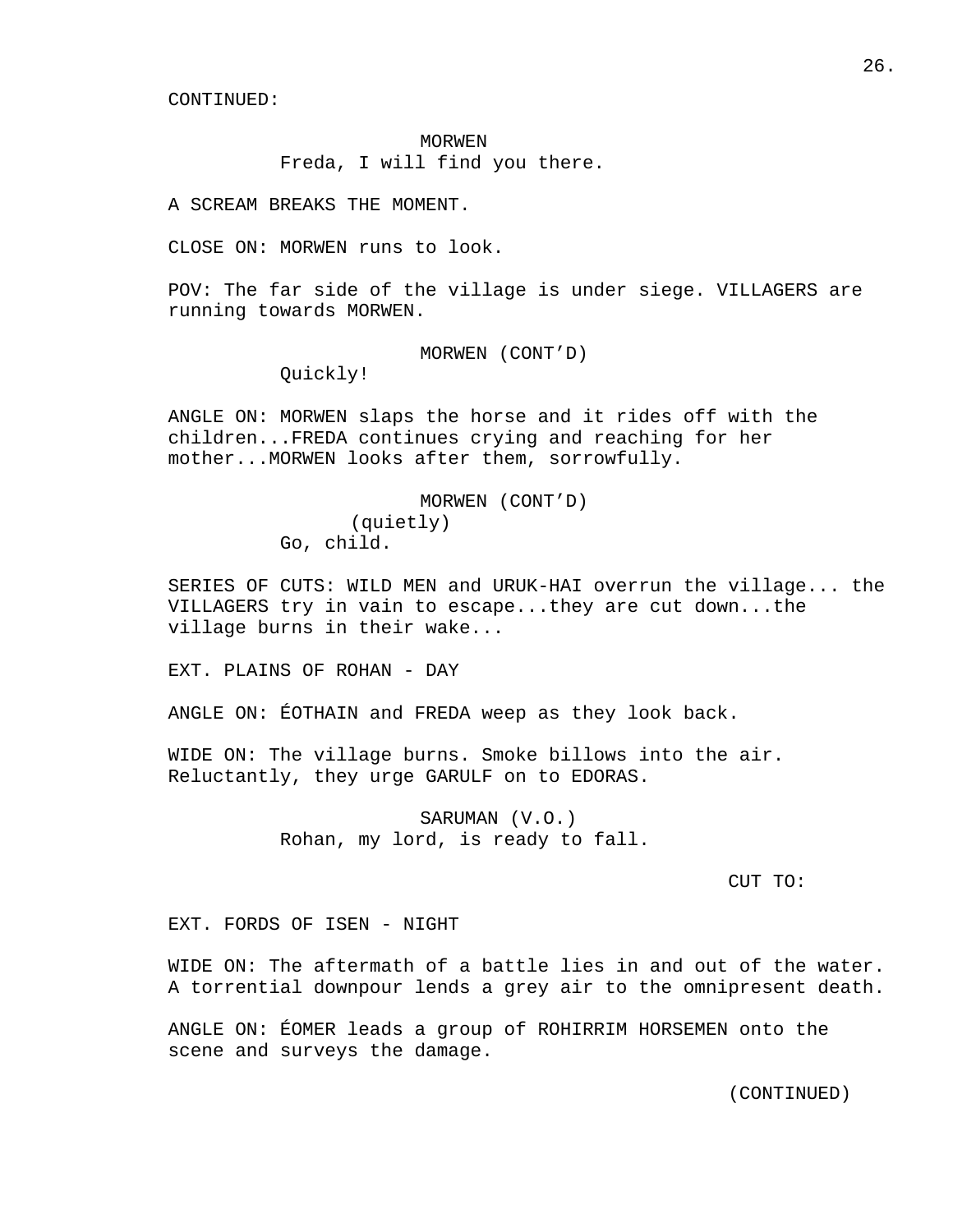ÉOMER

 (quietly) Théodred. (to the ROHIRRIM) Find the king's son!

ANGLES ON: The ROHIRRIM walk amongst the arrow-pierced dead, checking the face of each one.

> ROHAN SOLDIER 1 Mordor will pay for this.

 ÉOMER These Orcs are not from Mordor.

CLOSE ON: He kicks one of the dead Orcs to reveal the familiar WHITE HAND OF SARUMAN.

> ROHAN SOLDIER 2 My Lord Éomer, over here!

ANGLE ON: ÉOMER runs over to the riverbank where ROHAN SOLDIER 2 waits.

CLOSE ON: They roll over THÉODRED.

CLOSE ON: Hope flickers in ÉOMER'S eyes.

ÉOMER

He's alive.

CUT TO:

EXT. PLAINS OF ROHAN - DAY

MONTAGE OF SHOTS: The ROHIRRIM ride to EDORAS...ÉOMER leads, carrying a gravely wounded THÉODRED.

EXT. EDORAS - DAY

The HORSEMEN ride into the city. The people clear a path for the riders.

EXT. MEDUSELD - DAY

ANGLE ON: ÉOWYN hastens up the stairs to the GOLDEN HALL.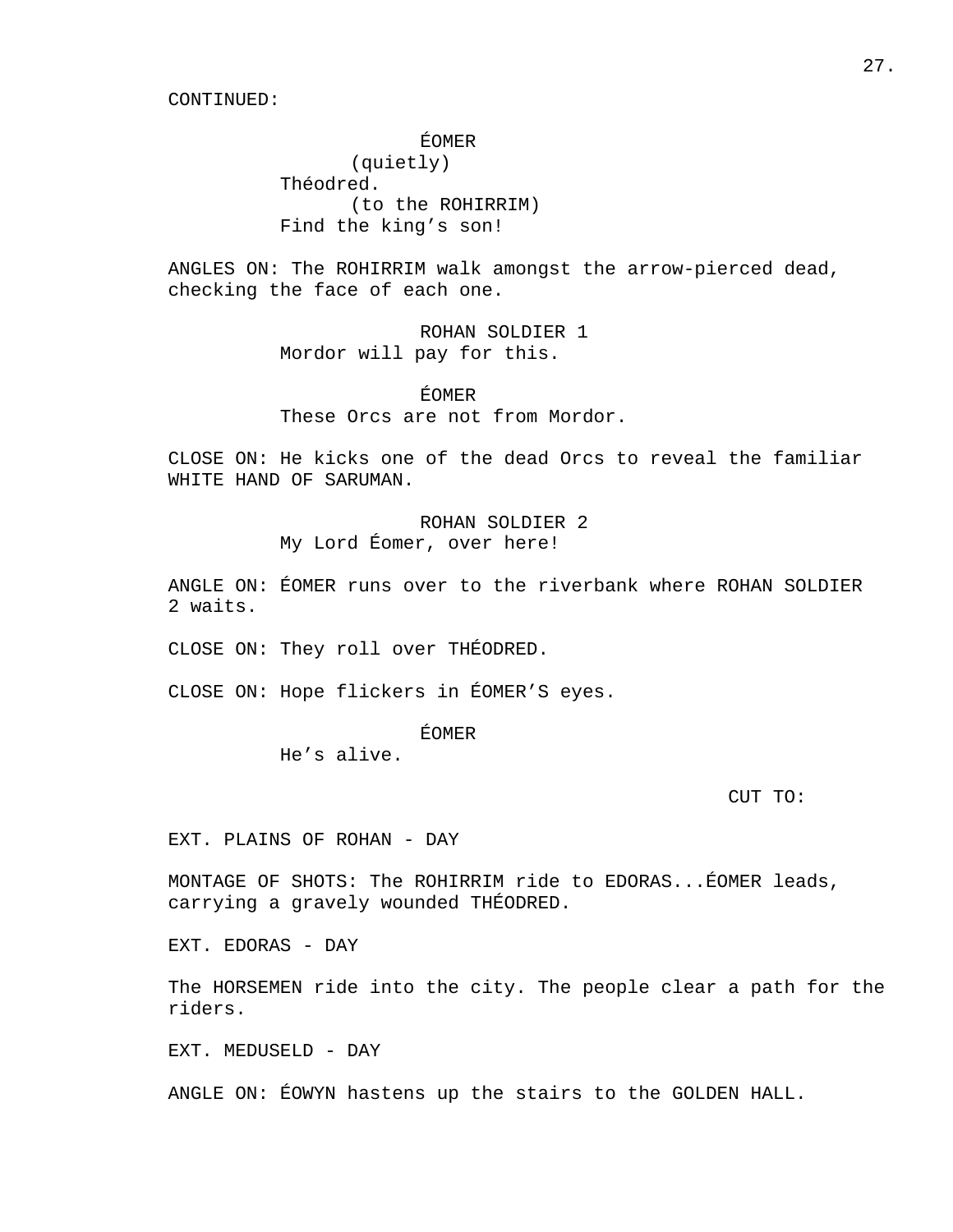INT. THÉODRED'S BEDCHAMBER - DAY

ANGLE ON: ÉOWYN enters and runs over to THÉODRED'S bed. ÉOMER kneels beside it. She leans over THÉODRED.

## ÉOWYN

Théodred!

ANGLE ON: THÉODRED head lolls, unresponsive.

ANGLE ON: ÉOMER nods to ÉOWYN. ÉOWYN draws back the covers and sees THÉODRED'S fatal wound. She gasps, knowing the meaning. She looks to ÉOMER, who nods.

INT. MAIN HALL, MEDUSELD - DAY

WIDE ON: ÉOMER and ÉOWYN stand before the king, THÉODEN, who sits motionless on his throne, wizened, and aged beyond his years. ÉOWYN kisses his cheeks and kneels before him.

> ÉOWYN (CONT'D) Your son is badly wounded, my lord.

 ÉOMER He was ambushed by Orcs.

ANGLE ON: THÉODEN makes no response. He stares off into the distance.

> ÉOMER (CONT'D) If we don't defend our country, Saruman will take it by force.

 WORMTONGUE (O.S.) That is a lie.

ANGLE ON: GRÍMA WORMTONGUE appears from the shadows. He walks over to stand beside the king.

> WORMTONGUE (CONT'D) Saruman the White has ever been our friend and ally.

ANGLE ON: ÉOMER looks at WORMTONGUE with contempt.

 THÉODEN (mumbles feebly) Gríma... Gríma...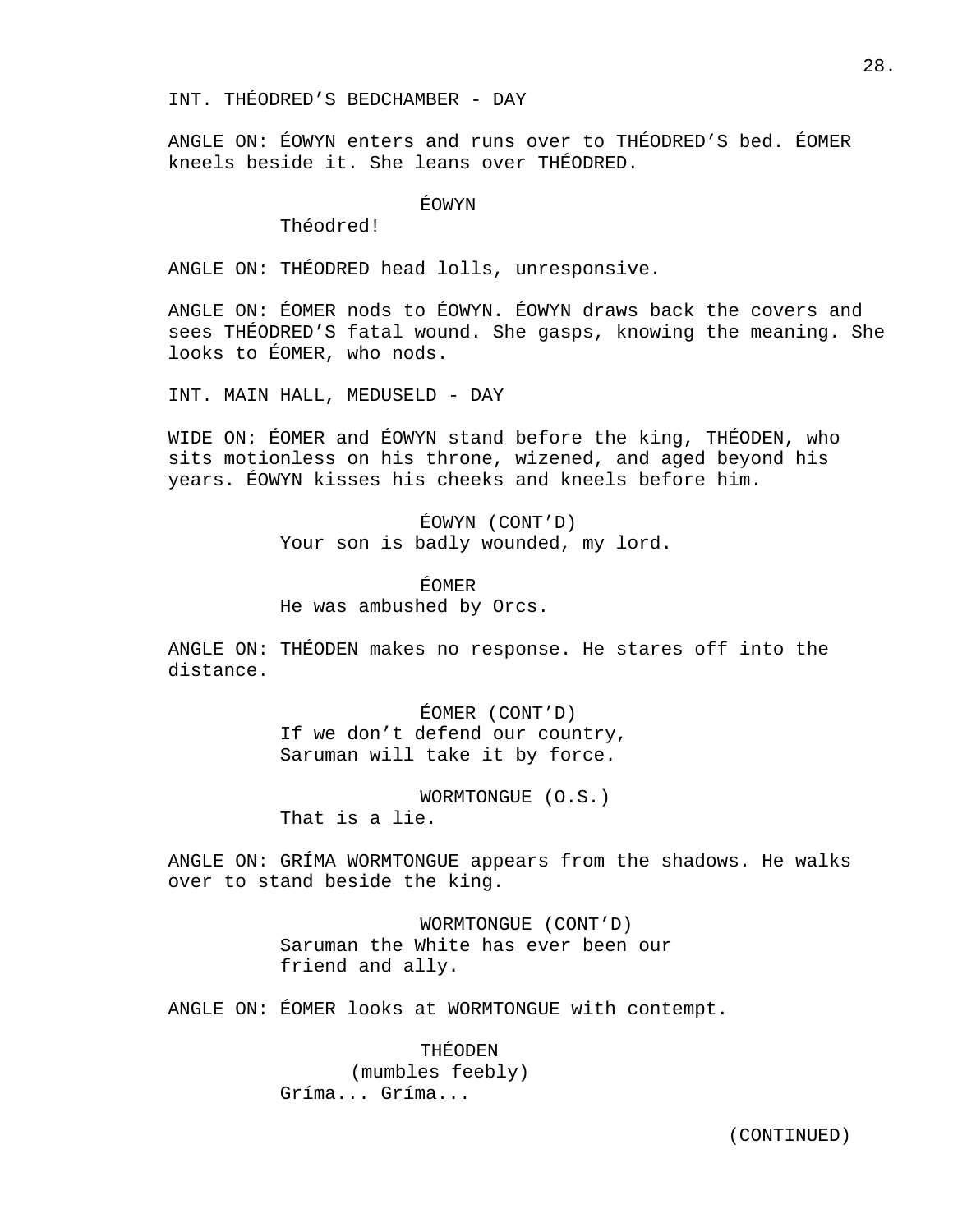ANGLE ON: WORMTONGUE leans down close to the King.

 THÉODEN (CONT'D) My son... Gríma...

ÉOMER

 Orcs are running freely across our lands. Unchecked. Unchallenged. Killing at will. Orcs bearing the White Hand of Saruman.

ANGLE ON: ÉOMER drops one of the ORC HELMETS onto the ground, which topples over to reveal the WHITE HAND OF SARUMAN.

ANGLE ON: WORMTONGUE looks at it, as if considering his words. Finally, he speaks, but kneels down to THÉODRED, as if speaking to the king.

#### WORMTONGUE

 Why do you lay these troubles on an already troubled mind? Can you not see? Your uncle is wearied by your malcontent, your warmongering.

ANGLE ON: ÉOMER looks over to WORMTONGUE, surprised.

ÉOMER

Warmongering?

ÉOMER grabs WORMTONGUE and pins him against a pillar.

### ÉOMER (CONT'D)

 How long is it since Saruman bought you? What was the promised price, Gríma? When all the Men are dead, you will take your share of the treasure?

CLOSE ON: WORMTONGUE'S eyes flicks to right. ÉOMER follows his glance.

ANGLE ON: ÉOWYN pauses to stare back for a moment before departing from the hall.

ANGLE ON: ÉOMER jerks WORMTONGUE again and clutches his hand around WORMTONGUE'S neck.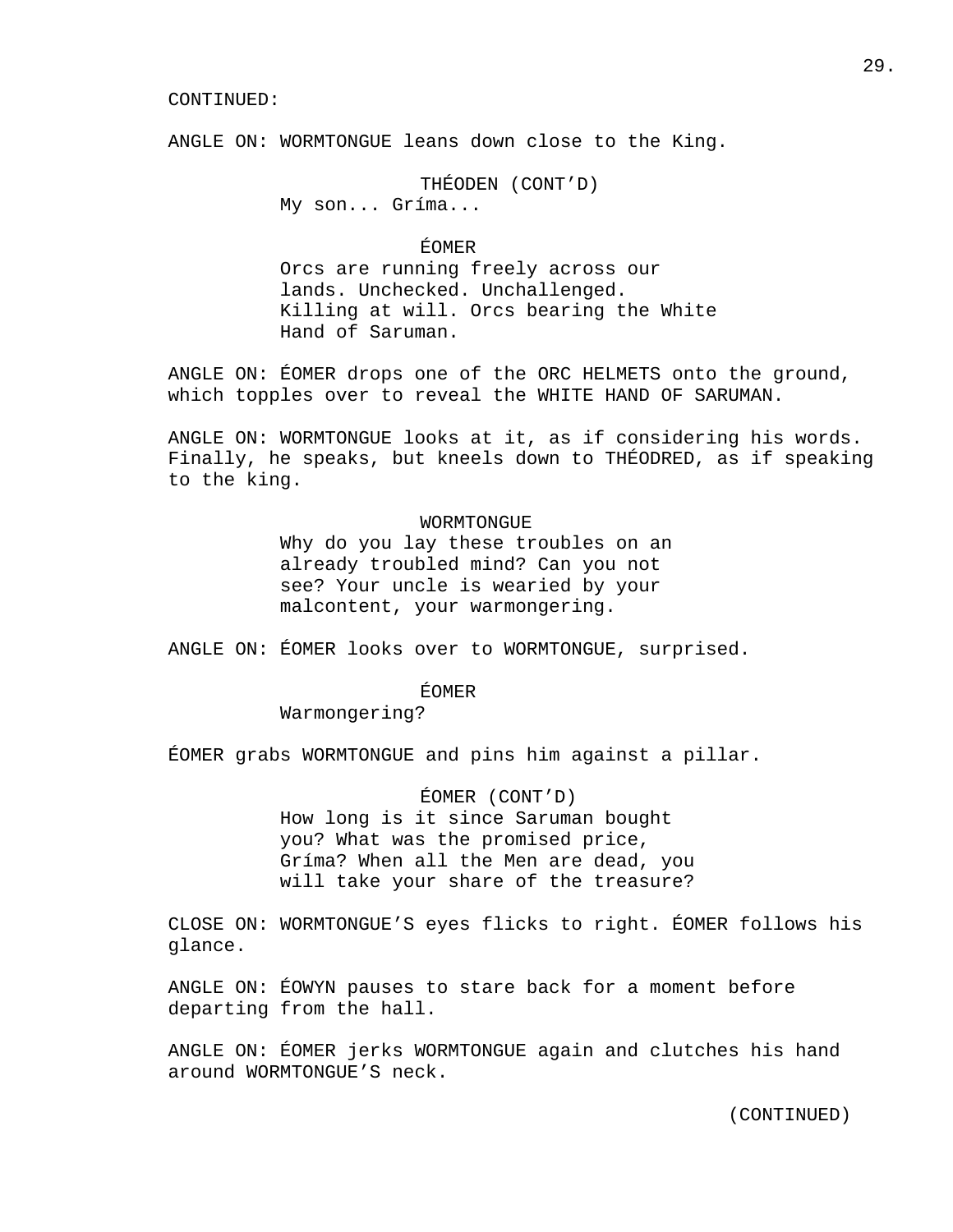CONTINUED: (2)

## ÉOMER (CONT'D)

 Too long have you watched my sister. Too long have you haunted her steps.

ANGLE ON: WORMTONGUE'S eyes flick to the left and right. He smiles as ÉOMER is suddenly pulled off WORMTONGUE by his thugs.

# WORMTONGUE You see much, Éomer, Son of Éomund. Too much.

The thugs punch ÉOMER in the stomach.

 WORMTONGUE (CONT'D) You are banished forthwith from the kingdom of Rohan and all its domains under pain of death.

ANGLE ON: ÉOMER struggles against the MEN.

 ÉOMER You have no authority here. Your orders mean nothing.

One of the MEN punches ÉOMER in the stomach again.

# WORMTONGUE (shaking his head and smiling) This order does not come from me. It comes from the king.

ANGLE ON: WORMTONGUE holds up a document with a sloppy scrawl of a signature at the bottom.

> WORMTONGUE (CONT'D) He signed it this morning.

ANGLE ON: The THUGS drag ÉOMER away.

CUT TO:

EXT. PLAINS OF ROHAN - DAY

The URUK-HAI and ORCS continue to run across the open plains with their HOBBIT captives.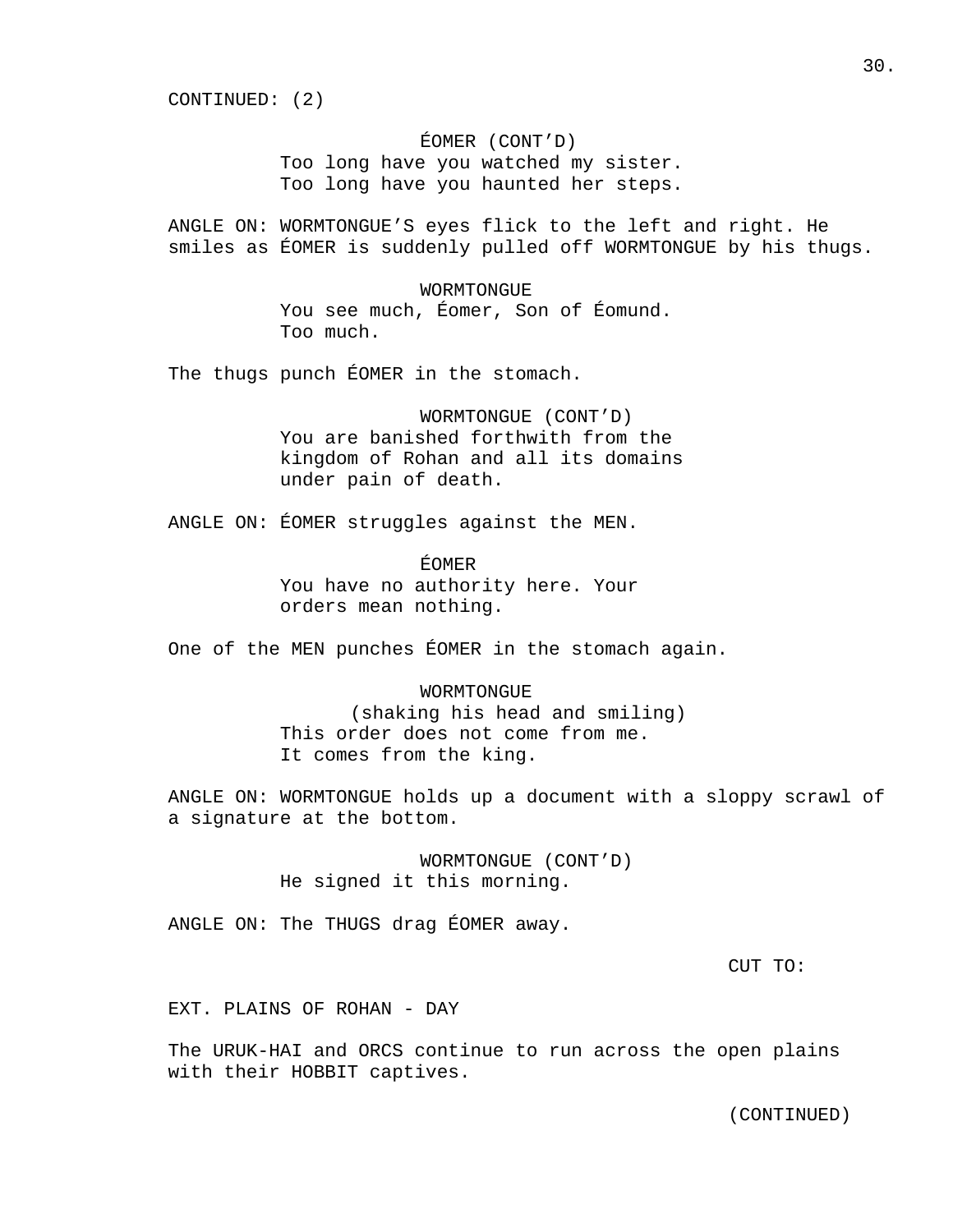INTERCUT WITH: ARAGORN, LEGOLAS, and GIMLI continue to give pursuit.

> GIMLI Keep breathing. That's the key. Breathe.

 LEGOLAS They run as if the very whips of their masters were behind them.

The TWO PARTIES continue running over the vastness of ROHAN from day through to sunset. Neither the URUK-HAI nor the THREE HUNTERS willing to stop for rest or breath.

EXT. BORDERS OF FANGORN - NIGHT

MERRY and PIPPIN are suddenly thrown onto the ground.

ANGLES ON: The ORCS collapse with exhaustion beneath the boughs of the trees on the very brink of the Fangorn Forest.

**ORC** ORC We're not going no further till we've had a breather.

> UGLÚK Get a fire going!

WIDE ON: Several URUK-HAI break off and run into FANGORN FOREST.

ANGLE ON: PIPPIN, hands still bound, crawls over to MERRY.

### PIPPIN

Merry! Merry!

MERRY opens his eyes.

### MERRY

 I think we might have made a mistake leaving the Shire, Pippin.

PIPPIN laughs.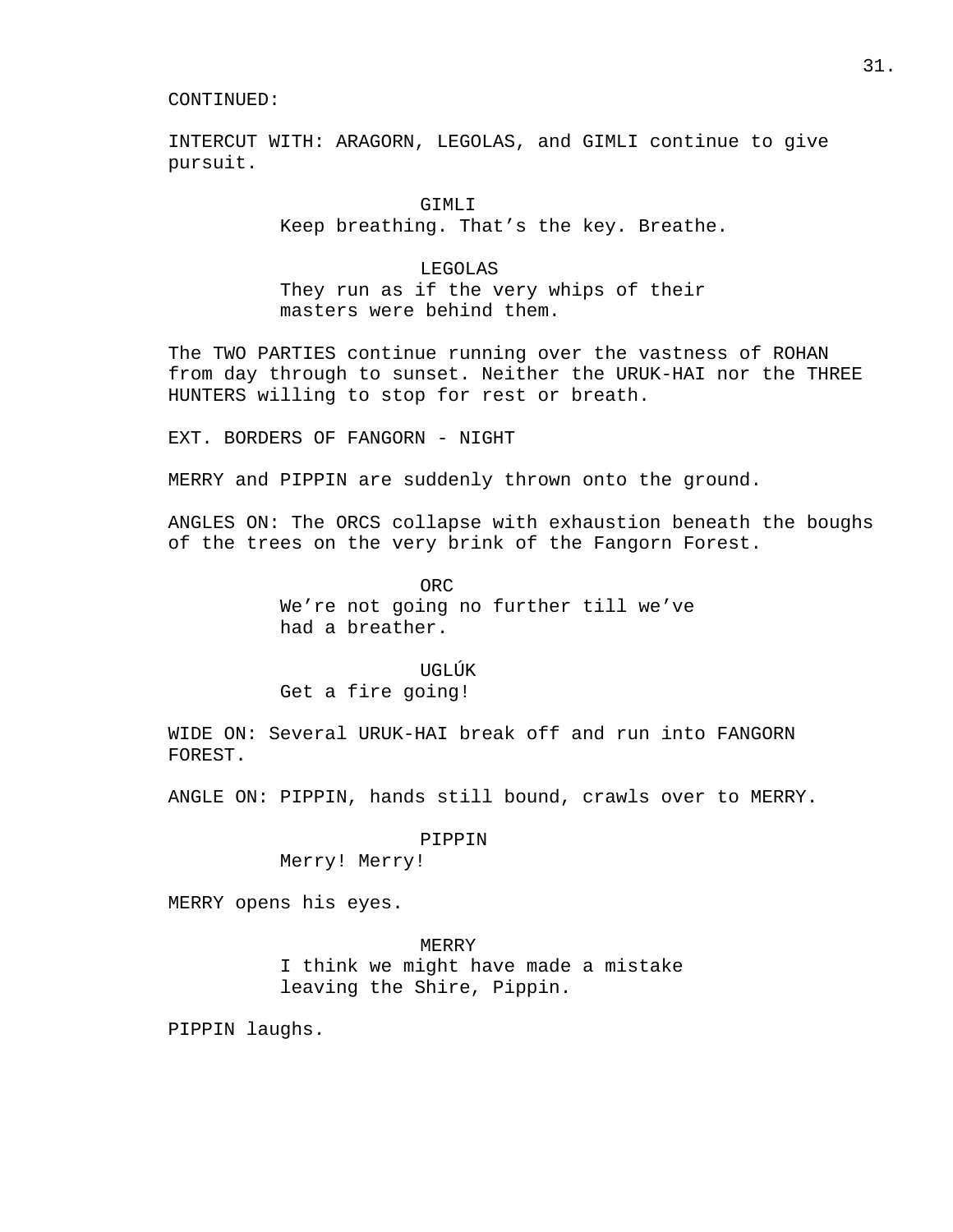EXT. FANGORN FOREST - NIGHT

ANGLES ON: A group of ORCS chops down the trees inside the Forest for firewood.

ON THE SOUNDTRACK: Low groans and rumbles issue from the forest.

EXT. BORDERS OF FANGORN - NIGHT

ANGLE ON: PIPPIN turns to MERRY with fear.

PIPPIN

What's making that noise?

MERRY looks toward the forest. He smiles.

MERRY

It's the trees.

### PIPPIN

What?

#### MERRY

 Do you remember the Old Forest, on the borders of Buckland? Folk used to say there was something in the water that made the trees grow tall...and come alive.

#### PIPPIN

Alive?

ON THE SOUNDTRACK: Another groan issues from the Forest.

 MERRY Trees that could whisper, talk to each other, even move.

ANGLE ON: An URUK-HAI stares at a piece of bread, and then throws it to the ground.

### URUK-HAI

 I'm starving. We ain't had nothing but maggoty bread for three stinking days.

ANGLE ON: AN ORC looks up in agreement.

32.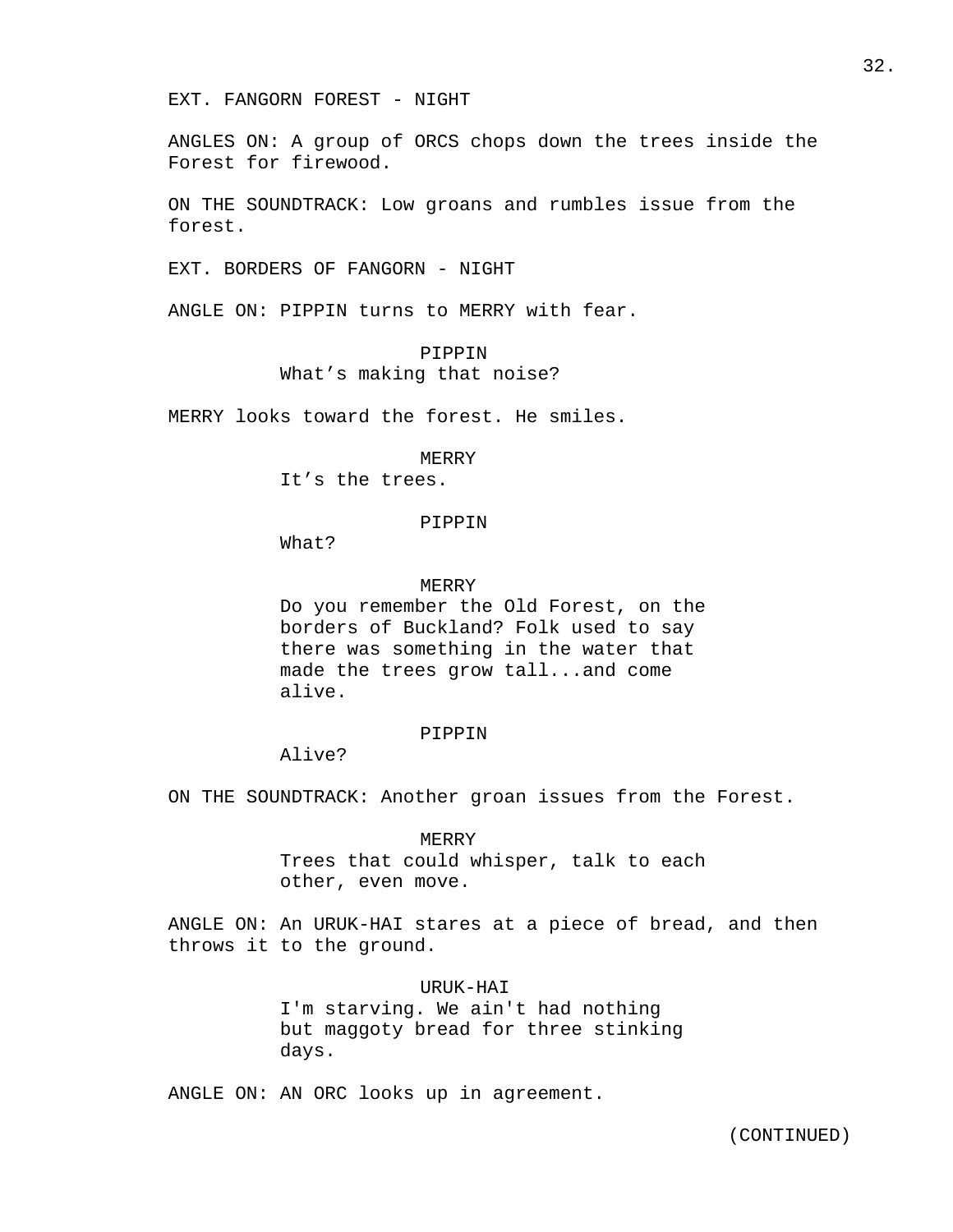### **SNAGA**

Yeah! Why can't we have some meat?!

CLOSE ON: The SNAGA'S eyes grow wide and hungry.

ANGLE ON: MERRY and PIPPIN look over to the ORC. They squirm uncomfortably.

> SNAGA What about them? They're fresh.

 UGLÚK They are not for eating.

ANGLE ON: An URUK-HAI stands the HOBBITS up and moves them off to the side.

ANGLE ON: GRISHNÁKH watches their movements hungrily.

 GRISHNÁKH What about their legs? They don't need those. They look tasty.

GRISHNÁKH makes a move towards the HOBBITS. UGLÚK shoves him back into the ORCS.

> UGLÚK Get back, scum!

The ORCS spring forward and scowl at UGLÚK.

 UGLÚK (CONT'D) The prisoners go to Saruman. Alive and unspoiled.

## GRISHNÁKH

Alive?

ANGLE ON: GRISHNÁKH feints to one side of UGLÚK to have another good look at the HOBBITS.

> GRISHNÁKH (CONT'D) Why alive? Do they give good sport?

He looks to UGLÚK hungrily. UGLÚK is unmoved.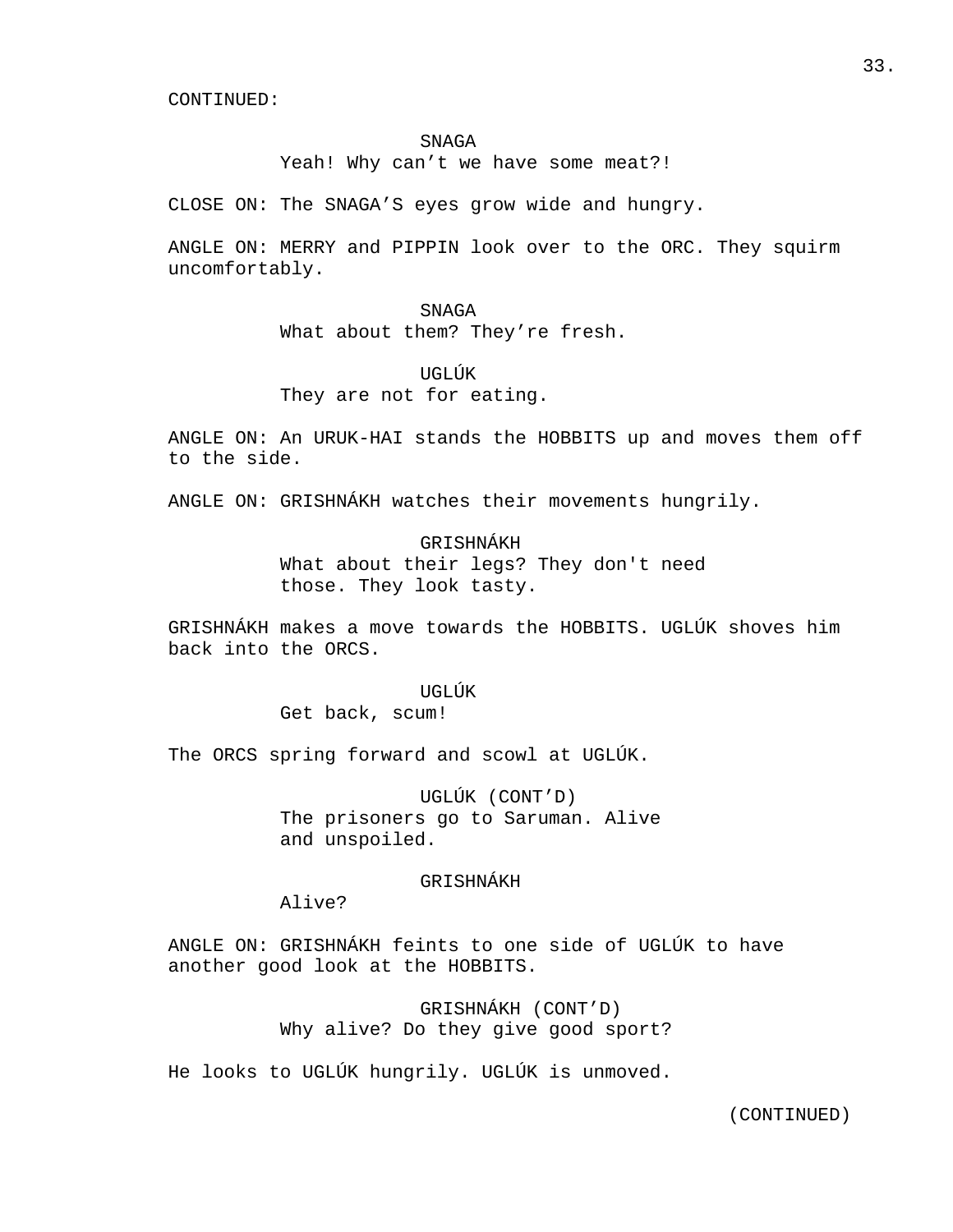CONTINUED: (2)

### UGLÚK

 They have something. An Elvish weapon. The master wants it for the war.

ANGLE ON: SNAGA stealthily approaches from behind MERRY and PIPPIN, licking his lips.

ANGLE ON: PIPPIN leans over to MERRY.

### PIPPIN

They think we have the Ring.

MERRY quickly shushes PIPPIN.

 MERRY As soon as they find out we don't, we're dead.

ANGLE ON: SNAGA rises up from behind the HOBBITS and raises his blade.

> SNAGA Just a mouthful. A bit of the flank.

MERRY and PIPPIN gasp.

SUDDENLY, UGLÚK swings his weapon...MERRY and PIPPIN shudder as SNAGA'S head tumbles to the ground between them...They turn around to see his body stand for a moment, and then topple over.

> UGLÚK Looks like meat's back on the menu, boys.

ANGLES ON: The ORCS and URUK-HAI cheer mightily.

They shove MERRY and PIPPIN to the ground and tear at the carcass.

### MERRY

Pippin. Let's go.

Their hands still bound, the HOBBITS crawl away.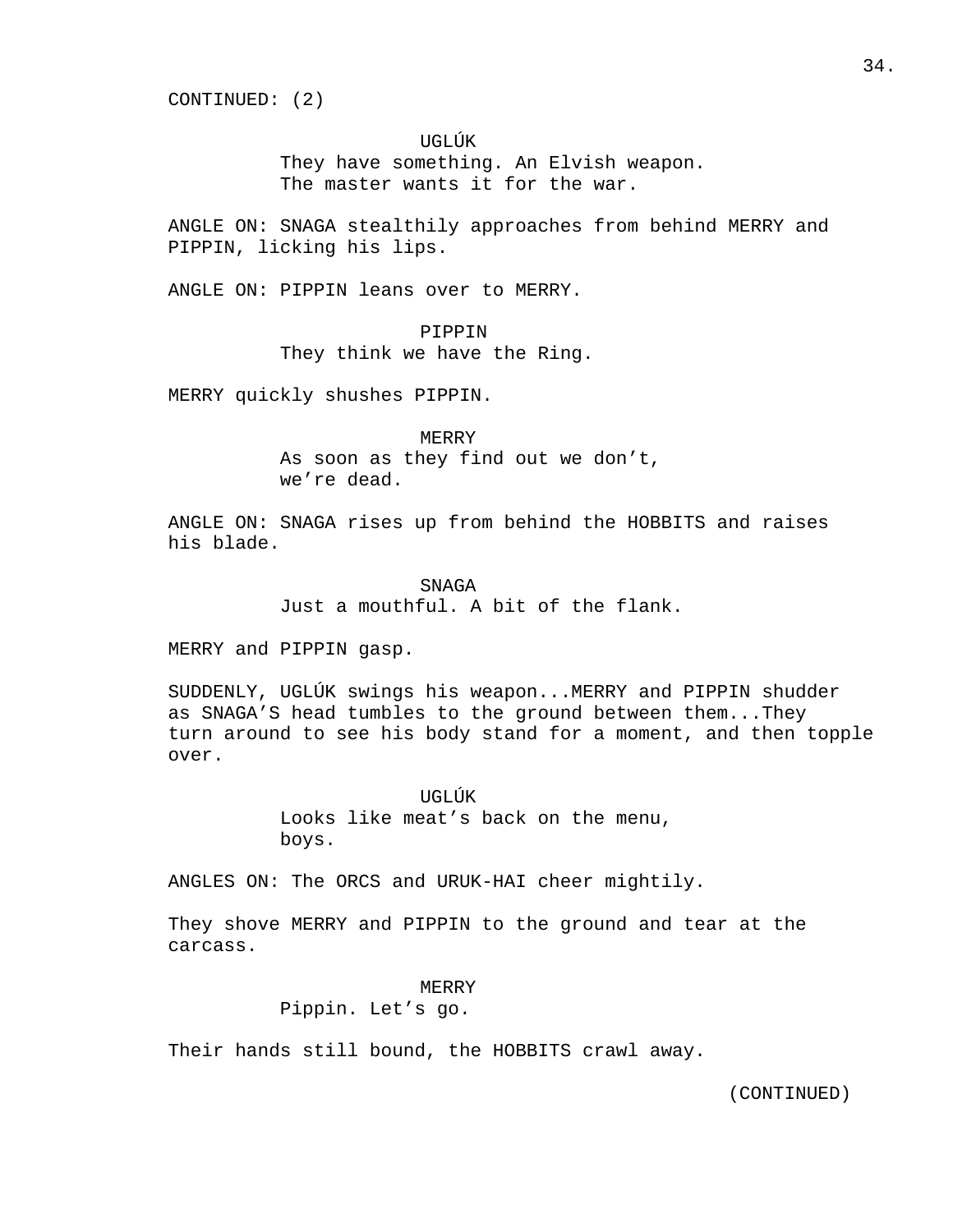CONTINUED: (3)

SUDDENLY, a foot comes down on MERRY.

ANGLE ON: PIPPIN turns over and looks straight into the face of...

CLOSE ON: ...GRISHNÁKH brandishing a blade in his face.

 GRISHNÁKH Go on. Call for help.

GRISHNÁKH grabs PIPPIN by the face and pulls him closer.

 GRISHNÁKH (CONT'D) Squeal. No one's gonna save you now.

ANGLE ON: SUDDENLY, a SPEAR pierces GRISHNÁKH'S back.

He screams and rolls off of PIPPIN...PIPPIN and MERRY look up to see who threw the spear.

ANGLES ON: The ORCS halt their feast and look into the darkness to find...

ANGLES ON: ...Hundreds of HORSEMEN burst onto the camp. The ROHIRRIM throw spears and quickly begin to decimate the Orcs' numbers.

ANGLE ON: MERRY starts crawling again.

#### MERRY

Pippin!

SERIES OF CUTS: The ORCS and URUKS make a feeble charge on the ROHIRRIM. The ROHIRRIM mercilessly slaughter them with swords, arrows, and spears, all from horseback! The ORCS and URUKS run for their lives!

ANGLE ON: PIPPIN looks around quickly in the ensuing pandemonium...he rolls onto his back and looks up to find...

POV: ...A HORSE REARING ABOVE HIM! THE HOOVES CRASH DOWN.

CUT TO: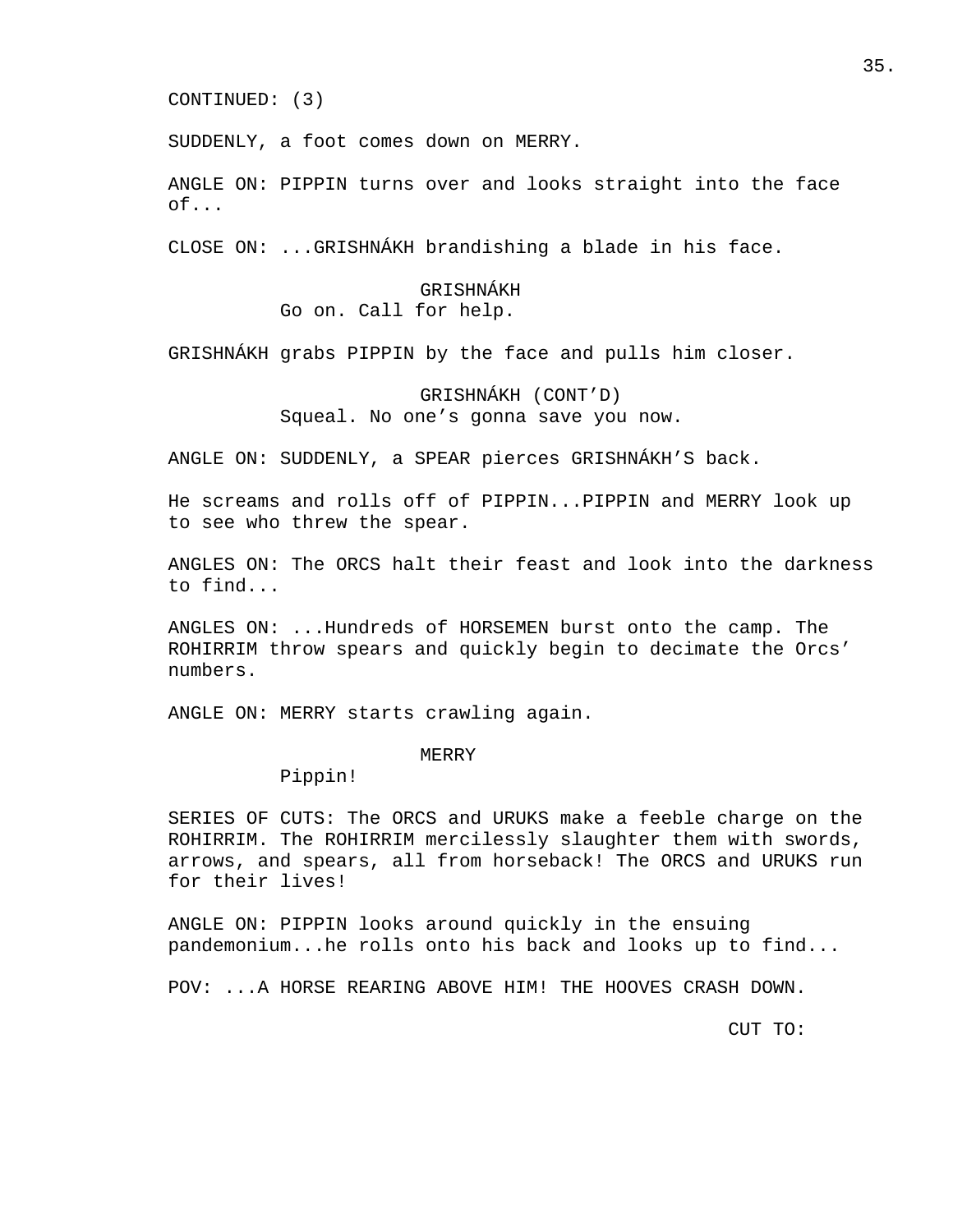EXT. PLAINS OF ROHAN - DAY

The dawning sun rises as the THREE HUNTERS continue their trek across the fields at high speed.

ANGLE ON: LEGOLAS pauses and looks upon the sun with dread.

 LEGOLAS A red sun rises. Blood has been spilled this night.

Without another word, he continues on the hunt.

EXT. PLAINS OF ROHAN - DAY

At the top of a rise, ARAGORN stops again to examine the ground.

ON THE SOUNDTRACK: The SOUNDS OF HORSES NEIGHING BREAKS THE AIR!

ANGLE ON: ARAGORN looks up warily. He gestures to LEGOLAS and GIMLI to hasten behind a nearby rock formation to hide.

WIDE ON: The ÉOMER AND HIS RIDERS OF ROHAN ride over the hill.

ANGLE ON: ARAGORN looks up at them passing. He walks calmly out of hiding.

### ARAGORN

 (calling out) Riders of Rohan, what news from the Mark?

WIDE ON: The HEAD HORSEMAN signals the pack with his spear. With astonishing speed and skill, the ROHIRRIM check their steeds, wheel around, and charge the THREE.

ANGLE ON: ARAGORN is joined by LEGOLAS and GIMLI. Together, they watch the ROHIRRIM approach.

WIDE ON: The RIDERS circle around the THREE HUNTERS tightly. They suddenly stop and point their spears at the THREE.

ANGLE ON: ARAGORN holds up his hands in surrender...ÉOMER rides forward and addresses them from his steed.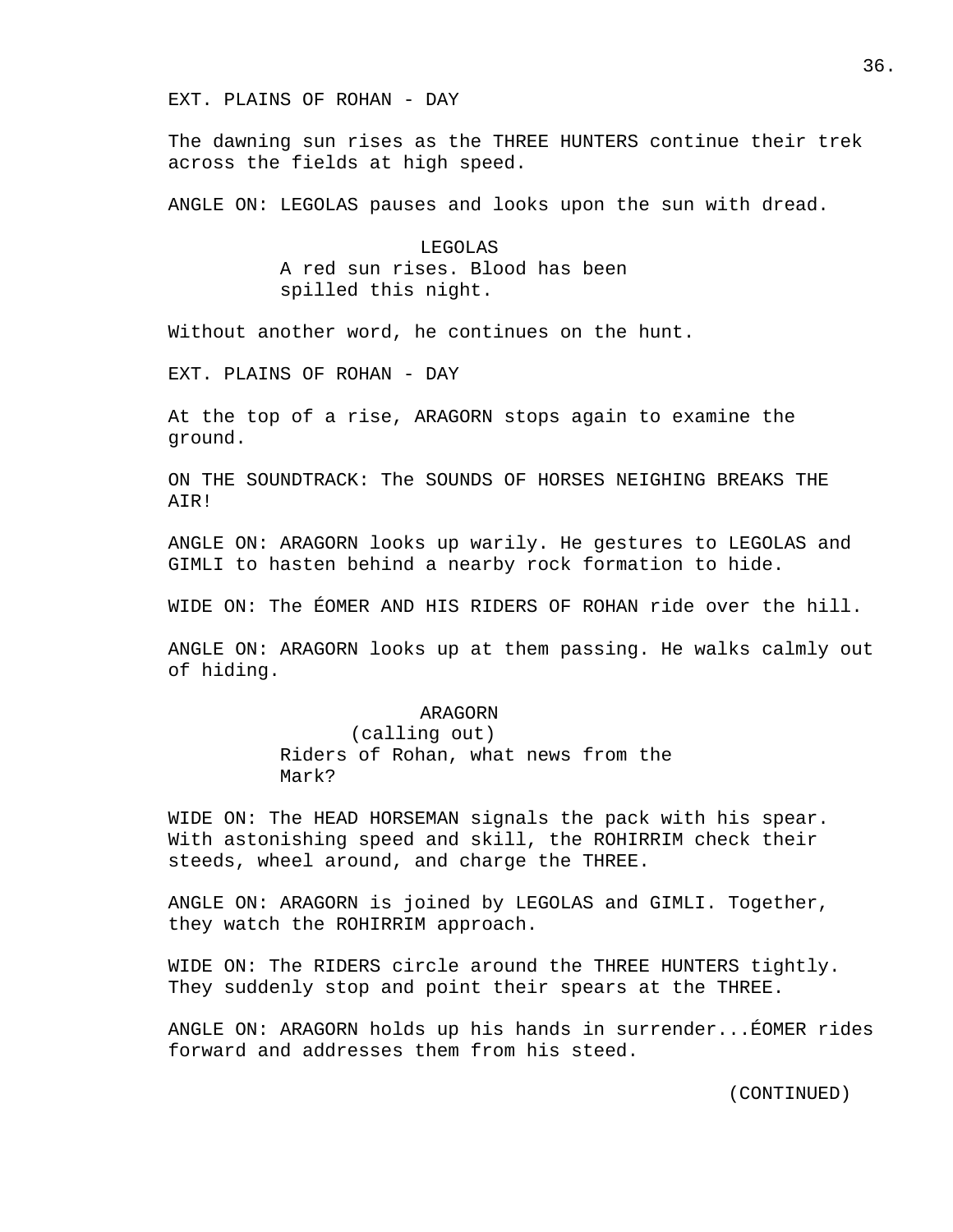## ÉOMER

 What business does an Elf, a Man and a Dwarf have in the Riddermark? Speak quickly!

## GTMLT<sub>I</sub>

 (defiantly) Give me your name, horse-master, and I shall give you mine.

ANGLE ON: ÉOMER hands his staff to another RIDER, and gets off his horse.

ANGLE ON: GIMLI gives an arrogant nod at ÉOMER'S approach. ARAGORN puts a hand on GIMLI'S shoulder to stay him.

# ÉOMER I would cut off your head, beard and all, Master Dwarf, if it stood but a little higher from the ground.

ANGLE ON: In a lightning fast move, LEGOLAS nocks an arrow, and points it at ÉOMER.

# LEGOLAS You would die before your stroke fell.

IN A TENSE MOMENT, ALL SPEARS ARE TRAINED ON LEGOLAS.

ARAGORN lowers LEGOLAS' bow.

## ARAGORN

 I am Aragorn, son of Arathorn. This is Gimli, son of Glóin and Legolas of the Woodland Realm. We are friends of Rohan and of Théoden, your king.

### ÉOMER

 Théoden no longer recognizes friend from foe.

ANGLE ON: ÉOMER removes his helmet.

 ÉOMER (CONT'D) Not even his own kin.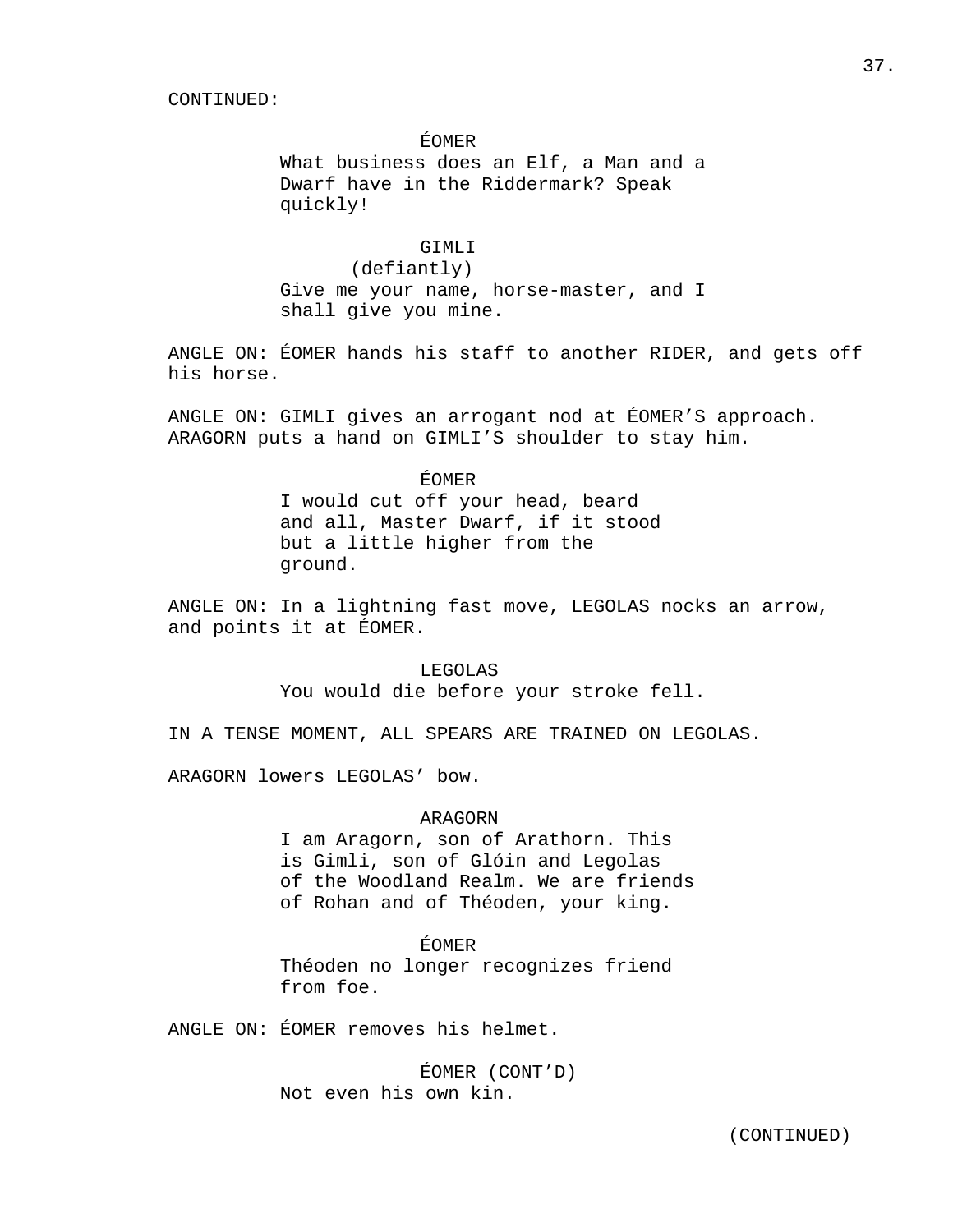The ROHIRRIM withdraw their spears.

### ÉOMER (CONT'D)

 Saruman has poisoned the mind of the king and claimed lordship over these lands. My company are those loyal to Rohan. And for that, we are banished.

 (quietly to the THREE; accusing) The White Wizard is cunning. He walks here and there, they say, as an old man hooded and cloaked. And everywhere, his spies slip past our nets.

### ARAGORN

 We are no spies. We track a party of Uruk-Hai westward across the plain. They have taken two of our friends captive.

# ÉOMER

 The Uruks are destroyed. We slaughtered them during the night.

ANGLE ON: GIMLI springs forward.

## GIMLI

 (desperately) But there were two Hobbits. Did you see two Hobbits with them?

## ARAGORN

 They would be small. Only children to your eyes.

## ÉOMER

 (shaking his head) We left none alive. We piled the carcasses and burned them.

ANGLE ON: Smoke rises from a pile in the distance.

ANGLES ON: ARAGORN looks away, dumbfounded...GIMLI stands in shock.

GIMLI

Dead?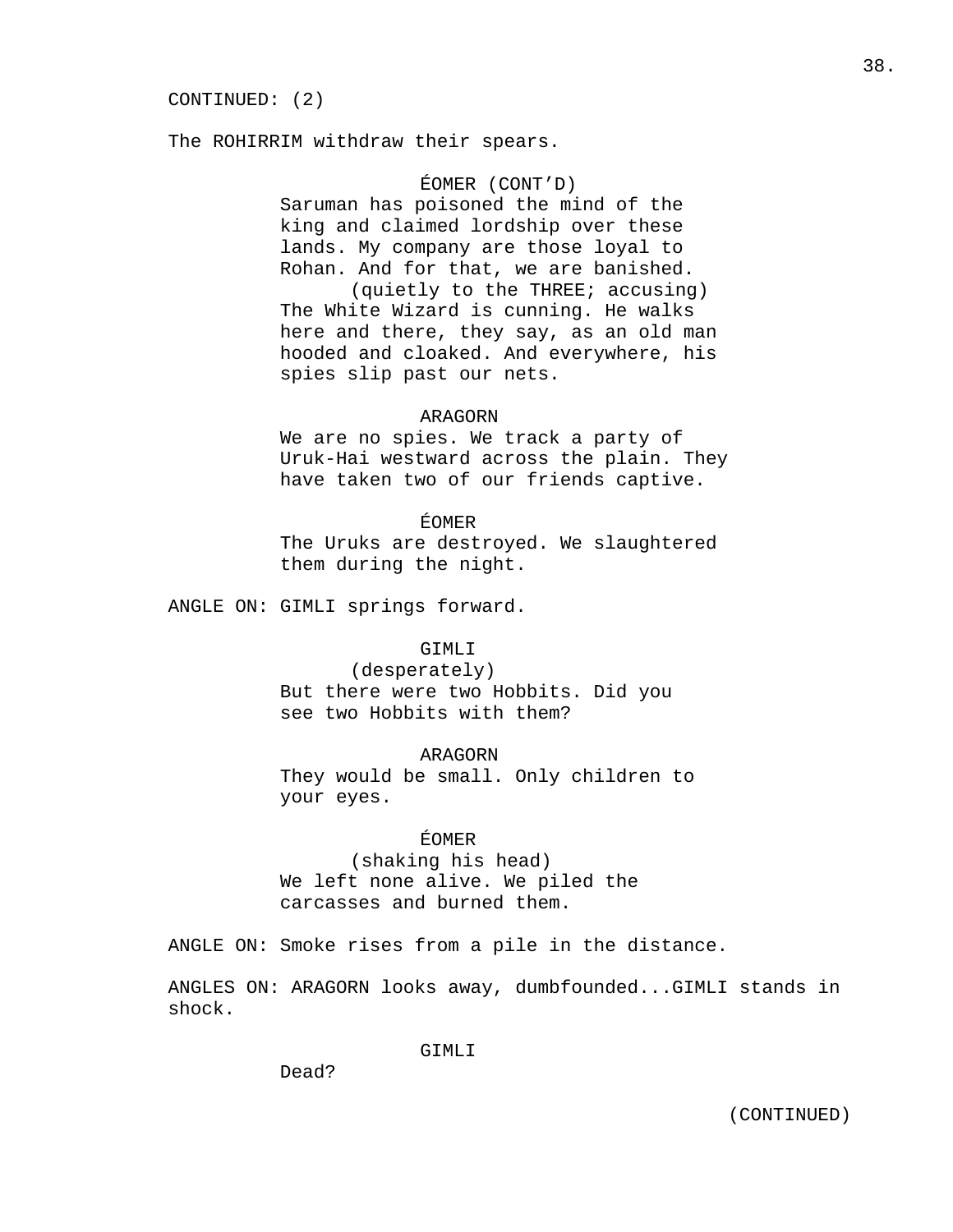CONTINUED: (3)

### ÉOMER

# (nodding)

## I am sorry.

LEGOLAS puts a hand on Gimli's shoulder in grief.

ANGLE ON: ÉOMER turns and whistles.

# ÉOMER

Hasufel! Arod!

Two steeds move to the forefront. ÉOMER lovingly places his hand on them.

# ÉOMER May these horses bear you to better fortune than their former masters. Farewell.

ÉOMER puts on his helmet and returns to his horse.

## ÉOMER

 Look for your friends. But do not trust to hope. It has forsaken these lands. (To the RIDERS) We ride north!

WIDE ON: The ROHIRRIM quickly ride off and disappear to the North.

ANGLE ON: ARAGORN looks toward the smoldering pile.

EXT. PLAINS OF ROHAN - DAY

WIDE ON: ARAGORN on HASUFEL, and GIMLI riding behind LEGOLAS on AROD, they ride across the Plains toward the edge of the FANGORN FOREST, where the pile of dead Orcs smolders.

EXT. BORDERS OF FANGORN - DAY

ANGLE ON: THE THREE HUNTERS halt their steeds beside the pile and dismount. They look upon the pile with dismay.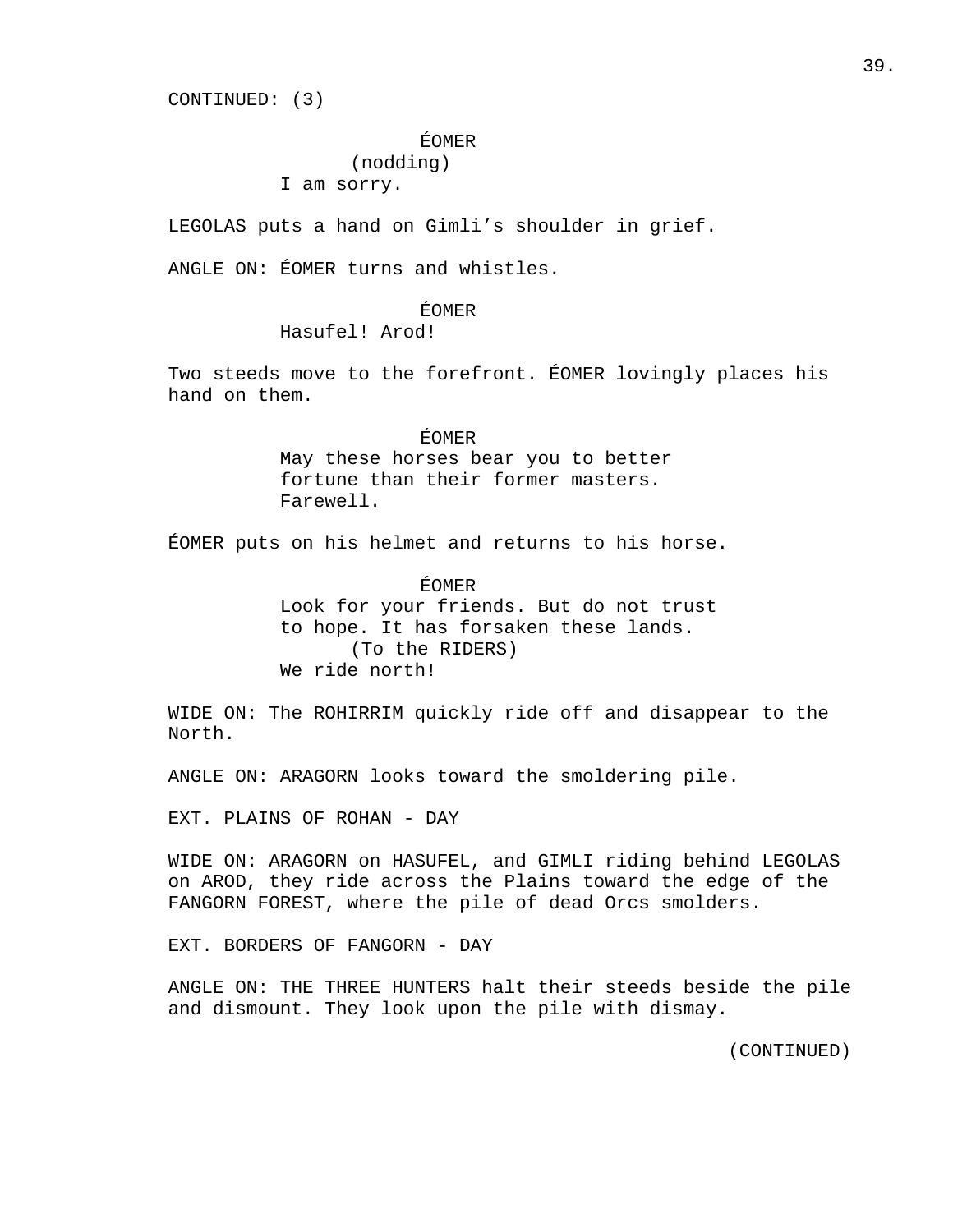LATER...

GIMLI half-heartedly shifts through the smoldering ORCS with his axe. He reaches down to retrieve one of the HOBBITS' sheathes. He turns mournfully to ARAGORN and LEGOLAS.

## GTMLT<sub>I</sub>

## It's one of their wee belts.

ANGLE ON: LEGOLAS bows his head and closes his eyes.

# LEGOLAS (in ELVISH) Hiro hyn hîdh ab 'wanath.

May they find peace in death.

ANGLE ON: ARAGORN kicks a helmet. He screams a cry of anguished defeat and falls to his knees, hanging his head low. He sits in despair.

### GTMLT<sub>I</sub>T

We failed them.

ANGLE ON: ARAGORN turns his head. Something on the ground suddenly catches his attention. A glimmer of hope flickers across his visage as he notes some marks on the ground. He moves towards them, and touches the spots with his hands.

### ARAGORN

A Hobbit lay here. And the other.

He sits back to ponder the meaning of these marks.

INTERCUT WITH: PIPPIN screams as the HORSE rears over him. He rolls out of the way as it CRASHES DOWN.

ANGLE ON: ARAGORN'S eyes shift to a new set of markings off to one side.

> ARAGORN (CONT'D) They crawled.

INTERCUT WITH: PIPPIN crawls across the raging battlefield.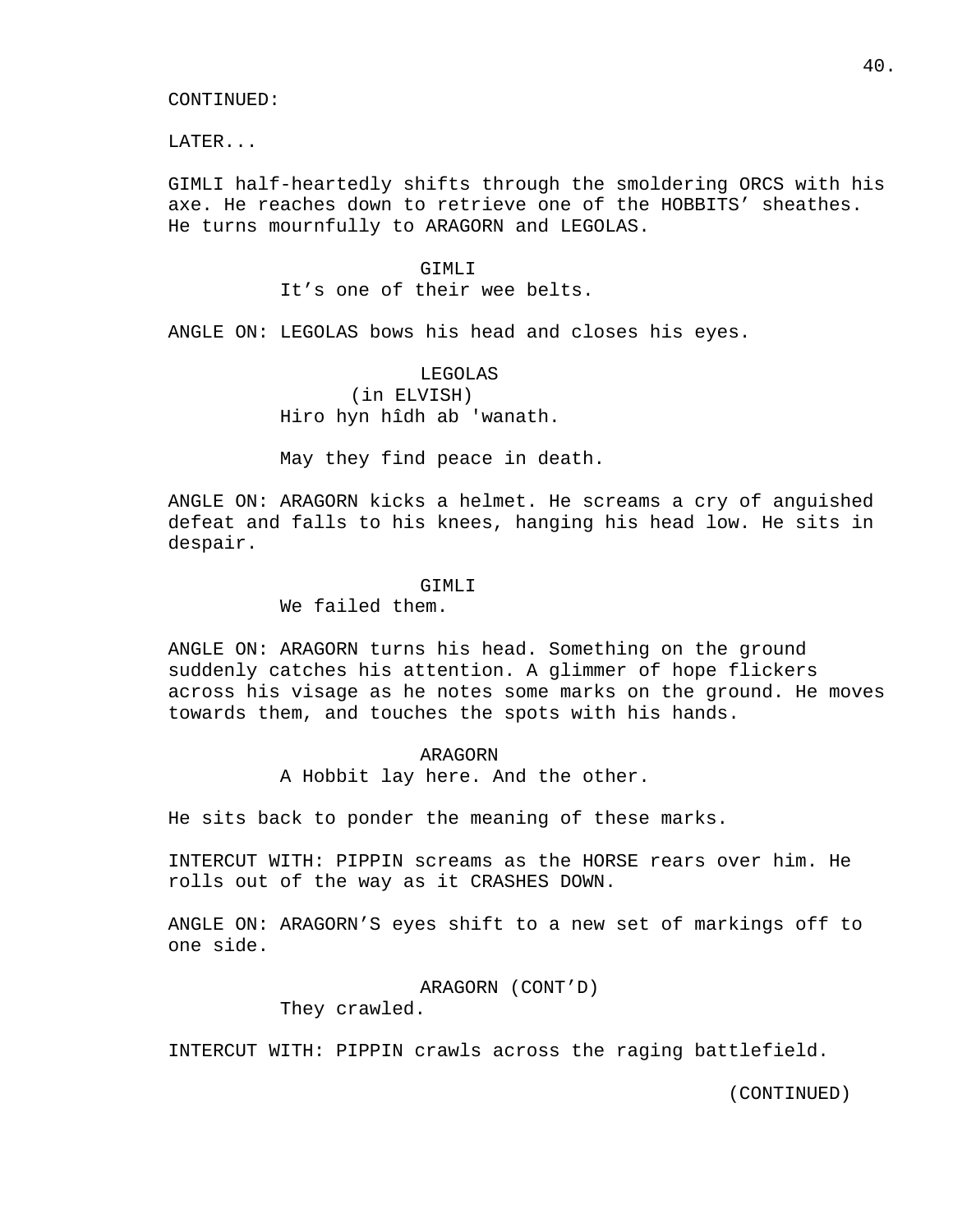CONTINUED: (2)

ANGLE ON: ARAGORN tracks the HOBBITS with LEGOLAS and GIMLI closely following his progress. He points out the marks.

> ARAGORN (CONT'D) Their hands were bound.

INTERCUT WITH: PIPPIN reaches a fallen blade. He rubs his bonds furiously against its sharp edge.

ANGLE ON: ARAGORN comes upon a short length of rope buried in the trampled grass.

> ARAGORN (CONT'D) Their bonds were cut.

He continues tracking across the grass.

INTERCUT WITH: PIPPIN frantically releases MERRY from his bonds, and pulls him to his feet. They begin to make their way to safety outside the ring of battle.

ANGLE ON: ARAGORN continues to follow their progress from the history they left in the dirt and grass.

INTERCUT WITH: MERRY and PIPPIN narrowly avoid horse, spear, and falling ORC to make their way to safety.

ANGLE ON: ARAGORN points out their tracks in the ground.

 ARAGORN (CONT'D) They ran over here.

As he follows the prints, he notes another set along side them.

 ARAGORN (CONT'D) They were followed.

INTERCUT WITH: As they flee, GRISHNÁKH, wounded on the ground, grabs PIPPIN by his belt and clings on.

MERRY

The belt!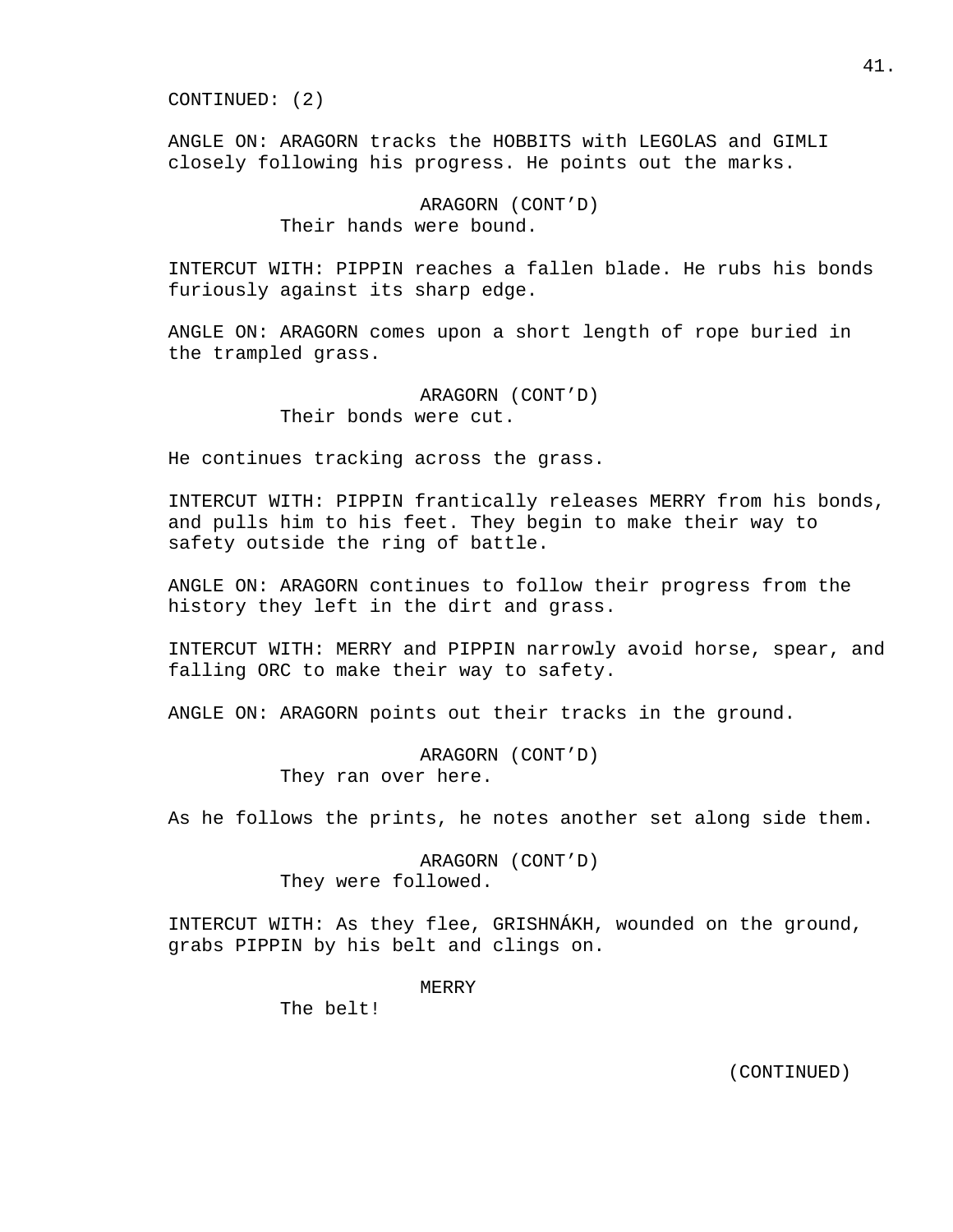CONTINUED: (4)

PIPPIN unbuckles his belt, leaving it with GRISHNÁKH. GRISHNÁKH throws it onto the ground and crawls after them. The HOBBITS continue running at their top speed away across the plain.

MERRY (CONT'D)

Run!

ANGLE ON: ARAGORN runs after their tracks, imagining them.

## ARAGORN

The tracks lead away from the battle...

INTERCUT WITH: MERRY and PIPPIN run right into FANGORN FOREST and disappear in the trees.

ANGLE ON: ARAGORN, LEGOLAS, and GIMLI are running and stop short of entering FANGORN.

> ARAGORN (CONT'D) ...into Fangorn Forest.

WIDE ON: The THREE HUNTERS look into the dense and dark forest of gnarled trees so close together, it's as if it is guarding against entry.

### GTMLT<sub>J</sub>T

Fangorn? What madness drove them in there?

ANGLE ON: The THREE HUNTERS continue to look into the forest, uncertain as to whether they should enter or not.

PAN INTO THE FOREST AND CROSSFADE TO:

EXT. FANGORN FOREST - NIGHT

WIDE ON: PIPPIN and MERRY charge into the looming forest checking behind them as they go.

ANGLE ON: They finally collapse on a bed of leaves and look about them.

WIDE ON: MERRY and PIPPIN seem all of a sudden much smaller compared to the majesty of the ancient forest.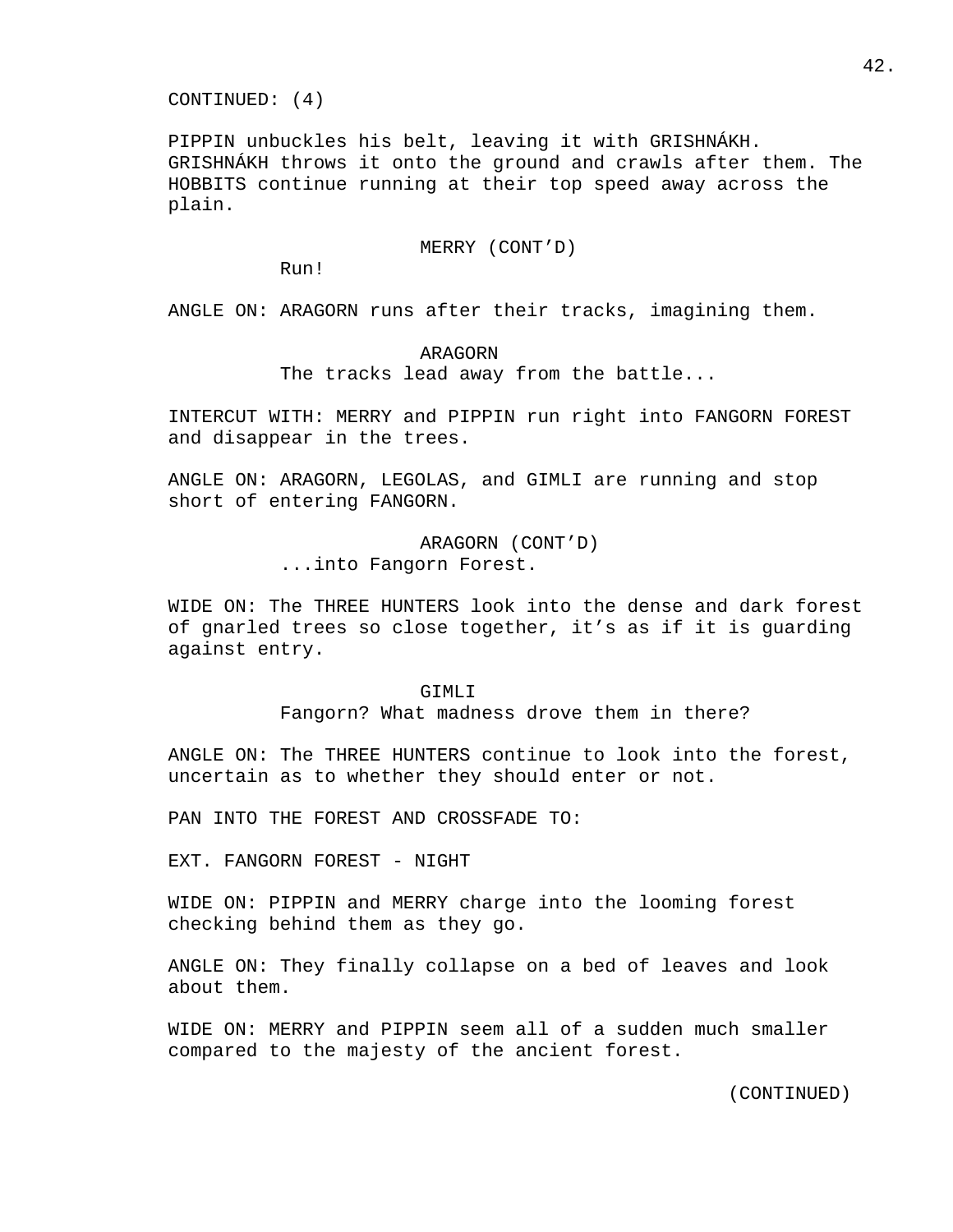## PIPPIN

Did we lose him? I think we lost him.

ANGLE ON: PIPPIN and MERRY turns in the direction of an approaching sound. Their expressions drop.

ANGLE ON: GRISHNÁKH stumbles his way through the underbrush, looking for them. He holds his blade before him, ready to strike.

# GRISHNÁKH

 (grumbling) I'm going to rip out your filthy little innards!

ANGLE ON: MERRY and PIPPIN hasten behind a tree.

GRISHNÁKH (CONT'D)

Come here!

ANGLE ON: MERRY and PIPPIN run across the forest, desperate for a hiding place.

## MERRY

Trees. Climb a tree.

ANGLES ON: MERRY and PIPPIN quickly climb the nearest tree.

ANGLE ON: MERRY climbs to the lowermost branch and looks about the forest.

POV: GRISHNÁKH is nowhere in sight. MERRY sighs with relief.

MERRY (CONT'D)

He's gone.

SUDDENLY, MERRY is jerked out of the tree.

ANGLE ON: He falls to the ground in a heap, and GRISHNÁKH looms over him, hungrily. MERRY kicks him in the face, but he is undeterred. MERRY attempts to back away from his attacker, but GRISHNÁKH maintains his superior position.

> PIPPIN (from the tree) Merry!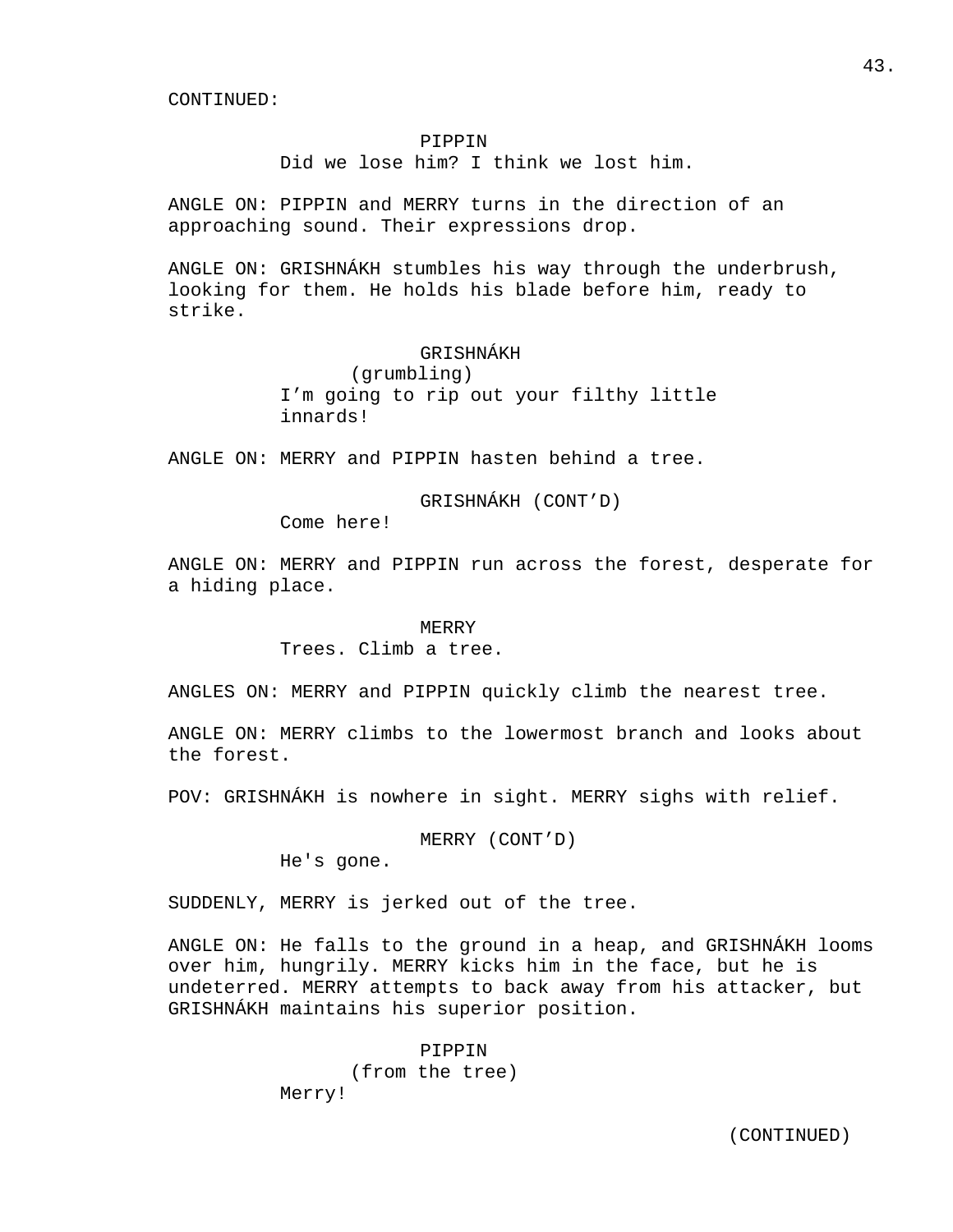CONTINUED: (2)

ANGLE ON: PIPPIN looks down, helpless. Suddenly, as if reacting to Pippin's yell, TWO YELLOW EYES flicker open on the tree. PIPPIN glances over to them, and then back to MERRY.

Realization dawns on him, and he slowly looks back at the EYES. The TREE grimaces and then turns its head to looks directly at PIPPIN.

Speechless, PIPPIN loses his grip and begins to fall. The TREE lifts one of its limbs and catches PIPPIN in its hand before he can get very far.

ANGLE ON: GRISHNÁKH raises his blade to pierce MERRY.

 GRISHNÁKH Let's put a maggot hole in your belly!

The TREE raises a leg high over GRISHNÁKH.

ANGLE ON: MERRY takes his attention from GRISHNÁKH and focuses on the TREE.

ANGLE ON: GRISHNÁKH notices MERRY'S expression and looks behind him.

HIGH ANGLE ON: The TREE brings its leg down and smashes GRISHNÁKH into the ground.

### PIPPIN

Run, Merry!

ANGLE ON: MERRY runs, but is quickly overtaken by the TREE who takes a mighty step and scoops MERRY up into his other hand.

ANGLE ON: The TREE examines the struggling HOBBITS as he continues walking through the forest.

> THE TREE Little Orcs. Burárum...

PIPPIN stops struggling and looks at MERRY, wide-eyed.

### PIPPIN

It's talking, Merry. The tree is talking.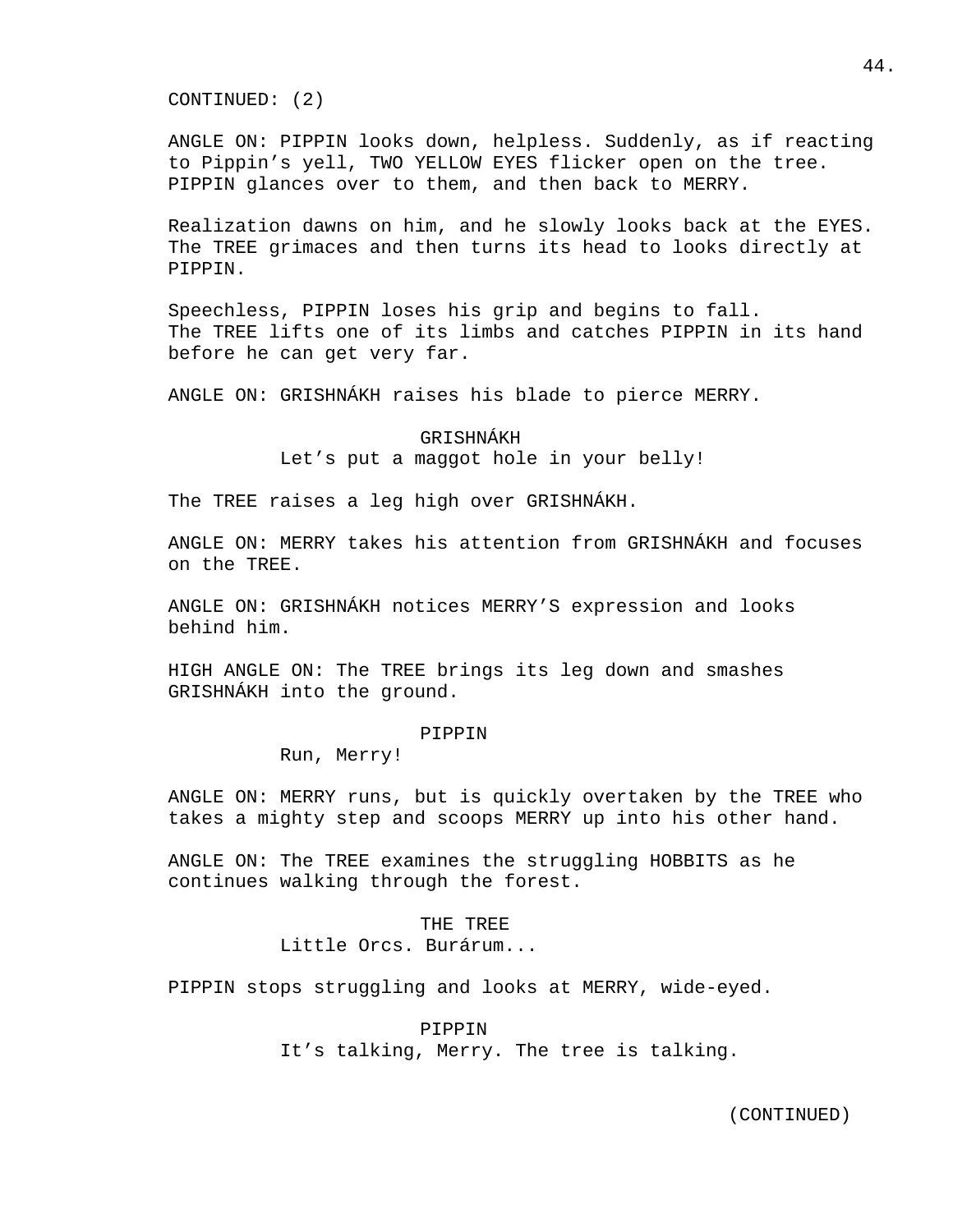CONTINUED: (3)

## THE TREE

(angrily)

Tree? I am no tree! I am an Ent.

ANGLE ON: Recognition dawns on MERRY'S face, and he smiles in wonder and delight.

MERRY

A tree-herder. A shepherd of the forest.

 PIPPIN Don't talk to it, Merry. Don't encourage it!

TREEBEARD

TREEBEARD, some call me.

## PIPPIN

And whose side are you on?

# TREEBEARD

 Side? I am on nobody's side because nobody's on my side, little Orc. Nobody cares for the woods anymore.

MERRY

We're not Orcs! We're Hobbits!

TREEBEARD

 Hobbits? Never heard of a Hobbit before. Sounds like Orc mischief to me!

He squeezes the HOBBITS in rage...MERRY and PIPPIN squirm in pain.

> TREEBEARD (CONT'D) (angrily) They come with fire. They come with axes. Gnawing, biting, breaking, hacking, burning! Destroyers and usurpers! Curse them!

 MERRY No! You don't understand. We're Hobbits! Halflings! Shire-folk!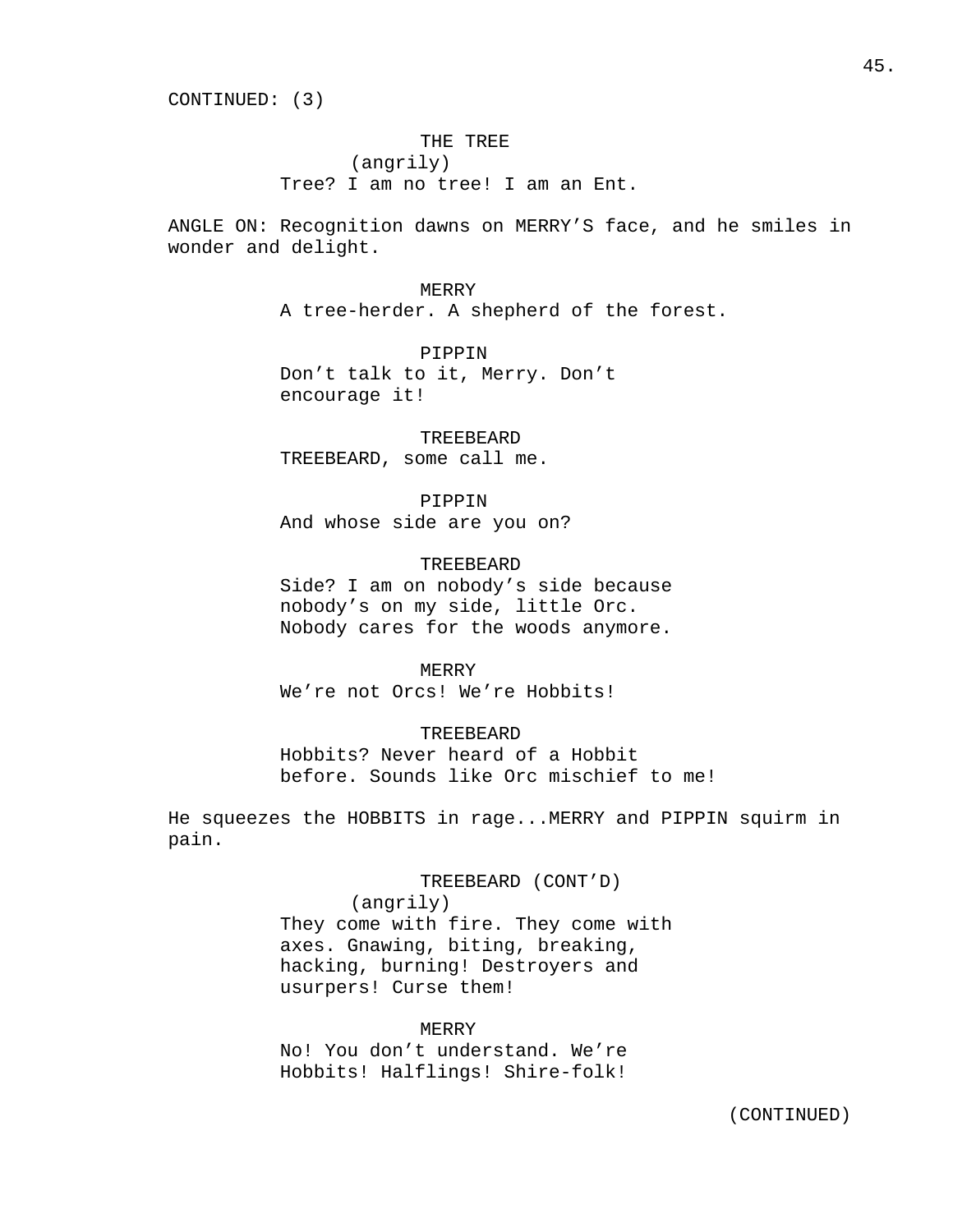CONTINUED: (4)

They continue struggling in TREEBEARD'S firm grip.

 TREEBEARD Maybe you are and maybe you aren't. The White Wizard will know.

## PIPPIN

 (worried) The White Wizard?

### MERRY

(quietly)

Saruman.

TREEBEARD drops them at the feet of a WIZARD dressed in gleaming white with long, white hair. MERRY and PIPPIN slowly look up to the WIZARD.

CUT TO:

EXT. EMYN MUIL - DAY

GOLLUM scrambles upward through a narrow pass, with FRODO and SAM following close behind. He leaps up to a higher point as the HOBBITS trail.

> GOLLUM See? See? We have led you out. Hurry, Hobbitses. Hurry!

FRODO and SAM catch up to GOLLUM. He climbs atop a rock.

 GOLLUM (CONT'D) Very lucky we find you.

WIDE ON: They stand at the edge of EMYN MUIL overlooking the next part of their journey with MORDOR in the distance. FRODO walks past, but SAM pauses to give GOLLUM an evil look. GOLLUM cringes.

> GOLLUM (CONT'D) Nice Hobbit.

He leaps after FRODO, putting a wide berth between him and SAM.

CUT TO: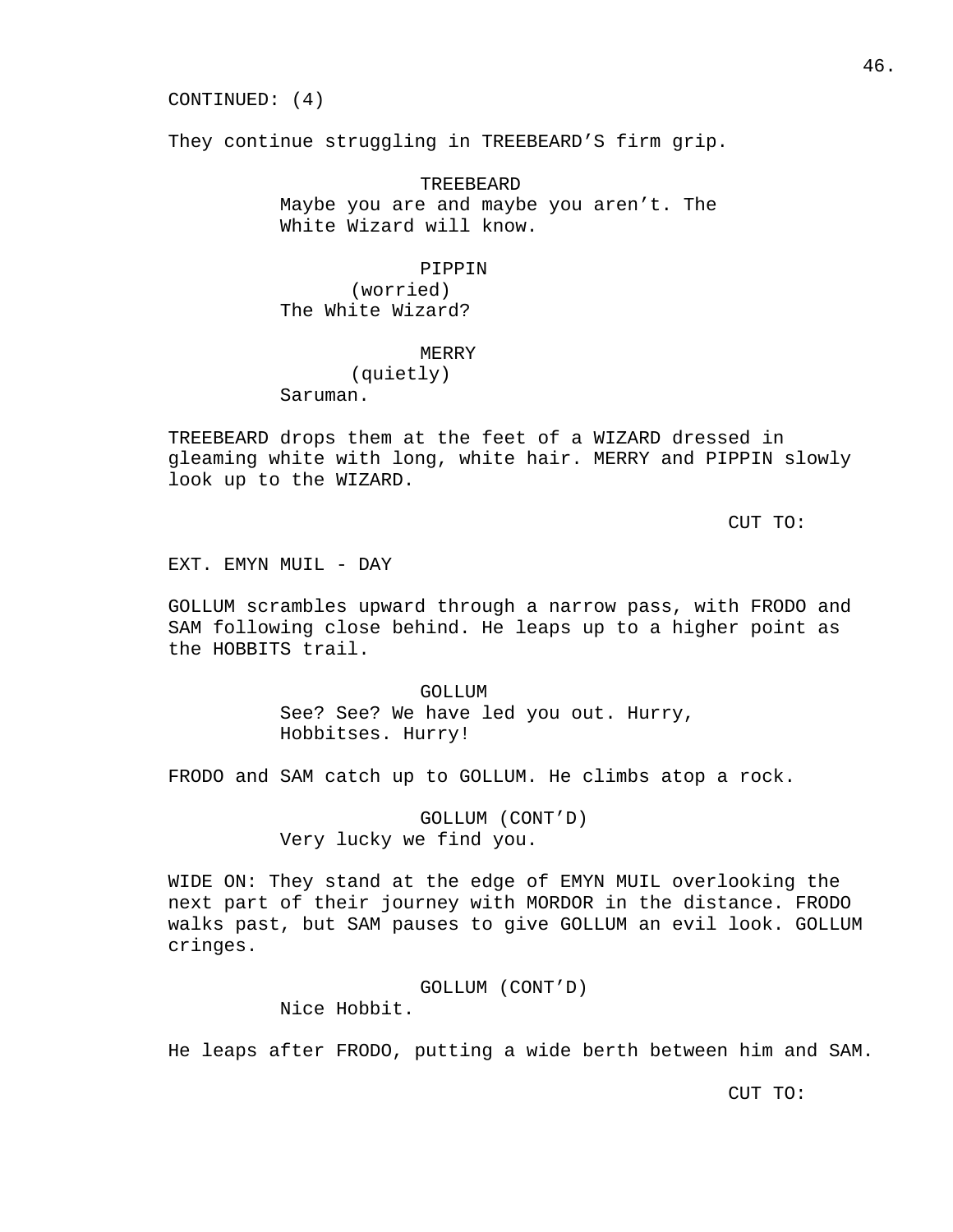### EXT. THE DEAD MARSHES - TWILIGHT

ANGLE ON: Sam's foot slips in a puddle of muck...he starts backward to get a view of where they're going.

SAM It's a bog. He's led us into a swamp.

## GOLLUM

 A swamp, yes, yes. Come, master. We will take you on safe paths through the mist.

WIDE ON: GOLLUM starts making his way across an invisible path across the wetlands. He looks back to the HOBBITS.

GOLLUM

(gesturing)

Come, Hobbits, come. We go quickly.

FRODO and SAM follow him.

EXT. AERIAL OF THE DEAD MARSHES - DAY

AERIAL: The DEAD MARSHES stretch for miles and miles as far as the eye can see...FRODO, SAM, and GOLLUM appear AS TINY AS SPECKS slowly crossing it.

> GOLLUM (V.O.) (CONT'D) I found it, I did. The way through the marshes. Orcs don't use it. Orcs don't know it. They go around for miles and miles. Come quickly. Soft and quick as shadows we must be.

EXT. THE DEAD MARSHES - DAY

ANGLE ON: FRODO, SAM and GOLLUM rest from the day's journey.

SAM I hate this place. It's too quiet. There's been no sight or sound of a bird for two days.

> GOLLUM No, no birdses to eat. No crunchable birdses.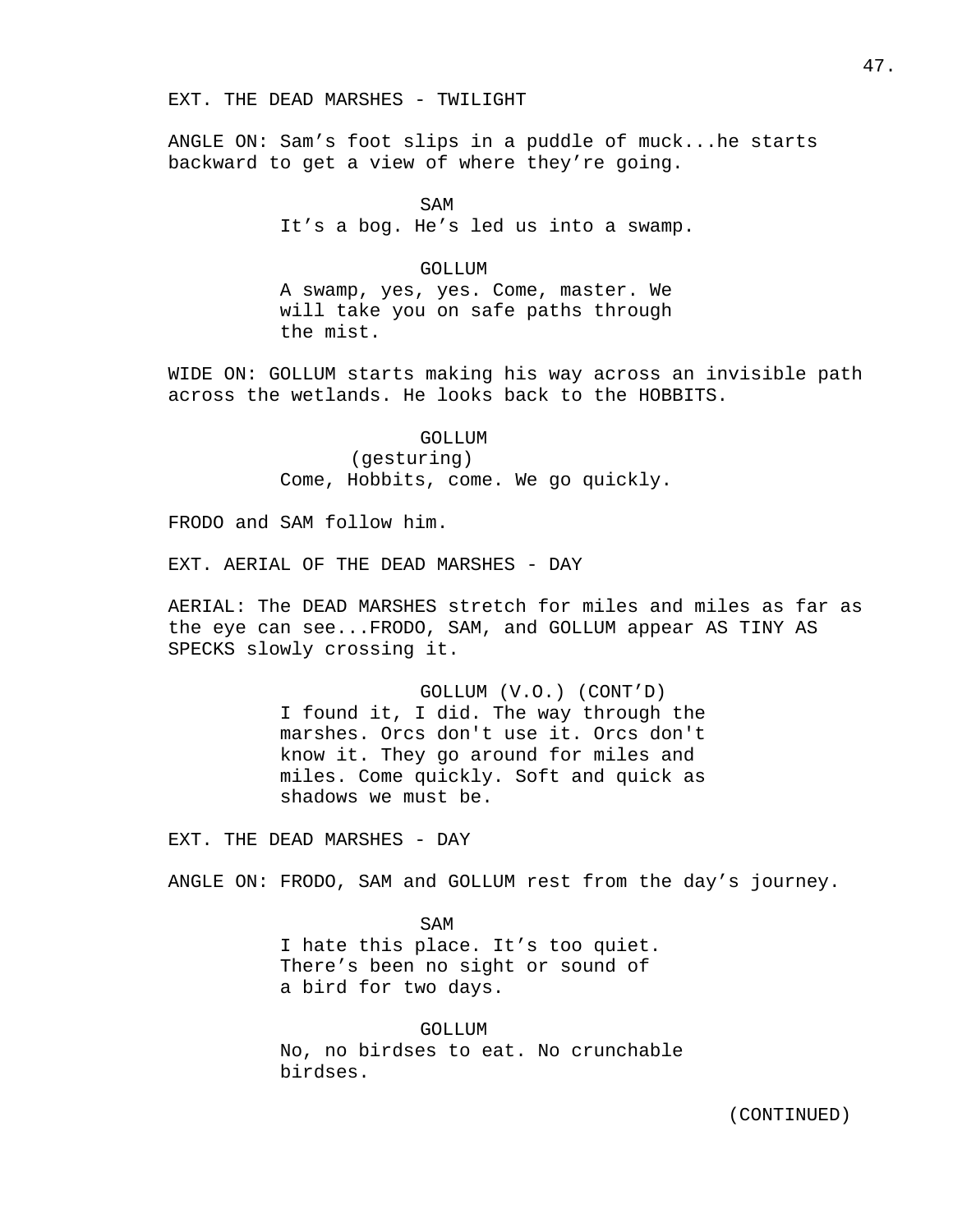SAM locates some LEMBAS BREAD in his pack and hands some to FRODO, before getting some for himself. GOLLUM pounds the ground in frustration.

> GOLLUM (CONT'D) We are famished! Yes! Famished we are, precious!

Suddenly, GOLLUM sees something on the ground. His eyes dart around following it, before his hands move like lightning to snatch up-

-a worm. He looks at it suspiciously, shakes it a little, and then slurps it down with a grimace.

CLOSE ON: SAM grimaces as well and opts out of finishing his bit of LAMBAS BREAD.

ANGLE ON: FRODO breaks a piece off of his bread and tosses it to GOLLUM.

### FRODO

Here.

ANGLE ON: GOLLUM snaps around to look at it.

# GOLLUM

What does it eats?

He runs over to the piece on the ground and circles it like a hungry animal.

GOLLUM (CONT'D)

Is it tasty?

He picks it up and tosses it into his mouth. Almost immediately, he dramatically chokes on it and spits it out.

CLOSE ON: SAM rolls his eyes and sighs.

ANGLE ON: GOLLUM hacks and coughs.

 GOLLUM (CONT'D) It tries to chokes us! We can't eats Hobbit food! We must starve!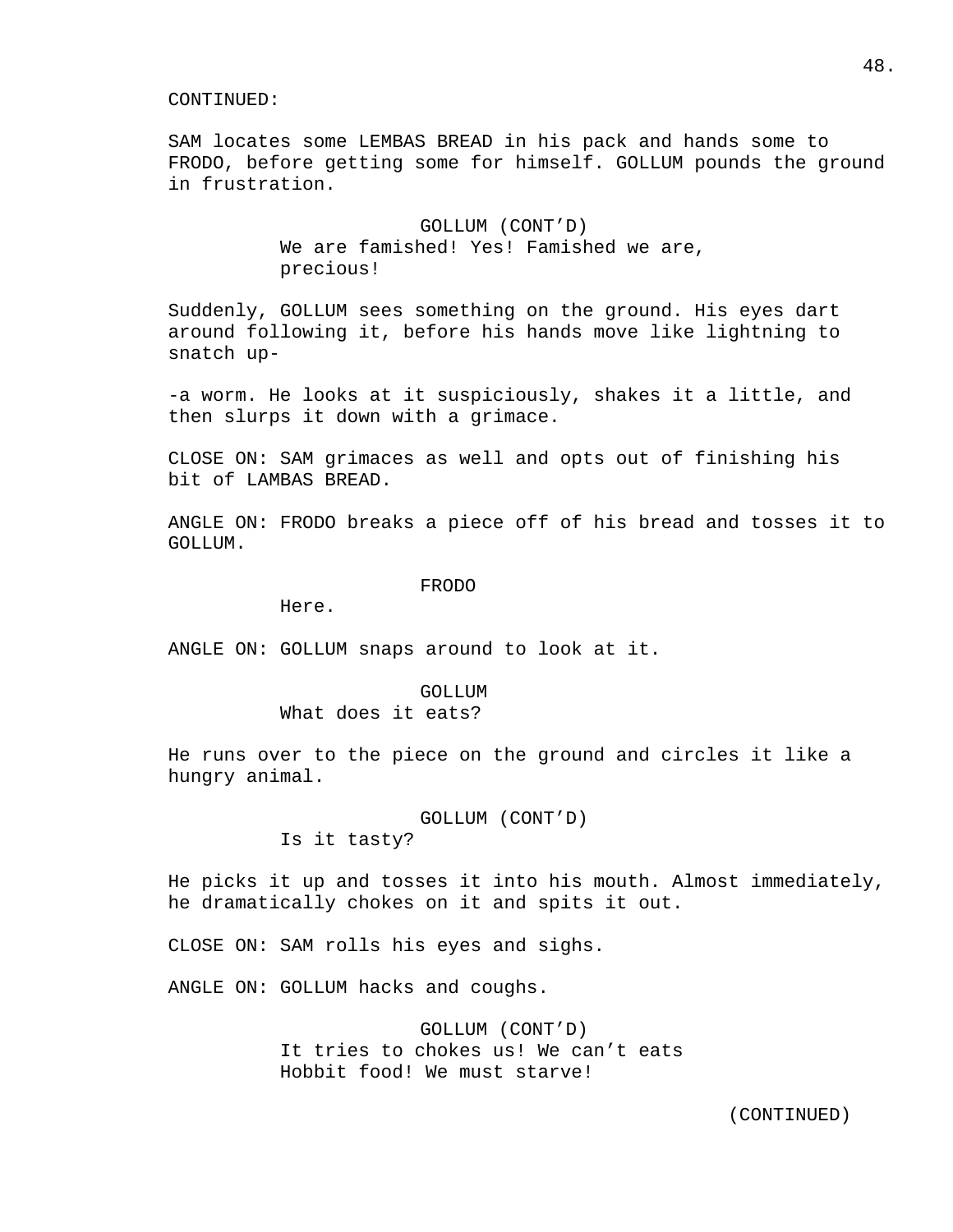CONTINUED: (2)

GOLLUM bawls and falls onto his back, whining.

SAM Well, starve, then. And good riddance!

GOLLUM crawls toward SAM.

 GOLLUM Oh, cruel Hobbit. It does not care if we be hungry. Does not care if we should die.

ANGLE ON: GOLLUM turns to FRODO, his eyes growing wide and innocent.

> GOLLUM (CONT'D) Not like master.

ANGLE ON: FRODO ignores GOLLUM'S words.

 GOLLUM (CONT'D) Master cares. Master knows.

FRODO looks to GOLLUM, beginning to understand.

 GOLLUM (CONT'D) Yes. Precious.

CLOSE ON: FRODO raises his hand to cover the RING hidden under his tunic.

CLOSE ON: GOLLUM mimics his action, watching where FRODO holds.

 GOLLUM (CONT'D) Once it takes hold of us, it never lets go.

ANGLE ON: FRODO is tranced by the truth of Gollum's words.

ANGLE ON: GOLLUM reaches out to touch the RING...FRODO comes to, and slaps Gollum's hand away.

FRODO

Don't touch me!

GOLLUM shrinks away from FRODO. There is a tense moment before GOLLUM backs away from FRODO and lies down on the ground.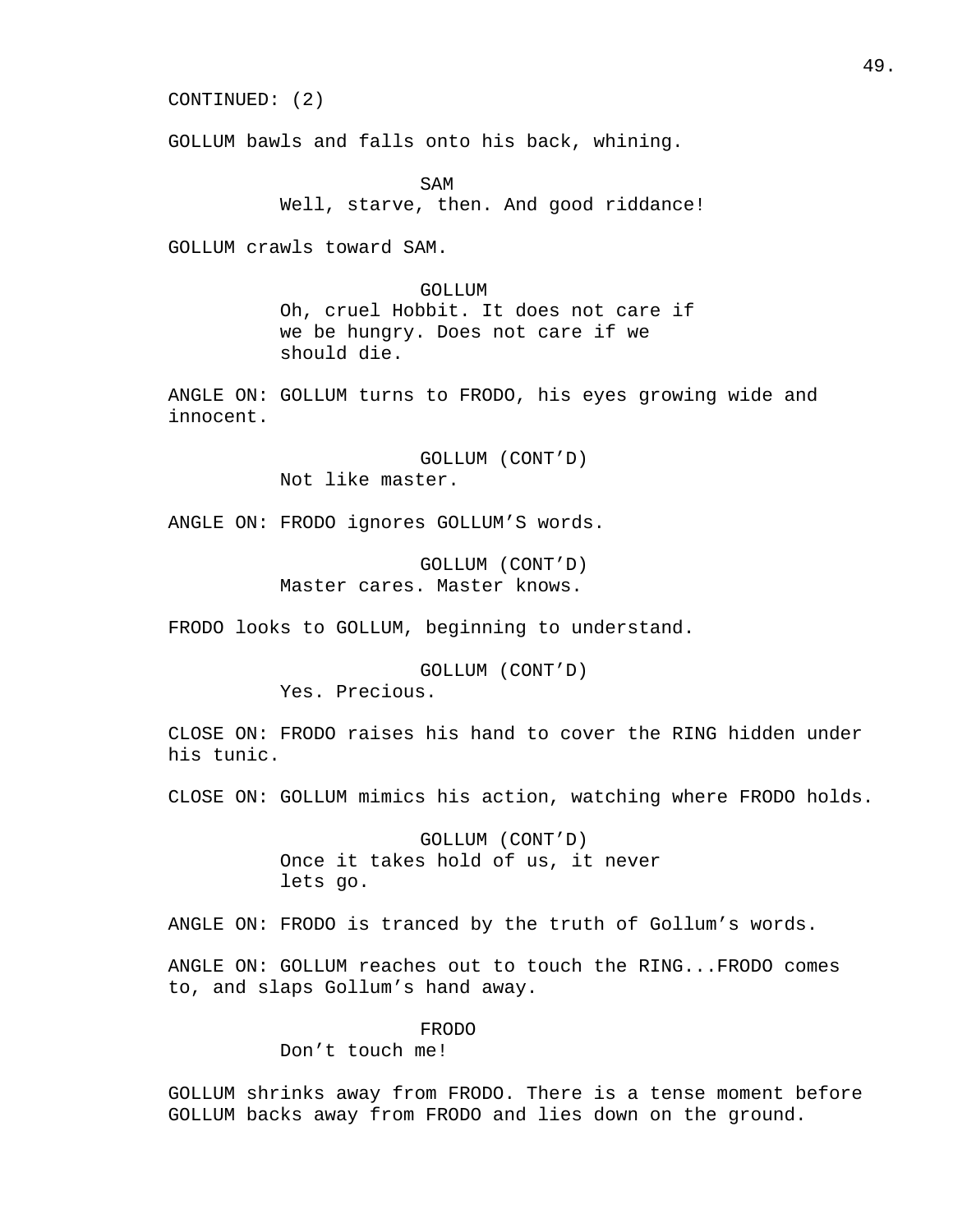EXT. THE DEAD MARSHES - DAY

GOLLUM leads SAM and FRODO into an area of the marshes where small flames burn on the surface of the mist-covered waters.

ANGLE ON: SAM suddenly stops and glimpses beneath the water's surface.

ANGLE ON: PALLID FACES of dead MEN and ELVES float in the water.

SAM There are dead things! Dead faces in the water.

ANGLE ON: FRODO looks to the disturbing sight.

 GOLLUM All dead. All rotten. Elves and Men and Orcses. A great battle long ago.

ANGLE ON: GOLLUM stops and turns to the HOBBITS.

 GOLLUM (CONT'D) Dead Marshes. Yes. Yes, that is their name. (gesturing and moving on) This way. Don't follow the lights.

ANGLE ON: SAM slips into the water again...GOLLUM turns to them quickly.

> GOLLUM (CONT'D) Careful now!

CLOSE ON: The DEAD FACES IN THE WATER.

 GOLLUM (O.S.) (CONT'D) Or Hobbits go down to join the dead ones and light little candles of their own.

ANGLE ON: SAM warily follows GOLLUM, but FRODO is drawn toward the water.

ANGLE ON: One of the DEAD dressed in ELVEN ARMOUR. It floats just beneath the surface with a disturbing peacefulness.

ANGLE ON: FRODO draws himself closer and closer to the water.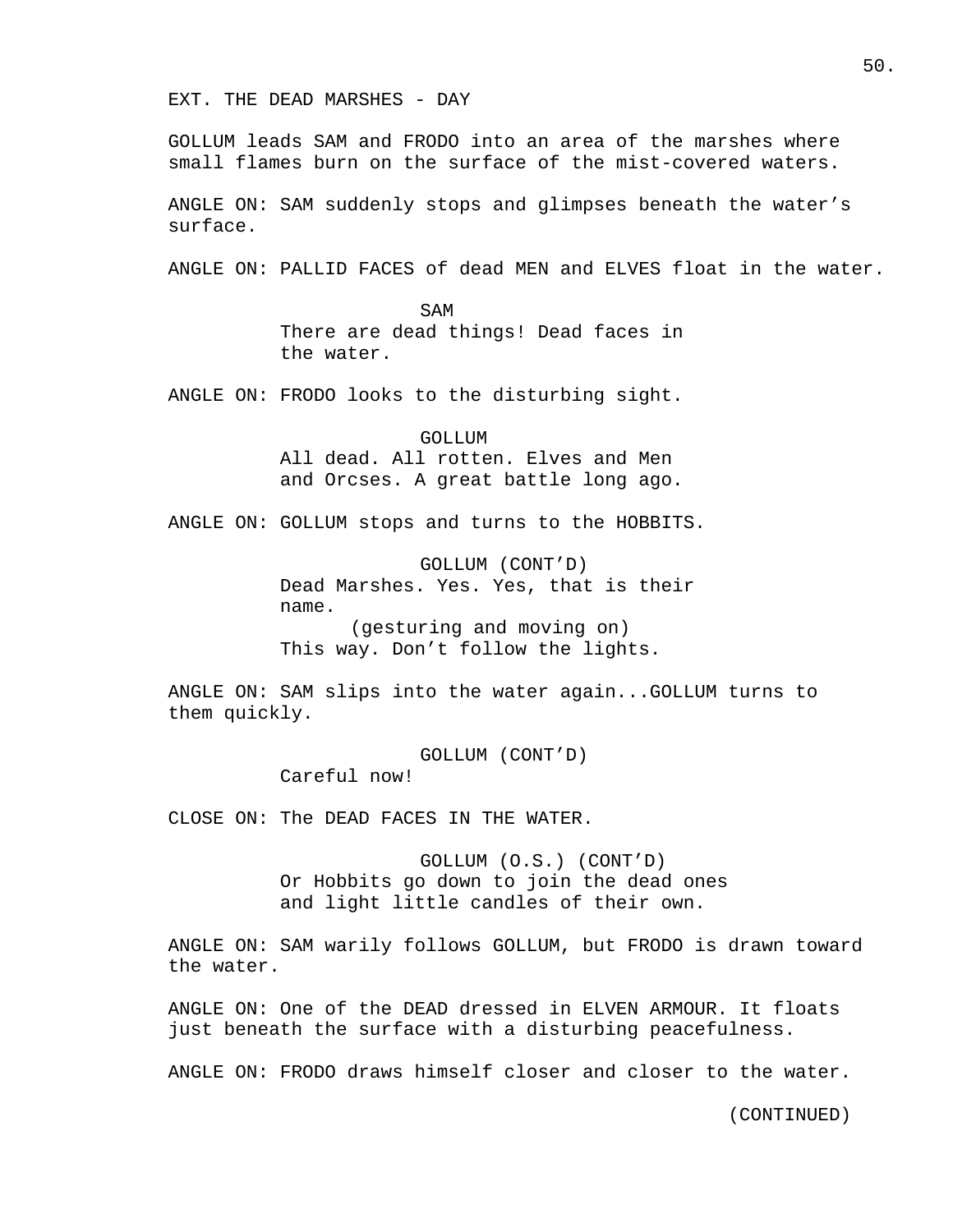ANGLE ON: SAM looks around. His face drops when he sees where FRODO is.

SAM

Frodo!

ANGLE ON: FRODO pays SAM no mind, but continues to stare at the DEAD ELF in the water.

CLOSE ON: SUDDENLY, the Dead Elf's eyes snap open. Its blank, pallid stare looks straight at FRODO.

ANGLE ON: FRODO registers surprise only for a moment before falling face-first into the marsh...SAM bolts toward him.

INT. THE DEAD MARSHES - DAY

ANGLE ON: FRODO floats beneath the surface. He looks about in fear...a decayed face silently screams and moves toward him, reaching out its rotten hand...

Panicked, FRODO tries to escape. Two more DEAD grasp him from behind. The DEAD quickly surrounded him, grasping with decayed limbs.

Another hand reaches around FRODO, and he collapses into the dead behind him.

EXT. THE DEAD MARSHES - DAY

GOLLUM pulls FRODO out of the BOG...FRODO gasps and sputters for air...GOLLUM drags the struggling FRODO completely out of the water, and lays him on the ground.

ANGLE ON: FRODO finally comes to and looks over to his savior, in perplexed gratitude and disbelief.

## FRODO

Gollum?

 GOLLUM (emphatically) Don't follow the lights.

He crawls away. SAM runs to Frodo's side.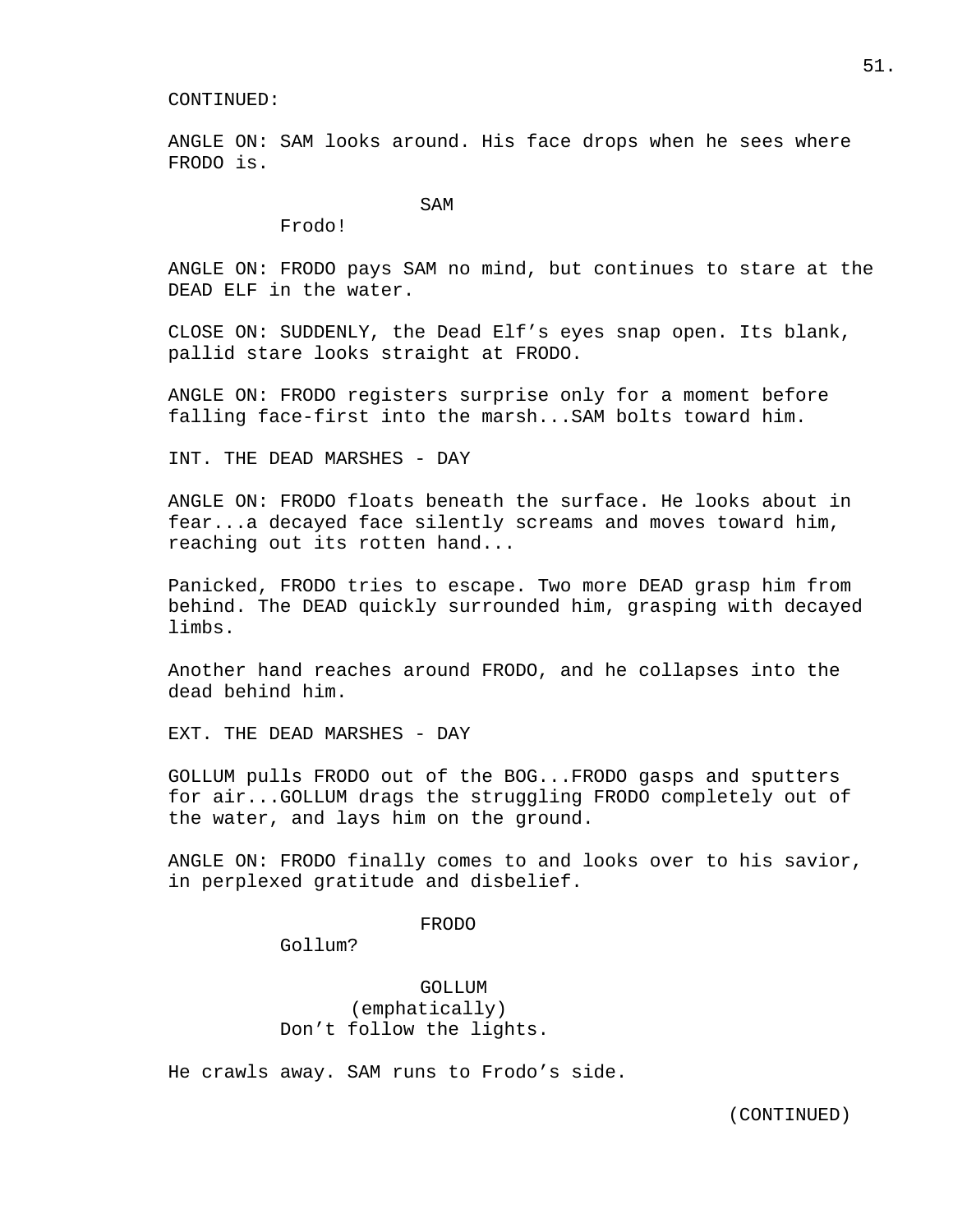### FRODO

Gollum!

SAM

# Mr. Frodo! Are you all right?

SAM drags FRODO away from the swamp. FRODO stares after GOLLUM.

CUT TO:

EXT. THE DEAD MARSHES - NIGHT

WIDE ON: MOUNT DOOM chokes ash and fire, giving light to the night.

PAN OVER THE CAMP: The HOBBITS sleep...or so it appears.

ANGLE ON: FRODO holds the RING in the palm of his hand, caressing it...gazing upon it.

SUDDENLY, he hears GOLLUM. He grasps the RING, as if to hide it.

> GOLLUM (O.S.) So bright. So beautiful.

FRODO quickly stuffs the RING inside his shirt.

ANGLE ON: FRODO rolls over. GOLLUM crouches away from him, stroking the centre of his palm, just as FRODO was doing only a moment before.

> GOLLUM (CONT'D) Our precious.

# FRODO

What did you say?

ANGLE ON: GOLLUM calmly turns to FRODO, still lost in his own reverie.

> GOLLUM Master should be resting. Master needs to keep up his strength.

FRODO gets up and stands behind GOLLUM.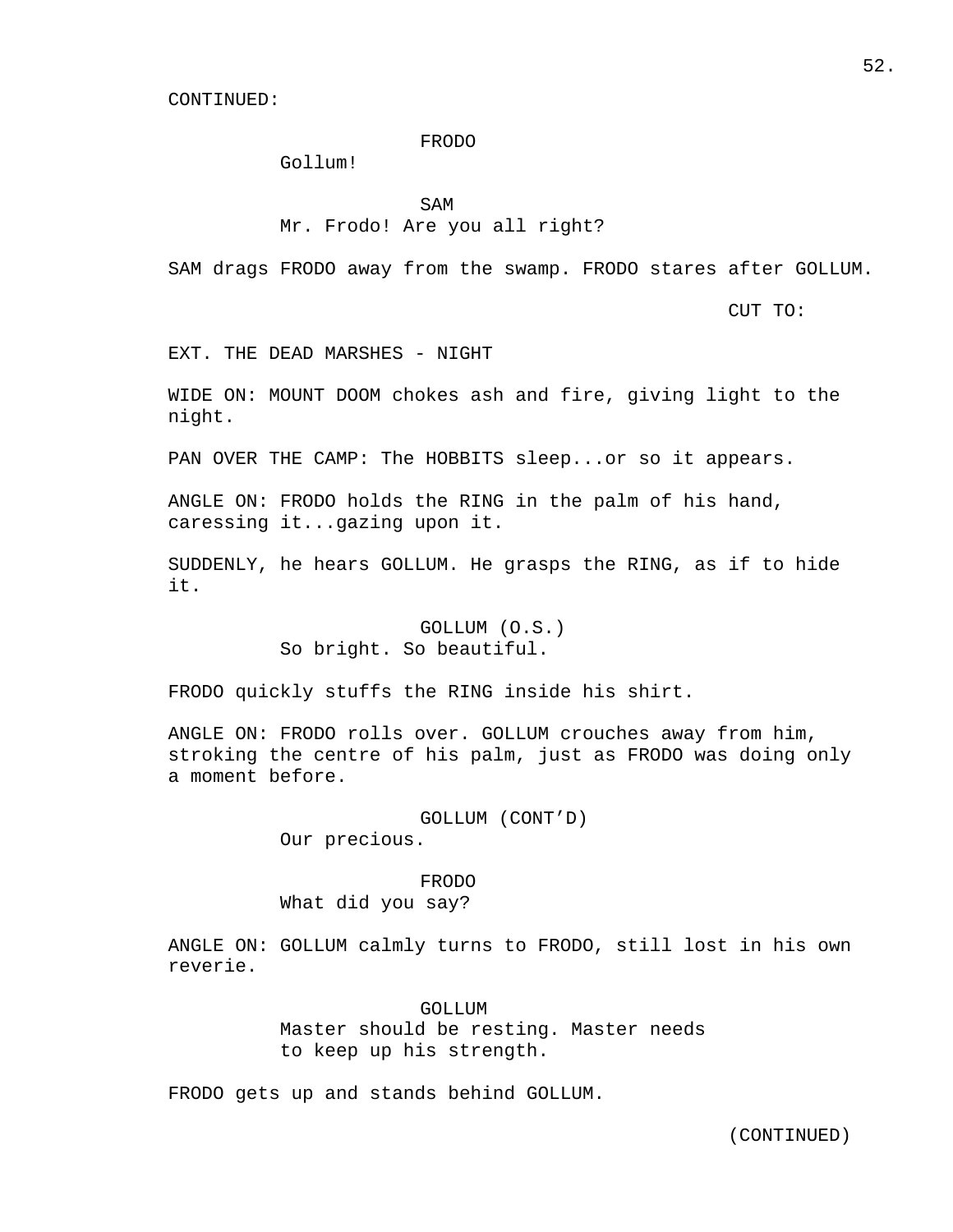FRODO

Who are you?

 GOLLUM (quickly)

 Mustn't ask us. Not its business. (coughing) Gollum. Gollum.

FRODO crouches behind him.

 FRODO Gandalf told me you were one of the river-folk.

### GOLLUM

 (absently; ignoring Frodo) Cold be heart and hand and bone Cold be travelers far from home

 FRODO He said your life was a sad story.

### GOLLUM

They do not see what lies ahead, when sun has failed and moon is dead.

### FRODO

 You were not so very different from a Hobbit once. Were you?

He looks closely at GOLLUM, who tries to ignore him.

FRODO (CONT'D)

Sméagol.

CLOSE ON: GOLLUM reacts. He looks up slowly. His face changes to that of surprise and wonder.

> GOLLUM What did you call me?

 FRODO That was your name once, wasn't it? A long time ago.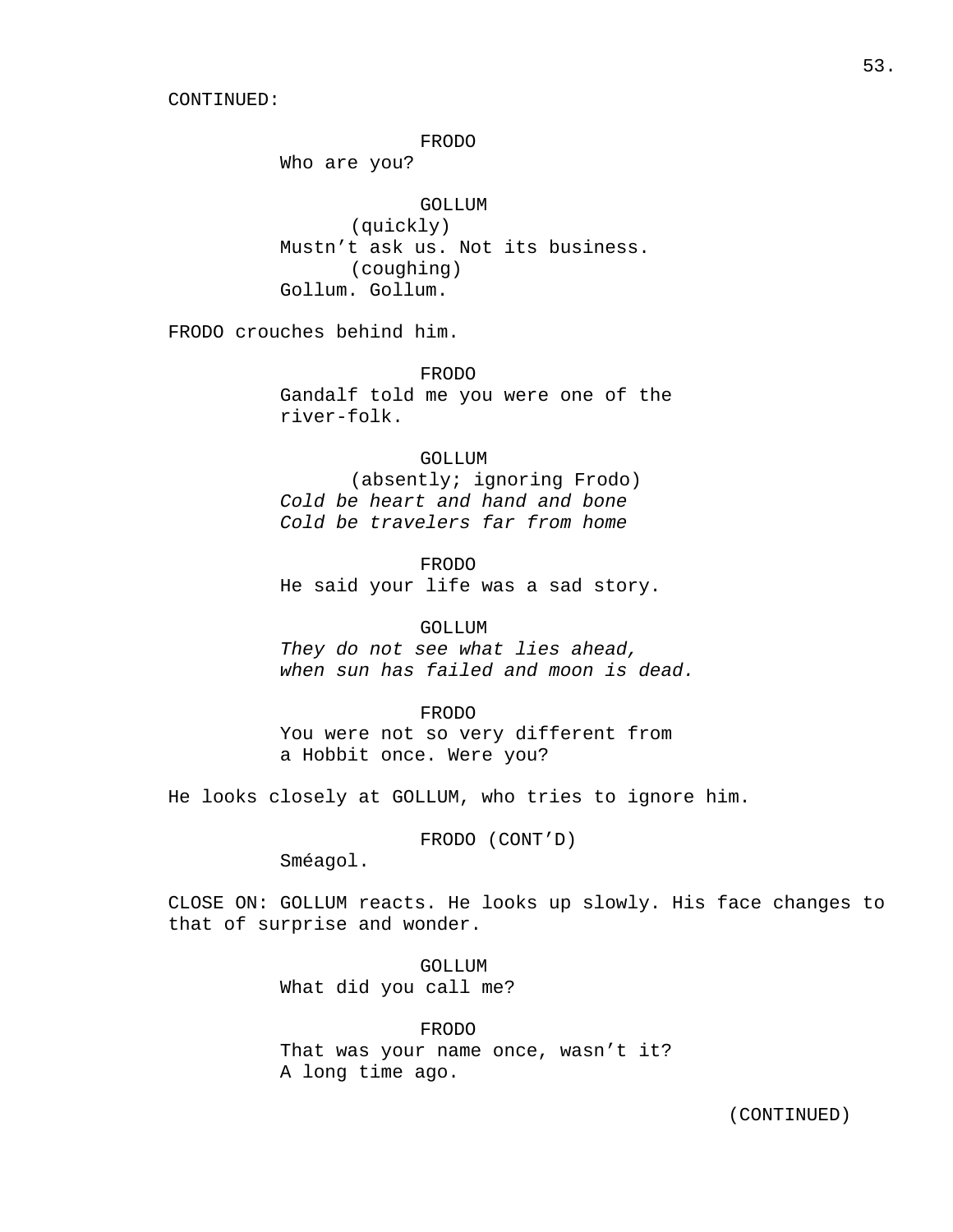GOLLUM (with difficulty) My name...my name... (smiling) Sméagol.

ON THE SOUNDTRACK: A piercing cry breaks the silence of the night.

ANGLES ON: SAM snaps around, waking up instantly...FRODO looks around quickly...GOLLUM gasps and lays close to the ground, trying to hide.

SAM

Black Riders!

### GOLLUM

Hide! Hide!

ANGLE ON: GOLLUM runs off. FRODO grasps the RING and groans in agony.

FLASH INSERT: The faces of the RINGWRAITHS bear down on FRODO. The WITCH KING reaches for the RING.

ANGLE ON: FRODO collapses onto the ground, wincing.

FLASH INSERT: Surrounded by the RINGWRAITHS, the WITCH KING reels back and stabs FRODO with his blade.

ANGLE ON: FRODO lurches reliving the act, clutching his shoulder...SAM runs over to him...he passes GOLLUM, hiding under a small tree.

SAM

Come on, Frodo! Come on!

SAM drags FRODO across the ground toward GOLLUM.

 GOLLUM Quick! They will see us! They will see us!

SAM finally gets FRODO over with GOLLUM under the tree.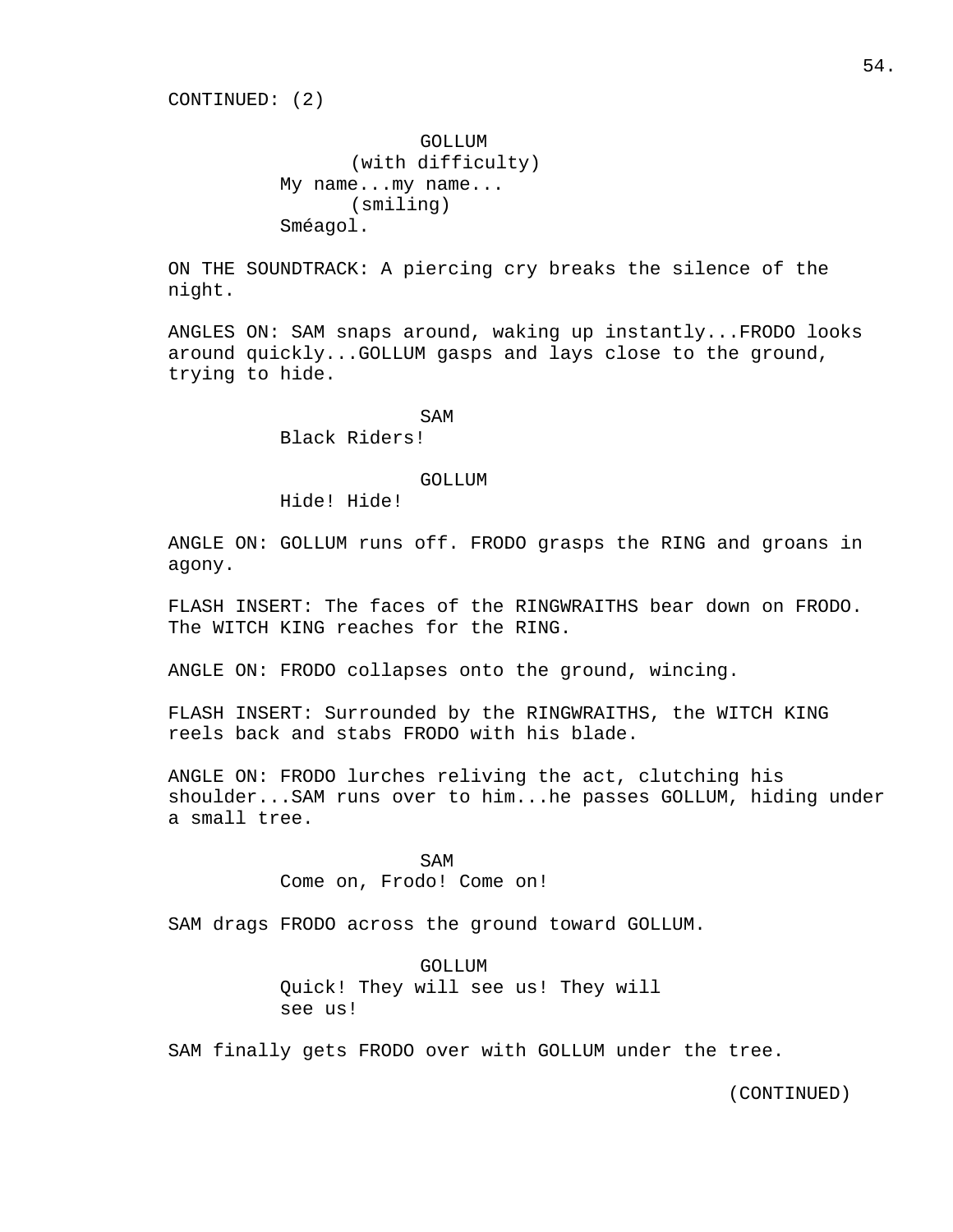SAM

I thought they were dead!

 GOLLUM (shaking his head) Dead? No, you cannot kill them. No.

ANGLE ON: GOLLUM and SAM look out to see if they can spot the RINGWRAITH.

EXT. SKIES ABOVE THE DEAD MARSHES - DAY

CLOSE ON: ARMOURED HANDS grip the reins of a flying FELLBEAST.

ANGLE ON: The RINGWRAITH looks out from behind the darkness of his hood.

AERIAL ON: SCREAMS of the DARK RIDER fill the air as the winged beast flies over the Marshes.

EXT. THE DEAD MARSHES - DAY

GOLLUM whelps and cowers as the RINGWRAITH swoops over their hiding place.

ANGLE ON: SAM ducks, covering FRODO.

 GOLLUM (CONT'D) Wraiths! Wraiths on wings!

CLOSE ON: FRODO'S eyes roll back into his head as the shrieks of the NAZGÛL penetrate him. He clutches the RING at his chest.

ANGLE ON: GOLLUM looks over to him, concerned.

 GOLLUM (CONT'D) They are calling for it. They are calling for the precious.

CLOSE ON: FRODO hyperventilates and continues clutching the RING as it tries to take him and respond to the calls of the WRAITHS. SAM grabs Frodo's hand and shakes him.

SAM Mr. Frodo! It's alright. I'm here.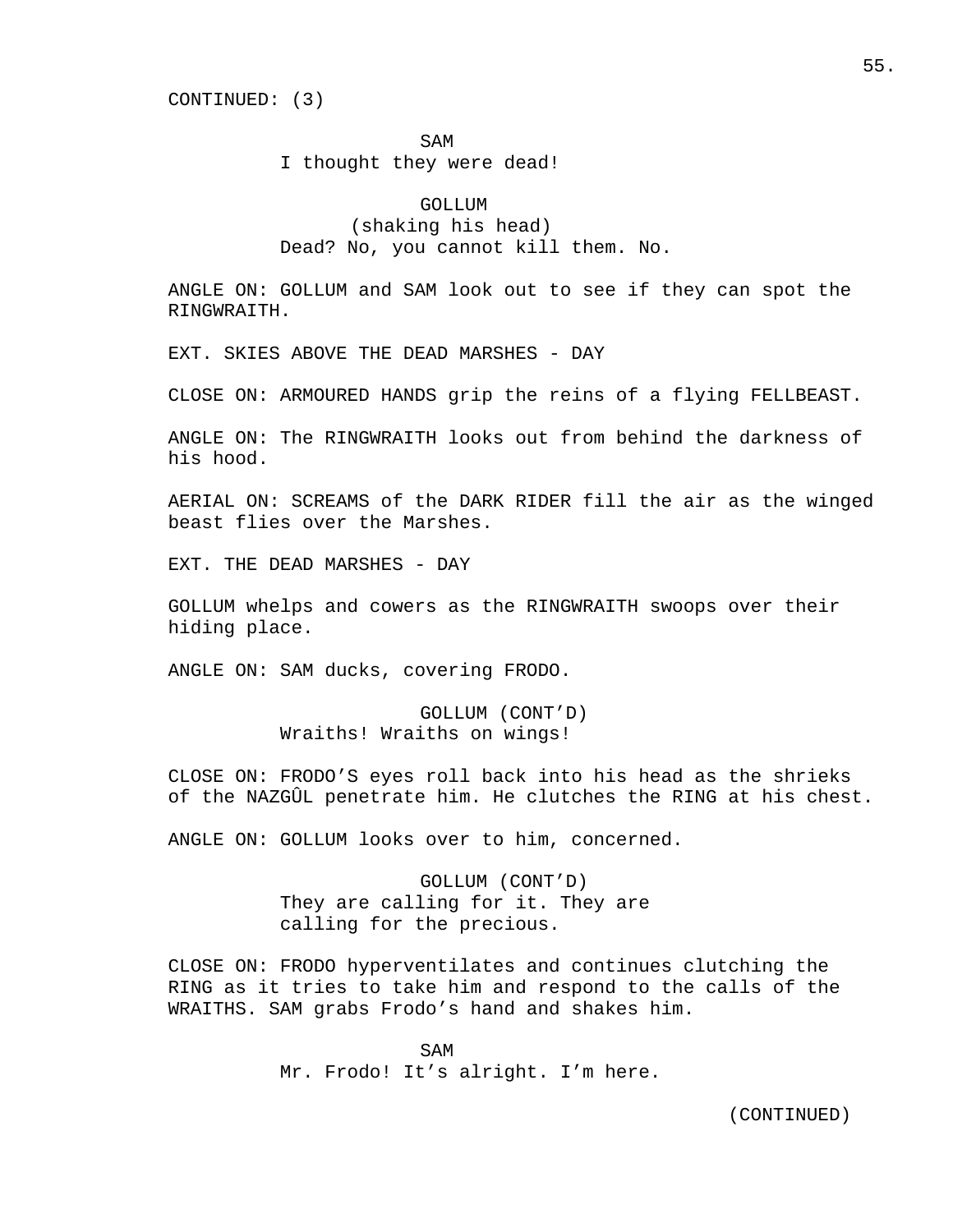AERIAL ON: The RINGWRAITH passes over them once more before turning towards MORDOR.

ANGLE ON: GOLLUM watches it go, and then turns to the HOBBITS, as they sit up.

> GOLLUM Hurry, Hobbits. The Black Gate is very close.

CUT TO:

EXT. FANGORN FOREST - DAY

CLOSE ON: A DARK STAIN dominates a leaf of one of the many plants on the floor of FANGORN FOREST...Someone approaches...A HAND touches the stain and brings it up to his mouth...It is GIMLI...He spits out the offending substance.

## GIMLI

Orc blood.

ANGLE ON: ARAGORN scours the forest floor, following the tracks of the HOBBITS. LEGOLAS follows closely, and GIMLI joins them. ARAGORN suddenly halts, regarding his latest findings.

> ARAGORN These are strange tracks.

 GIMLI (fearful) The air is so close in here.

ANGLE ON: LEGOLAS looks about the forest, as if feeling it.

 LEGOLAS This forest is old. Very old. Full of memory...and anger.

ON THE SOUNDTRACK: Low groans reverberate throughout the forest.

ANGLE ON: GIMLI gasps and raises his axe.

 LEGOLAS (CONT'D) The trees are speaking to each other. 56.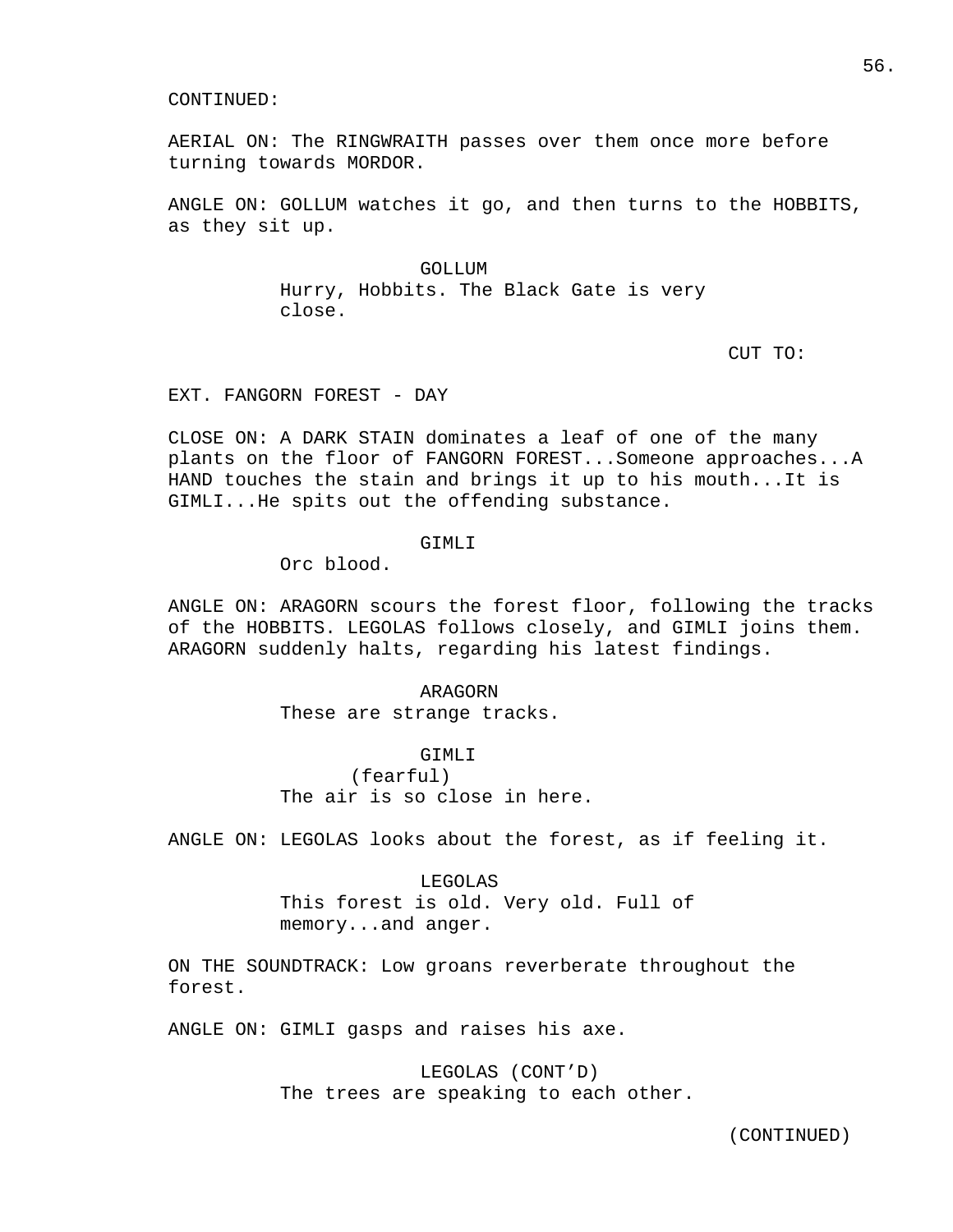ANGLE ON: ARAGORN turns to GIMLI, who is fearfully waving his axe about, looking for foes.

# ARAGORN (whispering)

Gimli!

ANGLE ON: GIMLI starts at the sound of his name.

 ARAGORN (CONT'D) (gesturing) Lower your axe.

GIMLI recollects himself and lowers his axe, as if surrendering.

## LEGOLAS

 (reverently) They have feelings, my friend. The Elves began it. Waking up the trees, teaching them to speak.

## GIMLI

 (in disbelief) Talking trees. What do trees have to talk about? Except the consistency of squirrel droppings.

They continue walking through the forest.

ANGLE ON: SUDDENLY, LEGOLAS senses something and runs off for a better look.

## LEGOLAS

 (in ELVISH; subtitled) Aragorn, nad nâ ennas!

Something is out there.

CLOSE ON: LEGOLAS intently searches the FOREST. ARAGORN comes up behind him.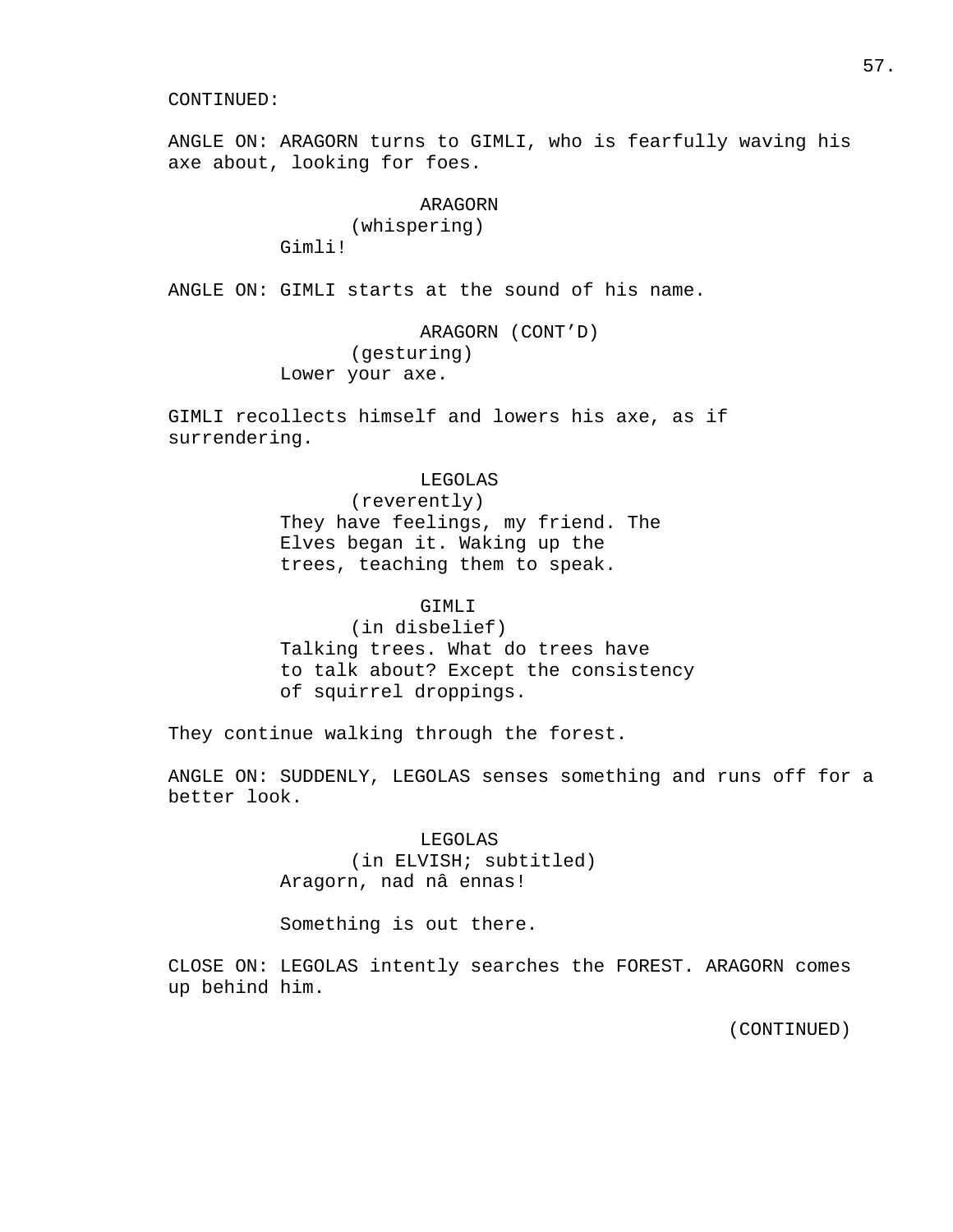CONTINUED: (2)

 ARAGORN (in ELVISH; subtitled) Man cenich?

What do you see?

 LEGOLAS (whispered) The White Wizard approaches.

CLOSE ON: The THREE HUNTERS weigh the gravity of this pronouncement.

> ARAGORN (whispered) Do not let him speak. He will put a spell on us.

CLOSE ON: ARAGORN readies his sword...GIMLI grips his axes... LEGOLAS nocks an arrow.

> ARAGORN (CONT'D) (whispered) We must be quick.

QUICK SERIES OF CUTS: WITH A YELL, the three swing round to attack...a bright light envelops them from the WIZARD...GIMLI throws his axe...it is shattered...LEGOLAS launches an arrow... it is deflected...ARAGORN'S sword becomes red hot in his grasp ...it clatters to the forest floor.

ANGLE ON: The THREE HUNTERS shield their eyes from the blinding light emanating from the WHITE WIZARD.

> WHITE WIZARD You are tracking the footsteps of two young Hobbits.

> > ARAGORN

Where are they?

## WHITE WIZARD

 They passed this way the day before yesterday. They met someone they did not expect. Does that comfort you?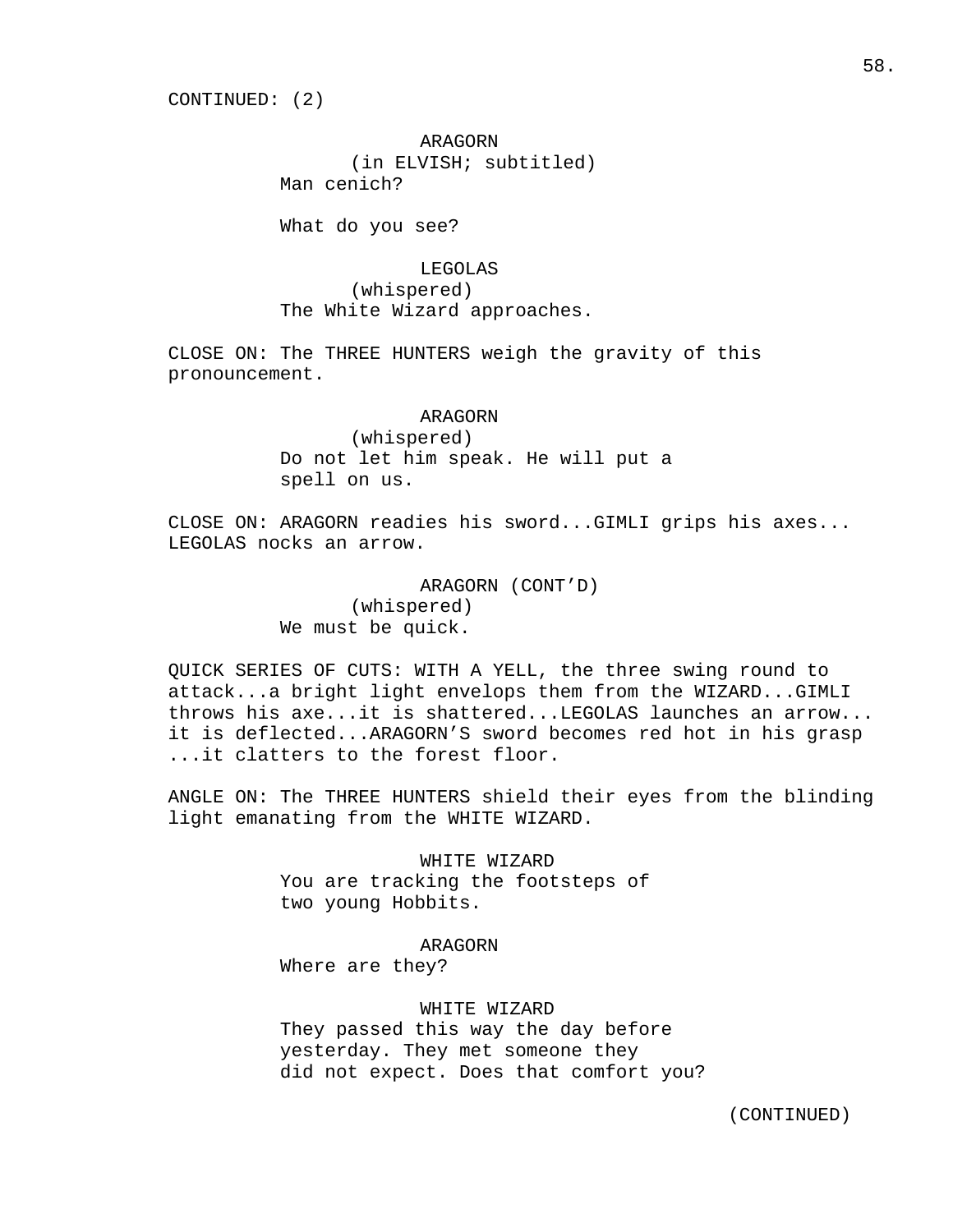CONTINUED: (3)

## ARAGORN

Who are you? Show yourself!

ANGLE ON: The WHITE WIZARD recalls his light...slowly, his face is revealed...standing before them, DRESSED ALL IN WHITE, is GANDALF!

ANGLE ON: ARAGORN looks upon him, astounded.

### ARAGORN

It cannot be.

### LEGOLAS

 (kneeling) Forgive me. I mistook you for Saruman.

GIMLI joins LEGOLAS in bowing before the light of GANDALF.

 GANDALF I am Saruman. Or rather, Saruman as he should have been.

### ARAGORN

You fell.

 GANDALF Through fire and water.

EXT. DURIN'S TOWER, SILVERTINE - FLASHBACK

WIDE ON: In a raging snowstorm, high atop SILVERTINE in the living rock of ZIRAKZIGIL, GANDALF faces off with the BALROG in DURIN'S TOWER.

> GANDALF (V.O.) (CONT'D) From the lowest dungeon to the highest peak, I fought with the Balrog of Morgoth.

ANGLE ON: GANDALF holds up GLAMDRING...lightning energizes it.

THE BALROG charges GANDALF again...GANDALF plunges GLAMDRING into the BALROG.

WIDE ON: With a final cry, the BALROG falls, smoking, from the peak and lands on the icy mountainside.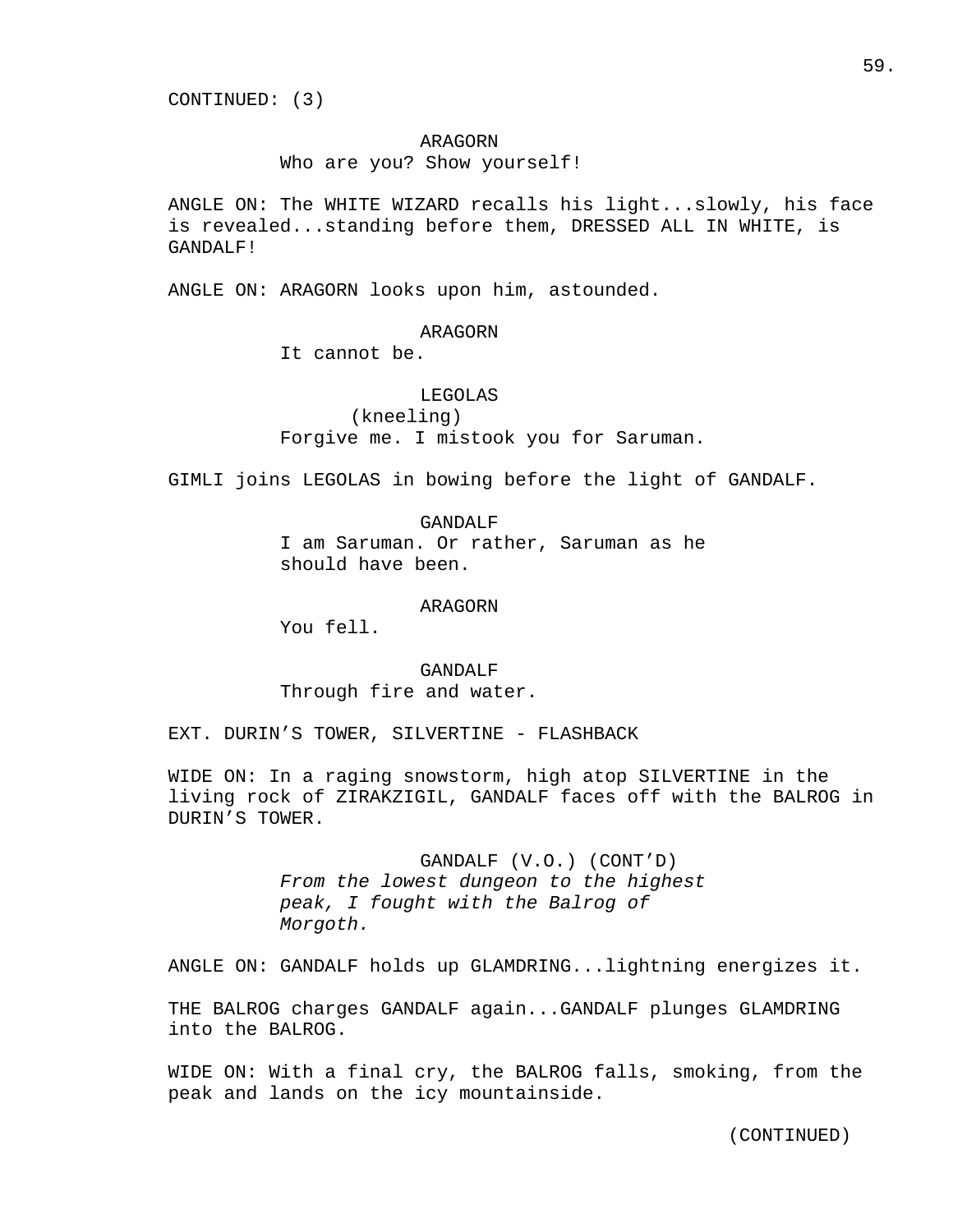GANDALF (V.O.) (CONT'D) Until at last, I threw down my enemy and smote his ruin upon the mountainside.

ANGLE ON: High above the BALROG, GANDALF lies upon the snowy peak, dying.

> GANDALF (V.O.) (CONT'D) Darkness took me, and I strayed out of thought and time.

TRACK IN TO GANDALF'S EYE...A BRIGHT LIGHT erupts...

INSERT IMAGE: DEATH...BIRTH...COSMIC WEIRDNESS...

 GANDALF (V.O.) (CONT'D) Stars wheeled overhead and every day was as long as a life age of the Earth.

WHITE LIGHT ENVELOPES THE IMAGE...

TRACK OUT FROM GANDALF'S EYE...

 GANDALF (V.O.) (CONT'D) But it was not the end. I felt life in me again.

ANGLE ON: GANDALF lies upon the ground - naked, calm, and still. His hair has turned white, and his wounds are healed. He suddenly utters with a deep gasp and pants as life returns to him.

> GANDALF (V.O.) (CONT'D) I've been sent back...

EXT. FANGORN FOREST - DAY

 GANDALF (CONT'D) ...until my task is done.

ARAGORN

Gandalf.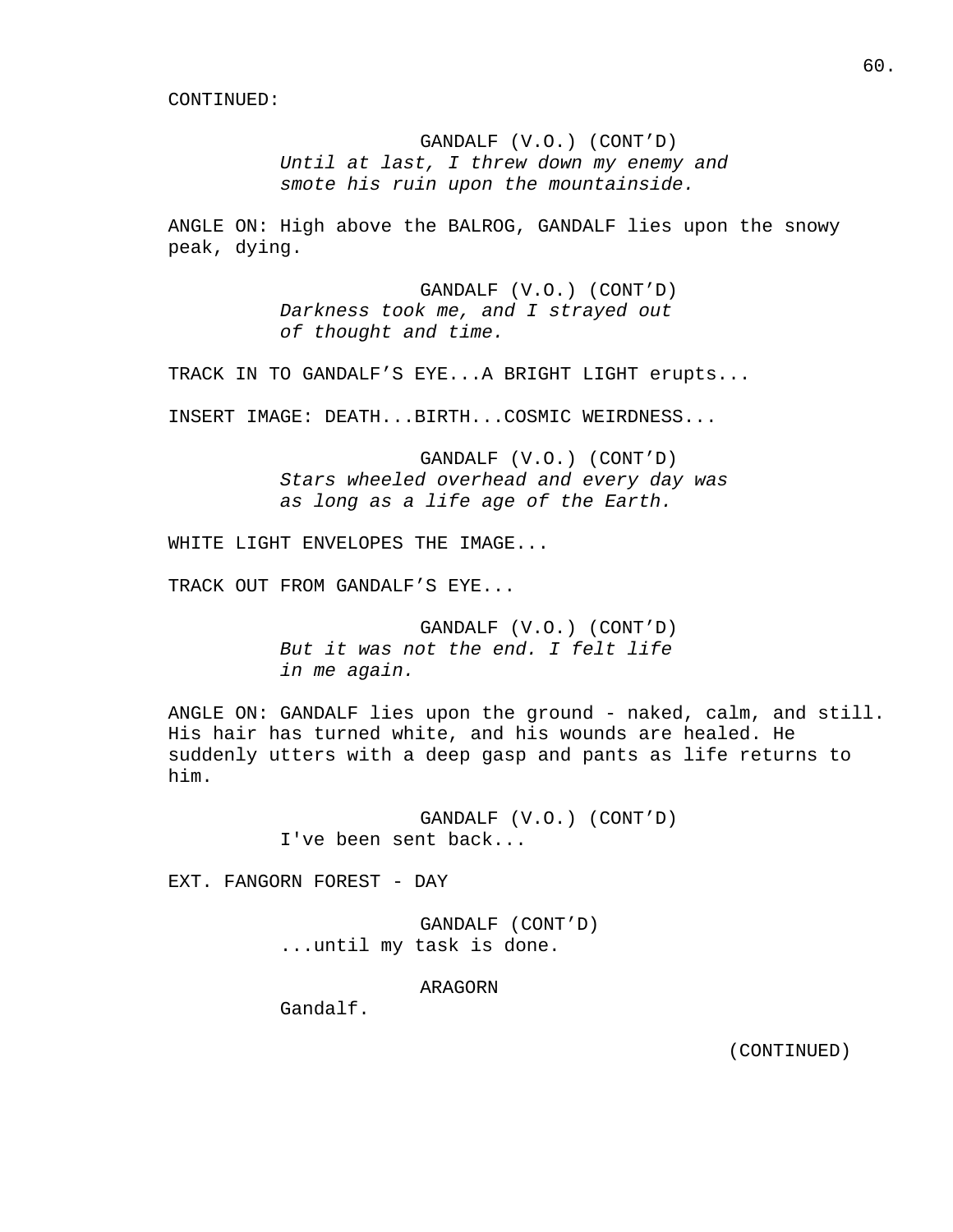GANDALF (momentarily confused) Gandalf? Yes. (smiling) That's what they used to call me.

ARAGORN nods...GANDALF looks at ARAGORN, smiling.

 GANDALF (CONT'D) Gandalf the Grey. That was my name.

GIMLI

Gandalf.

 GANDALF (with a smile) I am Gandalf the White.

LEGOLAS grins.

## GANDALF

 And I come back to you now at the turn of the tide.

EXT. FANGORN FOREST - DAY

WIDE ON: GANDALF leads ARAGORN, LEGOLAS, and GIMLI through the forest. He wears his ELVEN CLOAK over his white robes.

> GANDALF (CONT'D) One stage of the journey is over, another begins. We must travel to Edoras with all speed.

 GIMLI Edoras? That is no short distance!

 ARAGORN We hear of trouble in Rohan. It goes ill with the king.

GANDALF stops.

 GANDALF Yes, and it will not be easily cured.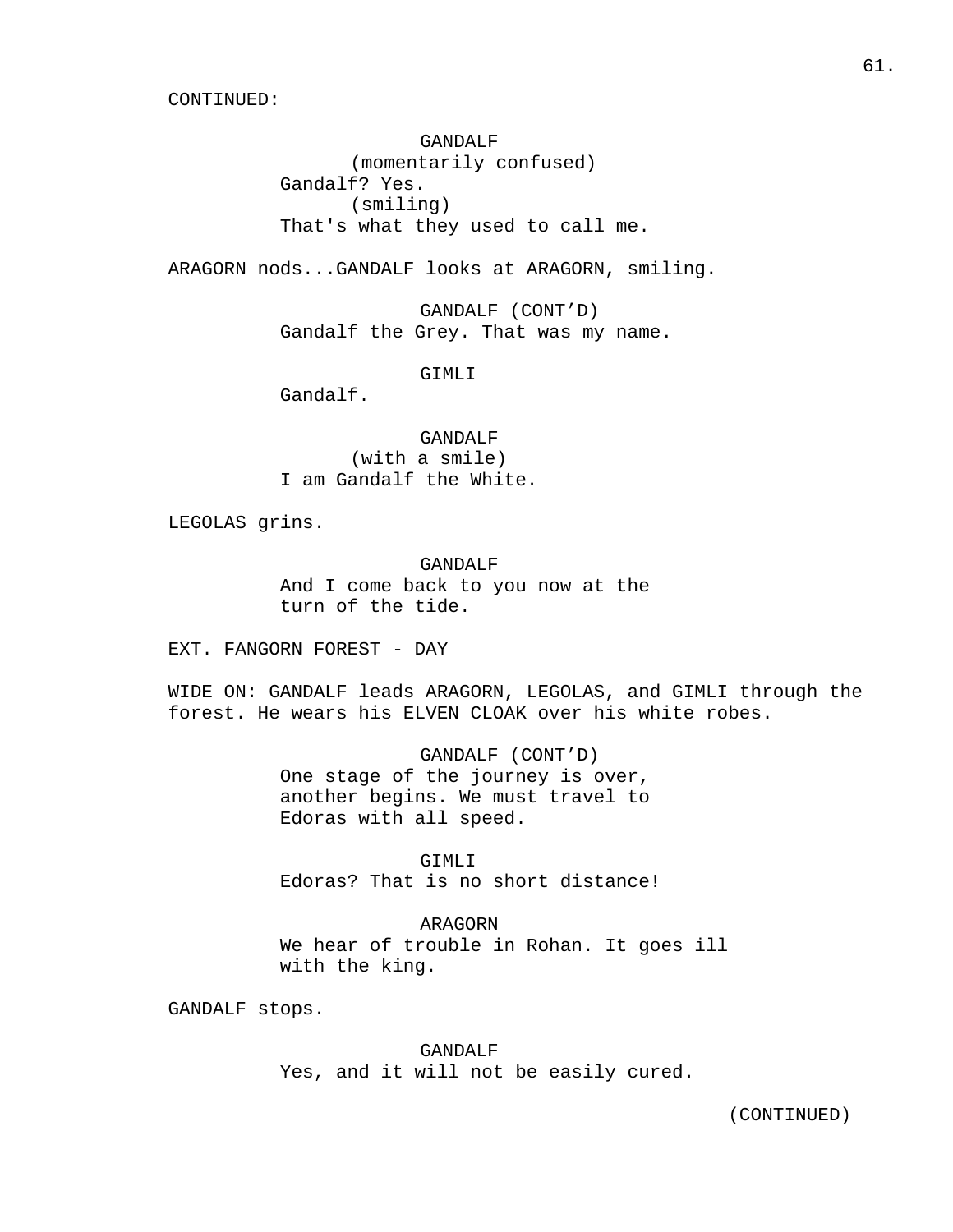### GIMLI

 Then we have run all this way for nothing? Are we to leave those poor Hobbits here in this horrid, dark, dank tree-infested--?

WIDE ON: The FOREST responds to Gimli's complaints with a low rumble.

ANGLE ON: GIMLI stops and looks around, fearfully.

 GIMLI (CONT'D) I mean, charming...quite charming forest.

He smiles. The rumbling ceases.

ANGLE ON: GANDALF turns to GIMLI.

# GANDALF

 It was more than mere chance that brought Merry and Pippin to Fangorn. A great power has been sleeping here for many long years. The coming of Merry and Pippin will be like the falling of small stones that starts an avalanche in the mountains.

### ARAGORN

 In one thing you have not changed, dear friend.

GANDALF leans close to ARAGORN.

 ARAGORN (CONT'D) (low) You still speak in riddles.

They laugh.

## GANDALF

 A thing is about to happen that has not happened since the Elder Days. The Ents are going to wake up and find that they are strong.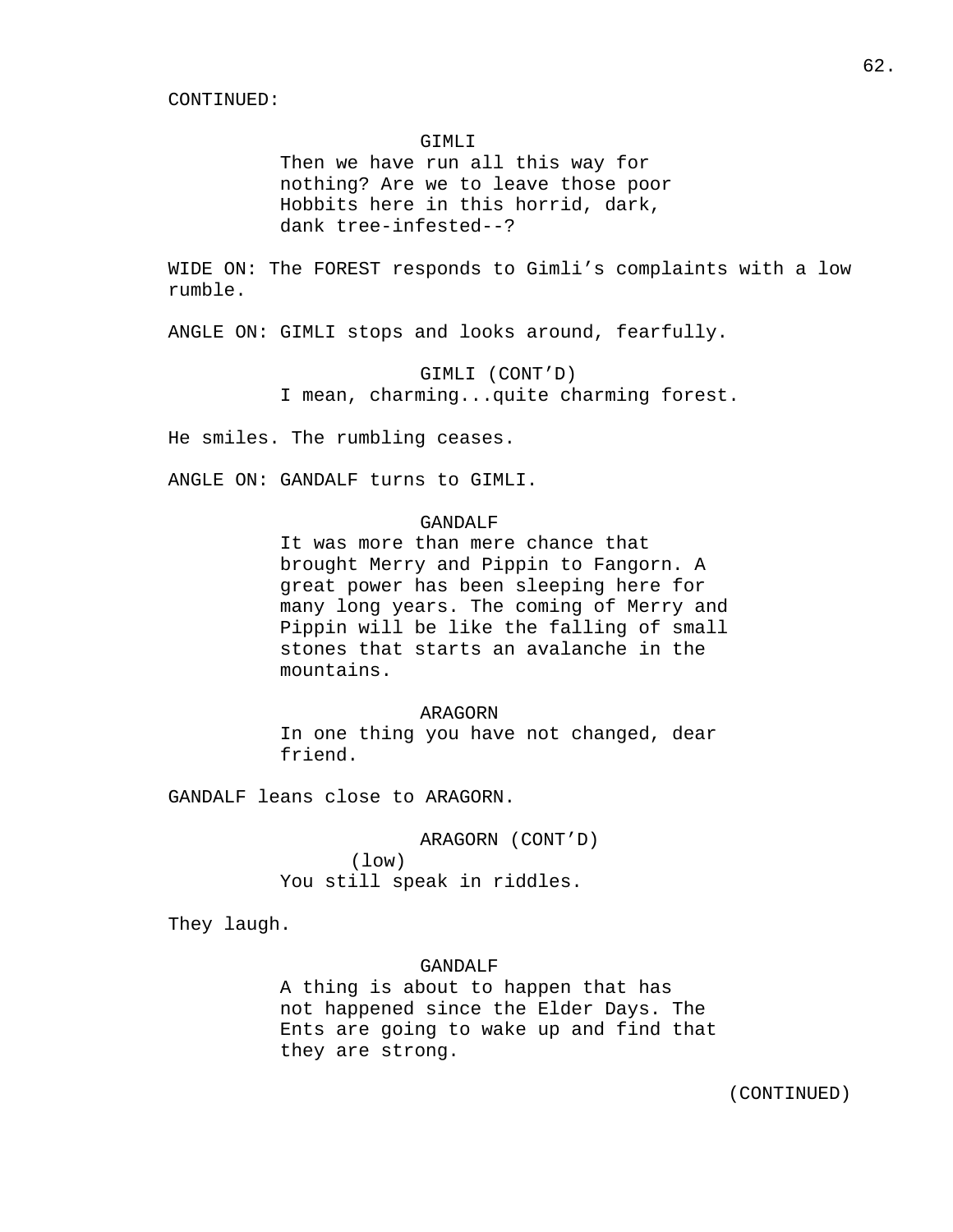CONTINUED: (2)

GIMLI

 Strong?! (smiling nervously) Oh, that's good.

 GANDALF (turning to leave) So stop your fretting, Master Dwarf.

GANDALF starts walking out of the FOREST again.

 GANDALF (CONT'D) Merry and Pippin are quite safe. In fact, they are far safer than you are about to be.

GIMLI

 (to himself) This new Gandalf's more grumpy than the old one.

GIMLI trudges after the rest of the party.

EXT. BORDER OF FANGORN FOREST - DAY

ANGLE ON: GANDALF whistles piercingly. It echoes off into the distance. He whistles again. As the echo dies out, a neigh answers him.

ANGLE ON: A magnificent WHITE HORSE gallops towards GANDALF over a nearby hill...GANDALF smiles.

ANGLE ON: LEGOLAS, standing with ARAGORN, GIMLI and their steeds, looks upon the approaching steed in awe.

> LEGOLAS That is one of the Mearas, unless my eyes are cheated by some spell.

ANGLE ON: The horse gallops across the plain and comes to a stop in front of GANDALF.

> GANDALF Shadowfax. He is the lord of all horses ...and has been my friend through many dangers.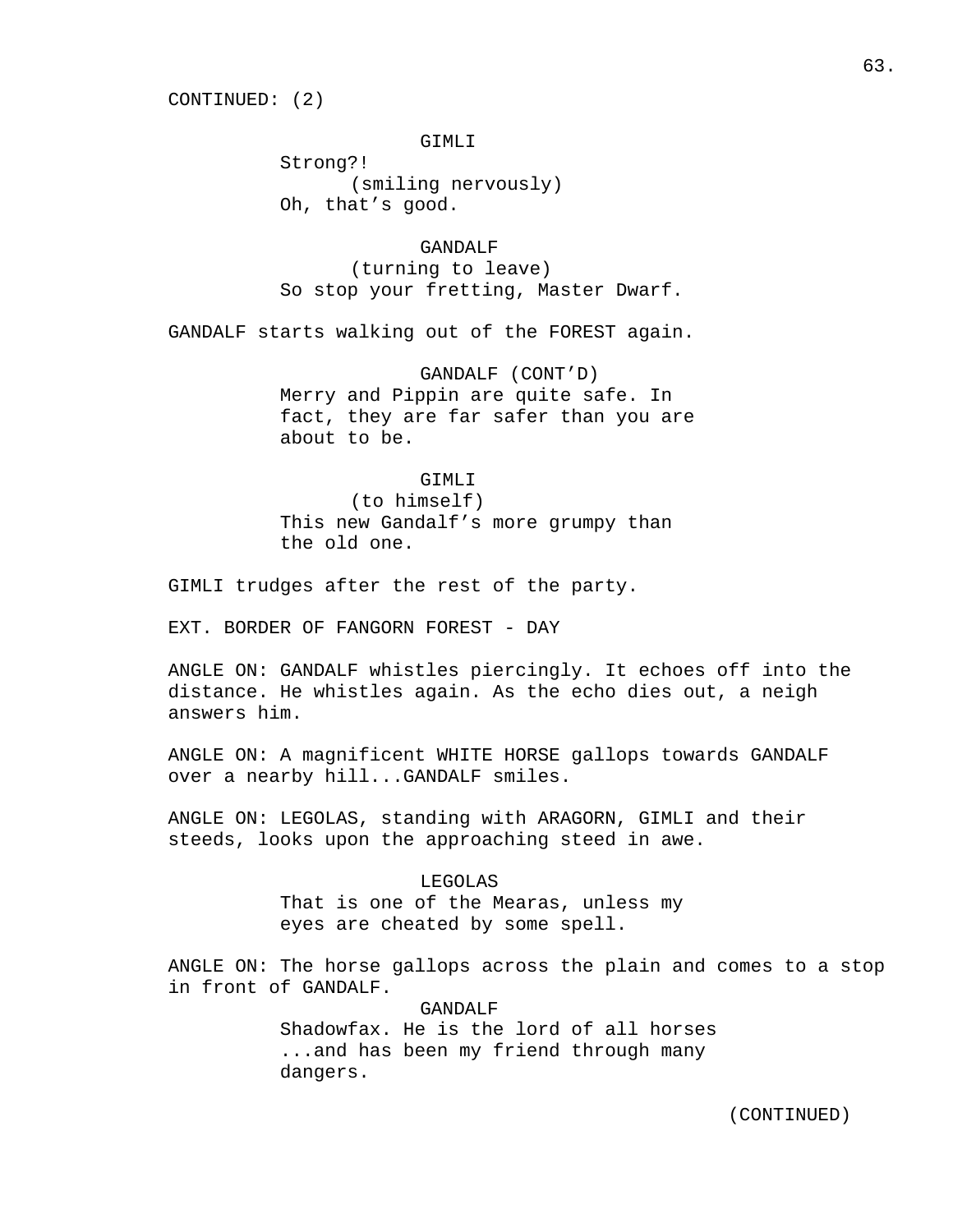GANDALF walks up to SHADOWFAX and strokes his neck.

CUT TO:

EXT. PLAINS OF ROHAN - DAY

The THREE HUNTERS make haste in riding across the vast plains to their destination at EDORAS.

EXT. FANGORN FOREST - DAY

ANGLE ON: TREEBEARD continues his slow trek through the forest. MERRY and PIPPIN remain perched in his branches - helplessly lead along to whatever fate has in store for them.

### TREEBEARD

 (passionately) O Rowan mine I saw you shine Upon a summer's day Upon your head How golden-red The crown you bore aloft

MERRY yawns.

 TREEBEARD (CONT'D) Such a beautiful verse.

MERRY

Is it much further?

### TREEBEARD

 Bru-ra-hroom. Don't be hasty. You might call it far, perhaps. My home lies deep in the forest near the roots of the mountain. I told Gandalf I would keep you safe. And safe is where I'll keep you. I believe you will enjoy this next one too. It's one of my own compositions. Right.

TREEBEARD clears his throat.

ANGLE ON: PIPPIN settles in to TREEBEARD and closes his eyes.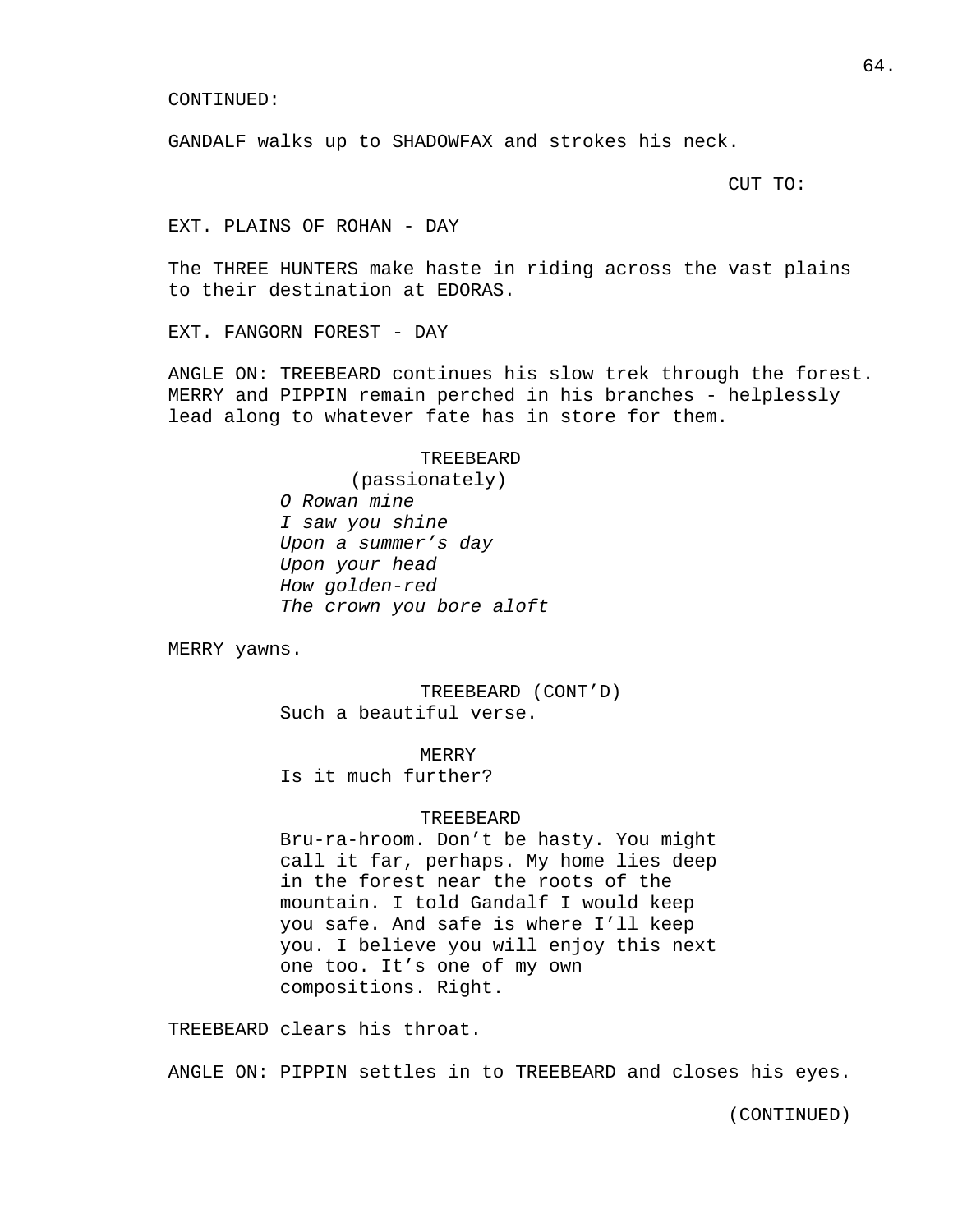AERIAL: Over the mist-covered trees as the sun sets, TREEBEARD plods along to his destination.

> TREEBEARD (V.O.) (CONT'D) Beneath the roof of sleeping leaves And the dreams of trees unfold When woodland halls are green and cool And the wind is in the West Come back to me Come back to me And say my land is best

ANGLE ON: TREEBEARD looks over to the HOBBITS to find them asleep.

CUT TO:

EXT. FANGORN FOREST - NIGHT

ANGLE ON: TREEBEARD carefully lays the sleeping HOBBITS on the ground.

> TREEBEARD (CONT'D) Sleep, little Shirelings. Heed no nightly noise. Sleep till morning light.

ANGLE ON: TREEBEARD stands back up and walks away, through the forest.

> TREEBEARD (CONT'D) I have business in the forest. There are many to call. Many that must come. The Shadow lies on Fangorn. The withering of all woods is drawing near.

WIDE ON: TREEBEARD slowly walks away from the HOBBITS.

EXT. PLAINS OF ROHAN - NIGHT

GANDALF stands on the edge of a small hill overlooking the Plains. ARAGORN leaves the fire and joins him.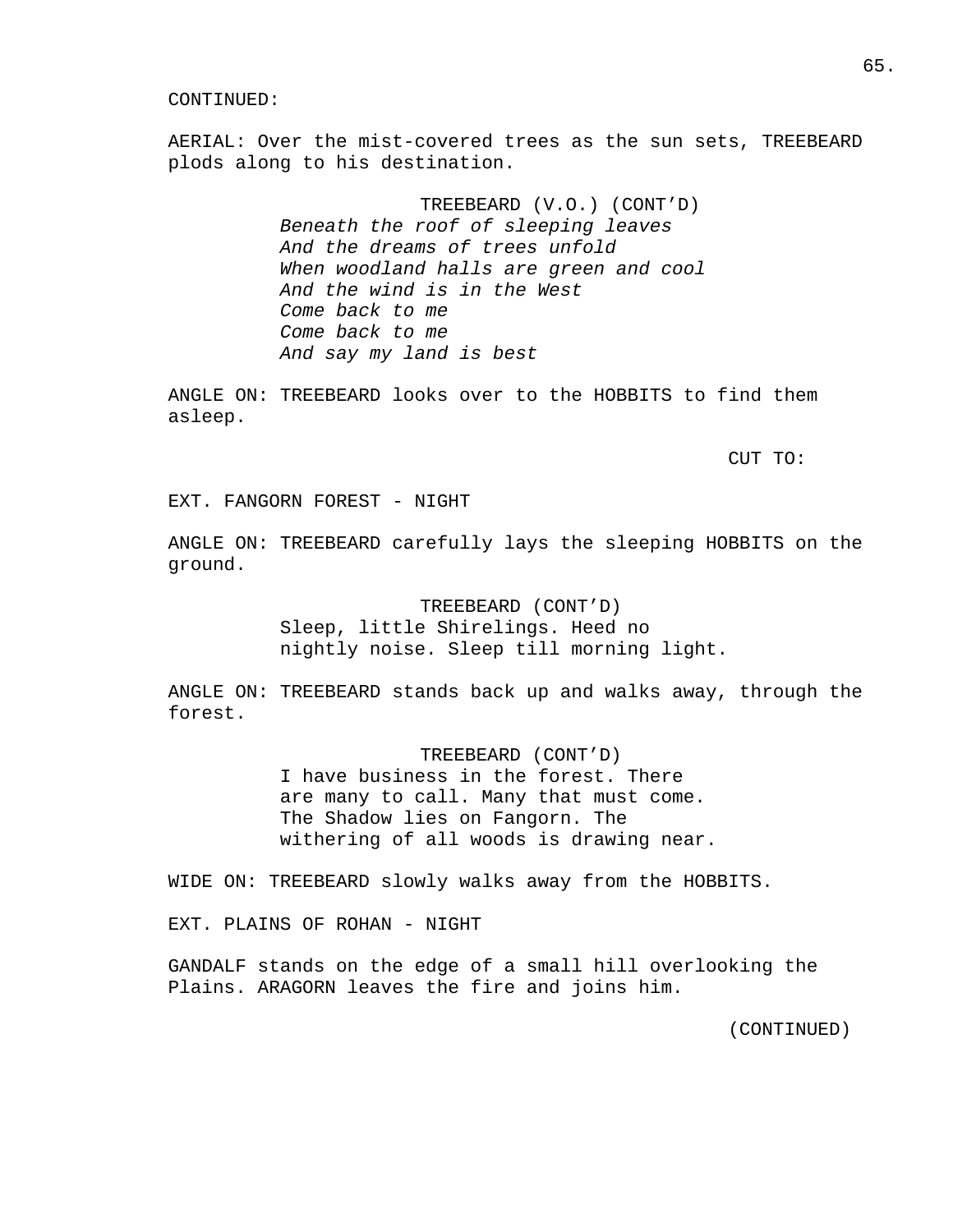### GANDALF

 The veiling shadow that glowers in the east takes shape. Sauron will suffer no rival. From the summit of Barad-dûr, his Eye watches ceaselessly. But he is not so mighty yet that he is above fear. Doubt ever gnaws at him. The rumor has reached him. The heir of Númenor still lives.

ANGLE ON: ARAGORN looks over to GANDALF to find him already looking into his eyes.

> GANDALF (CONT'D) Sauron fears you, Aragorn. He fears what you may become.

ARAGORN looks away, considering these words. GANDALF looks back to the east.

> GANDALF (CONT'D) And so he'll strike hard and fast at the world of Men. He will use his puppet Saruman to destroy Rohan. War is coming. Rohan must defend itself, and therein lies our first challenge for Rohan is weak and ready to fall. The king's mind is enslaved, it's an old device of Saruman's. His hold over King Théoden is now very strong. Sauron and Saruman are tightening the noose. But for all their cunning, we have one advantage.

ARAGORN and GANDALF lock eyes again.

 GANDALF (CONT'D) The Ring remains hidden.

ARAGORN nods.

 GANDALF (CONT'D) And that we should seek to destroy it has not yet entered their darkest dreams. (MORE)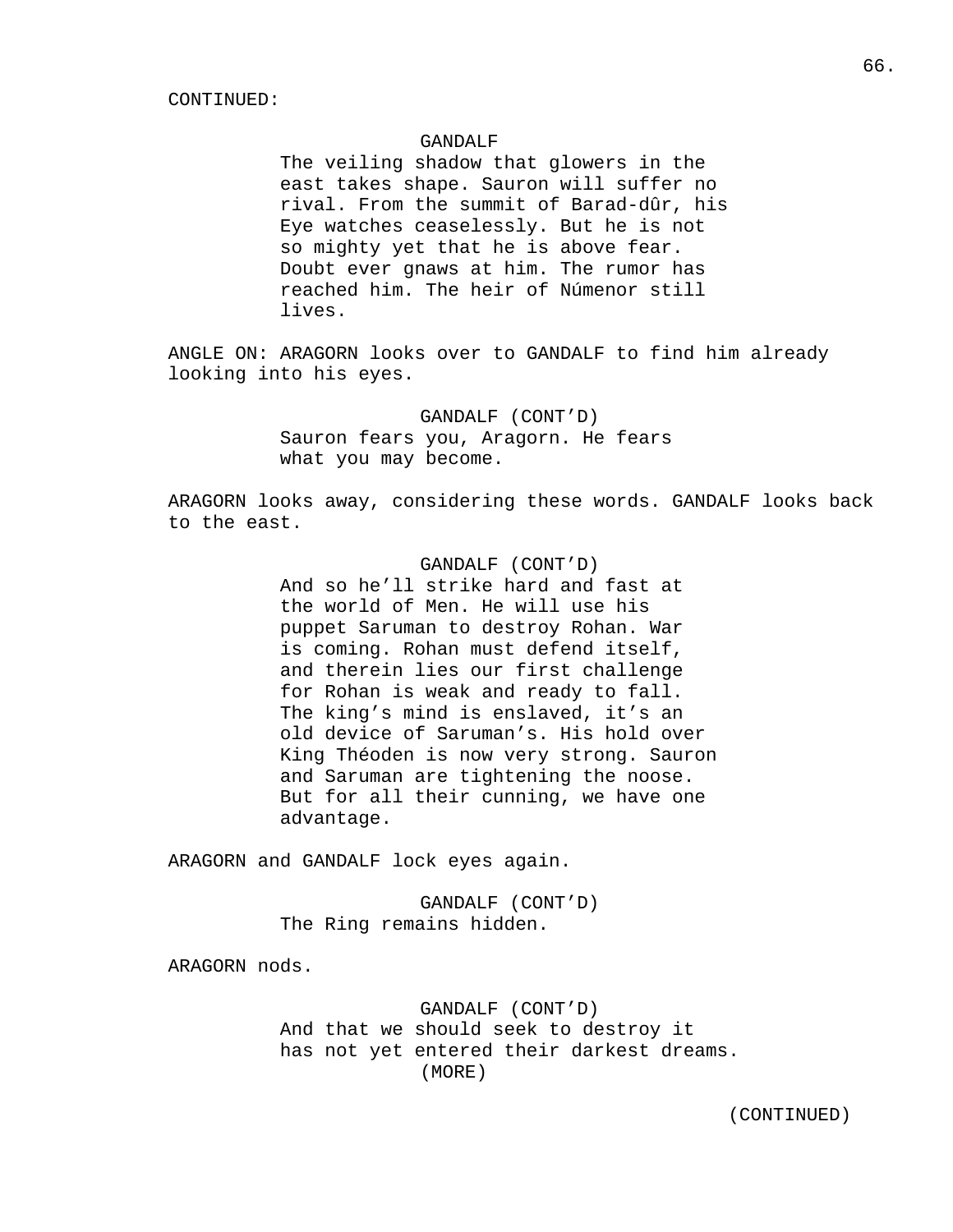## GANDALF (CONT'D)

 And so the weapon of the enemy is moving towards Mordor in the hands of a Hobbit. Each day brings it closer to the fires of Mount Doom. We must trust now in Frodo. Everything depends upon speed and the secrecy of his quest.

GANDALF looks over to ARAGORN and sees the worry upon his face.

 GANDALF (CONT'D) Do not regret your decision to leave him. Frodo must finish this task alone.

 ARAGORN He's not alone. Sam went with him.

GANDALF looks over to ARAGORN, surprise alighting on his face.

 GANDALF (smiling) Did he? Did he, indeed? Good.

He looks back to the landscape.

 GANDALF (CONT'D) Yes, very good.

CUT TO:

EXT. EPHEL DÚATH - DAY

ANGLE ON: SAM and FRODO climb a sheer rock face. They scramble to the top where GOLLUM awaits.

> GOLLUM The Black Gate of Mordor.

WIDE ON: The enormous BLACK GATE OF MORDOR guards the way to MORDOR with Orcs patrolling and standing guard in the TEETH OF MORDOR and atop the walls.

ANGLE ON: SAM almost religiously looks upon the BLACK GATE and its BATTLEMENTS.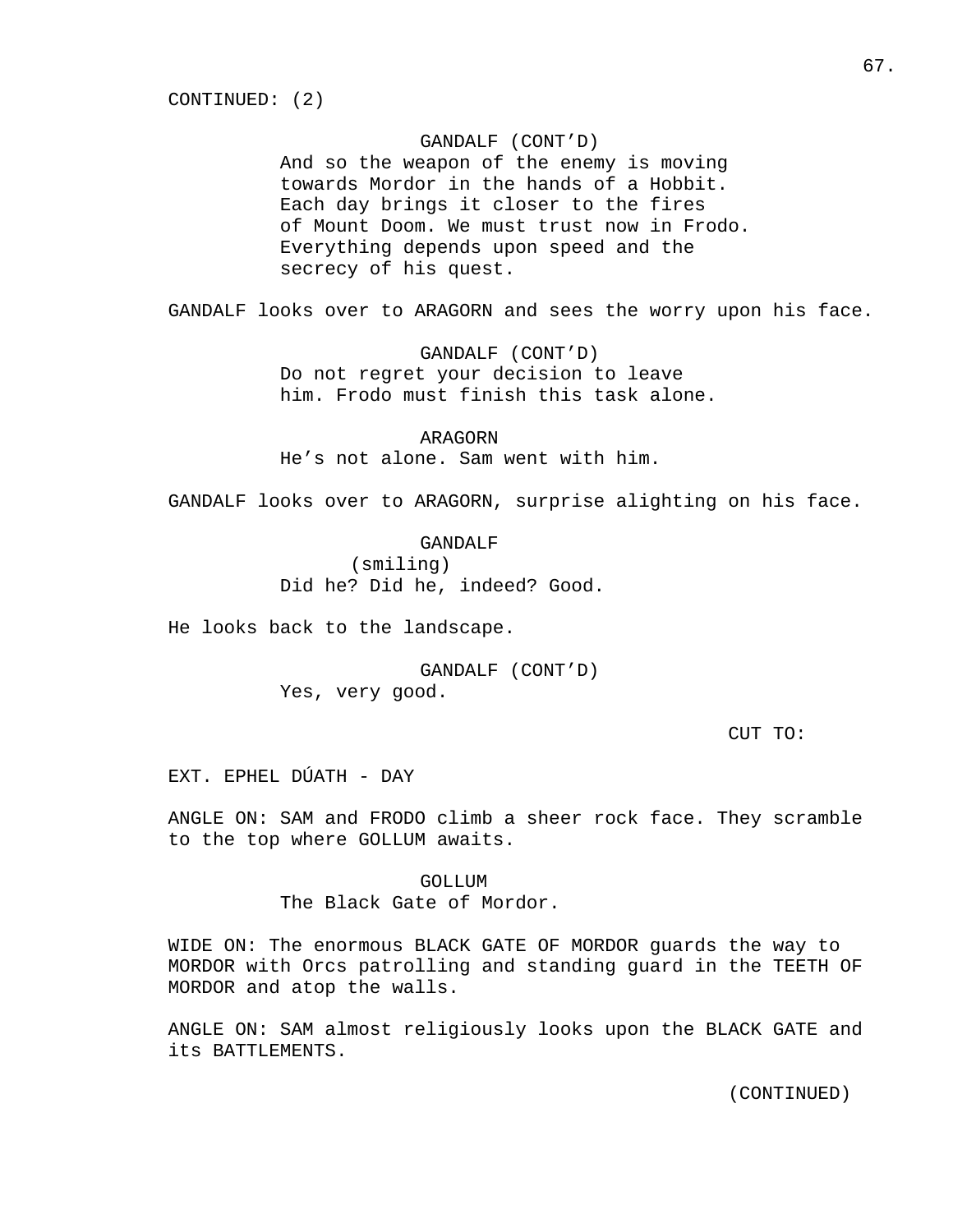SAM

Oh, save us.

ANGLE ON: GOLLUM hides his face in his hands...SAM scrambles along EPHEL DÚATH and hides behind a rock...FRODO comes up quickly behind him.

> SAM (CONT'D) My old Gaffer would have a thing or two to say if he could see us now.

ANGLE ON: GOLLUM scramble up behind them.

 GOLLUM Master says to show him the way into Mordor. So good Sméagol does, master says so.

CLOSE ON: FRODO looks upon the GATE, wide-eyed, only now comprehending the gravity of the request.

FRODO

I did.

INTERCUT WITH: ORCS stand guard and patrol atop the MASSIVE BLACK GATE BATTLEMENTS.

ANGLE ON: The HOBBITS and GOLLUM looking in wonder at the Gate. SAM'S expression drops as he turns to FRODO.

SAM That's it then. We can't get past that.

HIGH ANGLE ON: An army of EASTERLING SOLDIERS marches to the Black Gate on a path far below EPHEL DÚATH. A COMMANDER screams orders to the TROOPS.

ANGLE ON: The THREE shrink away from the edge of the overlook.

ANGLE ON: The ARMY marches steadily towards the BLACK GATE. A HORN SOUNDS their arrival.

ANGLE ON: GOLLUM whimpers and cringes from the sound. FRODO looks to him for a moment, and then returns his gaze to the ARMY.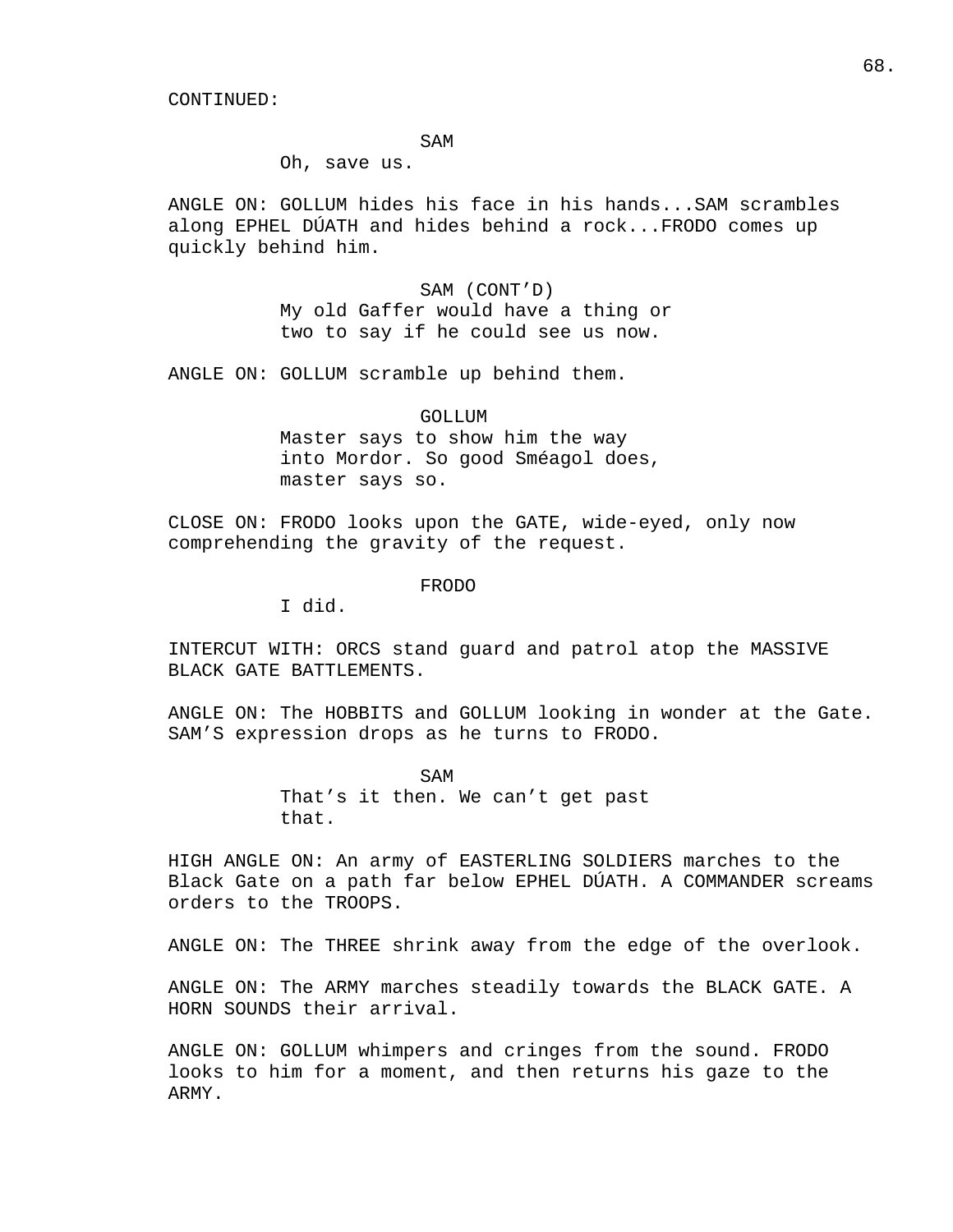EXT. BLACK GATE BATTLEMENTS - DAY

ANGLES ON: An ORC SOUNDS the HORN again...two enormous CAVE TROLLS work the MECHANISM to open the mighty gate...the ORCS atop the BATTLEMENTS brace themselves as the GATE slowly opens...the MIGHTY CAVE TROLLS open the heavy gate, walking along a thin walkway patrolled by the smaller ORCS.

EXT. EPHEL DÚATH - DAY

ANGLE ON: SAM points to the BLACK GATE.

 SAM (CONT'D) Look! The gate. It's opening!

HIGH WIDE ON: The BLACK GATE slowly opens to receive the approaching ARMY.

ANGLE ON: SAM crawls to a rock at the edge of the overlook.

 SAM (CONT'D) I can see a way down.

SUDDENLY, THE ROCK GIVES WAY UNDER SAM AND RACES DOWN THE SIDE OF EPHEL DÚATH WITH SAM RIDING ATOP IT!

FRODO

Sam, no!

ANGLE ON: FRODO scrambles after SAM. GOLLUM breaks from his cowering to look up as FRODO runs off.

GOLLUM

Master!

FRODO runs and slides down the side of EPHEL DÚATH.

EXT. BASE OF EPHEL DÚATH - DAY

FRODO slides to a stop behind a rock near the bottom.

ANGLE ON: One of the EASTERLING SOLDIERS looks up at the mountainside.

WIDE ON: A cloud of dust issues from the side of the mountain.

ANGLE ON: FRODO darts form behind one rock, slides down EPHEL DÚATH some more and comes to rest behind another rock.

69.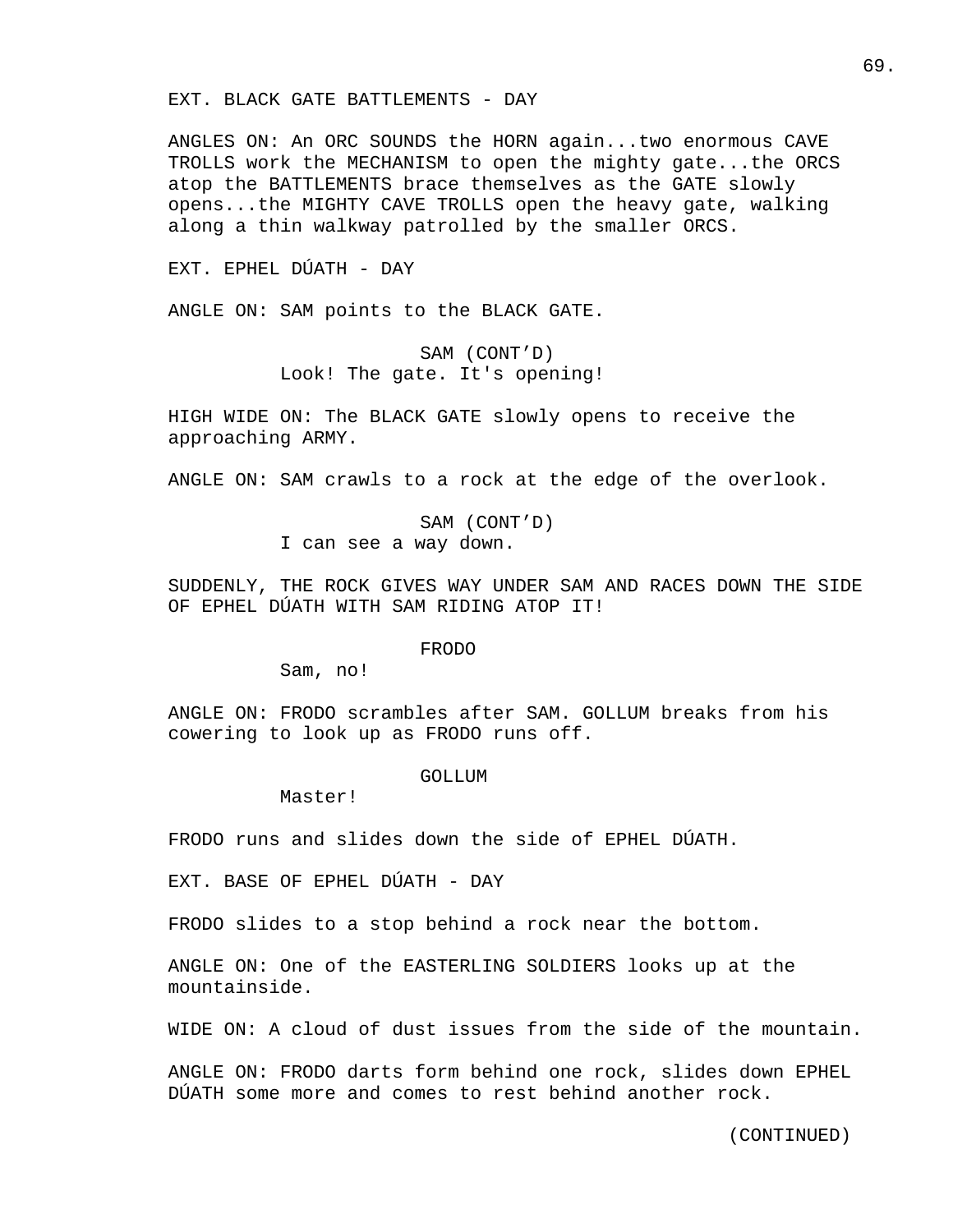ANGLE ON: TWO EASTERLING SOLDIERS approach the mountainside to investigate.

ANGLE ON: FRODO darts from behind the rock and reaches SAM, who is buried to his waist in rocks. FRODO struggles to free SAM to no avail.

POV: The EASTERLING SOLDIERS come ever closer...

ANGLE ON: FRODO struggles desperately to get SAM loose.

POV: The EASTERLING SOLDIERS are nearly upon them...

ANGLE ON: FRODO quickly swings his ELVISH CLOAK over himself and SAM.

LOW ANGLE ON: The EASTERLING SOLDIERS reach the base of EPHEL DÚATH. They survey the mountainside.

ANGLE ON: FRODO and SAM huddle beneath FRODO'S CLOAK, not daring to breathe.

POV THROUGH CLOAK: One of the EASTERLINGS stands almost directly over FRODO and SAM

They lie directly in the path of the SOLDIERS, holding their breath. The SOLDIERS stop in front of them and look at the mountainside.

ANGLE ON: The EASTERLING SOLDIERS look at each other for a moment, shrug, and rejoin their party.

CLOSE ON: A ROCK in the gravel directly in front of the EASTERLINGS' position...the surface of the ROCK suddenly peels back to reveal FRODO and SAM beneath it.

ANGLE ON: FRODO and SAM desperately dig SAM out. With SAM free, they scramble behind a nearby boulder.

ANGLE ON: The ARMY marches through the BLACK GATE. ORDERS are shouted to the TROOPS and ORCS.

ANGLE ON: FRODO readies himself to run for the GATE.

 FRODO I do not ask you to come with me, Sam. 70.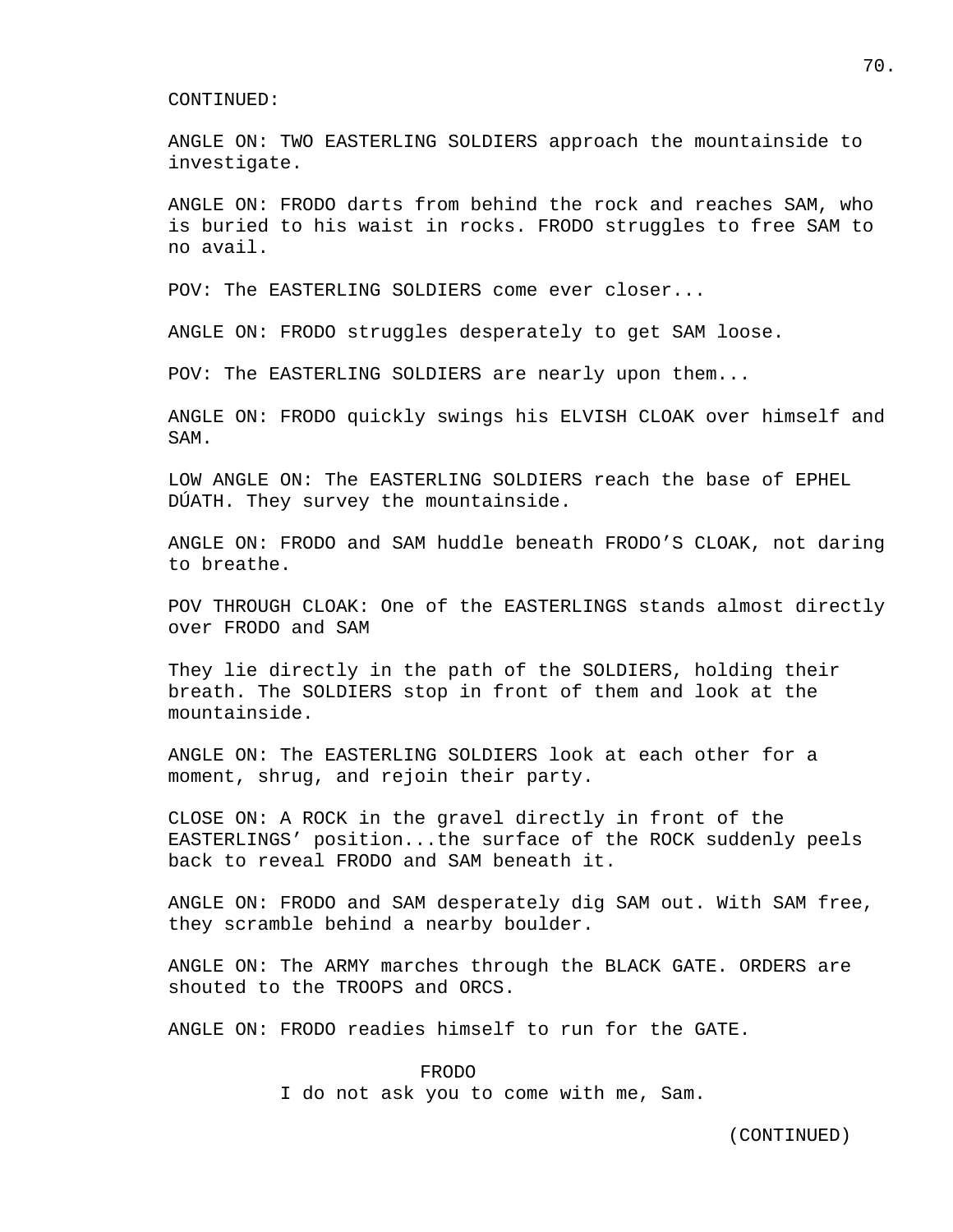CONTINUED: (2)

SAM

 I know, Mr. Frodo. I doubt even these Elvish cloaks will hide us in there.

ANGLE ON: They give each other a final glance and nod.

### FRODO

Now!

SUDDENLY, as they start to run, HANDS grab them from behind and drag them to the ground.

GOLLUM

No! No! No master!

FRODO and SAM look angrily at GOLLUM. FRODO turns desperately to the GATE.

> GOLLUM (CONT'D) They catch you! They catch you!

FRODO tries to run for it again, but GOLLUM detains him.

 GOLLUM (CONT'D) Don't take it to him.

CLOSE ON: FRODO looks curiously at GOLLUM.

CLOSE ON: GOLLUM looks desperately back to them.

 GOLLUM (CONT'D) (ominously) He wants the precious. Always he is looking for it. And the precious is wanting to go back to him. (evilly) But we mustn't let him have it.

ANGLE ON: The EASTERLING ARMY progresses through THE BLACK GATE. A HORN SOUNDS. The GATE begins to close behind them.

ANGLE ON: FRODO tries to run for the GATE once more. GOLLUM holds him back.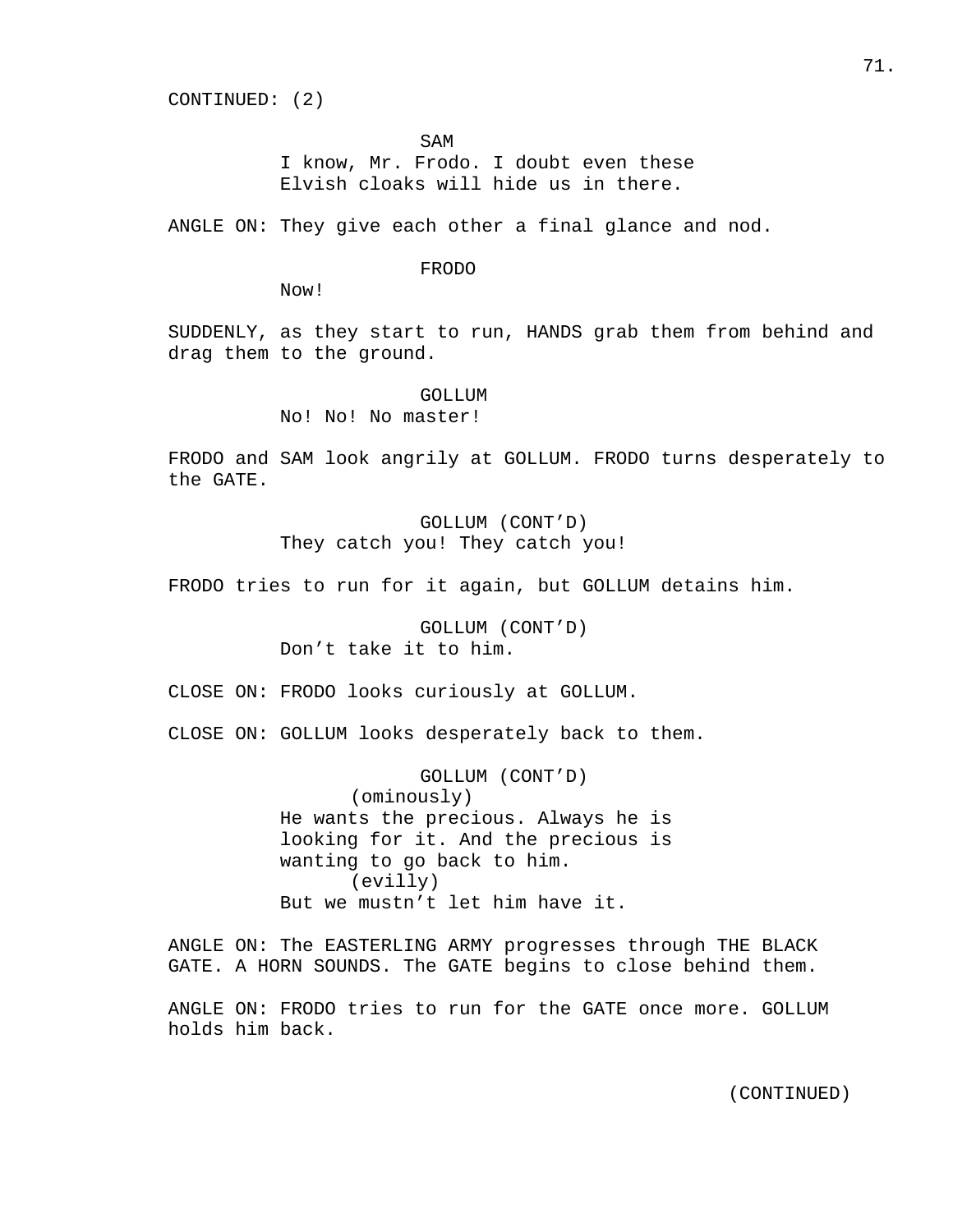CONTINUED: (3)

## GOLLUM (CONT'D) No! There's another way. There's another way. More secret. A dark way.

ANGLE ON: SAM grabs GOLLUM angrily, spinning him around.

## SAM

Why haven't you spoken of this before?!

## GOLLUM

Because Master did not ask.

ANGLE ON: FRODO turns to him quickly. SAM tosses GOLLUM aside.

 SAM He's up to something.

## FRODO

 Are you saying there's another way into Mordor?

### GOLLUM

 (nodding) Yes. There's a path...and some stairs... and then...a tunnel.

ANGLE ON: FRODO and SAM watch the BLACK GATE close. GOLLUM buries his face in FRODO'S CLOAK as FRODO turns away from his former goal. FRODO looks at GOLLUM.

> FRODO He's led us this far, Sam.

## SAM

 (desperately) Mr. Frodo, no.

 FRODO He's been true to his word.

GOLLUM looks up at FRODO, hopeful...SAM shakes his head.

SAM

No.

72.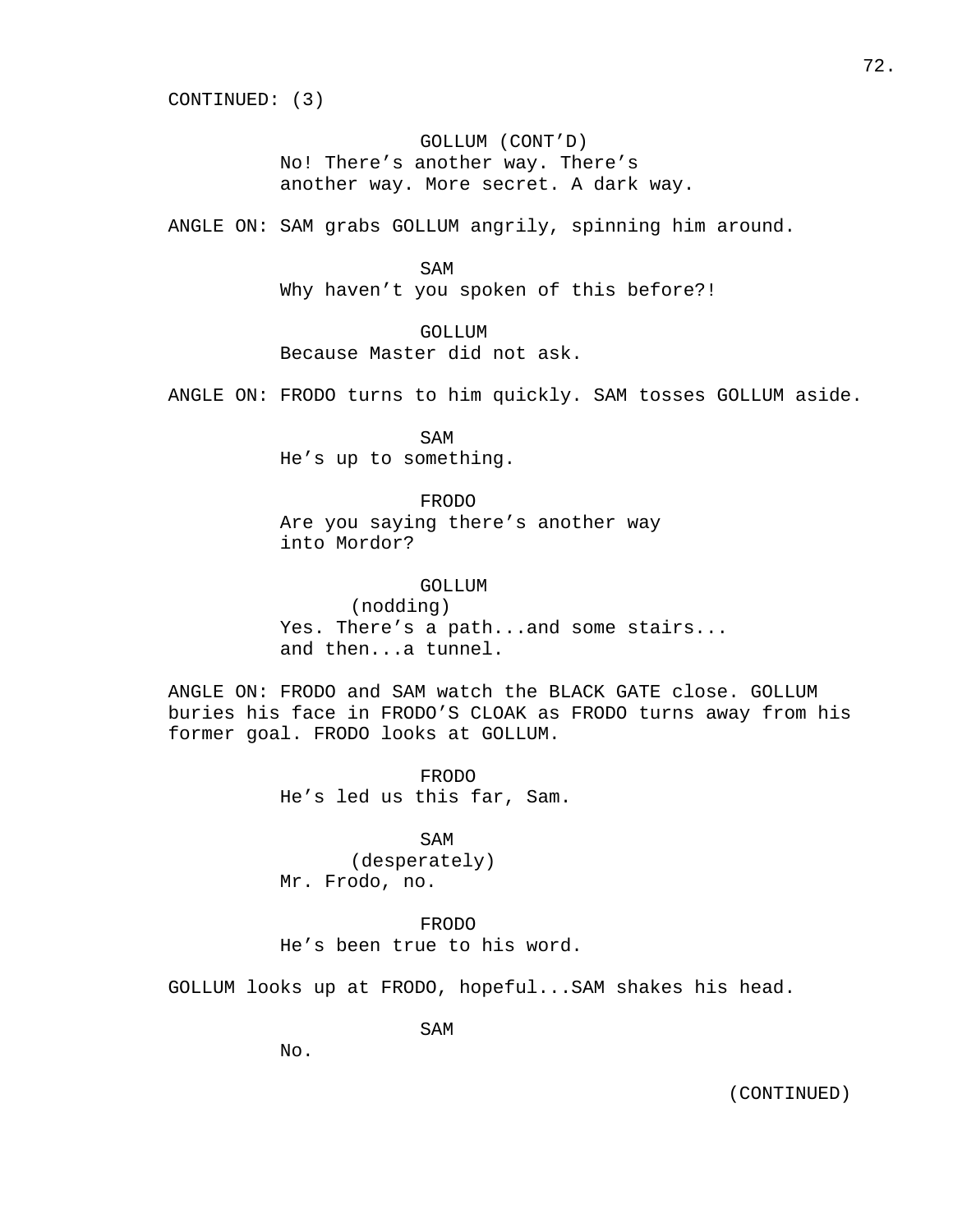CONTINUED: (4)

FRODO

Lead the way, Sméagol.

 GOLLUM Good Sméagol always helps.

GOLLUM leaps away.

SAM stares at FRODO in disbelief...FRODO tries not to meet Sam's gaze. He looks back at the BLACK GATE.

ANGLE ON: THE BLACK GATE CLOSES COMPLETELY.

CUT TO:

EXT. ENT DRAFT, FANGORN FOREST - DAY

MERRY wakes up. He looks around.

POV: Sunlight breaks through a few of the trees giving light. A small brook bubbles down the center of the draft. PIPPIN sits on a root, drinking the water.

ANGLE ON: MERRY stands up and surveys his surroundings. He walks out in a daze.

MERRY

Hello?

PIPPIN looks up, smiling.

WIDE ON: MERRY looks out into the dark forest beyond the Draft.

 MERRY (CONT'D) (calling out) Treebeard? (to himself) Where's he gone?

ANGLE ON: PIPPIN sits up, holding a bowl of the water.

 PIPPIN I had the loveliest dream last night. There was this large barrel, full of pipe-weed. And we smoked all of it. And then...you were sick.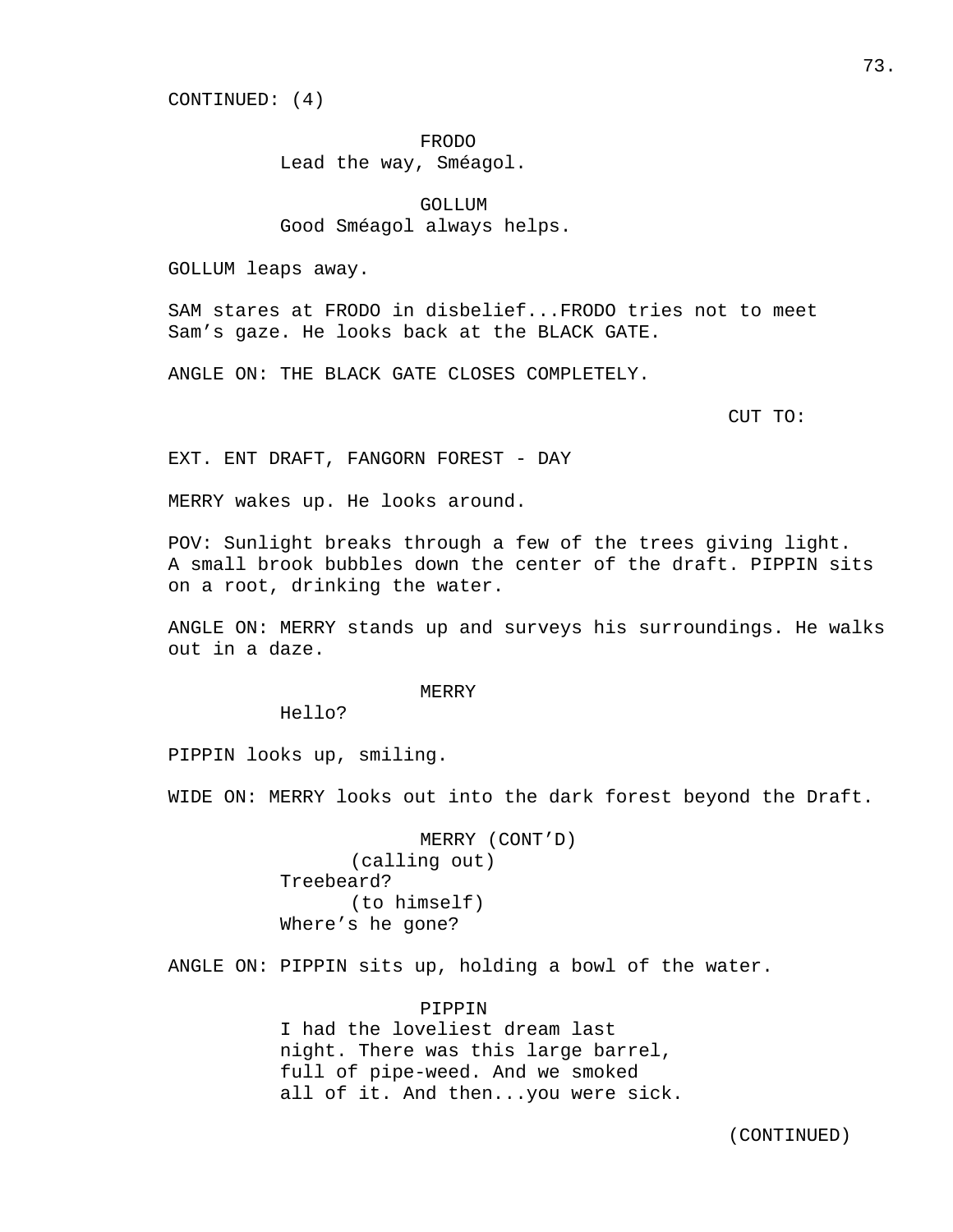ANGLE ON: MERRY scowls quietly...PIPPIN lies back upon the root.

## PIPPIN I'd give anything for a whiff of Old Toby.

A LOW GROAN ISSUES across the forest. The HOBBITS turn in its direction.

### MERRY

## Did you hear that?

ANGLE ON: PIPPIN gathers his water pitchers...MERRY walks in the direction of the issuing sound. Another GROAN breaks the silence of the forest.

> MERRY (CONT'D) There it is again. Something's not right here. Not right at all.

ANGLE ON: PIPPIN climbs off of the root to the ground ... and issues his own sound: an LOW GRUNT.

CLOSE ON: MERRY looks over to him, wide-eyed.

 MERRY (CONT'D) You just said something ... Treeish.

#### PIPPIN

No, I didn't. I was just stretching.

ANGLE ON: PIPPIN grunts again, stretching...MERRY walks around PIPPIN, running his eyes up and down PIPPIN.

MERRY

You're taller.

 PIPPIN (turning to MERRY)

Who?

#### MERRY

You!

## PIPPIN

Than what?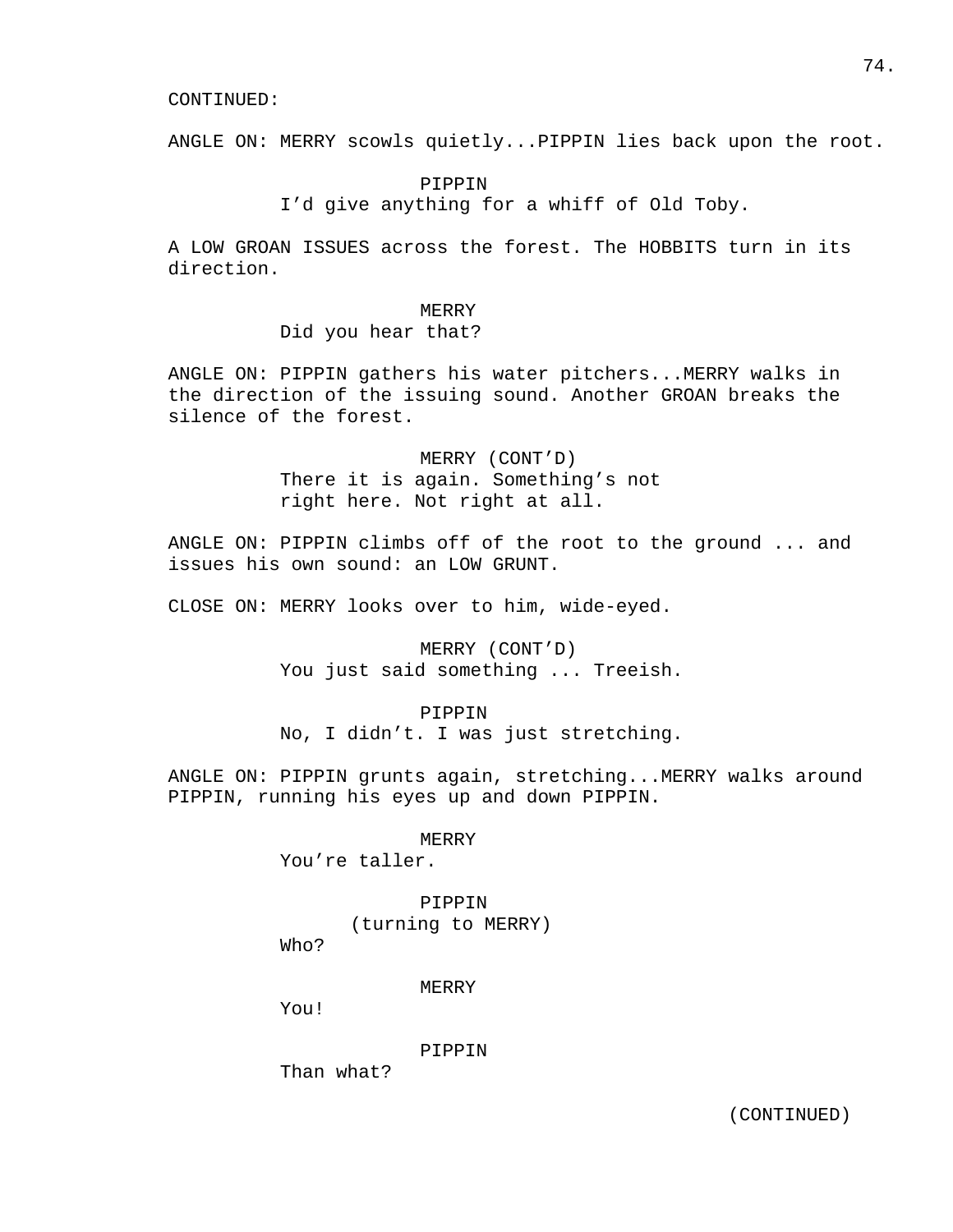CONTINUED: (2)

#### MERRY

Than me!

PIPPIN scoffs.

 PIPPIN I've always been taller than you.

 MERRY (indignant) Pippin, everyone knows I'm the tall one. You're the short one.

 PIPPIN Please, Merry. You're what? Three-foot-six? At the most?

MERRY shrugs as if to say, "Yeah."

 PIPPIN (CONT'D) Whereas me, I'm pushing  $3'7''.$ 

Another groan issues from PIPPIN, and he grows again.

CLOSE ON: MERRY'S eyes grow wide.

 PIPPIN (CONT'D) (smiling) 3'8"!

ANGLE ON: PIPPIN happily takes another huge gulp of the water.

CLOSE ON: MERRY looks on in shock.

 MERRY Three-foot-eight.

ANGLE ON: PIPPIN shrugs, as if to say, "Yeah."

 MERRY (CONT'D) You did something.

PIPPIN shrugs again and smiles.

ANGLE ON: He non-chalantly places the WATER BOWL next to the brook...MERRY looks at the water, and then snatches the water jug and takes a huge drink.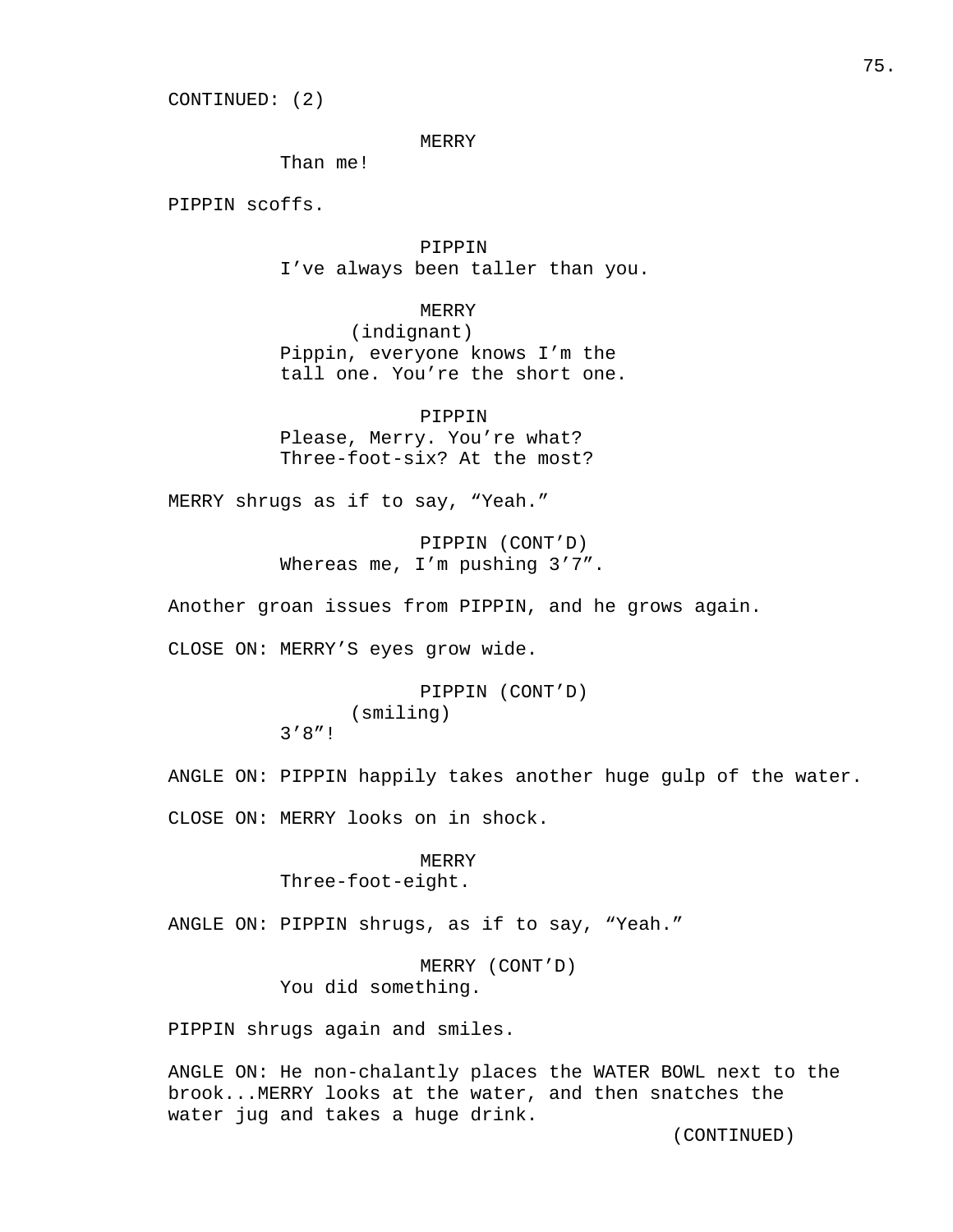CONTINUED: (3)

## PIPPIN

Merry don't! Don't drink it!

MERRY takes off with the jug. PIPPIN chases him. He takes another drink, pushing PIPPIN away.

> PIPPIN (CONT'D) Merry! No, Treebeard said that you shouldn't have any.

PIPPIN tries to grab MERRY again, but MERRY pushes him away and runs off to take another drink.

#### **MERRY**

I want some!

 PIPPIN It could well be dangerous!

ANGLE ON: MERRY leads PIPPIN across some large tree roots.

 PIPPIN (CONT'D) Give me it back. Merry!

SUDDENLY, MERRY slips between two of the roots, and the tree groans and moves.

CLOSE ON: It closes its roots to traps the ankles of both HOBBITS.

> PIPPIN (CONT'D) What's happening!

> > MERRY

It's got my leg!

SERIES OF CUTS: The TREE moves its roots to traps the HOBBITS' limbs.

### PIPPIN

Merry!

ANGLE ON: The tree pulls them into its roots as others close in over them.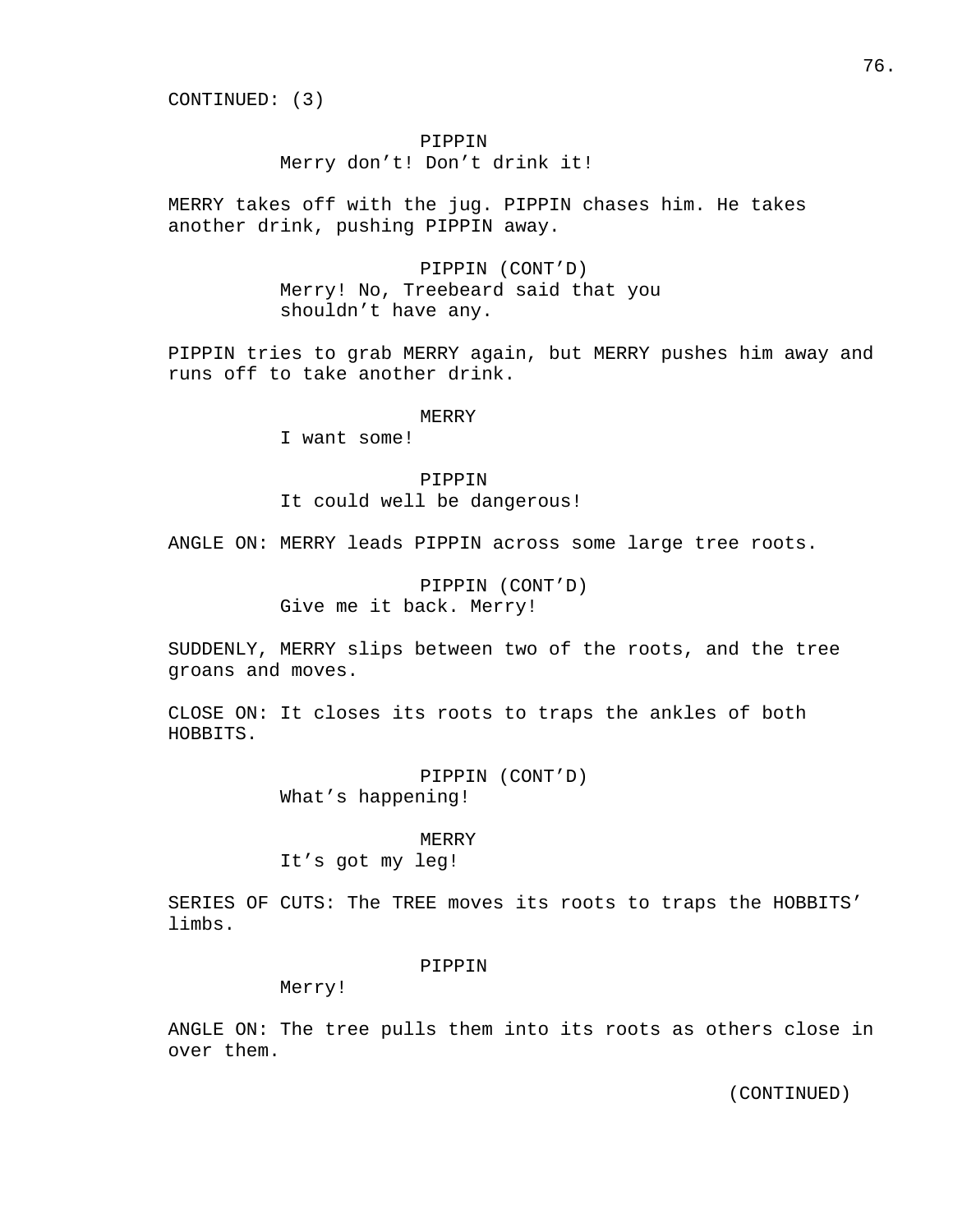77.

CONTINUED: (5)

Disturbed leaves from above cover the HOBBITS, making them virtually invisible as they scream. The roots finish the job and completely bury the HOBBITS.

> PIPPIN (CONT'D) (muffled) Help!

WIDE ON: Silence fills the air as the scene looks serene - as if nothing sinister happened at all.

ON THE SOUNDTRACK: Large footfalls ECHO.

TREEBEARD quickly approaches the tree.

 TREEBEARD Away with you. You should not be waking. Eat earth. Dig deep. Drink water.

ANGLES ON: The roots move again, releasing the HOBBITS. With desperate cries, they free themselves from the tree's grasp.

> TREEBEARD (CONT'D) Go to sleep. Away with you.

The HOBBITS shake off the leaves and stand by TREEBEARD, looking back at the tree roots in horror.

> TREEBEARD (CONT'D) Come, the forest is waking up. It isn't safe.

ANGLE ON: TREEBEARD lifts the HOBBITS, one in each hand, and walks out of the grove.

EXT. FANGORN FOREST - DAY

ANGLE ON: TREEBEARD travels through the FOREST again, carrying the HOBBITS on his shoulders.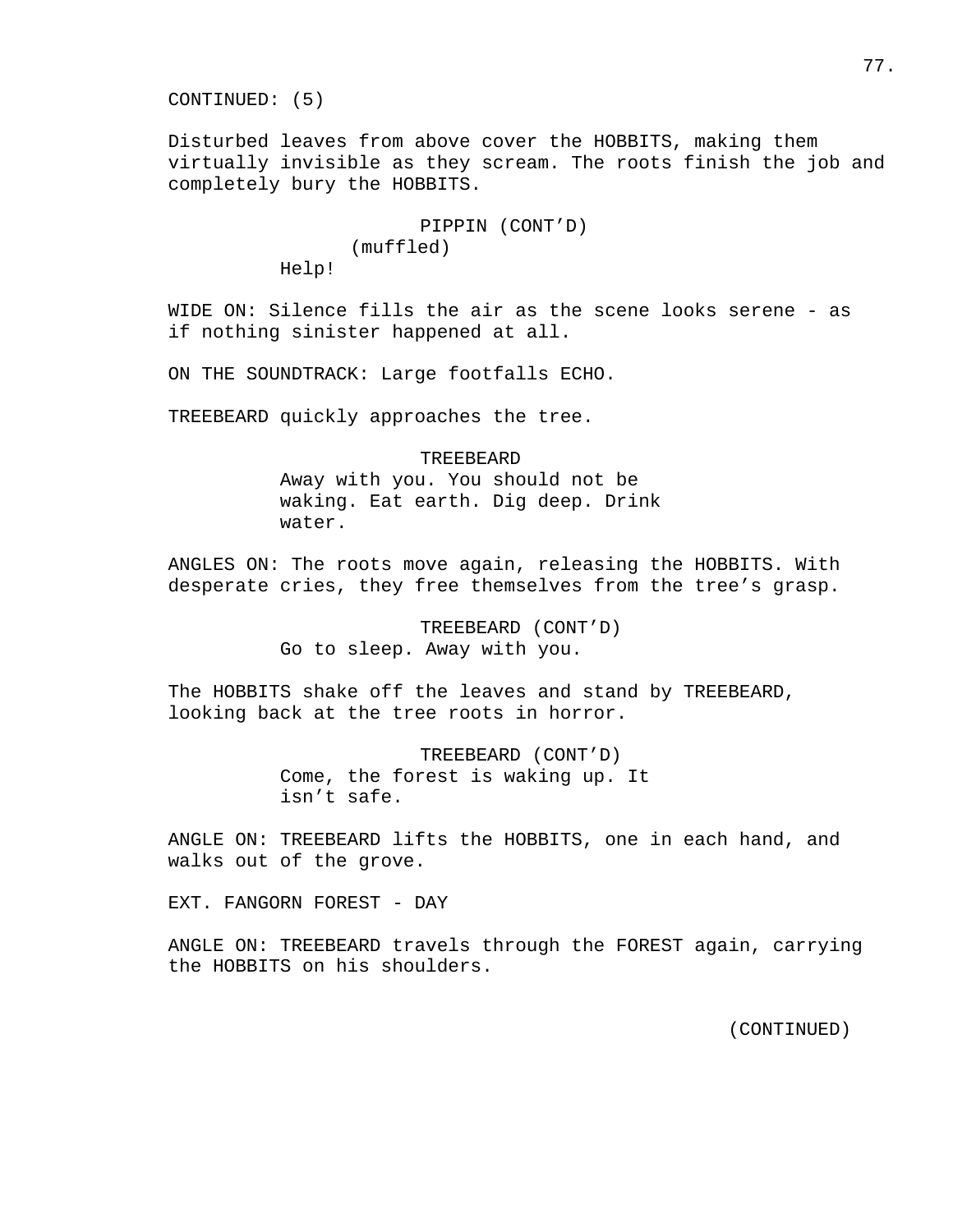## TREEBEARD (CONT'D)

 The trees have grown wild and dangerous. Anger festers in their hearts. Black are their thoughts. Strong is their hate. They will harm you if they can. There are too few of us now. Too few of us Ents left to manage them.

### PIPPIN

 Why are there so few of you when you have lived so long? Are there Ent children?

## TREEBEARD

 Bru-ra-hroom. There have been no Entings for a terrible long count of years.

## MERRY

Why is that?

#### TREEBEARD

We lost the Entwives.

 PIPPIN Oh, I'm sorry. How did they die?

### TREEBEARD

 Die? No. We lost them. And now we cannot find them. I don't suppose you've seen Entwives in the Shire?

 MERRY (hesitantly) Can't say that I have. You, Pip?

ANGLE ON: PIPPIN stares off blankly, and then shakes his head.

 PIPPIN What do they look like?

## TREEBEARD (sighs deeply) I don't remember now.

They continue their walk through the forest.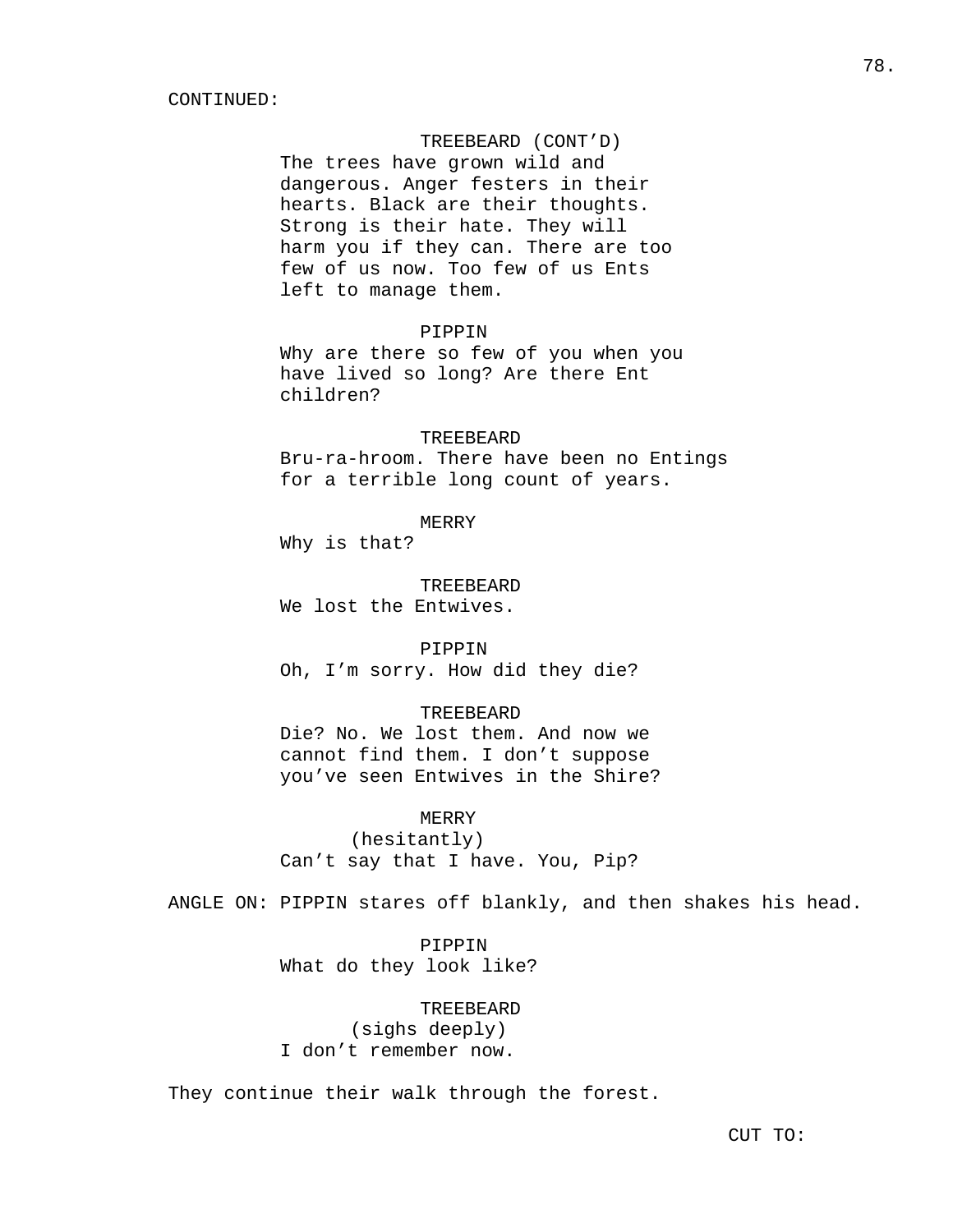EXT. PLAINS OF ROHAN - DAY

ANGLE ON: GANDALF, ARAGORN, LEGOLAS, and GIMLI ride across the Plains. They stop on a rise looking across to EDORAS

WIDE ON: The FOUR FIGURES look upon a walled city covering a small mountain. Atop its summit is MEDUSELD.

> GANDALF Edoras and the Golden Hall of Meduseld. There dwells Théoden, King of Rohan...

INT. MEDUSELD THRONE ROOM - DAY

HIGH WIDE ON: THÉODEN, grayed and ancient, sits upon his throne, head bowed for he is hardly able to hold it up. ÉOWYN kneels beside him, holding his hand comfortingly.

> GANDALF (V.O.) (CONT'D) whose mind is overthrown. Saruman's hold over King Théoden is now very strong.

CLOSE ON: ÉOWYN gently strokes the KING'S HAND.

ÉOWYN

My lord, your son...he is dead.

ANGLE ON: ÉOWYN looks at THÉODEN, tearfully, when he fails to respond.

> ÉOWYN (CONT'D) My lord? Uncle?

ANGLE ON: THÉODEN stares forward a moment. His eyes are clouded, as if blind. Slowly he moves his eyes to look at her, but he remains expressionless.

> ÉOWYN (CONT'D) (pleading) Will you not go to him? Will you do nothing?

THÉODEN continues to look at her, blankly.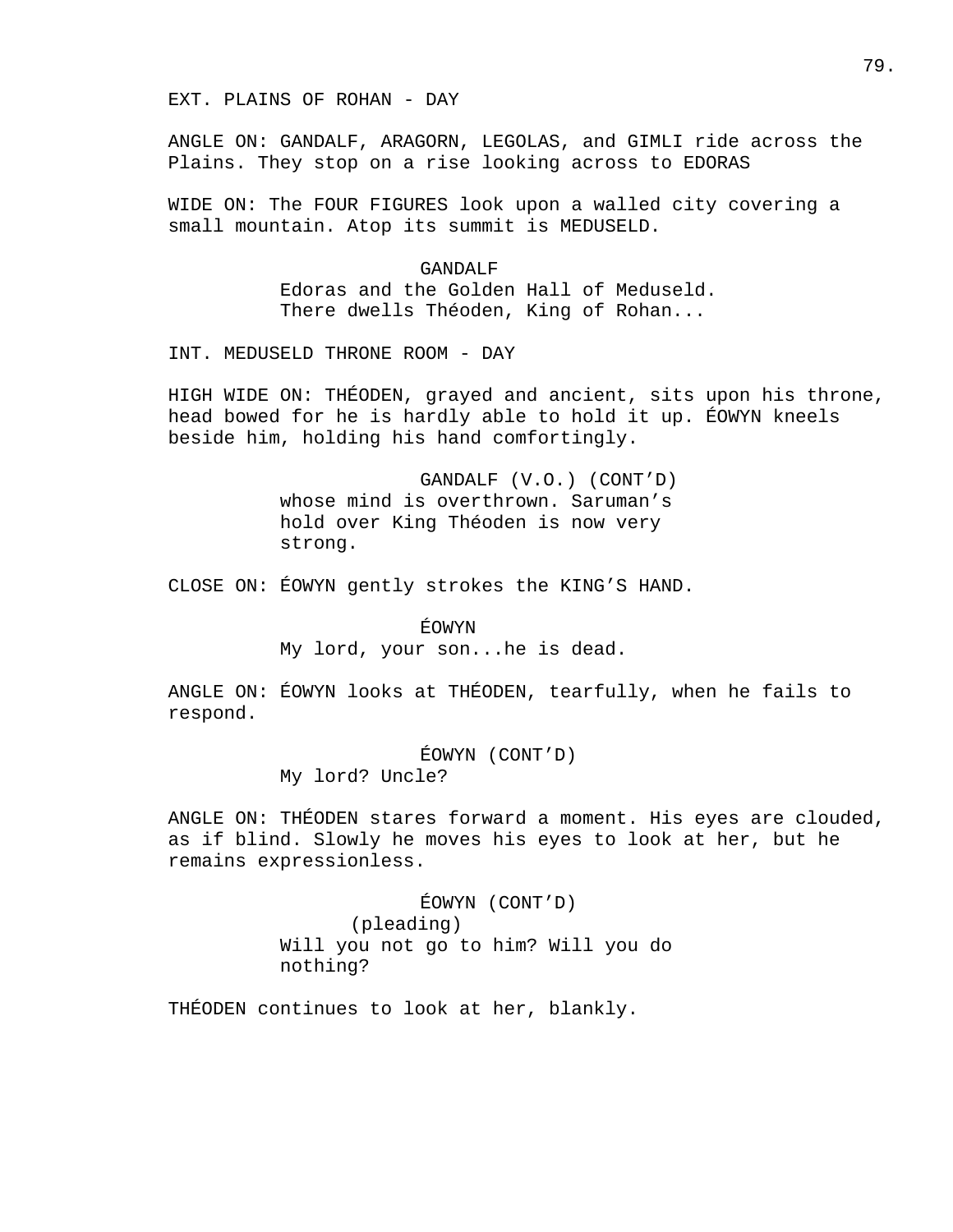#### EXT. PLAINS OF ROHAN - DAY

ANGLE ON: The THREE HUNTERS sit atop their steeds, listening to GANDALF.

### GANDALF

 Be careful what you say. Do not look for welcome here.

GANDALF starts off. The THREE HUNTERS follow him to EDORAS.

INT. MEDUSELD, THÉODRED'S ROOM - DAY

ANGLE ON: THÉODRED lies dead upon his bed.

ANGLE ON: ÉOWYN kneels beside him, weeping.

ANGLE ON: A shadow moves in the hall behind her. She pays it no mind. WORMTONGUE appears at the door. He looks upon her, concerned.

> WORMTONGUE Oh, he must have died sometime in the night. What a tragedy for the king to lose his only son and heir.

He sits on the bed and puts a hand on ÉOWYN'S shoulder.

 WORMTONGUE (CONT'D) I understand. His passing is hard to accept. Especially now that your brother has deserted you.

ÉOWYN jumps up and throws off his hand.

EÓWYN

Leave me alone, snake!

She backs away from him. WORMTONGUE rises and moves over to her.

## WORMTONGUE

 (suddenly sinister) Oh, but you are alone. Who knows what you've spoken to the darkness in the bitter watches of the night when all your life seems to shrink. The walls of your bower closing in about you. A hutch to trammel some wild thing in.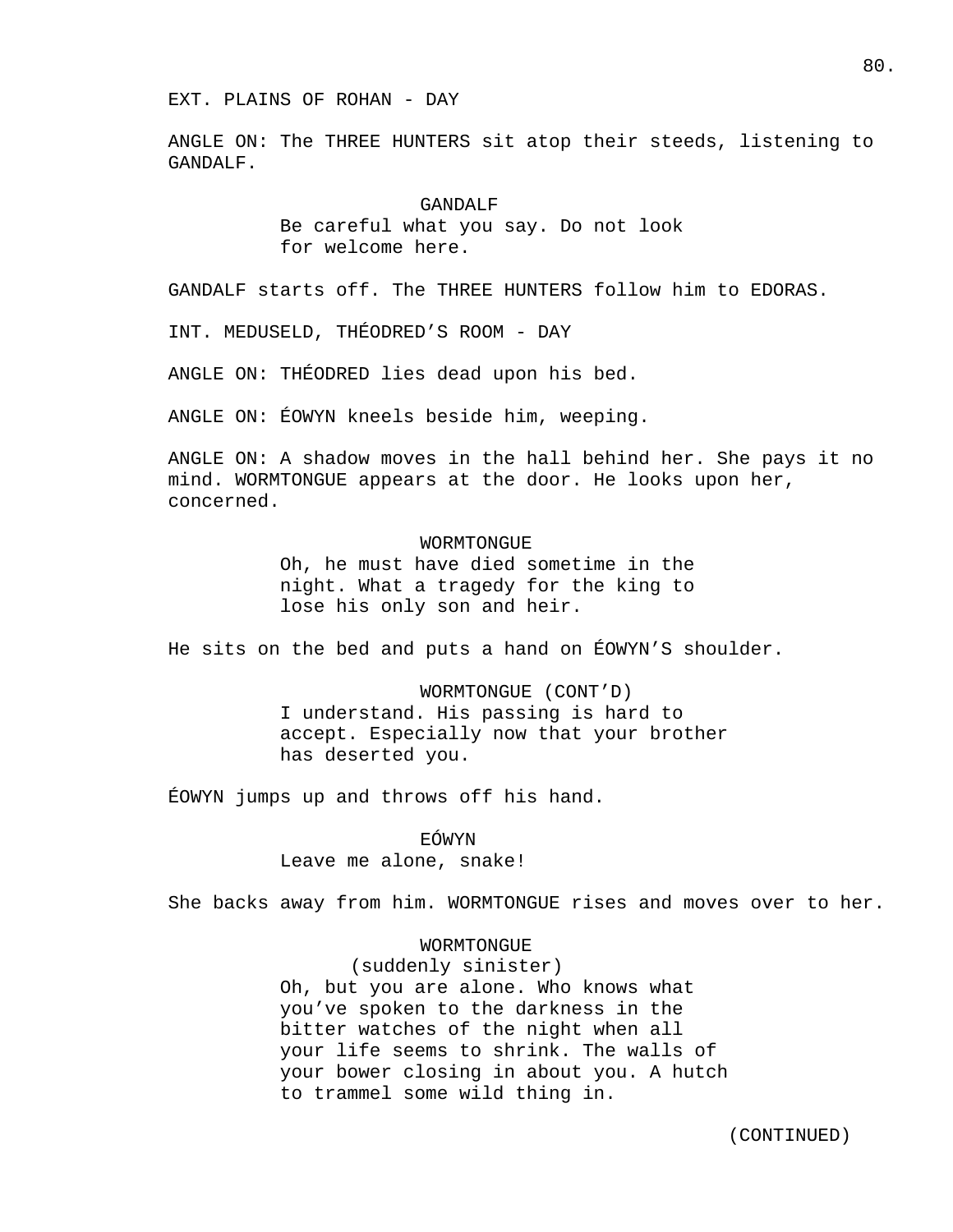He stops in front of her and stares into her eyes. She seems transfixed by him. He puts a hand on the side of her face as he speaks.

> WORMTONGUE (CONT'D) So fair, so cold. Like a morning pale spring still clinging to winter's chill.

She closes her eyes as if affected by his words. He moves his hand to her throat.

CLOSE ON: She suddenly opens her eyes and looks through him.

ANGLE ON: WORMTONGUE starts back away.

ÉOWYN

## (angrily) Your words are poison.

ANGLE ON: ÉOWYN abruptly leaves the room. WORMTONGUE appears taken aback by the sudden change in her.

EXT. MEDUSELD - DAY

ÉOWYN throws open the main doors and charges outside. She walks to the brink of the porch outside the hall and looks far-off into the distance, as if hoping to find someone there. She walks impatiently from one side of the platform to the other. Far below, something catches her eye.

POV: Three horses approach EDORAS.

ANGLE ON: The wind tears a flag off its mast and carries it across the city.

EXT. GATES OF EDORAS - DAY

ANGLE ON: GANDALF, LEGOLAS, and GIMLI ride through the gate. As ARAGORN approaches, the FLAG flutters to the ground. He looks to its source as if it were a bad omen.

EXT. EDORAS - DAY

As the Four Riders ride through EDORAS, the people eye them silently and warily, as if they come as harbingers of doom.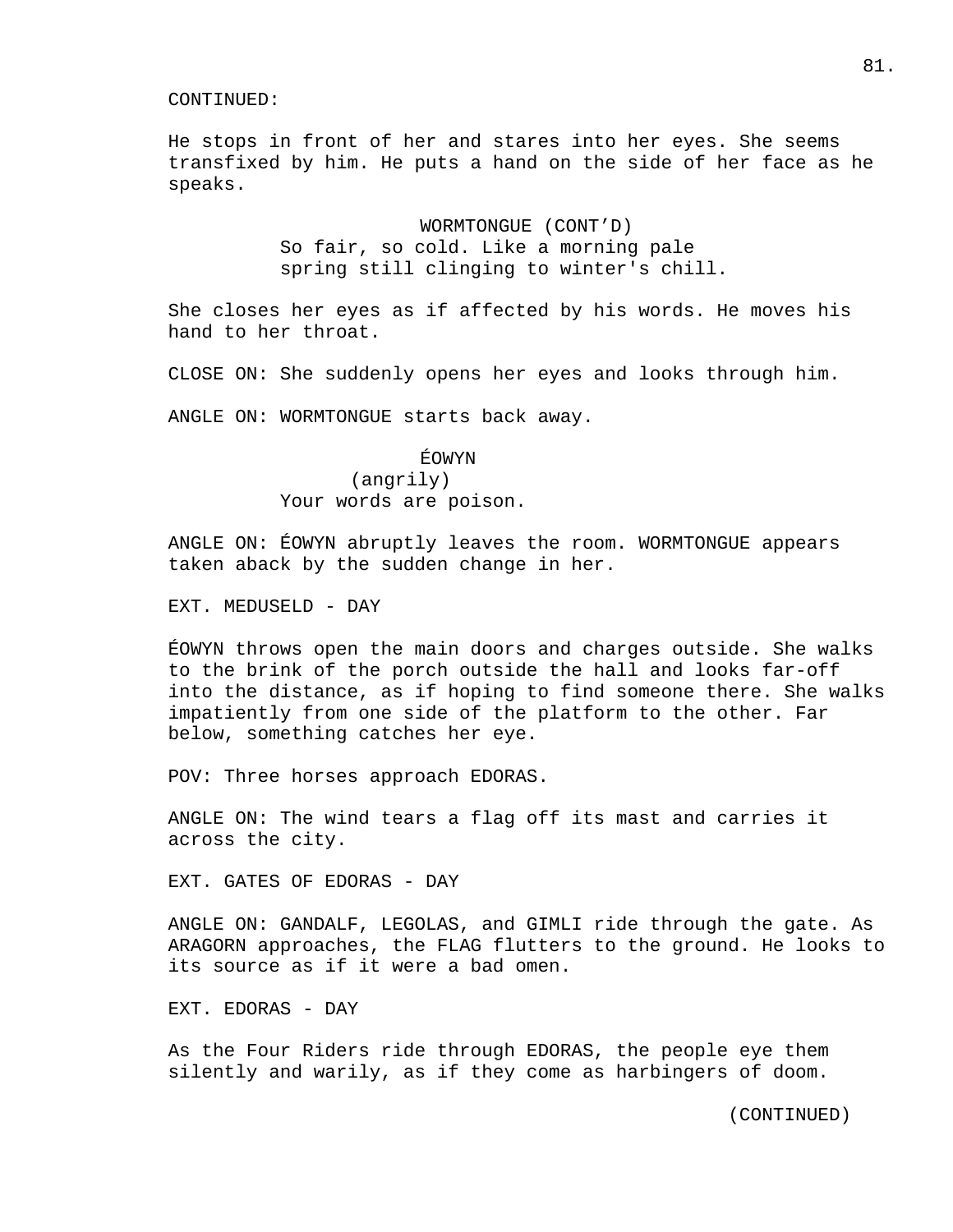ANGLE ON: ARAGORN looks forward to MEDUSELD.

POV: A LADY IN WHITE stands upon its porch, watching them.

#### GTMLT

You'd find more cheer in a graveyard.

ANGLE ON: ARAGORN looks back to the hall...

POV: The LADY has disappeared.

EXT. MEDUSELD - DAY

ANGLE ON: The doors of the Golden Hall open and HÁMA exits, followed by a small detachment.

ANGLE ON: The Four climb the steps, and HÁMA meets them at the top. GANDALF leans heavily on his staff, like an old man. He looks up to HÁMA and smiles.

## HÁMA

 I cannot allow you before Théoden King so armed, Gandalf Greyhame. By order of Gríma Wormtongue.

CLOSE ON: GANDALF nods to the others to surrender their weapons.

ANGLES ON: Almost comically, they turn over every weapon they have: SWORDS...KNIVES...ARROWS...and AXES.

CLOSE ON: HÁMA signals to GANDALF.

# HÁMA (CONT'D)

Your staff.

ANGLE ON: GANDALF glances at his staff and scoffs innocently.

 GANDALF You would not part an old man from his walking stick.

He continues to look at HÁMA innocently.

ANGLE ON: HÁMA nods, rolls his eyes, and then gestures for them to follow him.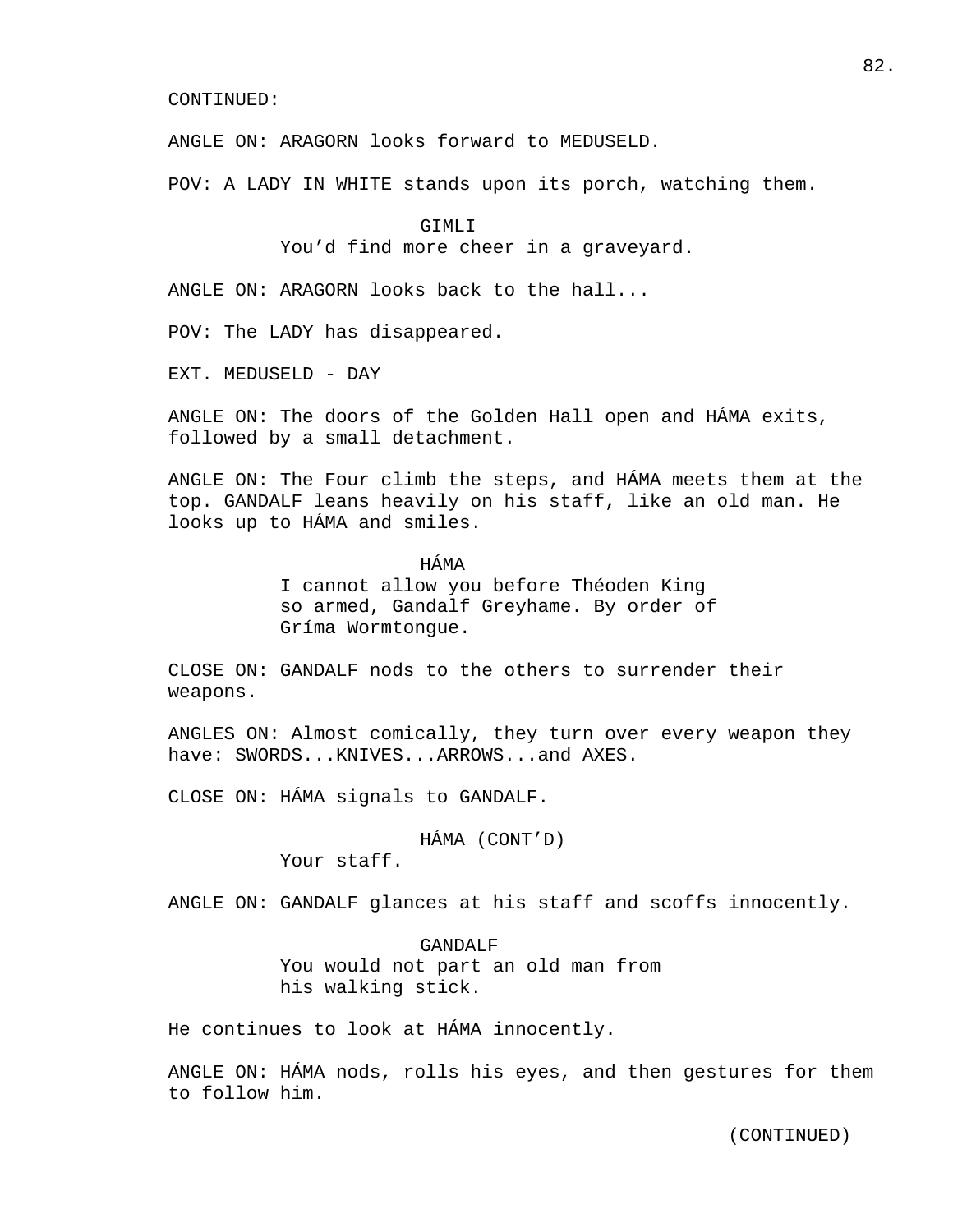ANGLE ON: GANDALF gives a wink to ARAGORN, who smiles in return. GANDALF follows HÁMA into the hall, leaning on Legolas' arm as an old man might for support.

INT. MEDUSELD THRONE ROOM - DAY

HÁMA enters the hall and bows before the King. He steps aside to allow the Four to enter behind him.

ANGLE ON: WORMTONGUE leans over and whispers to THÉODEN.

 WORMTONGUE My lord, Gandalf the Grey is coming.

ANGLE ON: THE FOUR continue walking toward THÉODEN. GUARDS close the doors behind them.

POV: They notice several Men behind the contingency of GUARDS following them as they walk towards the King.

> WORMTONGUE (CONT'D) He's a herald of woe.

ANGLE ON: LEGOLAS releases GANDALF'S ARM.

#### GANDALF

 The courtesy of your hall is somewhat lessened of late, Théoden King.

 WORMTONGUE (whispered to THÉODEN) He's not welcome.

## THÉODEN

 (labored) Why should I welcome you, Gandalf Stormcrow?

He looks to WORMTONGUE for affirmation, who nods.

 WORMTONGUE A just question, my liege.

WORMTONGUE stands before them. He walks to meet them well in front of THÉODEN.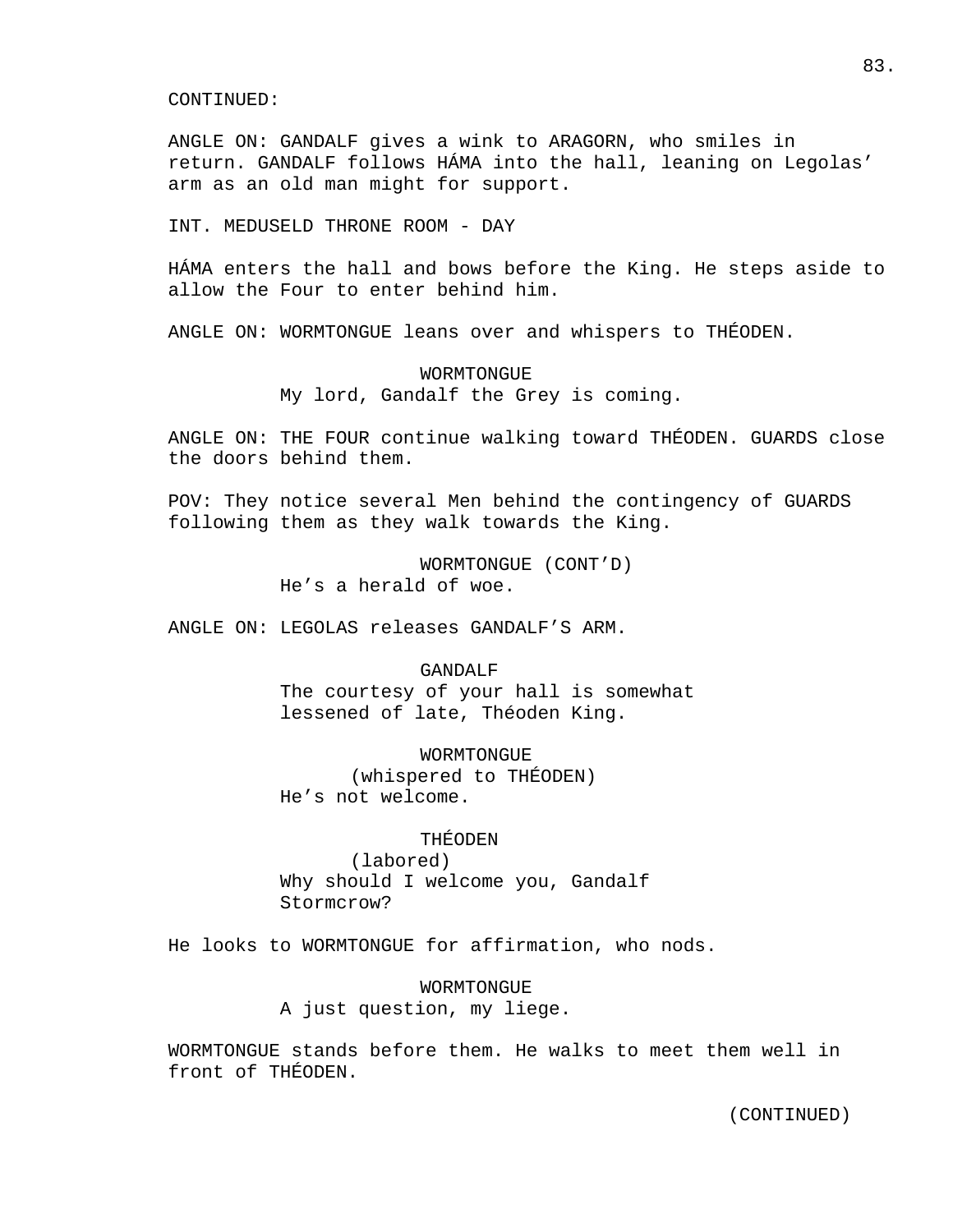WORMTONGUE (CONT'D) Late is the hour in which this conjurer chooses to appear. Láthspell spell I name him. Ill news is an ill guest.

## GANDALF

Be silent.

ANGLE ON: WORMTONGUE freezes in his tracks.

 GANDALF (CONT'D) Keep your forked tongue behind your teeth. I have not passed through fire and death to bandy crooked words with a witless worm.

He raises his staff to WORMTONGUE. WORMTONGUE back away from it.

#### WORMTONGUE

His staff.

He backs well away from GANDALF while addressing the guards, arrogantly.

> WORMTONGUE (CONT'D) I told you to take the wizard's staff.

ANGLES ON: The MEN behind the lines burst through to ATTACK... ARAGORN, LEGOLAS, and GIMLI engage them in a fist-fight to keep them from GANDALF as he approaches THÉODEN.

ANGLE ON: GAMLING tries to go forward but HÁMA holds him back.

ANGLE ON: GANDALF reaches out to THÉODEN.

 GANDALF Théoden, son of Thengel...

ANGLE ON: THÉODEN reacts to GANDALF with a wicked stare.

 GANDALF ...too long have you sat in the shadows.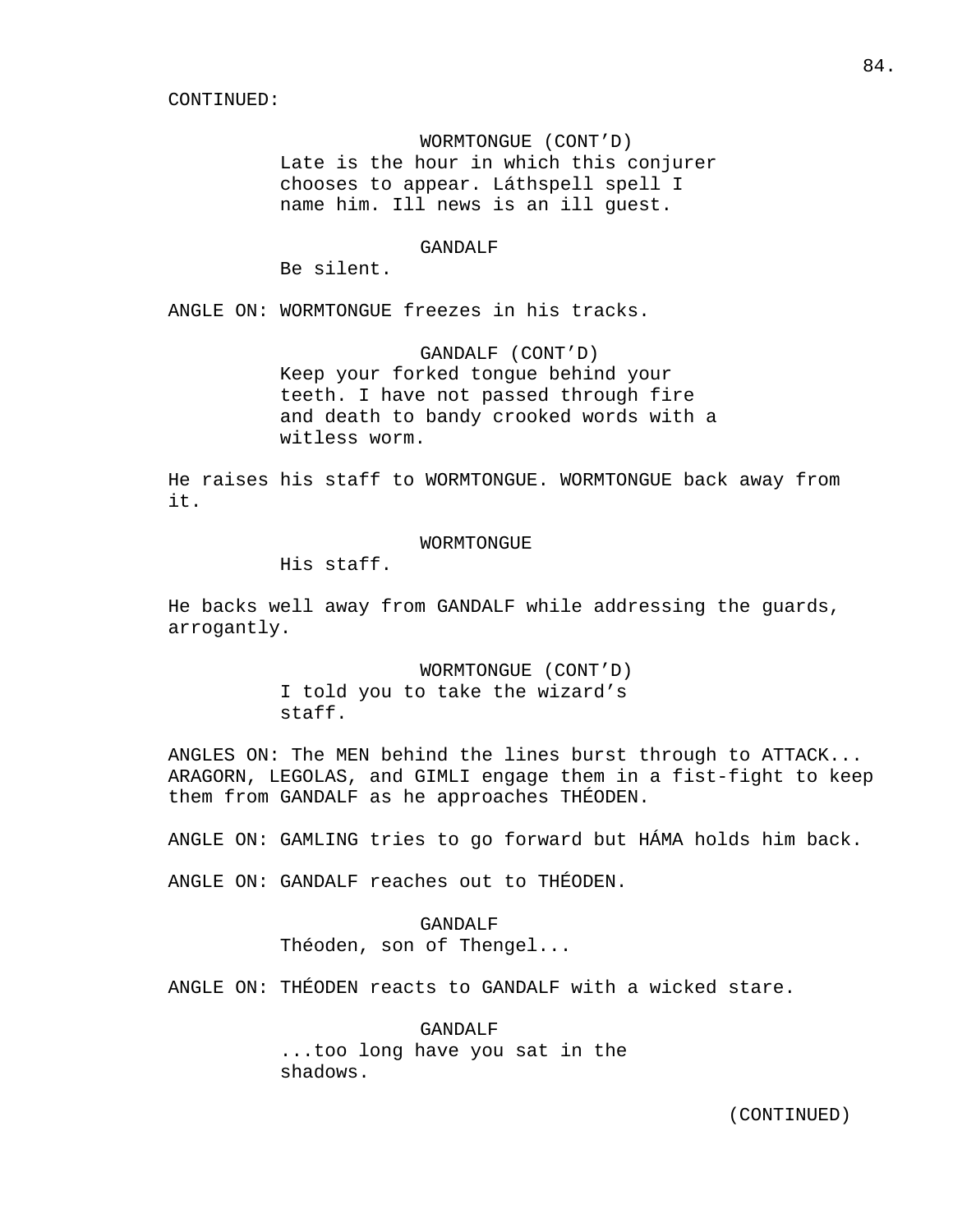CONTINUED: (2)

ANGLE ON: The THREE HUNTERS finish off the GUARDS...WORMTONGUE tries to crawl away unnoticed, but GIMLI catches him and pins him to the floor under his foot.

## GTMLT

 (growling) I would stay still if I were you.

ANGLE ON: GANDALF continues approaching THÉODEN.

#### GANDALF

Hearken to me!

WIDE ON: The PEOPLE of the HALL approach behind GANDALF.

 GANDALF (CONT'D) I release you from the spell.

ANGLE ON: GANDALF holds out his hand and concentrates...

ANGLE ON: SUDDENLY, THÉODEN laughs, menacingly...GANDALF opens his eyes.

## THÉODEN

 (laughing) You have no power here, Gandalf the Grey.

ANGLE ON: Angered, GANDALF throws back his grey cloak and spreads his hands. A blinding white light issues from him.

ANGLE ON: THÉODEN is thrown back against his seat.

 GANDALF I will draw you, Saruman, as poison is drawn from a wound.

He thrusts his staff towards THÉODEN. The force knocks THÉODEN back in his throne. GANDALF moves in closer.

ANGLE ON: ÉOWEN rushes in. Thinking THÉODEN is in trouble, she tries to run to him, but ARAGORN stops her.

ARAGORN

Wait.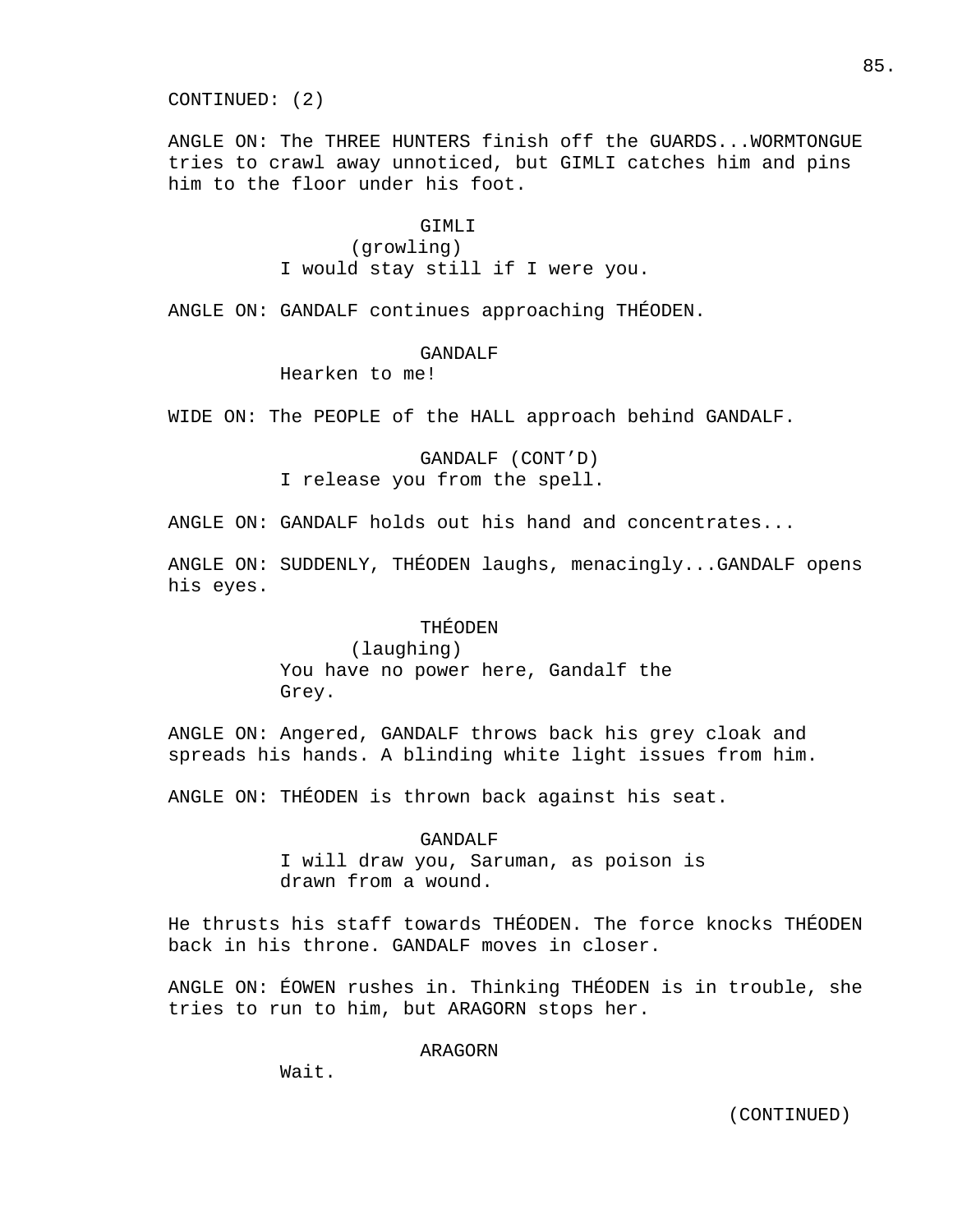CONTINUED: (3)

ANGLE ON: A new aura comes over THÉODEN. He looks at GANDALF evilly and speaks in Saruman's voice.

## THÉODEN/SARUMAN

## If I go, Théoden dies.

GANDALF thrusts his staff again and throwing THÉODEN/SARUMAN back again.

## GANDALF

 You did not kill me, you will not kill him.

CLOSE ON: THÉODEN/SARUMAN leans forward with difficulty, hate welling in his eyes.

> THÉODEN/SARUMAN (with difficulty) Rohan is mine.

THÉODEN/SARUMAN struggles against Gandalf's power.

#### GANDALF

Be gone.

ANGLE ON: THÉODEN/SARUMAN lunges for GANDALF. GANDALF smites him, and he is thrown back into the chair.

INSERT IMAGE: SARUMAN flies backwards across the floor away from the PALANTÍR in ORTHANC. He slowly rises, bleeding from the wound GANDALF left in his forehead.

ANGLE ON: GANDALF lets out a sigh of relief.

ANGLE ON: THÉODEN moans and falls from his throne. ARAGORN releases ÉOWYN. She charges across the hall to catch him before he can hit the floor.

ANGLE ON: GAMLING makes to charge GANDALF, but HÁMA holds him steady.

CLOSE ON: ÉOWYN holds THÉODEN up to look at him. His eyes clear ...his hair changes from white strands to brown splendor...his face de-ages to a more youthful King.

86.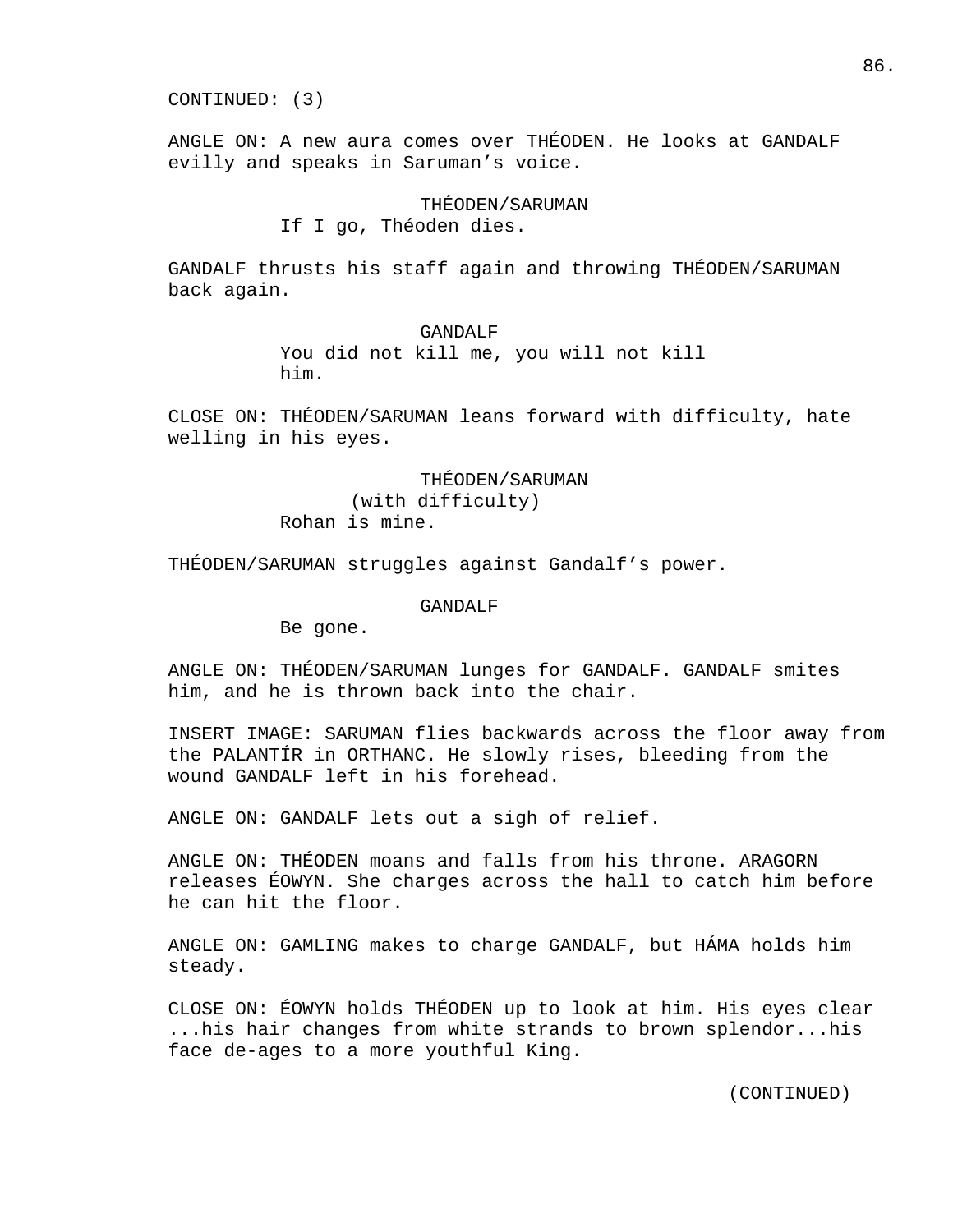CONTINUED: (4)

ANGLE ON: ÉOWYN smiles, overjoyed. THÉODEN looks about, confused, and finds ÉOWYN.

> THÉODEN I know your face. (smiling) Éowyn. Éowyn.

ÉOWYN weeps with joy. THÉODEN looks up and is surprised to see GANDALF standing over him.

THÉODEN (CONT'D)

Gandalf?

 GANDALF Breathe the free air again, my friend.

THÉODEN rises to his feet and looks over his Hall.

 THÉODEN Dark have been my dreams of late.

He looks down at his trembling hands.

## GANDALF

 Your fingers would remember their old strength better if they grasped your sword.

ANGLE ON: HÁMA runs to the King with his sword, HERUGRIM. THÉODEN slowly reaches for it.

CLOSE ON: THÉODEN wraps his fingers around the hilt and then slowly draws HERUGRIM from its scabbard.

ANGLE ON: WORMTONGUE trembles and tries to escape...GIMLI restrains him.

ANGLE ON: THÉODEN gazes upon the steel, feeling his strength return.

CLOSE ON: THÉODEN'S eyes DARKEN...he turns his gaze to WORMTONGUE...WORMTONGUE shudders.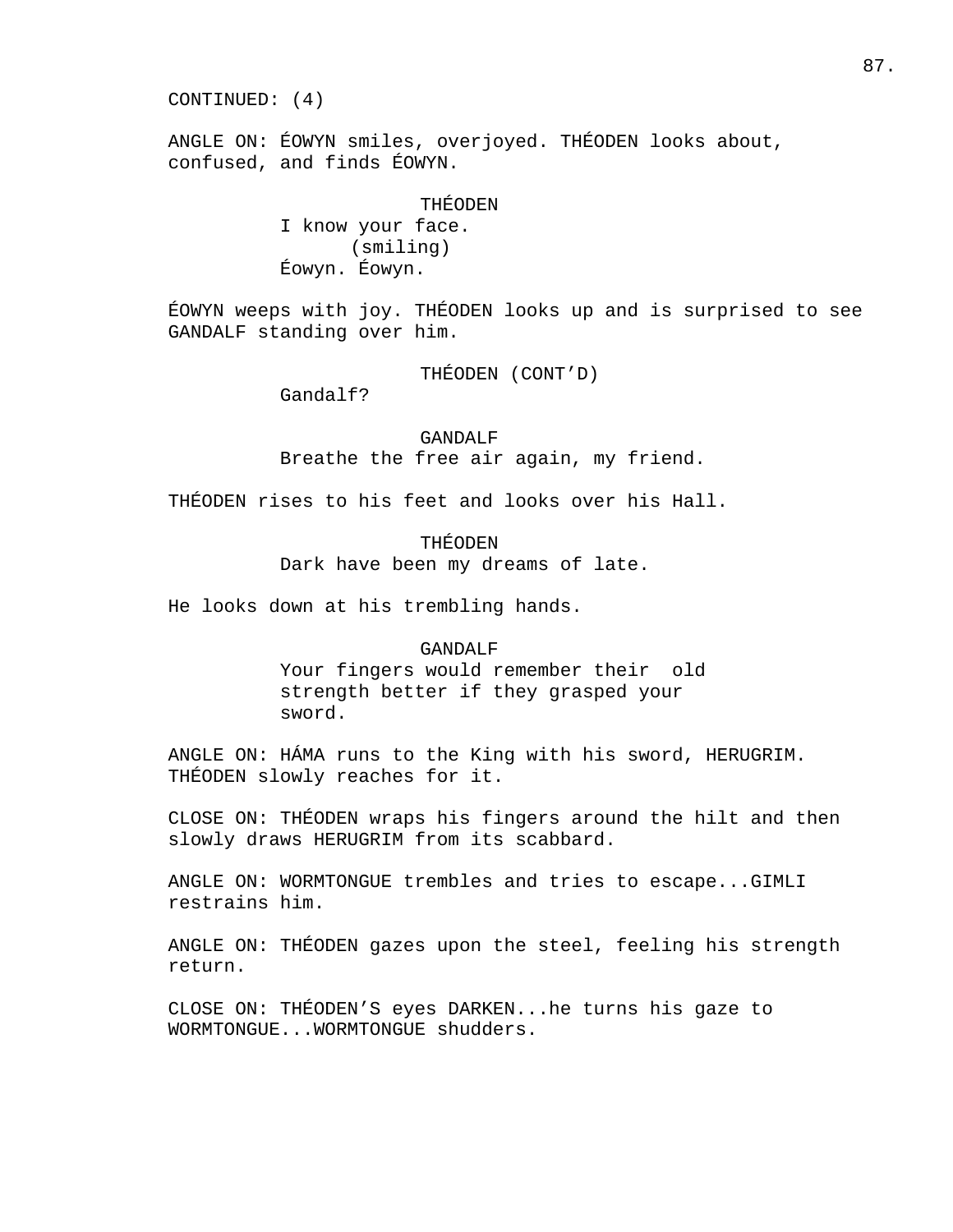EXT. MEDUSELD - DAY

HÁMA and GAMLING throw WORMTONGUE down the stairs. He lands hard on the lower stoop and groans in pain.

ANGLE ON: THÉODEN walks down the steps, holding HERUGRIM.

ANGLE ON: WORMTONGUE crawls away as he speaks.

 WORMTONGUE (beseechingly) I've only ever served you, my lord.

THÉODEN continues his advance toward WORMTONGUE.

 THÉODEN Your leechcraft would have had me crawling on all fours like a beast!

 WORMTONGUE Send me not from your sight.

THÉODEN raises HERUGRIM to kill WORMTONGUE. ARAGORN stops him.

 ARAGORN No, my lord! No, my lord. Let him go. Enough blood has been spilt on his account.

THÉODEN looks at ARAGORN and relents. ARAGORN offers his hand to WORMTONGUE, but WORMTONGUE spits in it and scrambles to his feet. ARAGORN shakes off the spittle

ANGLE ON: WORMTONGUE violently pushes his way through the CROWD OF BYSTANDERS.

WORMTONGUE

Get out of my way!

Those on the STEPS solemnly watch WORMTONGUE depart.

 HÁMA (calling out) Hail, Théoden king!

WIDE ON: The crowd kneels before THÉODEN.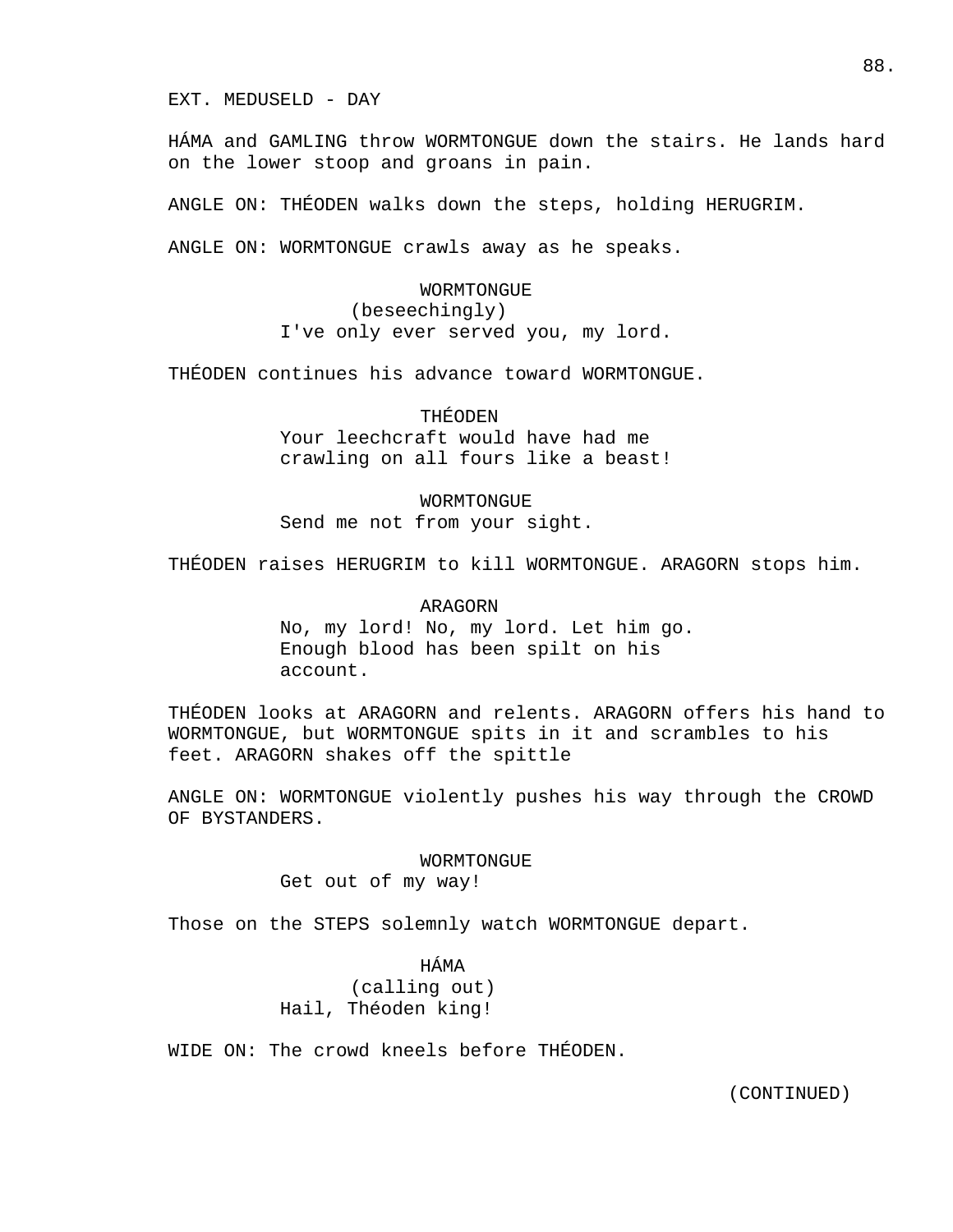INTERCUT WITH: WORMTONGUE charges out of the EDORAS GATE upon a horse.

EXT. MEDUSELD - DAY

ANGLE ON: THÉODEN observes the crowd on its knees. He looks at ARAGORN...ARAGORN kneels before THÉODEN...THÉODEN turns to go back into the hall. He stops and surveys those standing on the steps.

### THÉODEN

Where is Théodred? Where is my son?

EXT. EDORAS - DAY

ANGLE ON: Two lines of SOLDIERS form a pathway within a throng of PEOPLE. Their heads are bowed low as PALL-BEARERS carry the body of THÉODRED between them. Upon THÉODRED'S chest is a small bundle of white flowers.

ANGLE ON: THÉODEN follows his son. ARAGORN, LEGOLAS, GIMLI, and GANDALF follow behind him.

WIDE ON: The PEOPLE OF EDORAS stands closely leaving only a small pathway through the center of the city for the PALL-BEARERS to carry THÉODRED. Cries and moans pierce the air.

EXT. THÉODRED'S TOMB - DAY

ANGLE ON: ÉOWYN stands near the tomb's open door.

ANGLE ON: The PALL-BEARERS lower THÉODRED and pass his wicket between a path of people to the women waiting within the tomb to receive him.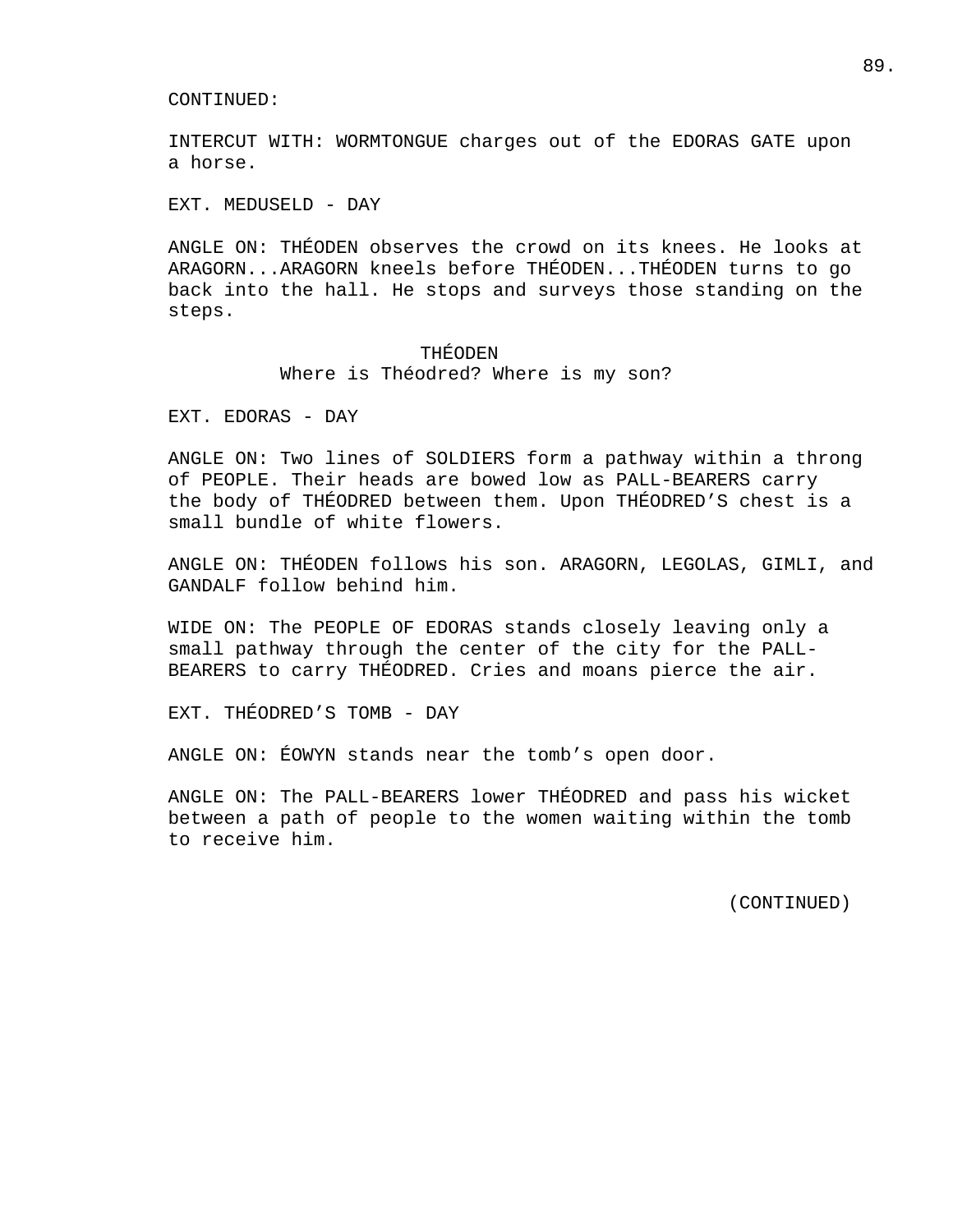ÉOWYN

 (singing; in OLD ENGLISH) Bealocwealm hafað fréone frecan forth onsended giedd sculon singan gléomenn sorgiende on Meduselde þæt he ma no wære his dryhtne dyrest and mæga deorost. Bealo...

 An evil death has set forth the noble warrior A song shall sing sorrowing minstrels in Meduseld that he is no more, to his lord dearest and kinsmen most beloved. An evil death...

CUT TO:

EXT. THÉODRED'S TOMB - DAY

CLOSE ON: The closed door of the TOMB. A SMALL WHITE FLOWER COMES INTO VIEW.

## THÉODEN

Simbelmynë.

ANGLE ON: THÉODEN looks upon the flower mournfully. He releases it, and it swirls down to rest with the flowers still within the earth.

> THÉODEN (CONT'D) Ever has it grown on the tombs of my forebearers.

He turns to GANDALF.

## THÉODEN (CONT'D)

 Now it shall cover the grave of my son. Alas that these evil days should be mine. The young perish and the old linger. That I should live to see the last days of my house.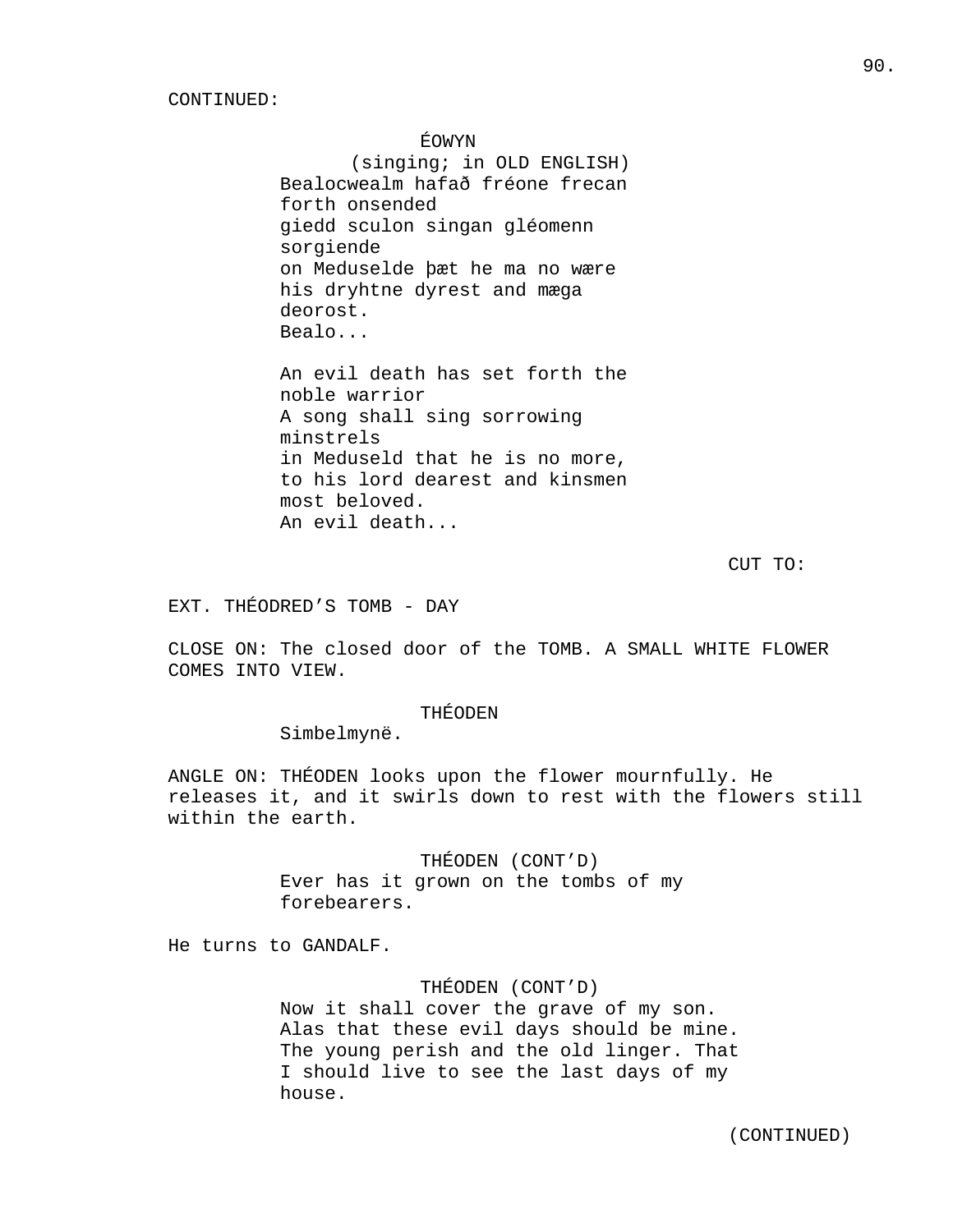#### GANDALF

Théodred's death was not of your making.

## THÉODEN

 No parent should have to bury their child.

ANGLE ON: THÉODEN breaks down, falls to his knees, and weeps.

#### GANDALF

 His was strong in life. His spirit will find its way to the halls of your fathers.

ANGLE ON: THÉODEN continues weeping, not listening to GANDALF'S comfort.

> GANDALF (CONT'D) (in OLD ENGLISH) Westu hál. Ferðu, Théodred, Ferðu.

 Be-thou well. Go-thou, Théodred, go-thou.

WIDE ON: GANDALF turns to return to EDORAS, leaving THÉODEN to mourn privately.

ANGLE ON: Something catches GANDALF'S eyes. He stops.

POV: A horse trots over the ridge, ridden by two children. It is ÉOTHAIN and FREDA upon GARULF. ÉOTHAIN falls to the ground.

CUT TO:

INT. MEDUSELD THRONE ROOM - DAY

ANGLES ON: ÉOTHAIN and FREDA sit at a table in the GREAT HALL ravenous eating. ÉOWYN stands and looks to THÉODEN...THÉODEN sits on his throne with GANDALF at his side...his head buried in his hand in deep thought.

> ÉOWYN The had no warning. They were unarmed. Now the Wild Men are moving through the Westfold, burning as they go.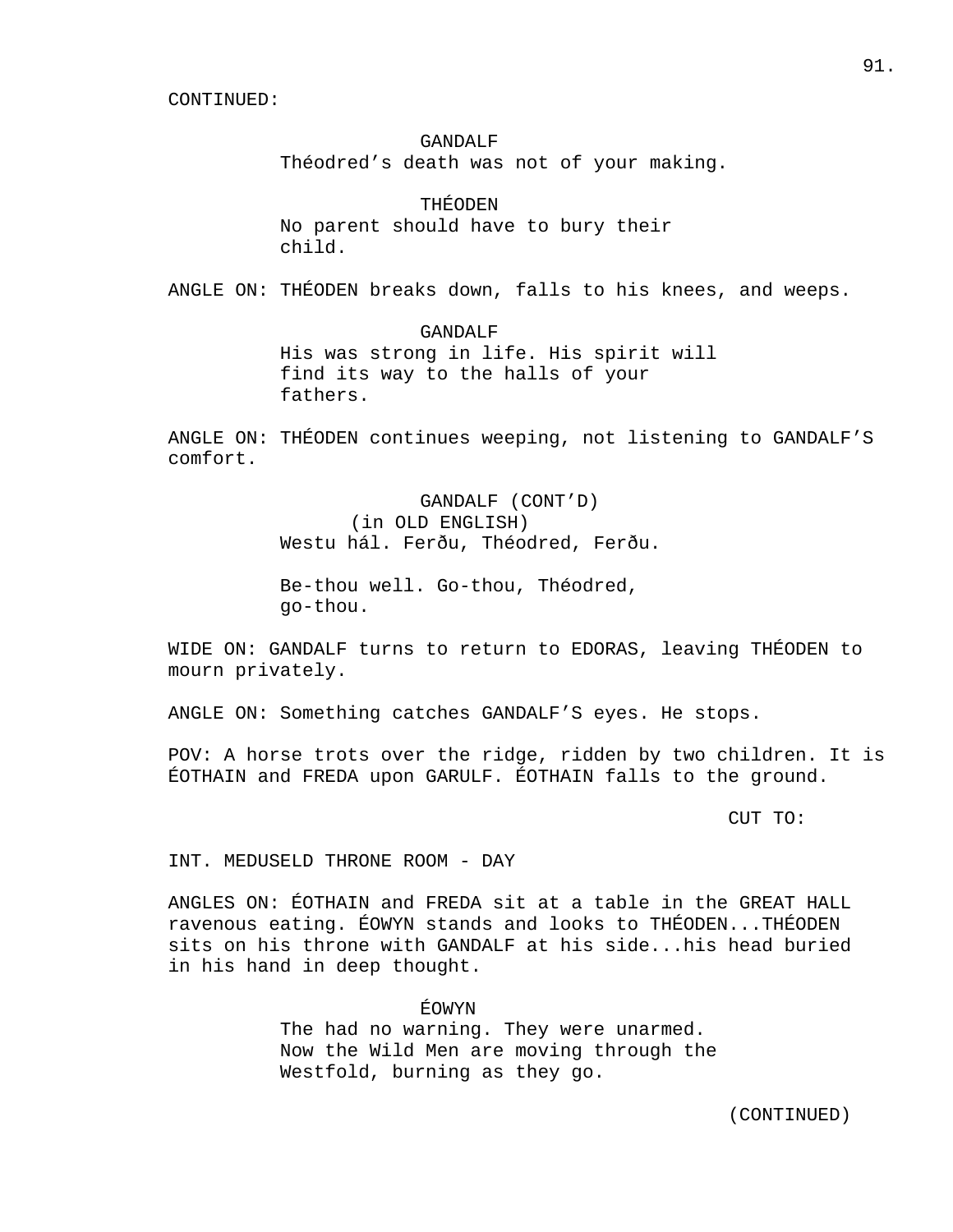ANGLE ON: ARAGORN, LEGOLAS, and GIMLI look at each other, concerned.

## ÉOWYN (CONT'D) Rick, cot and tree.

#### FREDA

Where's mama?

ANGLES ON: ÉOWYN turns to comfort FREDA...GANDALF turns to THÉODEN.

#### GANDALF

 This is but a taste of the terror that Saruman will unleash. All the more potent for he is driven now by fear of Sauron. Ride out and meet him head on.

ANGLE ON: GANDALF leans forward and puts a hand on THÉODEN'S chair...THÉODEN looks at him warily.

> GANDALF (CONT'D) Draw him away from your women and children. You must fight.

### ARAGORN

 You have 2000 good men riding north as we speak. Éomer is loyal to you. His men will return and fight for their king.

ANGLE ON: THÉODEN gets out of his chair walks to the center of his HALL.

## THÉODEN

 They will be 300 leagues from here by now. Éomer cannot help us.

ANGLE ON: GANDALF moves forward to speak, but THÉODEN halts him.

## THÉODEN (CONT'D)

 I know what it is that you want of me, but I will not bring further death to my people. I will not risk open war.

ANGLE ON: ARAGORN removes his pipe and leans forward to speak.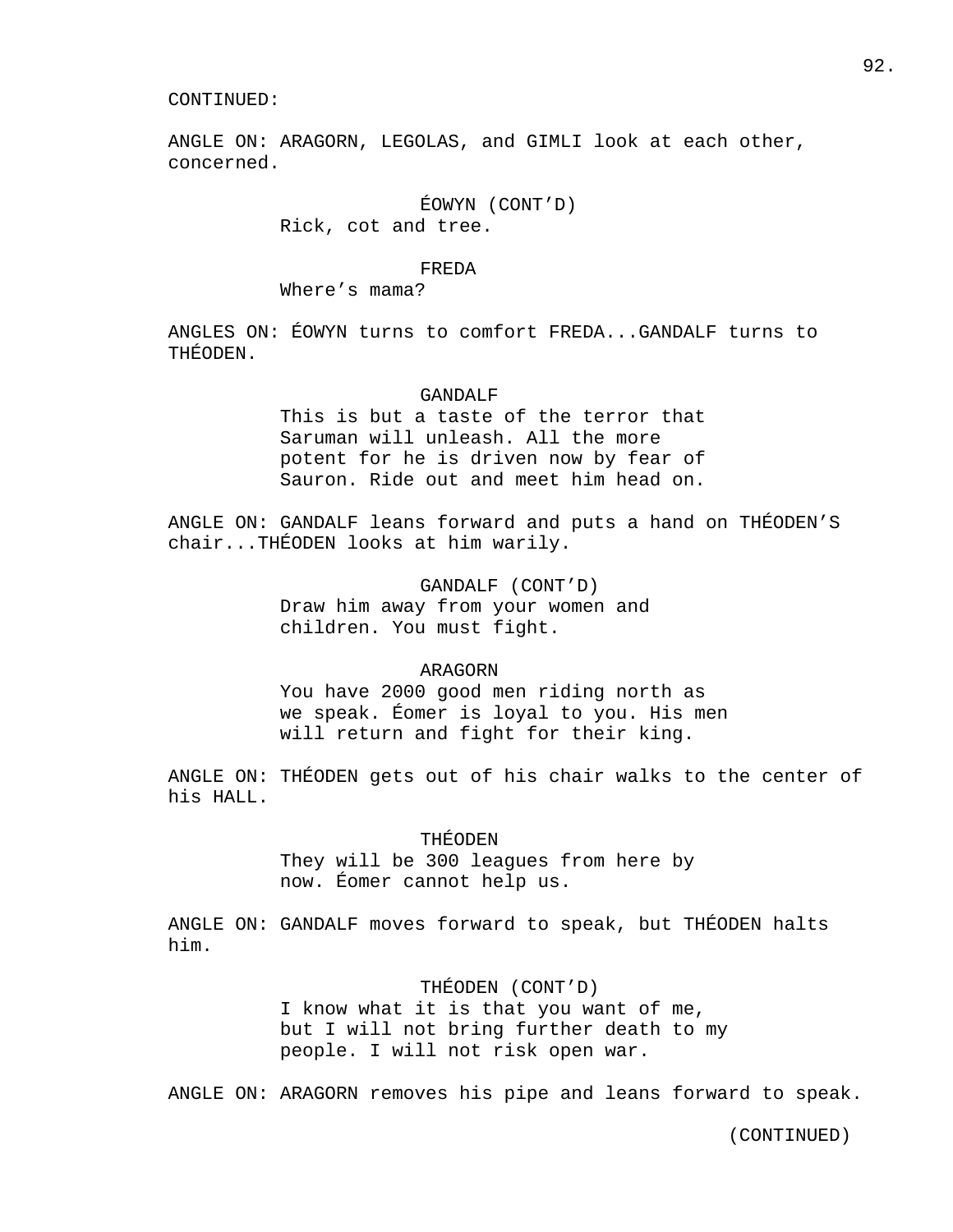CONTINUED: (2)

## ARAGORN

 Open war is upon you, whether you would risk it or not.

ANGLES ON: ÉOWYN spins to look at THÉODEN and ARAGORN...THÉODEN turns to ARAGORN.

> THÉODEN (indignant) When last I looked, Théoden, not Aragorn, was king of Rohan.

## GANDALF Then what is the king's decision?

CLOSE ON: THÉODEN turns away from them, concern etched in his face.

CUT TO:

EXT. EDORAS - DAY

ANGLE ON: HÁMA stands in the midst of the city delivering the KING'S decision.

HÁMA

 By order of the king, the city must empty. We make for the refuge of Helm's Deep. Do not burden yourself with treasures. Take only what provisions you need.

ANGLES ON: The PEOPLE OF EDORAS gather their things together... ARAGORN, LEGOLAS, GIMLI, and GANDALF walk among them.

> GIMLI Helm's Deep. They flee to the mountains when they should stand and fight.

INT. ROHIRRIM STABLES - DAY

The FOUR enter a ROHIRRIM STABLE and continue waking past the HORSES of ROHAN.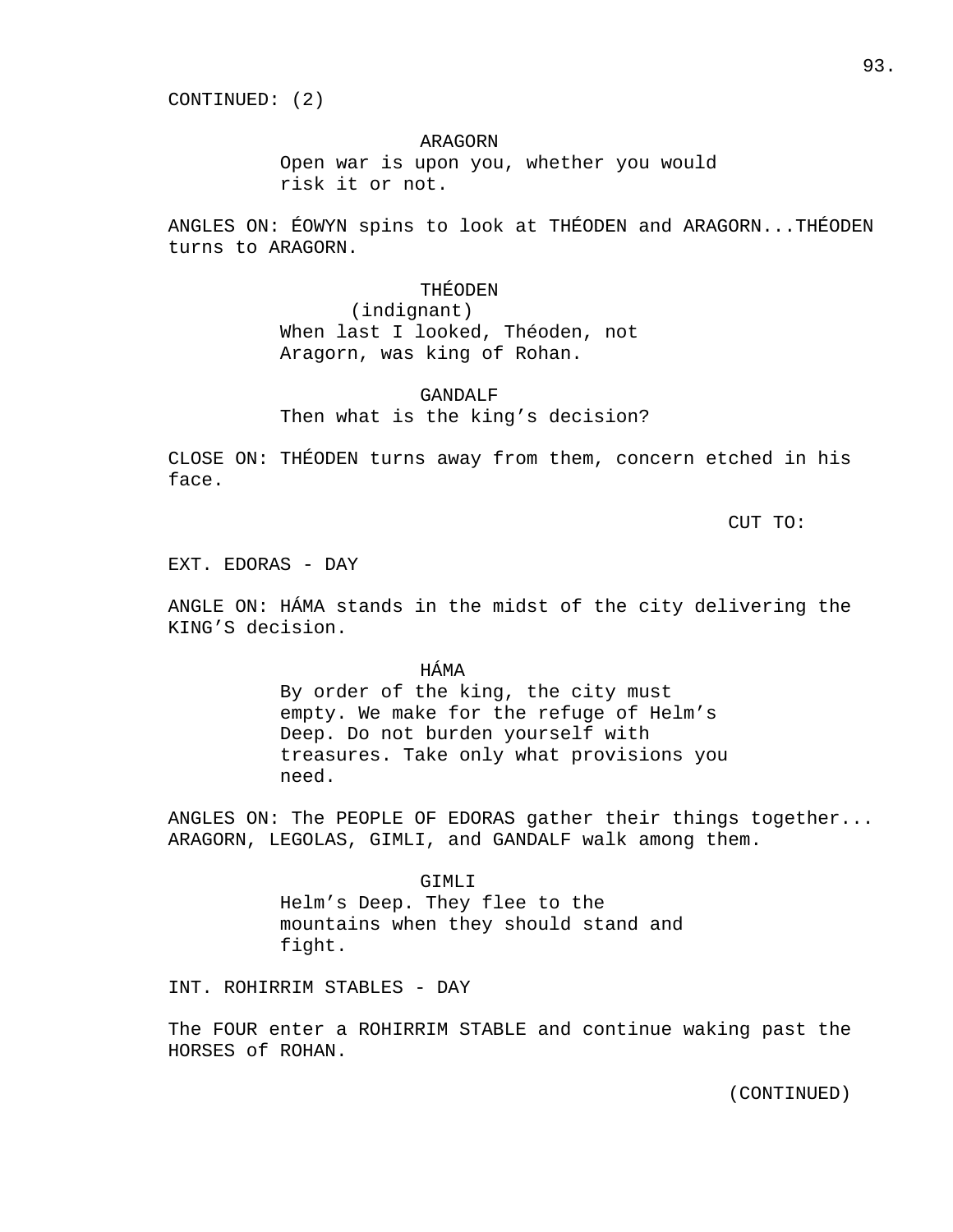GIMLI

Who will defend them if not their king?

### ARAGORN

 He's only doing what he thinks is best for his people. Helm's Deep has saved them in the past.

ARAGORN and GANDALF approach the stable of SHADOWFAX.

#### GANDALF

 There is no way out of that ravine. Théoden is walking into a trap. He thinks he's leading them to safety. What they will get is a massacre.

CLOSE ON: GANDALF turns to ARAGORN.

GANDALF (CONT'D)

(grim)

 Théoden has a strong will, but I fear for him. I fear for the survival of Rohan. He will need you before the end, Aragorn. The people of Rohan will need you. The defenses have to hold.

CLOSE ON: ARAGORN holds GANDALF'S gaze resolutely.

ARAGORN

They will hold.

ANGLE ON: GANDALF turns from ARAGORN to SHADOWFAX. Gently, he strokes the mighty horse's coat.

#### GANDALF

 (musing) The Grey Pilgrim. That's what they used to call me. Three hundred lives of Men I've walked this earth, and now I have no time.

ANGLES ON: ARAGORN opens the stall door...GANDALF mounts SHADOWFAX.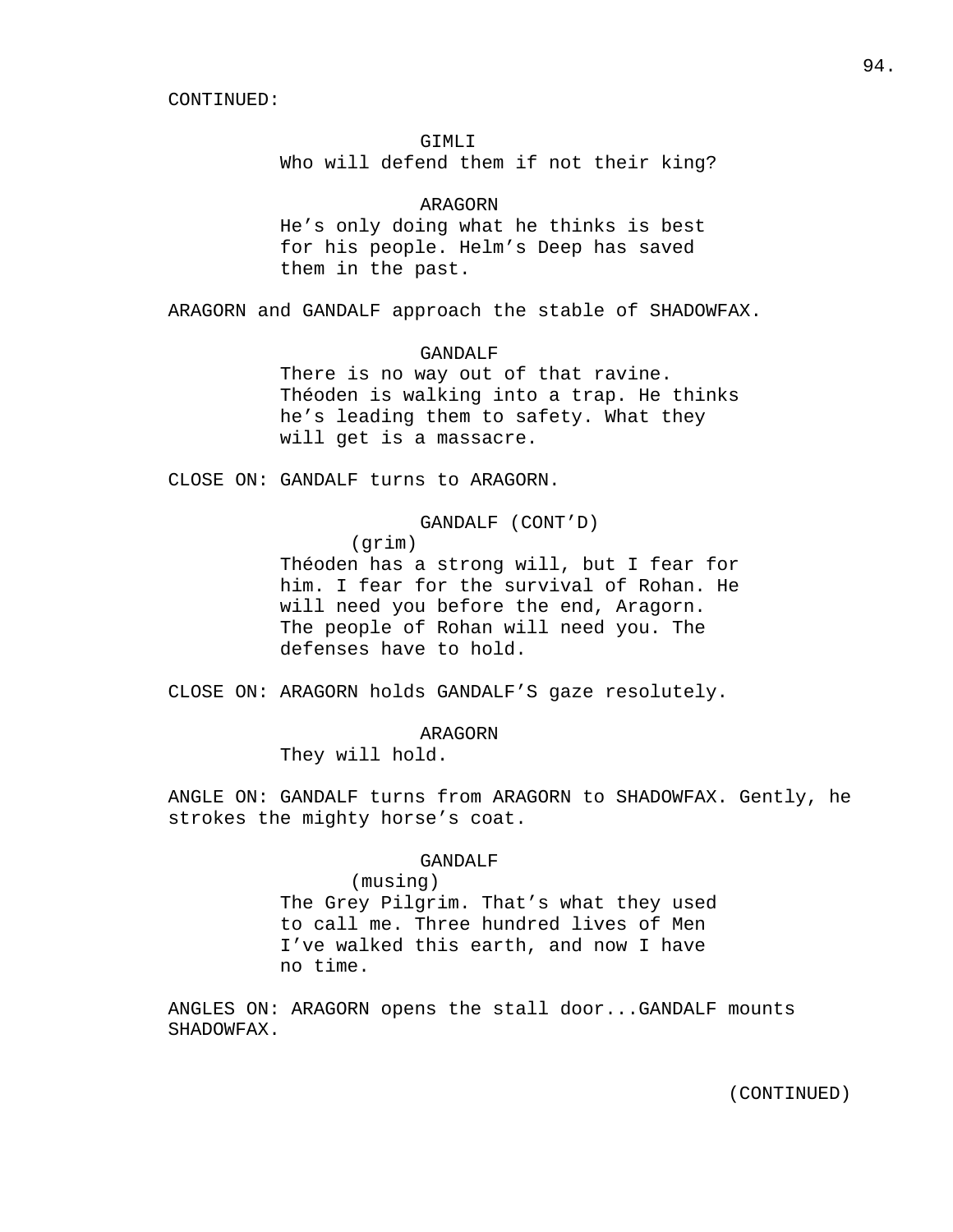### GANDALF (CONT'D)

 With luck, my search will not be in vain. Look to my coming at first light on the fifth day. At dawn, look to the east.

### ARAGORN

(nodding)

Go.

ANGLE ON: LEGOLAS and GIMLI jump out of the way as GANDALF blasts out of the stable at top speed.

EXT. PLAINS OF ROHAN - DAY

WIDE ON: GANDALF rides across the open plains as fast as SHADOWFAX can carry him.

CUT TO:

INT. ROHIRRIM STABLES - DAY

ANGLES ON: TWO SOLDIERS attempt to subdue a mighty brown stallion, BREGO, with little success...ÉOWYN turns to them, watching.

ANGLE ON: ARAGORN enters carrying his saddle...he turns to the struggle...he puts down his saddle and walks to them.

> SOLDIER That horse is half mad, my lord. There's nothing you can do. Leave him.

ANGLE ON: BREGO rears and whinnies as ARAGORN comes closer.

### ARAGORN

 (in OLD ENGLISH) Fæste, stille nú...fæste...

Fast, be quiet now...fast...

ARAGORN signals one of the SOLDIERS to go...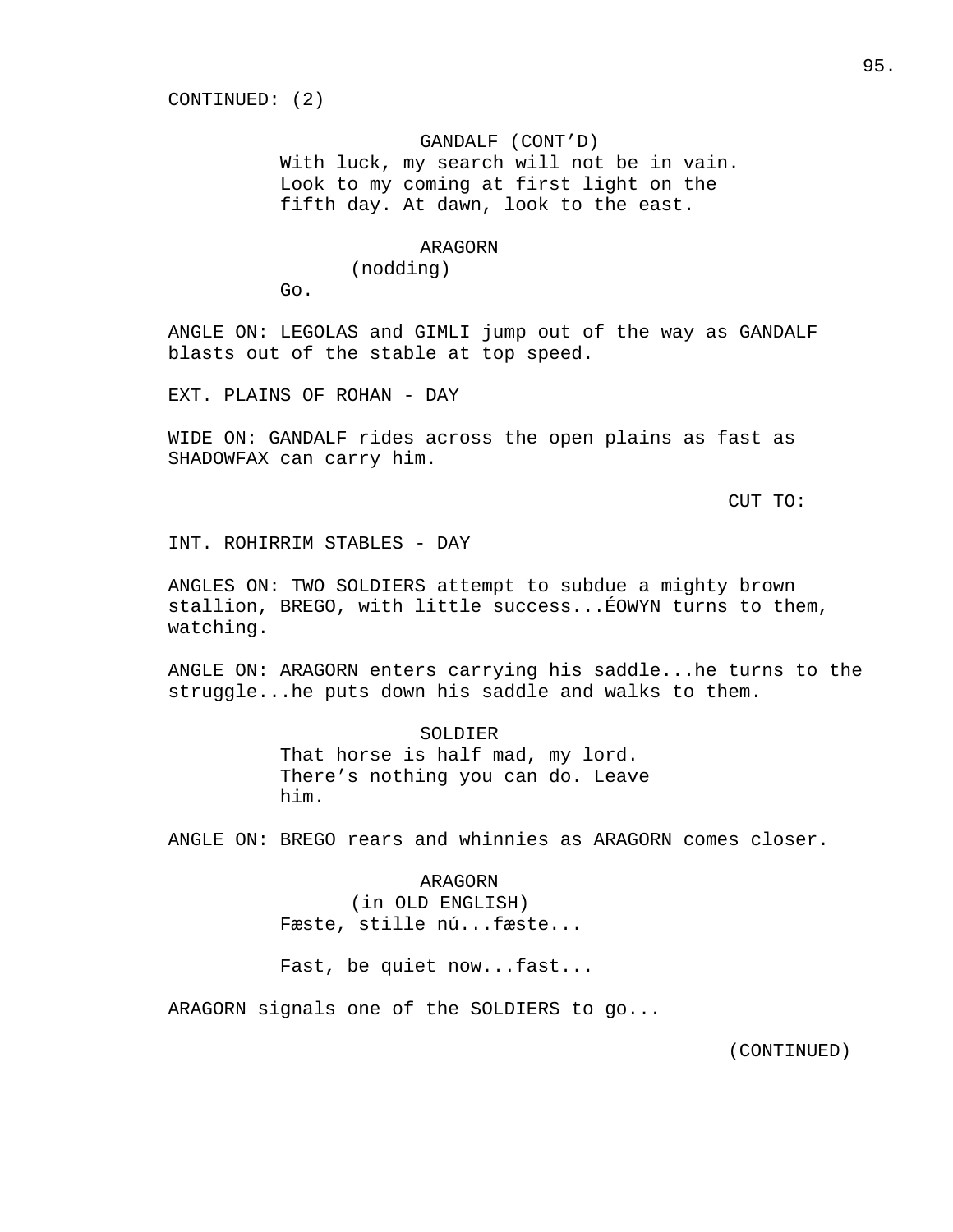ARAGORN (CONT'D) (in OLD ENGLISH) ...stille nú. Lac is drefed, gefrægon.

 ...be quiet now. A battle is stirred up, they heard.

ARAGORN slowly reaches BREGO...he caresses the beast's coat... carefully, he removes the ropes detaining BREGO...he hands them to the other SOLDIER...ÉOWYN watches with wonder.

> ARAGORN (CONT'D) (in OLD ENGLISH) Hwæt nemnað ðe? Hm? Hwæt nemnað ðe?

> What is your name? Hm? What is your name?

 ÉOWYN His name is Brego.

ANGLE ON: ARAGORN snaps around to look at ÉOWYN.

 ÉOWYN (CONT'D) He was my cousin's horse.

### ARAGORN

 Brego. (to BREGO; in OLD ENGLISH) Ðin nama is cynglic.

Your name is kingly.

CLOSE ON: ÉOWYN moves slowly to ARAGORN as he speaks, transfixed.

> ARAGORN (CONT'D) (in ELVISH) Man le trasta, Brego? Man cenich?

 What troubles you, Brego? What did you see?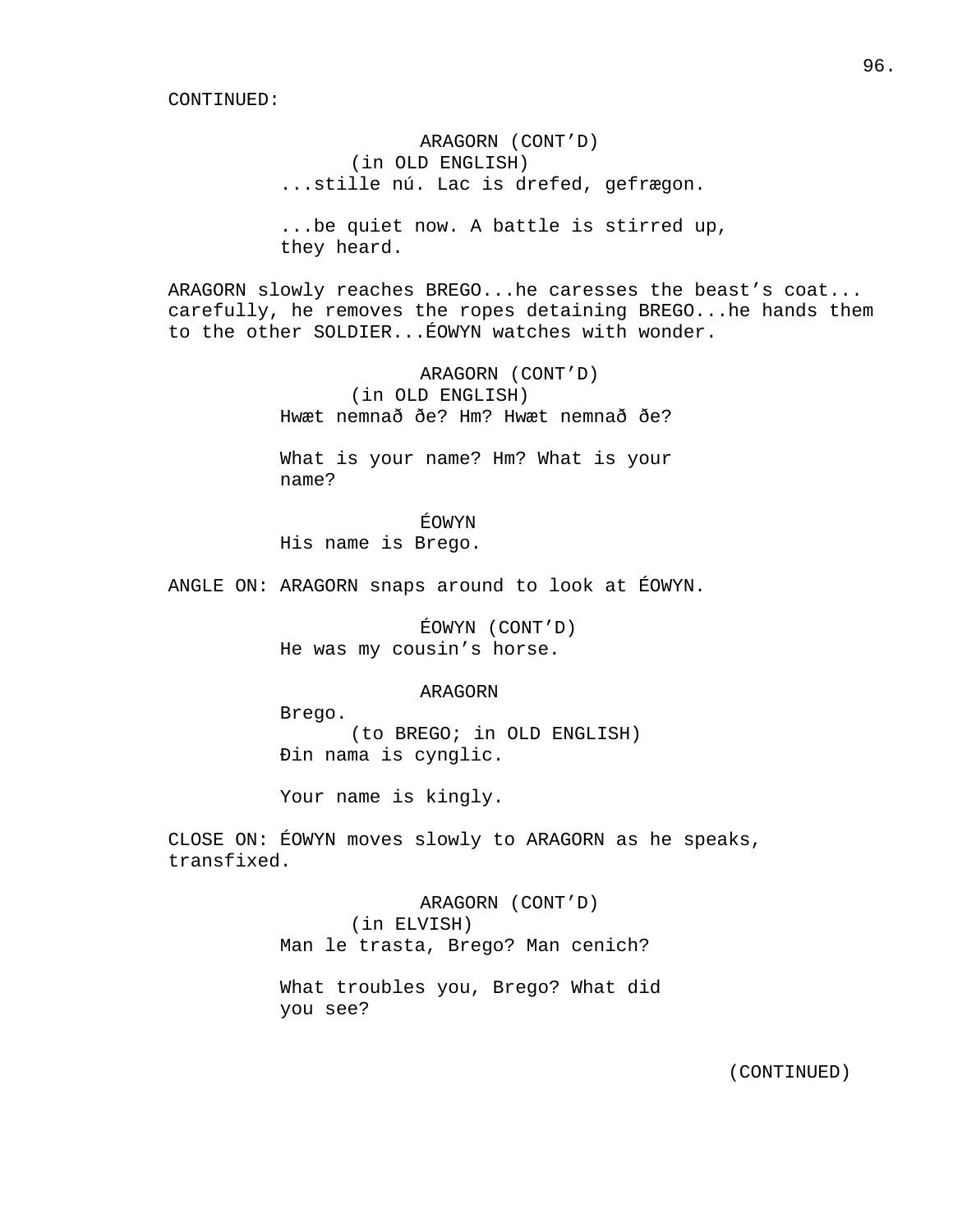## ÉOWYN

 I have heard of the magic of Elves, but I did not look for it in a Ranger from the North. You speak as one of their own.

## ARAGORN

 I was raised in Rivendell ... for a time. Turn this fellow free. He's seen enough of war.

ARAGORN leaves BREGO with ÉOWYN...he retrieves his saddle and leaves.

CUT TO:

EXT. CAVERNS OF ISENGARD - NIGHT

WIDE PAN ON: The industrial mechanics of the ORCS have taken the place of the once beautiful trees marring the landscape around ORTHANC. The ORCS work non-stop to their ends on the black ground.

INT. PALANTÍR CHAMBER, ORTHANC - NIGHT

ANGLE ON: SARUMAN paces the chamber mulling over his loss to GANDALF.

#### SARUMAN

 Gandalf the White. Gandalf the Fool! Does he seek to humble me with his newfound piety?

ANGLE ON: WORMTONGUE enters slowly and moves to SARUMAN... SARUMAN stands suddenly still, a look of disgust crossing his face.

> WORMTONGUE There were three who followed the wizard. An Elf, a Dwarf, and a Man.

SARUMAN sniffs.

## SARUMAN

You stink of horse.

WORMTONGUE shrinks back and walks away...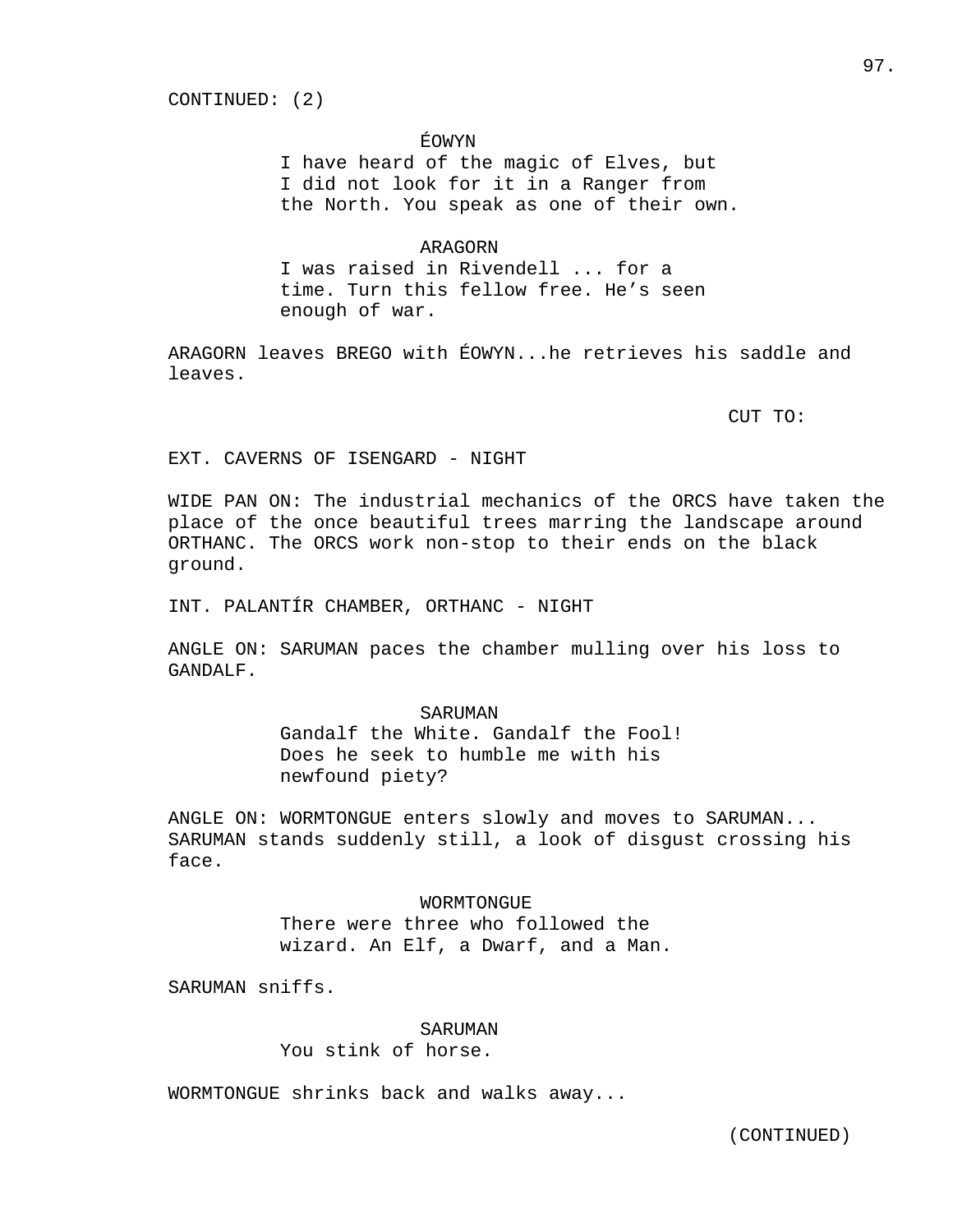SARUMAN (CONT'D)

 The Man... (turns to Wormtongue) ...was he from Gondor?

**WORMTONGUE**  No, from the North. One of the Dúnedain Rangers, I thought he was.

CLOSE ON: SARUMAN suddenly shows much interest.

 WORMTONGUE (CONT'D) His cloth was poor. And yet he bore a strange ring. Two serpents with emerald eyes. One devouring, the other crowned with golden flowers.

CUT TO:

INT. ANTE-CHAMBER, ORTHANC - NIGHT

CLOSE ON: A BOOK opens to a page showing a picture of the very ring WORMTONGUE described.

ANGLE ON: SARUMAN sits back in his chair...WORMTONGUE stands behind him at the door.

#### SARUMAN

 The Ring of Barahir. So Gandalf Greyhame thinks he has found Isildur's heir. The lost king of Gondor. He is a fool. The line was broken years ago.

CLOSE ON: SARUMAN closes his book and pushes it aside.

 SARUMAN (CONT'D) It matters not. The world of Men shall fall. It will begin at Edoras.

CUT TO:

EXT. EDORAS MAIN GATE - DAY

WIDE ON: The ROHIRRIM begin to pour out of their city by the hundreds, carrying what they can...A solid line of people stretches across the Plains of Rohan.

98.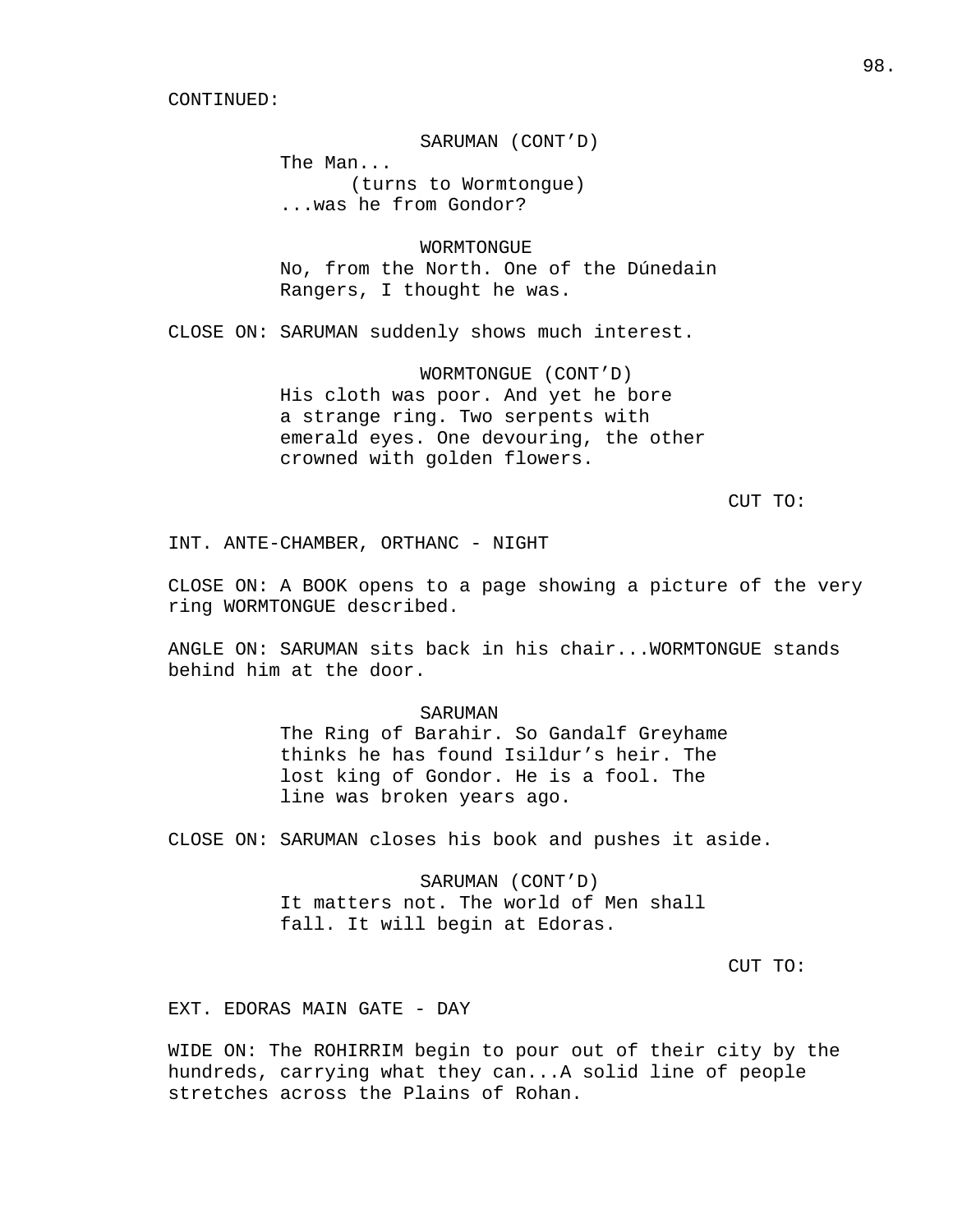INT. THÉODEN'S ROOM, MEDUSELD - DAY

ANGLE ON: THÉODEN prepares himself...GAMLING stands ready behind him.

## THÉODEN

I am ready, Gamling. Bring my horse.

GAMLING bows and walks to the door, silently, shoulders slumped...

> THÉODEN (CONT'D) This is not a defeat.

GAMLING turns to him...

 THÉODEN (CONT'D) We will return.

GAMLING bows to him and exits.

 THÉODEN (CONT'D) (to himself) We will return.

INT. MEDUSELD THRONE ROOM - DAY

ROHIRRIM gather things from the Great Hall and carry it out.

ANGLE ON: ÉOWYN opens a chest and pulls out a sheathed sword... she unsheathes it and holds it before her, running her hand down the flat side of the blade, smiling...deliberately, she practices her swing.

POV: Someone approaches from behind...she swings it behind her!

ANGLE ON: ARAGORN meets her swing with his DAGGER. ÉOWYN'S face does not soften at his gaze.

> ARAGORN You have some skill with a blade.

With a swift move, ÉOWYN swings her sword, throwing ARAGORN'S arm and knife to one side, rendering him vulnerable and gaining the upper hand...

He lowers his weapon...she does likewise and steps away.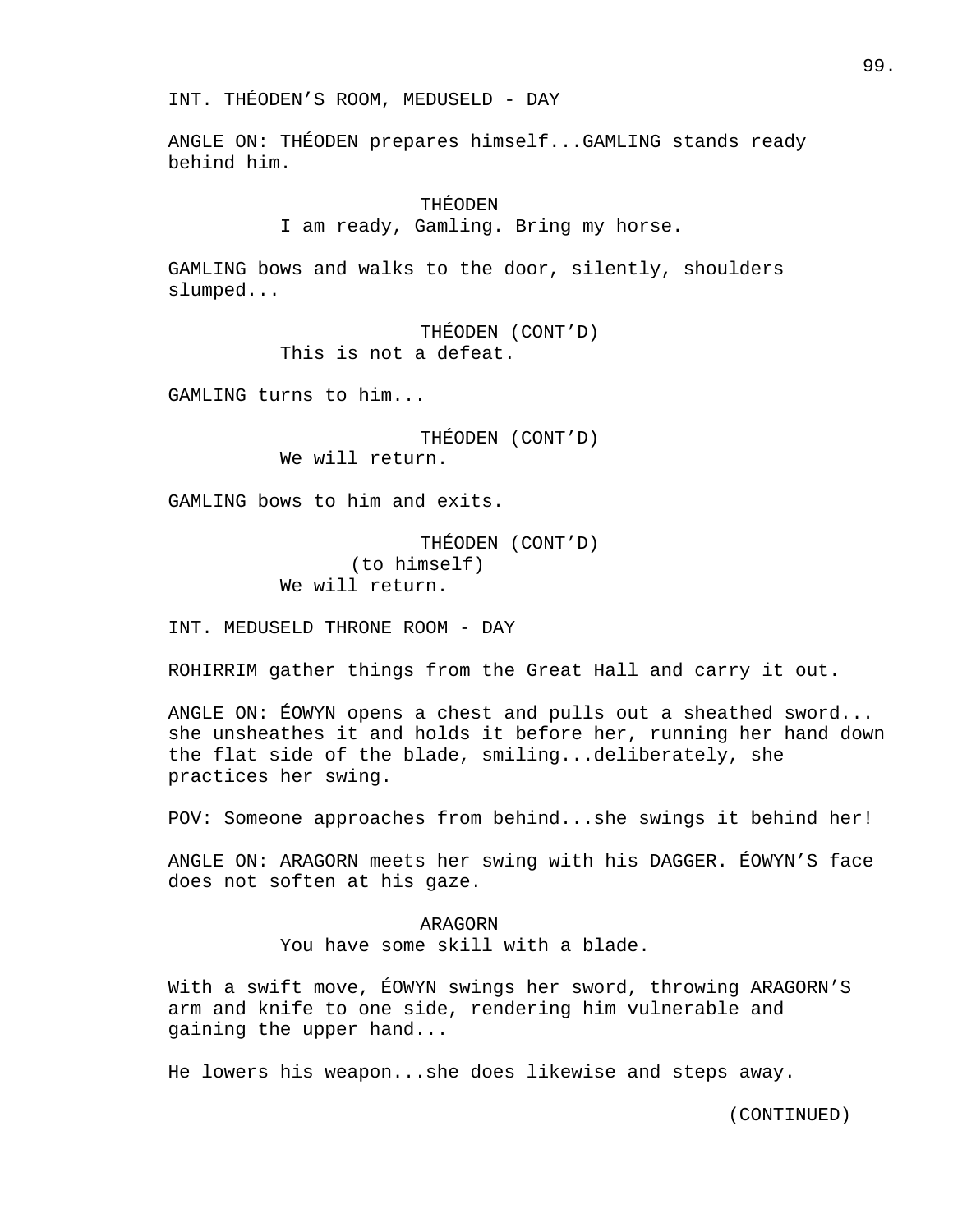### ÉOWYN

 Women of this country learned long ago: those without swords may still die upon them. I fear neither death nor pain.

ANGLE ON: ÉOWYN re-sheathes the sword...she replaces it in the chest.

## ARAGORN

What do you fear, my lady?

CLOSE ON: She freezes for a moment...she turns to him.

## ÉOWYN

 (gravely) A cage. To stay behind bars until use and old age accept them. And all chance of valor has gone beyond recall or desire.

CLOSE ON: ARAGORN shakes his head in wonder.

## ARAGORN

 You're a daughter of kings, a shieldmaiden of Rohan.

ANGLE ON: ARAGORN sheathes his knife...he continues to look at her.

> ARAGORN (CONT'D) I do not think that will be your fate.

CLOSE ON: ÉOWYN gazes at him, unable to respond.

ANGLE ON: He bows and exits.

EXT. FIELDS OF ROHAN - DAY

WIDE ON: THÉODEN, ARAGORN, LEGOLAS, and GIMLI ride at the forefront of the people leaving EDORAS.

CLOSE ON: THÉODEN pauses atop the first rise to gaze back upon his city.

ANGLE ON: The ROHIRRIM walk single file out of their city, following him, carrying only what they need.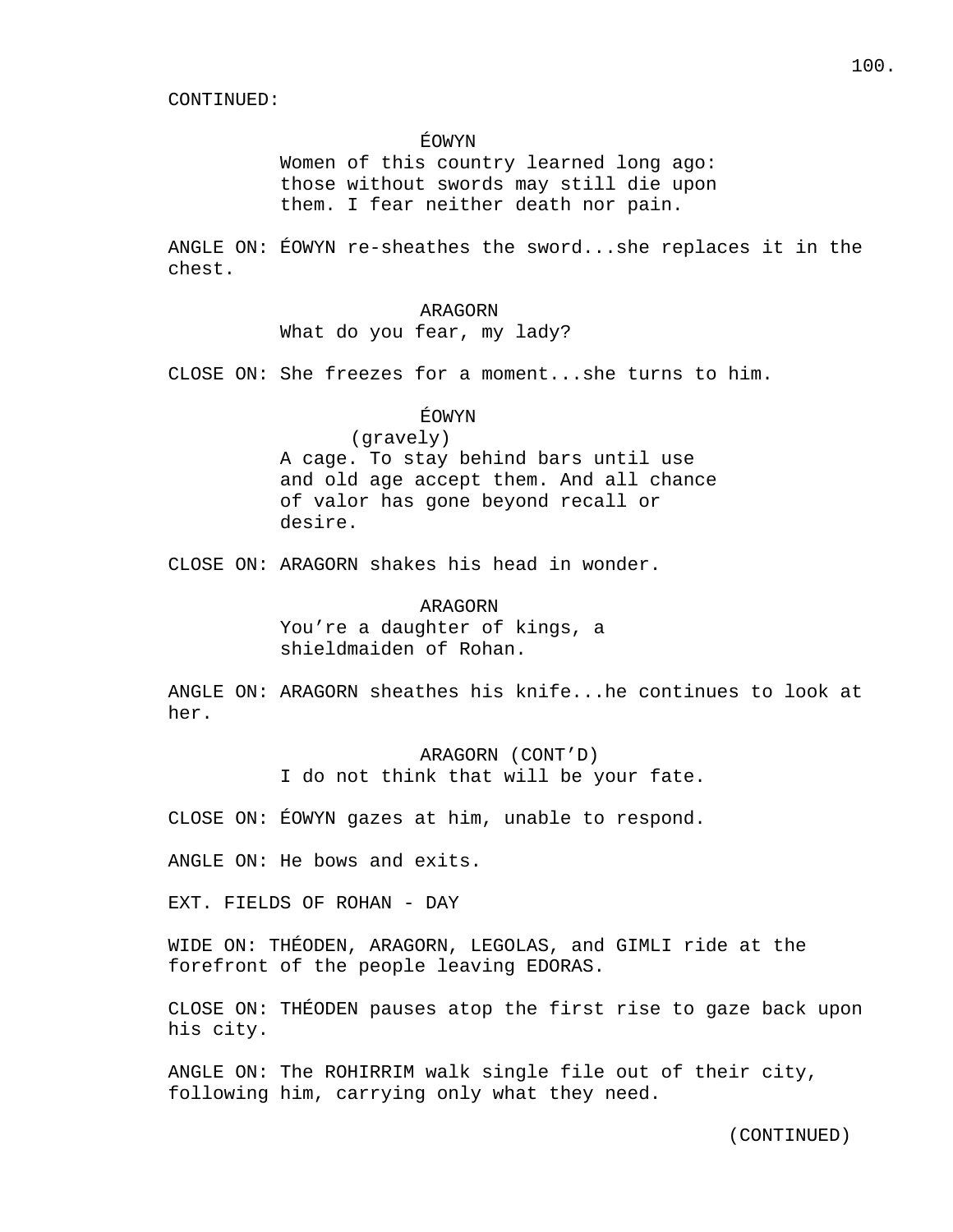AERIAL ON: The ROHIRRIM speckle the landscape of ROHAN in a single line leading from EDORAS.

> WORMTONGUE (V.O.) Théoden will not stay at Edoras.

INTERCUT WITH: SARUMAN patiently listens to WORMTONGUE in ORTHANC.

> WORMTONGUE (CONT'D) It's vulnerable. He knows this. He will expect an attack on the city. They will flee to Helm's Deep, the great fortress of Rohan.

ANGLES ON: The ROHIRRIM make their way towards the mountains where HELM'S DEEP lies...some falter...some ride in carts...ever so slowly, they draw closer to their destination.

> WORMTONGUE (V.O.) (CONT'D) It is a dangerous road to take through the mountains. They will be slow.

INSERT IMAGE: WORMTONGUE speaks to SARUMAN in ORTHANC.

 WORMTONGUE (CONT'D) They will have women and children with them.

CLOSE ON: SARUMAN'S eyebrows rise in response and a grin crosses his face. Opportunity!

INT. CAVERNS OF ISENGARD - DAY

ANGLE ON: SARUMAN makes haste to an ORC COMMANDER within the caverns.

## SARUMAN

Send out your Warg-riders.

ANGLE ON: The ORC COMMANDER sits above a pit...shadows of fierce creatures dance on the walls, alit by fire, growling impatiently.

CLOSE ON: The ORC COMMANDER smiles and nods with pleasure.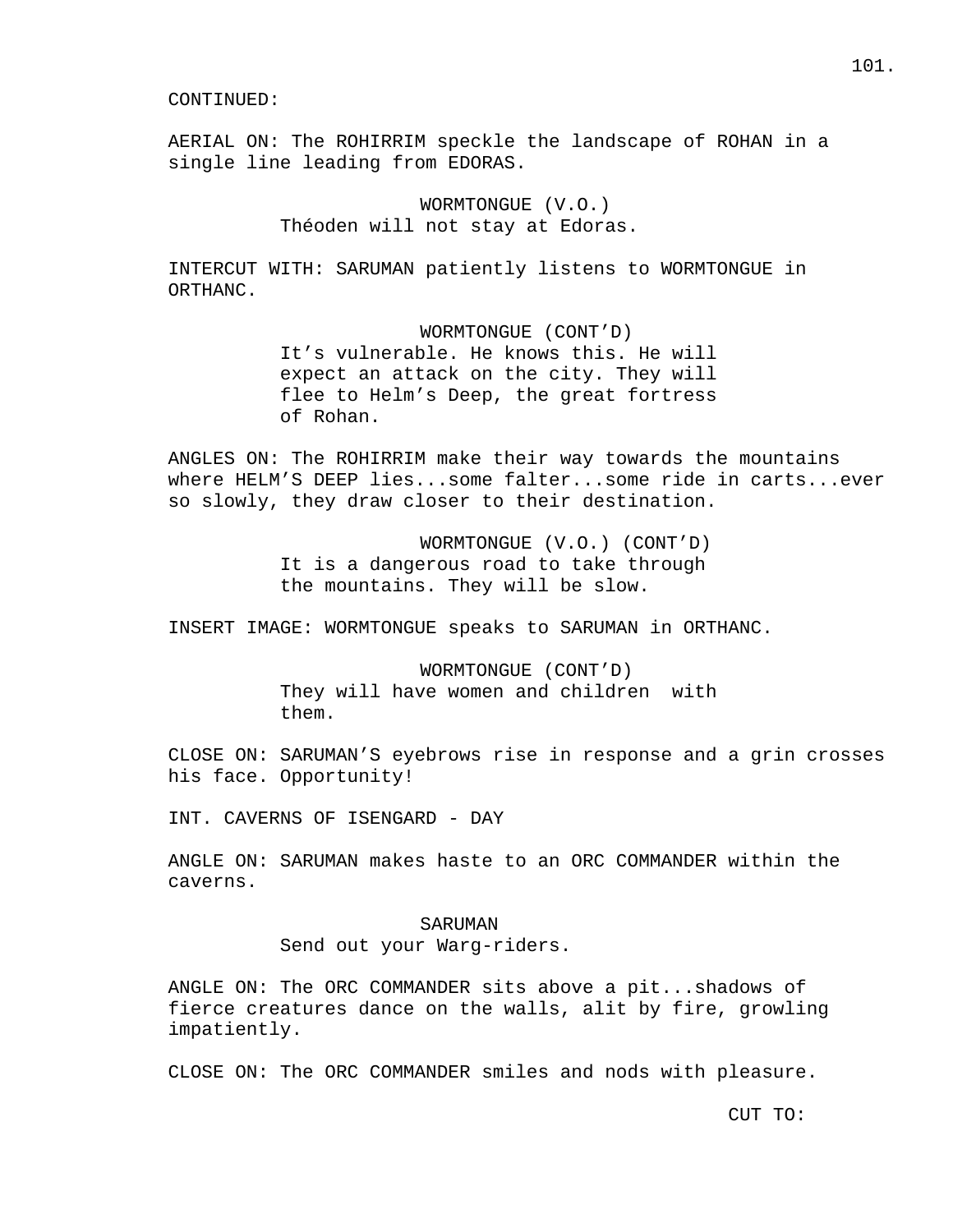WIDE ON: GOLLUM watches the water silently...

SUDDENLY, he thrusts in...loses his balance...and falls wholly into the stream...a fish, his prize, flies out of the water... GOLLUM grasps at it desperately causing him to slide downstream.

ANGLE ON: FRODO and SAM come over the rise behind him.

SAM Hey, stinker, don't go getting too far ahead!

> FRODO Why do you do that?

SAM stops and turns to FRODO.

SAM

What?

 FRODO Call him names. Run him down all the time.

SAM Because. Because that's what he is, Mr. Frodo. There's naught left in him but lies and deceit. It's the Ring he wants. It's all he cares about.

FRODO

 (angrily) You have no idea what it did to him... what it's still doing to him.

He pushes past SAM and stops.

 FRODO (CONT'D) I want to help him, Sam.

SAM

Why?

POV: GOLLUM looks about for the fish...slowly, he realises it is lost...he looks up at FRODO and smiles.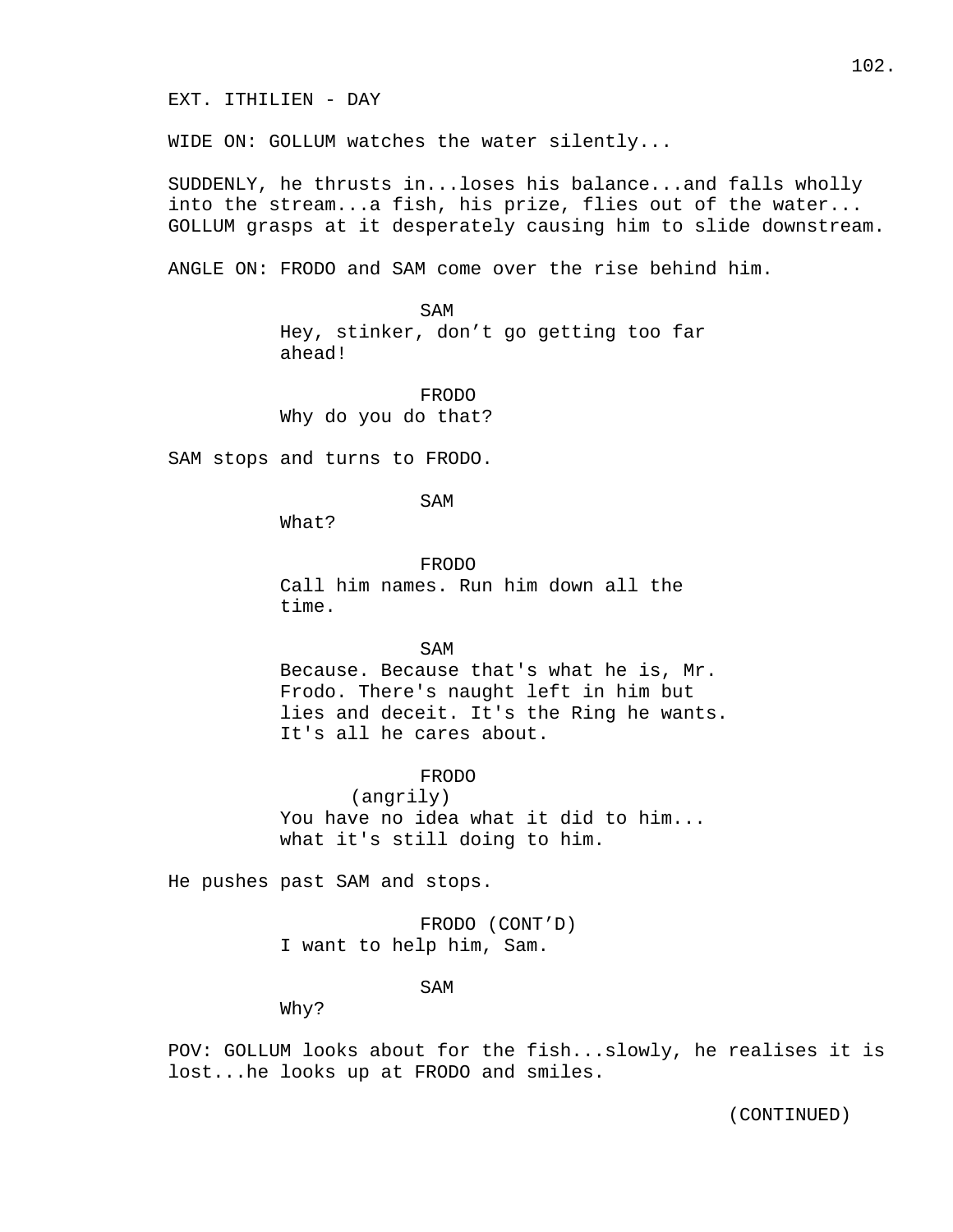ANGLE ON: FRODO'S eyes dart to the side away from GOLLUM, worried.

> FRODO Because I have to believe he can come back.

SAM You can't save him, Mr. Frodo.

> FRODO (spinning to SAM; angrily) What do you know about it? Nothing!

SAM is taken aback. Slowly, he walks past FRODO. FRODO turns to him.

> FRODO (CONT'D) I'm sorry, Sam. I don't know why I said that.

SAM turns back to FRODO.

## SAM

 (gently) I do. It's the Ring. You can't take your eyes off it! I've seen you. You're not eating. You barely sleep. It's taken hold of you, Mr. Frodo. You have to fight it.

CLOSE ON: FRODO'S eyes flare again...

#### FRODO

 (angrily) I know what I have to do Sam. The Ring was entrusted to me. It's my task. Mine! My own!

FRODO storms away. SAM turns to him, shocked.

## SAM

 Can't you hear yourself? Don't you know who you sound like?

FRODO continues walking without turning back.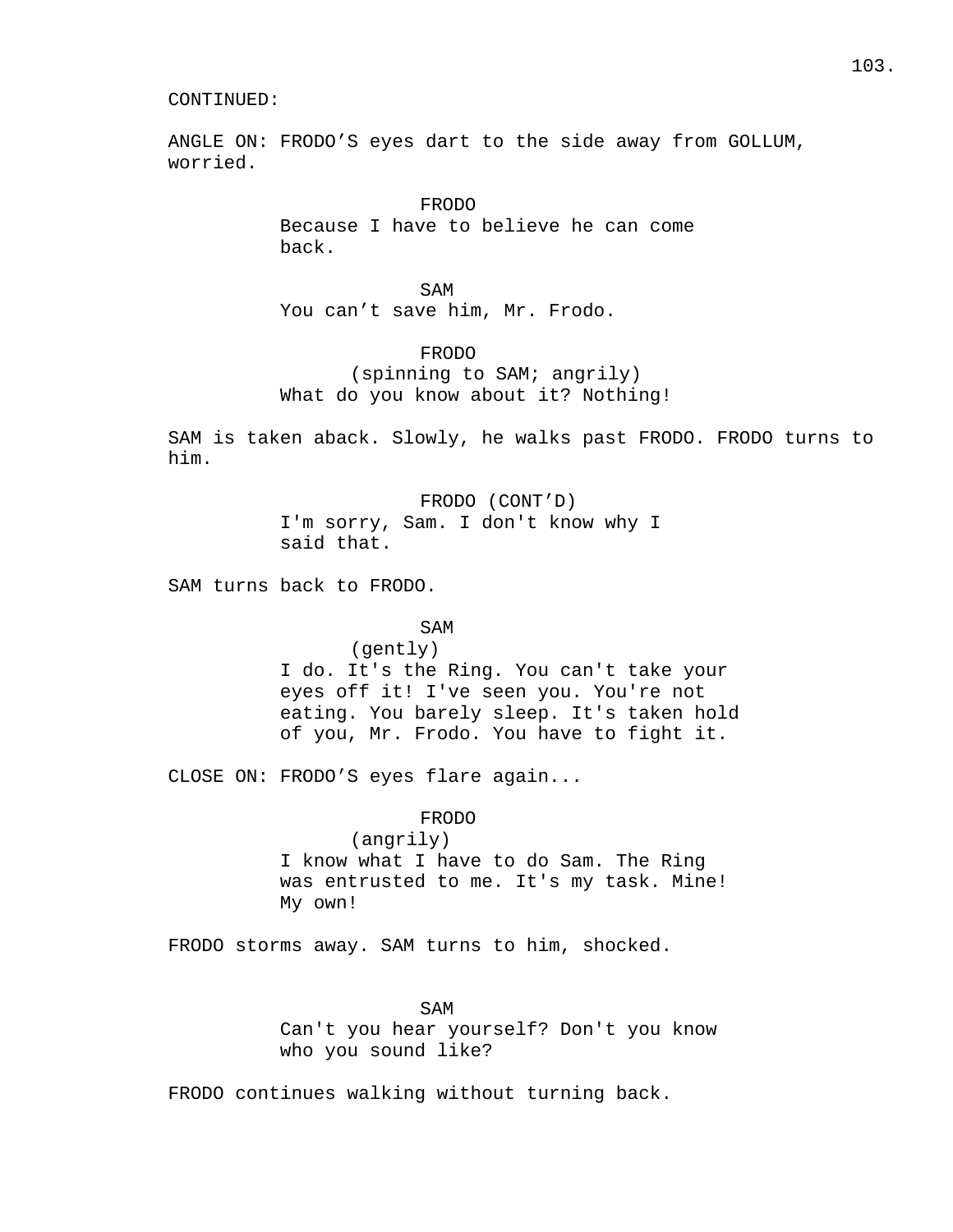SAM and FRODO sleep.

CLOSE ON: FRODO clutches the RING in his hand.

GOLLUM We wants it. We needs it.

ANGLE ON: GOLLUM watches them from a distance...hatred is etched across his face.

> GOLLUM (CONT'D) Must have the precious. They stole it from us. Sneaky little Hobbitses. Wicked. Tricksy. False.

Suddenly, his expression softens, and he shakes his head. His eyes grow wide, as if looking at his GOLLUM half.

## SMÉAGOL

No. Not Master.

His expression turns to hate again. His head turns as if responding to the SMÉAGOL half.

> GOLLUM Yes, precious. False. They will cheat you, hurt you, lie!

> > SMÉAGOL

Master's my friend.

## GOLLUM

 (taunting) You don't have any friends. Nobody likes you.

 SMÉAGOL Not listening. I'm not listening.

 GOLLUM You're a liar and a thief.

SMÉAGOL

No.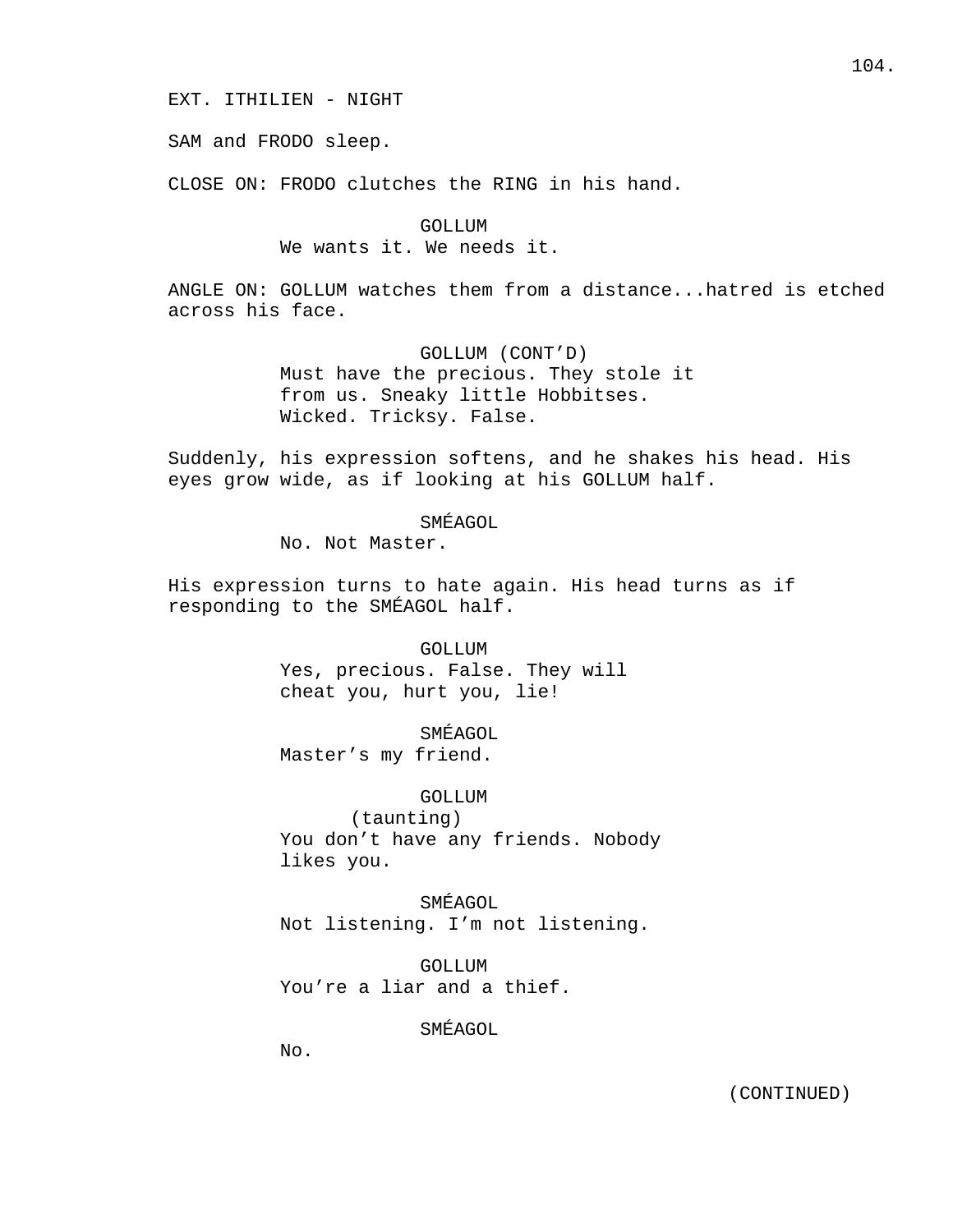### GOLLUM

Murderer.

SMÉAGOL sniffles.

## SMÉAGOL

Go away.

### GOLLUM

Go away?

GOLLUM laughs at the very notion. SMÉAGOL acts as if the exchange stresses him. He holds his head and speaks in a small voice.

## SMÉAGOL

I hate you. I hate you.

## GOLLUM

 (fiercely) Where would you be without me? (coughing) Gollum. Gollum. I saved us. It was me. We survived because of me.

SMÉAGOL raises his head and looks at GOLLUM.

## SMÉAGOL

Not anymore.

# GOLLUM

 (startled) What did you say?

## SMÉAGOL

 (with building confidence) Master looks after us now. We don't need you.

## GOLLUM

What?

 SMÉAGOL Leave now and never come back.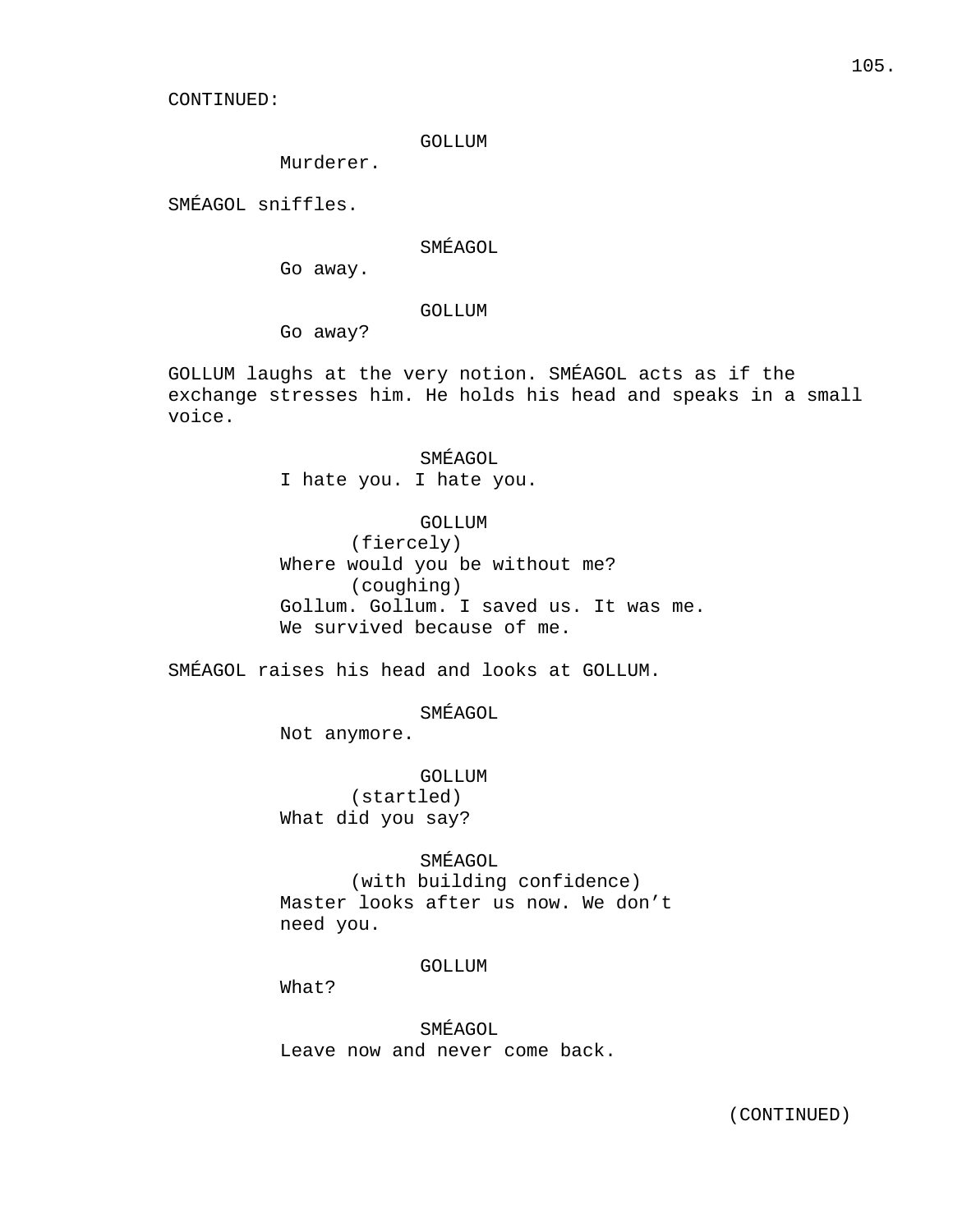#### GOLLUM

No.

 SMÉAGOL Leave now and never come back.

GOLLUM growls and bares his teeth.

 SMÉAGOL (CONT'D) (resolutely) Leave now and never come back!

SMÉAGOL looks scared for a moment. GOLLUM does not respond. He looks around quickly, desperately. A smile breaks on his face.

> SMÉAGOL (CONT'D) We told him to go away. And away he goes, precious.

He leaps from where he was sitting and dances about.

 SMÉAGOL (CONT'D) (singing) Gone! Gone! Gone! Sméagol is free!

CUT TO:

EXT. ITHILIEN - DAY

FRODO rests against a rock. SAM stands off, looking into the distance. GOLLUM suddenly runs up clutching TWO CONEYS in his mouth. He spits them onto FRODO'S lap.

CLOSE ON: FRODO jumps, startled.

 GOLLUM (CONT'D) Look. Look. See what Sméagol finds?

ANGLES ON: GOLLUM smiles deliriously, and then jumps around laughing proudly...FRODO smiles at GOLLUM and looks over to SAM...SAM is not so amused...GOLLUM raises a triumphant fist to conclude his happy little dance. He picks up one of the CONEYS.

> GOLLUM (CONT'D) They are young.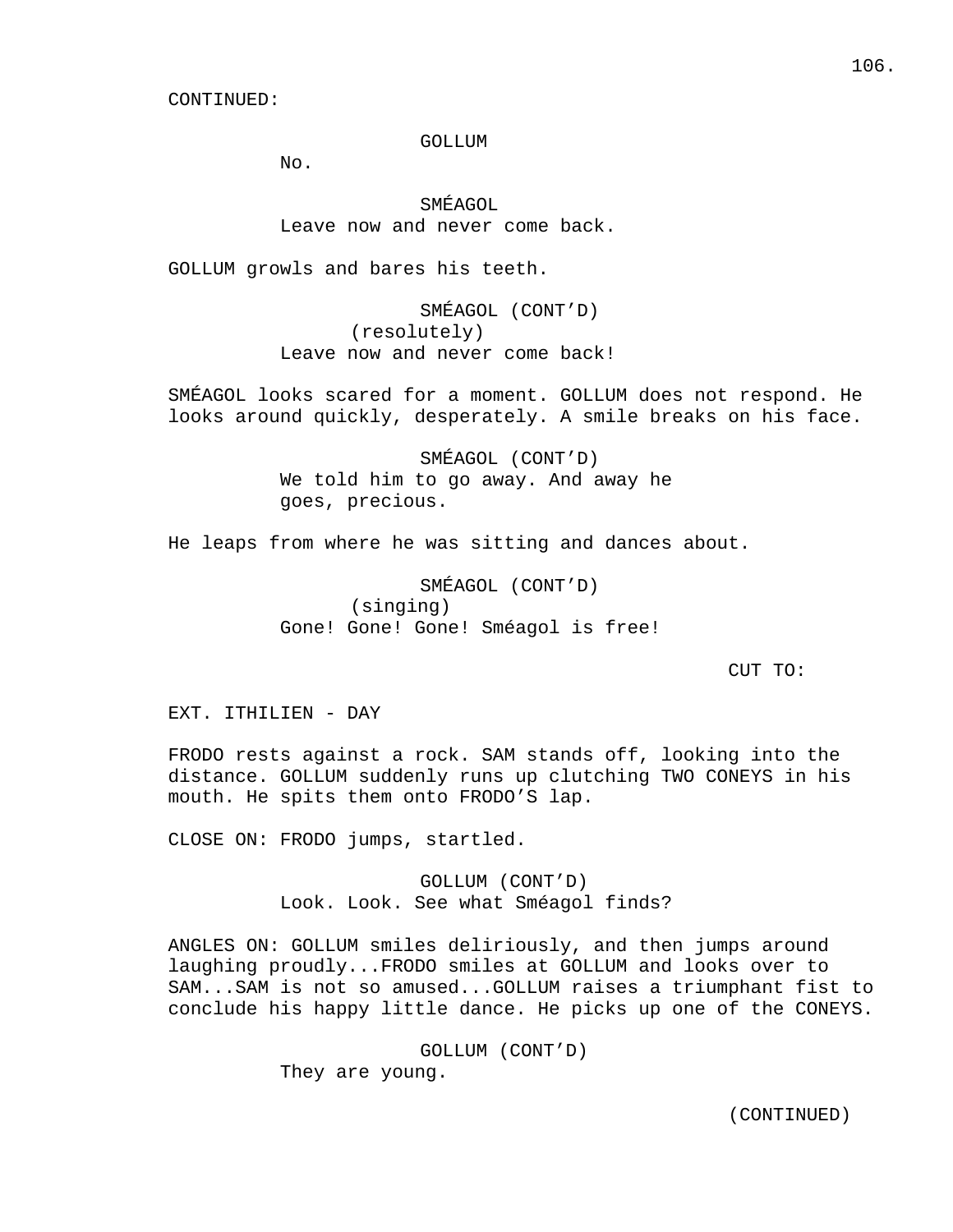He snaps the Coney's back. FRODO cringes, disgusted with this particular display.

> GOLLUM (CONT'D) They are tender. They are nice. Yes, they are. Eat them. Eat them!

ANGLES ON: Disgusted, SAM walks over to GOLLUM...GOLLUM digs his teeth into his CONEY ripping a large chunk of raw meat out of it.

SAM You'll make him sick, you will...

SAM snatches the CONEY from GOLLUM'S hands, tossing him to one side.

> SAM (CONT'D) ...behaving like that!

SAM holds up the CONEYS.

 SAM (CONT'D) There's only one way to eat a brace of coneys.

## CUT TO:

EXT. ITHILIEN CAMPSITE- DAY

CLOSE ON: A pot of stew simmers over a fire...GOLLUM screams, horrified.

ANGLES ON: SAM stirs it and adds herbs to the mix...GOLLUM looks into the pot.

> GOLLUM What's he doing? Stupid, fat Hobbit. It ruins it.

CLOSE ON: SAM looks at GOLLUM, offended. He returns to stirring.

SAM What's to ruin? There's hardly any meat on them.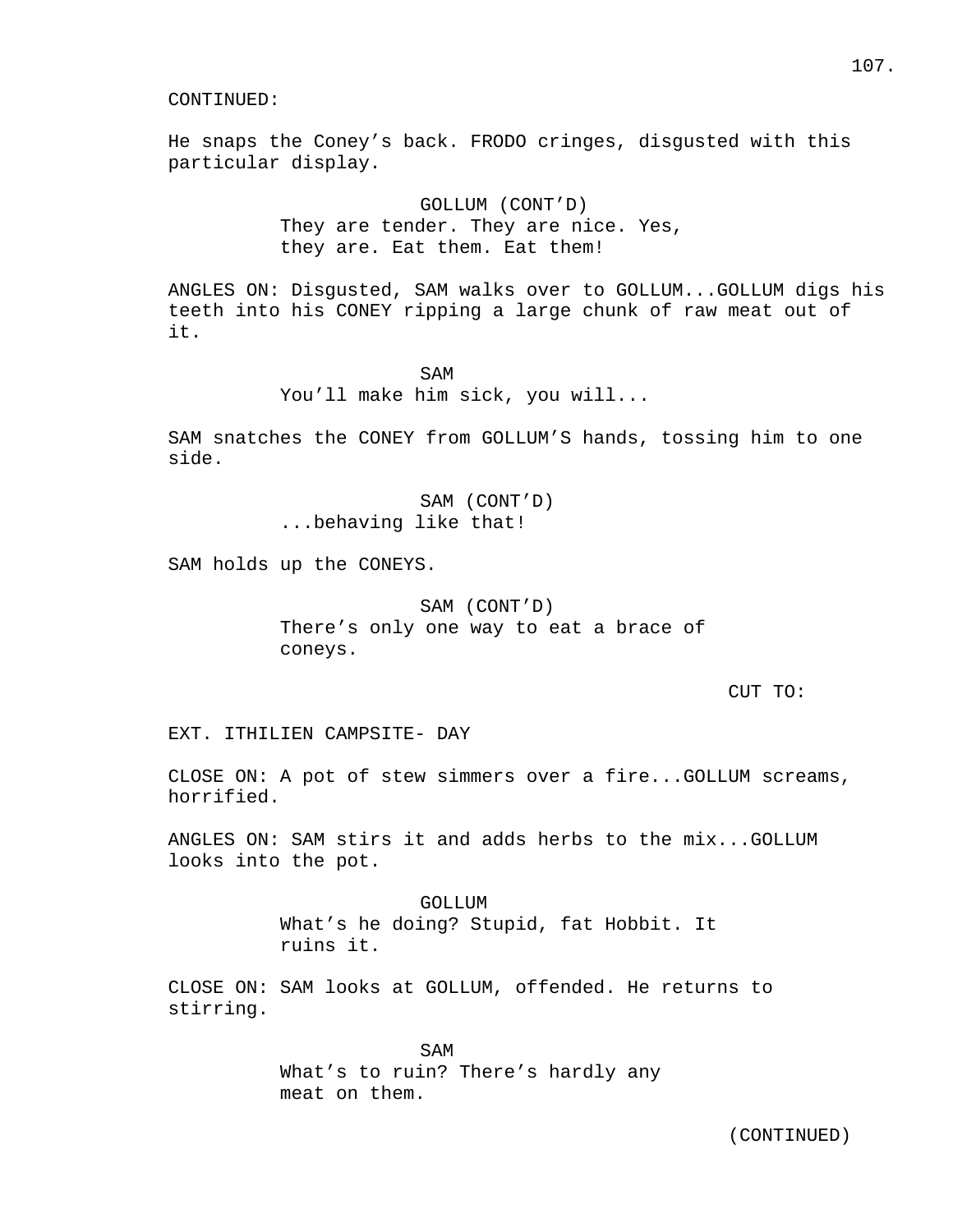ON THE SOUNDTRACK: A faint bird-call rings across the camp.

CLOSE ON: FRODO turns to find its source.

ANGLE ON: SAM continues stirring the stew, ignoring GOLLUM.

# SAM (CONT'D) What we need is a few good taters.

# GOLLUM

 (spinning to SAM, worried) What's taters, precious? What's taters? Eh?

ANGLE ON: The calling sound continues...FRODO starts walking, searching for its source.

SAM

 (impatiently) Po-ta-toes. Boil them, mash them, stick them in a stew. Lovely big golden chips with a nice piece of fried fish.

GOLLUM spits at the very thought. SAM looks to him, proud of his imagery.

> SAM (CONT'D) Even you couldn't say no to that.

 GOLLUM (indignant) Oh, yes, we could. Spoil a nice fish.

He scrambles up close to SAM.

 GOLLUM (CONT'D) Give it to us raw and wriggling. You keep nasty chips.

ANGLE ON: SAM brings up the ladle to have a taste of his stew...GOLLUM hops away. SAM shakes his head.

SAM You're hopeless.

He sips the stew.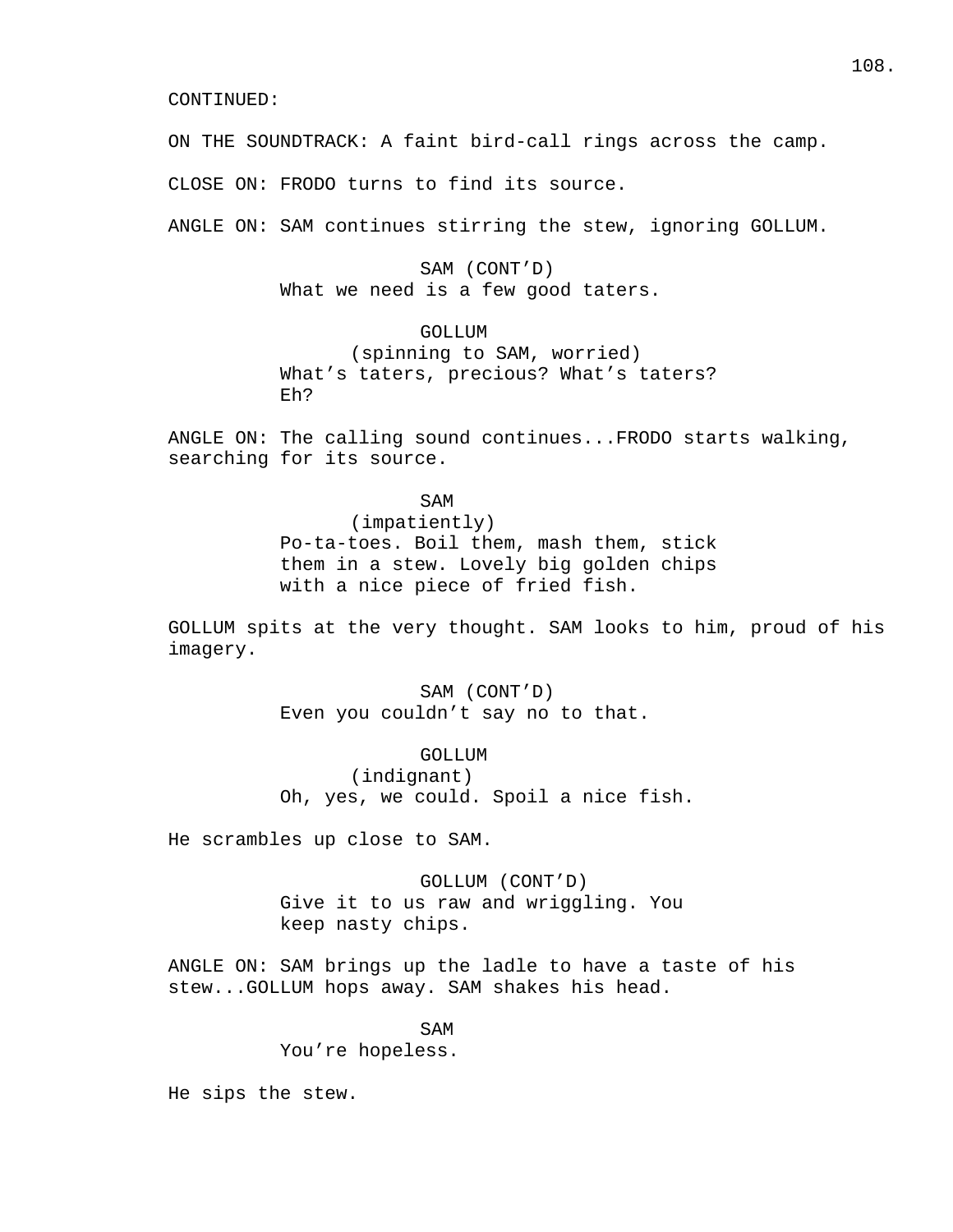EXT. ITHILIEN FOREST - DAY

ANGLE ON: FRODO walks through the woods, still searching. The sound ensues again. FRODO looks in that direction and continues towards it.

EXT. ITHILIEN CAMPSITE - DAY

SAM brings down his ladle and looks about.

SAM (CONT'D)

Mr. Frodo?

EXT. EDGE OF ITHILIEN - DAY

FRODO crawls to the edge of an overlook.

HIGH WIDE ON: A HARADRIM ARMY marches across the land below him.

ANGLE ON: SAM and GOLLUM come up behind him.

SAM (CONT'D)

Who are they?

#### GOLLUM

 Wicked Men. Servants of Sauron. They are called to Mordor. The Dark One is gathering all armies to him. It won't be long now. He will soon be ready.

SAM

Ready to do what?

GOLLUM

 To make his war. The last war that will cover all the world in Shadow.

 FRODO We've got to get moving. Come on, Sam.

FRODO starts to leave...SUDDENLY, SAM grabs Frodo's arm, entranced with the sight.

SAM Mr. Frodo. Look. It's an oliphaunt.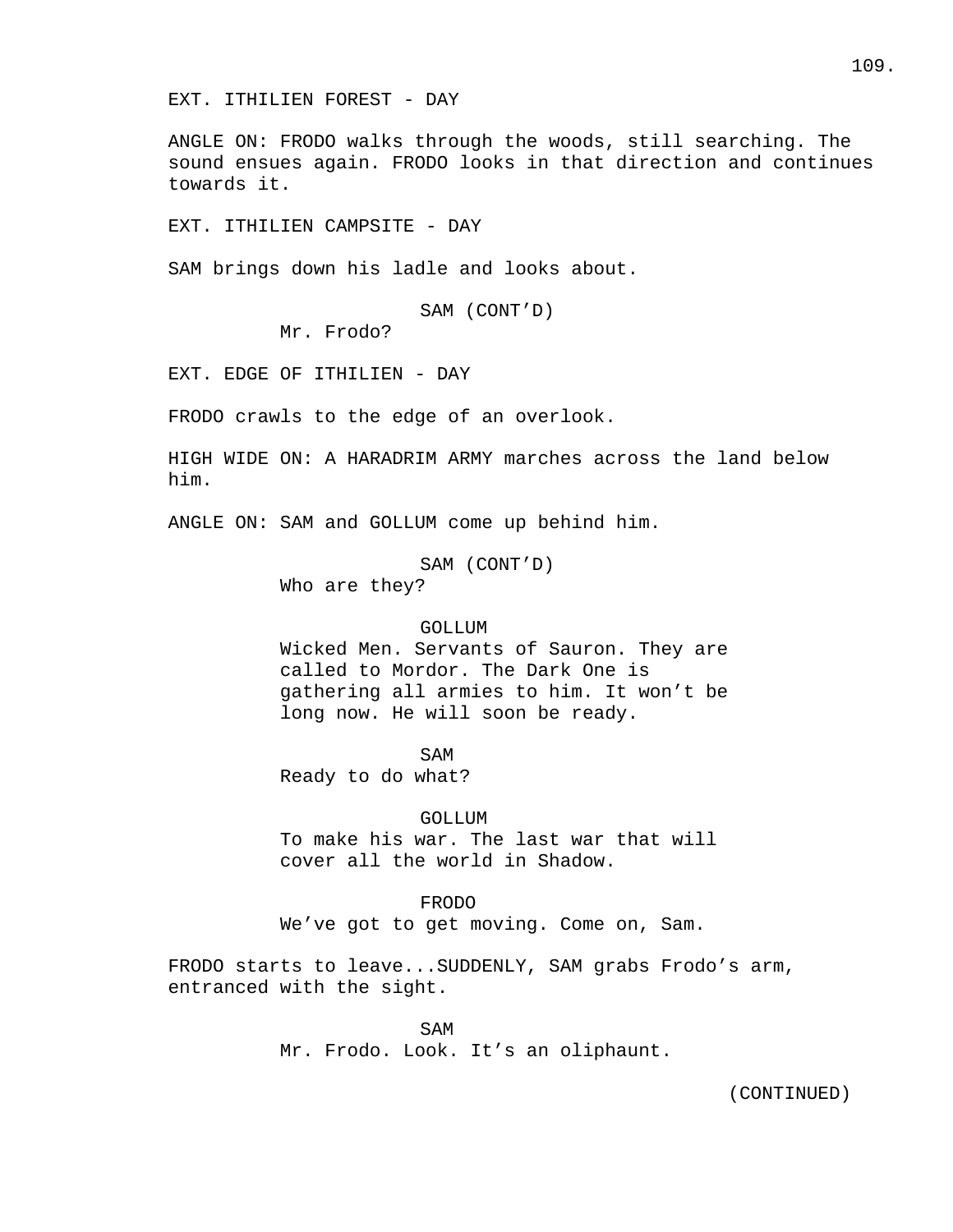WIDE ON: GIGANTIC MAMÛKIL CARRYING SOLDIERS AND SUPPLIES ON THEIR BACKS! These creatures look like elephants, but stand at least 7 men tall. They tower over the formations of soldiers below them.

CLOSE ON: SAM looks upon them with rapture.

SAM No one at home will believe this.

CLOSE ON: FRODO looks at SAM and smiles. They both gaze in wonder at the enormous creatures.

ON THE SOUNDTRACK: The call sounds again.

ANGLE ON: All THREE of them look about, warily...GOLLUM slips off...FRODO looks after him.

# FRODO

Sméagol?

WIDE ON: SUDDENLY, PANDEMONIUM ENSUES; THE ARMY IS BEING AMBUSHED! The MAMÛKIL react to the onslaught...they throw MEN from their backs, who fall to their deaths.

ANGLES ON: Cloaked ARCHERS fire deadly arrows...the SOLDIERS fall one by one.

CLOSE ON: One of the ARCHERS, FARAMIR, runs to the forefront to survey the battle.

ANGLE ON: One of the MAMÛKIL starts trumpeting and stomping towards FRODO and SAM, swinging his huge trunk and tusks, throwing MEN from his back.

ANGLE ON: FRODO and SAM back away from he overlook in fear.

CLOSE ON: FARAMIR nocks an arrow and fires at the MAMÛKIL'S DRIVER.

ANGLE ON: The SOLDIER falls from the MAMÛKIL and lands right behind FRODO and SAM, dead. The MAMÛKIL tromps off in another direction.

ANGLE ON: FRODO and SAM backs away from the edge and look behind them.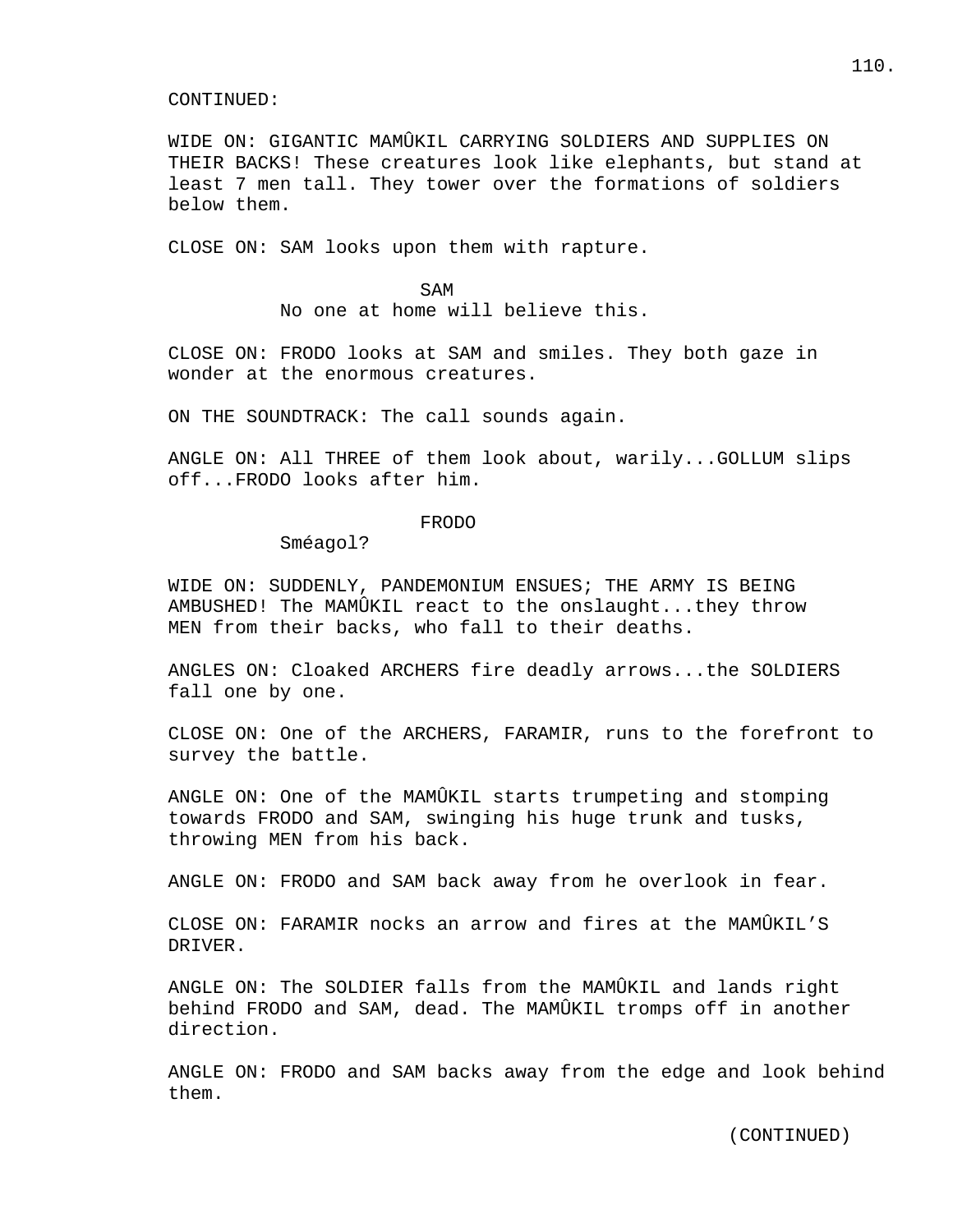CONTINUED: (2)

# FRODO (CONT'D) We've lingered here too long.

ANGLE ON: FRODO begins to run off, when he notices SAM is still watching the battle.

> FRODO (CONT'D) Come on, Sam.

ANGLES ON: FRODO turns and runs right into a GONDORIAN RANGER, who grabs hold of him...SAM draws his weapon and charges the RANGER, but another comes out of the trees and knocks him onto his back...the RANGER with FRODO lifts him briefly and tosses him to the ground.

CLOSE ON: A RANGER holds his sword to Sam's neck, pinning him.

ANGLE ON: FRODO desperately tries to escape, but the RANGERS detain him.

SAM Wait! We're innocent travelers!

FARAMIR appears to challenge SAM.

FARAMIR

 There are no travelers in this land. Only servants of the Dark Tower.

FARAMIR walks past them to lead on.

 FRODO We are bound to an errand of secrecy.

FARAMIR stops and turns to him.

 FRODO (CONT'D) Those that claim to oppose the enemy would do well not to hinder us.

#### FARAMIR

The enemy?

FARAMIR turns to the fallen SOLDIER.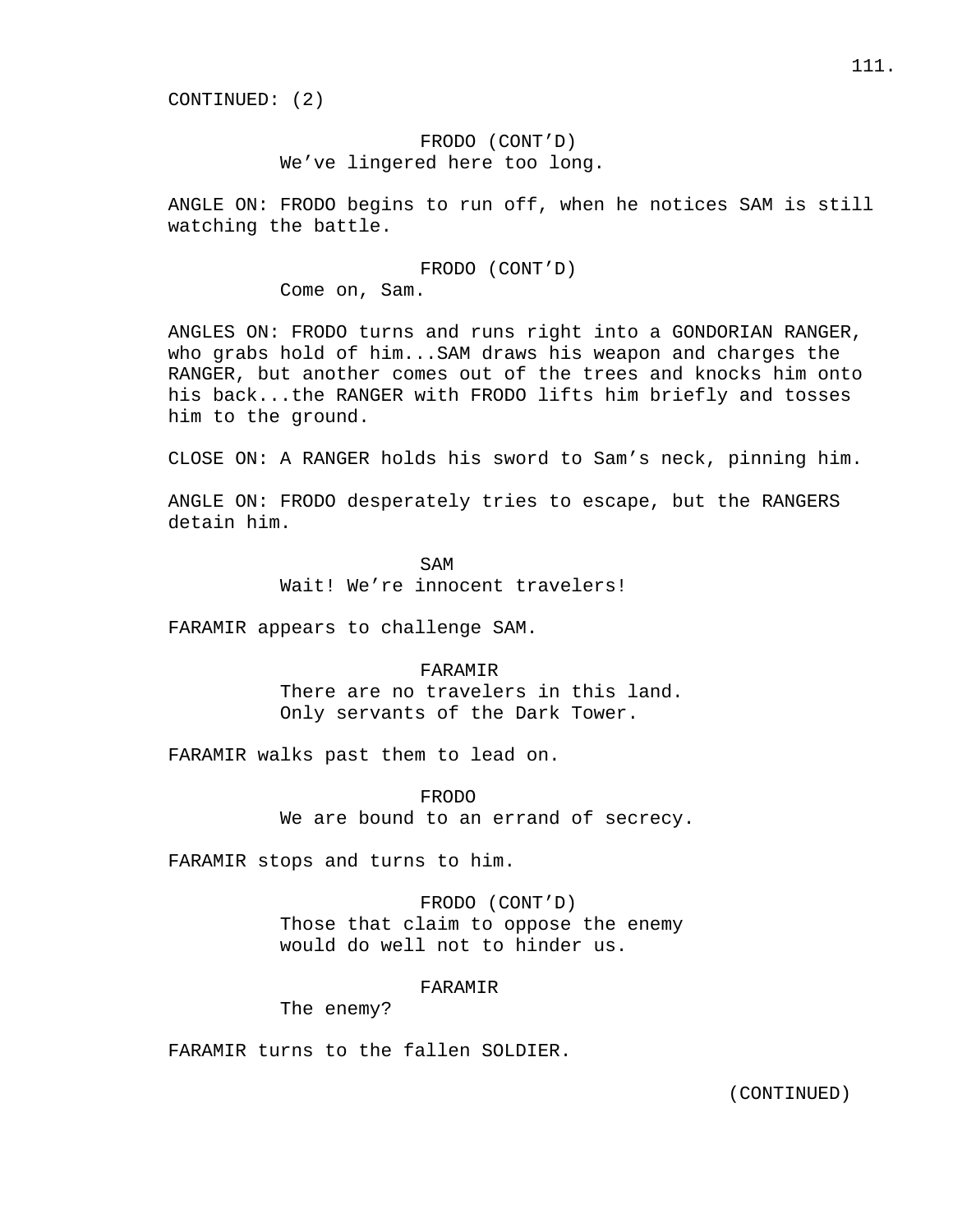CONTINUED: (3)

 FARAMIR (CONT'D) His sense of duty was no less than yours, I deem.

CLOSE ON: FARAMIR rolls the SOLDIER over with his foot and looks upon his dead face.

> FARAMIR (CONT'D) You wonder what his name is, where he came from. And if he was really evil at heart. What lies or threats led him on this long march from home. If he would not rather have stayed there...in peace.

He breaks from his reflection and turns back to FRODO.

 FARAMIR (CONT'D) War will make corpses of us all. Bind their hands.

ANGLES ON: FRODO makes a final fruitless effort to escape, but to no avail...SAM is violently lifted from the ground.

CUT TO:

EXT. PLAINS OF ROHAN - DAY

ANGLE ON: GIMLI rides atop a horse, led by ÉOWYN, among the throng of traveling ROHIRRIM.

> GIMLI It's true you don't see many Dwarf women. And in fact, they are so alike in voice and appearance, that they're often mistaken for Dwarf Men.

ANGLE ON: ÉOWYN smiles and looks back at ARAGORN.

 ARAGORN (gestures and whispers) It's the beards.

ÉOWYN smiles and shushes him.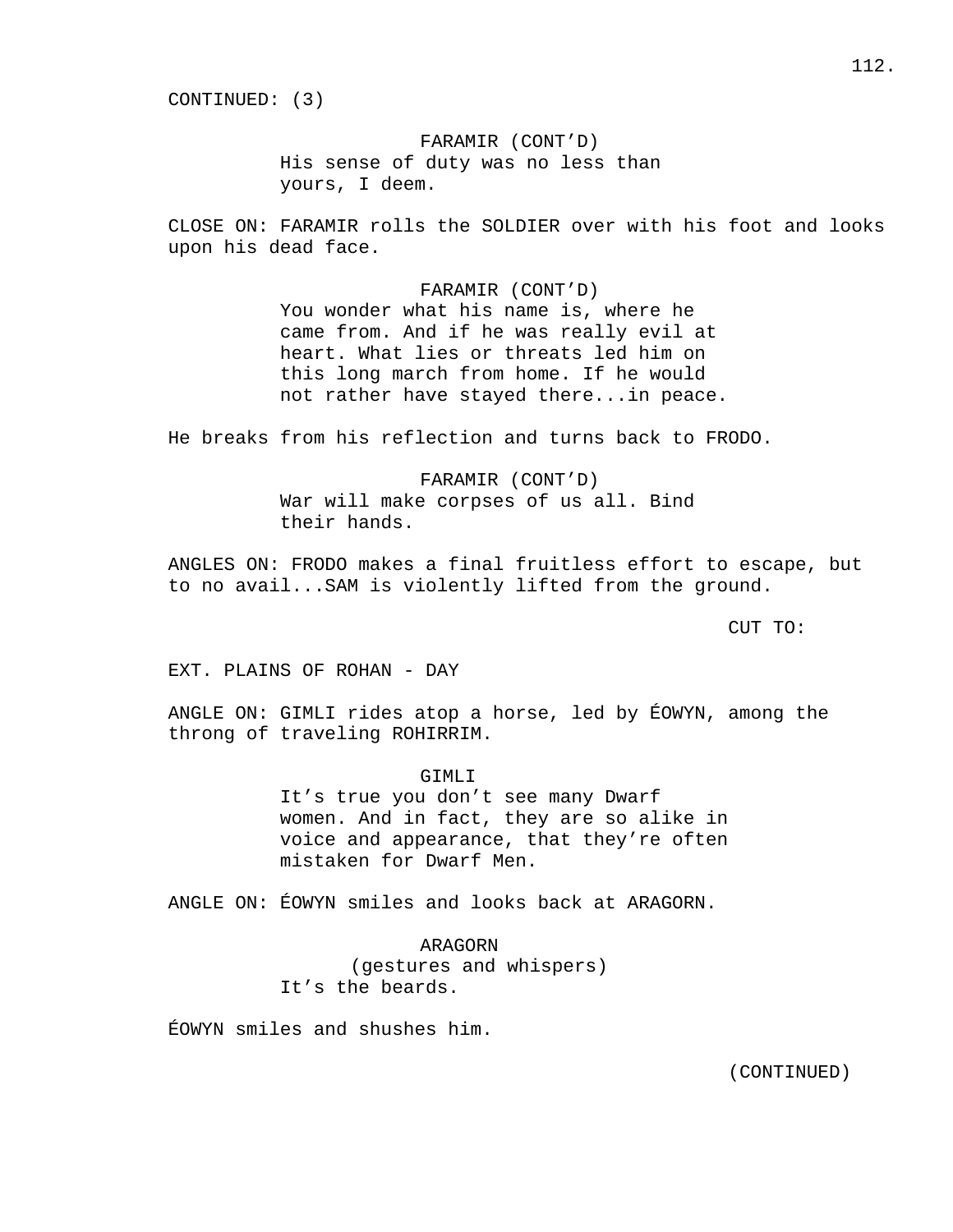#### GIMLI

 And this, in turn, has given rise to the belief that there are no Dwarf women, and that Dwarves just spring out of holes in the ground...

ÉOWYN laughs. GIMLI joins her and continues.

 GIMLI (CONT'D) ...which is of course ridiculous.

The horse suddenly rears up. ÉOWYN loses her hold on the reins.

ANGLES ON: The horse gallops through the throng, throwing GIMLI to the dirt...ÉOWYN rushes forward to GIMLI who struggles to get up like a turtle on its back.

> GIMLI (CONT'D) It's all right. Nobody panic. That was deliberate. It was deliberate.

ÉOWYN helps GIMLI to his feet.

ANGLE ON: THÉODEN and ARAGORN, riding side by side, laugh at the sight...THÉODEN glances at ARAGORN.

# THÉODEN

 I haven't seen my niece smile for a long time. She was a girl when they brought her father back dead. Cut down by Orcs. She watched her mother succumb to grief.

ANGLE ON: ARAGORN'S expression turns dark and mournful...he looks to ÉOWYN.

POV: ÉOWYN laughs and looks to him as she brushes GIMLI off.

ANGLE ON: ARAGORN looks back to THÉODEN.

 THÉODEN (CONT'D) Then she was left alone, to tend her king in growing fear. Doomed to wait upon an old man who should have loved her as a father.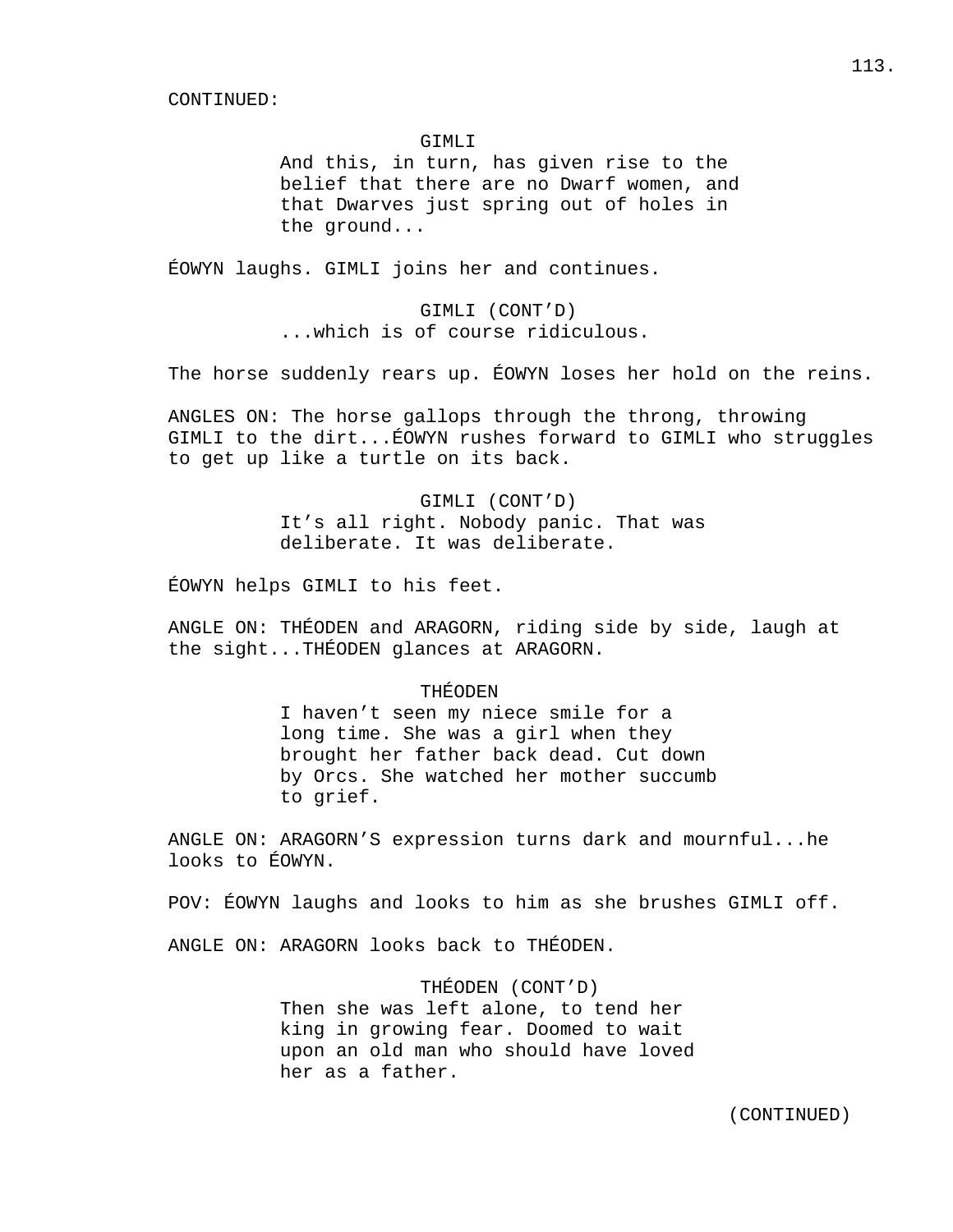CLOSE ON: ÉOWYN looks back at ARAGORN with the sun behind her and the wind in her hair, smiling at him.

DISSOLVE TO:

# EXT. PLAINS OF ROHAN - DAY

ANGLE ON: ÉOWYN walks through a makeshift ROHIRRIM camp, carrying a pot of stew...she sees GIMLI and offers him some.

ÉOWYN

Gimli.

#### GIMLI

No, I couldn't. I really couldn't.

GIMLI walks away. ÉOWYN continues walking until she comes upon ARAGORN. He looks up at her approach.

> ÉOWYN I made some stew. It isn't much, but it's hot.

She draws him a bowl, and he takes it. She hands him a spoon.

# ARAGORN

Thank you.

CLOSE ON: He dips the spoon in the bowl and fishes for a bite of meat.

Immediately upon putting the morsel into his mouth, he freezes...his face registers the distaste of this morsel... meekly, he looks up to ÉOWYN...he swallows hard, and nods with the word "Yuck" written all over his face.

ARAGORN (CONT'D)

It's good.

# ÉOWYN

Really?

She begins to walk away.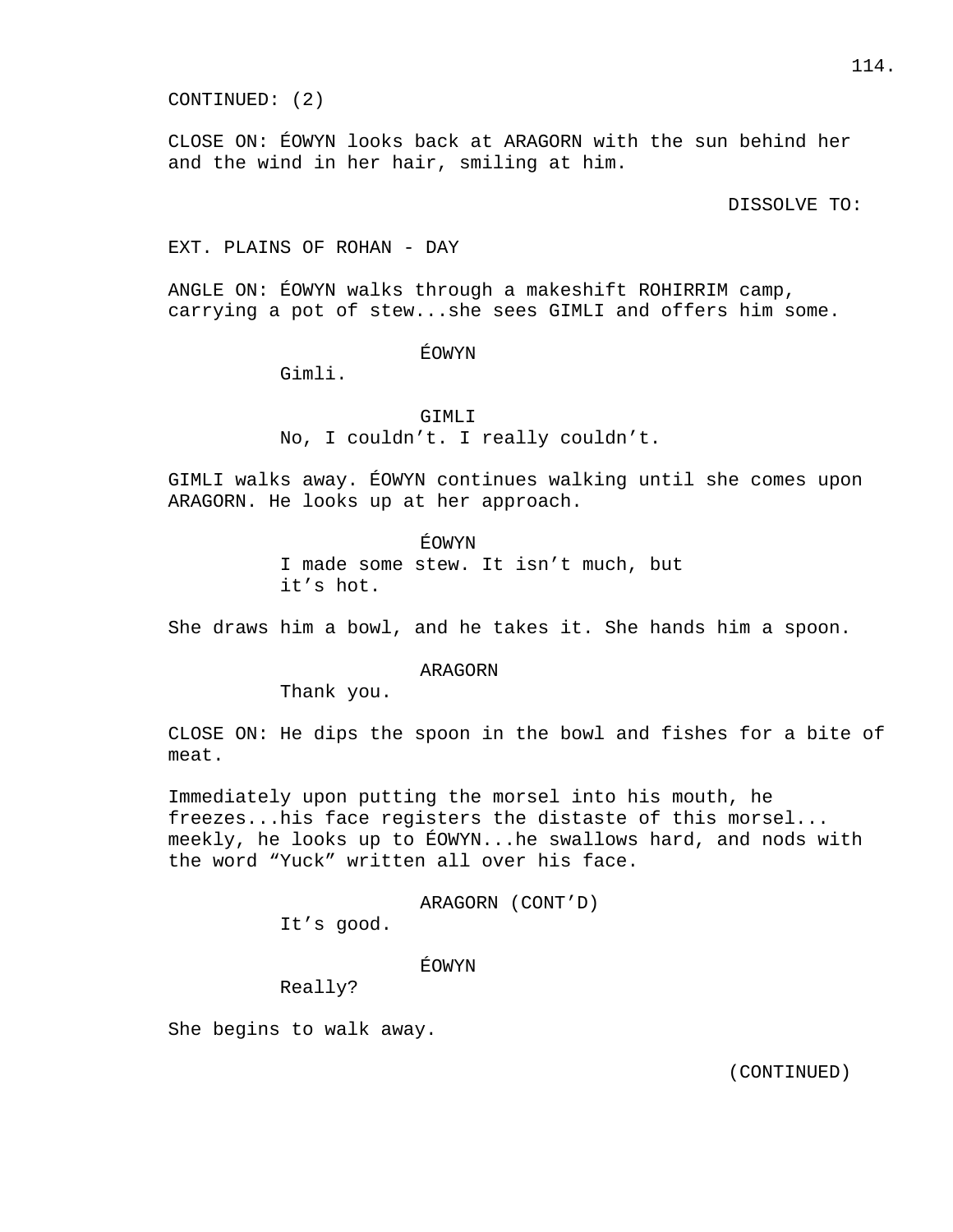ANGLE ON: SUBTLY, ARAGORN tips the bowl to pour out the distasteful mixture...ÉOWYN turns suddenly...ARAGORN tries to catch himself, but ends up soaking his arms in the steaming brew.

# ÉOWYN (CONT'D)

 My uncle told me a strange thing. He said that you rode to war with Thengel, my grandfather. But he must be mistaken.

### ARAGORN

 King Théoden has a good memory. He was only a small child at the time.

ANGLE ON: ÉOWYN kneels down to him, shocked.

## ÉOWYN

Then you must be at least 60.

CLOSE ON: He chuckles uncomfortably, and looks away.

ÉOWYN (CONT'D)

Seventy?

ARAGORN looks down and still doesn't respond.

 ÉOWYN (CONT'D) But you cannot be 80!

He looks at her calmly, and smiles.

## ARAGORN

Eighty-seven.

CLOSE ON: ÉOWYN'S jaw DROPS...she stands, momentarily speechless.

> ÉOWYN You are one of the Dúnedain.

ANGLE ON: ARAGORN nods, humbly.

# ÉOWYN (CONT'D)

 A descendant of Númenor, blessed with long life. It was said that your race had passed into legend.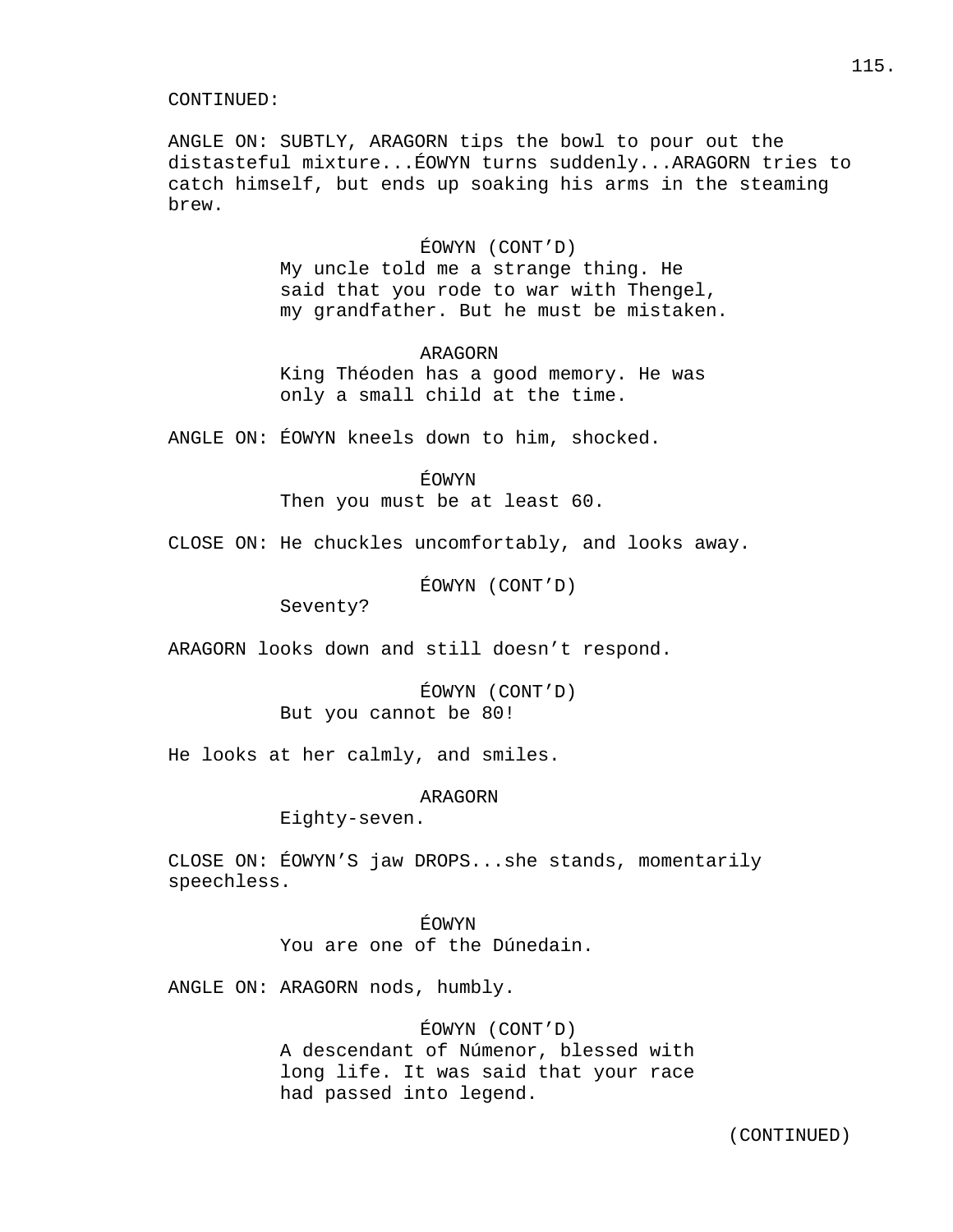CONTINUED: (2)

 ARAGORN There are few of us left. The Northern Kingdom was destroyed long ago.

ARAGORN looks down, sadly.

### ÉOWYN

 I'm sorry. (smiling) Please, eat.

She continues to stand by him, giving him little choice but to eat the distasteful mess he was given.

CUT TO:

EXT. CAMPSITE, PLAINS OF ROHAN - NIGHT

ARAGORN sits silently, smoking a pipe. His eyes stare off into the distance ... his mind elsewhere.

ARWEN (V.O.)

 The light of the Evenstar does not wax and wane. It is mine to give to whom I will. Like my heart.

Slowly, ARAGORN'S pipe lowers along with his head.

 ARWEN (V.O.) (CONT'D) Go to sleep...

## CROSSFADE TO:

INT. ARWEN'S ROOM, RIVENDELL - DAY - FLASHBACK

ANGLE ON: ARAGORN lies on a chaise, eyes closed.

#### ARAGORN

I am asleep.

Slowly, his eyes open. He glances upward and smiles.

ANGLE ON: ARWEN stands above him, smiling back at him.

 ARAGORN (CONT'D) This is a dream.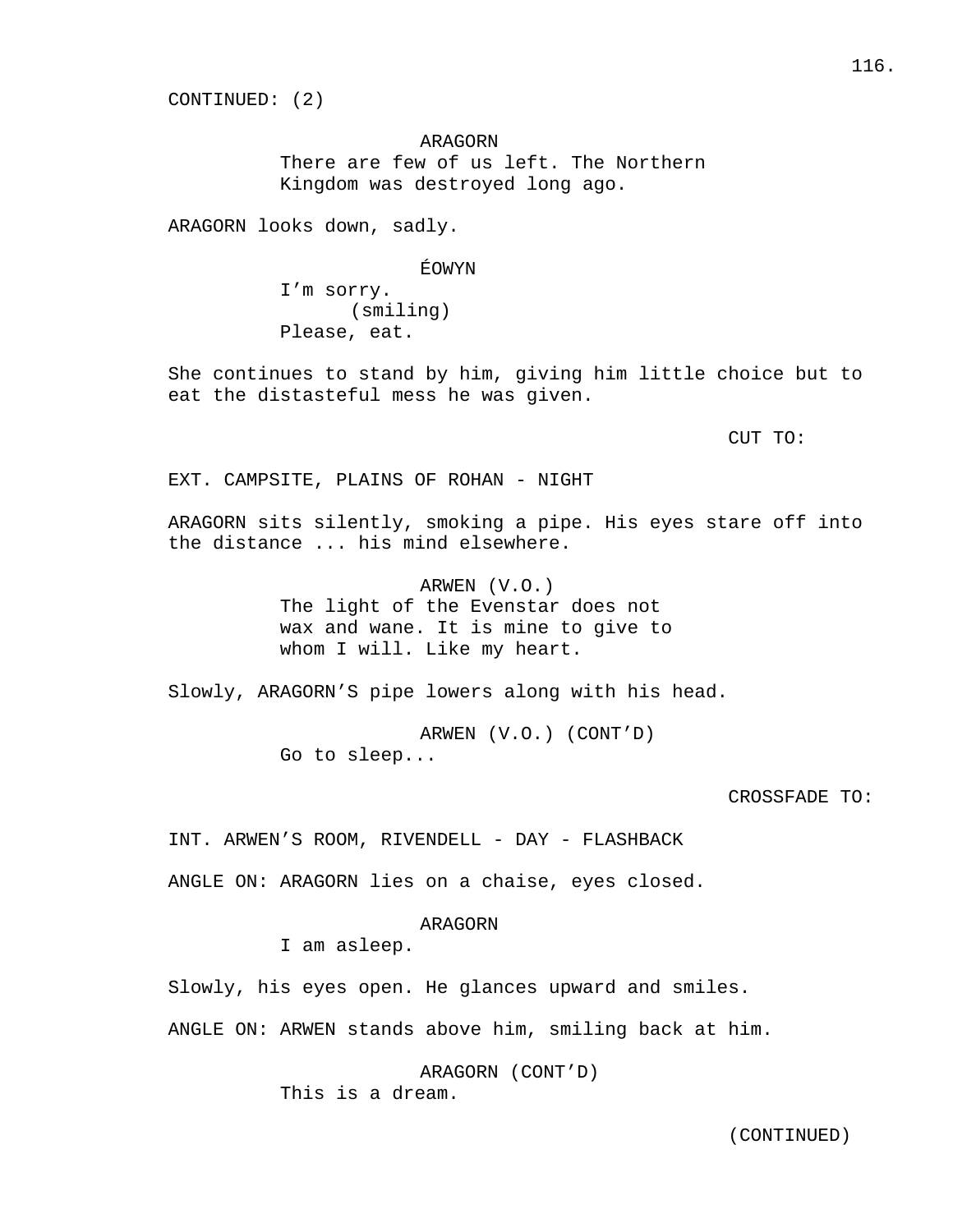ARWEN bends down to kiss him.

 ARWEN Then it is a good dream.

They kiss lightly...ARAGORN relishes the touch of her skin again...ARWEN pulls back and strokes his cheek.

> ARWEN (CONT'D) (whisper) Sleep.

She runs her fingers over his eyes to close them, and kisses him...ARAGORN appears at peace...ARWEN stands, and then walks to a doorway that overlooks RIVENDELL...ARAGORN opens his eyes. He turns his head to look at her.

# ARAGORN

 (in ELVISH; subtitled) Min lû pennich nin i aur hen telitha.

 You told me once that this day would come.

ANGLE ON: ARWEN looks to him sadly.

### ARWEN

 (in ELVISH; subtitled) Ú i vethed... nâ i onnad. Boe bedich go Frodo. Han bâd lîn.

 This is not the end... it is the beginning. You must go with Frodo. That is your path.

ANGLE ON: ARAGORN stands and walks to ARWEN...he takes her in his arms, and stares off into the distance.

> ARAGORN (in ELVISH; subtitled) Dolen i vâd o nin.

My path is hidden from me.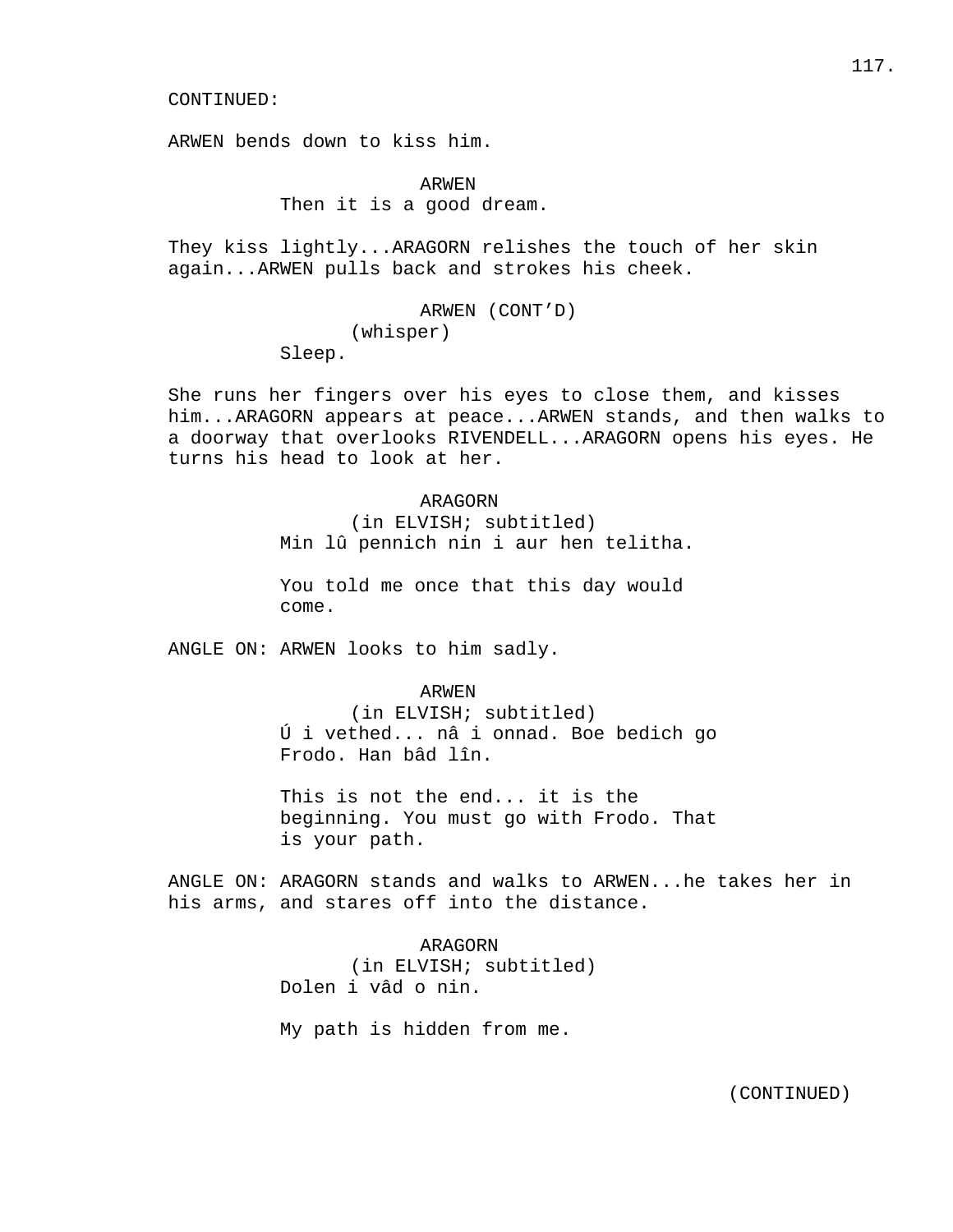CONTINUED: (2)

### ARWEN

 (reassuringly; in ELVISH; subtitled) Si peliannen i vâd na dail lîn. Si boe ú-dhannathach.

 It is already laid before your feet. You cannot falter now.

# ARAGORN

Arwen...

CLOSE ON: ARWEN places her fingers on his lips, silencing his fears and doubts...she runs her fingers down his chin...

> ARWEN (in ELVISH; subtitled) Ae ú-esteliach nad...

If you trust nothing else...

...to rest on the EVENSTAR PENDANT around his neck.

 ARWEN (CONT'D) (in ELVISH; subtitled) ...estelio han. Estelio ammen.

...trust this. Trust us.

ARAGORN takes her hand in his...

ANGLE ON: They kiss passionately in the gleaming sunlight of the RIVENDELL morning.

CUT TO:

EXT. PLAINS OF ROHAN - DAY

CLOSE ON: THE EVENSTAR PENDANT around ARAGORN'S neck.

ANGLE ON: ARAGORN leads his horse to Helm's Deep, distracted by the memory of ARWEN.

ÉOWYN

Where is she?

ARAGORN turns.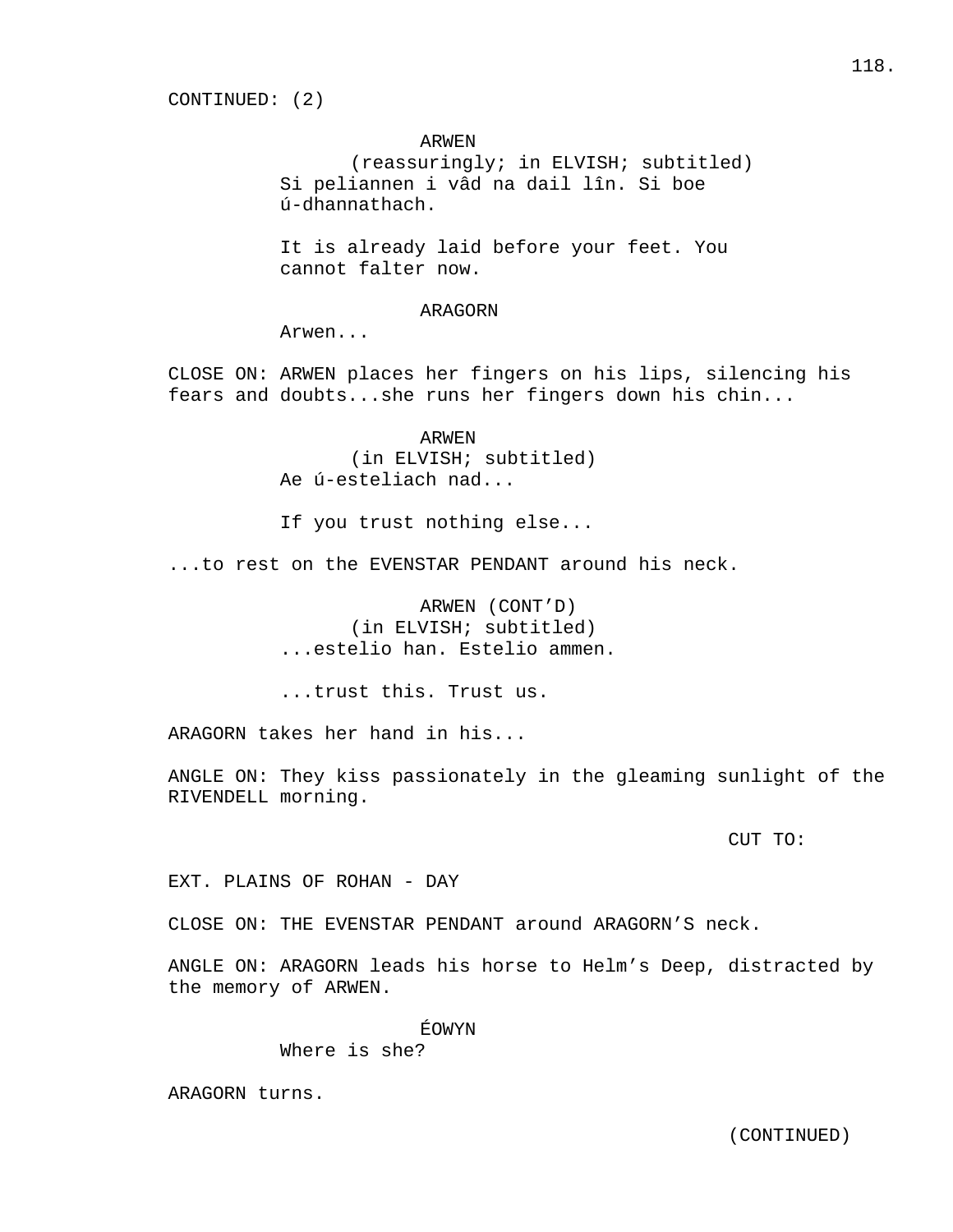CLOSE ON: ÉOWYN looks at him nervously.

# ÉOWYN (CONT'D) The woman who gave you that jewel.

CLOSE ON: ARAGORN says nothing and continues walking.

DISSOLVE TO:

EXT. RIVENDELL - DAY - FLASHBACK

ELROND stands before ARAGORN.

# ELROND

 (beseeching) Our time here is ending. Arwen's time is ending. Let her go. Let her take the ship into the west. Let her bear away her love for you to the Undying Lands. There it will be ever green.

 ARAGORN But never more than memory.

 ELROND I will not leave my daughter here to die.

 ARAGORN She stays because she still has hope.

 ELROND She stays for you. She belongs with her people.

ARAGORN leaves ELROND without another word.

CUT TO:

EXT. RIVENDELL - DAY - FLASHBACK

ANGLE ON: ARAGORN walks down the stairs to join the FELLOWSHIP at the RIVENDELL GATE. He checks his weapons and garments in preparation as he walks...ARWEN emerges from behind a pillar.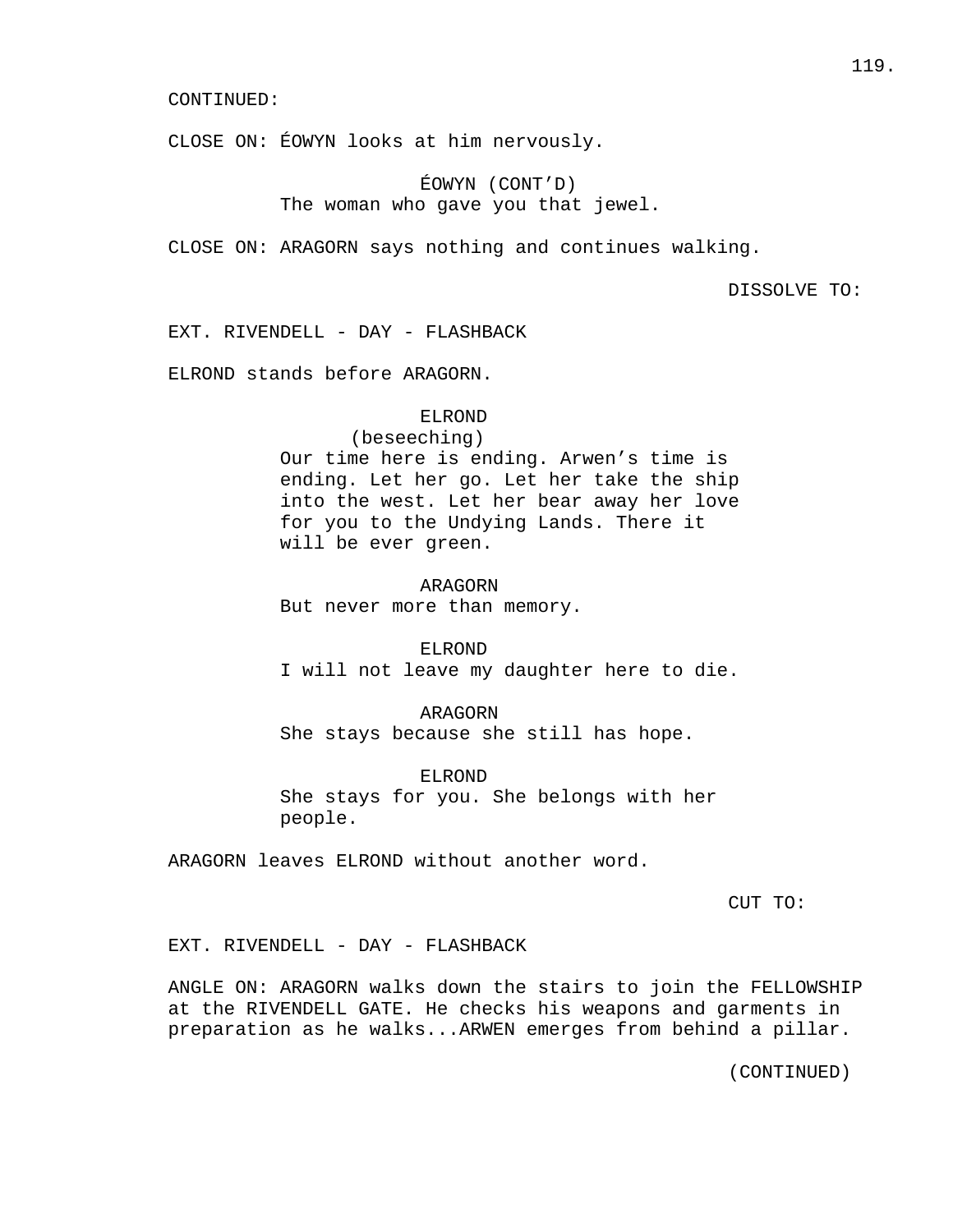#### ARWEN

 (in ELVISH; subtitled) Nach gwannatha sin?

Is this how you would take your leave?

ARAGORN pauses and turns to her...he continues walking...she follows.

> ARWEN (CONT'D) (in ELVISH; subtitled) Ma nathach hi gwannathach or minuial archened?

> Did you think you could slip away at first light – unnoticed?

ARWEN finally stands in front of him, forcing him to stop.

 ARAGORN (in ELVISH; subtitled) Ú-ethelithon.

I will not be coming back.

He tries to walk past her.

#### ARWEN

 (in ELVISH; subtitled) Estelio guru lîn ne dagor. Ethelithach.

 You underestimate your skill in battle. You will come back.

## ARAGORN

 (in ELVISH; subtitled) Ú-bedin o gurth ne dagor.

 It is not of death in battle that I speak.

ARWEN gently grabs his arm, and stands before him again...he stops, trying not to meet her gaze.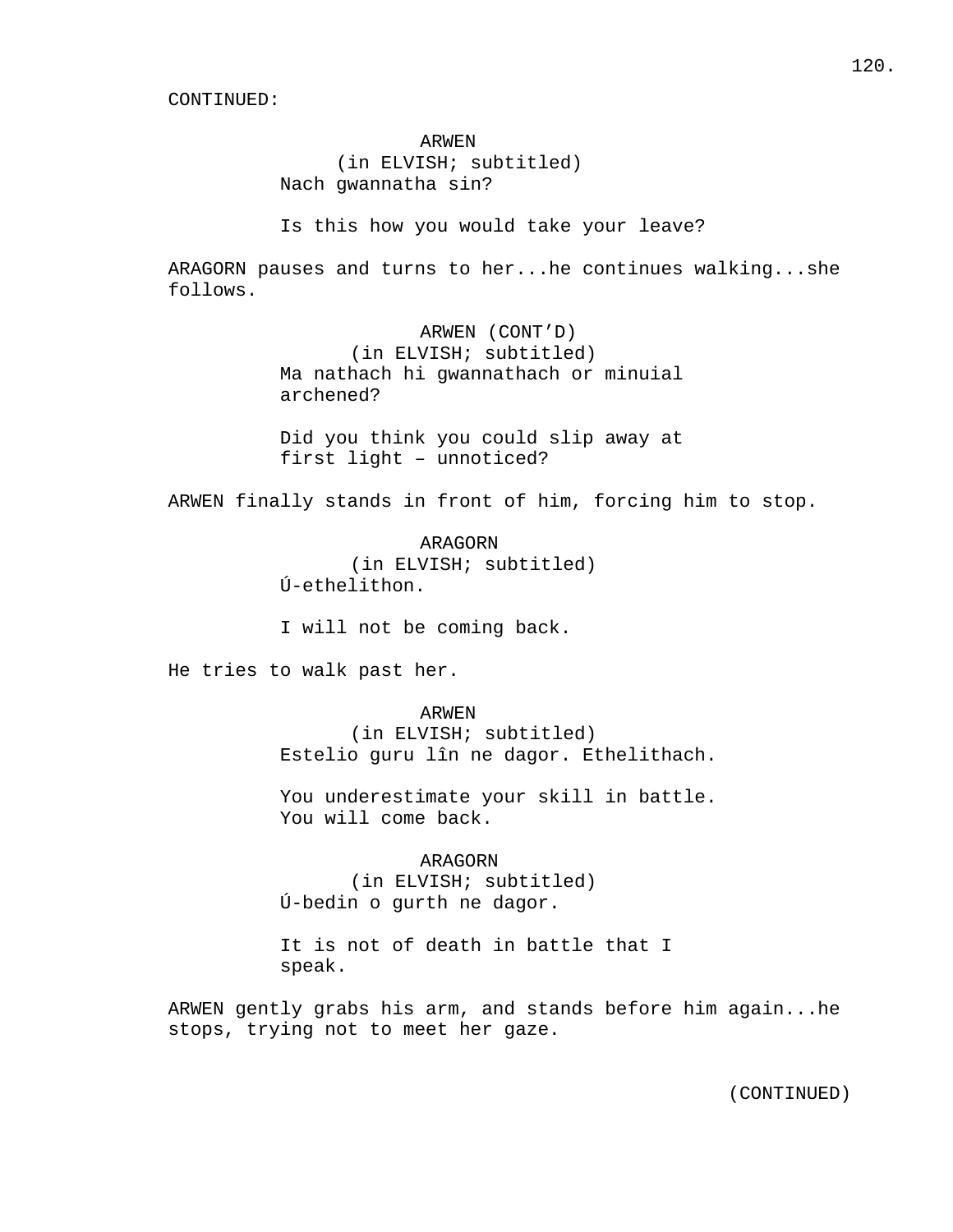CONTINUED: (2)

 ARWEN (in ELVISH; subtitled) O man pedich?

What do you speak of?

ARAGORN looks at the ground momentarily, then into her eyes.

 ARAGORN (with difficulty; in ELVISH; subtitled) Idhren emmen menna gui ethwel. Hae o auth...a nîr...a naeth.

 You have a chance for another life. Away from war...grief...despair.

CLOSE ON: ARWEN is mortified.

ARWEN

Why are you saying this?

# ARAGORN

 (gently) I am mortal. You are Elf-kind. It was a dream, Arwen. Nothing more.

 ARWEN (shaking her head) I don't believe you.

ANGLES ON: He takes ARWEN'S hand and turns it open...she looks down....he opens his hand to reveal the EVENSTAR PENDANT...he looks back to her.

### ARAGORN

This belongs to you.

CLOSE ON: ARWEN looks at ARAGORN with all the composure she can muster.

### ARWEN

It was a gift.

CLOSE ON: She closes his hand around the PENDANT.

ARWEN (CONT'D)

Keep it.

CUT TO: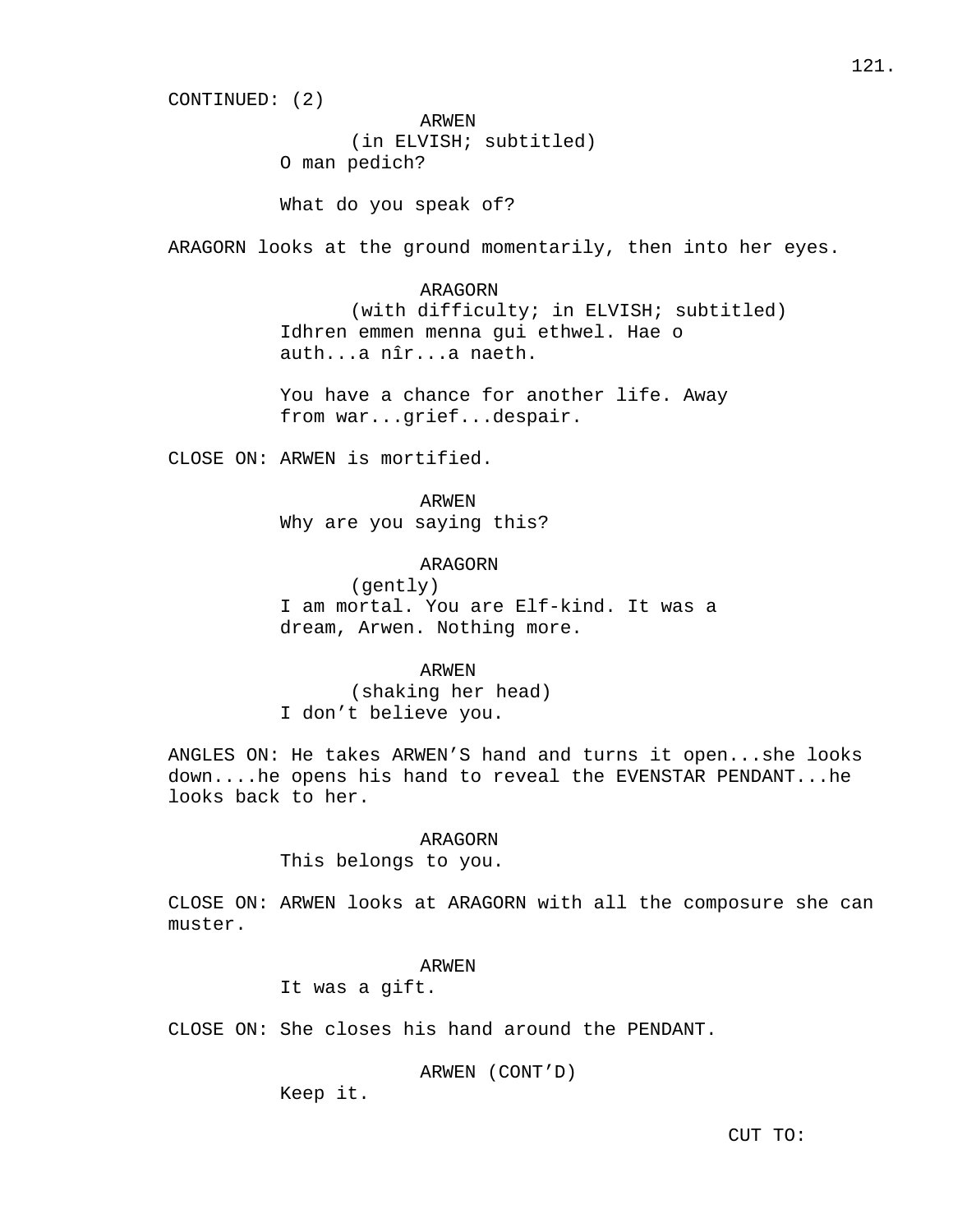CLOSE ON: ARAGORN continues to gaze off, flooded with the painful memory of his departure from ARWEN...ÉOWYN endeavors to break his musing.

# ÉOWYN

My lord?

ANGLE ON: ARAGORN looks at ÉOWYN to give up his story.

# ARAGORN

 (pained) She is sailing to the Undying Lands with all that is left of her kin.

ANGLE ON: ÉOWYN turns quickly away from him, digesting this.

ANGLE ON: GAMLING and HÁMA ride through the crowds to scout ahead.

WIDE ON: They ride over the ridge, distracting LEGOLAS, who is watching the horizon as they pass.

ANGLE ON: They reach a tall formation of rocks...their HORSES become uneasy.

# GAMLING

What is it? Háma?

### HÁMA

I'm not sure.

LOW ANGLE ON: High atop the rocks, a ORC WARG RIDER watches them...SUDDENLY, THE WARG RIDER CHARGES DOWN THE ROCK FACE AND ATTACKS HÁMA! HÁMA is knocked from his steed to the ground. He rolls over as the WARG bears down upon him.

ANGLE ON: ARAGORN and ÉOWYN look up to hear HÁMA'S cries... GAMLING draws his sword.

### GAMLING

(yelling)

Wargs!

ANGLE ON: The WARG throws HÁMA away, and turns to GAMLING. The two WARRIORS CLASH...LEGOLAS leaps from his lookout point and fires an arrow, felling the WARG, and throwing his RIDER to the ground.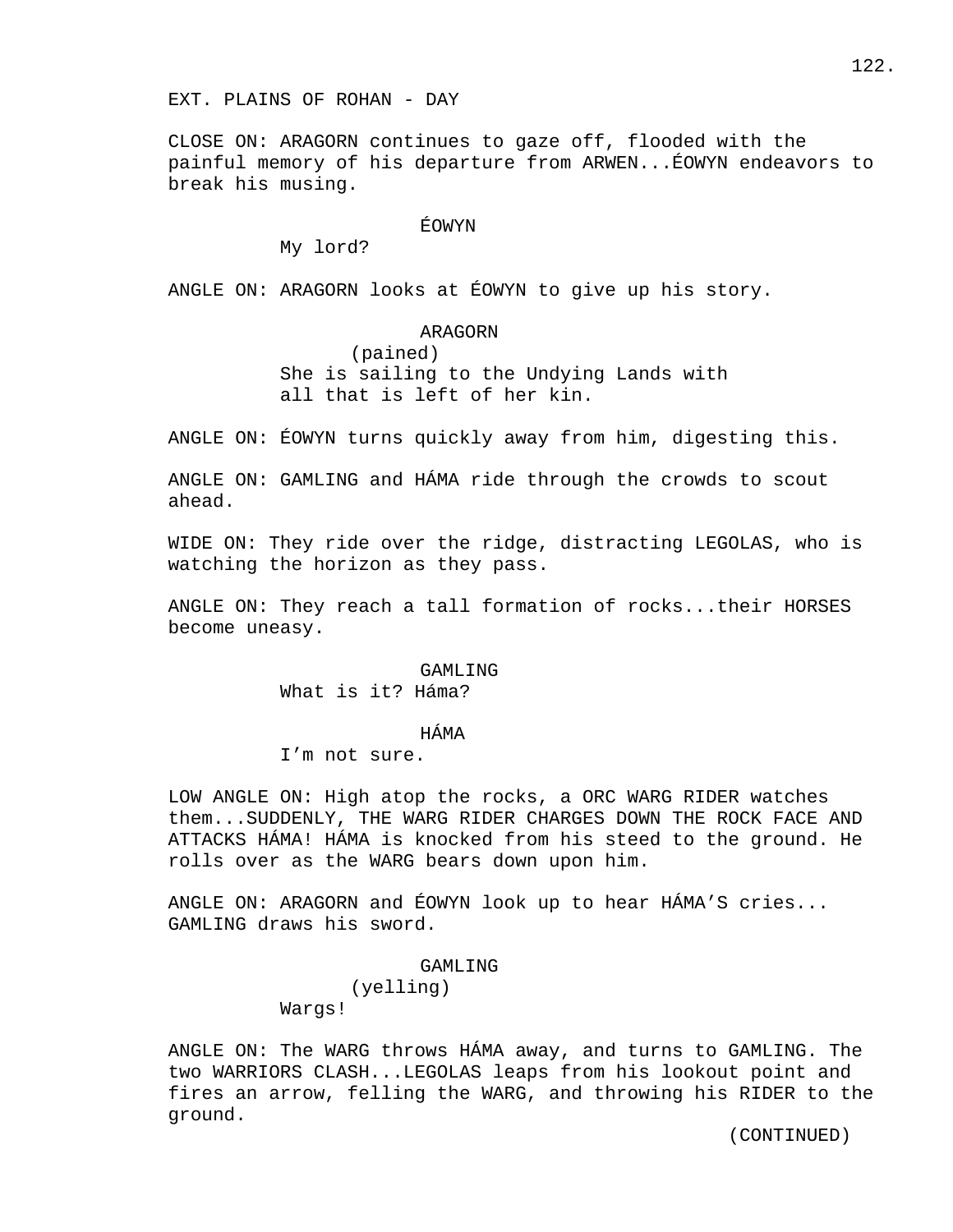ANGLE ON: ARAGORN runs atop the ridge...LEGOLAS bears down on the ORC and slices his throat.

### LEGOLAS

 (yelling) A scout!

ANGLE ON: ARAGORN runs back down the hill to THÉODEN, who rides toward him.

#### THÉODEN

What is it? What do you see?

# ARAGORN Warg! We are under attack!

ANGLES ON: The crowd is instantly reduced to a blind panic... the people scream and turn back to EDORAS.

ANGLE ON: ARAGORN makes his way through the crowd to ÉOWYN and his HORSE...THÉODEN turns back to the troops.

# THÉODEN All riders to the head of the column!

ANGLE ON: GIMLI ties to mount AROD.

#### GTMLT<sub>I</sub>

Come on. Get me up here. I'm a rider!

With some help, GIMLI succeeds.

GIMLI (CONT'D)

Come on!

He spurs the HORSE onward, and almost falls off!

WIDE ON: LEGOLAS runs across the plain to the top of another ridge, overlooking a vast plain...over the next hill come a large number of WARG RIDERS, barking and kicking up dust as they ride.

ANGLE ON: THÉODEN rides to ÉOWYN, mounting her HORSE.

 THÉODEN You must lead the people to Helm's Deep, and make haste.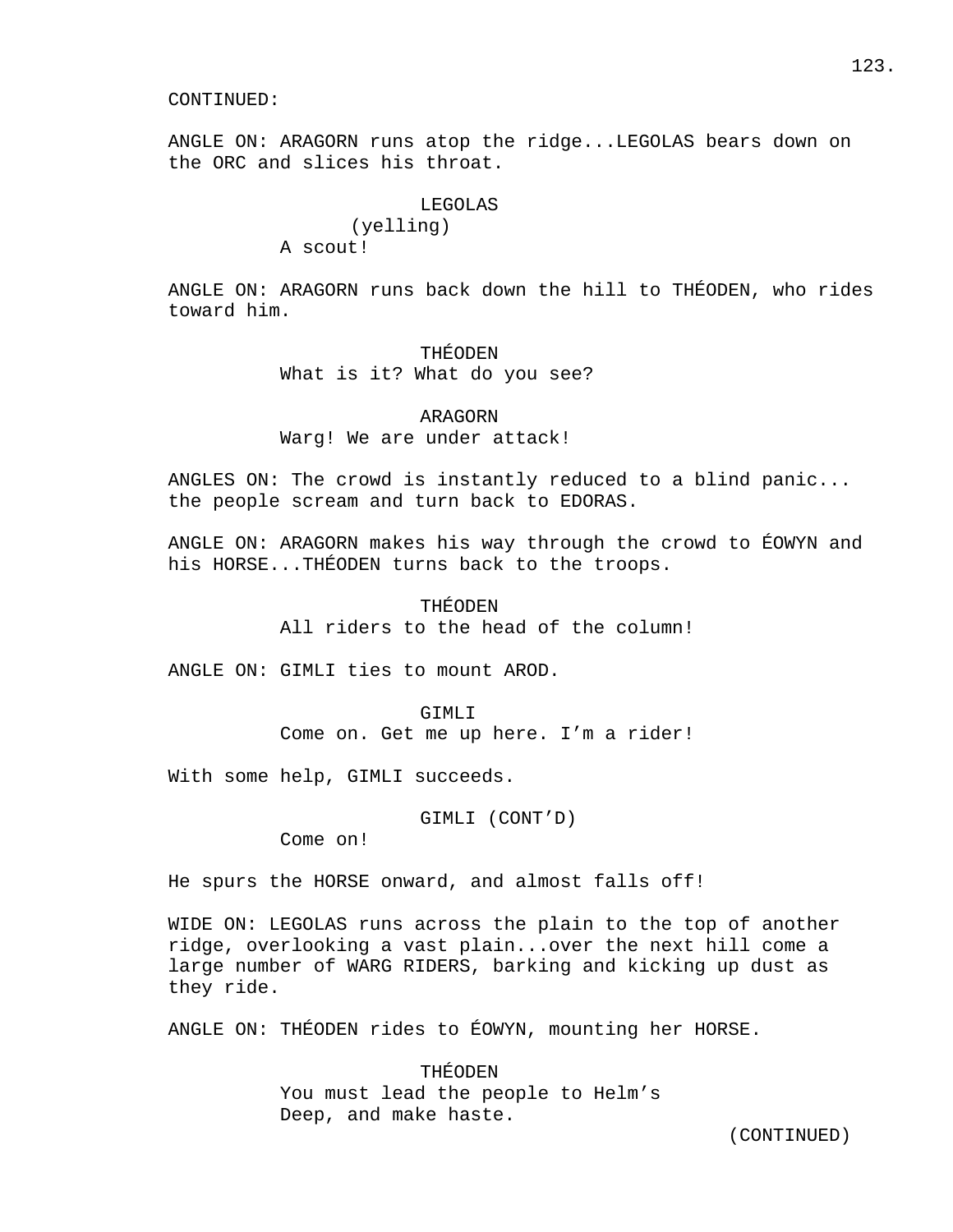CONTINUED: (2)

ÉOWYN

I can fight!

THÉODEN

No!

ÉOWYN holds THÉODEN'S gaze for a moment.

 THÉODEN (CONT'D) You must do this...for me.

Reluctantly, ÉOWYN agrees...THÉODEN turns his HORSE to the BATTLE.

THÉODEN (CONT'D)

Follow me!

ANGLES ON: THÉODEN charges forward...the WARRIORS follow... ARAGORN spurs BREGO onward as he mounts...AROD, GIMLI on his back, walks backward.

GIMLI

Forward. I mean, charge forward.

ANGLE ON: ÉOWYN leads the people away from the battle.

ÉOWYN

Make for the lower ground!

ANGLE ON: GIMLI finally succeeds in moving AROD forward...he holds on unsteadily as the HORSE gallops.

GIMLI

That's it! Go on!

ANGLE ON: ÉOWYN manages to get everyone moving in the same direction...she continues to rally them to her.

ÉOWYN

Stay together!

ANGLE ON: The ROHIRRIM HORSEMEN ride together under their standard up the hill to confront the WARG RIDERS.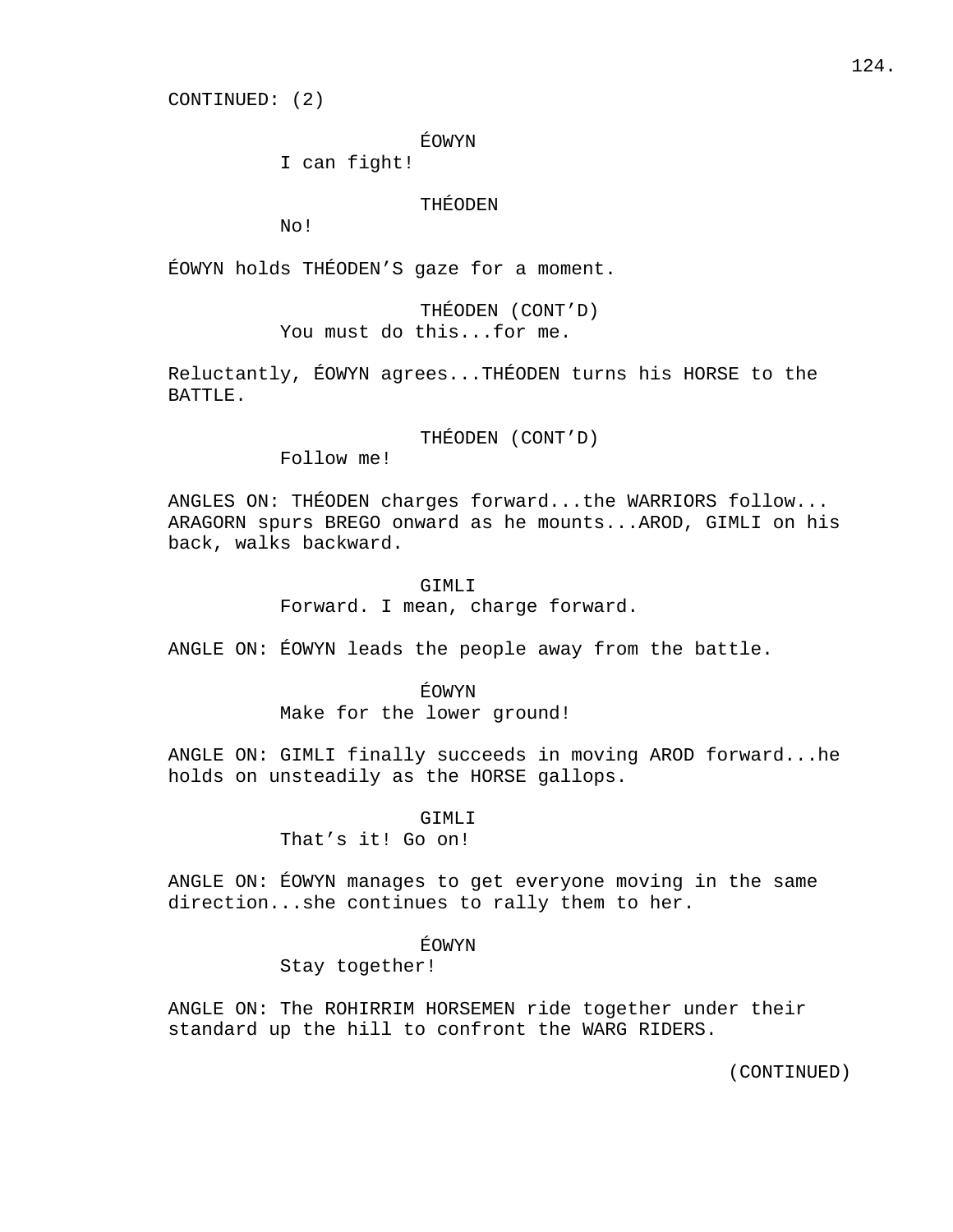CONTINUED: (3)

ANGLE ON: ARAGORN turns for a final glance to ÉOWYN and the VILLAGERS...ÉOWYN turns for a final glance to ARAGORN and the HORSEMEN...their eyes lock for a moment before ARAGORN turns and heads for the battle.

WIDE ON: The HORSEMEN ride up the hill into battle...Atop the ridge, LEGOLAS fires ARROWS into the ranks of the WARG RIDERS, hitting his mark each time...the ROHIRRIM ride over the hill...LEGOLAS turns and joins GIMLI on AROD.

SERIES OF CUTS: The two armies ride towards each others...THÉODEN and the WARG COMMANDER give their armies the signal...the two ARMIES CLASH on the field of battle...riders are knocked from their mounts...spears, arrows, teeth, and swords make contact...the blood-thirsty WARGS maul fallen MEN and HORSES.

ANGLE ON: GIMLI falls from AROD...he stands, facing off against a hungry WARG...GIMLI readies himself.

> GTMLT<sub>I</sub> Bring your pretty face to my axe!

The WARG charges...GIMLI prepares to make contact.

SUDDENLY, LEGOLAS rides by and kills the WARG with a wellplaced ARROW!

> GIMLI (CONT'D) (outraged) That one counts as mine!

ANGLE ON: A WARG attacks GIMLI from behind...he kills the creature with his axe, but as it falls, GIMLI is pinned under it.

SERIES OF CUTS: The battle rages on...ARAGORN and THÉODEN deftly dispatch ORCS with their swords...an ARCHER fires arrow after arrow at the attackers before a WARG mauls him...RIDERS are knocked from their mounts...

ANGLE ON: GIMLI tries to lift the WARG off of him.

 GIMLI (CONT'D) (strained) Stinking creature.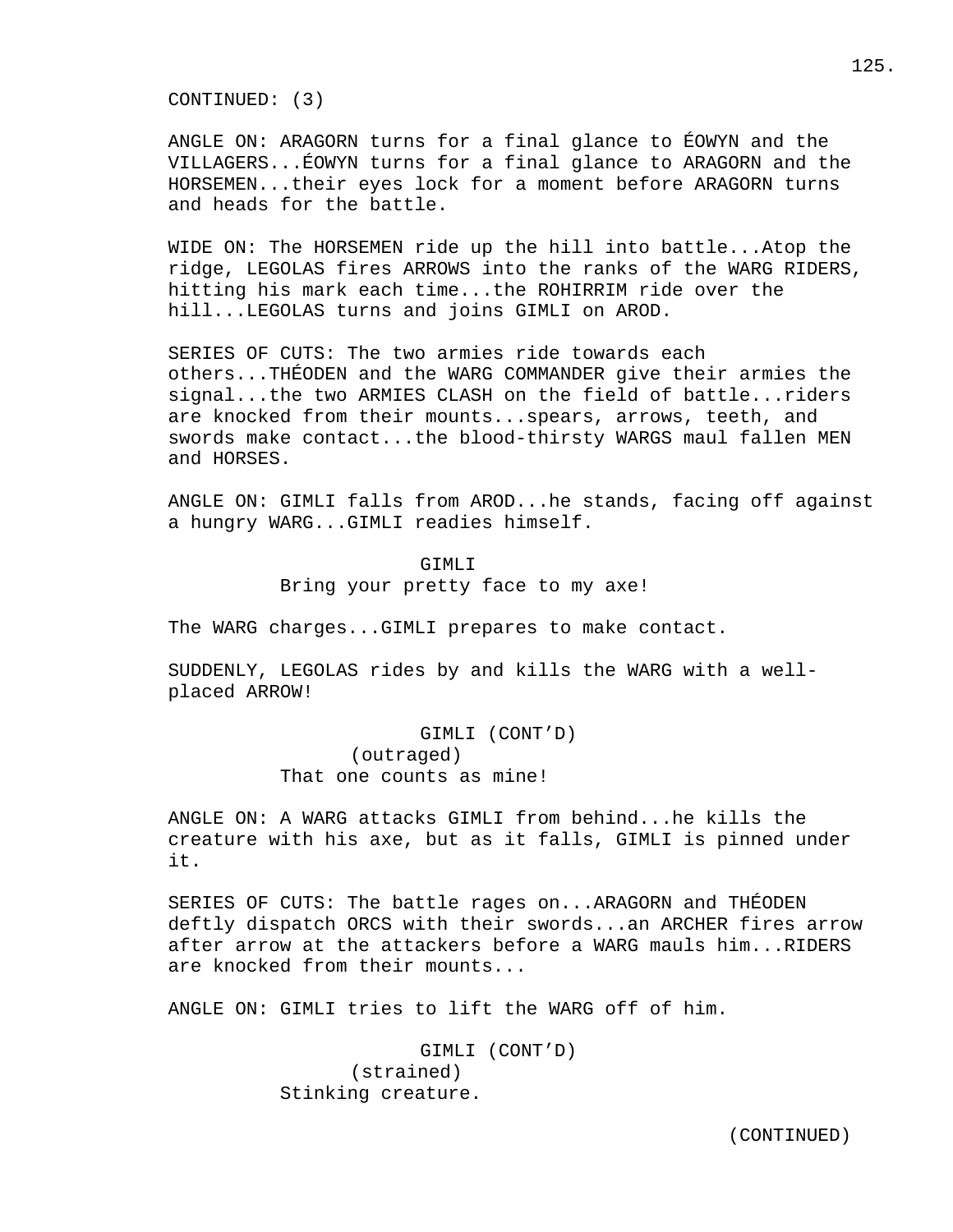CONTINUED: (4)

ANGLES ON: An ORC leans over the DEAD WARG...GIMLI'S eyes widen...the ORC raises a short sword...GIMLI grabs the ORC'S head and breaks his neck...the ORC collapses on the growing heap...GIMLI sniffs and grimaces with disgust...

A WARG looks over his fallen brethren and finds GIMLI...GIMLI'S eyes widen again as he realises he is at the creature's mercy.

ARAGORN looks over and spots GIMLI'S predicament.

THE WARG closes in for the kill.

ARAGORN rides towards GIMLI...He snatches a spear from the ground and skewers the WARG...it falls, adding to the weight GIMLI is currently carrying...GIMLI moans in pain.

THE BATTLE RAGES ON...

ANGLE ON: A WARG takes ARAGORN off guard and knocks him from HASUFEL.

ANGLE ON: One of the RIDERS, SHARKU, charges ARAGORN and attempts to take him out...ARAGORN grabs the ORC'S arm and pulls himself to the back of the WARG, behind SHARKU!

They charge across the plains...SHARKU butts ARAGORN off the WARG, but ARAGORN holds on to the WARG'S course hair...dragged across the field, ARAGORN draws his dagger and swings at SHARKU...SHARKU kicks him back down!

FINALLY, ARAGORN stabs SHARKU...The two grasp at each other... ARAGORN throws SHARKU from the WARG, but ARAGORN is unable to let go...

CLOSE ON: HIS HAND IS WRAPPED IN THE CREATURES SADDLE!

WIDE ON: The WARG charges across the field of battle.

POV: A DROP-OFF APPROACHES QUICKLY!

CLOSE ON: ARAGORN desperately tries to disentangle himself.

WIDE ON: The WARG charges over the edge...ARAGORN FALLS WITH HIM!

ANGLE ON: GIMLI axes a fallen WARG. He looks about.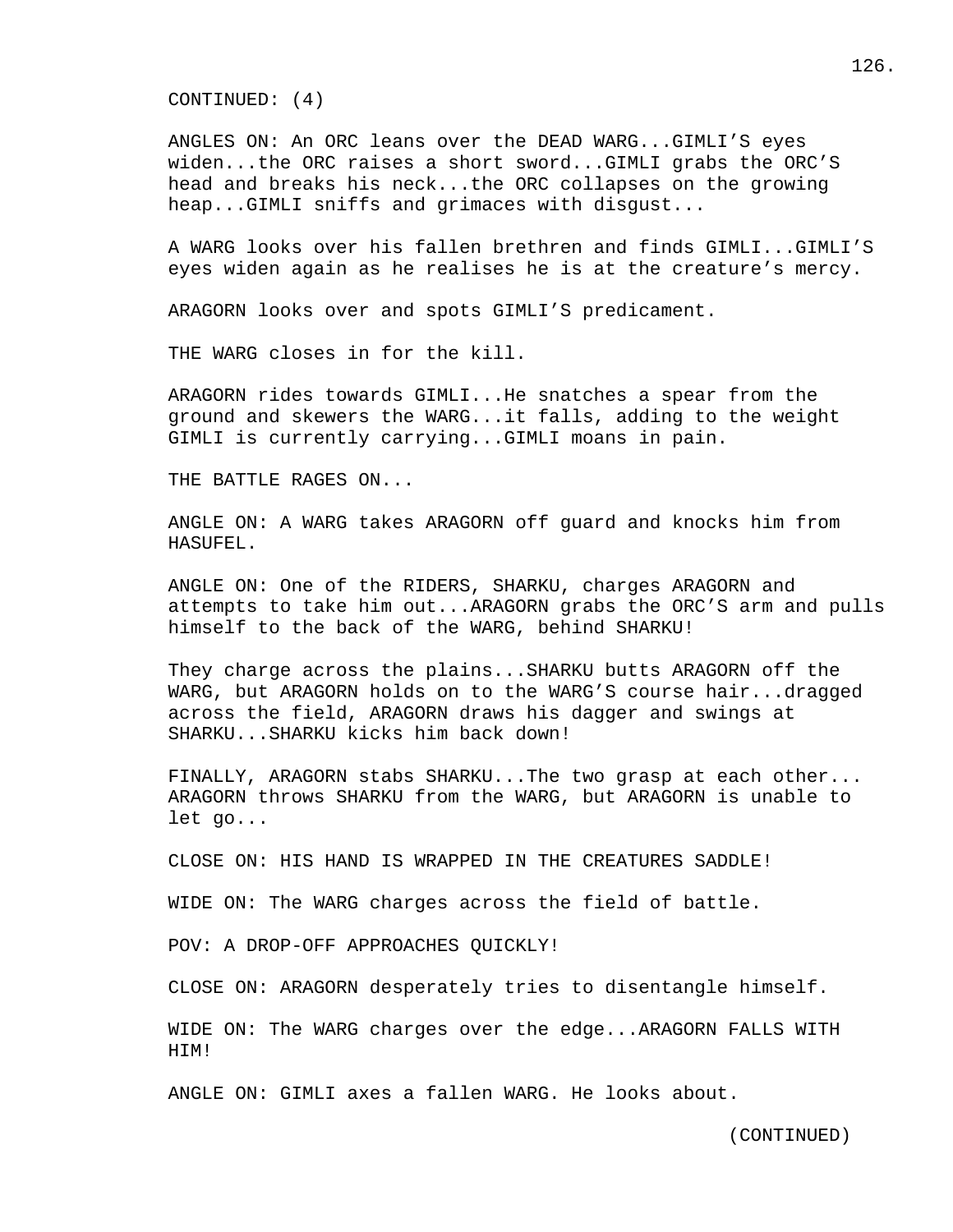CONTINUED: (5)

WIDE ON: All over the plains the WARG RIDERS are retreating, still being removed from this life by ROHIRRIM HORSEMEN.

ANGLE ON: LEGOLAS walks across the field, looking about suddenly!

### LEGOLAS

 (calling out) Aragorn!

CLOSE ON: GIMLI seems to notice ARAGORN missing as well...he looks about, worried.

#### GIMLI

 (calling out) Aragorn?

ANGLE ON: THÉODEN also looks around amongst the MEN near him...LEGOLAS and GIMLI approach the drop-off. They look over the ground...LEGOLAS looks up to an ORC, who is laughing rasply...it is SHARKU...LEGOLAS and GIMLI approach him...GIMLI holds his axe threateningly over SHARKU'S head.

> GIMLI (CONT'D) Tell me what happened and I will ease your passing.

 SHARKU (with difficulty) He's ... dead.

SHARKU laughs.

 SHARKU (CONT'D) Took a little tumble off the cliff.

THÉODEN turns to the cliff...LEGOLAS bends down and grabs SHARKU by the shirt.

# LEGOLAS

You lie.

SHARKU chortles and dies with a smile...LEGOLAS roughly releases him...Something in the ORC'S hand catches his eye...he takes the item.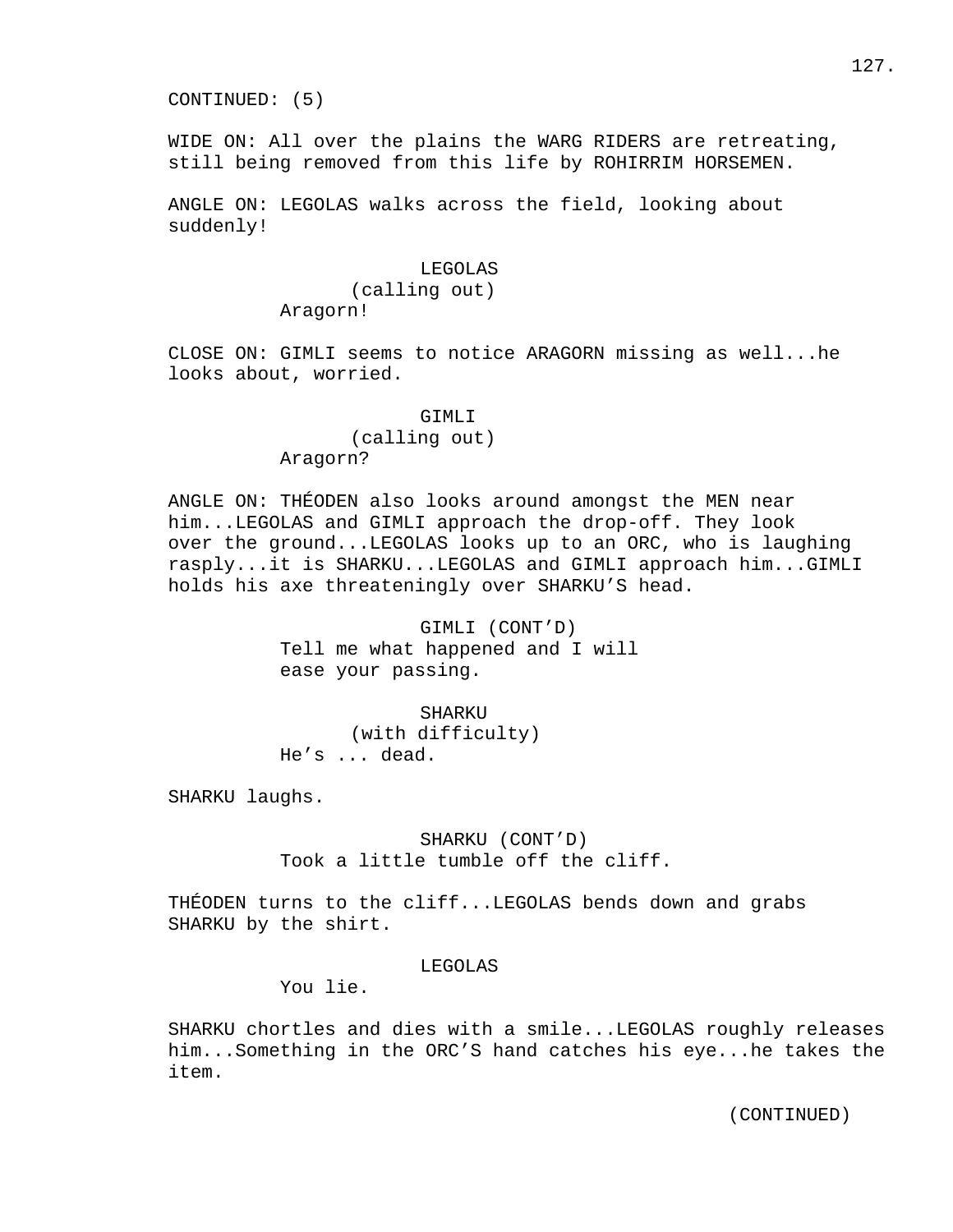CONTINUED: (6)

CLOSE ON: LEGOLAS holds the EVANSTAR PENDANT...his expression changes to worry.

ANGLE ON: He quickly joins THÉODEN at the drop-off with GIMLI close behind.

POV: Down the sheer cliff to the rushing water below, there is no sign of either the WARG or ARAGORN.

ANGLE ON: LEGOLAS and GIMLI desperately scan the ravine for ARAGORN.

ANGLE ON: GAMLING runs up behind THÉODEN. THÉODEN turns to him.

 THÉODEN Get the wounded on horses. The wolves of Isengard will return. Leave the dead.

GAMLING acknowledges and runs back to the ranks.

ANGLE ON: LEGOLAS looks at THÉODEN with an expression of perplexed anger...THÉODEN puts a comforting hand on LEGOLAS' shoulder.

THÉODEN (CONT'D)

Come.

LOW ANGLE ON: THÉODEN leaves LEGOLAS and GIMLI staring at the river...LEGOLAS looks at the EVANSTAR, not wanting to believe the truth.

CUT TO:

EXT. PLAINS OF ROHAN - DAY

WIDE ON: The line of ROHIRRIM stretch far behind them. They look up and cry with delight.

#### VILLAGER

Helm's Deep!

They begin running for their refuge.

ANGLE ON: ÉOWYN walks to the forefront.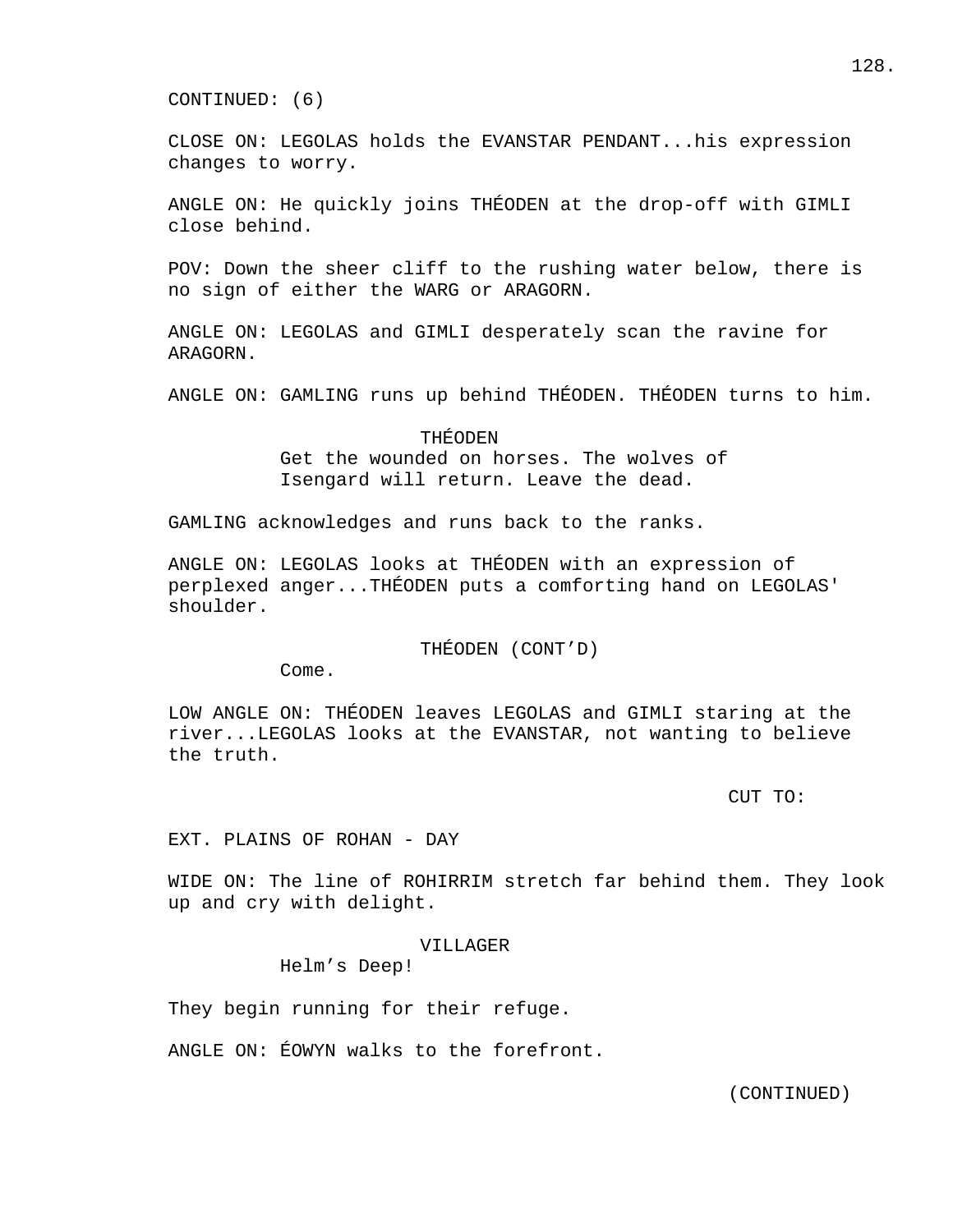WIDE ON: In the distance, nestled in the shadow of Thrihyrne, lay HELM'S DEEP. ÉOWYN stands upon the rise, looking into the Westfold Vale to the gorge where HELM'S DEEP lies.

CLOSE ON: ÉOWYN looks upon the sight, mixed with relief and dread. She follows the ROHIRRIM down.

# CUT TO:

EXT. HELM'S DEEP - DAY

ANGLE ON: SOLDIERS OPEN THE MIGHTY DOORS...ÉOWYN enters, followed by the throng from EDORAS.

WIDE ON: The roads are lined with the soldiers and people of ROHAN - all those of the land of ROHAN who were driven from their homes have taken refuge there.

AERIAL ON: SOLDIERS man the BATTLEMENTS around the HELM'S DEEP WALL...PEOPLE continue to flow in...inside the walls is a FLURRY OF ACTIVITY.

ANGLE ON: ÉOTHAIN and FREDA run through the masses.

# FREDA

Mama!

#### MORWEN

Éothain! Freda!

ANGLE ON: The CHILDREN embrace their MOTHER again.

ANGLE ON: ÉOWYN assesses supplies.

# ÉOWYN Where is the rest?

#### ALDOR

This is all we could save, my lady.

ANGLE ON: The FOOD SUPPLY consists of perhaps a dozen bags and about the same number of baskets of food.

> ÉOWYN Take it to the caves.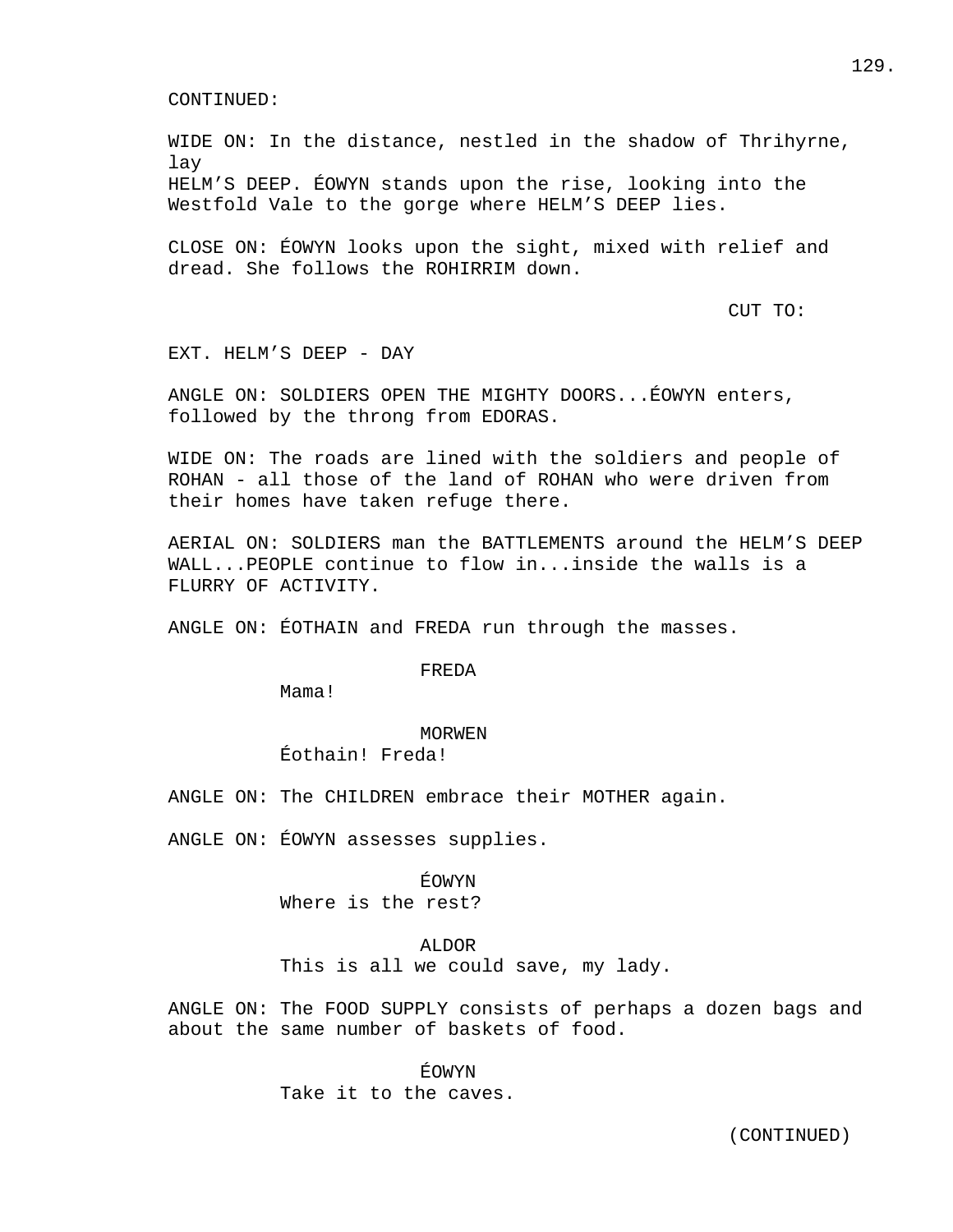# GAMLING (O.S.) Make way for the king!

ÉOWYN breaks into a run to meet the returning soldiers.

HIGH ANGLE ON: The HORSEMEN ride into HELM'S DEEP and up the roads.

> GAMLING (O.S.) (CONT'D) Make way for Théoden! Make way for the king!

ANGLE ON: ÉOWYN runs through the city to meet them. She surveys their numbers quickly.

> ÉOWYN So few. So few of you have returned.

ANGLE ON: THÉODEN turns to her, finding his words. He averts his gaze as much as possible.

THÉODEN

Our people are safe.

He turns to assist a wounded soldier who was riding with him.

 THÉODEN (CONT'D) We have paid for it with many lives.

ANGLE ON: GIMLI solemnly approaches ÉOWYN.

GIMLI

My lady.

She turns to him, worried.

 ÉOWYN Lord Aragorn ... where is he?

 GIMLI (with difficulty) He fell.

SLOW MOTION: ÉOWYN'S eyes grow wide...her mouth drops open, speechless...she turns to looks at THÉODEN...THÉODEN catches her glance, and turns away, confirming GIMLI'S statement...visibly shaken, ÉOWYN sits to recover herself.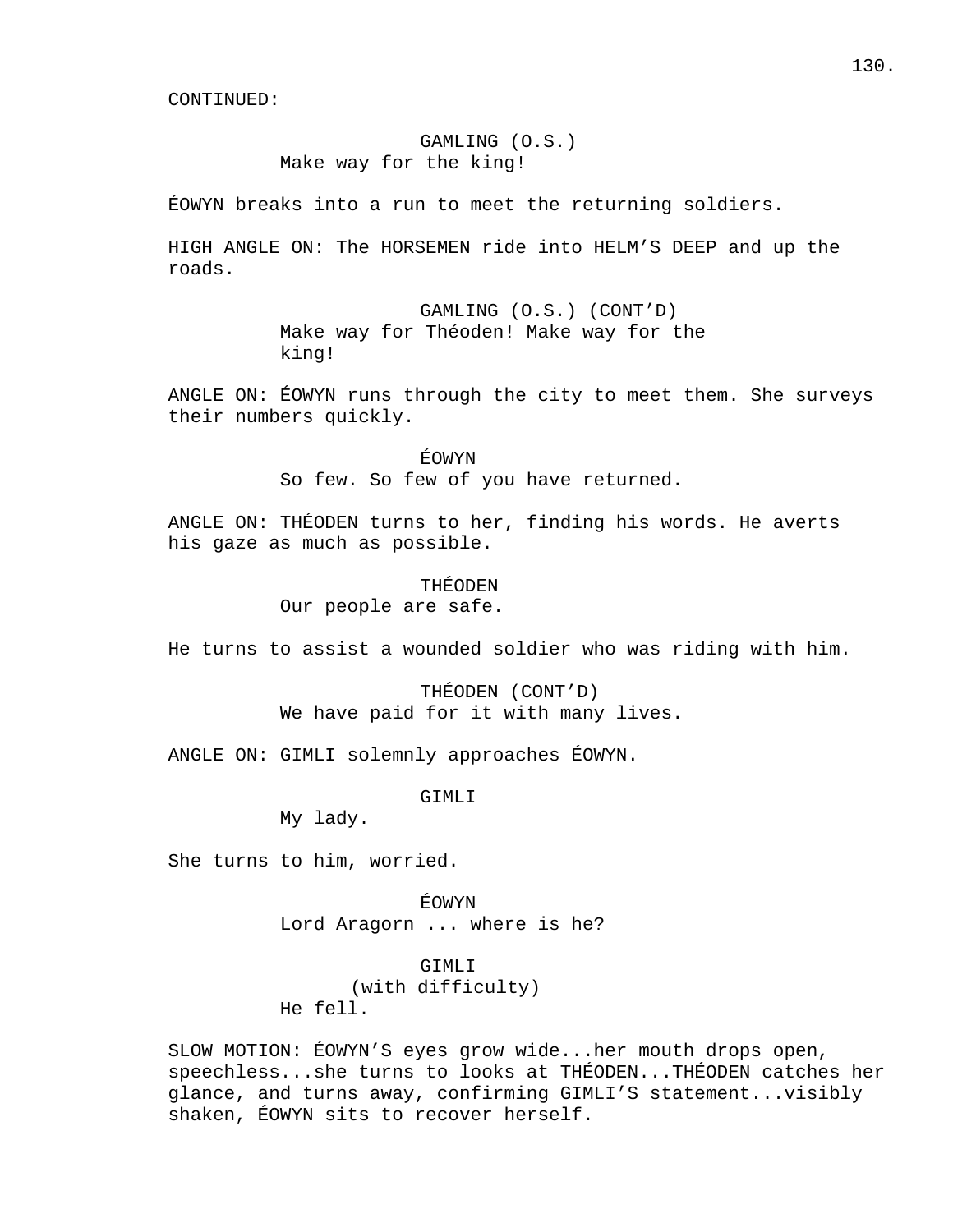WIDE ON: THÉODEN stands, overlooking the land outside of HELM'S DEEP. He addresses the SOLDIERS and MEN accompanying him.

# THÉODEN

 Draw all our forces behind the wall. Bar the gate. And set a watch on the surround.

THÉODEN turns to leave the BATTLEMENTS. The MEN follow.

 GAMLING What of those who cannot fight, my lord? The women and children?

 THÉODEN Get them into the caves.

EXT. HELM'S DEEP - DAY

ANGLE ON: THÉODEN leads his MEN down from the BATTLEMENTS and past the DEEPING STREAM, which flows through it via a grate in the wall.

> THÉODEN (CONT'D) Saruman's arm will have grown long indeed if he thinks he can reach us here.

TRACK IN ON THE GRATE IN THE WALL.

 WORMTONGUE (V.O.) Helm's Deep has one weakness. Its outer wall is solid rock but for a small culvert at its base which is little more than a drain.

CUT TO:

INT. ORTHANC ANTE-CHAMBER - DAY

CLOSE ON: SARUMAN pours gunpowder into a LARGE STONE POT.

 WORMTONGUE (CONT'D) How? How can fire undo stone? What kind of device could bring down the wall?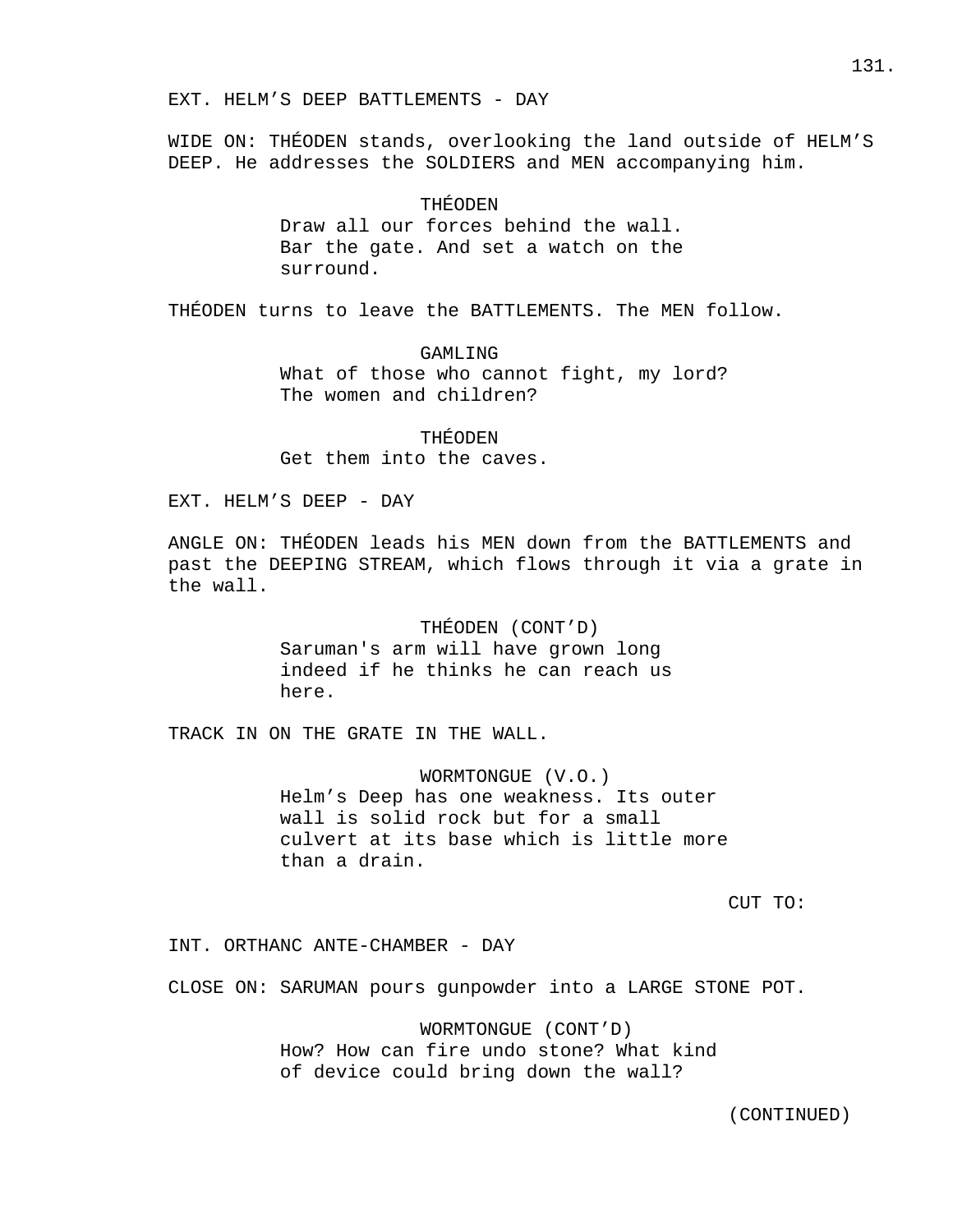ANGLE ON: WORMTONGUE leans over the pot, holding a candle...SARUMAN reaches out his hand to stay the candle's approach...SARUMAN pushes WORMTONGUE away from the pot.

> SARUMAN If the wall is breached, Helm's Deep will fall.

SARUMAN walks through ORTHANC...WORMTONGUE follows closely.

 WORMTONGUE Even if it is breached, it would take a number beyond reckoning, thousands, to storm the keep.

SARUMAN approaches his balcony, which overlooks ISENGARD.

SARUMAN

Tens of thousands.

# WORMTONGUE

But, my lord, there is no such force.

TRACK WITH: SARUMAN and WORMTONGUE walk onto the balcony as a HORN sounds.

HIGH WIDE ON: SARUMAN'S TENS OF THOUSANDS of URUK-HAI stand ready upon the wrecked field of ISENGARD...the ground simply appears covered in a black seething mass of neat rows and columns.

CLOSE ON: WORMTONGUE'S jaw drops in awe.

ANGLE ON: SARUMAN holds up his hand to calm his army.

 SARUMAN A new power is rising. Its victory is at hand.

HIGH WIDE ON: The URUK-HAI cheer and roar.

ANGLE ON: SARUMAN holds out his hand to calm them.

 SARUMAN (CONT'D) This night, the land would be stained with the blood of Rohan!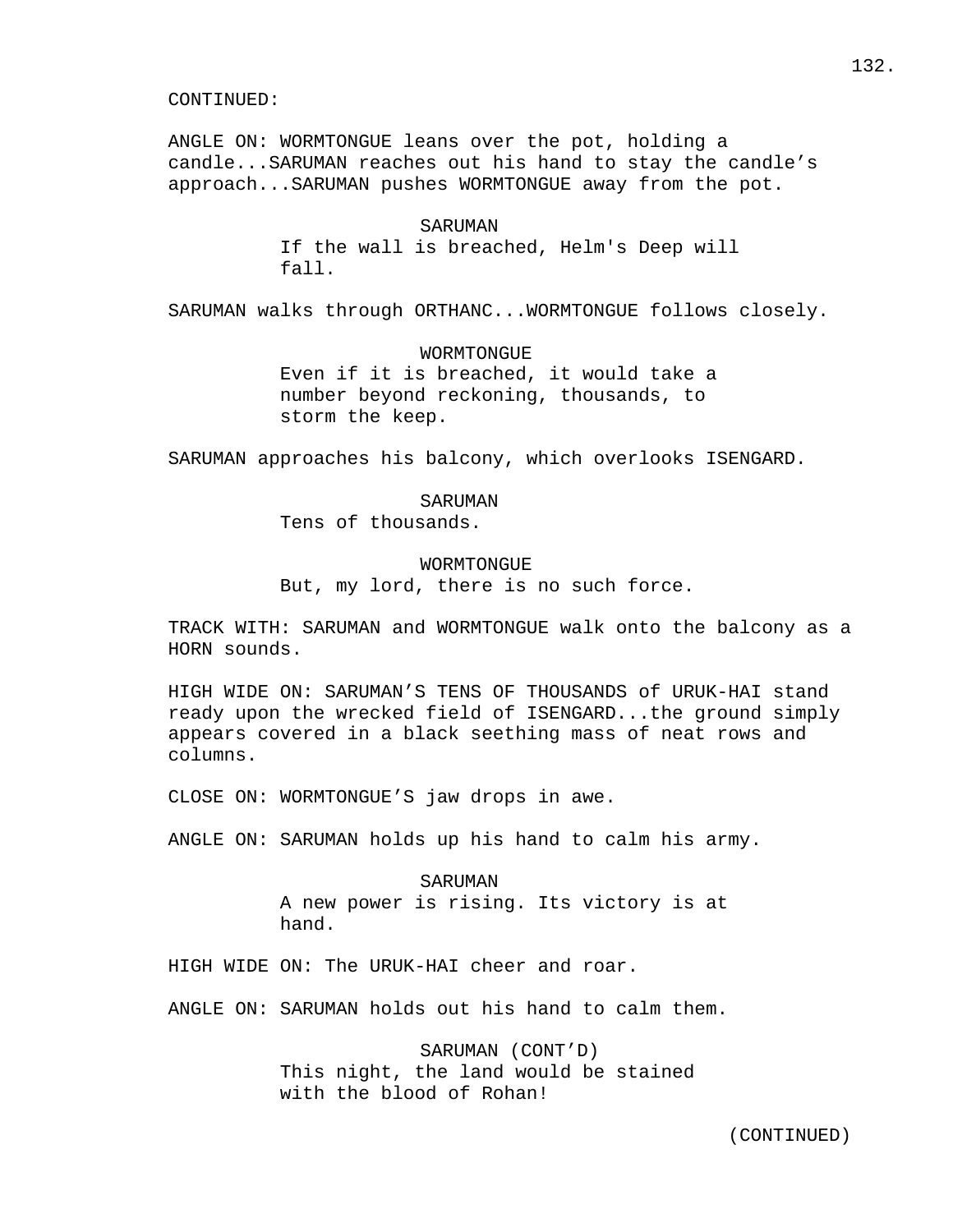CONTINUED: (2)

TRACK AWAY FORM ORTHANC DOWN THROUGH THE MASS OF SPEARS WHICH TRAVELS SO FAR, SARUMAN APPEARS AS ONLY A SPECK ON THE OBSIDIAN TOWER OF ORTHANC...EVEN AT SUCH A DISTANCE, SARUMAN IS CLEARLY HEARD.

> SARUMAN (CONT'D) March to Helms Deep! Leave none alive!

CLOSE ON: SARUMAN raises his hands in anticipated triumph.

SARUMAN (CONT'D)

To war!

HIGH WIDE ON: The army cheers and roars even louder.

CLOSE ON: WORMTONGUE stands awed and frightened...SARUMAN looks over the ARMY grimly.

> SARUMAN (CONT'D) (quietly) There will be no dawn for Men.

CUT TO:

EXT. ISENGARD - DAY

The MASSIVE URUK-HAI ARMY marches to war at HELM'S DEEP.

CUT TO:

EXT. FANGORN FOREST - DAY

AERIAL ON: Amidst the lush foliage of FANGORN, TREEBEARD continues his own arch with MERRY and PIPPIN in tow. In the distance, ORTHANC is clearly visible in the RING OF ISENGARD...a dark shape moves across the land towards ROHAN.

ANGLE ON: PIPPIN spots ISENGARD in the distance.

 PIPPIN Look! There's smoke to the south.

 TREEBEARD There is always smoke rising from Isengard these days.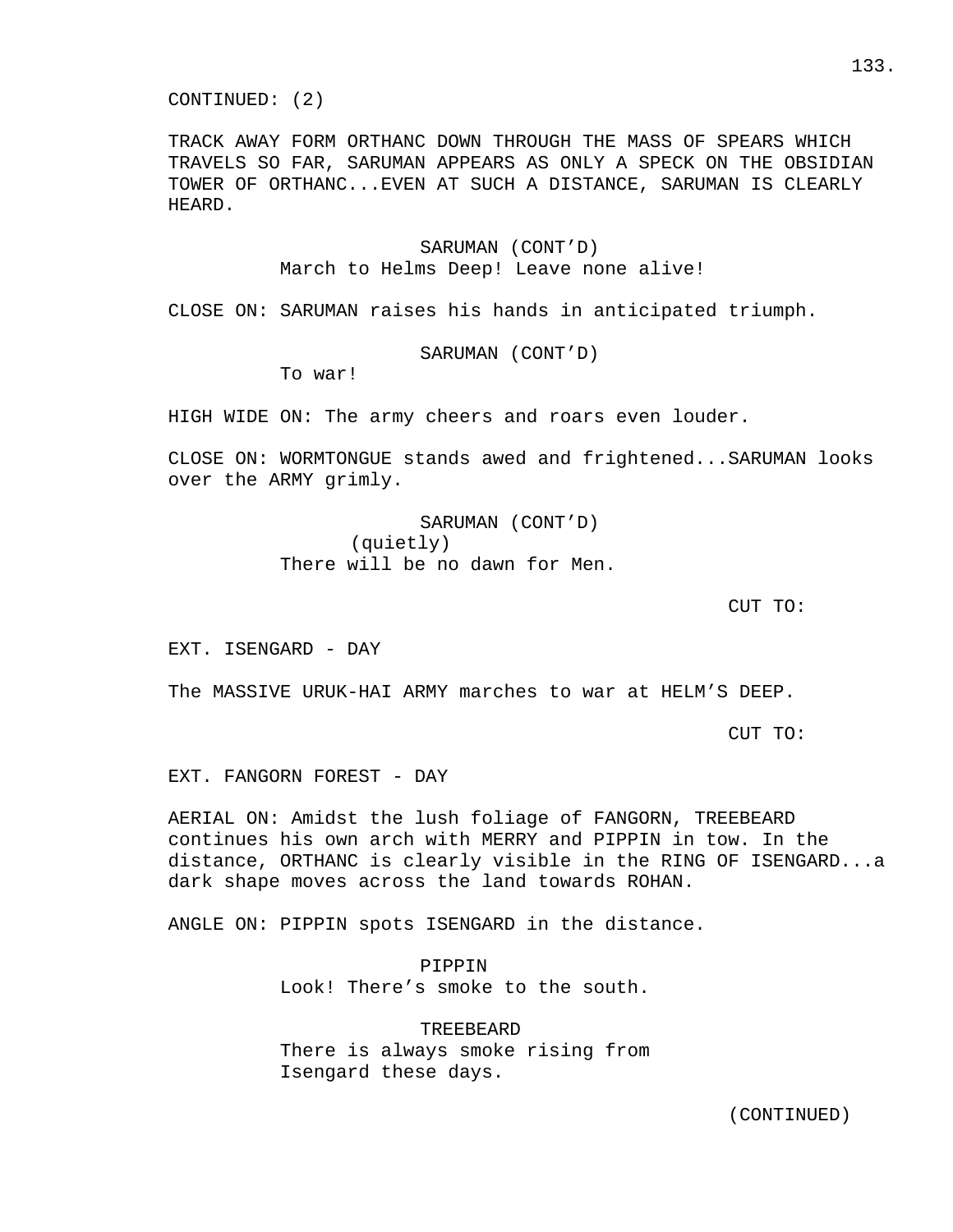MERRY reacts to the mention of the name.

# MERRY

Isengard?

MERRY climbs up TREEBEARD for a better view.

## TREEBEARD

 There was a time when Saruman would walk in my woods.

PIPPIN sees MERRY climbing, so he climbs too. TREEBEARD pays them little mind.

> TREEBEARD (CONT'D) But now he has a mind of metal and wheels. He no longer cares for growing things.

ANGLE ON: MERRY and PIPPIN reach the upper branches of TREEBEARD, just above the tops of the trees.

#### PIPPIN

What is it?

HIGH WIDE ON: On the FIELDS of ISENGARD, the FLOOD of the URUK-HAI army marches.

ANGLE ON: MERRY and PIPPIN ride atop TREEBEARD, worried.

 MERRY It's Saruman's army. The war has started.

CUT TO:

EXT. RIVER - DAY

WIDE ON: ARAGORN floats atop the water, unconscious...his body comes to rest on a bank of rocks.

INTERCUT WITH ARWEN lying in RIVENDELL.

ARAGORN remains unconscious at the river.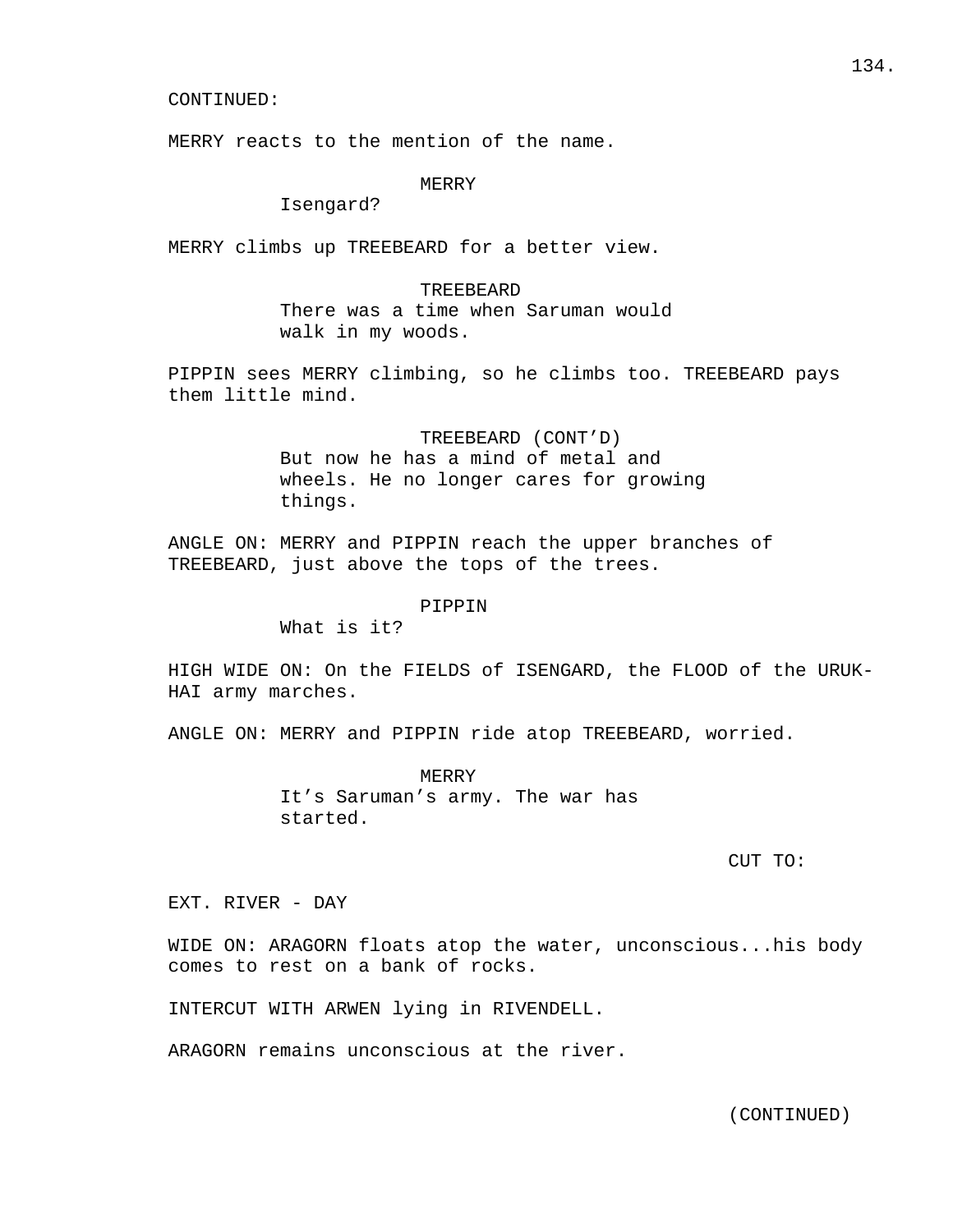ANGLE ON: SUDDENLY, ARWEN leans in above ARAGORN and kisses him gently...ARAGORN opens his eyes.

> ARWEN May the grace of the Valar protect you.

ARWEN FADES OUT...ARAGORN takes a deep breath.

EXT. RIVERBANK - DAY

ANGLE ON: ARAGORN lies unconscious on the RIVERBANK.

CLOSE ON: SUDDENLY, a HORSE HOOF steps next to his head.

ANGLE ON: It grunts and nudges ARAGORN over and over until he stirs.

### ARAGORN

(mumbling)

Brego.

ANGLE ON: BREGO drops to his knees...ARAGORN takes hold of BREGO'S MANE and PULLS HIMSELF onto BREGO'S back...Once ARAGORN is safely aboard, BREGO stands and carries him away.

EXT. PLAINS OF ROHAN - DAY

BREGO carries a weary and beaten ARAGORN across the distance towards HELM'S DEEP.

DISSOLVE TO:

INT. ARWEN'S ROOM, RIVENDELL - DAY

ARWEN lies on her bed, deep in thought. A VOICE startles her.

# ELROND

Arwen.

ARWEN turns to ELROND at her door, and sits up.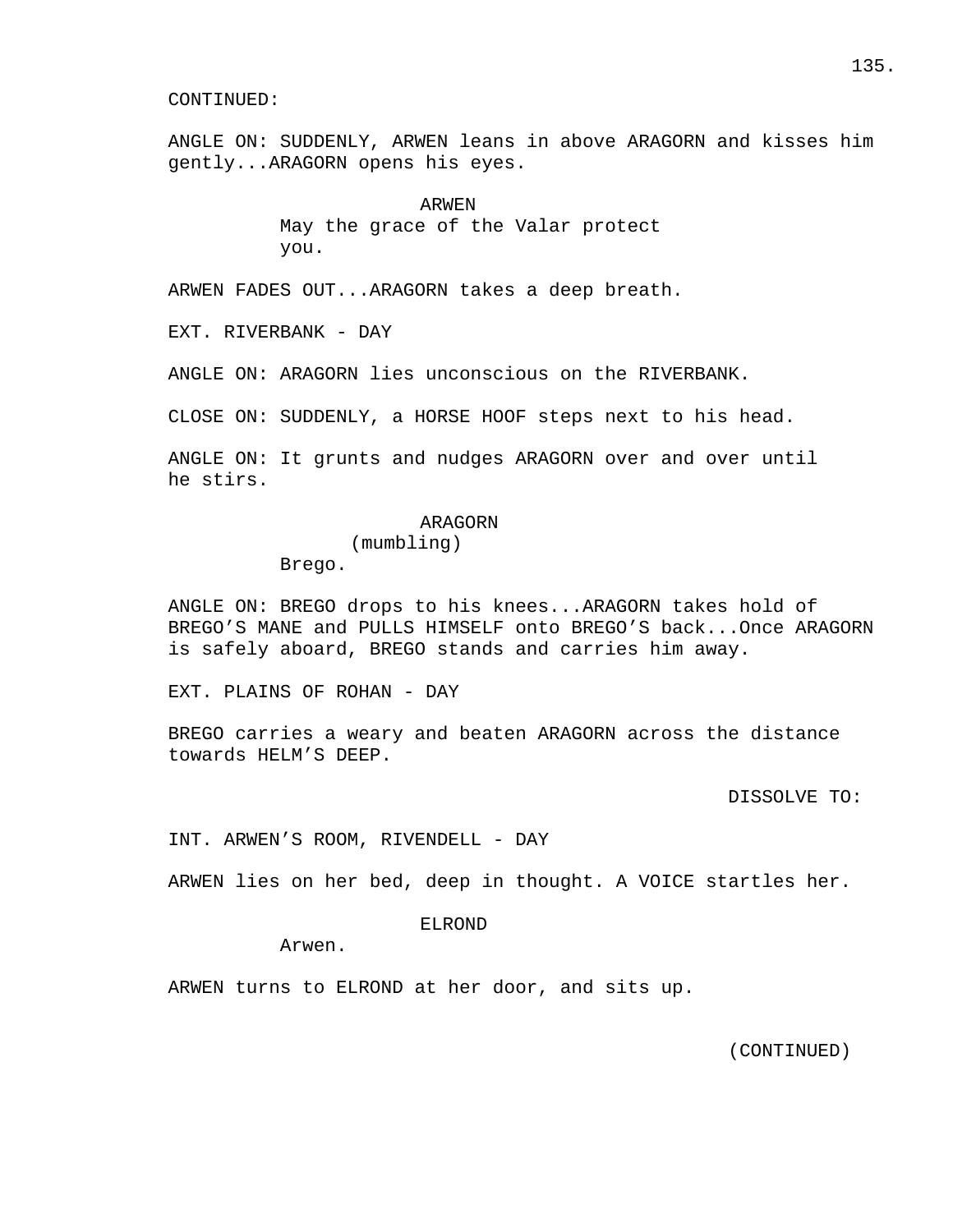ELROND (CONT'D) (in ELVISH; subtitled) Tollen i lû. I chair gwannar na Valannor. Si bado...no círar.

 It is time. The ships are leaving for Valinor. Go now...before it is too late.

ARWEN looks at him impassively.

ARWEN

I have made my choice.

ELROND approaches her.

 ELROND He is not coming back. Why do you linger here when there is no hope?

 ARWEN There is still hope.

ELROND walks toward the window and looks away from her.

### ELROND

 If Aragorn survives this war, you will still be parted. If Sauron is defeated and Aragorn made king and all that you hope for comes true, you will still have to taste the bitterness of mortality. Whether by the sword or the slow decay of time, Aragorn will die.

INSERT IMAGE: ARAGORN lies in state holding ANDÚRIL in the COURTYARD OF THE KINGS at MINAS TIRITH. His hair is greyed many years. ARWEN stands over him mourning his passing. A line of MOURNERS pass behind them.

> ELROND (V.O.) (CONT'D) And there will be no comfort for you, no comfort to ease the pain of his passing.

CROSS-FADE TO: A STONE MONUMENT of ARAGORN lying on the TABLE. All around, MINAS TIRITH has fallen into grave disrepair. To one side on his TOMB, ARWEN stands, still dressed in black as an eternal widow.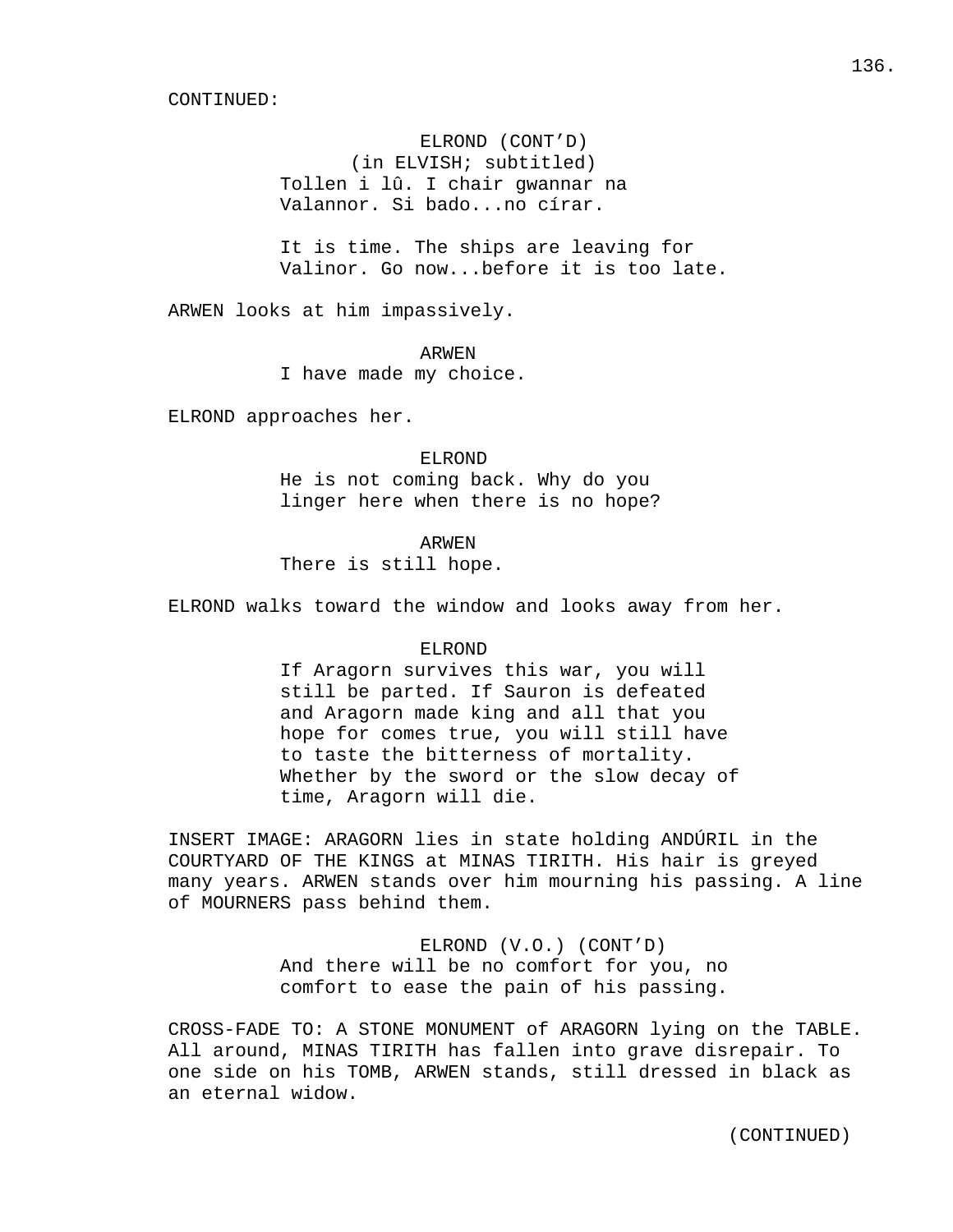ELROND (V.O.) (CONT'D) He will come to death, an image of the splendor of the kings of Men in glory undimmed before the breaking of the world. But you, my daughter, you will linger on in darkness and in doubt as nightfall in winter that comes without a star.

CLOSE ON: ARWEN, veiled in her grief, young and beautiful.

 ELROND (V.O.) (CONT'D) Here you will dwell, bound to your grief...

INSERT IMAGE: ARWEN walks through the dead FOREST of LOTHLÓRIEN. Sunlight splays through long standing carcasses of the trees.

> ELROND (V.O.) (CONT'D) ...under the fading trees, until all the world has changed and the long years of your life are utterly spent.

CLOSE ON: ELROND, once again standing at the window in ARWEN'S ROOM.

CLOSE ON: ARWEN, a tear streams down her face.

ELROND turns from the window to face her.

ELROND (CONT'D)

Arwen...

ARWEN breathes deeply, torn by her love for ARAGORN and her love for her father.

> ELROND (CONT'D) There is nothing for you here, only death.

ARWEN raises her tear-worn eyes to him. ELROND walks over to her a sits beside her. He brushes his hand gently across her face.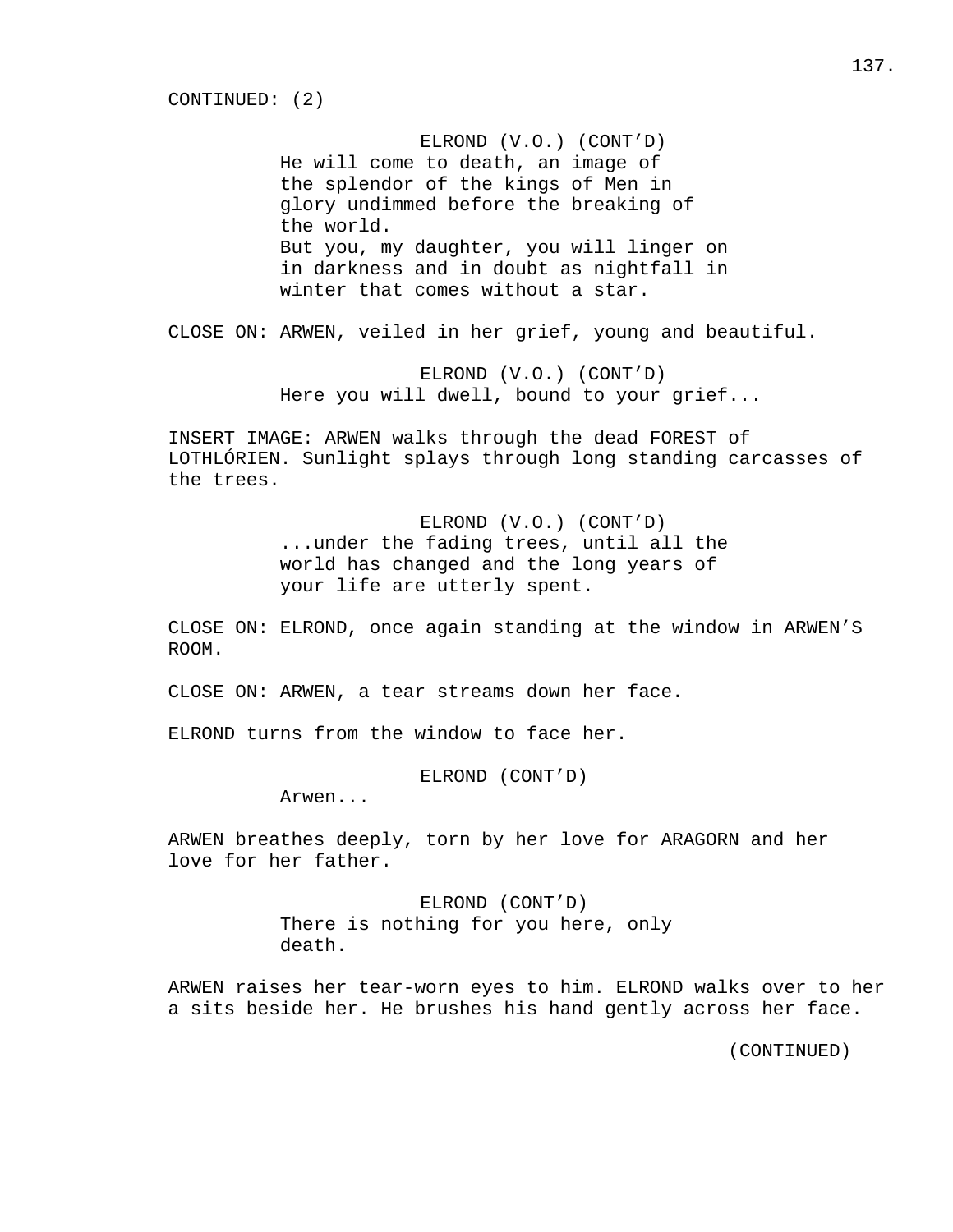CONTINUED: (3)

 ELROND (CONT'D) (in ELVISH; subtitled) A im, ú-'erin veleth lîn?

Do I not also have your love?

ARWEN gives in to his embrace and holds him.

 ARWEN (choked; in ELVISH; subtitled) Gerich meleth nîn, ada.

You have my love, father

CUT TO:

EXT. RIVENDELL - NIGHT

A group of ELVES move out of RIVENDELL, each carrying a lantern.

ANGLES ON: ARWEN walks among them, silent and stoic...ELROND stands on a balcony, watching them go....ARWEN turns a final sad glance to him.

CLOSE ON: ELROND remains impassive and resigned.

EXT. MIDDLE EARTH - NIGHT

WIDE ON: The line of ELVES with their lanterns stretches across the bridge before RIVENDELL, standing gravely empty behind them.

EXT. RIVENDELL - NIGHT

CLOSE ON: ELROND remains on his balcony, watching the entourage leave. The VOICE of GALADRIEL is heard...

INTERCUT: GALADRIEL speaking across the distance.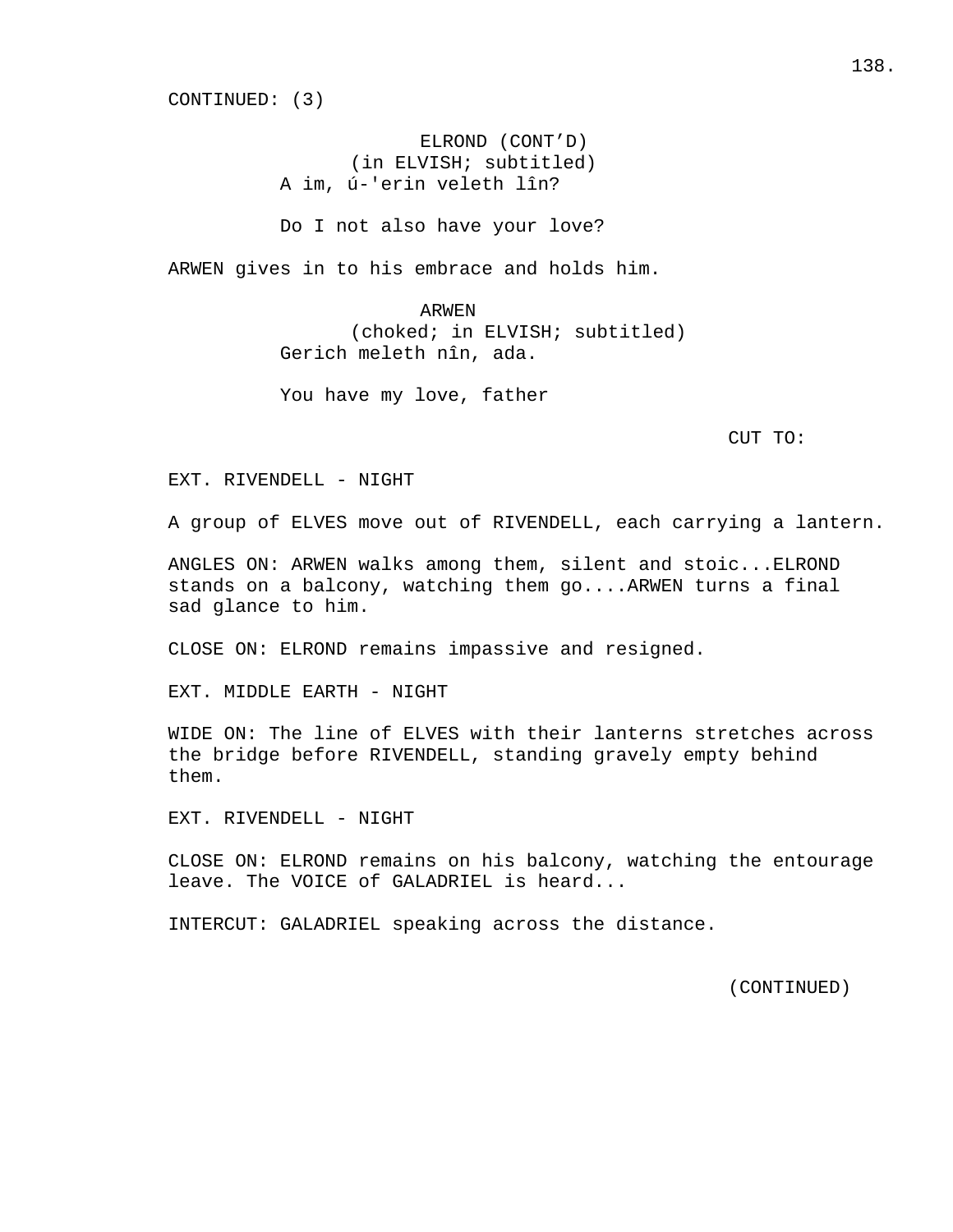#### GALADRIEL

 (in ELVISH) I amar prestar aen... han mathon ne nen, han mathon ne chae, a han nostan ned gwilith.

 The world has changed... I feel it in the water, I feel it in the earth, I smell it in the air.

INTERCUT: ELROND standing at his window. He continues watching the entourage leave.

> GALADRIEL (V.O.) (CONT'D) (in English) The power of the enemy is growing. Sauron will use his puppet Saruman...

INTERCUT: SARUMAN in the PALANTÍR CHAMBER at ORTHANC, his hand held over the PALANTÍR. Within the ball swirls the FIERY EYE OF SAURON.

> GALADRIEL (V.O.) (CONT'D) ...to destroy the people of Rohan.

INTERCUT WITH: SARUMAN'S URUK-HAI ARMY marches across ISENGARD towards ROHAN...The ARMY forms a black line that stretches back for miles. THOUSANDS OF SPEARS rise high over the heads of the ARMY.

> GALADRIEL (V.O.) (CONT'D) Isengard has been unleashed.

INTERCUT: THE EYE OF SAURON high atop the TOWER OF BARAD-DÛR.

 GALADRIEL (V.O.) (CONT'D) The Eye of Sauron now turns to Gondor...

INTERCUT: HIGH OVERHEAD AERIAL of OSGILIATH, it east and west portions of the city split by the RIVER ANDUIN.

> GALADRIEL (V.O.) (CONT'D) ...the last free kingdom of Men.

A SHADOW spreads over OSGILIATH.

139.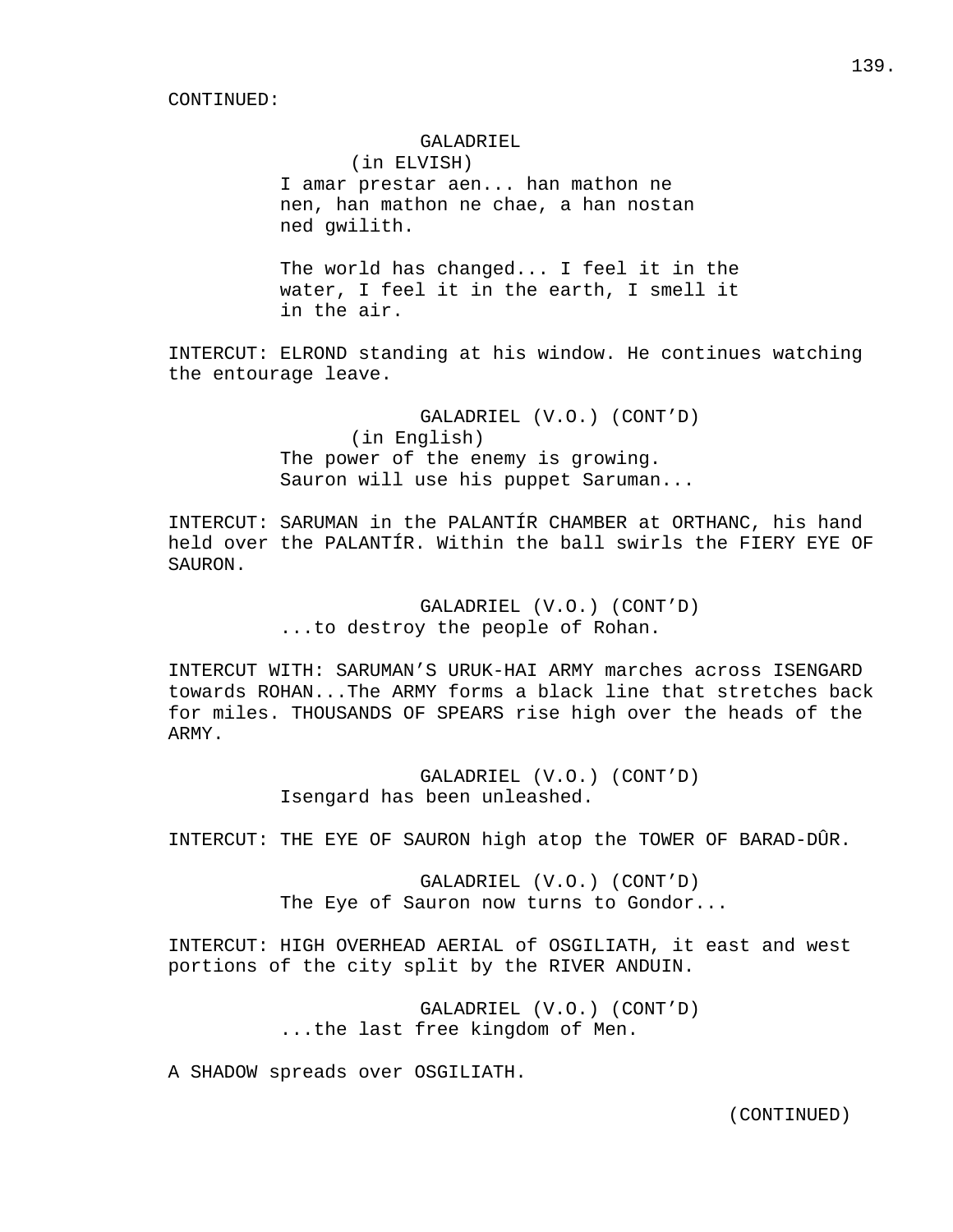CONTINUED: (2)

 GALADRIEL (V.O.) (CONT'D) His war on this country will come swiftly.

INTERCUT: THE EYE OF SAURON high atop the TOWER OF BARAD-DÛR, looking in the direction of OSGILIATH and GONDOR.

> GALADRIEL (V.O.) (CONT'D) He senses the Ring is close.

INTERCUT: FRODO and SAM, blindfolded, are being pushed along by the GONDORIAN RANGERS, led by FARAMIR.

> GALADRIEL (V.O.) (CONT'D) The strength of the Ring-bearer is failing.

INTERCUT: ELROND at his window, anger and frustration welling up within him, as he listens to GALADRIEL.

> GALADRIEL (V.O.) In his heart, Frodo begins to understand...

INTERCUT: CLOSE ON: GALADRIEL

 GALADRIEL (CONT'D) ...the quest will claim his life. You know this.

INTERCUT: ELROND stands at his window.

 GALADRIEL (V.O.) (CONT'D) You have foreseen it. It is the risk we all took.

FADE TO BLACK.

CLOSE ON: The RING spins through the darkness.

 GALADRIEL (V.O.) (CONT'D) In the gathering dark, the will of the Ring grows strong.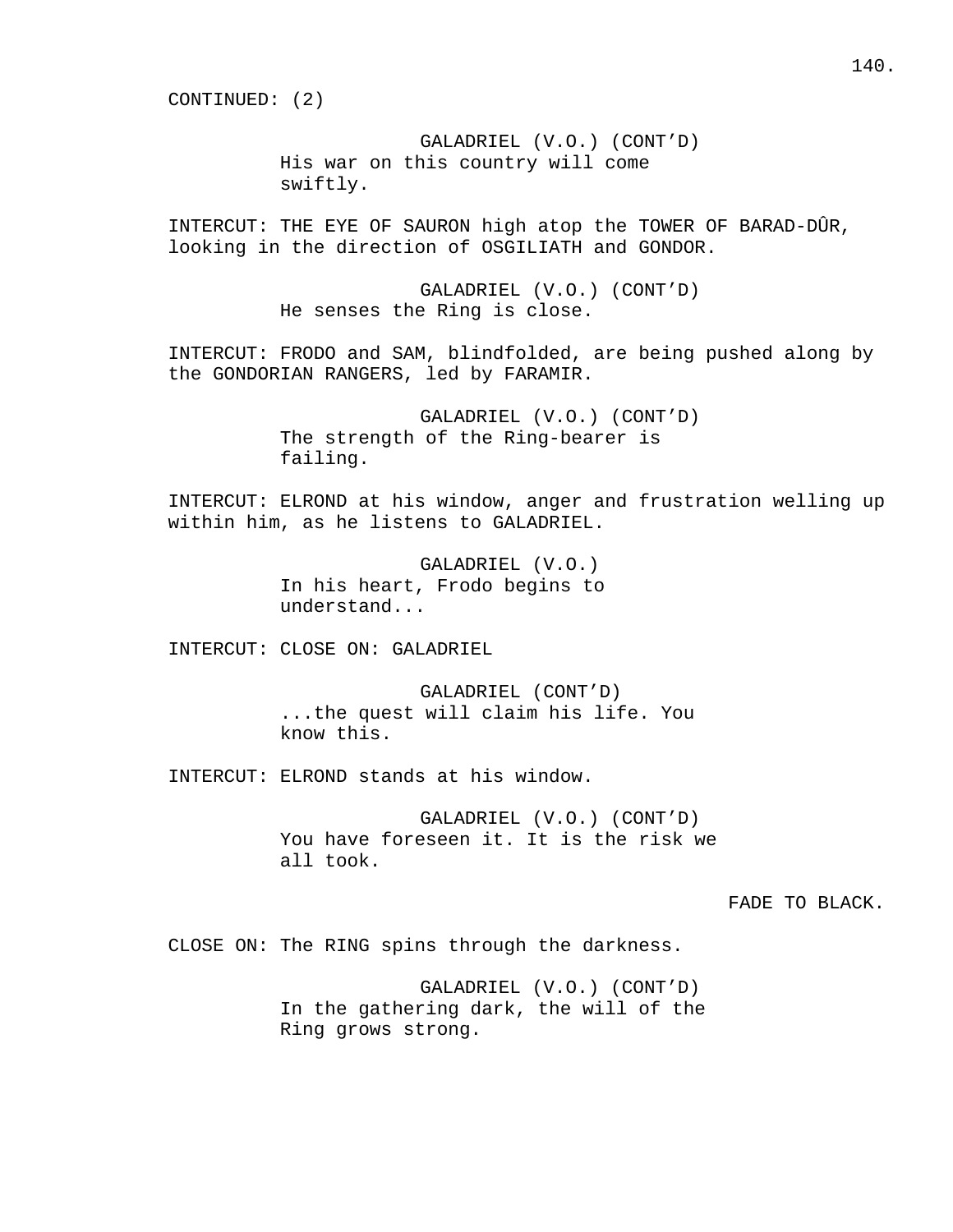ANGLE ON: The GONDORIAN RANGERS continue prodding FRODO and SAM along.

> GALADRIEL (V.O.) (CONT'D) It works hard now to find its way back into the hands of Men. Men, who are so easily seduced by its power.

ANGLE ON: FARAMIR, leading the band of RANGERS.

 GALADRIEL (V.O.) (CONT'D) The young captain of Gondor has but to extend his hands, take the Ring for his own and the world will fall.

WIDE ANGLE ON: The WATERFALL in ITHILIEN, which conceals the hideout of the RANGERS, HENNETH ANNÛN.

INT. HENNETH ANNÛN - DAY

ANGLE ON: The MEN pass FRODO and SAM to one another within the hideout to imprison them.

> GALADRIEL (V.O.) (CONT'D) It is close now...

INTERCUT: GALADRIEL'S EYES, watching across the distance.

 GALADRIEL (V.O.) (CONT'D) ...so close to achieving its goal.

INTERCUT: THE EYE OF SAURON on BARAD-DÛR.

 GALADRIEL (V.O.) (CONT'D) For Sauron will have dominion of all life on this Earth...

PULL BACK TO REVEAL: The TOWER deep within MORDOR. NAZGÛL fly around the TOWER on FELL-BEASTS, guarding it from invaders.

INTERCUT: CLOSE ON: GALADRIEL'S EYES, with their deep pools of wisdom.

> GALADRIEL (CONT'D) ...even unto the ending of the world. The time of the Elves...is over.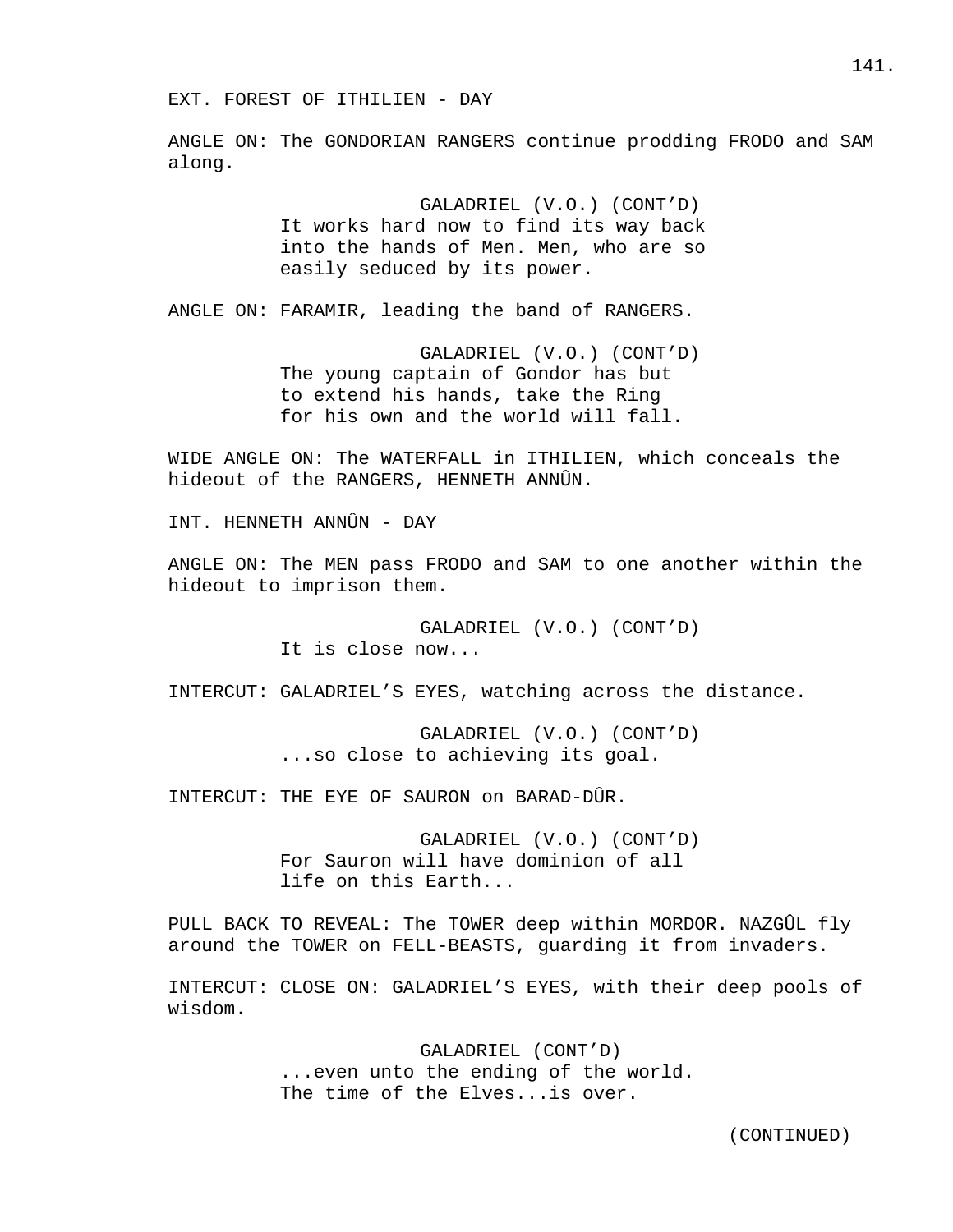INTERCUT: ELROND walks up to the painting of ISILDUR defeating SAURON with the BROKEN BLADE of NARSIL.

CLOSE ON: The PAINTING, panning from the image of SAURON to that of ISILDUR.

> GALADRIEL (V.O.) (CONT'D) Do we leave Middle-earth to its fate? Do we let them stand alone?

CLOSE ON: ELROND, his face etched with frustration and indecision.

INT. HENNETH ANNÛN - DAY

CLOSE ON: A MAP of MIDDLE-EARTH is unrolled onto a table.

ANGLE ON: FARAMIR and MADRIL, poring over the MAP.

# FARAMIR

What news?

#### MADRIL

 Our scouts report Saruman has attacked Rohan.

CLOSE ON: The MAP as MADRIL indicates ROHAN and HELM'S DEEP.

 MADRIL (CONT'D) Théoden's people have fled to Helm's Deep. But we must look to our own borders.

PAN ON: MADRIL moves his FINGER from HELM'S DEEP to the borders of MORDOR, where he traces from the BLACK GATE to OSGILIATH.

> MADRIL (CONT'D) Faramir, Orcs are on the move. Sauron is marshaling an army. Easterlings and Southrons are passing through the Black Gate.

## FARAMIR

How many?

142.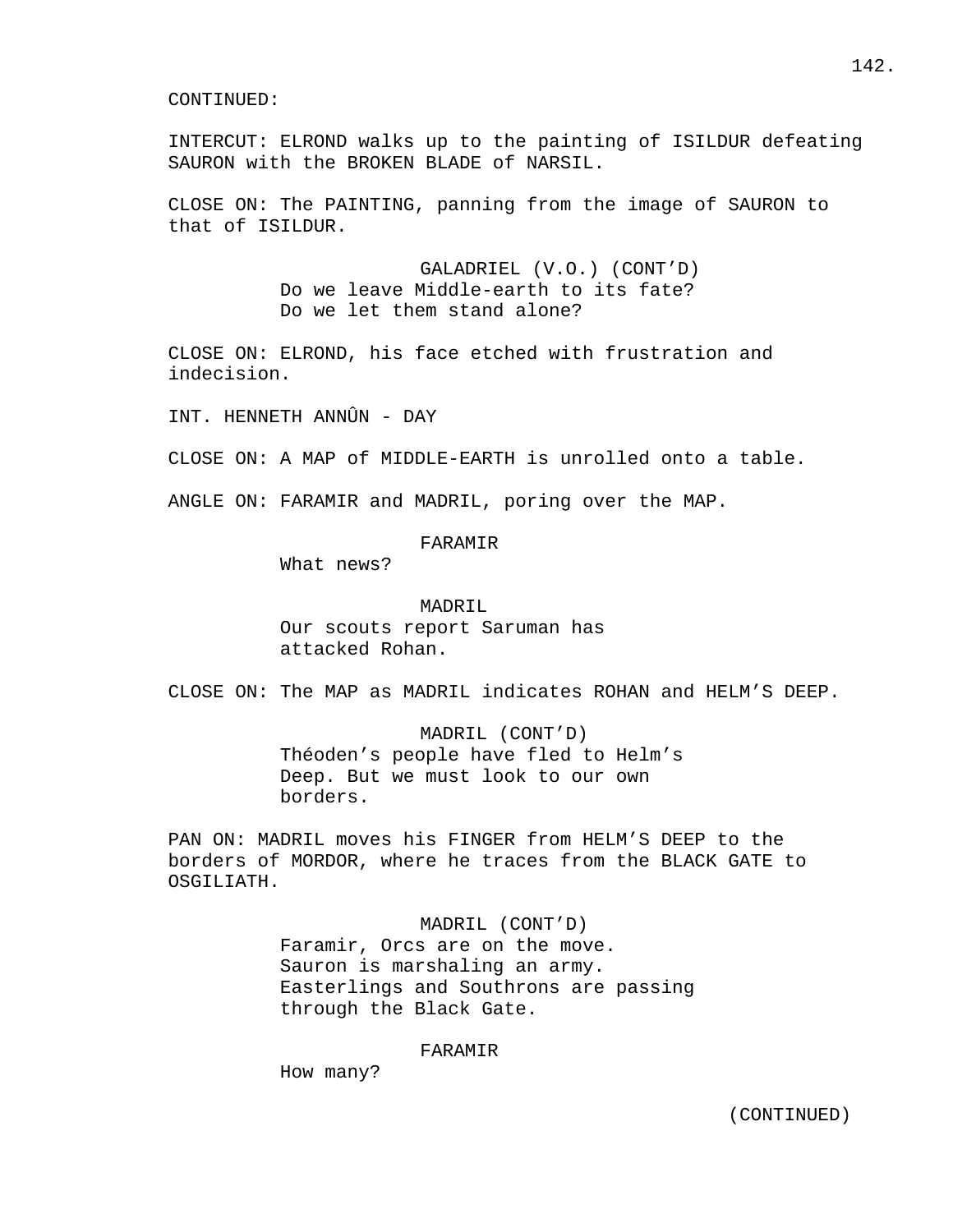## MADRIL

 Some thousands. More come every day.

#### FARAMIR

 Who's covering the river to the north?

CLOSE ON: The MAP is centered on GONDOR. MADRIL points out OSGILIATH.

#### MADRIL

 We pulled 500 Men at Osgiliath, but if the city is attacked, we won't hold it.

ANGLE ON: FARAMIR considers MADRIL'S words carefully.

CLOSE ON: The MAP shows ISENGARD.

# FARAMIR

Saruman attacks from Isengard.

PAN ON: FARAMIR moves his FINGER from ISENGARD to MORDOR.

# FARAMIR (CONT'D) Sauron from Mordor.

PULL BACK TO REVEAL the ISENGARD, GONDOR, and MORDOR on the MAP.

> FARAMIR (CONT'D) The fight will come to Men on both fronts. Gondor is weak.

ANGLE ON: FARAMIR.

 FARAMIR (CONT'D) Sauron will strike us soon. And he will strike hard.

CLOSE ON: The MAP closes in on OSGILIATH.

 FARAMIR (CONT'D) He knows now we do not have the strength to repel him.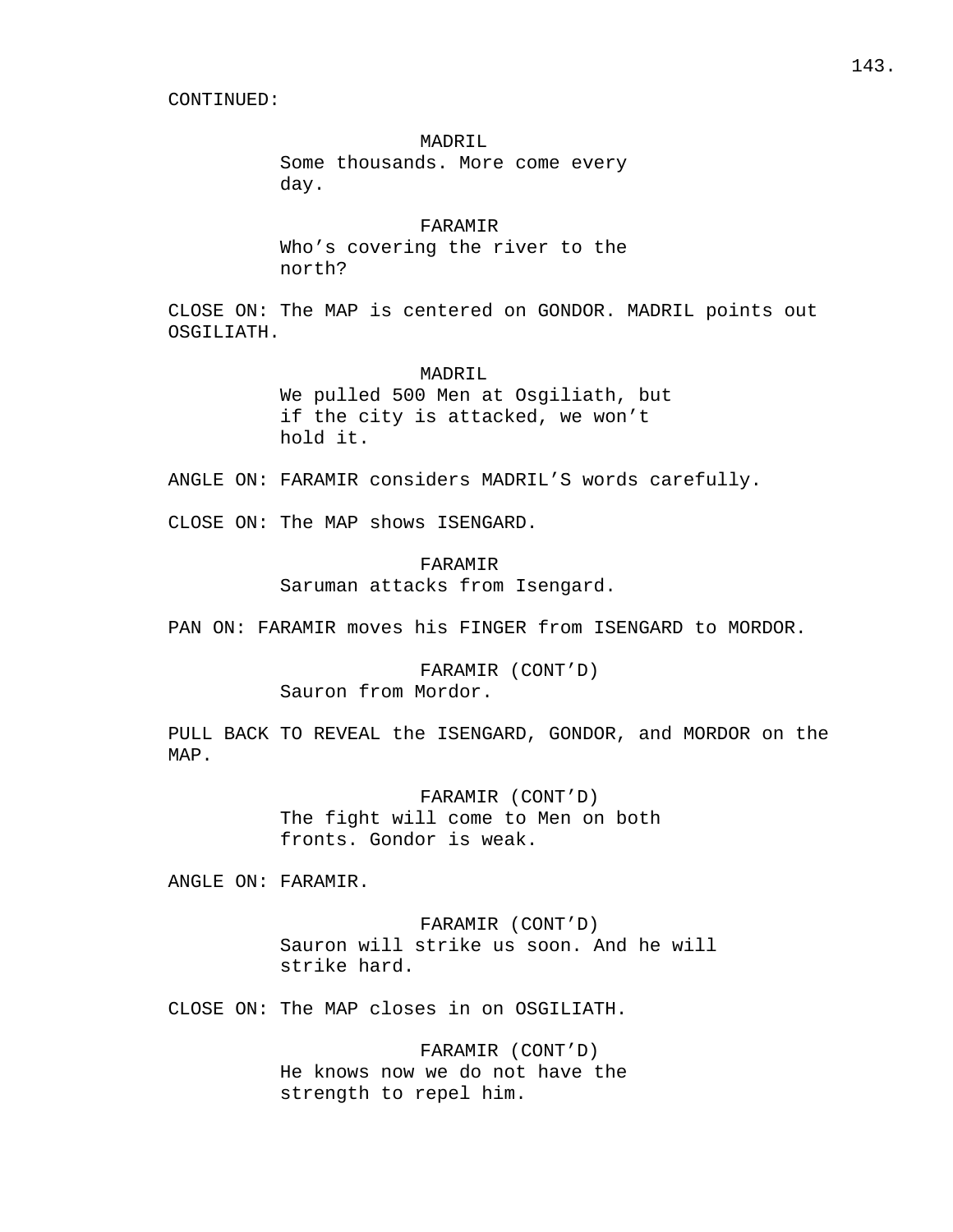CLOSE ON: FRODO'S BLINDFOLD is ripped of him.

ANGLE ON: FRODO and SAM stand in the midst of the GONDORIAN RANGERS, all walking to and fro in their duties.

ANGLE ON: FARAMIR enters and address FRODO and SAM.

### FARAMIR

 My Men tell me that you are Orc spies.

SAM Spies?! Now wait just a minute!

> FARAMIR Well if you're not spies, then who are you?

SAM looks over to FRODO, who remains silent and unmoving... FARAMIR sits to address them.

FARAMIR (CONT'D)

Speak.

FRODO and SAM stay silent for a moment...finally, FRODO speaks.

#### FRODO

 We are Hobbits of the Shire. Frodo Baggins is my name, and this is Samwise Gamgee.

# FARAMIR

Your bodyguard?

# SAM

 (insulted) His gardener.

### FARAMIR

And where is your skulking friend?

ANGLE ON: FRODO looks suddenly nervous, his eyes widening.

 FARAMIR (CONT'D) That gangrel creature. He had an ill favored look.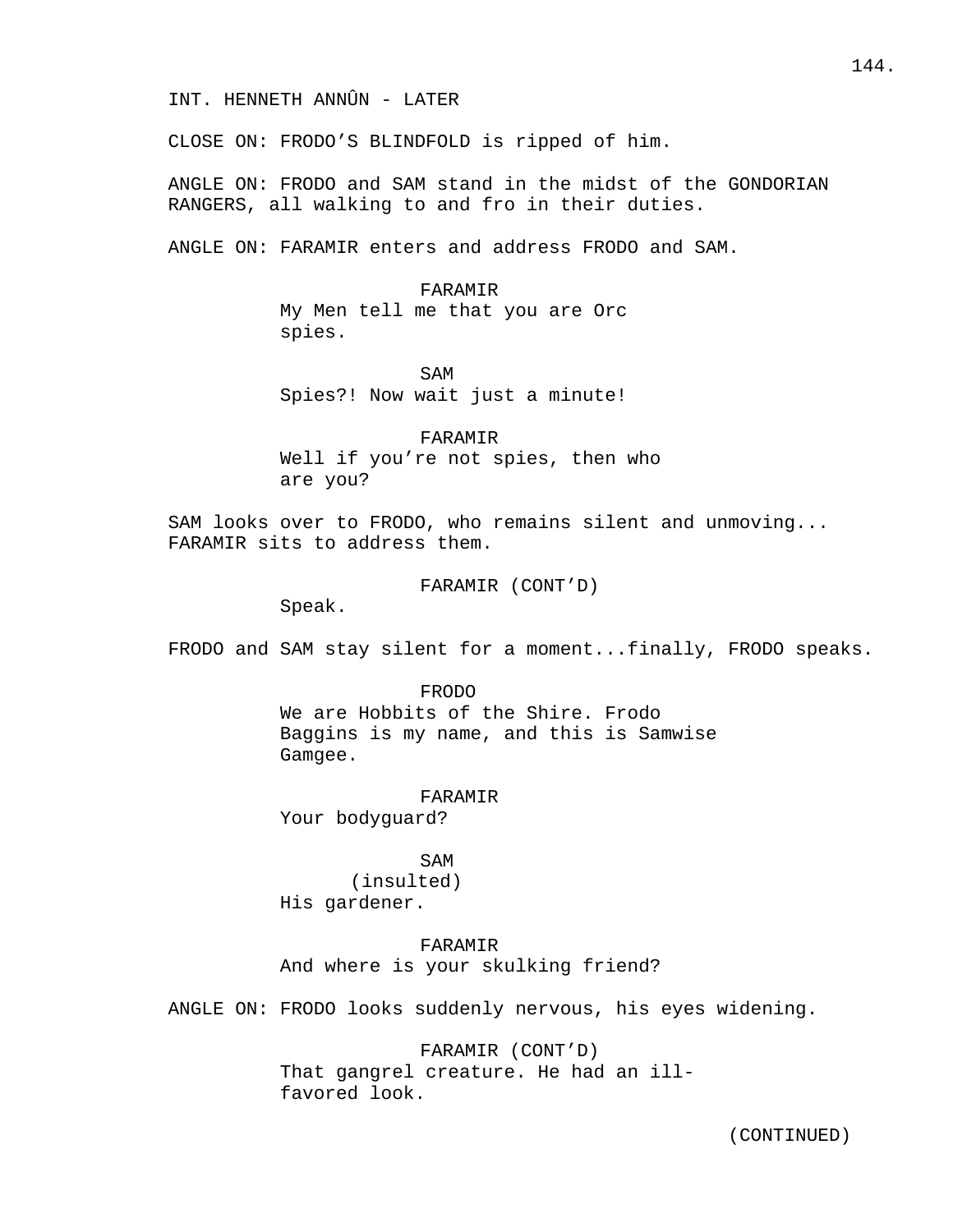FRODO shakes his head.

 FRODO There was no other.

ANGLE ON: SAM looks uncomfortable, as if caught in a lie... FARAMIR eyes them suspiciously.

> FRODO (CONT'D) We set out from Rivendell with seven companions.

FARAMIR is suddenly very interested.

 FRODO (CONT'D) One we lost in Moria, two were my kin, a Dwarf there was also, and an Elf. And two Men, Aragorn, son of Arathorn, and Boromir of Gondor.

FARAMIR'S expression changes to that of reserved surprise.

#### FARAMIR

 (intently) You're a friend of Boromir?

FRODO

Yes... for my part.

ANGLE ON: FARAMIR turns away from the HOBBITS for a moment, and then back to address them.

> FARAMIR It would grieve you then to learn that he was dead.

CLOSE ON: FRODO'S mouth drops, shocked.

FRODO

Dead? How? When?

FARAMIR

 As one of his companions, I hoped you would tell me.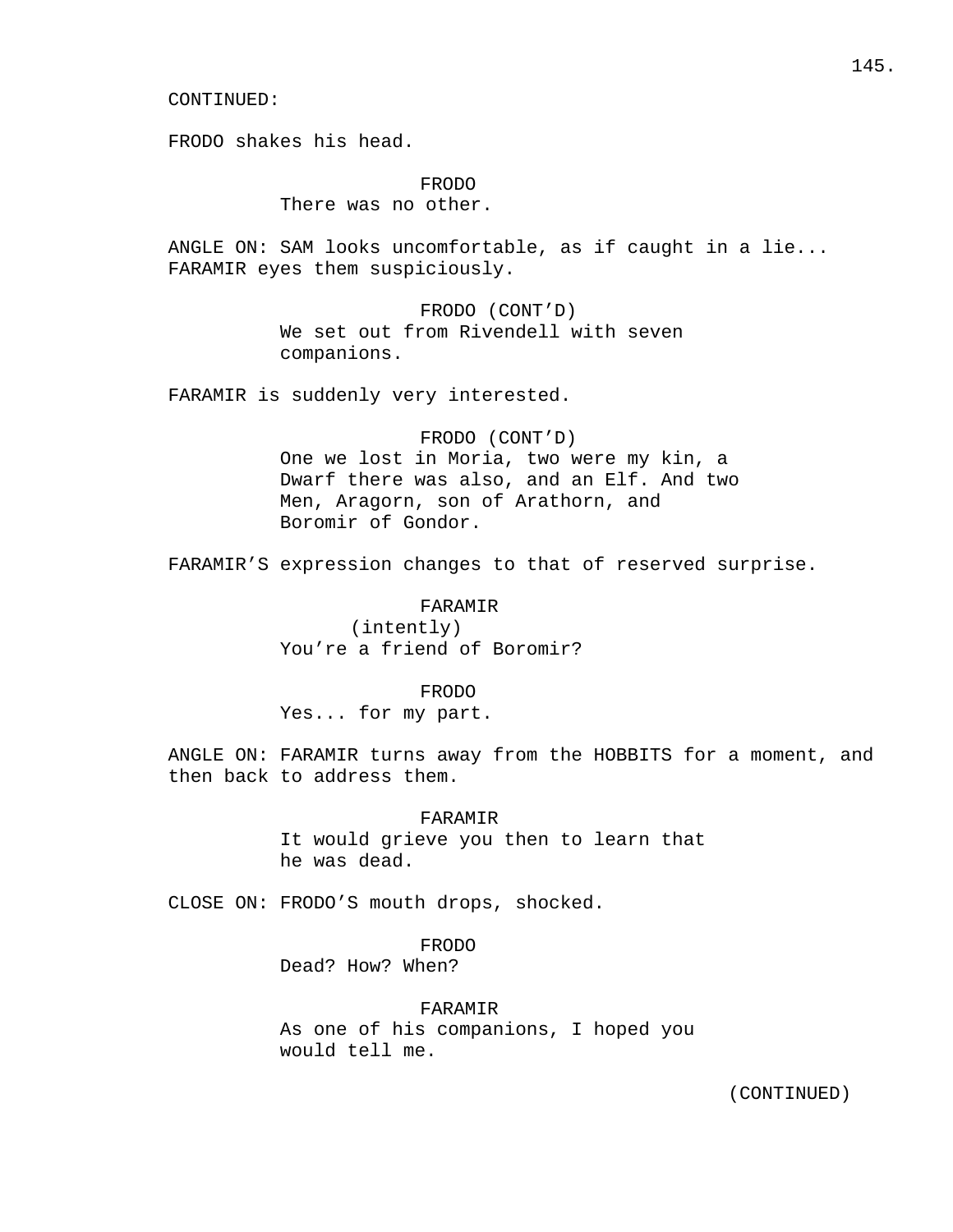### FRODO

 If something has happened to Boromir, we would have you tell us.

### FARAMIR

 (with great difficulty) His horn washed up on the riverbank, about six days past. It was cloven in two. But more than this, I know it in my heart. He was my brother.

CLOSE ON: FRODO stands speechless at the revelation.

IMAGES: FARAMIR stands alone on a riverbank...FARAMIR walks through the water to an ELVEN BOAT, floating down the river.

IMAGE: CLOSE ON the ELVEN BOAT: BOROMIR lies in state.

IMAGE: FARAMIR stands in shock at the image as the boat passes him by.

INT. HENNETH ANNÛN - DAY

FARAMIR sits alone, deep in thought.

CLOSE ON: In his hands, he holds the BOROMIR'S HORN, cloven in two.

ON THE SOUNDTRACK: Voices cry out, "Boromir! Boromir!"

CUT TO:

EXT. OSGILIATH - DAY

Hundreds of GONDORIANS crowd the streets of the city, crying BOROMIR'S name.

ANGLE ON: BOROMIR plants a flag in one of the turrets and draws his sword in salute.

> BOROMIR This city was once the jewel of our kingdom...a place of light and beauty and music...and so it shall be once more!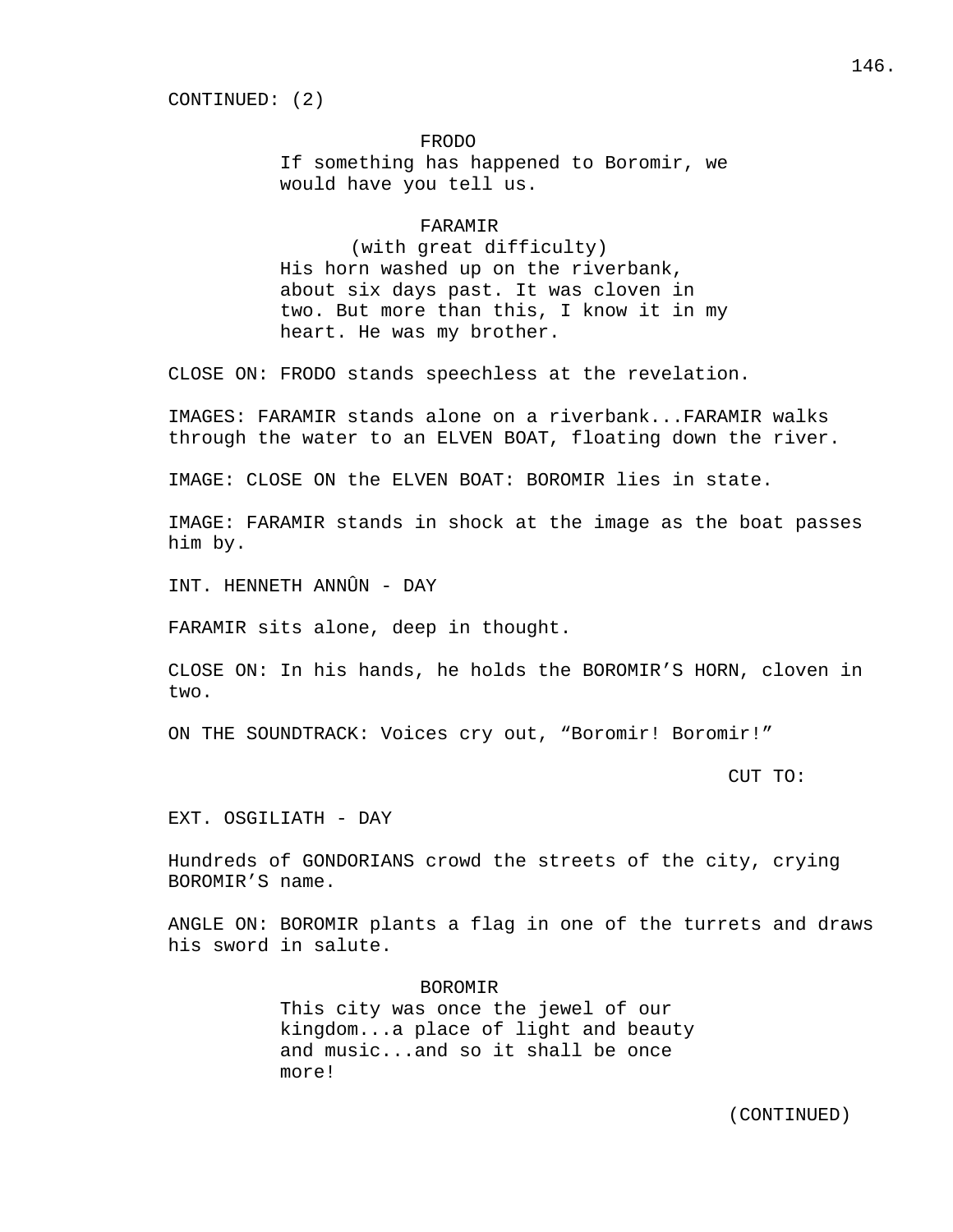The people cheer in response.

 BOROMIR (CONT'D) Let the armies of Mordor know this: never again will the land of my people fall into enemy hands.

The people cheer again.

 BOROMIR (CONT'D) This city of Osgiliath has been reclaimed for Gondor!

WIDE ON: BOROMIR raises his sword in triumph over the city. The people respond to him with cheers and jubilation.

ANGLE ON: FARAMIR makes his way through the crowds to BOROMIR. They embrace.

> FARAMIR Good speech. Nice and short.

 BOROMIR Leaves more time for drinking!

The brothers laughs. BOROMIR addresses the people around him.

 BOROMIR (CONT'D) Break out the ale! These men are thirsty!

The men cheer in agreement.

ANGLE ON: BOROMIR fills two tankards of ale. He hands one to FARAMIR and they toast.

> BOROMIR (CONT'D) Remember today, little brother. Today, life is good.

They drink...FARAMIR'S gaze drifts beyond BOROMIR. His expression drops.

BOROMIR (CONT'D)

What?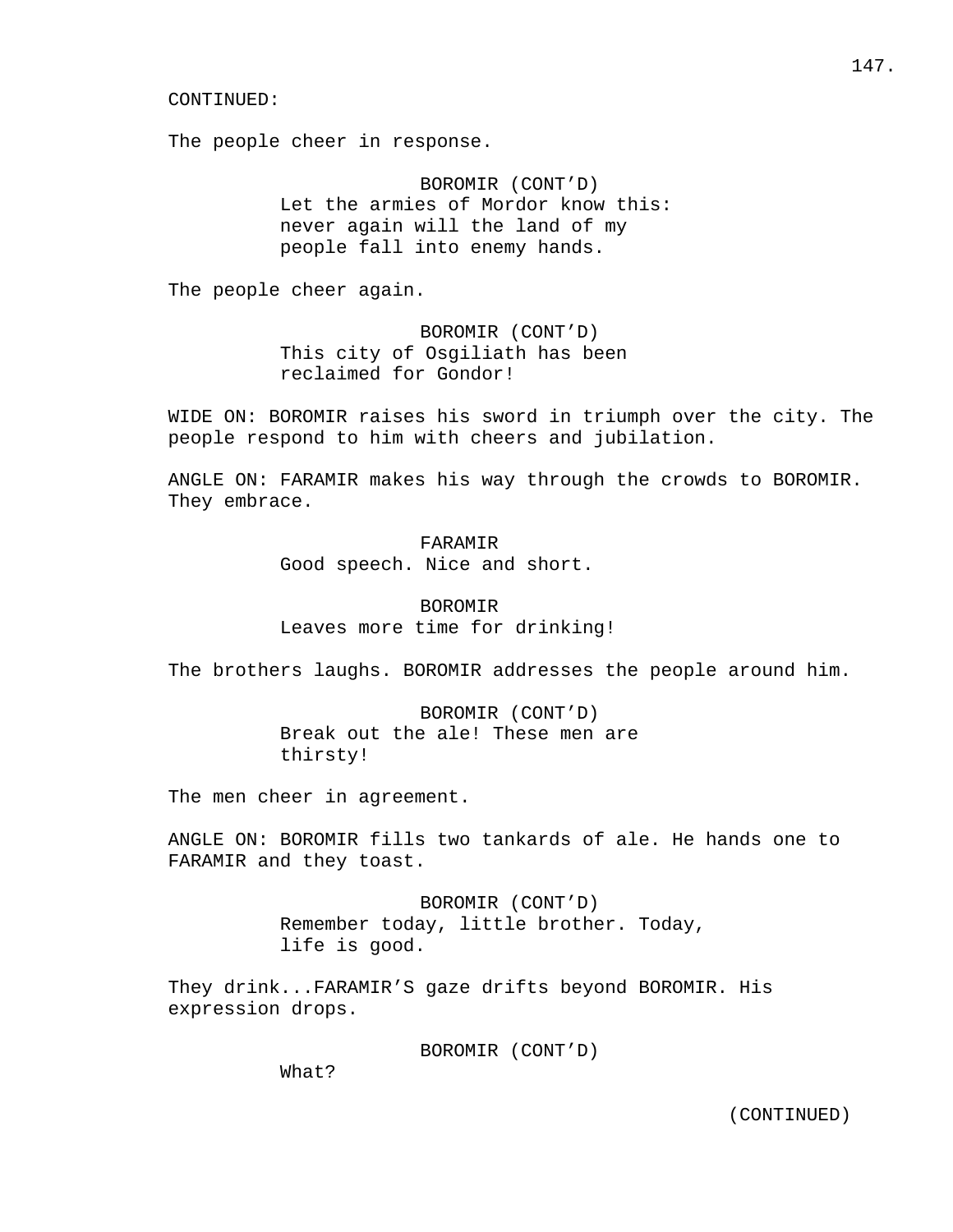# FARAMIR

He's here.

BOROMIR turns.

ANGLE ON: LORD DENETHOR, their father and the STEWARD OF GONDOR, makes his way through the crowd, happily greeting the people.

ANGLE ON: BOROMIR, turns away in frustration.

 BOROMIR (CONT'D) One moment of peace, can he not give us that?

#### DENETHOR

 (smiling broadly) Where is he? Where is Gondor's finest? Where's my first-born?

BOROMIR musters a smile, and then turns to greet DENETHOR.

### BOROMIR

Father!

ANGLE ON: FARAMIR drops back, as if staying out of the way... BOROMIR embraces DENETHOR.

#### DENETHOR

 They say you vanquished the enemy almost single-handedly.

 BOROMIR They exaggerate. The victory belongs to Faramir also.

FARAMIR smiles and steps forward...DENETHOR scowls.

### DENETHOR

 (condescending) But for Faramir, this city would still be standing. Were you not entrusted to protect it?

#### FARAMIR

 I would have done, but our numbers were too few.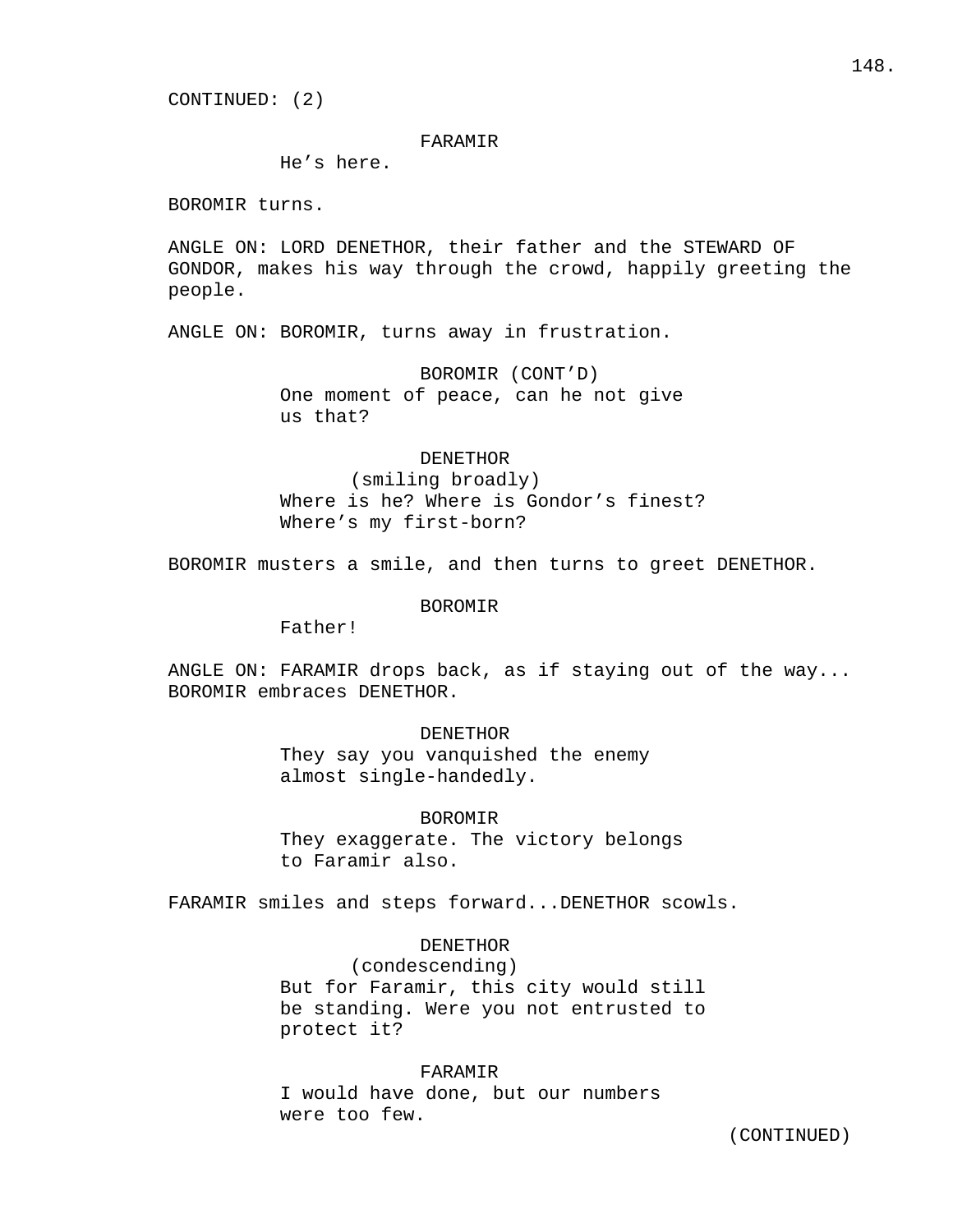CONTINUED: (3)

### DENETHOR

 Oh, too few. You let the enemy walk in and take it on a whim.

ANGLE ON: FARAMIR is shattered, hurt by his father's condescension. DENETHOR steps toward him for the kill.

> DENETHOR (CONT'D) Always you cast a poor reflection on me.

 FARAMIR That is not my intent.

# BOROMIR

 (impatient) You give him no credit, and yet he tries do to your will.

ANGLE ON: BOROMIR storms away. DENETHOR leaves FARAMIR and follows him.

> BOROMIR (CONT'D) He loves you, Father.

### DENETHOR

 Do not trouble me with Faramir ... I know his uses, and they are few.

ANGLE ON: BOROMIR turns away, unbelieving a father would say such things of a son.

# DENETHOR (CONT'D)

 We have more urgent things to speak of. Elrond of Rivendell has called a meeting. He will not say why, but I have guessed its purpose. It is rumored that the weapon of the enemy has been found.

CLOSE ON: BOROMIR'S mouth DROPS in SURPRISE and DISBELIEF.

 BOROMIR (delicately) The One Ring ... Isildur's Bane.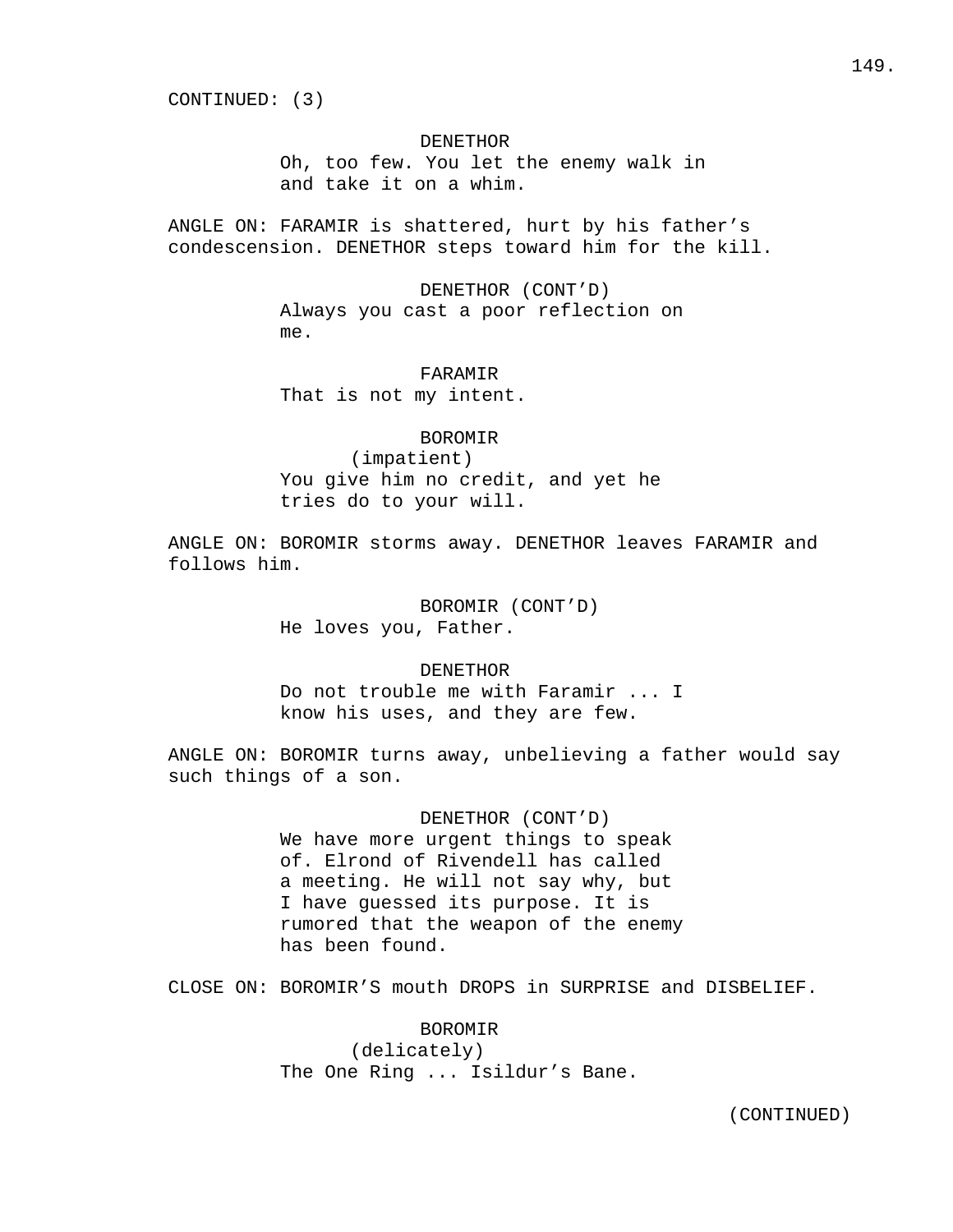#### DENETHOR

 It has fallen into the hands of the Elves. Everyone will try to claim it: Men, Dwarves, wizards. We cannot let that happen. This thing must come to Gondor.

### BOROMIR

Gondor.

### DENETHOR

 It's dangerous, I know. Ever the Ring will seek to corrupt the hearts of lesser Men. But you, you are strong... and our need is great. It is our blood which is being spilled, our people who are dying. Sauron is biding his time. He's massing fresh armies. He will return. And when he does, we will be powerless to stop him. You must go. Bring me back this mighty gift.

ANGLE ON: BOROMIR pulls away from DENETHOR and proceeds back out into OSGILIATH.

### BOROMIR

 No. My place is here with my people. Not in Rivendell

ANGLE ON: DENETHOR chases BOROMIR out.

### DENETHOR

Would you deny your own father?

ANGLE ON: FARAMIR steps forward.

### FARAMIR

 If there is a need to go to Rivendell, send me in his stead.

ANGLE ON: DENETHOR looks at FARAMIR with a cruel sneer.

### DENETHOR

You? Oh, I see. A chance for Faramir, captain of Gondor, to show his quality. I think not.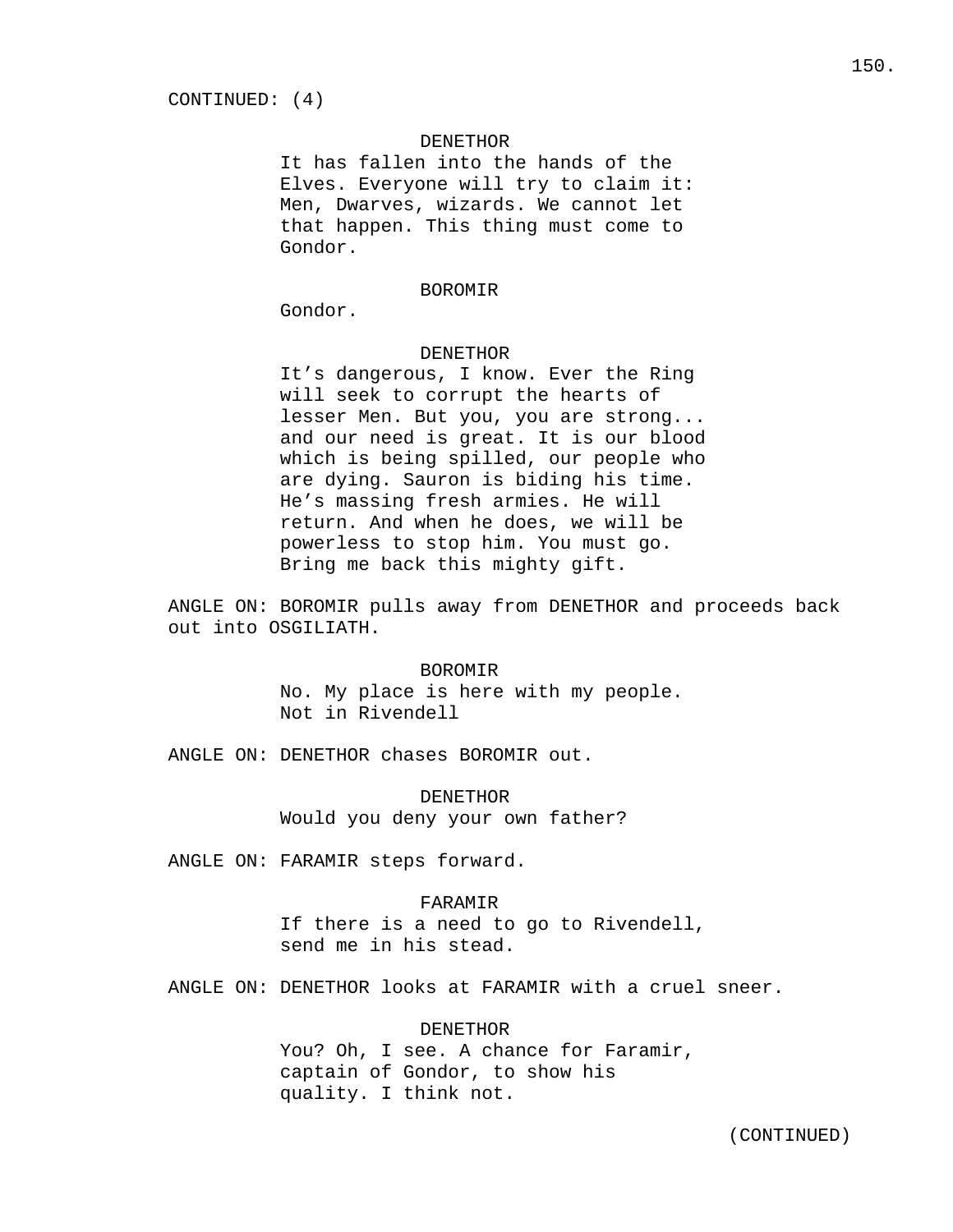CONTINUED: (5)

ANGLE ON: FARAMIR'S confident expression drops.

 DENETHOR (CONT'D) I trust this mission only to your brother. The one who will not fail me.

ANGLE ON: DENETHOR turns to BOROMIR, who stands against the wall looking strangely angered and defeated.

CUT TO:

EXT. OSGILIATH - DAY

ANGLE ON: BOROMIR sits ready atop his steed, looking as he did when we first saw him ride into RIVENDELL. He glances upward.

ANGLE ON: A WHITE FLAG, EMBLAZONED with the IMAGE OF A TREE ... the STANDARD OF THE STEWARD OF GONDOR flies high over OSGILIATH.

ANGLE ON: BOROMIR turns his gaze to FARAMIR, who looks up at his brother.

### BOROMIR

Remember today, little brother.

ANGLE ON: FARAMIR smiles and nods...BOROMIR smiles in return and trots his horse out of OSGILIATH.

CUT TO:

INT. HENNETH ANNÛN - NIGHT

FARAMIR sits alone...staring into nothing...lost in his memories. MADRIL approaches behind him.

MADRIL

Captain Faramir!

MADRIL leans to FARAMIR'S ear.

 MADRIL (CONT'D) (whispers) We found the third one.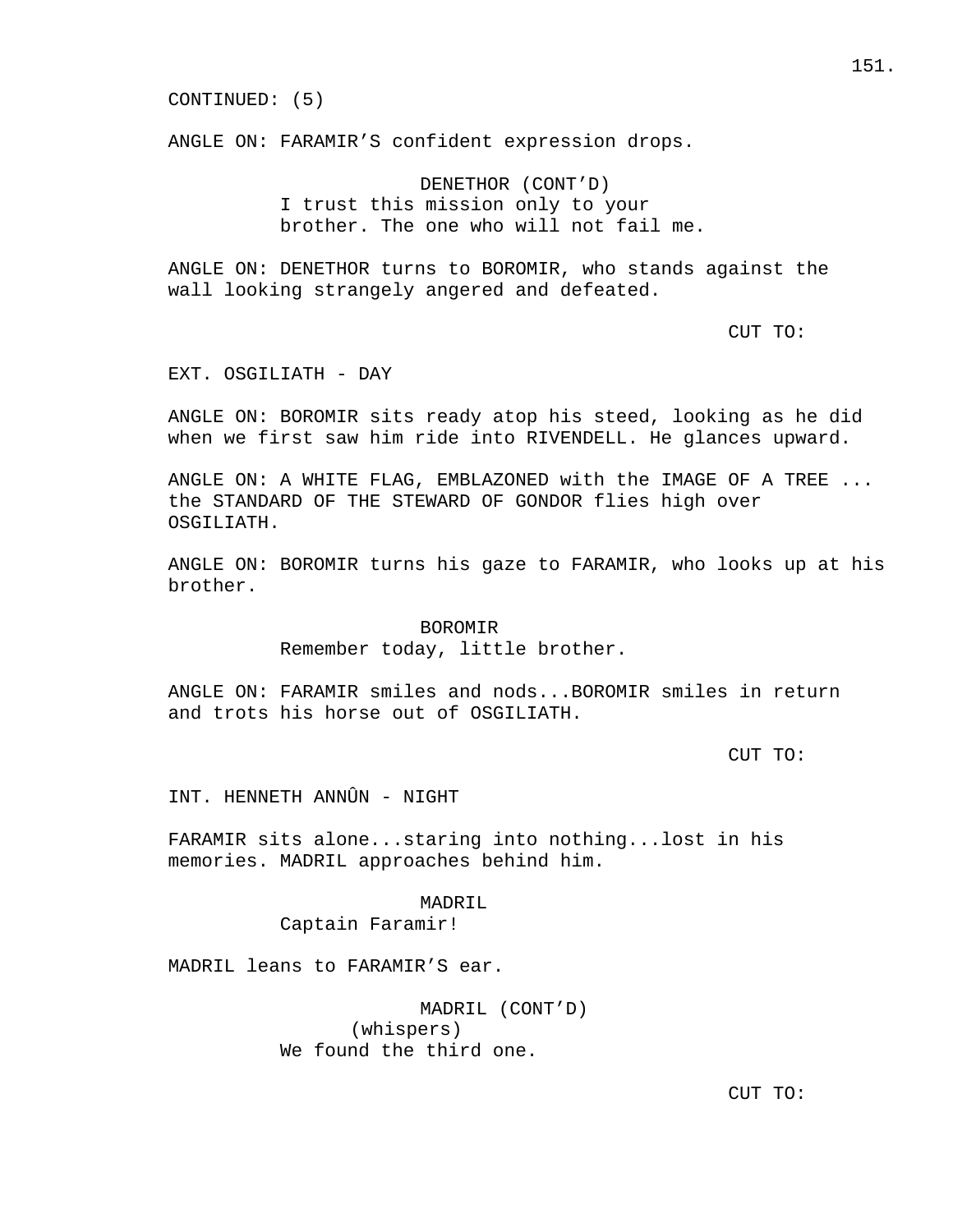INT. HENNETH ANNÛN - NIGHT

ANGLE ON: FRODO and SAM sleep. FRODO'S eyes slowly open as footsteps approach. He looks up at figures before him.

ANGLE ON: FARAMIR stands before him with 2 other GONDORIAN RANGERS.

#### FARAMIR

You must come with me. Now.

FRODO silently rises and follows them.

EXT. HENNETH ANNÛN - NIGHT

WIDE ON: The Waterfall concealing their location flows over the cliff leaving space on the sides. FARAMIR inches toward the edge.

ANGLE ON: FARAMIR gestures to FRODO.

FARAMIR (CONT'D)

Down there.

ANGLE ON: FRODO carefully walks to the edge and looks down. FARAMIR eyes him watchfully.

ANGLE ON: Far below, GOLLUM jumps into the pool at the base of the waterfall.

ANGLE ON: FRODO'S eyes open wide, as if caught in his lie.

 FARAMIR (CONT'D) (calmly) To enter the Forbidden Pool bears the penalty of death.

FRODO looks at FARAMIR with fear. FARAMIR gestures to the sides of the waterfall...ARCHERS stationed on both sides of the pool lean in and draw their bows...FRODO looks back to GOLLUM.

> FARAMIR (CONT'D) They wait for my command.

ANGLE ON: Far below, GOLLUM emerges from the pool with a fish in his teeth and sits on a rock.

ANGLE ON: FARAMIR still calmly watches FRODO'S reactions.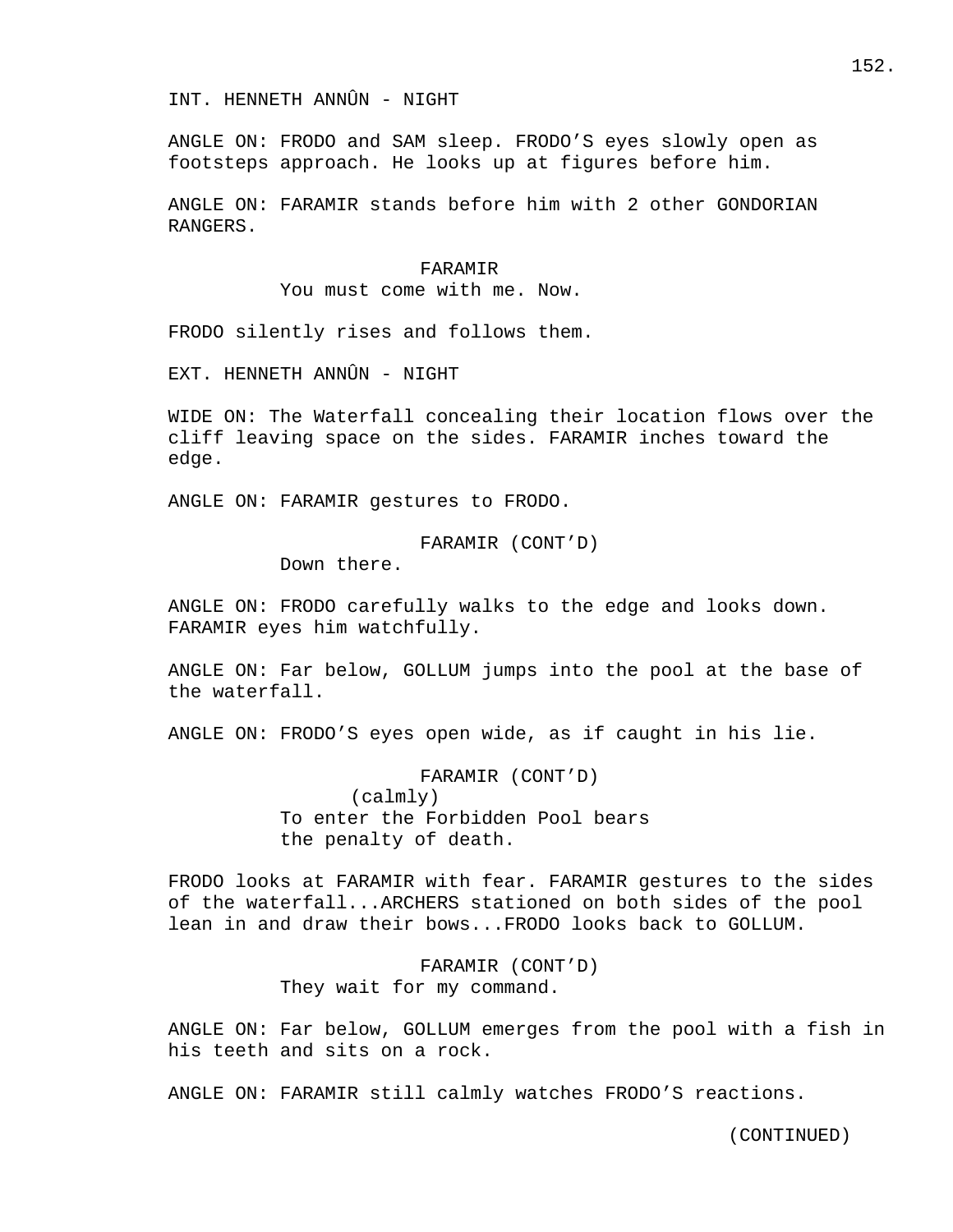## FARAMIR (CONT'D)

Shall I shoot?

ANGLE ON: FRODO is rapt with indecision.

ANGLE ON: GOLLUM sits on the rock with his fish...completely oblivious that his life may be in mortal danger.

ANGLE ON: FARAMIR gives a signal to the ARCHERS. They raise their bows.

ANGLE ON: FRODO continues watching GOLLUM, indecision etched across his face.

ANGLE ON: GOLLUM attempts to eat the fish, but it wriggles about in his grasp. He regains control of the fish and whacks it repeatedly on the rock.

ANGLE ON: FARAMIR raises his hand to give the signal to fire.

FRODO

Wait!

FARAMIR stops. He continues looking at FRODO expectantly.

 FRODO (CONT'D) (with difficulty) This creature is bound to me. And I to him.

FARAMIR lowers his hand and responds, knowing GOLLUM is connected to FRODO.

> FRODO (CONT'D) He is our guide. (desperately) Please ... let me go down to him.

FARAMIR nods. FRODO runs off.

EXT. THE FORBIDDEN POOL - NIGHT

GOLLUM tears at the fish. FRODO appears from behind him.

FRODO (CONT'D)

Sméagol!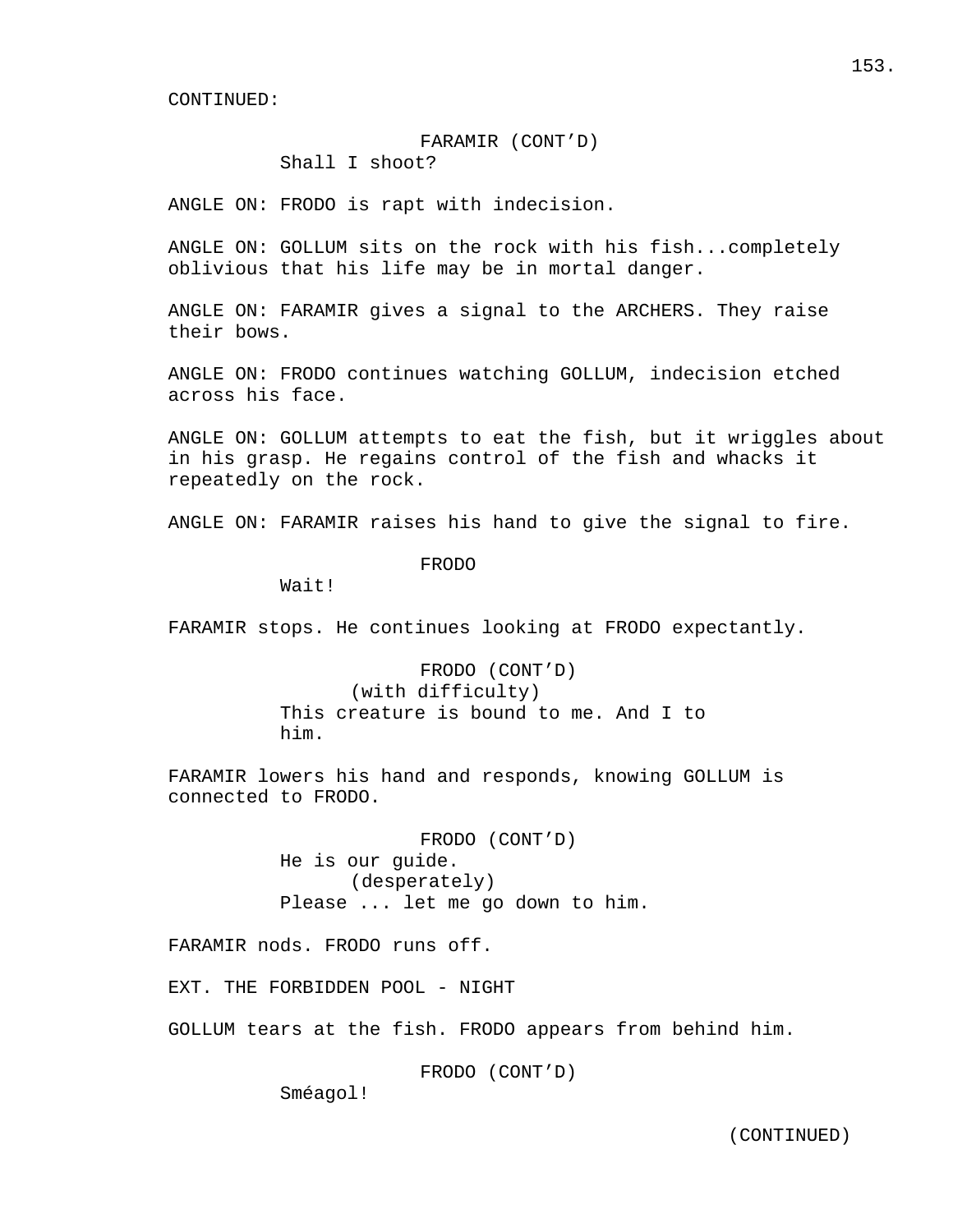GOLLUM continues eating, not responding to FRODO'S call.

FRODO (CONT'D)

Master is here.

ANGLE ON: GOLLUM turns to FRODO, hesitantly.

 FRODO (CONT'D) Come, Sméagol. Trust master. Come!

GOLLUM doesn't move. He looks at FRODO distrustfully.

GOLLUM

We must go now?

 FRODO Sméagol, you must trust master. Follow me, come on. Come.

GOLLUM finally responds to FRODO. He puts the fish between his teeth and follows warily after FRODO.

> FRODO (CONT'D) Come Sméagol. Nice Sméagol. That's it. Come on.

ANGLE ON: FRODO stops. GOLLUM'S eyes dart around, fearfully.

SUDDENLY! A GONDORIAN RANGER grabs GOLLUM by the neck, lifting him off the ground. Instantly, several others descend on him, quickly overpowering him. GOLLUM wails in anguish.

> FRODO (CONT'D) Don't hurt him! Sméagol don't struggle! Sméagol listen to me!

### GOLLUM

Master!

A BLACK CLOTH is draped over GOLLUM'S head. The RANGERS pack him back into HENNETH ANNÛN...FRODO looks up to FARAMIR, speechless.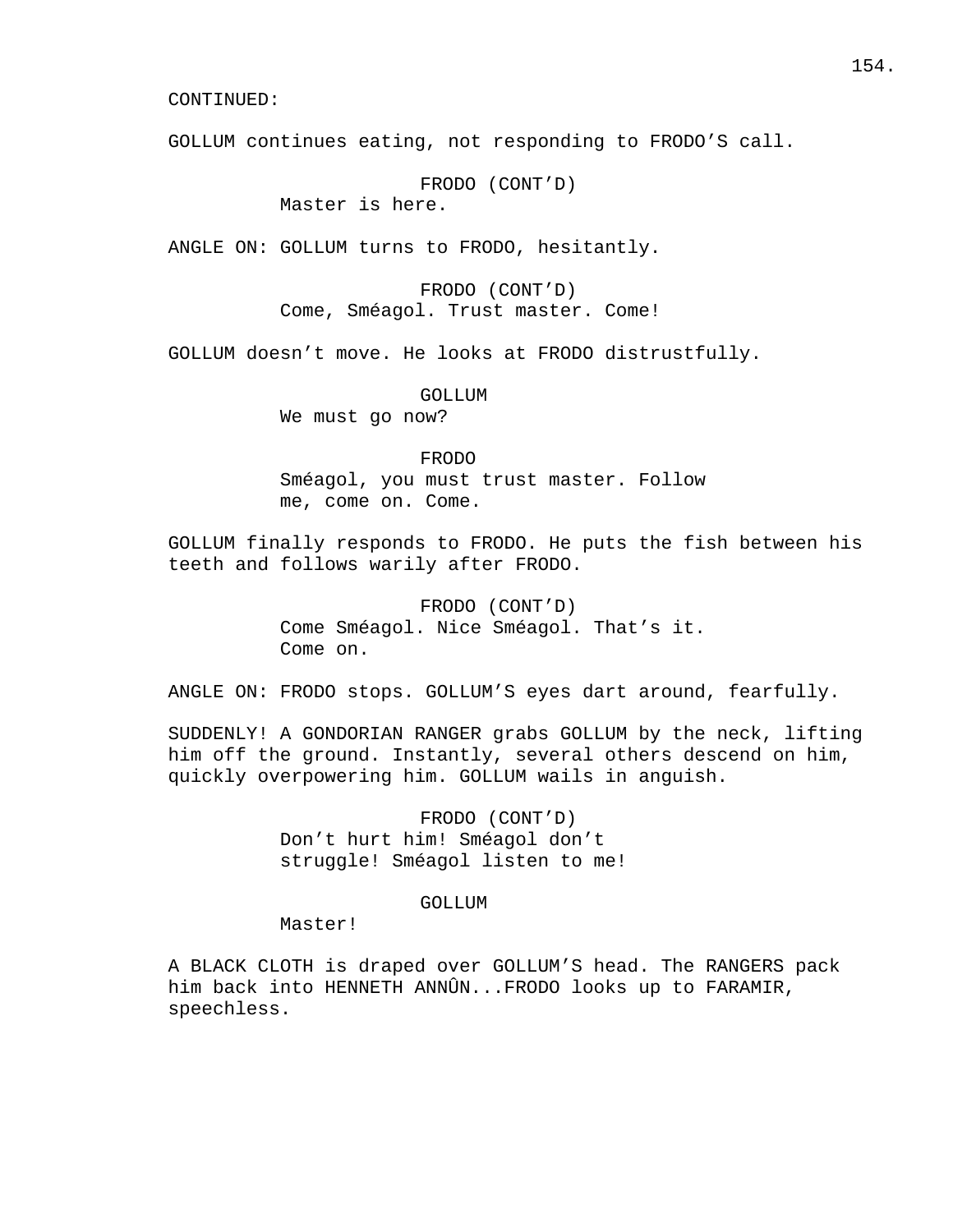CLOSE ON: GOLLUM is slung against a wall of the cave. He wails in agony.

ANGLES ON: FARAMIR'S MEN throw GOLLUM to the ground, beating and kicking him. GOLLUM is helpless against their strength.

ANGLE ON: FARAMIR watches out into the night. Finally, he turns to them.

### FARAMIR

That's enough.

ANGLE ON: The MEN throw GOLLUM to the ground. He scrambles into a corner. FARAMIR approaches him.

> FARAMIR (CONT'D) Where are you leading them?

ANGLE ON: GOLLUM cowers away from him, whimpering.

FARAMIR (CONT'D)

Answer me!

GOLLUM continues sobbing. Suddenly, his hand starts stroking his shoulder, comfortingly.

> GOLLUM Sméagol. Why does it cry, Sméagol?

ANGLE ON: FARAMIR looks upon GOLLUM, confused.

# SMÉAGOL

 (sobbing) Cruel Men hurts us. Master tricksed us.

### GOLLUM

Of course he did.

SMÉAGOL sobs again.

### GOLLUM

 I told you he was tricksy. I told you he was false.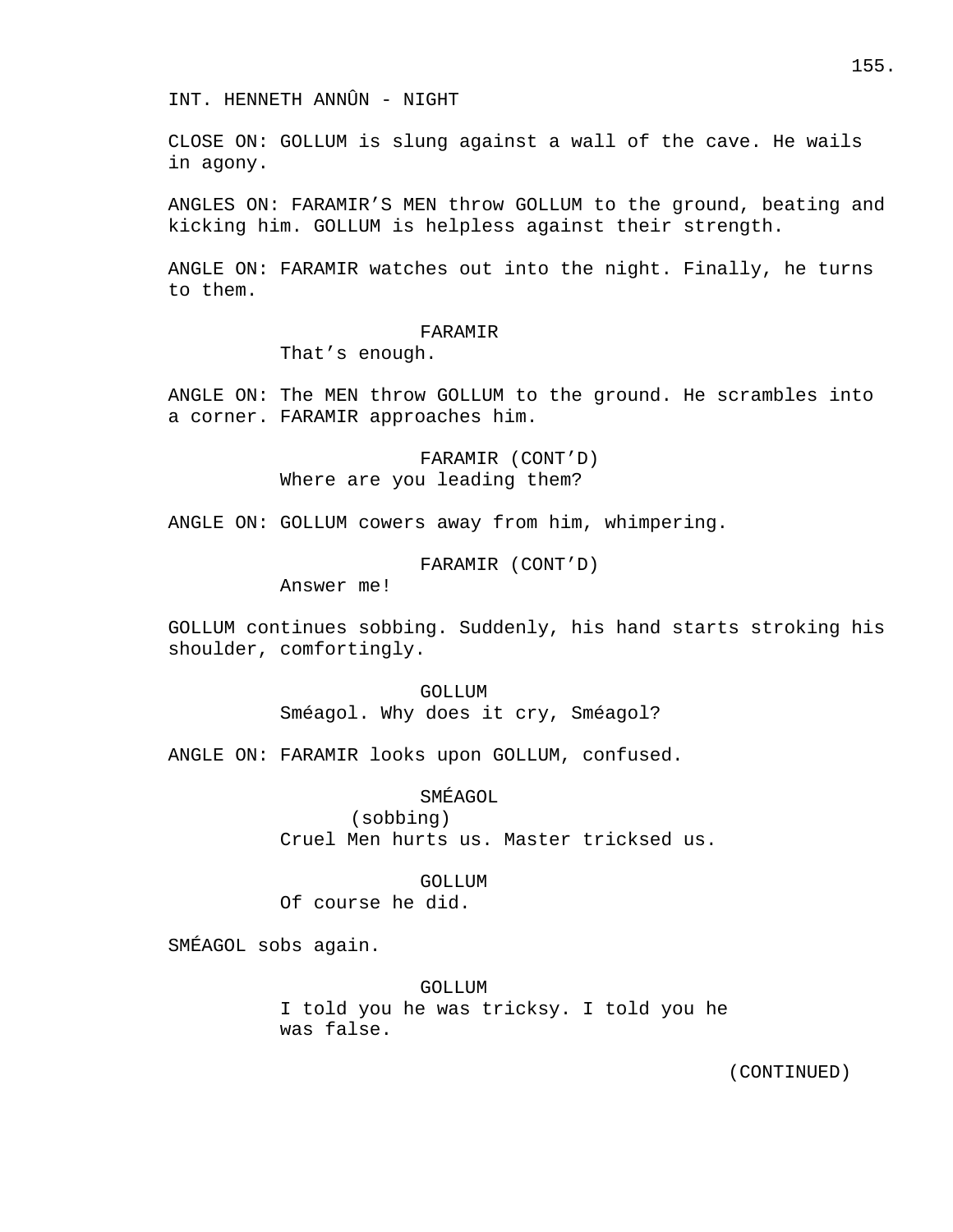SMÉAGOL (sobbing) Master is our friend ... our friend.

 GOLLUM Master betrayed us.

 SMÉAGOL No. Not its business. Leave us alone!

GOLLUM hits his fist against the wall.

 GOLLUM Filthy little Hobbitses. They stole it from us!

SMÉAGOL

 (whimpers) No ... No.

ANGLE ON: FARAMIR, suddenly interested.

 FARAMIR What did they steal?

ANGLE ON: GOLLUM turns to FARAMIR with a fearsome expression.

GOLLUM

My Precious!

He bares his teeth and growls.

CUT TO:

INT. HENNETH ANNÛN - NIGHT

ANGLE ON: SAM and FRODO sit alone in a storage area.

SAM

 (whispers) We have to get out of here. You go. Go, now.

ANGLE ON: FRODO looks to SAM, warily. SAM crawls over to him.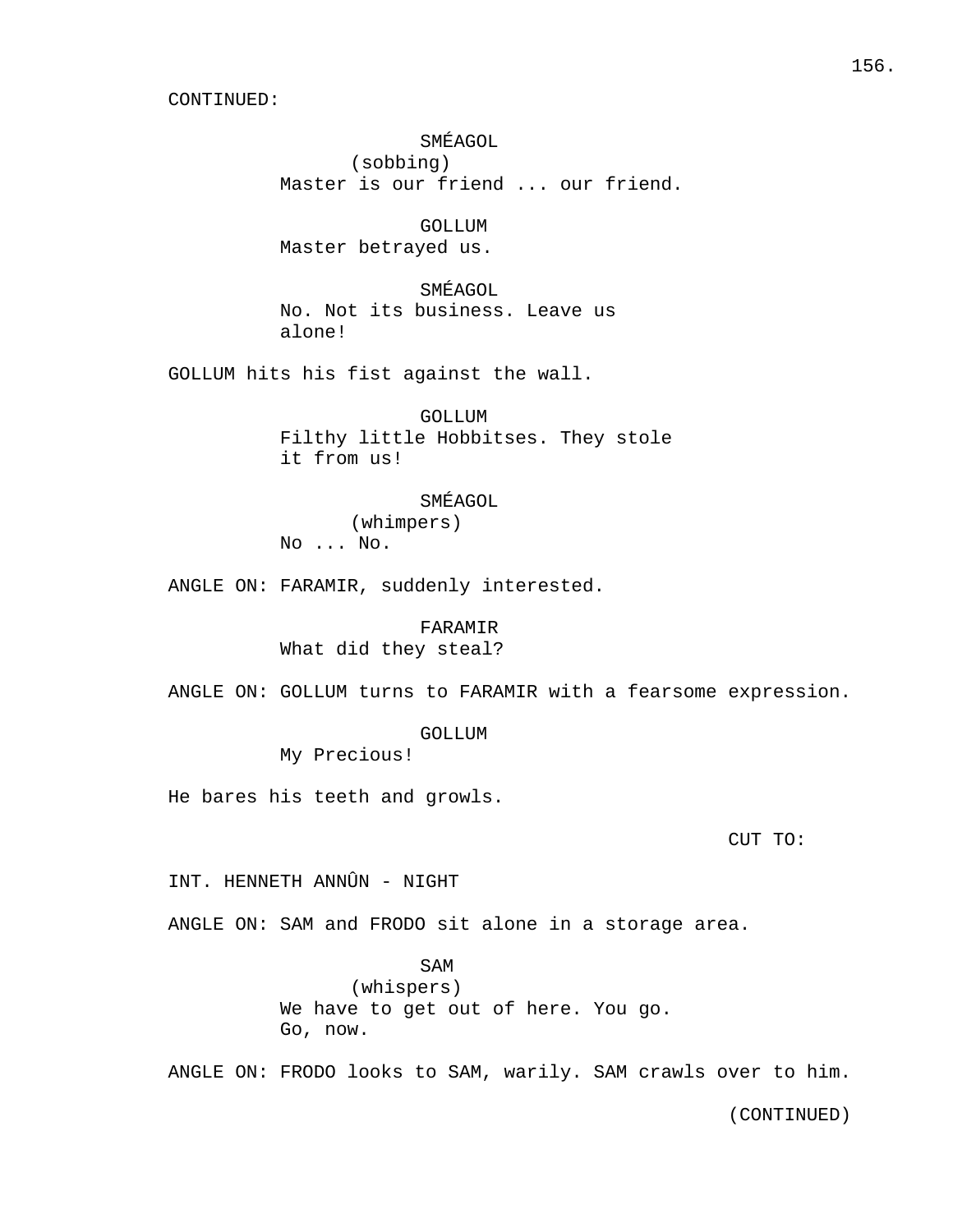SAM (CONT'D) (whispers) You can do it. Use the Ring, Mr. Frodo. Just this once. Put it on. Disappear.

FRODO shakes his head.

 FRODO (with difficulty) I can't. You were right, Sam. You tried to tell me but ... I'm sorry. The Ring's taking me, Sam. (fearfully) If I put it on, he'll find me. He'll see.

SAM Mr. Frodo...

SAM suddenly looks up.

ANGLE ON: FARAMIR enters and draws his sword. The HOBBITS jump up and stand before him.

> FARAMIR So this is the answer to all the riddles ... here in the Wild I have you. Two halflings ... and a host of Men at my call.

FARAMIR backs FRODO up against a wall, his sword at FRODO'S neck.

> FARAMIR (CONT'D) The Ring of Power within my grasp.

CLOSE ON: FARAMIR lifts the RING from FRODO'S tunic with the tip of his sword.

ANGLE ON: FRODO looks at FARAMIR with fear.

 FARAMIR (CONT'D) A chance for Faramir, captain of Gondor, to show his quality.

CLOSE ON: The RING remains on FRODO'S chest at the tip of FARAMIR'S sword.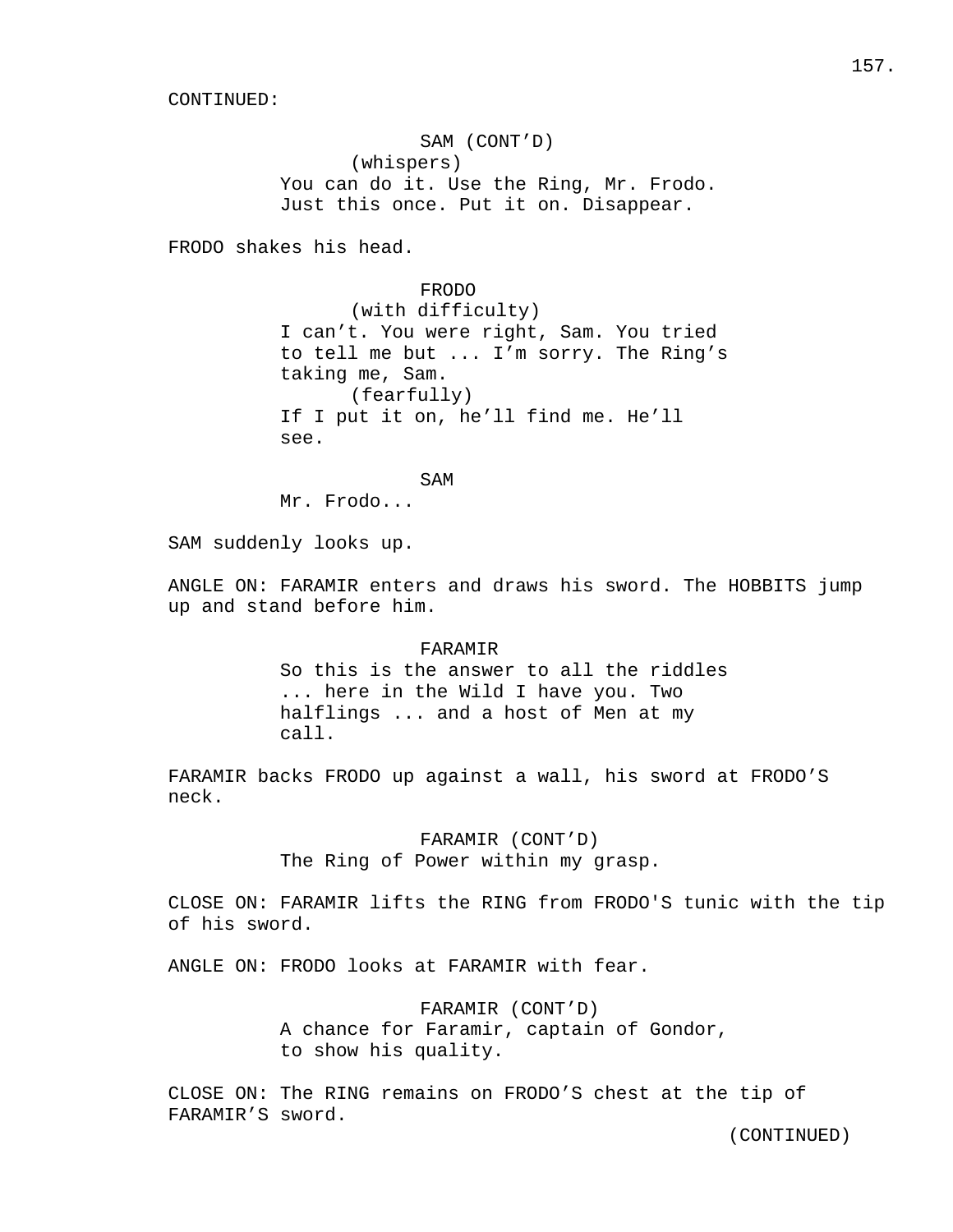CONTINUED: (2)

ON THE SOUNDTRACK: The HUM of the RING grows louder.

ANGLE ON: FRODO reacts to the RING'S call to FARAMIR.

SUDDENLY! FRODO breaks from his trance and throws FARAMIR'S sword from him.

### FRODO

No!!

FRODO runs into a corner and cowers there with the RING.

ANGLE ON: FARAMIR watches FRODO'S reaction with surprise...SAM reels on FARAMIR.

SAM

### (angrily)

 Stop it! Leave him alone! Don't you understand? He's got to destroy it! That's where we're going ... into Mordor ... to the mountain of fire.

ANGLE ON: FARAMIR, unmoving, continues to stare at FRODO. MADRIL enters behind him, snapping him out of his trance.

### MADRIL

 Osgiliath is under attack. They call for reinforcements.

SAM Please. It's such a burden. Will you not help him?

### MADRIL

Captain?

### FARAMIR

 (to Madril) Prepare to leave.

FARAMIR turns back to SAM and FRODO, expressionless.

 FARAMIR (CONT'D) The Ring will go to Gondor.

SAM'S face turns to fear and hopelessness.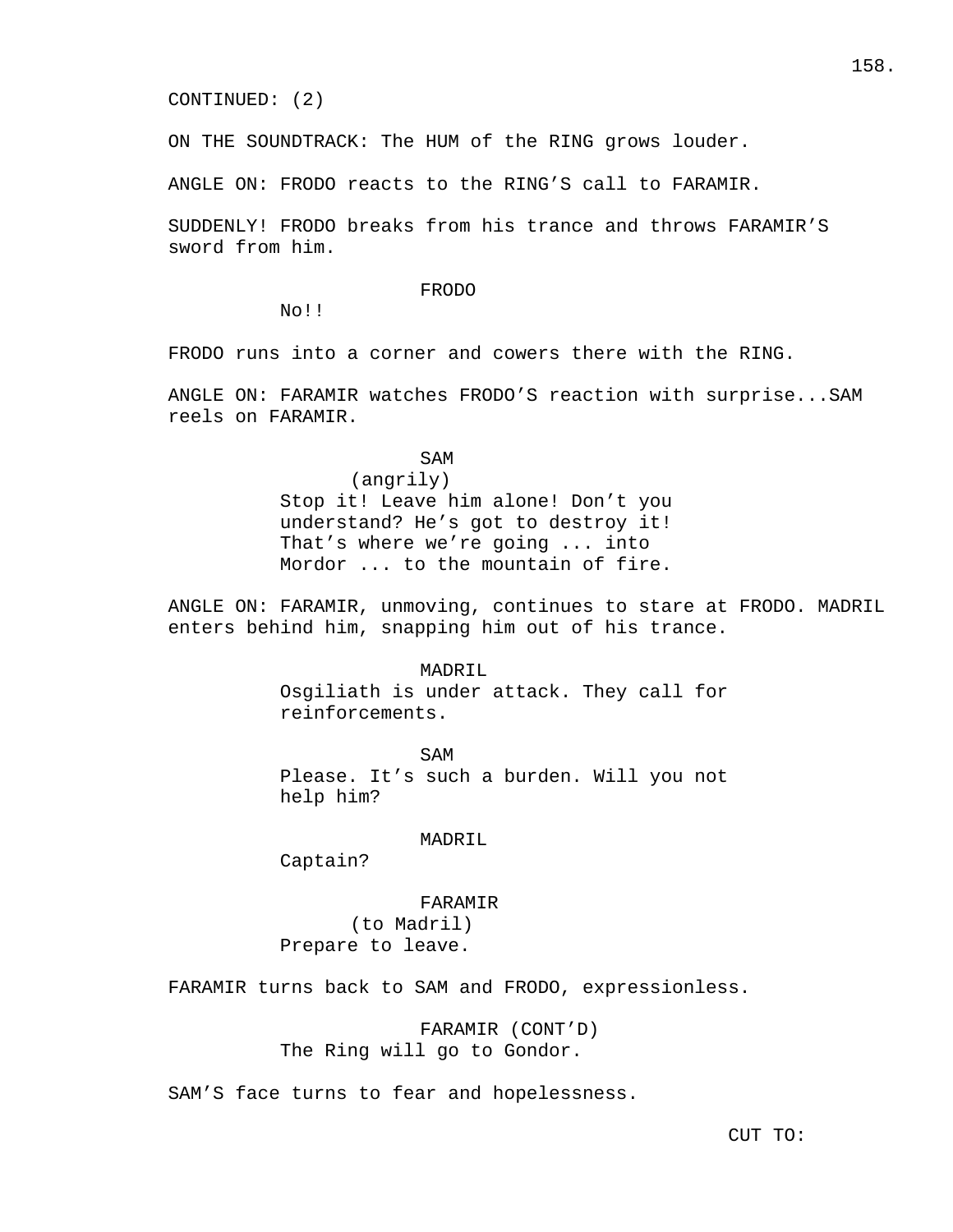EXT. PLAINS OF ROHAN - DAY

ARAGORN rides atop BREGO. He stops on a ridge overlooking the PLAINS.

CLOSE ON: ARAGORN looks across the PLAINS, worried.

ANGLE ON: Still far off in the distance, the massive URUK-HAI ARMY marches in files towards HELM'S DEEP. The black lines of troops stretches beyond eyesight.

ANGLE ON: ARAGORN, speechless and scared, pulls BREGO back and gallops as fast as he can handle to HELM'S DEEP.

EXT. HELM'S DEEP OVERLOOK - DAY

WIDE ON: ARAGORN and BREGO reach the hillock overlooking the wide plains before HELM'S DEEP, nestled in the mountain.

ANGLE ON: ARAGORN smiles and pats BREGO.

# ARAGORN

 (in ELVISH) Mae carnen, Brego, mellon nîn.

Well done, Brego, my friend.

EXT. HELM'S DEEP - DAY

ANGLE ON: ARAGORN gallops up the walk into HELM'S DEEP.

EXT. HELM'S DEEP COURTYARD - DAY

ANGLES ON: ARAGORN rides past the people...They are amazed to see him alive...a soldier takes charge of BREGO...ARAGORN dismounts...GIMLI fights his way through the crowd.

> GTMT.T Where is he? Where is he? Get out of the way! I'm gonna kill him!

CLOSE ON: GIMLI looks upon ARAGORN in amazement. He smiles broadly.

> GIMLI (CONT'D) You are the luckiest, the canniest and the most reckless man I ever knew!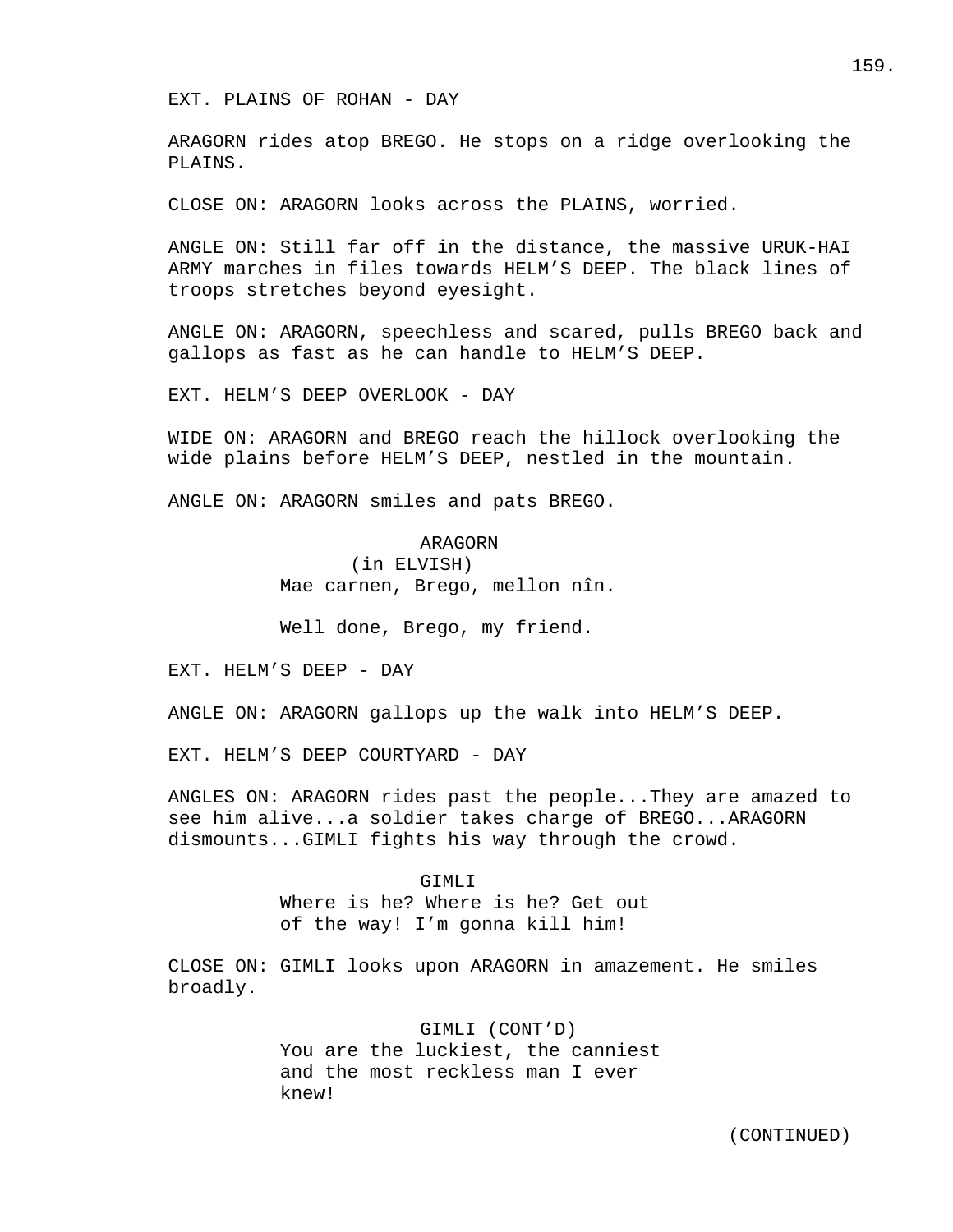ANGLE ON: GIMLI embraces ARAGORN. ARAGORN accepts his friend's affection.

> ARAGORN Gimli, where is the king?

GIMLI nods to the HALL.

INT. HELM'S DEEP HALL - DAY

As ARAGORN walks through the people, he meets LEGOLAS, who blocks his path. LEGOLAS looks at him, amused.

> LEGOLAS (in ELVISH; subtitled) Le ab-dollen.

You're late.

They smiles. LEGOLAS gives ARAGORN a once-over and frowns.

 LEGOLAS (CONT'D) You look terrible.

ARAGORN laughs.

ANGLE ON: ÉOWYN tends to one of the people. She turns and is overjoyed to see ARAGORN returned. She moves to him, but pauses.

CLOSE ON: LEGOLAS hands ARAGORN a necklace...ARAGORN hands up his hand to reveal the EVENSTAR has been returned to him.

ANGLE ON: ÉOWYN'S smile fades.

ANGLE ON: ARAGORN looks at LEGOLAS in reverent happiness. He nods with appreciation.

> ARAGORN (in ELVISH) Hannon le.

Thank you.

ANGLE ON: ÉOWYN continues watching, now torn within. She fights back tears.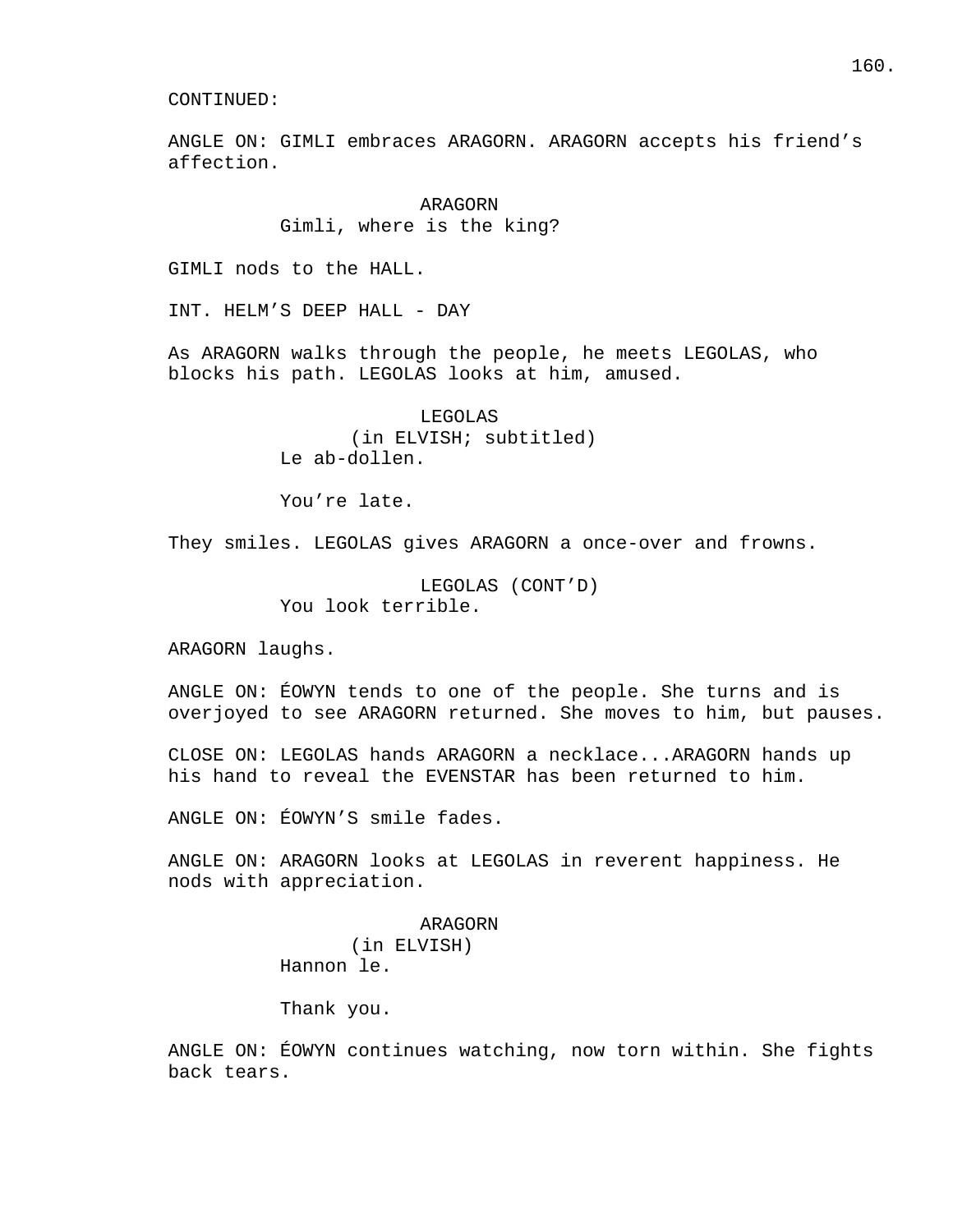ANGLE ON: THÉODEN sits on his throne with GAMLING at his side. The door sounds and they turn to it.

ANGLE ON: ARAGORN throws open the doors an stands before them.

LATER...

ANGLE ON: THÉODEN, taking in ARAGORN'S story.

 THÉODEN A great host, you say?

 ARAGORN All Isengard is emptied

THÉODEN

How many?

 ARAGORN Ten thousand strong at least.

THÉODEN turns to ARAGORN, incredulous.

# THÉODEN

 (in disbelief) Ten thousand?

### ARAGORN

 (grim) It is an army bred for a single purpose ... to destroy the world of Men.

CLOSE ON: THÉODEN attempts to fathom ARAGORN'S bombshell. He shows real fear.

CLOSE ON: ARAGORN grimly completes the bad news.

 ARAGORN (CONT'D) They will be here by nightfall.

ANGLE ON: THÉODEN turns away slowly, considering. Finally, he walks resolutely from the hall.

### THÉODEN

Let them come!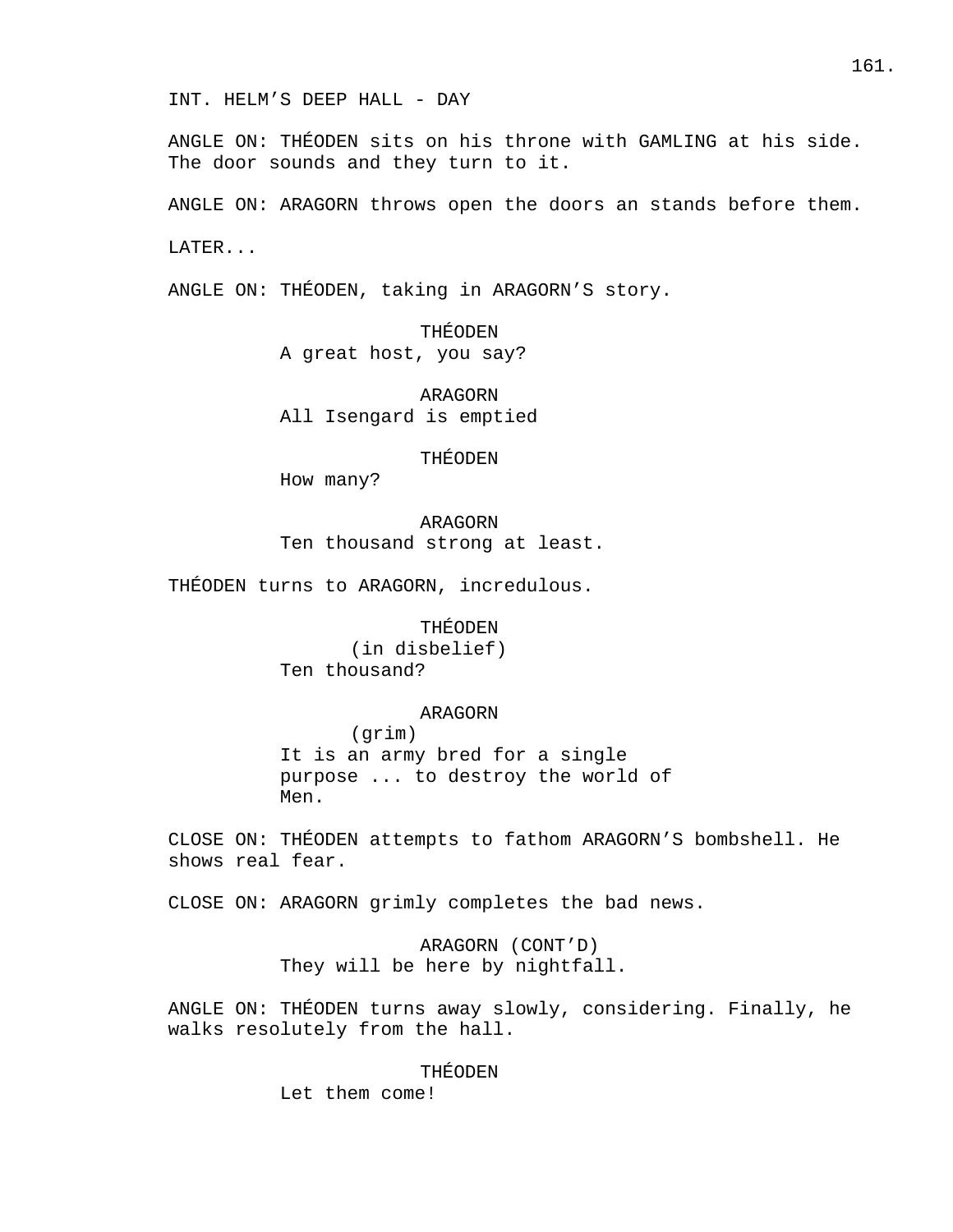ANGLE ON: THÉODEN and GAMLING walk down the stairs followed by ARAGORN, LEGOLAS, and GIMLI.

# THÉODEN (CONT'D)

 (to Gamling) I want every man and strong lad able to bear arms to be ready for battle by nightfall.

He dismisses GAMLING. He, ARAGORN, LEGOLAS, and GIMLI continue on to stand just outside the main gate.

WIDE ON: THÉODEN stands outside the gate on the stone pathway leading into HELM'S DEEP. He addresses his plan.

### THÉODEN (CONT'D)

 We will cover the causeway and the gate from above. No army has ever breached the Deeping Wall or set foot inside the Hornburg!

GIMLI stands bored against the gate.

### GTMLT<sub>J</sub>

This is no rabble of mindless Orcs.

THÉODEN turns to GIMLI, almost surprised to hear from him.

 GIMLI (CONT'D) These are Uruk-Hai. Their armor is thick and their shields broad.

THÉODEN stands tall before GIMLI.

# THÉODEN

 I have fought many wars, Master Dwarf. I know how to defend my own Keep.

THÉODEN walks back into the KEEP.

CLOSE ON: ARAGORN and LEGOLAS walk past GIMLI, who appears to have been put off.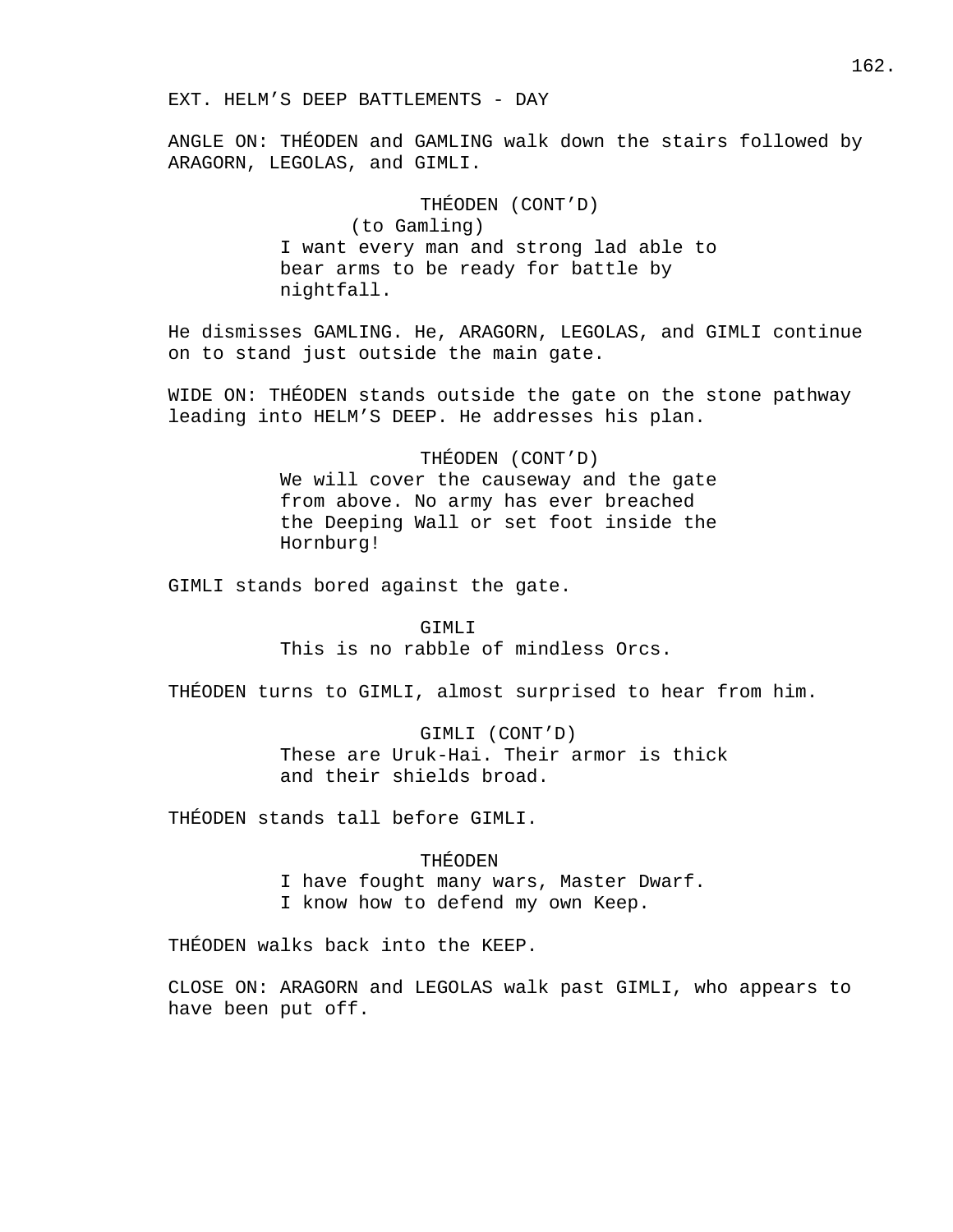WIDE ON: THÉODEN leads ARAGORN, LEGOLAS, and GIMLI across the battlements of HELM'S DEEP, overlooking the expansive plains.

# THÉODEN (CONT'D)

 They will break upon this fortress like water on rock. Saruman's hordes will pillage and burn. We've seen it before. Crops can be resown; homes rebuilt. Within these walls, we will outlast them.

ANGLE ON: ARAGORN follows THÉODEN closely.

### ARAGORN

 They do not come to destroy Rohan's crops or villages. They come to destroy its people ... down to the last child.

ANGLE ON: THÉODEN turns quickly to ARAGORN and draws him close.

# THÉODEN

 (quietly; angrily) What would you have me do? Look at my Men. Their courage hangs by a thread.

ANGLE ON: ARAGORN looks away ashamed.

 THÉODEN (CONT'D) If this is to be our end, then I would have them make such an end as to be worthy of remembrance.

THÉODEN walks away. ARAGORN pleads with THÉODEN.

# ARAGORN Send out riders, my lord. You must call for aid.

THÉODEN turns back ARAGORN, drawing close again.

# THÉODEN

 (doubtfully) And who will come? Elves? Dwarves? We are not so lucky in our friends as you. The old alliances are dead.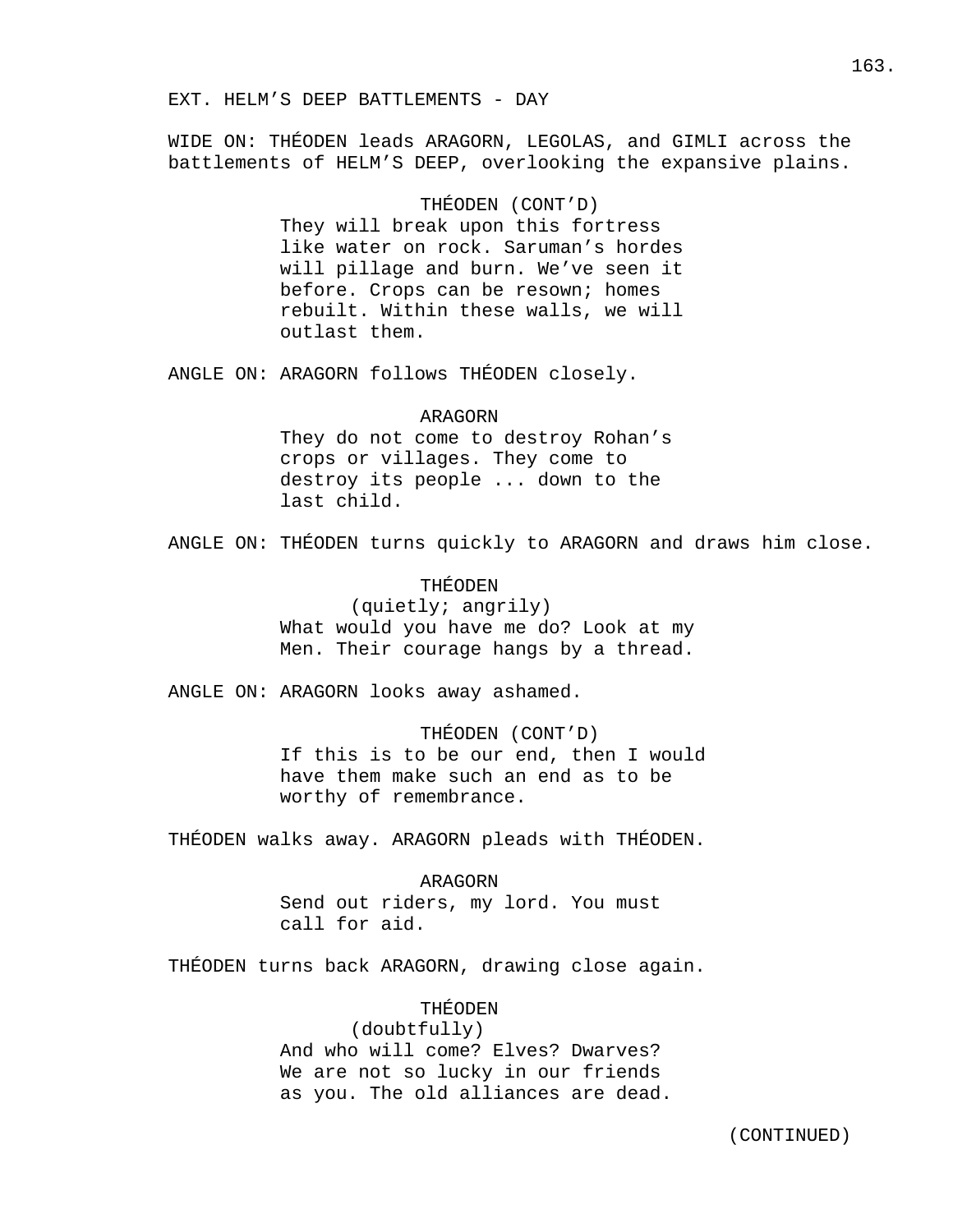# ARAGORN

Gondor will answer.

# THÉODEN

 (angrily) Gondor?! Where was Gondor when the Westfold fell? Where was Gondor when our enemies closed in around us?! Where was Gon--?

THÉODEN recollects himself. He looks into ARAGORN'S eyes.

# THÉODEN (CONT'D)

 (quietly) No, my Lord Aragorn...we are alone.

ANGLE ON: THÉODEN turns away again...ARAGORN looks after him, nodding...THÉODEN walks up the steps to the HALL, followed closely by GAMLING.

> THÉODEN (CONT'D) Get the women and children into the caves.

 GAMLING We need more time to lay provisions--

# THÉODEN

 (curt) There is no time. War is upon us.

THÉODEN and STAFF enter into the HALL...HIGH OVERHEAD, a flock of crows gathers.

EXT. FANGORN FOREST - DAY

TREEBEARD continues his walk through FANGORN. MERRY and PIPPIN rest in his branches, carried along by their fates.

# TREEBEARD

 The Ents have not troubled about the wars of Men and wizards for a very long time.

ANGLE ON: TREEBEARD enters an expansive clearing and stops.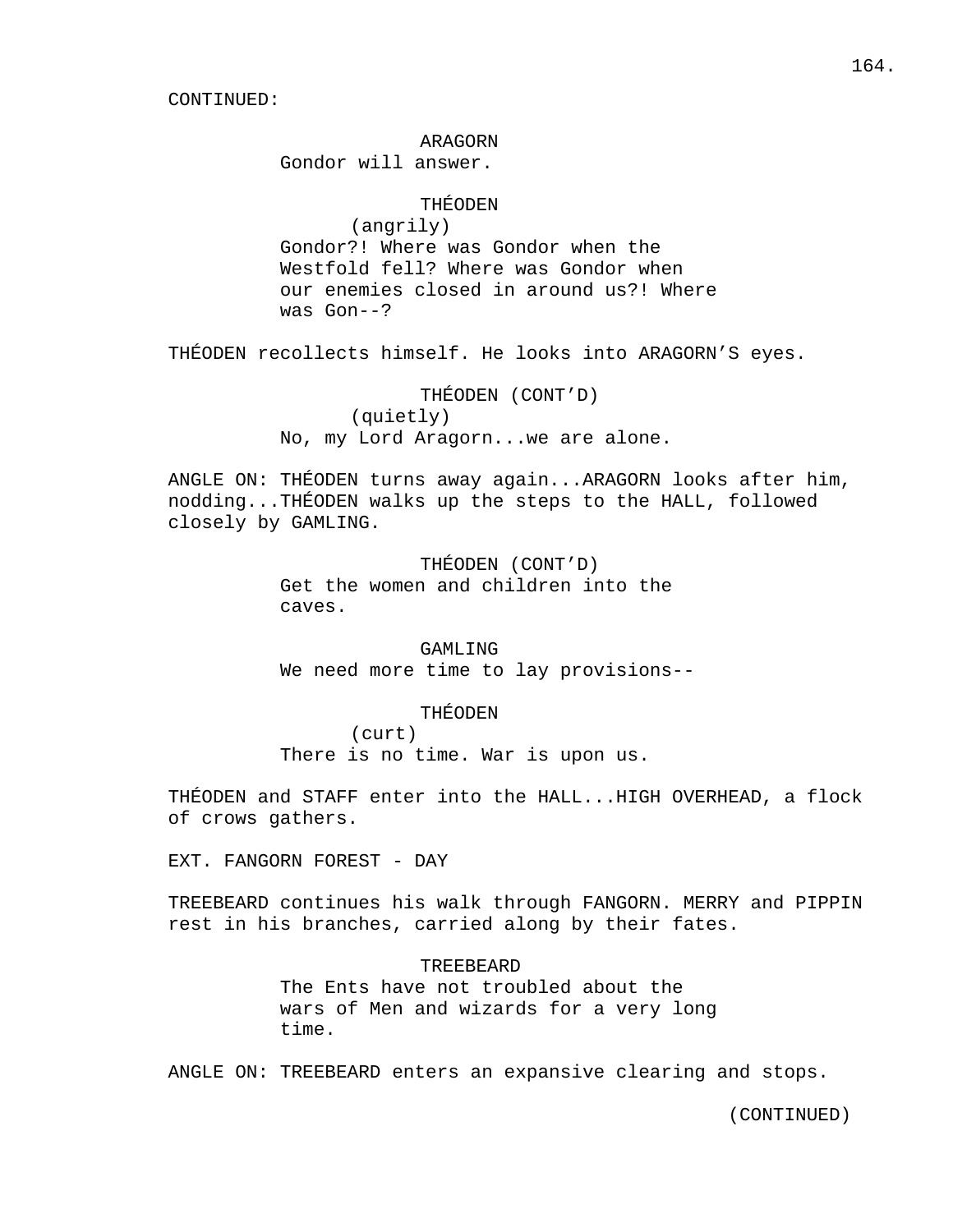# TREEBEARD (CONT'D)

 But now, something is about to happen that has not happened for an age ... Entmoot.

# MERRY

What's that?

# TREEBEARD 'Tis a gathering.

# **MERRY** A gathering of what?

A noise sounds from behind them.

ANGLE ON: MERRY turns to look behind TREEBEARD.

ANGLES ON: ENTS begin emerging from the forest and walking towards TREEBEARD.

OVERHEAD ANGLE ON: Many ENTS walk to the middle of the gathering where TREEBEARD awaits.

### TREEBEARD

 Beech. Oak. Chestnut. Ash. Good. Good. Good. Many have come.

ANGLES ON: The ENTS all stop near TREEBEARD...MERRY and PIPPIN look about in awe.

> TREEBEARD (CONT'D) Now we must decide if the Ents will go to war.

ANGLE ON: MERRY and PIPPIN look to TREEBEARD in fear and anticipation.

EXT. HELM'S DEEP COURTYARD - DAY

ANGLES ON: In a mass organized movement, the people gather their belongings and trudge together into hiding. SOLDIERS assist the elderly and infirm in getting themselves into the caves.

ANGLE ON: ARAGORN works his way through the throng and explains the plan to LEGOLAS.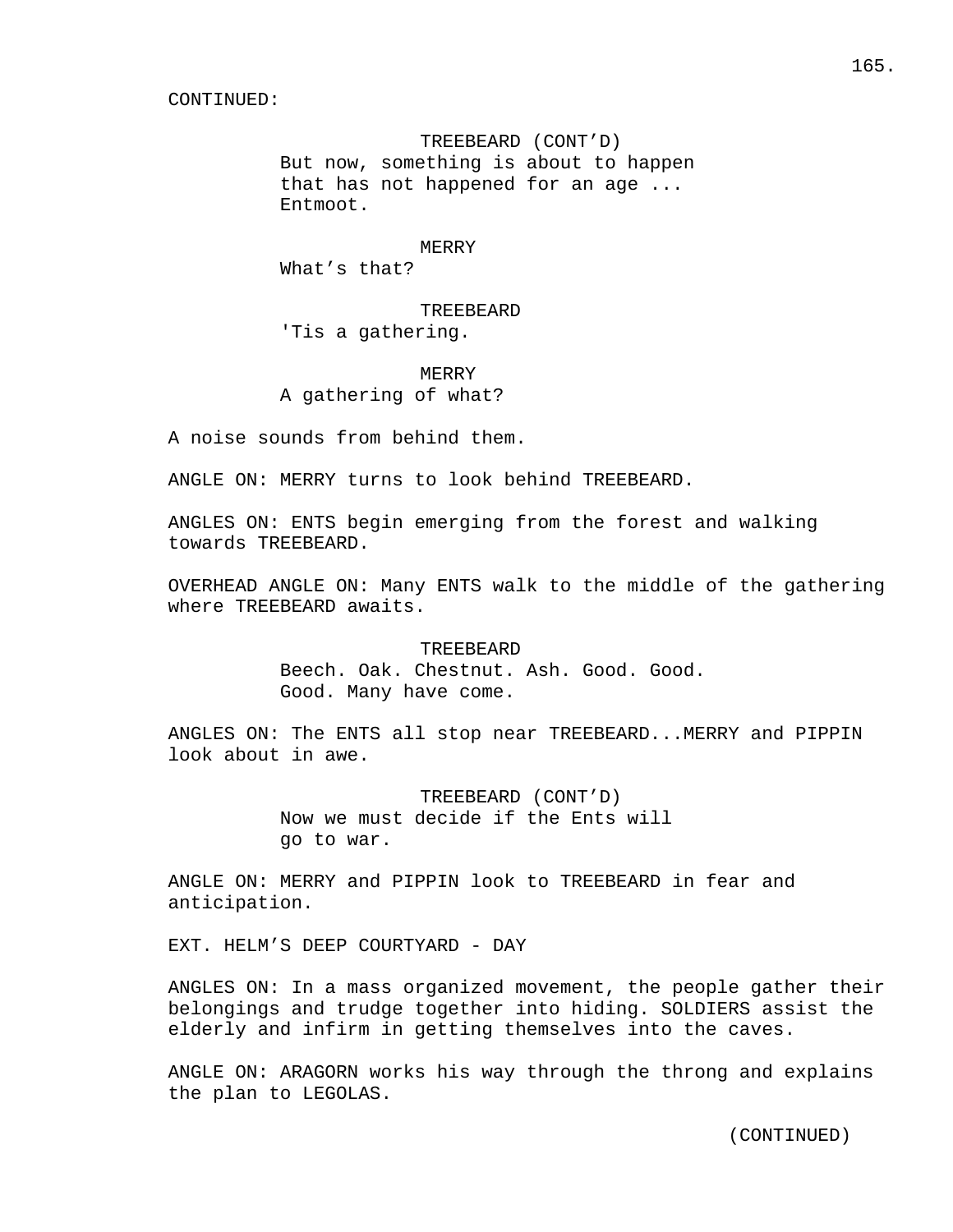# ARAGORN

 We'll place the reserves along the wall. They can support the archers from above the gate.

# LEGOLAS

 Aragorn, you must rest. You're no use to us half alive.

ARAGORN pays LEGOLAS no mind. A VOICE breaks across the throngs. ARAGORN looks in its direction.

ÉOWYN (O.S.)

Aragorn! Aragorn!

ANGLE ON: ÉOWYN runs through the crowds towards him. She looks at him angrily.

> ÉOWYN (CONT'D) I'm to be sent with the women into the caves.

### ARAGORN

 (nodding) That is an honorable charge.

# ÉOWYN

 To mind the children, to find food and bedding with the men return. What renown is there in that?

ARAGORN grasps her hands.

# ARAGORN

 (reassuring) My lady, a time may come for valor without renown. Who then will your people look to in the last defense?

# ÉOWYN

 (pleading) Let me stand at your side.

ARAGORN

It is not in my power to command it.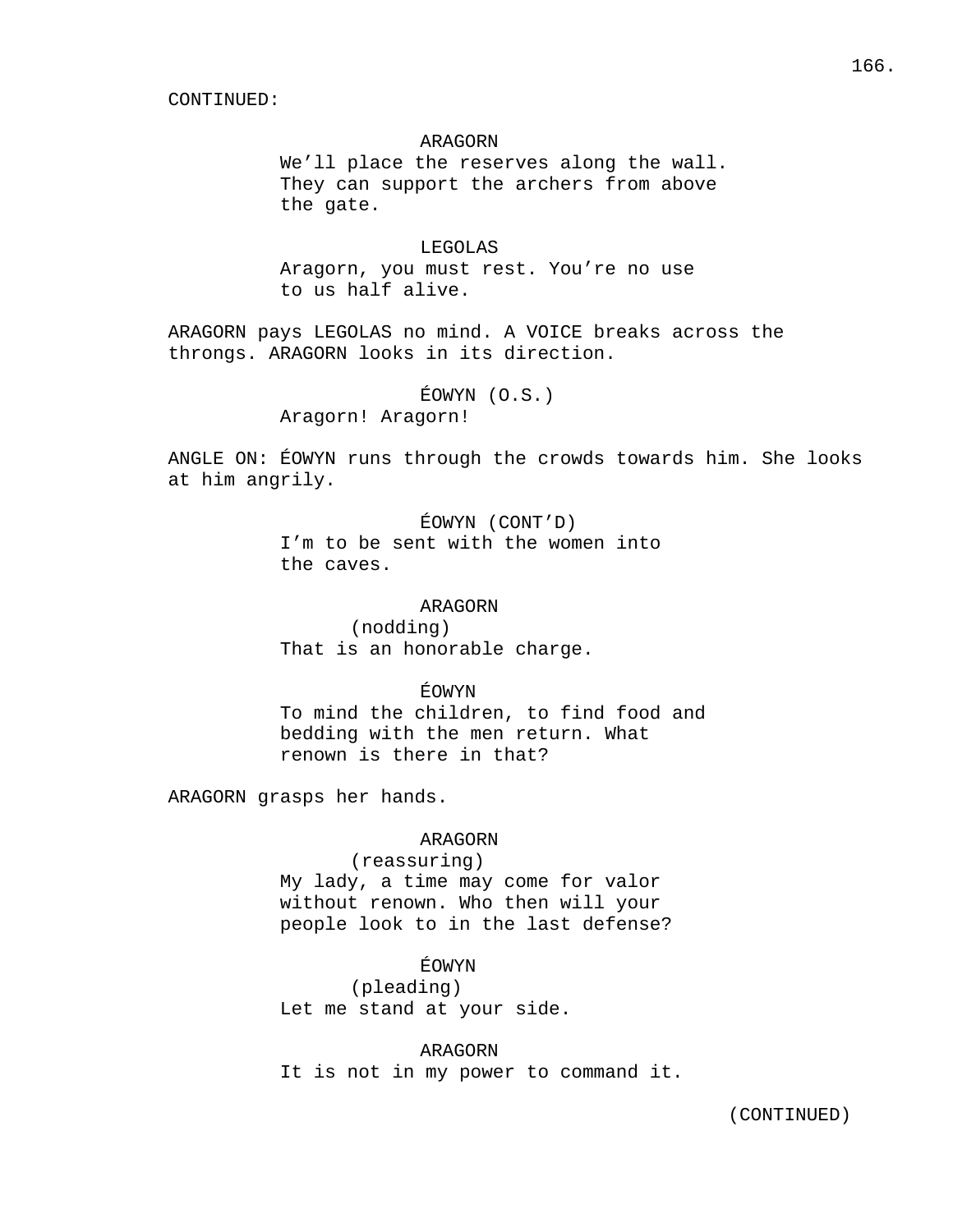ARAGORN turns away from her. She looks after him unmoved. He turns.

# ÉOWYN

 You do not command the others to stay! They fight beside you because they would not be parted from you. (desperately) Because they love you!

ARAGORN stands before her, looking at her silently. She averts her gaze.

ÉOWYN (CONT'D)

I'm sorry.

She pushes past him and follows the people into the caves.

INT. HELM'S DEEP CAVES - NIGHT

ANGLE ON: WOMEN and CHILDREN comfort each other as they trudge their way into the caves...They regard their new home with fear and doubt...ÉOWYN studies her task grimly.

WIDE ON: The expansiveness of the caves holds thousands of ROHIRRIM. The caves seem to go on forever.

ANGLES ON: Tearful good-byes from wives, mothers, young siblings and children as even old men and boys are drafted into service and taken away from their families to fight.

ANGLES ON: Swords are passed out to the miserable army.

ANGLE ON: ARAGORN examines one of the swords. He tosses it away, discouraged.

> ARAGORN Farmer, farriers, stable boys. These are no soldiers.

 GIMLI Most have seen too many winters.

### LEGOLAS

Or too few.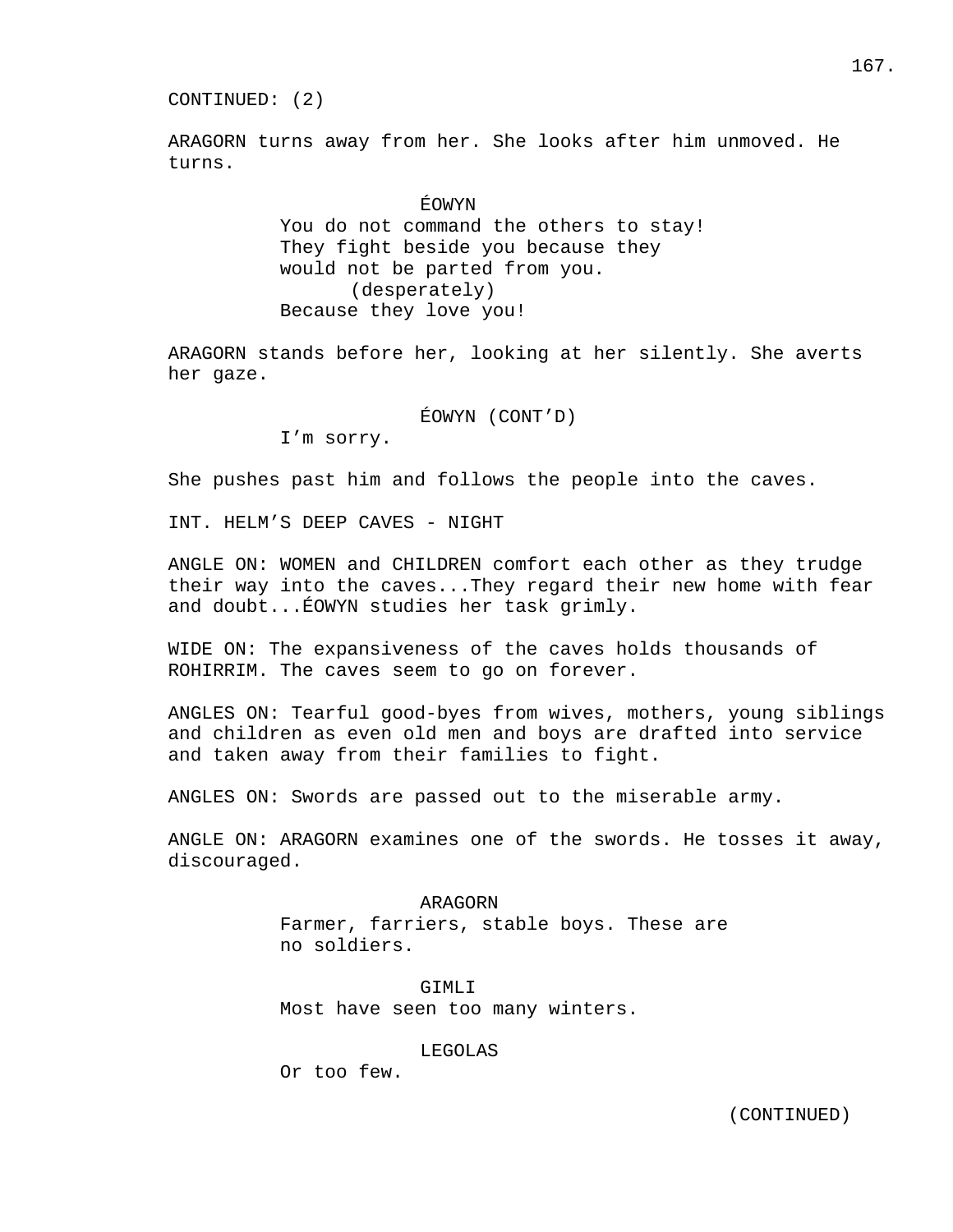ARAGORN nods, miserably.

ANGLES ON: The new soldiers continue to prepare.

 LEGOLAS (CONT'D) Look at them. They're frightened. I can see it in their eyes.

ANGLE ON: Everyone around them turns to look at LEGOLAS. He turns away, angrily.

> LEGOLAS (CONT'D) (in ELVISH; subtitled) Boe a hûn...neled herain...dan caer menig!

 And they should be...Three hundred ...against ten thousand!

ANGLE ON: ARAGORN looks at LEGOLAS with as much confidence as he can muster.

### ARAGORN

 (in ELVISH; subtitled) Si beriathar hýn. Amar nâ ned Edoras. (subtitled) They have more hope of defending themselves here than at Edoras.

 LEGOLAS Aragorn, Men i ndagor. Hýn ú-... ortheri. Natha daged aen!

 Aragorn, we are warriors. They cannot win this fight. They are all going to die!

ARAGORN explodes at LEGOLAS.

ARAGORN

 (resolute) Then I shall die as one them!

Their gaze locks for a moment...ARAGORN breaks and walks away. LEGOLAS makes to follow him...GIMLI puts a hand on his arm.

> GIMLI Let him go, lad. Let him be.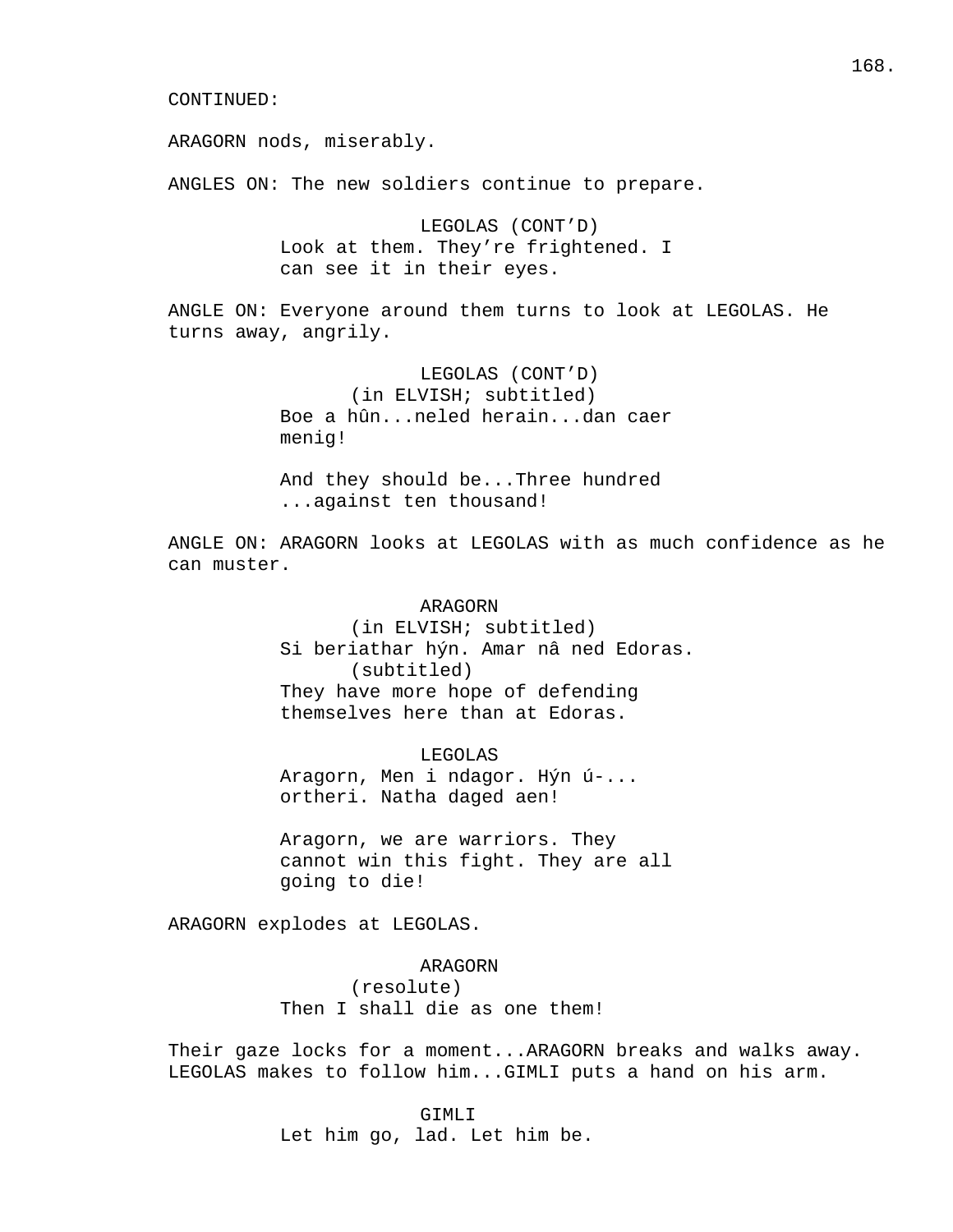EXT. HELM'S DEEP - NIGHT

WIDE ON: SOLDIERS stand at the BATTLEMENTS. The PLAINS before the DEEP are quiet ... like the calm before a storm.

INT. KING'S CHAMBER, HELM'S DEEP - NIGHT

GAMLING approaches KING THÉODEN.

 GAMLING Every villager able to wield a sword has been sent to the armory.

THÉODEN stands silently - unarmed and armourless.

 GAMLING (CONT'D) My lord?

 THÉODEN (quietly) Who am I, Gamling?

 GAMLING (matter-of-fact) You are our king, sire.

# THÉODEN

 (quietly) And do you trust your king?

GAMLING stands at THÉODEN'S side with his armour, unmoving.

 GAMLING Your men, my lord, will follow you to whatever end.

Slowly, GAMLING wraps the armour around THÉODEN.

 THÉODEN (quietly, to himself) To whatever end...

ANGLES ON: GAMLING attaches THÉODEN'S ARMOUR, piece by piece.

INTERCUT: Lances held high like an enormous porcupine, the URUK-HAI ARMY continues its steady march across the PLAINS OF ROHAN to HELM'S DEEP.

169.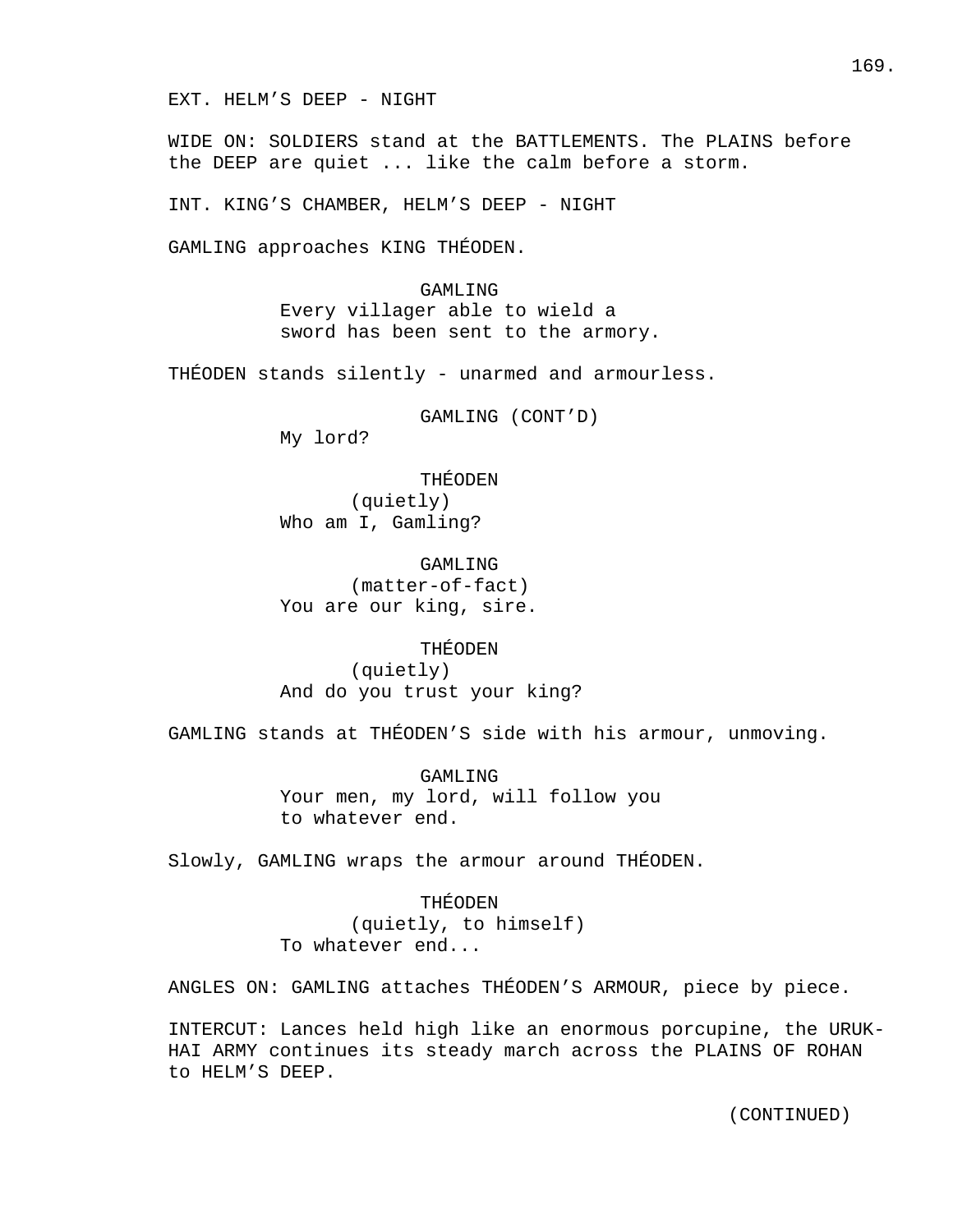THÉODEN (CONT'D) Where is the horse and the rider? Where is the horn that was blowing?

IMAGE: A SOLDIER sharpens a sword on a whetstone ... Old men collect spears on their way to fight.

> THÉODEN (V.O.) (CONT'D) They have passed like rain on the mountains.

IMAGE: A oversized helmet is placed on the head of a boy.

 THÉODEN (V.O.) (CONT'D) Like wind in the meadow.

IMAGE: An axe is handed to a frightened boy, who takes it with trepidation.

> THÉODEN (V.O.) (CONT'D) The days have gone down in the west...

INTERCUT: The URUK-HAI ARMY marches ever closer.

 THÉODEN (V.O.) (CONT'D) ...behind the hills...

IMAGE: A boy dressed in full chain mail too large for him, takes a shield and moves to fight.

> THÉODEN (V.O.) (CONT'D) ...into Shadow.

INTERCUT: The URUK-HAI ARMY closes in on HELM'S DEEP and begins to take their positions.

ANGLE ON: THÉODEN in his hall, still standing still as GAMLING adjusts his armour.

> THÉODEN (CONT'D) How did it come to this?

WIDE ON: GAMLING stands to the side of THÉODEN in the empty room. They are ready.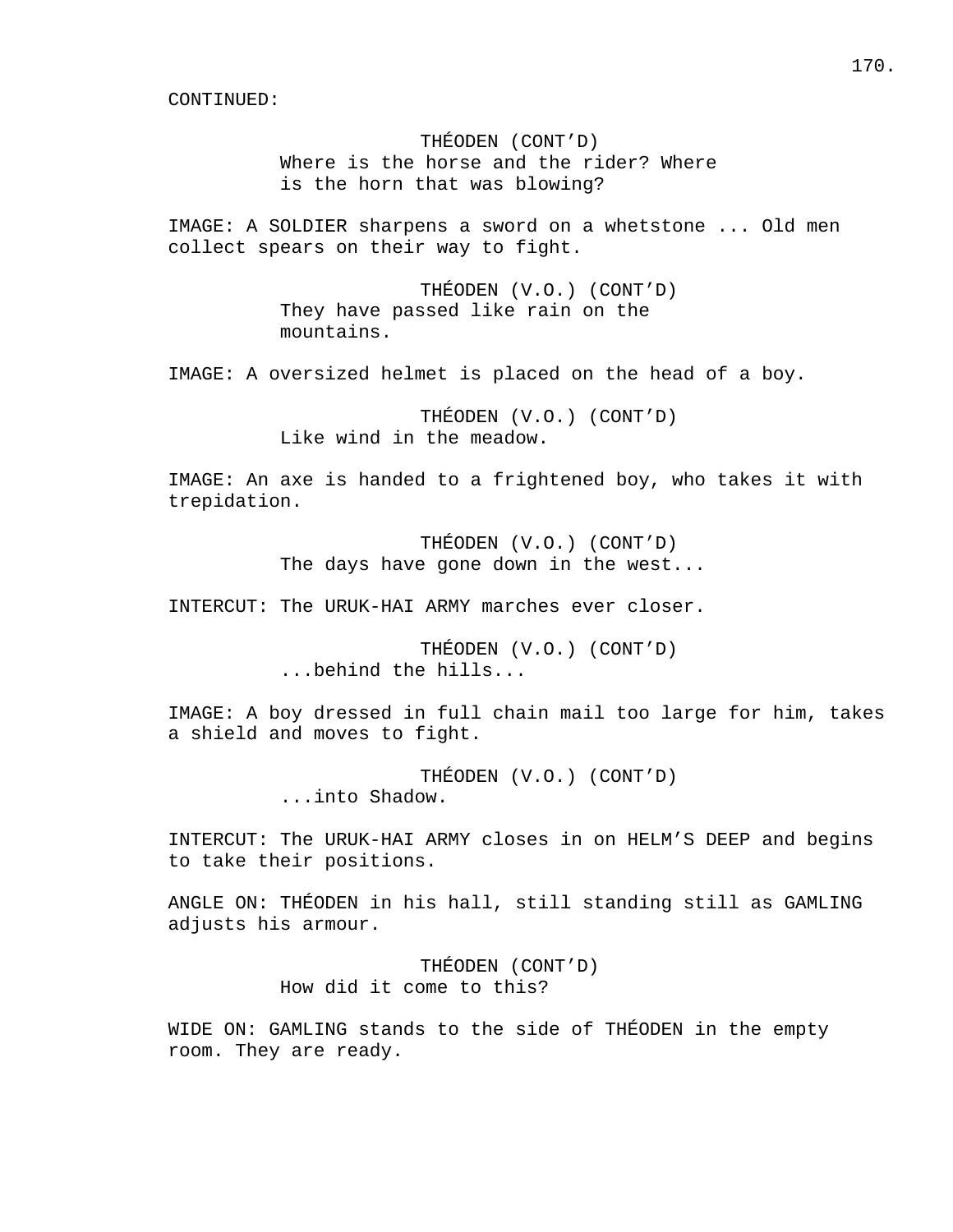EXT. FANGORN FOREST, ENTMOOT - NIGHT

HIGH WIDE AERIAL OVER the treetops to the location of the ENTMOOT. The ENTS move and groan.

ANGLE ON: PIPPIN rests against a root...MERRY paces impatiently.

 MERRY It's been going for hours.

PIPPIN stands and walks over to him.

 PIPPIN They must have decided something by now.

TREEBEARD turns to them and shakes his head.

### TREEBEARD

Decided? No.

Slowly, TREEBEARD turns to the HOBBITS.

 TREEBEARD (CONT'D) We only just finished saying...good morning.

TREEBEARD turns back to the ENTMOOT.

ANGLE ON: MERRY looks on in frustration.

 MERRY But it's nighttime already. You can't take forever.

ANGLE ON: TREEBEARD slowly turns to MERRY again.

 TREEBEARD Don't be hasty.

 MERRY We're running out of time!

TREEBEARD seems to ignore him and turns back to the ENTMOOT.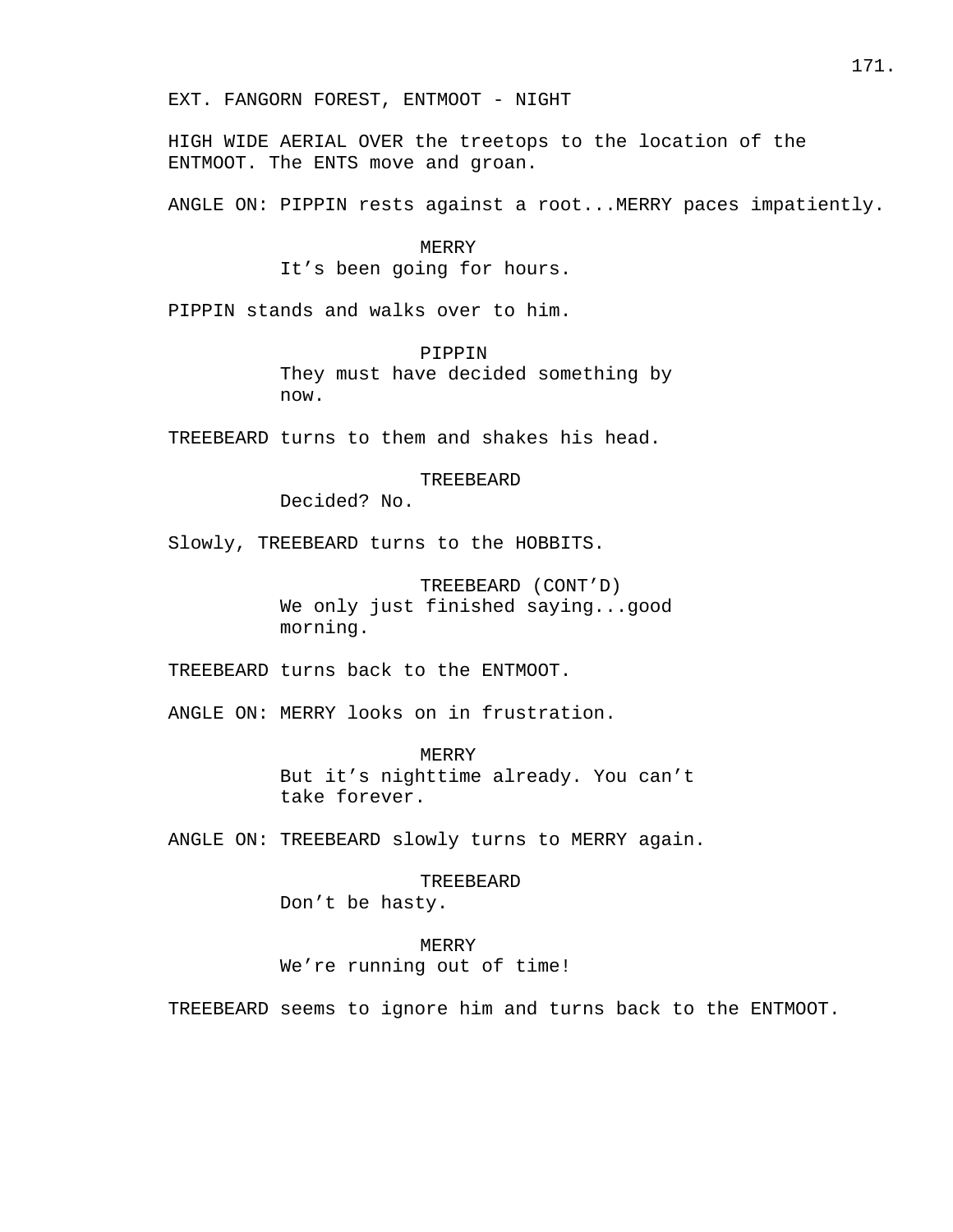EXT. HELM'S DEEP BATTLEMENTS - NIGHT

SOLDIERS move to and fro preparing HELM'S DEEP for the imminent attack.

ANGLE ON: ARAGORN sits on the steps on the HALL, pondering the inevitable. He glances across the steps.

ANGLE ON: A boy stands at the edge of the steps, nervously holding a sword. He looks at ARAGORN briefly and averts his gaze.

#### ARAGORN

Give me your sword.

ANGLE ON: The boy whips around, looking at ARAGORN. Slowly, he walks over to ARAGORN and hands over his sword. ARAGORN takes it.

> ARAGORN (CONT'D) What is your name?

 HALETH Haleth, son of Háma, my lord.

ARAGORN reacts to the name.

 HALETH (CONT'D) The Men are saying that we will not live out the night. They say that it is hopeless...

Wordlessly, ARAGORN stands and eyeballs the sword. He gives it a few swings and holds it before him. He looks at HALETH.

> ARAGORN This is a good sword.

ARAGORN hands the sword back to HALETH, who takes it gingerly.

 ARAGORN (CONT'D) Haleth, son of Háma...

ARAGORN leans down to him.

 ARAGORN (CONT'D) ...there is always hope.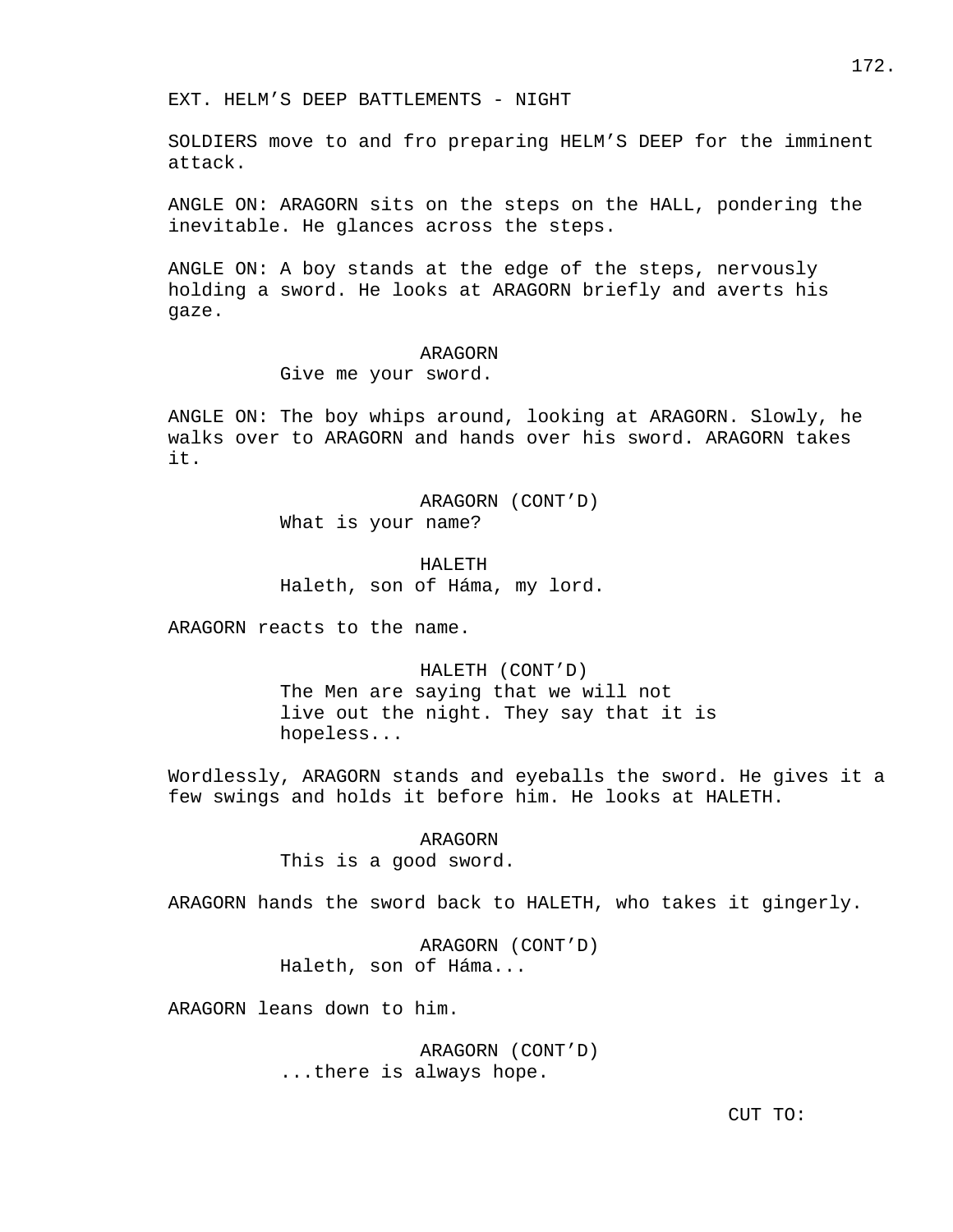INT. ARMORY, HELM'S DEEP - NIGHT

SERIES OF IMAGES: ARAGORN quickly dons his CHAIN MAIL, LEATHER VEST, and ELVEN DAGGER.

ANGLE ON: SOMEONE hands ARAGORN his SWORD...ARAGORN looks up... LEGOLAS stands before ARAGORN, ARAGORN'S sword in hand. ARAGORN takes it and nods in thanks.

> LEGOLAS We have trusted you this far. You have not led us astray. Forgive me. I was wrong to despair.

ARAGORN shakes his head.

 ARAGORN (in ELVISH; subtitled) Ú-moe edhored, Legolas.

There is nothing to forgive, Legolas.

They smile at each other, their friendship renewed.

ANGLE ON: GIMLI wrestles with a shirt of CHAIN MAIL.

### GIMLI

We had time, I'd get this adjusted.

He gets the shirt on, and drops the bundle to the floor. It lands in a heap.

ANGLE ON: ARAGORN and LEGOLAS smile...GIMLI is unphased.

 GIMLI (CONT'D) It's a little tight across the chest.

ANGLE ON: ARAGORN and LEGOLAS nod in feigned agreement.

ON THE SOUNDTRACK: A HORN sounds from outside.

ANGLE ON: LEGOLAS turns in curiosity.

# LEGOLAS That is no Orc horn.

ANGLE ON: LEGOLAS and ARAGORN run out of the ARMORY.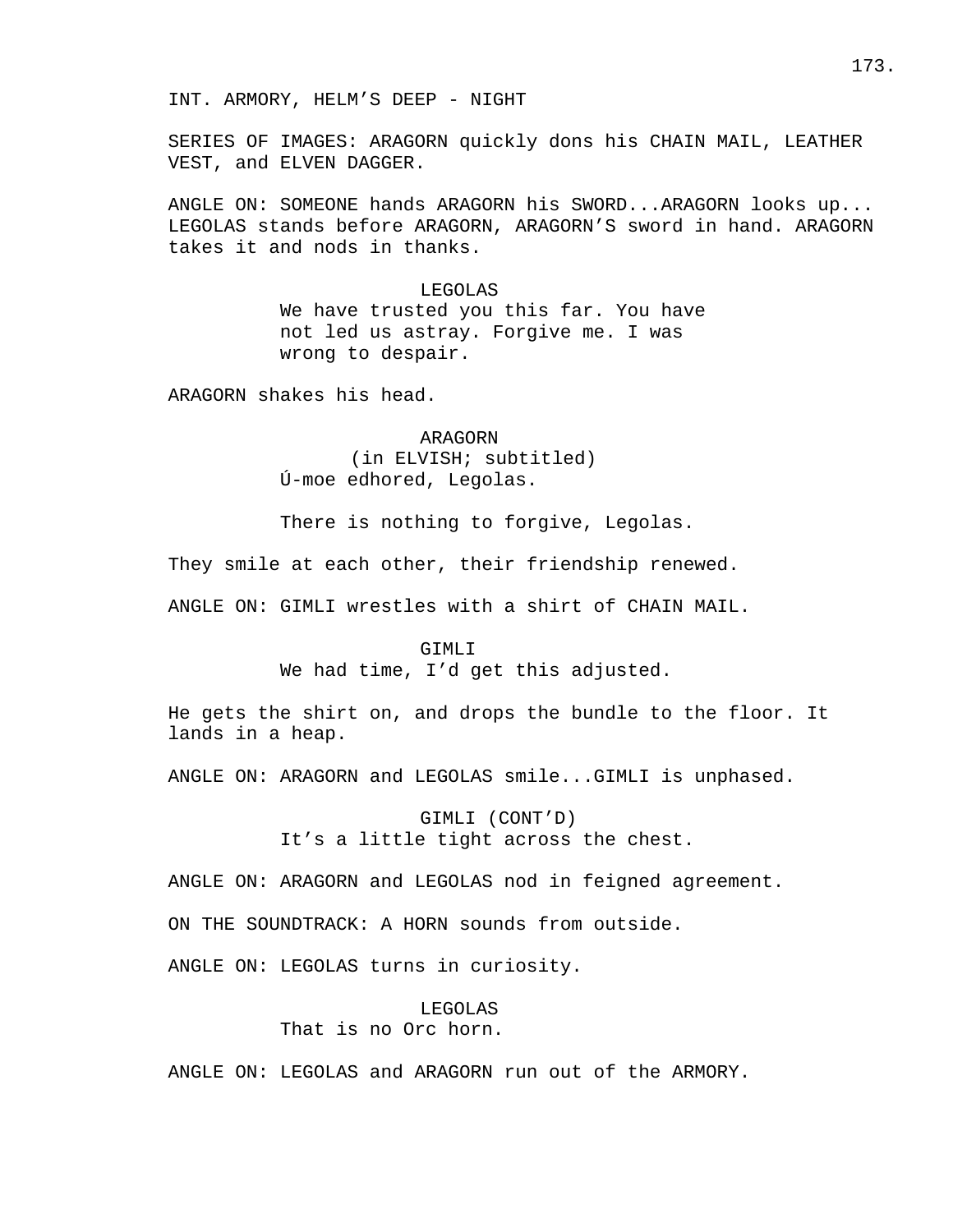EXT. HELM'S DEEP BATTLEMENTS - NIGHT

The GUARDS look over the edge of the Battlements.

 GUARD 1 (to GUARD 2) Send for the king.

GUARD 2 nods and runs off.

 GUARD 1 (CONT'D) Open the gate!

The order passes down the WALL.

ANGLE ON: An army of LOTHLÓRIEN ELVEN ARCHERS march up the Causeway into the HORNBURG...the SOLDIERS look upon them in wonder and excitement...THÉODEN walks down the steps of the HALL. His mouth drops open in surprise.

ANGLE ON: HALDIR leads the ELVES to THÉODEN. He bows with respect.

> THÉODEN How is this possible?

### HALDIR

 I bring word from Elrond of Rivendell. An alliance once existed between Elves and Men. Long ago we fought and died together.

ANGLE ON: ARAGORN, LEGOLAS, and GIMLI appear at the head of the stairs. HALDIR looks up to them and smiles.

> HALDIR (CONT'D) We come to honor that allegiance.

ANGLE ON: ARAGORN, LEGOLAS, and GIMLI descend the steps to greet HALDIR.

> ARAGORN (in ELVISH) Mae govannen, Haldir.

Welcome, Haldir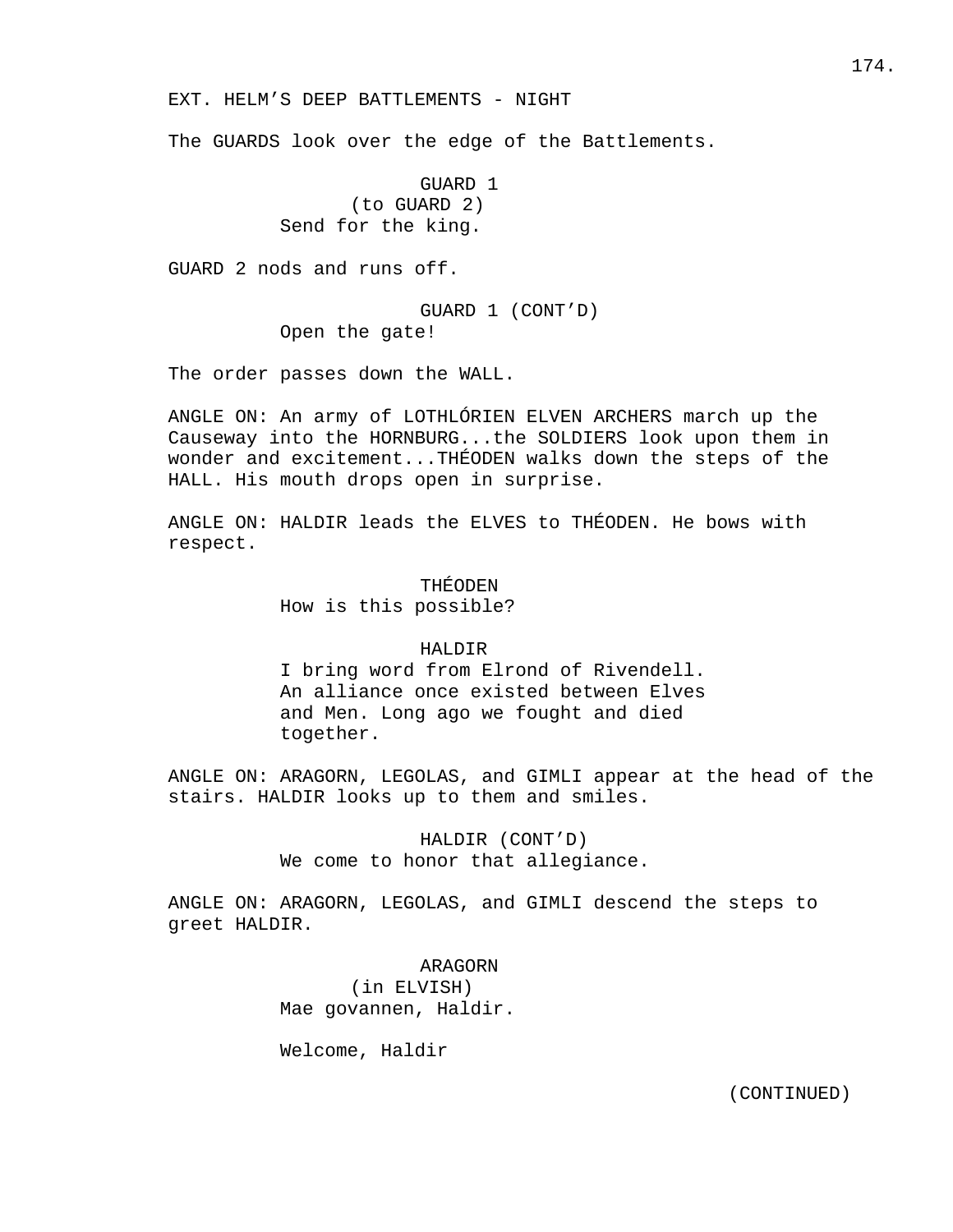HALDIR extends in hand in the traditional ELVISH welcome. ARAGORN begins to, but then grabs HALDIR in a huge embrace. HALDIR is momentarily stunned, but hugs back lightly.

# ARAGORN (CONT'D) You are most welcome.

LEGOLAS and HALDIR clasp each other on the shoulder in greeting.

ANGLE ON: The ARMY OF ELVES performs a LEFT FACE and stands before THÉODEN for his review. HALDIR bows before him.

> HALDIR We are proud to fight alongside Men once more.

EXT. HELM'S DEEP BATTLEMENTS - NIGHT

WIDE ON: The MEN and ELVES stand ready and watchful on the BATTLEMENTS of HELM'S DEEP. Every inch of space overlooking the sides of the wall is covered.

WIDE ON: ACROSS THE PLAINS BEFORE HELM'S DEEP, AN ENORMOUS ARMY, LIT BY TORCHES, APPROACHES THE HEAVILY MANNED BATTLEMENTS.

ANGLE ON: LEGOLAS watches before a COMPLEMENT of ARCHERS. The top of a HELMET is just visible over the edge of the wall.

> GIMLI You could have picked a better spot.

LEGOLAS smirks. ARAGORN approaches and stands beside them.

 GIMLI (CONT'D) Well lad, whatever luck you live by, let's hope it lasts the night.

LIGHTNING FLASHES...THUNDER ROLLS...

WIDE ON: As the LIGHTNING illuminates the night, it reveal the sheer size of the sea of approaching URUK-HAI.

ANGLE ON: LEGOLAS' eyes grow wide at the very sight.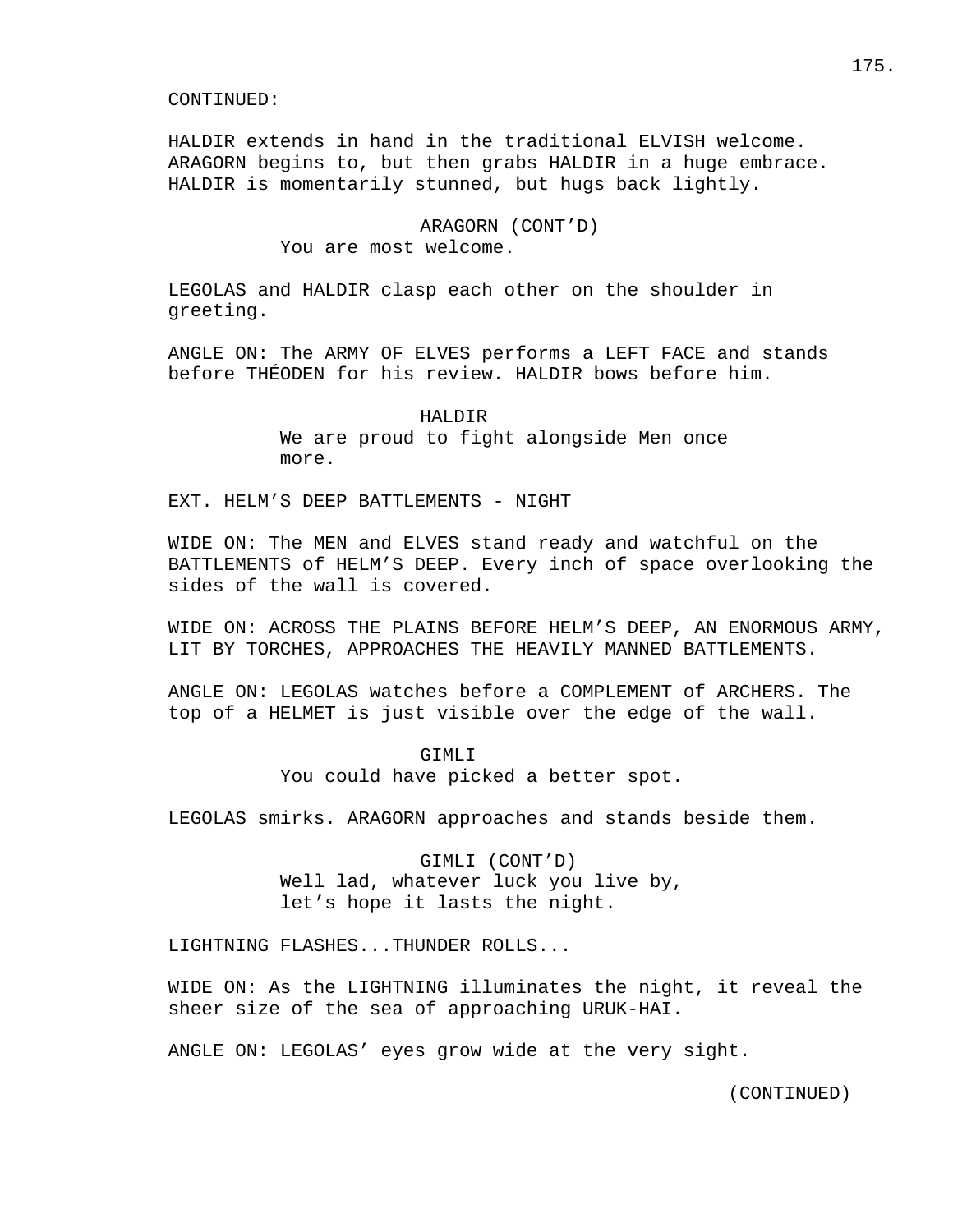### LEGOLAS

Your friends are with you, Aragorn.

GIMLI

# Let's hope they last the night.

ON THE SOUNDTRACK: The steady approach of the URUK-HAI grows louder.

ANGLE ON: THÉODEN stands ready with his men. LIGHTNING peels across the sky accompanied by more THUNDER. THÉODEN looks up as it begins to rain.

WIDE ON: THE MEN ON THE BATTLEMENTS ARE UNMOVED BY THE SUDDEN DOWNPOUR.

ANGLES ON: THE SEA OF SPEAR GROWS EVER CLOSER...AN ORC COMMANDER stands atop a rock, urging the sea of URUK-HAI onward.

WIDE ON: The URUK-HAI move ever closer to the WALL of HELM'S DEEP.

ANGLE ON: ARAGORN moves through the ranks of the ELVEN ARCHERS.

### ARAGORN

 (in ELVISH; subtitled) A Eruchîn, ú-dano i faelas a hyn ... an uben tanatha le faelas!

 Show them no mercy ... for you shall receive none!

ANGLE ON: The URUK-HAI COMMANDER roars at his troops. They stop their march.

WIDE ON: The two armies stand still opposite each other...each waiting for the other.

ANGLE ON: ARAGORN moves to the edge of the BATTLEMENT.

ANGLE ON: The URUK-HAI stand impatiently, waiting for their orders.

ANGLE ON: GIMLI jumps and strains to see.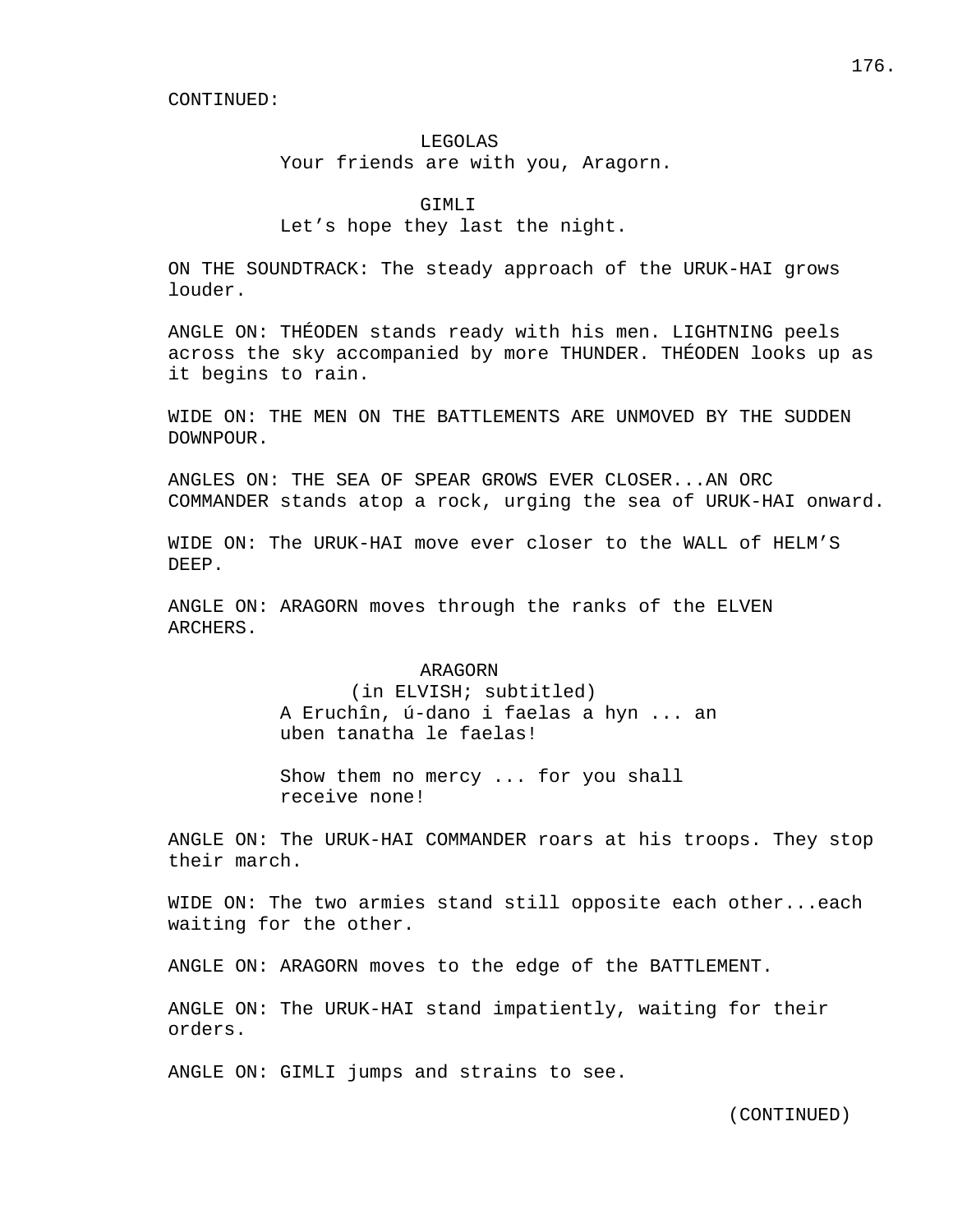CONTINUED: (2)

GTMLT What's happening out there?

 LEGOLAS Shall I describe it to you?

He looks at GIMLI with a grin.

 LEGOLAS (CONT'D) Or would you like me to find you a box?

GIMLI laughs.

WIDE ON: THE URUK-HAI COMMANDER roars. The ENTIRE URUK-HAI ARMY begins POUNDS their spears on the ground.

ANGLES ON: The MEN and ELVES draw their swords and ready their arrows.

ANGLE ON: ALDOR, an old man standing ready with his bow, loses his grip...the arrows sails to the front line of URUK-HAI and hits its mark.

# ARAGORN (in ELVISH) Dartho!

Hold!

ANGLE ON: The URUK-HAI groans and collapses to the ground, dead...the COMMANDER roars and thrusts his sword forward...the URUK-HAI roar in response and running towards the BATTLEMENTS.

ANGLE ON: THÉODEN regards the scene grimly.

# THÉODEN

So it begins.

WIDE ON: The front line of URUK-HAI rush toward the WALL.

ANGLE ON: ARAGORN shouts orders to the ARCHERS.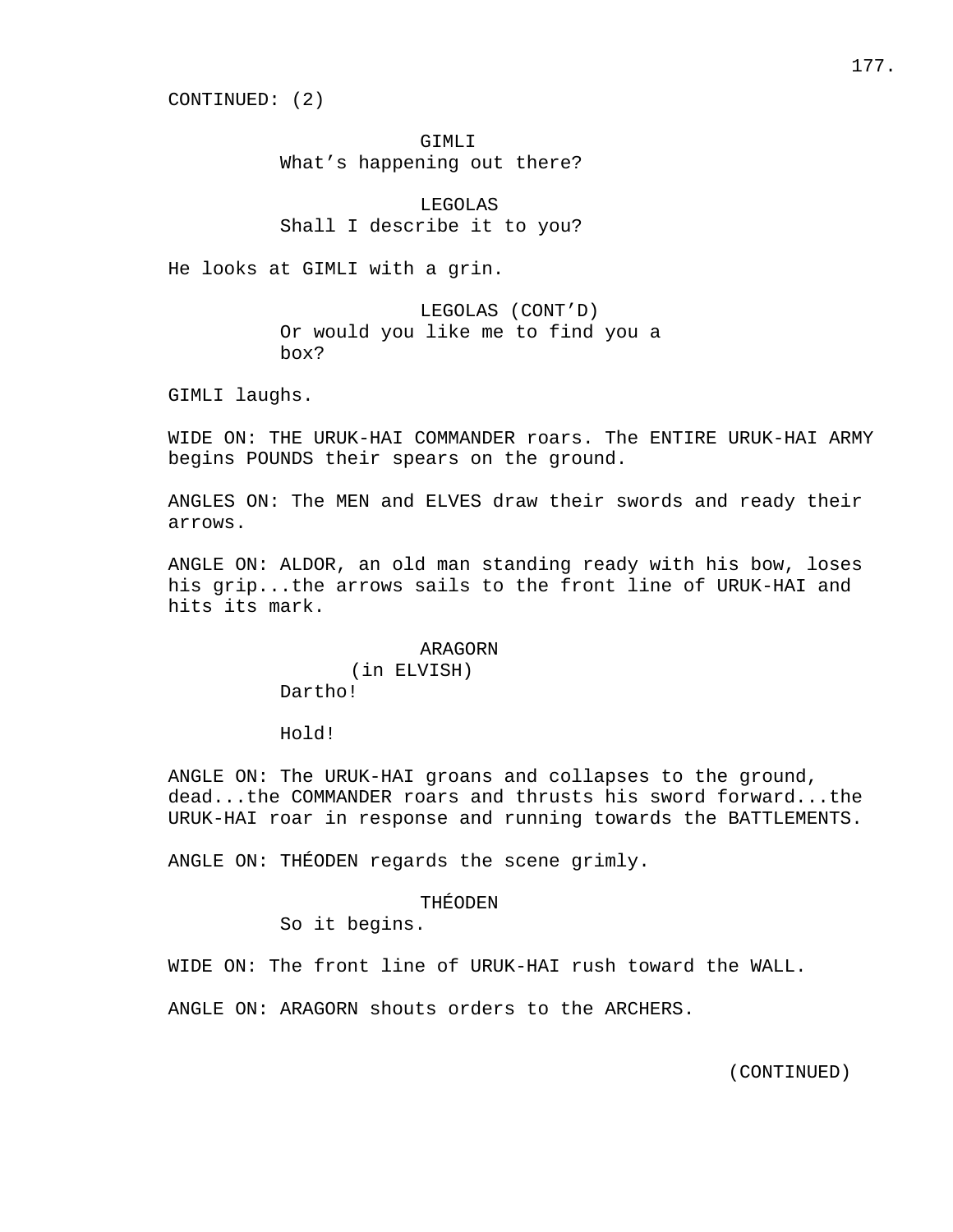ARAGORN (in ELVISH; subtitled) Tangado halad!

Prepare to fire!

ANGLES ON: As one, the ARCHERS nock their arrows. And stand ready to fire.

ANGLE ON: LEGOLAS speaks to HALDIR.

 LEGOLAS (in ELVISH; subtitled) Faeg i-varv dîn na lanc...a nu ranc.

 Their armor is weak at the neck...and underneath the arms.

ANGLE ON: ARAGORN brings his arm down.

 ARAGORN (in ELVISH; subtitled) Leithio i philinn!

Release Arrows!

ANGLES ON: The ARCHERS release their arrows and they find their marks. With every URUK-HAI that falls others replace him.

ANGLE ON: GIMLI yells to LEGOLAS.

 GIMLI Did they hit anything?

ANGLE ON: THÉODEN calmly speak to GAMLING.

 THÉODEN Give them a volley.

# GAMLING

Fire!

ANGLES ON: The order is passed to the Men, and the arrows fly. Many more URUK-HAI are felled but the advance continues.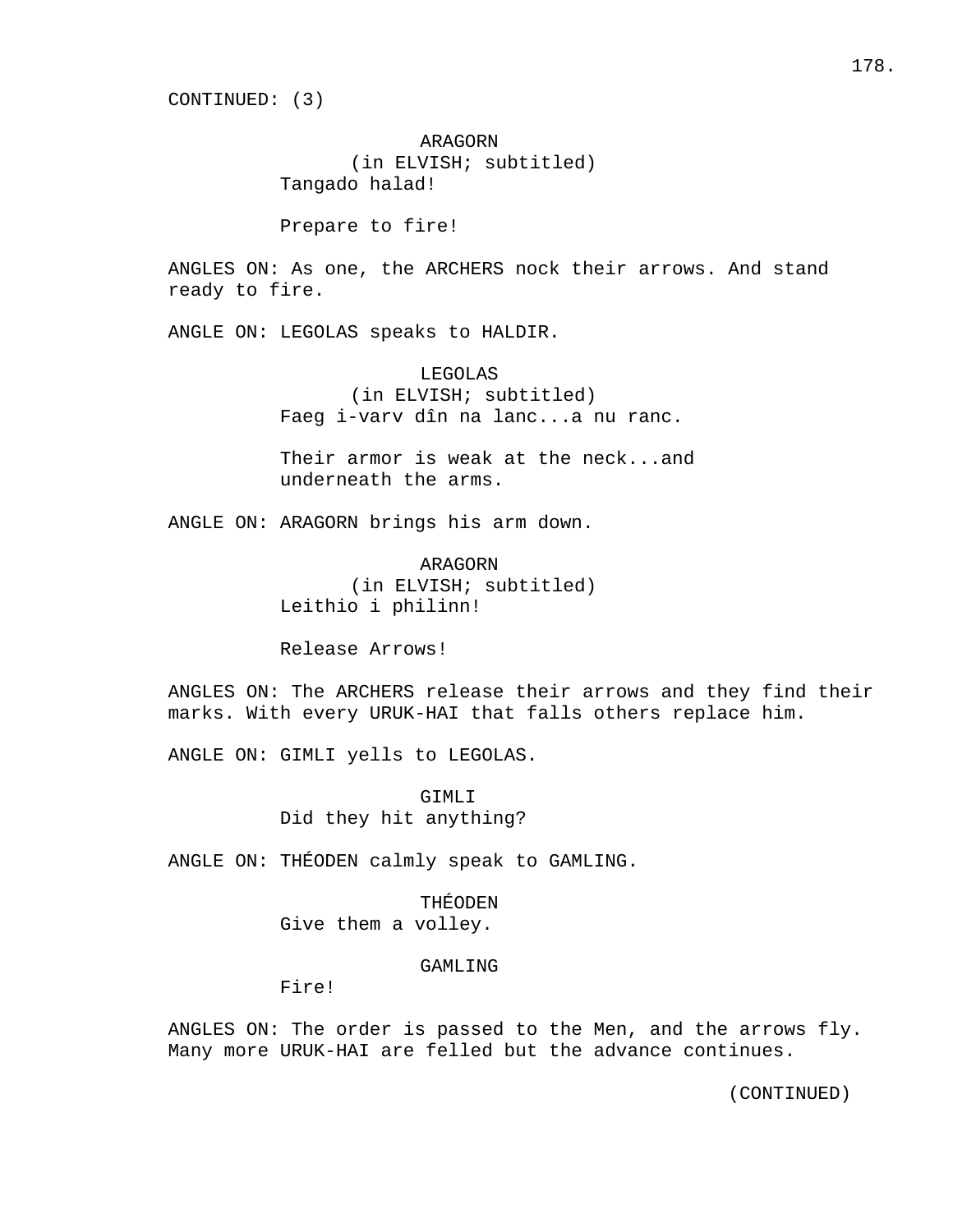CONTINUED: (4)

ANGLE ON: GIMLI impatiently awaits his own opportunity to participate, jumping at the battlements, wishing he could see.

#### GIMLI

# Send them to me! Come on!

WIDE ON: THE URUK-HAI continue advancing on HELM'S DEEP. VOLLEY after VOLLEY of arrows are launched into the fray felling the front line over and over, but the advance cannot be halted...

ANGLE ON: URUK-HAI launch arrows from crossbows into the ALLIANCE...ELVES and MEN fall to their doom among the approaching throng...the URUK-HAI produce ladders and mount them against the WALL.

ANGLE ON: ARAGORN looks down to this new peril.

# ARAGORN (in ELVISH; subtitled) Pendraid!

Ladders!

ANGLE ON: GIMLI jumps with glee.

# GIMLI

Good!

ANGLE ON: Ladders with URUK-HAI riders are raised against the WALL.

#### ARAGORN

Swords! Swords!

ANGLE ON: The ELVES draw their swords and prepare for close combat.

ANGLE ON: The first URUK-HAI comes over the wall and GIMLI is the first to make contact.

QUICK SERIES OF CUTS: The URUK-HAI begin pouring over the wall...the MEN and ELVES battle against them.

ANGLE ON: GIMLI and LEGOLAS take stock of each other.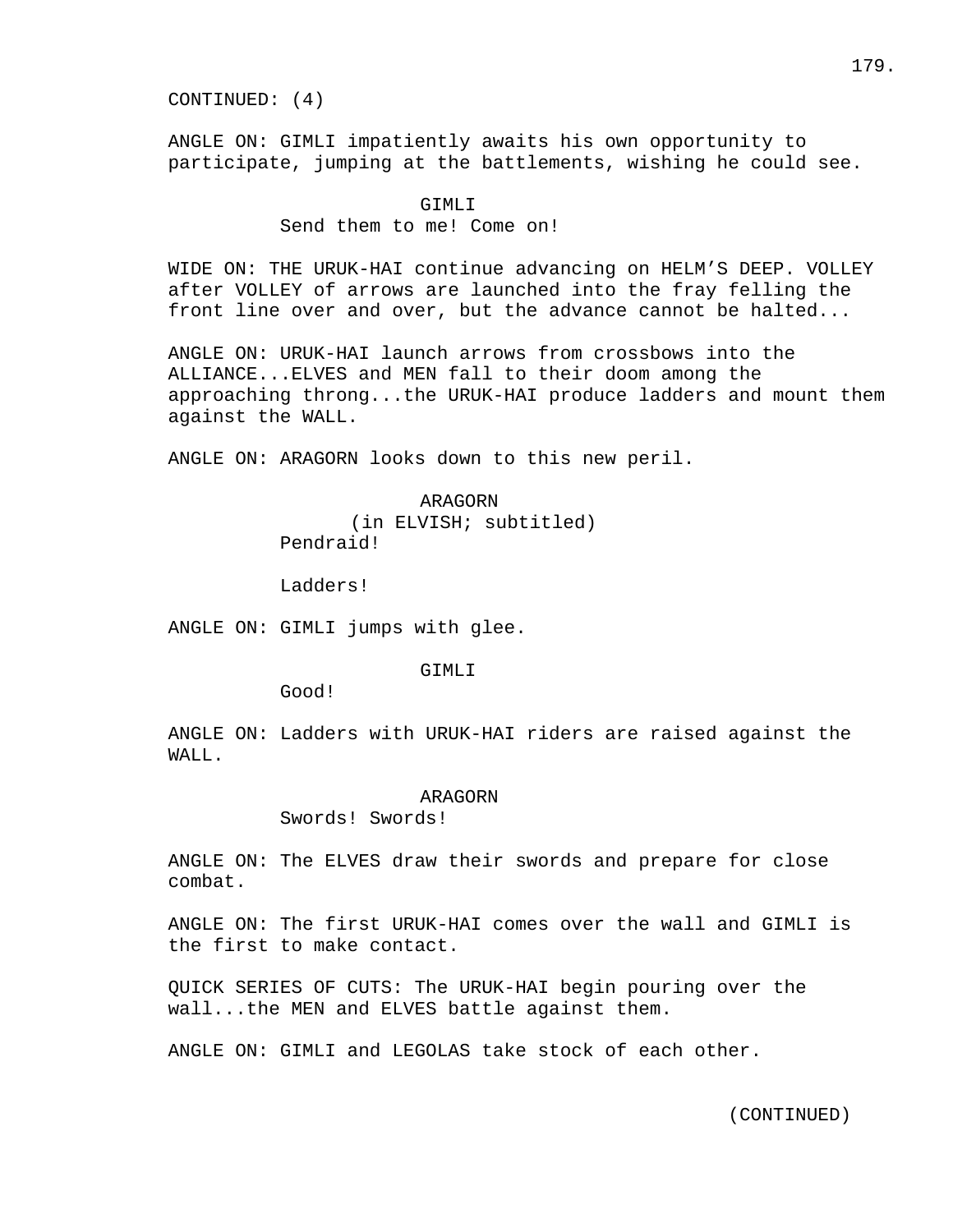GIMLI (holding up 2 fingers) Legolas! Two already!

## LEGOLAS

I'm on seventeen!

#### GIMLI

(outraged)

I'll have no pointy-ear outscoring me!

GIMLI quickly turns and fells another URUK-HAI climbing over the wall.

LEGOLAS fires more arrows at the invaders.

#### LEGOLAS

 (to GIMLI) Nineteen!

QUICK SERIES OF CUTS: The battle rages on...more and more siege ladders are raised against HELM'S DEEP...more and more URUK-HAI flood in.

EXT. ENT MOOT - NIGHT

ANGLES ON: TREEBEARD turns from the ENTS...PIPPIN paces...he looks up and gestures to MERRY.

#### PIPPIN

Merry!

MERRY responds and they meet up with TREEBEARD.

## TREEBEARD

We have just agreed.

ANGLES ON: MERRY and PIPPIN wait with rapt anticipation... TREEBEARD bows his head and closes his eyes...MERRY tilts his head in query.

## MERRY

Yes?

TREEBEARD shakes himself and looks at the HOBBITS.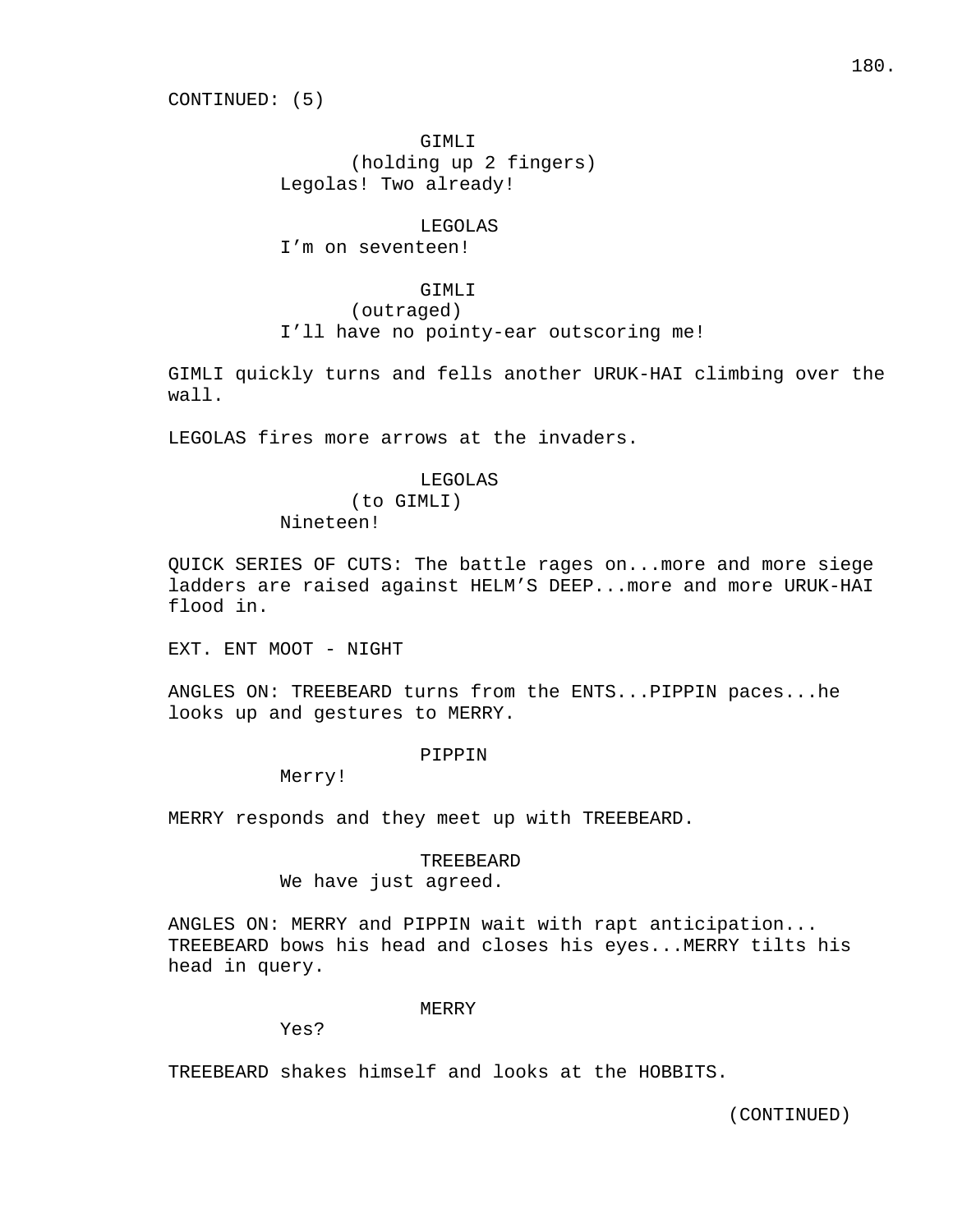#### TREEBEARD

 I have told your names to the Entmoot and we have agreed ... you are not Orcs.

TREEBEARD gives them a smile...PIPPIN and MERRY stand profoundly still...MERRY appears confused...PIPPIN nods.

#### PIPPIN

Well, that's good news.

# MERRY

 (impatiently) And what about Saruman? Have you come to a decision about him?

ANGLE ON: TREEBEARD comes back up to his full height and waves his hand.

# TREEBEARD

Now don't be hasty, Master Meriadoc.

# MERRY

 (angrily) Hasty? Our friends are out there. They need our help. They cannot fight this war on their own.

#### TREEBEARD

(slowly)

 War? Yes. It affects us all. Tree, root and twig. But you must understand, young Hobbit...it takes a long time to say anything in Old Entish...and we never say anything unless it is worth taking...a long time to say.

ANGLE ON: MERRY and PIPPIN look at each other with frustrated impatience.

CUT TO:

EXT. HELM'S DEEP BATTLEMENTS - NIGHT

WIDE ON: The MASSIVE URUK-HAI ARMY continues advancing toward the HELM'S DEEP BATTLEMENTS.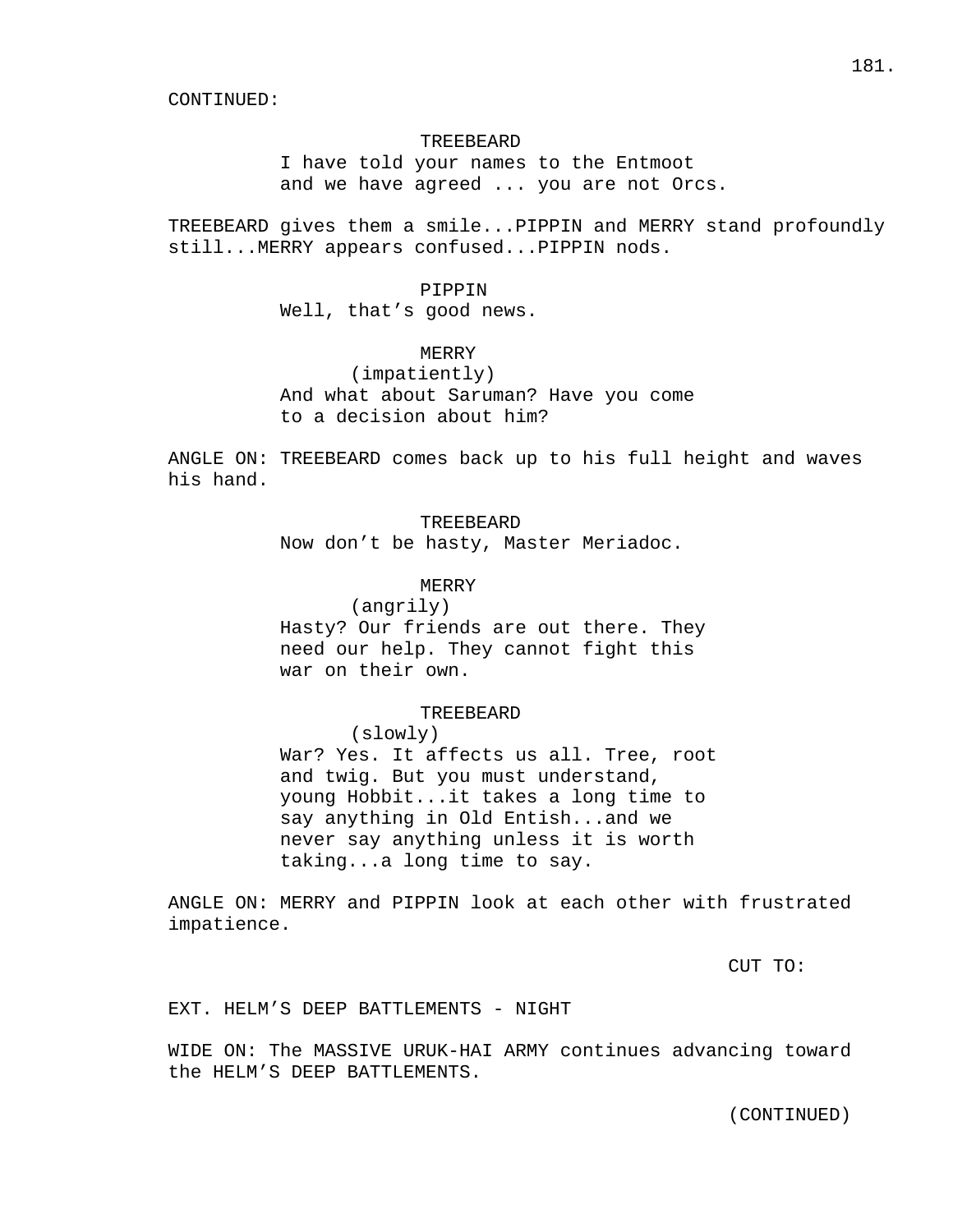PAN ACROSS THE FIELD OF BATTLE TO: A large team of URUK-HAI shield themselves like a turtle and make their way up the CAUSEWAY to the MAIN GATE. ARROWS bounce off the shields.

ANGLE ON: ARAGORN notices the peril on the CAUSEWAY. He runs through the ARCHERS shouting orders.

#### ARAGORN

 (in ELVISH) Na fennas!

Causeway!

THE ELVISH ARCHERS turn and fire at the URUK-HAI on the CAUSEWAY.

ANGLE ON: The URUK-HAI on the sides of the turtle formation fall but the TURTLE keeps advancing.

ANGLE ON: THÉODEN observes the BATTLE.

 THÉODEN Is this it? Is this all you can conjure, Saruman?

ANGLE ON: Two URUK-HAI carry a SPIKED BALL towards the SLUICE GATE of HELM'S DEEP...they place it within...two more follow and place a second SPIKED BALL within...the URUK-HAI make a clear path for another URUK-HAI, armed with a sparkling torch, to make a clear run for the SLUICE GATE.

ANGLE ON: ARAGORN sees the approaching URUK-HAI. He yells to LEGOLAS.

#### ARAGORN

 (in ELVISH; subtitled) Togo hon dad, Legolas!

Bring him down, Legolas!

ANGLE ON: LEGOLAS fires several arrows at the URUK-HAI, but he continues to run.

ANGLE ON: ARAGORN desperately points to the BERSERKER.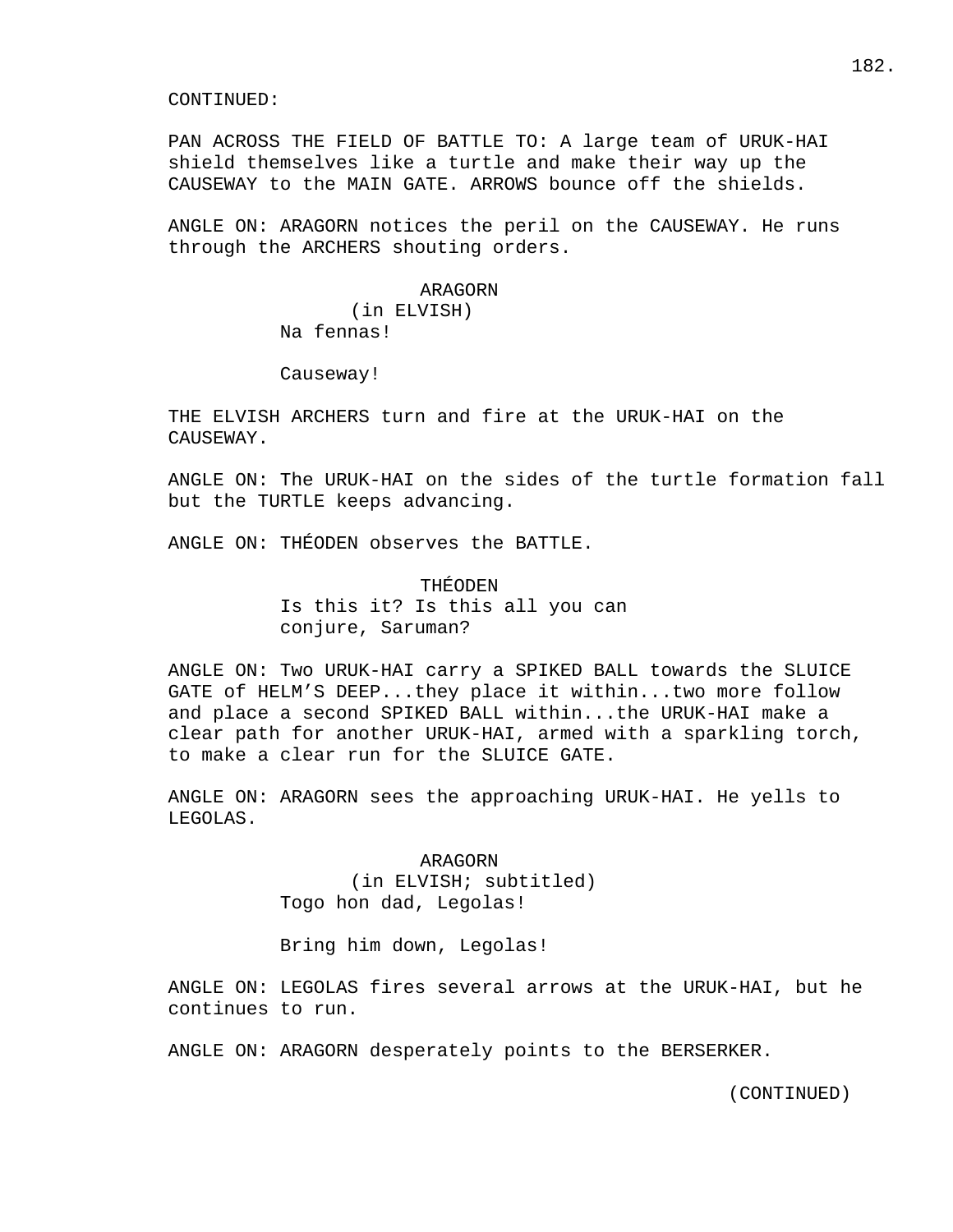CONTINUED: (2)

# ARAGORN (in ELVISH; subtitled) Dago hon! Dago hon!

Kill him! Kill him!

The URUK reaches the SPIKED BALLS.

A MASSIVE EXPLOSION DESTROYS AN ENTIRE SECTION OF THE WALL THROWING MEN AND URUKS IN ITS WAKE!

ANGLE ON: THÉODEN turns to the explosion, for the first time feeling the fear of the battle.

ARAGORN, LEGOLAS, and GIMLI are all thrown to the ground from the explosion. Massive chunks of the wall come down and flatten portions of the URUK-HAI ARMY.

ANGLE ON: Water flows out of the breach. URUK-HAI flow in.

ANGLE ON: THÉODEN turns from the explosion to the TURTLE on the CAUSEWAY.

HIGH ANGLE ON: The TURTLE, URUKS still falling from the sides, has slowly made its way to the gate.

ANGLE ON: The front shields of the TURTLE peel back to reveal a battering ram buried within.

# THÉODEN (calling out) Brace the Gate!

INT. HELM'S DEEP MAIN GATE - NIGHT

MEN force themselves against the GATE, trying to hold it.

INTERCUT WITH: The URUK-HAI pound the RAM into the GATE.

The force of the hit throws the MEN back away from the gate. They quickly recover.

EXT. HELM'S DEEP GATE - NIGHT

ANGLE ON: ABOVE THE GATE, SOLDIERS throw down stones and spears in an attempt to disrupt the RAM.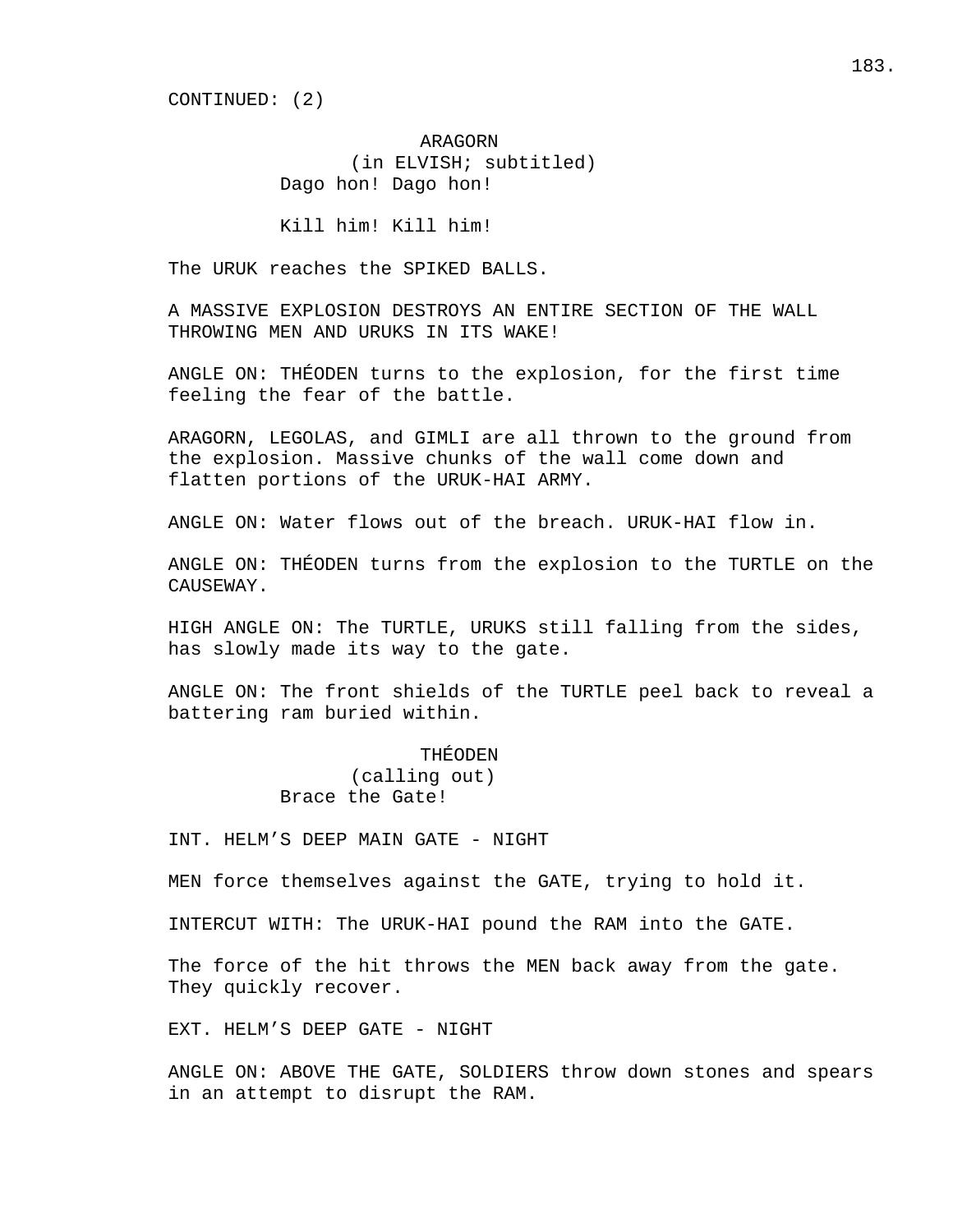HIGH OVERHEAD ANGLE ON: The URUK-HAI rush throw the destroyed section of the DEEPING WALL.

ANGLE ON: ARAGORN slowly comes to his feet...GIMLI, still atop the wall, sees ARAGORN'S peril.

#### GTMLT

Aragorn!

GIMLI jumps off the wall and lands in the sea of URUK-HAI. He fights them off, but is soon overpowered.

#### ARAGORN

Gimli!

ARAGORN commands the ELVES behind him.

 ARAGORN (CONT'D) (in ELVISH) Hado i philinn!

Hurl the arrows!

ANGLES ON: The VOLLEY OF ARROWS fells many URUK-HAI, but many more follow in their wake.

ANGLE ON: ARAGORN holds his sword at the ready.

 ARAGORN (CONT'D) (in ELVISH; subtitled) Herio!

Charge!

The ELVES charge the approaching URUK-HAI. When contact is made, ground is neither lost nor gained. ARAGORN and the ELVES valiantly battle the URUK-HAI with much success.

ANGLE ON: ARAGORN reaches below the surface of the water and pulls GIMLI to the surface. He coughs and sputters. ARAGORN drags him to temporary safety.

WIDE ON: The ELVES and URUK-HAI continue their battle at the gap in the DEEPING WALL.

CUT TO: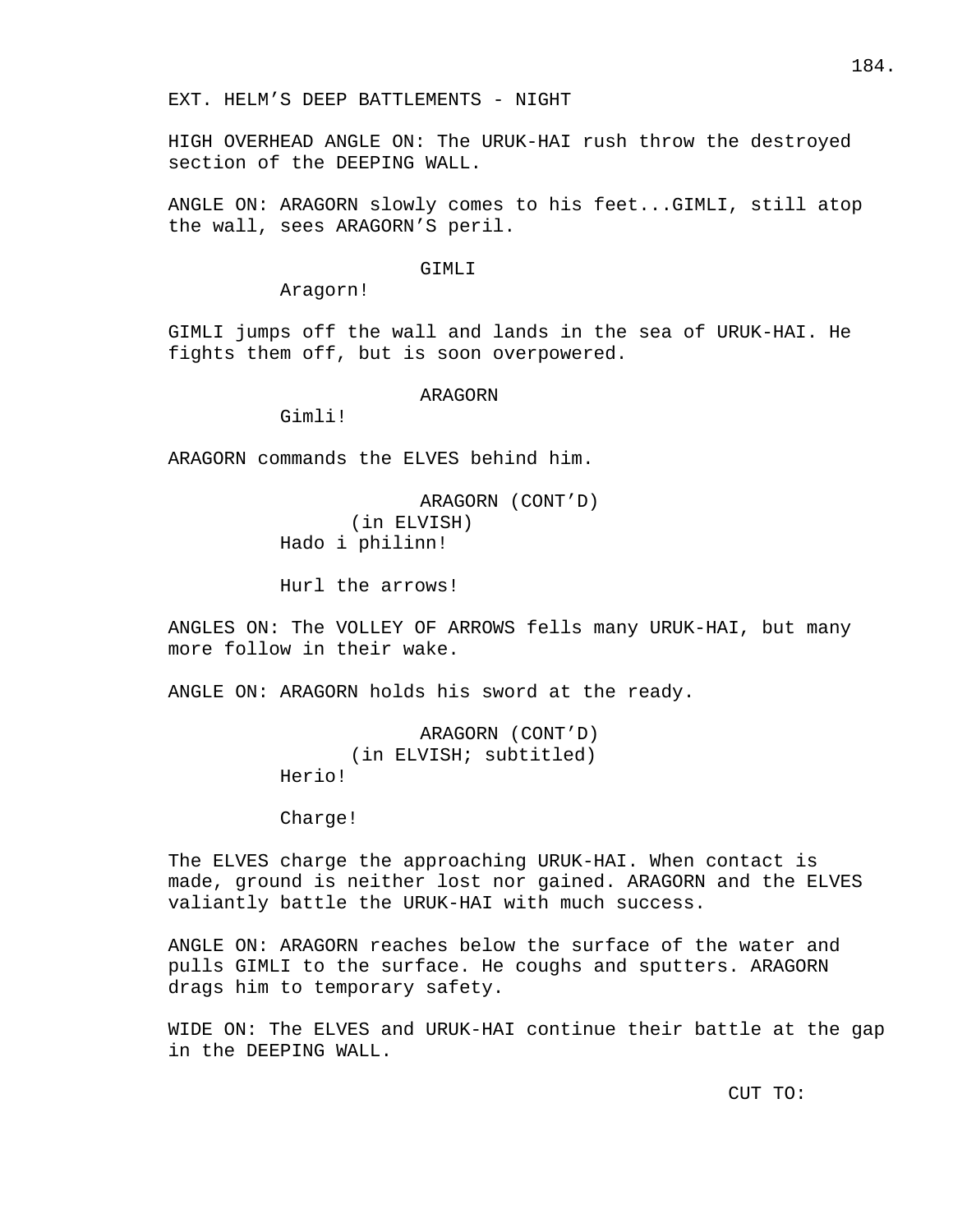TREEBEARD stands over the HOBBITS, the other ENTS behind him.

 TREEBEARD The Ents cannot hold back this storm. We must weather such things as we have always done.

#### MERRY

 (angrily) How can that be your decision?!

TREEBEARD

This is not our war.

 MERRY But you're part of this world!

ANGLE ON: TREEBEARD stands up uncomfortably. MERRY looks to the other ENTS.

MERRY (CONT'D)

Aren't you?!

ANGLE ON: The ENTS looks at each other, surprised at this outburst.

MERRY (CONT'D)

 (desperately) You must help. Please. You must do something.

#### TREEBEARD

 (simply) You are young and brave, Master Merry. But your part in this tale is over. Go back to your home.

CLOSE ON: MERRY stands speechless ... angry ... frustrated.

LATER...

MERRY is putting on his jacket. PIPPIN approaches him slowly.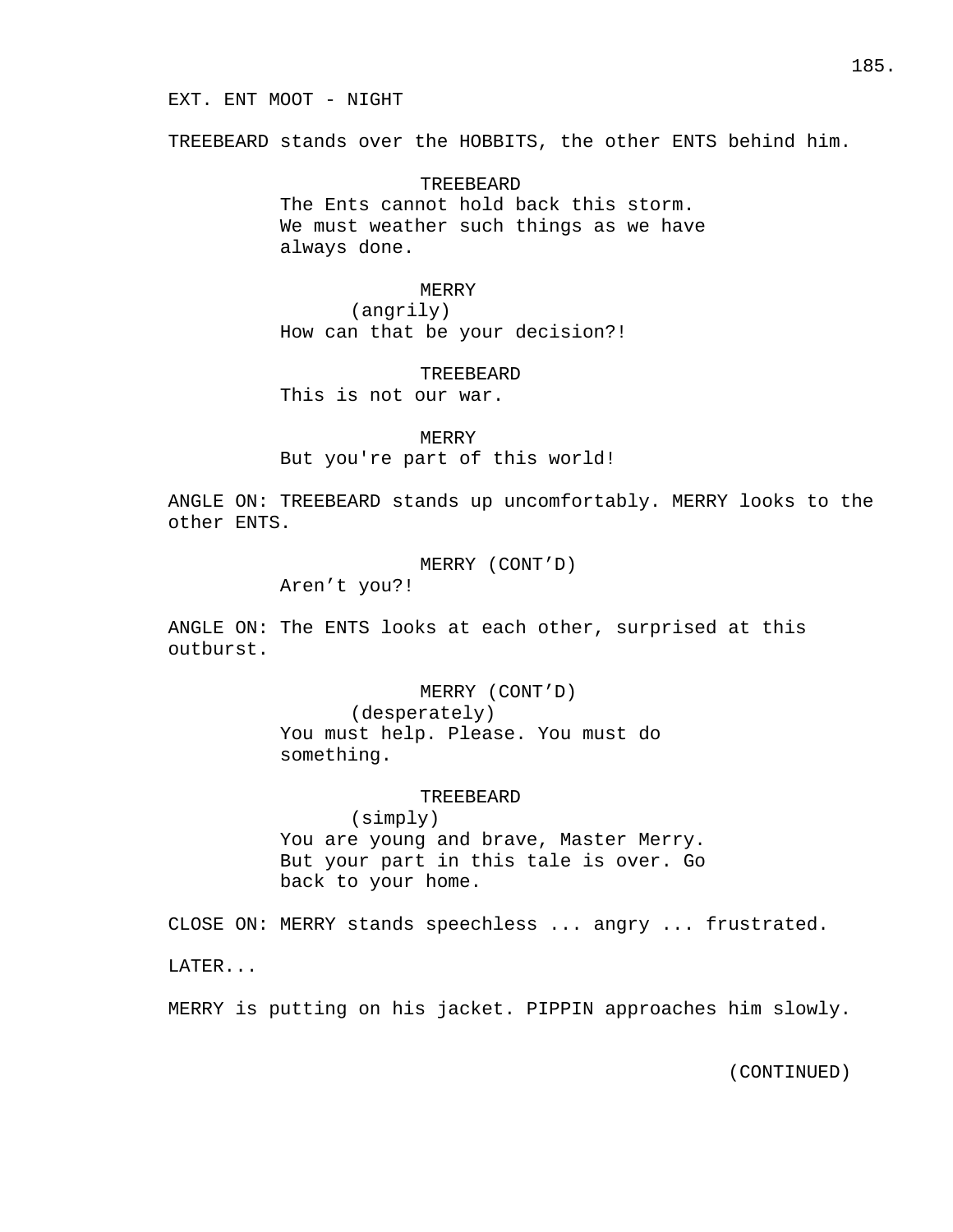## PIPPIN

 Maybe Treebeard's right. We don't belong here, Merry. It's too big for us. What can we do in the end? We've got the Shire. Maybe we should go home.

#### MERRY

 (distantly) The fires of Isengard will spread And the woods of Tuckborough and Buckland will burn. And...

MERRY turns to PIPPIN.

 MERRY (CONT'D) (angrily) ...and all that was once green and good in this world will be gone.

MERRY looks into PIPPIN'S eyes intently.

 MERRY (CONT'D) There won't be a Shire, Pippin.

CLOSE ON: PIPPIN stands silently, taking this in.

EXT. HELM'S DEEP BATTLEMENTS - NIGHT

HIGH WIDE AERIAL: The endless sea of URUK-HAI swarm into HELM'S DEEP. The DEFENDERS of the KEEP work fiercely to hold them back.

ANGLE ON: THÉODEN stands at his tower, intensely observing every facet of the battle.

SERIES OF CUTS: ARAGORN, LEGOLAS, and GIMLI fight tirelessly against the onslaught.

ANGLE ON: ARAGORN looks up as a VOICE cuts across the battle.

 THÉODEN (O.S.) Aragorn! Fall back to the Keep! Get your Men out of there!

WIDE PAN FROM THE UPPER BATTLEMENTS TO THE FIELD OF BATTLE.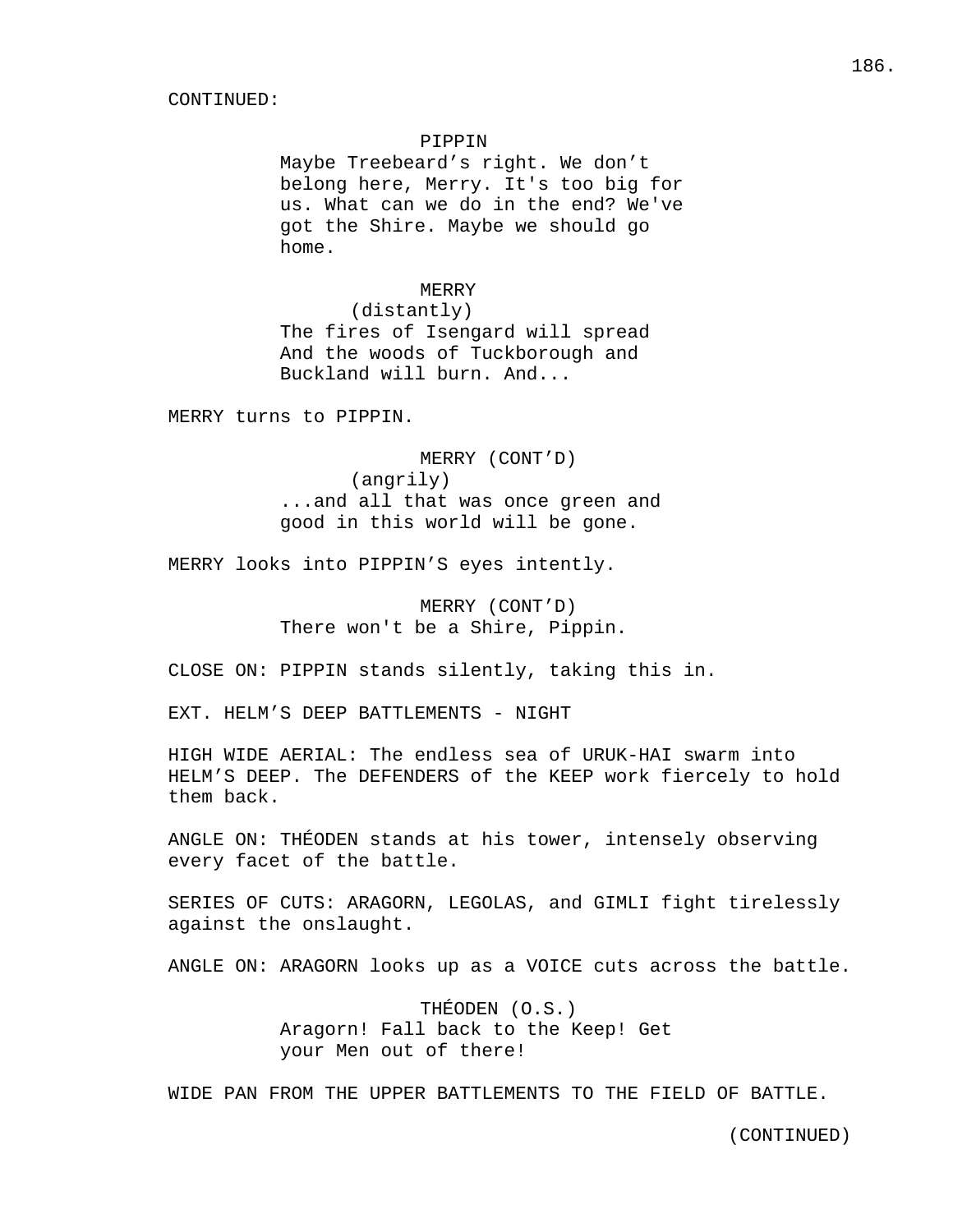ANGLE ON: ARAGORN signals the fighters.

 ARAGORN (in ELVISH; subtitled) Na Barad! Na Barad!

 To the Keep! Pull back to the Keep!

ARAGORN looks around for anyone who may not have heard. He glances up to the WALL.

ARAGORN (CONT'D)

Haldir!

ANGLE ON: HALDIR turns to him.

 ARAGORN (CONT'D) (in ELVISH; subtitled) Na barad!

To the Keep!

HALDIR nods and starts fighting his way down.

ANGLE ON: LEGOLAS and another ELF carry GIMLI off the FIELD, kicking and struggling.

> GIMLI (protesting) What are you doing? What are you stopping for?

ANGLE ON: HALDIR gives orders to his retreating detachment.

# HALDIR

 (in ELVISH) Na barad!

He turns and starts to retreat, but he is stopped by an URUK-HAI who leaps in front of him. He makes short work of this one, but another comes from behind him and stabs him in the arm.

SLOW MOTION: HALDIR staggers...he kills the offending URUK...he looks down to his arm in total disbelief...he whirls around, lost to his purpose...

187.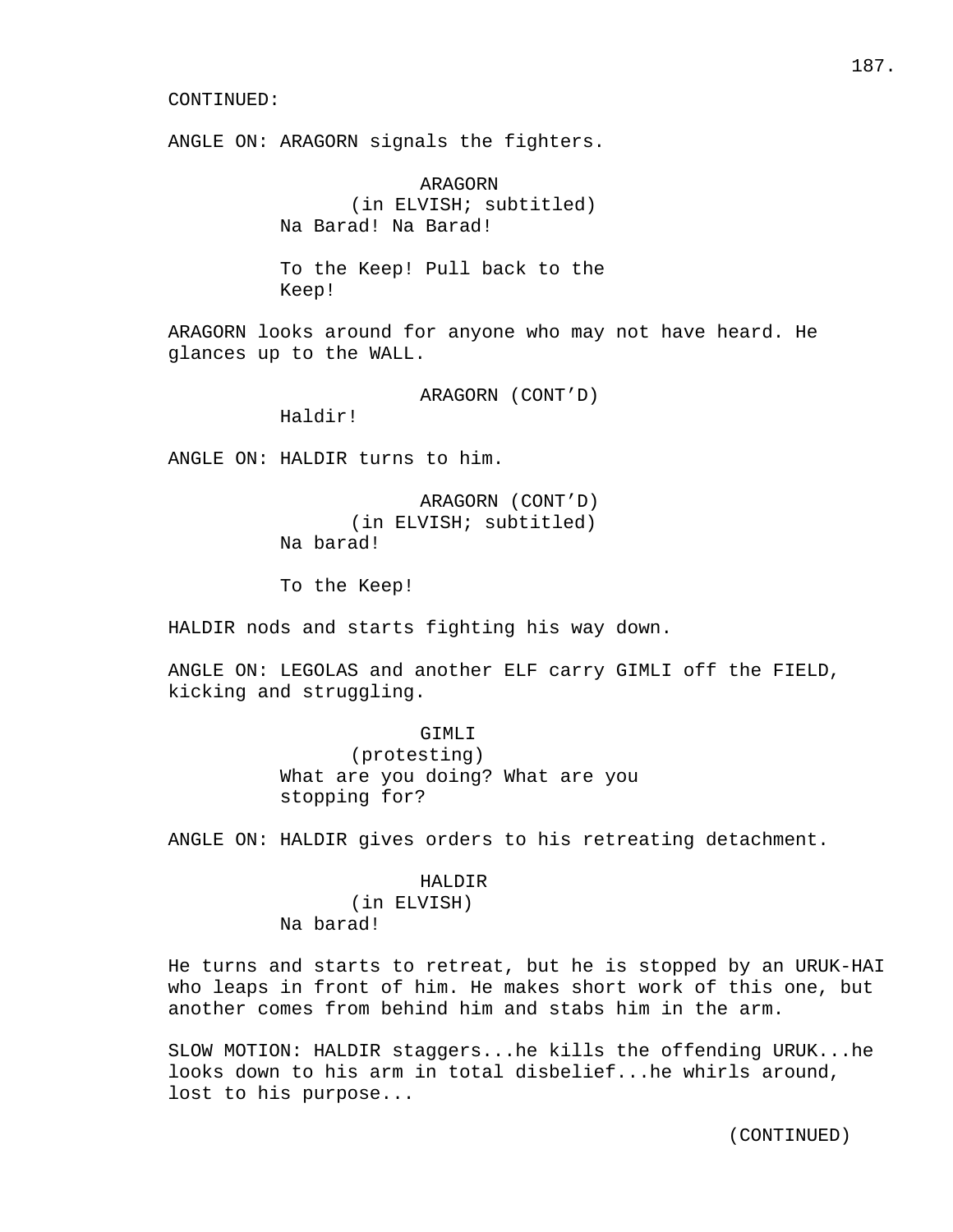BEHIND HIM, AN URUK EMERGES AND BRINGS HIS SWORD DOWN ON HALDIR'S HEAD...HALDIR freezes with a shocked look on his face...

SLOW MOTION ANGLE ON: ARAGORN, on the ground, sees HALDIR FALLING...HALDIR falls to his knees, his world spinning around him...ARAGORN fights his way up the steps...HALDIR looks about him...the dead bodies of his kinsmen lie all around him...he falls to the ground just as ARAGORN catches him...his head falls into ARAGORN'S arm...eyes lifeless and unseeing...

ANGLE ON: ARAGORN gives HALDIR a silent farewell...seeing a group of approaching URUK-HAI, like a madman, ARAGORN leaps aboard the nearest ladder and rides it into the sea of URUK-HAI below.

EXT. HELM'S DEEP GATE - NIGHT

The GATE smashes under the onslaught of the BATTERING RAM. A SOLDIER is impaled on the RAM'S JAGGED END.

ANGLES ON: The SOLDIERS and URUKS exchange arrow fire.

ANGLE ON: THÉODEN draws his sword.

# THÉODEN

 (to his COMMANDERS) To the gate. Draw your swords!

They depart for battle.

ANGLE ON: ARAGORN fights against the URUK-HAI on the ground and makes his way up a steep outside stairway into the KEEP.

INT. HELM'S DEEP GATE - NIGHT

THÉODEN and his SOLDIERS work desperately to hold the gate against impossible odds.

An URUK starts to get the better of GAMLING, but THÉODEN rescues him. Seizing this advantage, another URUK stabs THÉODEN in the shoulder with his lance. Wounded but undeterred, THÉODEN returns the blow, but more lethally.

He falls into GAMLING'S arms. GAMLING quickly pulls him out of the area.

> GAMLING Make way for the king!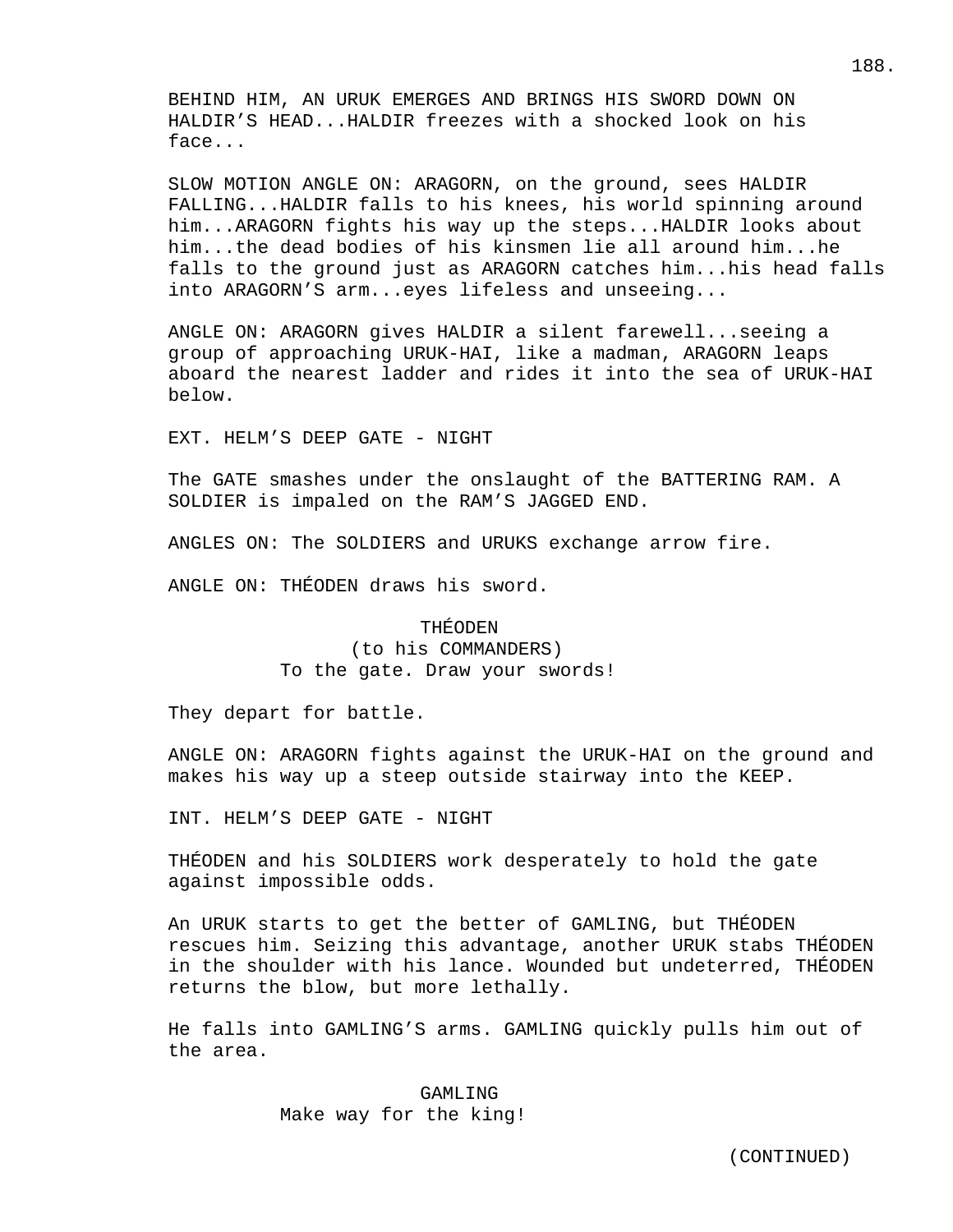The fighting continues at the GATE.

ANGLE ON: GAMLING carries THÉODEN away from the battle and rest him against the wall.

> GAMLING (CONT'D) We cannot hold much longer.

ANGLE ON: The GATE begins to give way under the strength of the URUK-HAI. The MEN work fiercely to hold it.

ANGLE ON: THÉODEN looks momentarily discouraged until ARAGORN runs through and begins hacking at the URUK-HAI.

> THÉODEN (yelling) Hold them!

# ARAGORN How long do you need?

THÉODEN takes his sword in hand.

## THÉODEN

As long as you can give me.

ARAGORN nods and looks around.

# ARAGORN

Gimli!

ARAGORN slips out a side exit as the MEN rush the GATE to hold it.

EXT. HELM'S DEEP GATE - NIGHT

More URUKS run at the GATE

PAN OVER TO: A DOOR OPENS on the side of a tower near the gate. ARAGORN peeps out. Seeing no immediate danger, he and GIMLI creep out and sidle along the outside of the wall.

CLOSE ON: ARAGORN carefully peeps around the side of the tower.

POV: A hoard of URUK-HAI crowd the GATE, trying to force their way in.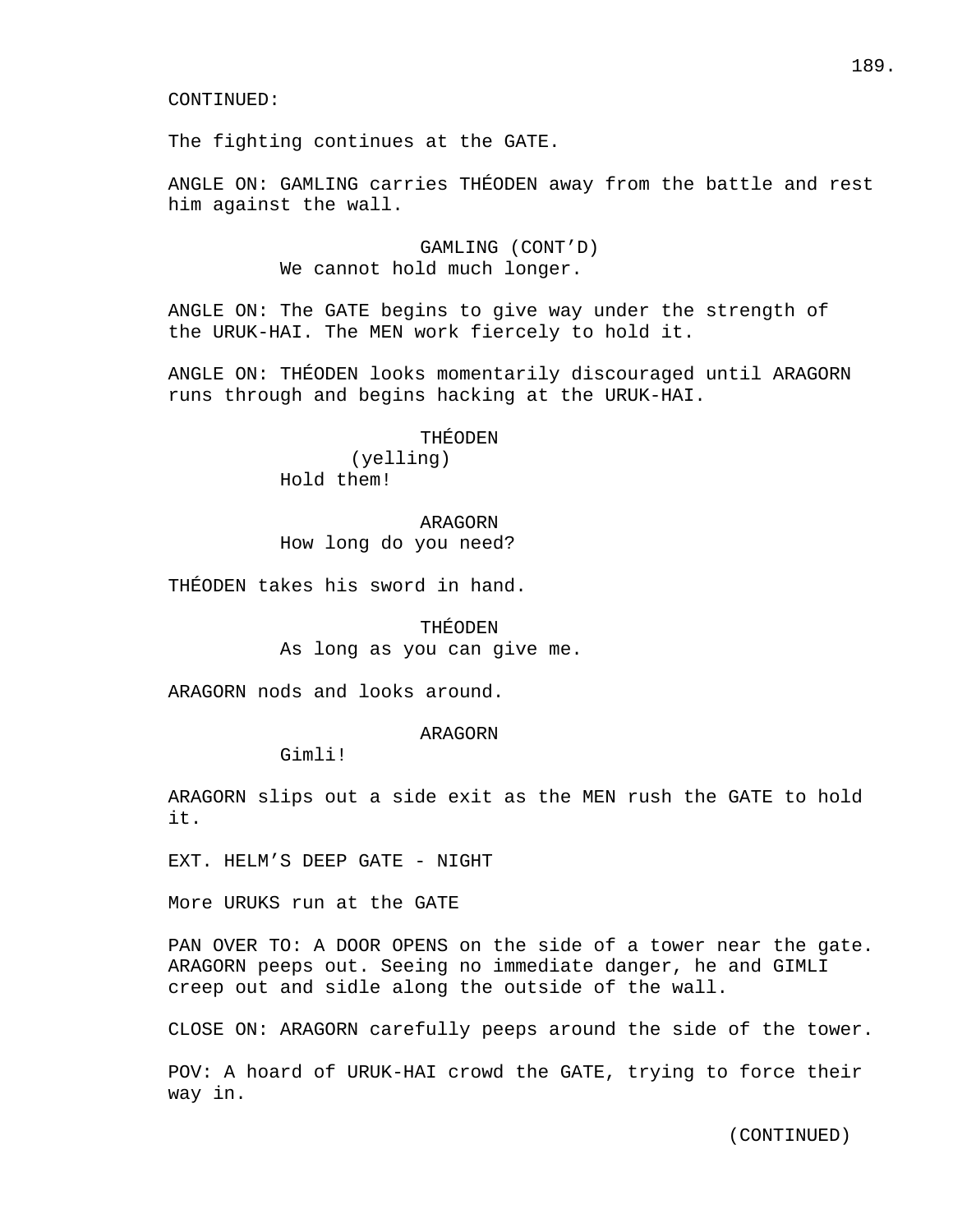ANGLE ON: ARAGORN sidles back up against the wall. GIMLI looks up at him.

# GIMLI (desperately) Come on. We can take them.

ANGLE ON: ARAGORN looks at GIMLI sidelong with a smirk.

# ARAGORN It's a long way.

ANGLE ON: GIMLI takes a peek...he steps back and looks into the distance...embarrassed.

#### GIMLI

 (mumbles) Toss me.

#### ARAGORN

What?

# GIMLI

 (quickly) I cannot jump the distance. You'll have to toss me!

ARAGORN nods slowly...he turns to lift GIMLI.

 GIMLI (CONT'D) Oh...don't tell the Elf.

# ARAGORN

Not a word.

ANGLE ON: with one swift move, ARAGORN tosses GIMLI across the span and into the throng of URUK-HAI, taking them by complete surprise.

ARAGORN jumps the distance himself and fight alongside GIMLI.

HIGH WIDE: ARAGORN and GIMLI successfully delay the advance of the never-ending supply of URUK-HAI, hacking them off the edges of the narrow causeway as quick as they can advance.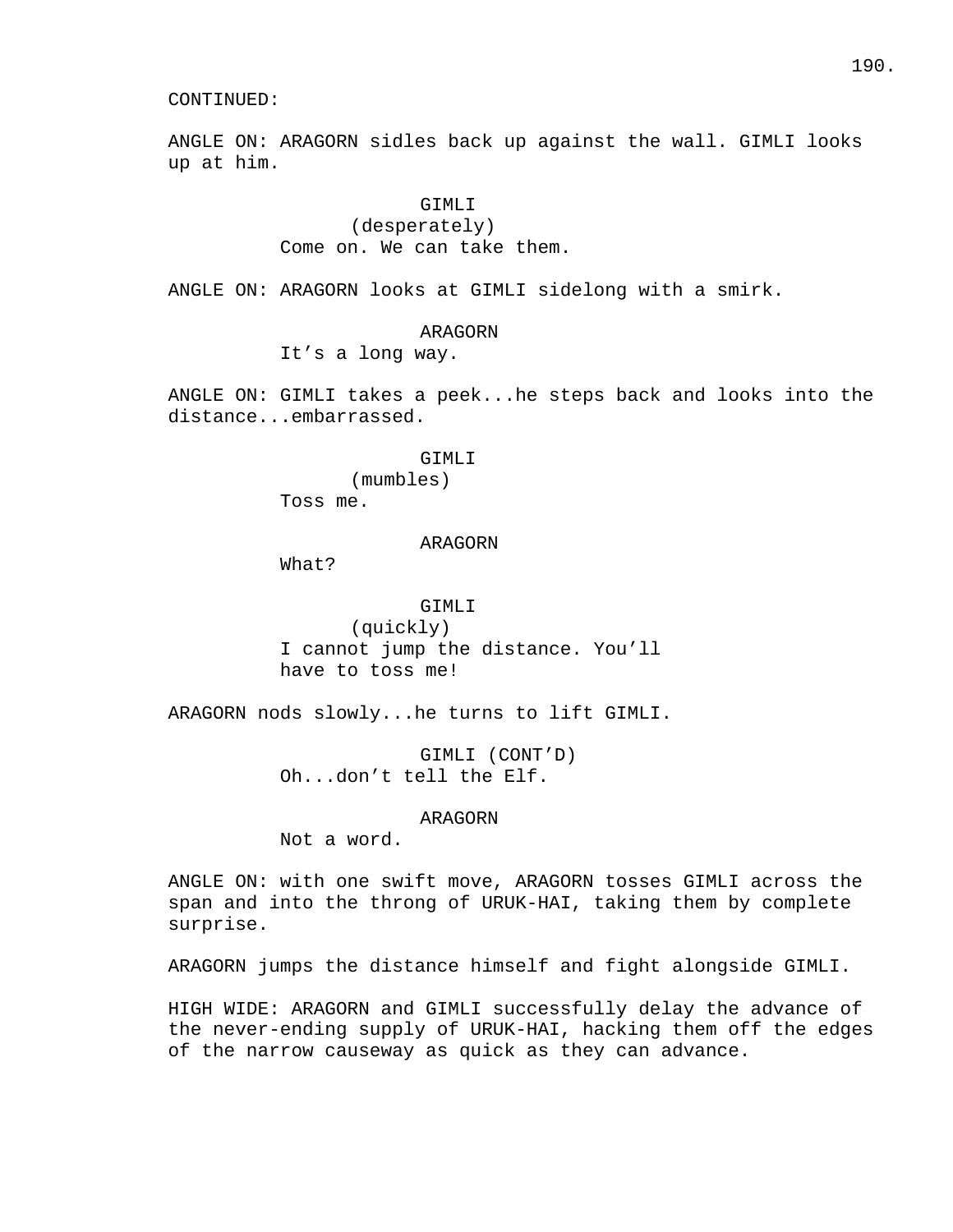ANGLE ON: THÉODEN observes ARAGORN and GIMLI. He turns back to his MEN.

# THÉODEN

## Shore up the door!

ANGLE ON: A group of SOLDIERS carry beams to dam up the door to the ocean outside.

EXT. HELM'S DEEP BATTLEMENTS - NIGHT

The URUK-HAI load a grappling hook onto an enormous crossbow.

INTERCUT WITH: The MEN feverishly work to shore up the HELM'S DEEP GATE.

INTERCUT WITH: ARAGORN and GIMLI continue their efforts on the CAUSEWAY outside the GATE.

The URUK-HAI ready the crossbow, and fire it up to the UPPER BATTLEMENTS.

ANGLE ON: The SOLDIERS fall back from its landing. It grips onto the inside of the WALL.

ANGLE ON: The URUKS fire another.

ANGLE ON: The HOOK grapples to the inside of the WALL. The SOLDIERS try in vain to dislodge it.

ANGLE ON: The URUK-HAI use the hooks as pulleys to pull great SIEGE LADDERS laden with URUK-HAI to the UPPER BATTLEMENTS. The LADDERS hook themselves on contact, and the URUK-HAI make to continue the fight.

INT. HELM'S DEEP GATE - NIGHT

The SOLDIERS successfully reinforce the GATE.

EXT. HELM'S DEEP GATE - NIGHT

ARAGORN and GIMLI continue holding off the onslaught on the CAUSEWAY.

ANGLE ON: THÉODEN'S face appears in the crack in the gate.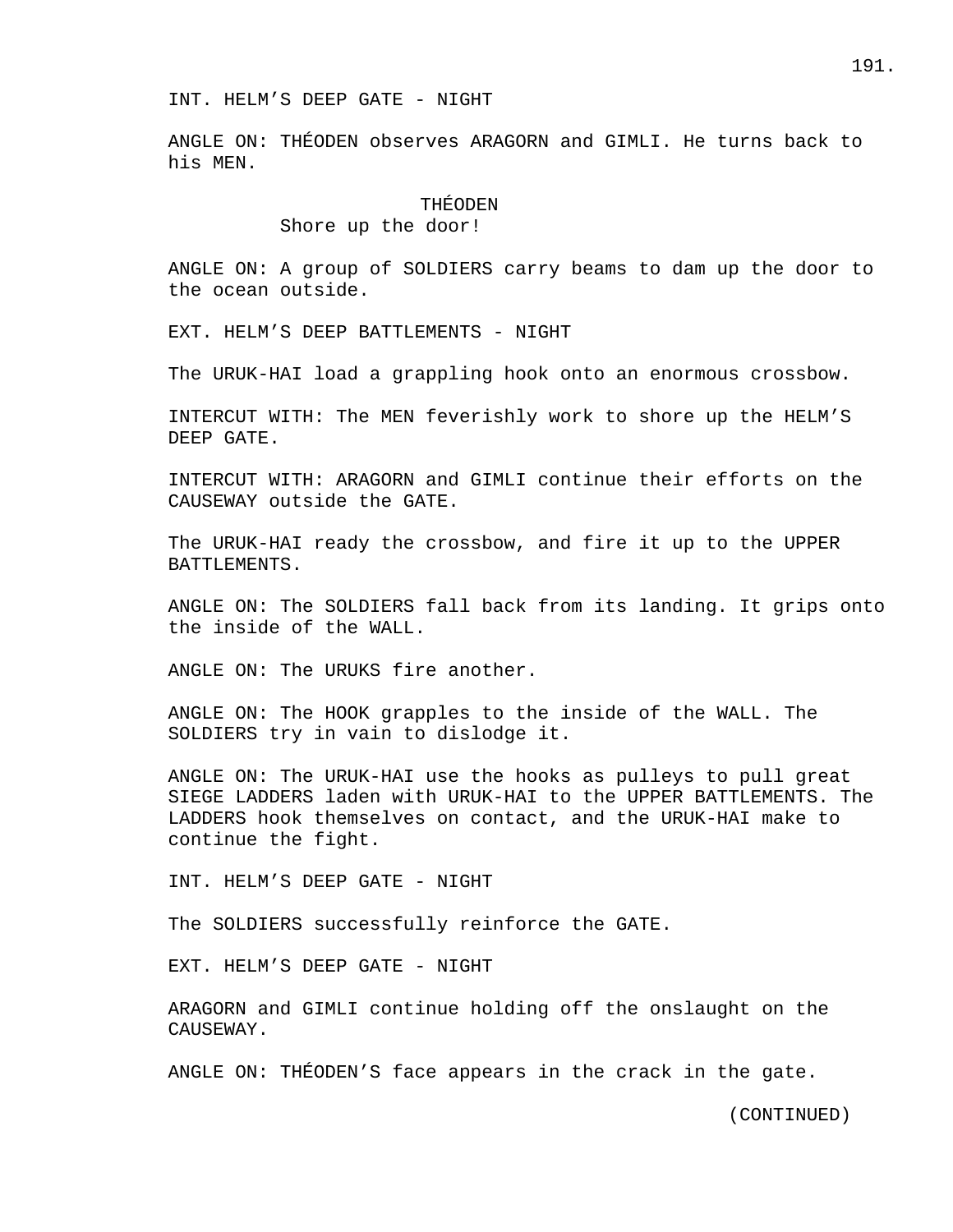## THÉODEN

Gimli! Aragorn! Get out of there!

A final board is put in place to seal off the crack.

ANGLE ON: LEGOLAS calls to them from the top of the battlements.

#### LEGOLAS

ARAGORN!

LEGOLAS drops a rope over the edge.

ANGLE ON: ARAGORN grabs the rope in one hand and GIMLI in the other...LEGOLAS pulls them to safety...the URUK-HAI rush past them and attack the GATE once more.

SERIES OF QUICK CUTS: LEGOLAS pulls ARAGORN and GIMLI up the wall...more GRAPPLING HOOKS are fired...more LADEN LADDERS are raised...the URUKS storm over the WALL...the SOLDIERS fiercely battle against them.

ANGLE ON: ARAGORN and GIMLI reach the top of the WALL...LEGOLAS and some SOLDIERS pull them to safety.

INT. HELM'S DEEP GATE - NIGHT

THÉODEN moves away from the GATE with GAMLING.

 THÉODEN Pull everybody back! Pull them back!

 GAMLING Pull back! Pull back!

EXT. HELM'S DEEP BATTLEMENTS - NIGHT

HIGH WIDE ON: A hopeless stream of URUK-HAI stream up the LADDERS...press against the outer wall...charge the main gate...the scant supply of SOLDIERS fire arrows fruitlessly against them.

THE URUK-HAI BREAK THROUGH THE GATE AND POUR IN.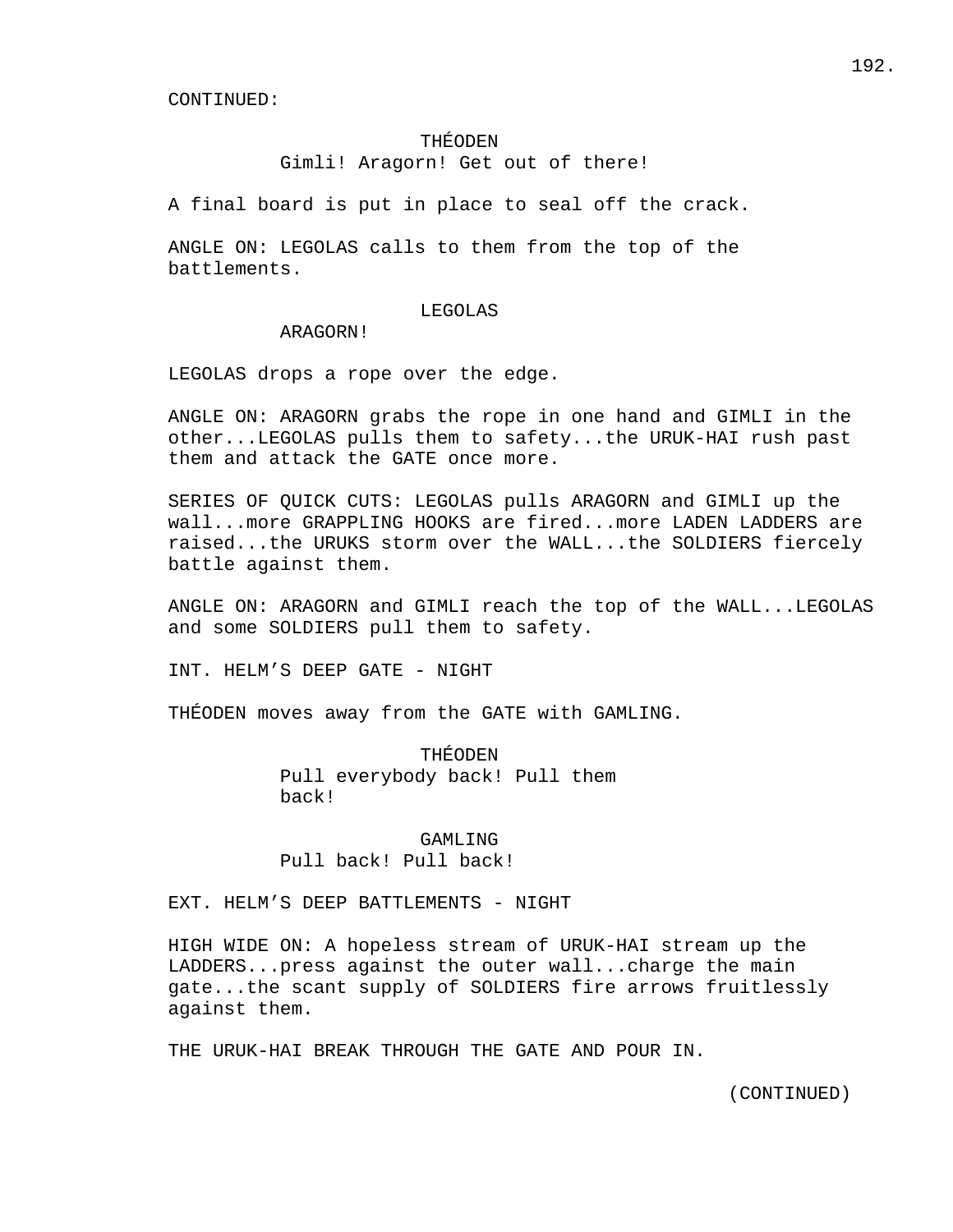# ARAGORN

 They have broken through! The castle is breached! Retreat!

PAN UP TO: As one, the SOLDIERS on the BATTLEMENTS break and run into the KEEP...The URUK-HAI stream up the steps to prevent the retreat...

CUT TO:

EXT. FANGORN FOREST - NIGHT

TREEBEARD walks lazily through the forest, carrying MERRY and PIPPIN in his branches.

#### TREEBEARD

 I will leave you at the western borders of the forest. You can make your way north to your homeland from there.

MERRY and PIPPIN do not respond. They look dejected.

SUDDENLY, PIPPIN looks up with a gleam in his eye.

PIPPIN

Wait! Stop! Stop!

ANGLE ON: MERRY looks over to PIPPIN, curious. TREEBEARD stops.

 PIPPIN (CONT'D) Turn around. Turn around. Take us south!

TREEBEARD looks to him, perturbed.

 TREEBEARD South? But that will lead you past Isengard.

PIPPIN smiles.

# PIPPIN

 Yes. Exactly. If we go south we can slip past Saruman unnoticed. The closer we are to danger, the farther we are from harm. It's the last thing he'll expect.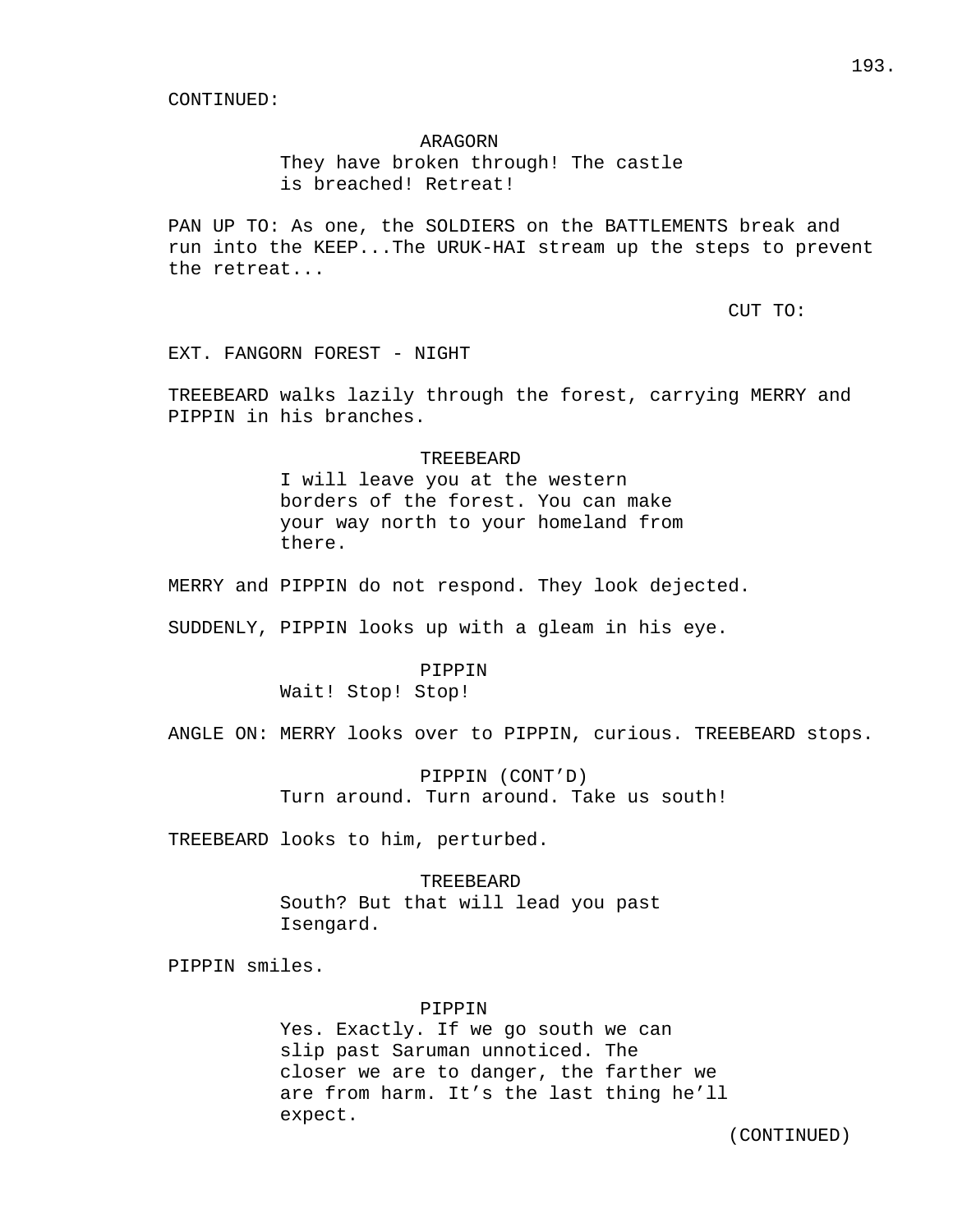MERRY looks away, confused. TREEBEARD ponders this for a moment.

# TREEBEARD

 That doesn't make sense to me. But then, you are very small. Perhaps you're right.

ANGLE ON: PIPPIN breathes a sigh of relief and smiles.

 TREEBEARD (CONT'D) South it is then. Hold on, little Shirelings.

ANGLE ON: TREEBEARD begins his slow plod through the forest again...MERRY looks over the PIPPIN, incredulous.

MERRY

Are you mad? We'll be caught.

 PIPPIN No we won't. Not this time.

EXT. ITHILIEN - DAY

FARAMIR and COMPANY, with FRODO and SAM in tow, come to the top of a ridge and stop.

WIDE ON: OSGILIATH, positioned astride the ANDUIN RIVER, stands before them...smoke plumes from its buildings. And in the far distance-nestled in the mountains-is MINAS TIRITH.

MADRIL

Osgiliath burns!

#### RANGER

Mordor has come.

The RANGERS walk down to OSGILIATH.

ANGLE ON: FRODO stands before FARAMIR, observing.

FRODO

 (grimly) The Ring will not save Gondor. It has only the power to destroy. Please... let me go.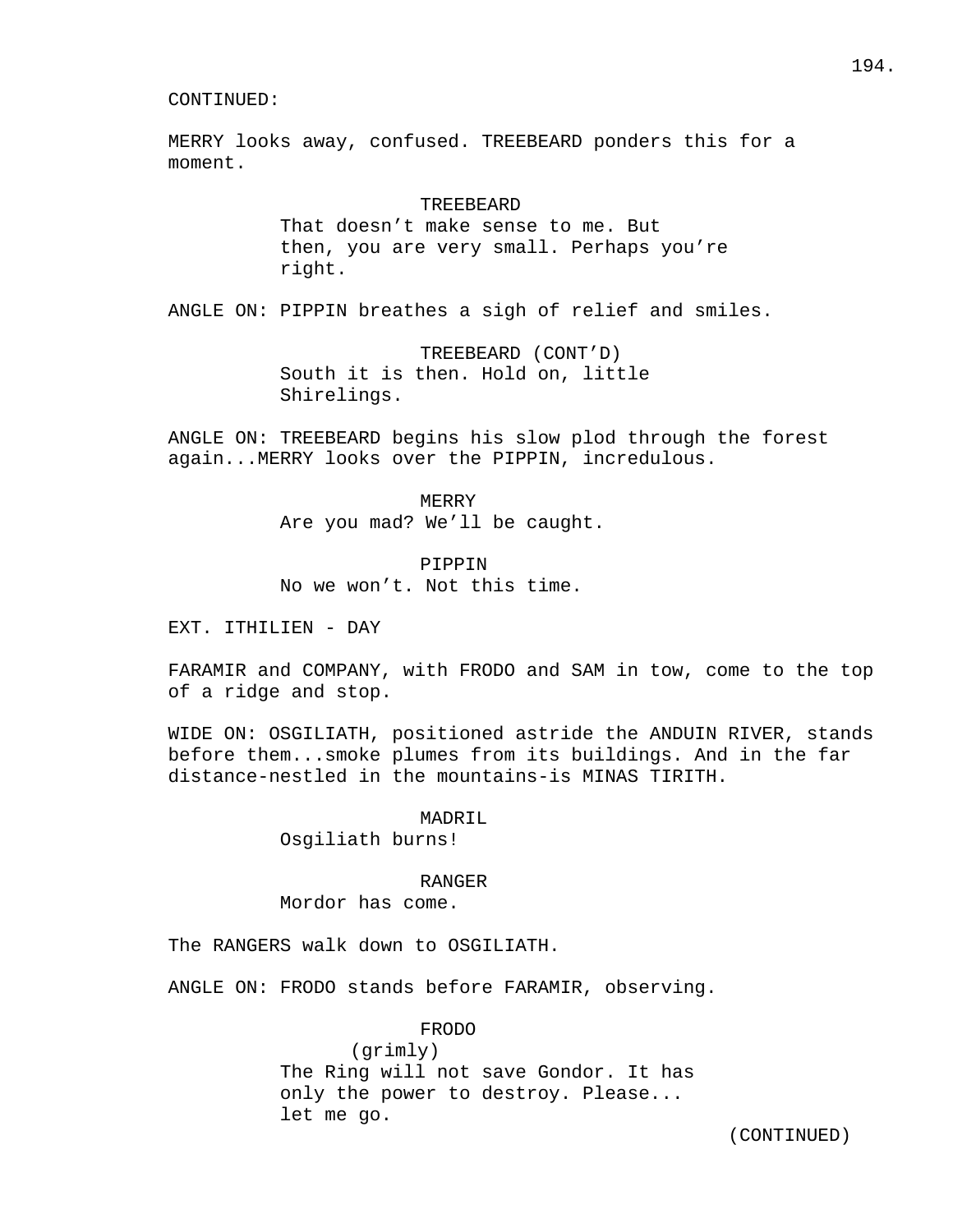ANGLE ON: FARAMIR hesitates, lost in indecision...then he gestures to his men.

# FARAMIR

Hurry.

FRODO and SAM are pushed forward.

# FRODO (desperately) Faramir! You must let me go!

CUT TO:

EXT. FANGORN FOREST - DAY

TREEBEARD plods along with MERRY and PIPPIN riding in his branches.

# TREEBEARD

 And a little family of field mice that climb up sometimes, and they tickle me awfully. They're always trying to get somewhere where they...

ANGLE ON: TREEBEARD'S expression drops...his eyes grow wide... he stops in speechless horror.

WIDE ON: The edge of the FOREST is utterly destroyed...burnt stumps and mangled bits of trees are all that remains...

> TREEBEARD (CONT'D) (choked) Many of these trees were my friends. Creatures I had known from nut and acorn.

ANGLE ON: PIPPIN looks down at TREEBEARD with pity.

 PIPPIN I'm sorry, Treebeard.

 TREEBEARD They had voices of their own.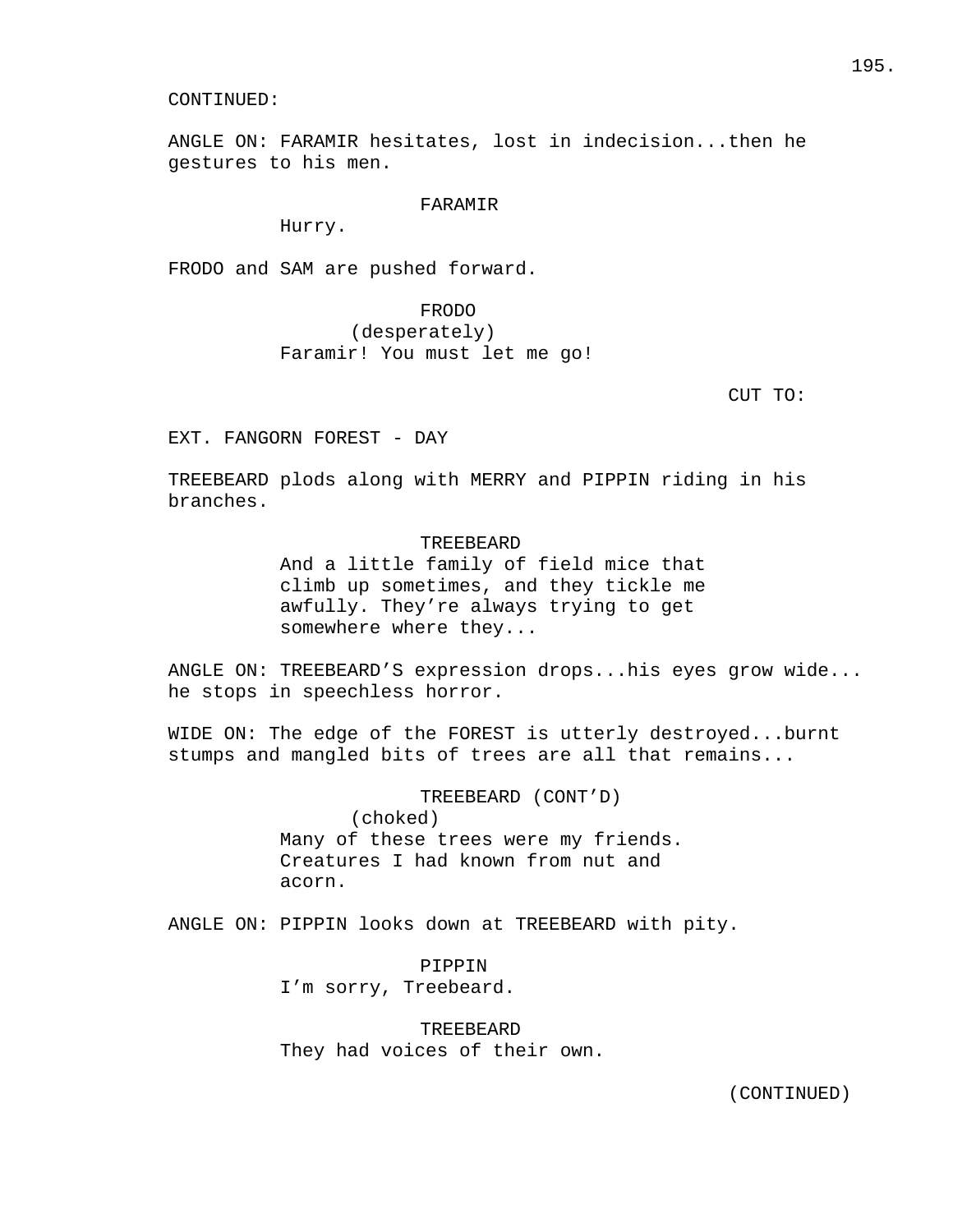WIDE ON: TREEBEARD looks to the distant ISENGARD...now treeless as well with smoking caverns.

TREEBEARD (CONT'D)

Saruman.

ANGLE ON: TREEBEARD shakes in fury.

 TREEBEARD (CONT'D) (angrily) A wizard should know better!

WIDE ON: TREEBEARD stands amidst the desolation and emits a furious roar.

> TREEBEARD (CONT'D) There is no curse in Elvish, Entish or the tongues of Men for this treachery.

A SOUND emits from the FOREST behind them.

ANGLE ON: PIPPIN whips around...his eyes grow wide.

#### PIPPIN

Look! The trees! They're moving!

WIDE ON: The borders of FANGORN stir...howls fall across the landscape.

ANGLE ON: MERRY looks to TREEBEARD.

 MERRY Where are they going?

# TREEBEARD

They have business with the Orcs.

ANGLE ON: TREEBEARD'S EYE NARROW IN FURY.

 TREEBEARD (CONT'D) My business is with Isengard tonight... with rock and stone.

MORE HOWLS SOUND...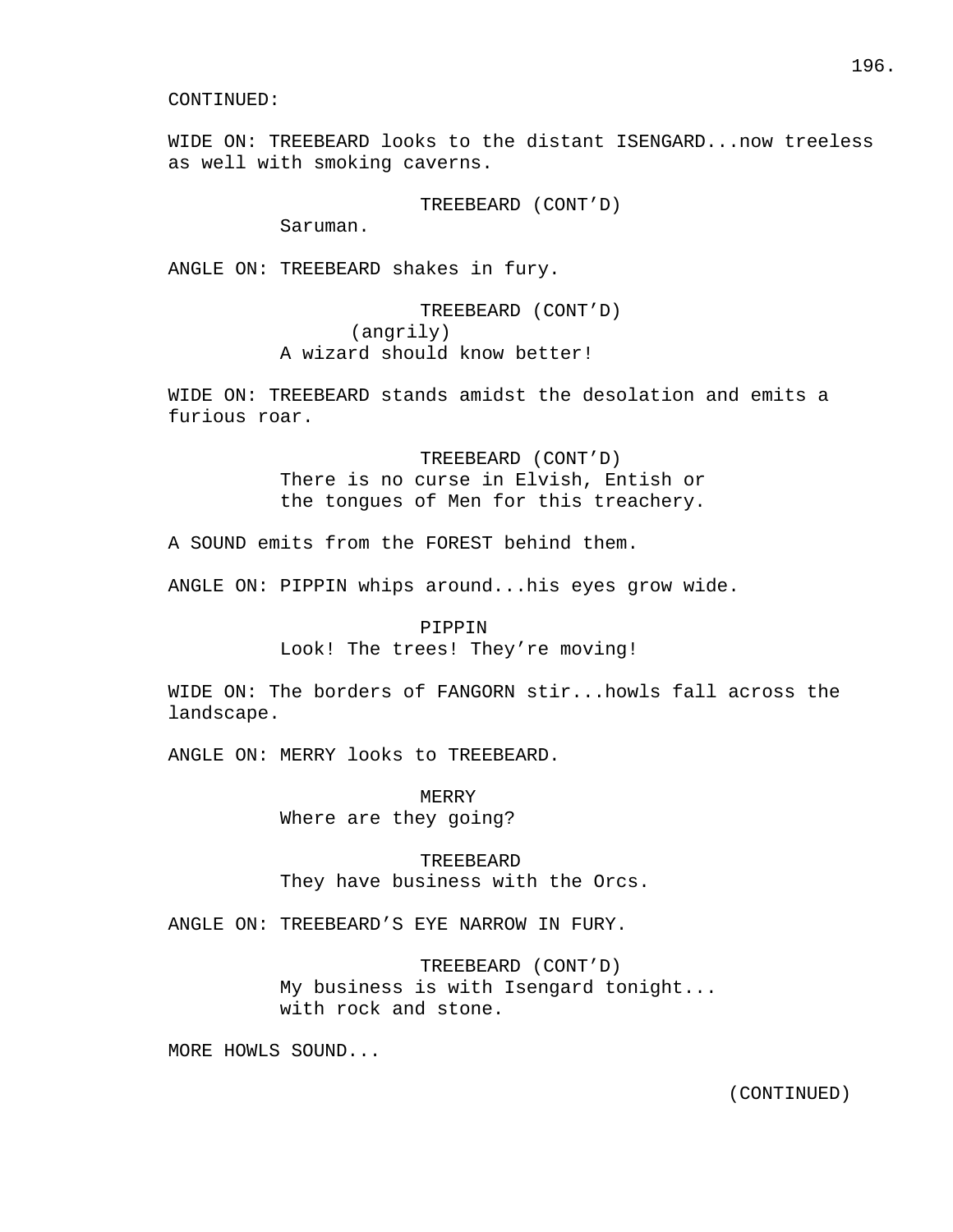CONTINUED: (2)

WIDE ON: ENTS...DOZENS OF THEM...pour out of FANGORN and stand behind TREEBEARD.

# MERRY

Yes!

ANGLE ON: TREEBEARD begins plodding down the slope.

# TREEBEARD

 Come my friends. The Ents are going to war. It is likely that we go to our doom. Last march of the Ents!

WIDE ON: The ENTS march behind TREEBEARD through the ruined portion of FANGORN down the long slope to ISENGARD.

EXT. OSGILIATH - DAY

FARAMIR and his RANGERS lead FRODO, SAM, and GOLLUM into OSGILIATH.

HIGH WIDE ON: OSGILIATH is under siege. SOLDIERS run everywhere in its defense as the RANGERS pass in.

ANGLE ON: FARAMIR and his RANGERS cut through a battle zone, ducking friendly arrows as the city is being defended...FARAMIR approaches one of his OFFICERS.

## MADRIL

 Faramir, Orcs have taken the eastern shore. Their numbers are too great. By nightfall we will be overrun.

ANGLE ON: FRODO seems suddenly stricken. SAM looks to him.

SAM

Frodo!

 FRODO It's calling to him, Sam. His Eye is almost on me.

ON THE SOUNDTRACK: A SHRILL CRY drowns out SAM'S words.

SAM Hold on, Mr. Frodo. You'll be all right.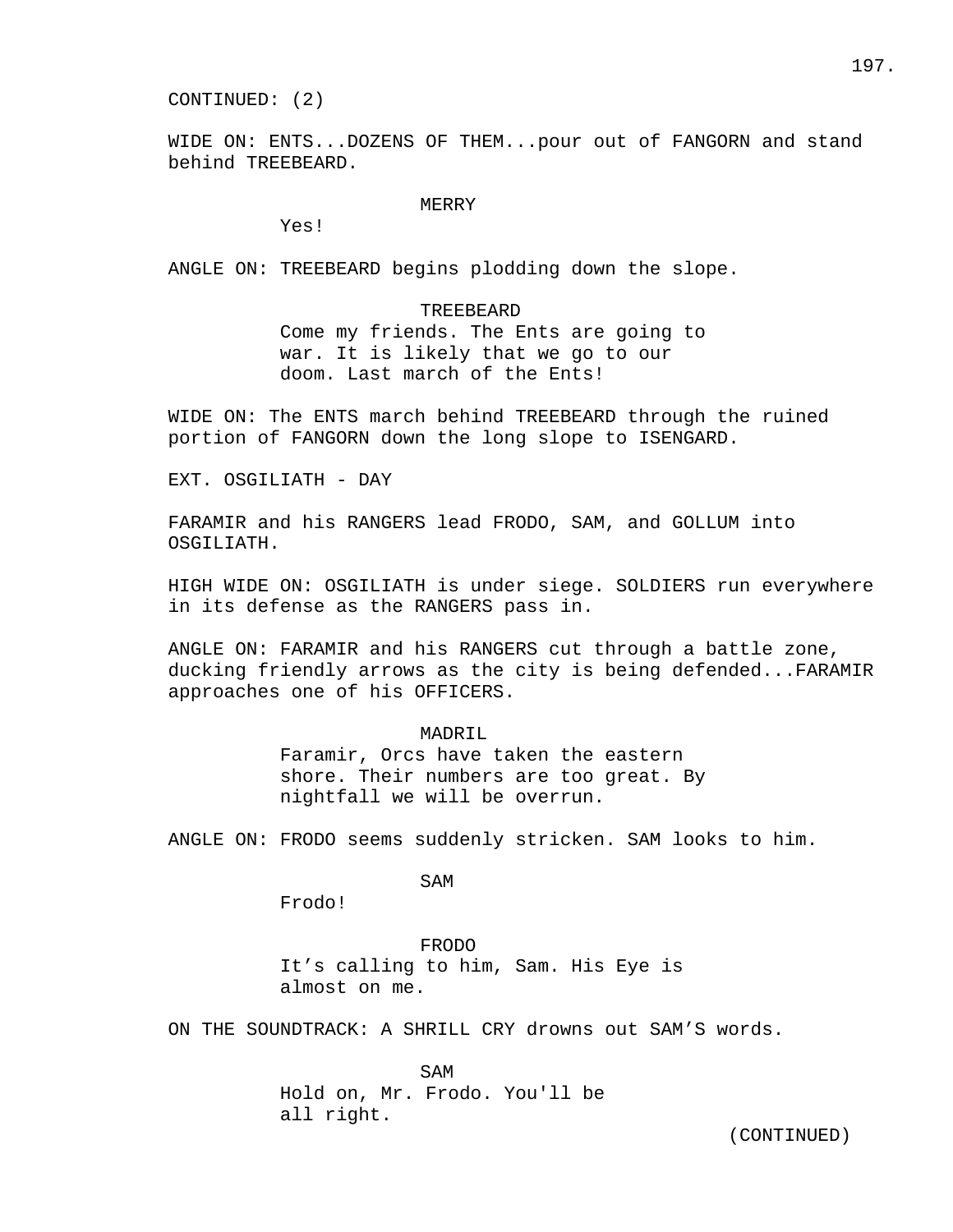CLOSE ON: FRODO is horrified...SAM speaks to him, but FRODO does not hear him.

> FARAMIR Take them to my father.

SAM and FRODO are hustled through the RANGERS.

 FARAMIR (CONT'D) (proudly) Tell him Faramir sends a mighty gift. A weapon that will change our fortunes in this war.

ANGLE ON: SAM breaks their grip a moment.

SAM

 (desperately) You want to know what happened to Boromir?

ANGLE ON: FARAMIR turns to SAM. He looks upon the little HOBBIT with intense curiosity.

> SAM (CONT'D) You want to know why your brother died? He tried to take the Ring from Frodo! After swearing an oath to protect him, he tried to kill him! The Ring drove your brother mad!

Before FARAMIR can respond, a cry screams across the silence.

RANGER

Watch out!

LOW ANGLE ON: A large boulder smashes into a tower, crumbling it.

ANGLE ON: FRODO'S head lolls around...his eyes roll into the back of his head...he looks at the skies...

SAM

Mr. Frodo?

FRODO

They're here.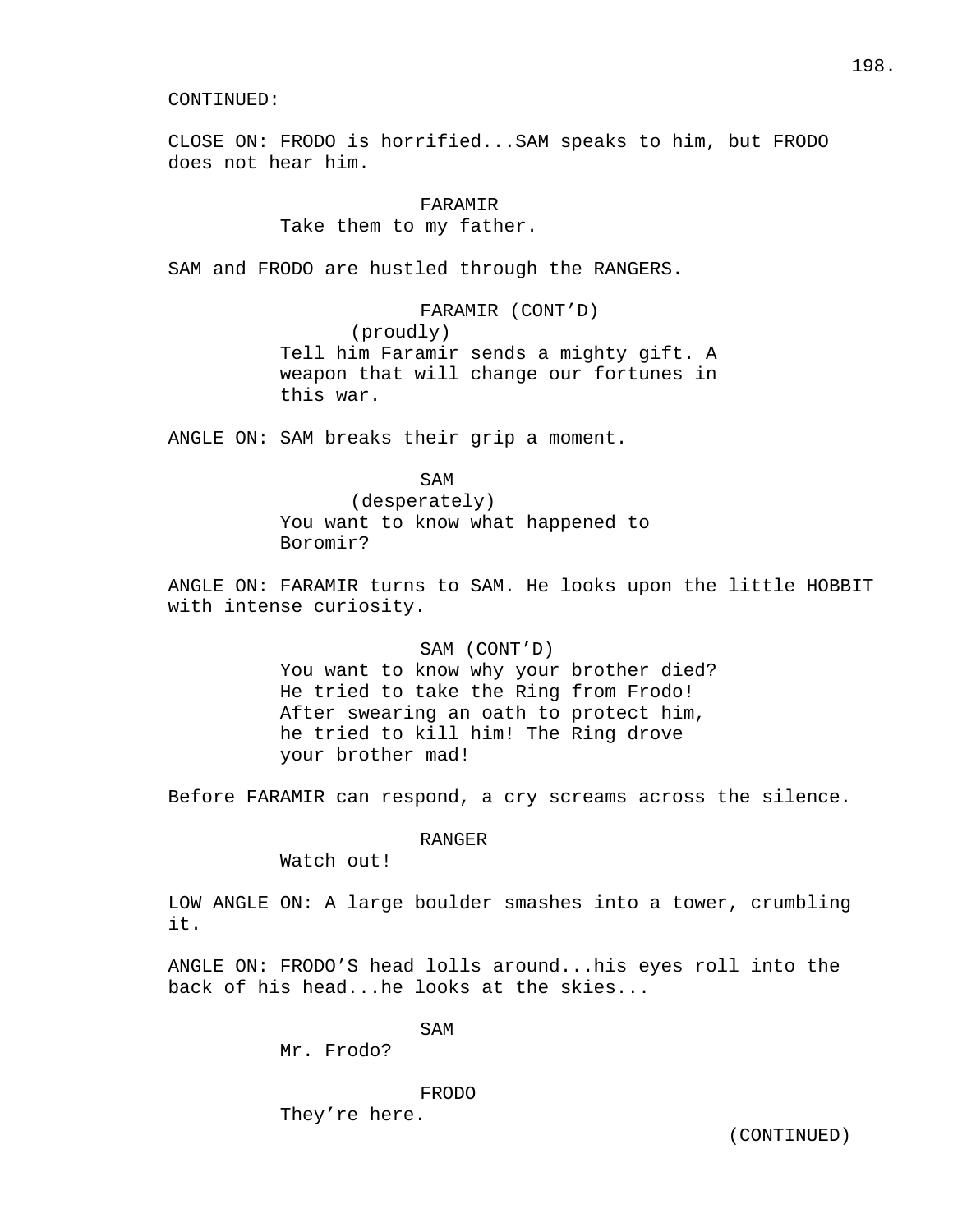CONTINUED: (2)

ANGLE ON: FARAMIR looks down at FRODO in fear...FRODO foams at the mouth...

FRODO (CONT'D)

They've come.

A SHRILL CRY PENETRATES THE AIR.

FARAMIR and his MEN look to the sky.

## FARAMIR

Nazgûl!

Everyone looks up and cringes.

HIGH WIDE AERIAL ON: A NAZGÛL, riding atop his FELLBEAST, surveys the ruined OSGILIATH.

ANGLE ON: FRODO stares at the NAZGÛL, transfixed ... FARAMIR grabs him and drags him off ... SAM takes off after them

ANGLES ON: The RANGERS and SOLDIERS take cover in OSGILIATH, endeavoring to stay out of sight...GOLLUM cowers at the end of his rope.

ANGLE ON: FARAMIR deposits him within a ruined tower.

# FARAMIR (CONT'D) Stay here. Keep out of sight.

He exits as SAM enters to accompany FRODO.

ANGLE ON: FARAMIR shouts to those on the BATTLEMENTS.

# FARAMIR (CONT'D) (yelling) Take cover!

ANGLE ON: FARAMIR ducks as A FELLBEAST soars fiendishly close to the rooftops of OSGILIATH.

EXT. HELM'S DEEP HALL - DAY

WIDE ON: BANNERS OF THE WHITE HAND fly atop the Battlements of HELM'S DEEP. The URUK-HAI are everywhere...it is completely overrun.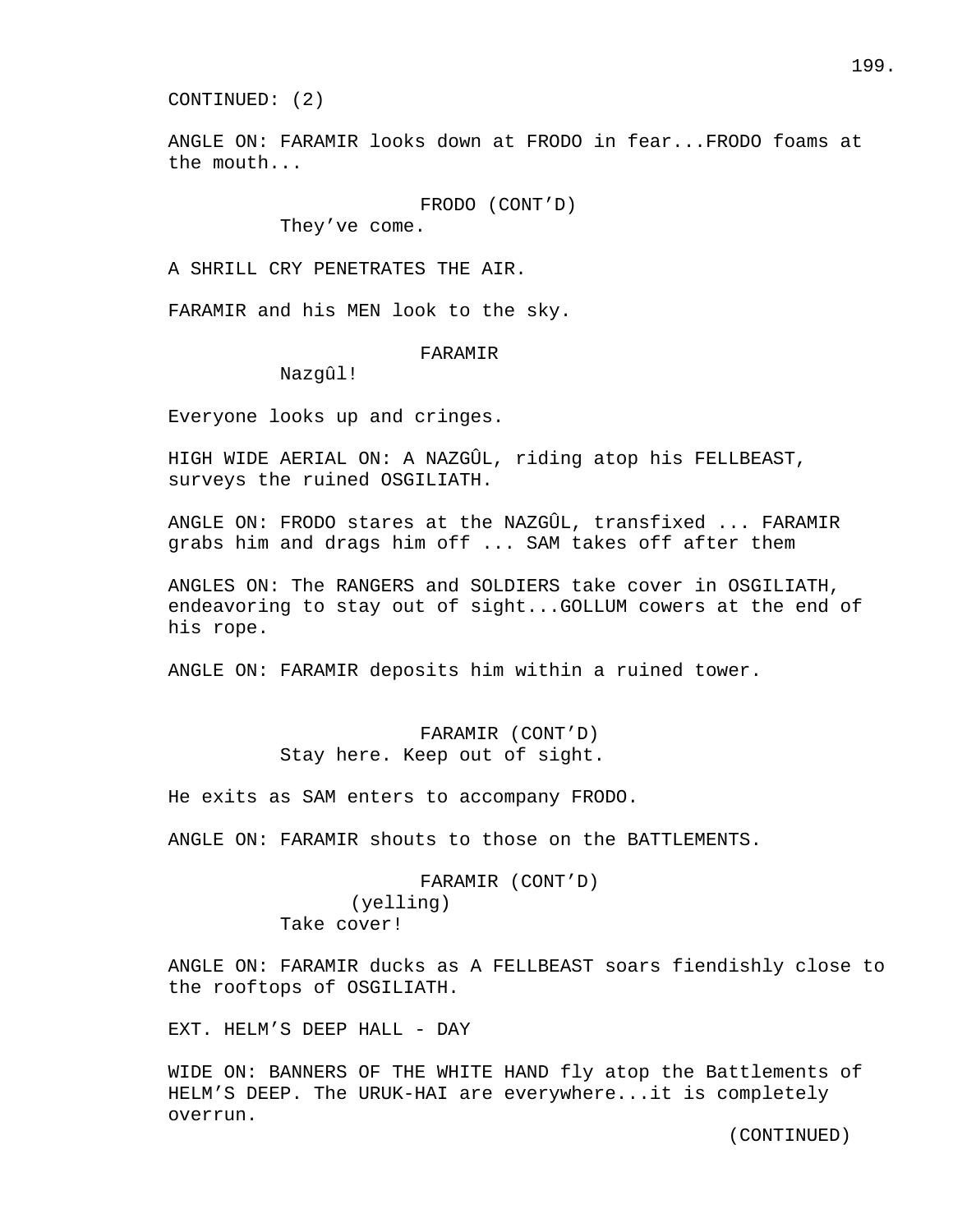ANGLE ON: A band of URUK-HAI run a BATTERING RAM into the DOOR OF THE HALL.

INT. HELM'S DEEP HALL - DAY

A group of SOLDIERS work to barricade the door.

ANGLE ON: THÉODEN watches them with despair.

# THÉODEN

The fortress is taken. It is over.

ANGLE ON: ARAGORN runs to THÉODEN. LEGOLAS carries more furniture to the door.

#### ARAGORN

 You said this fortress would never fall while your Men defend it. They still defend it. They have died defending it.

ANOTHER DEAFENING CRUNCH!

INTERCUT WITH: The women and children in the GLITTERING CAVES panic....they cling to each other...ÉOWYN gives comfort where she can.

ANGLE ON: ARAGORN looks around the HALL.

 ARAGORN (CONT'D) Is there no other way for the women and children to get out of the caves?

ANGLE ON: THÉODEN stands silently, staring at the floor.

 ARAGORN (CONT'D) Is there no other way?

# GAMLING

 There is one passage. It leads into the mountains. But they will not get far. The Uruk-Hai are too many.

INTERCUT WITH: The URUK-HAI batter the door once more.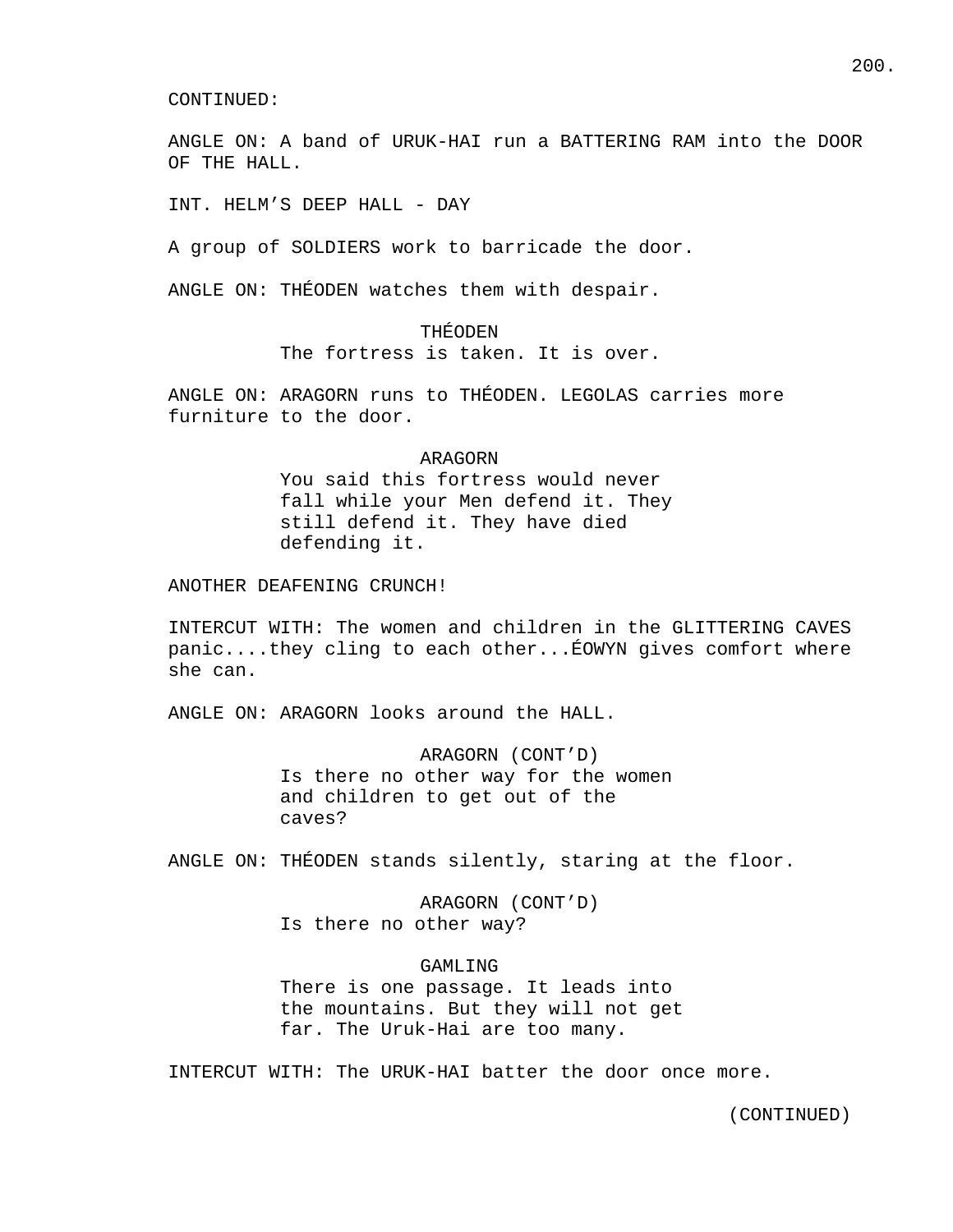ANGLE ON: ARAGORN pleads with GAMLING.

 ARAGORN Tell the women and children to make for the mountain pass. And barricade the entrance.

ANGLE ON: THÉODEN looks over to ARAGORN and GAMLING.

# THÉODEN

 So much death. What can Men do against such reckless hate?

ANOTHER SICKENING CRACK AT THE DOOR.

ANGLE ON: ARAGORN thinks a moment. He looks to THÉODEN.

# ARAGORN

 (quietly) Ride out with me.

ANGLE ON: THÉODEN turns to him, confused.

 ARAGORN (CONT'D) Ride out and meet them.

ANGLE ON: THÉODEN walks to ARAGORN, a light glimmering in his eyes.

> THÉODEN For death and glory.

 ARAGORN For Rohan. For your people.

ANGLE ON: GIMLI looks up at the window to the HALL.

 GIMLI The sun is rising.

ANGLE ON: ARAGORN turns to the window...the first light of the sun streams through it.

> GANDALF (V.O.) Look to my coming at first light on the fifth day. At dawn ... look to the east.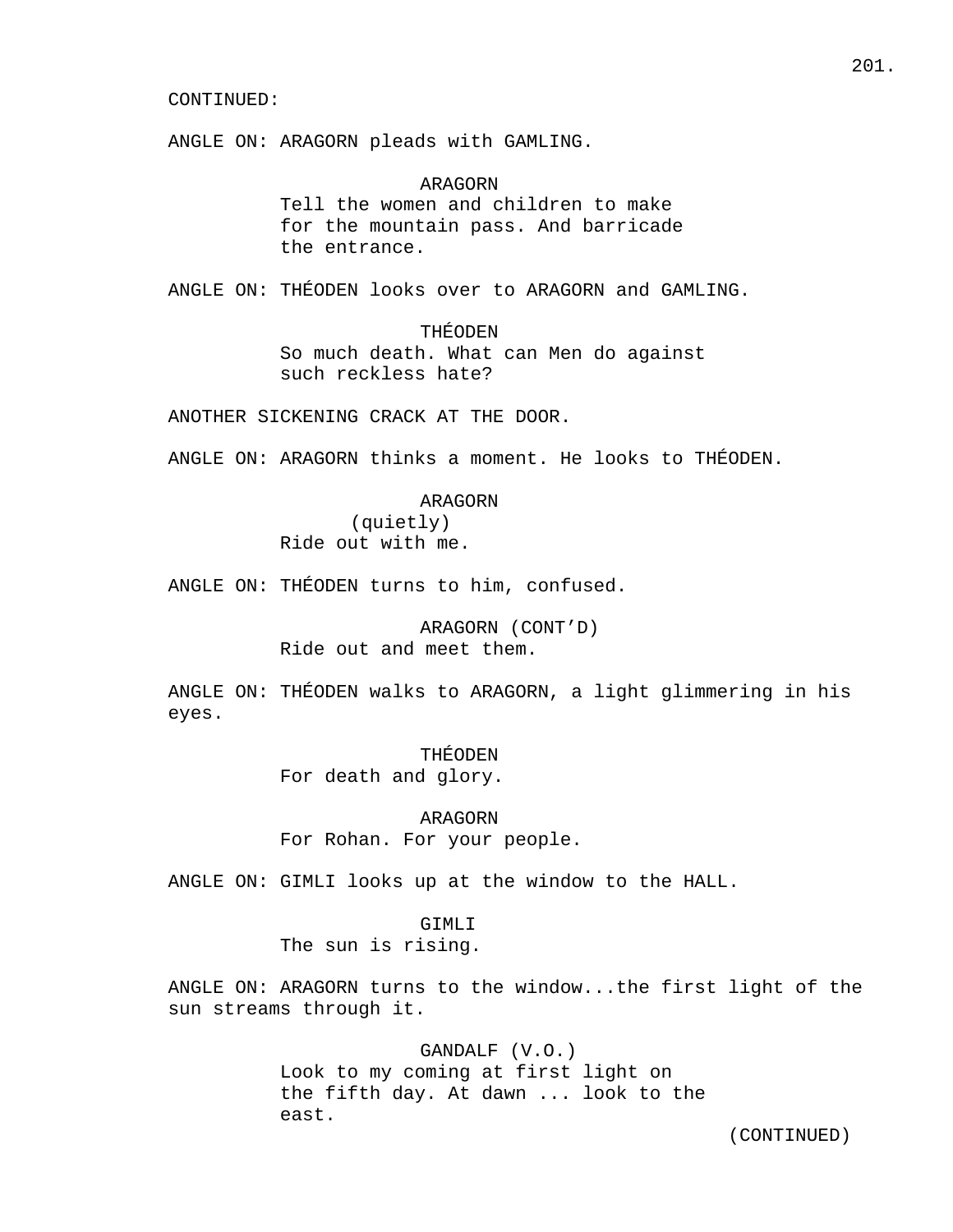#### CONTINUED: (2)

ANGLE ON: ARAGORN looks back to THÉODEN with grim determination.

 THÉODEN Yes. Yes. The horn of Helm Hammerhand shall sound in the deep one last time!

ANGLE ON: GIMLI looks over to them with excitement.

## GIMLI

Yes!

CRUNCH! The force of the BATTERING RAM throws MEN to the ground. They scramble back up to hold it.

ANGLE ON: THÉODEN places his hand on ARAGORN'S shoulder.

 THÉODEN Let this be the hour when we draw swords together.

ANGLE ON: ARAGORN nods, understanding fully.

INTERCUT WITH: GIMLI climbs a stairway to the HORN OF HELM HAMMERHAND at its summit.

ANGLE ON: The RAM crunches against the door again.

 THÉODEN (CONT'D) Fell deeds awake...now for wrath...now for ruin and a red dawn!

THÉODEN places his helmet on his head.

INTERCUT WITH: GIMLI blows on the HORN ... it sounds a deep blast across the depths of HELM'S DEEP.

ANGLE ON: The URUK-HAI crack through the door and pour into the HALL.

CLOSE ON: THÉODEN RAISES HIS SWORD!

 THÉODEN (CONT'D) Forth Eorlingas!

ANGLE ON: The DECIMATED ARMY on HORSEBACK charges out of the HALL.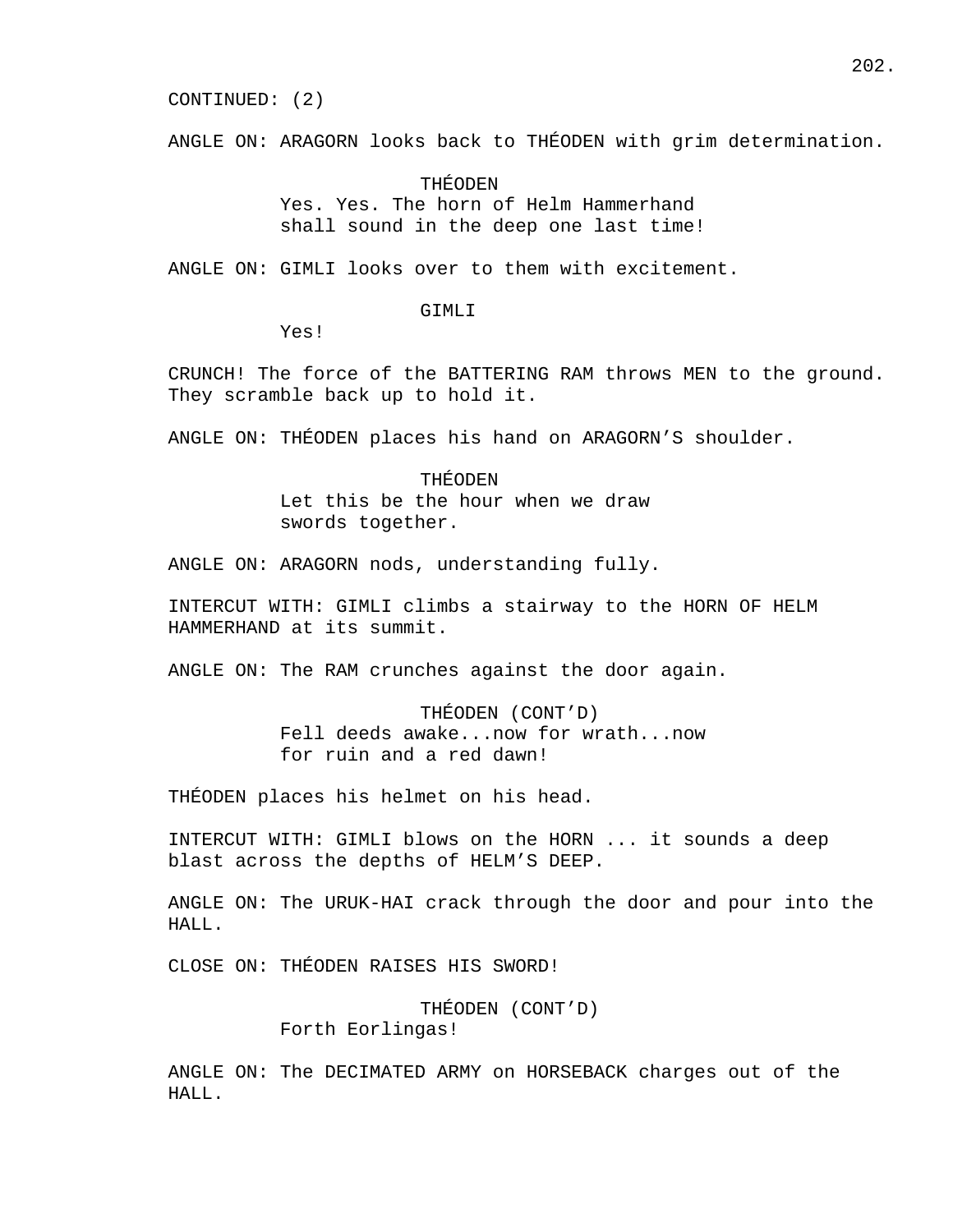EXT. HELM'S DEEP - DAY

The HORSES blast out of the HALL under the standard of ROHAN. They charge down the roads of the KEEP slicing through stunned URUK-HAI as they ride.

INTERCUT WITH: GIMLI continues blowing on the HORN, sounding its low blast through the KEEP.

HIGH OVERHEAD ON: They charge out the MAIN GATE and down the CAUSEWAY, knocking URUK-HAI off the narrow walkway as they go. They fight bravely, as if it were their last stand.

ANGLE ON: ARAGORN SUDDENLY LOOKS UP.

WIDE ON: Between two massive boulders in the light of the dawning sun, a WHITE HORSE rears on the horizon.

ANGLE ON: ARAGORN sighs with relief.

# ARAGORN

Gandalf.

ANGLE ON: GANDALF looks down at the scene below him.

ANGLES ON: THÉODEN looks up and cheers...the URUK-HAI turn to face the new enemy.

WIDE ON: The URUK-HAI outside of HELM'S DEEP is still quite massive, taking up the entire volume of the plain.

ANGLE ON: GANDALF sits atop SHADOWFAX, ready.

# GANDALF Théoden king stands alone.

ÉOMER rides up behind him.

# ÉOMER

Not alone.

He draws his sword.

ÉOMER (CONT'D)

Rohirrim!

A large group of riders emerge from behind the rise.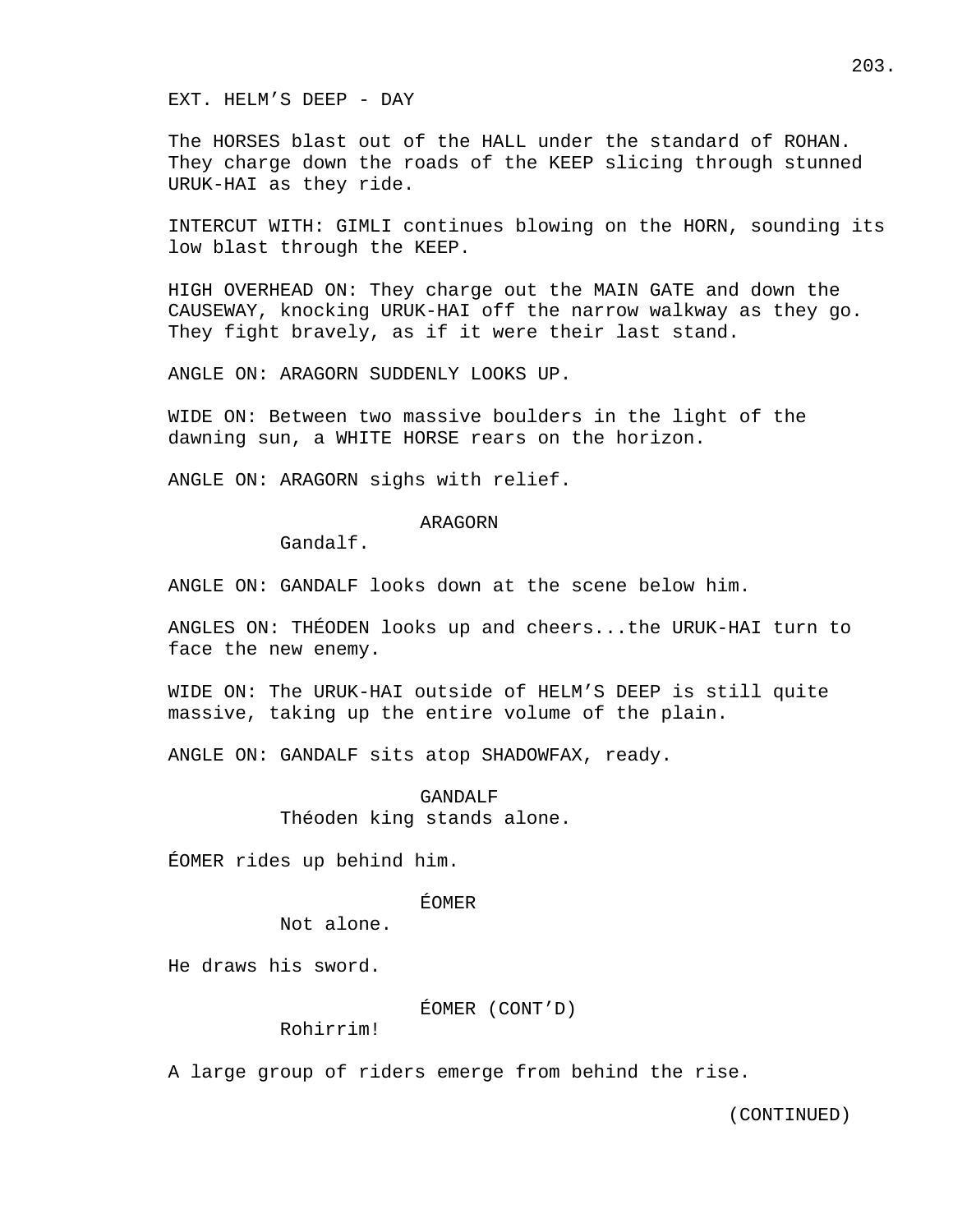ANGLE ON: THÉODEN smiles.

THÉODEN

Éomer.

ANGLE ON: ÉOMER raises his sword and orders the ROHIRRIM forward.

# ÉOMER

To the king!

WIDE ON: The ROHIRRIM and GANDALF charge down the ridge toward the waiting throng of URUK-HAI.

ANGLES ON: The URUK-HAI move into the position to receive this new threat. They ready their lances before them.

WIDE ON: As the ROHIRRIM and GANDALF near the URUK-HAI front line, the sun emerges from behind the ridge and momentarily blinds the URUK-HAI, giving the ROHIRRIM first strike to overrun them.

SERIES OF QUICK CUTS: The ROHIRRIM and GANDALF fight against the URUK-HAI, quickly decimating their numbers.

CUT TO:

EXT. ISENGARD - DAY

SERIES OF CUTS: The ENTS storm into ISENGARD, throwing stones and ORCS...crushing them under foot...tearing down their towers... the ORCS are losing.

ANGLE ON: SARUMAN rushes to his balcony and looks out.

WIDE ON: ISENGARD is overrun by hundreds of ENTS, destroying everything that SARUMAN has worked to build up.

ANGLE ON: SARUMAN rushes from one side of the balcony to the other, helpless to stop them.

ANGLE ON: AN ENT works on the supports to the DAM.

 TREEBEARD (O.S.) Break the dam! Release the river!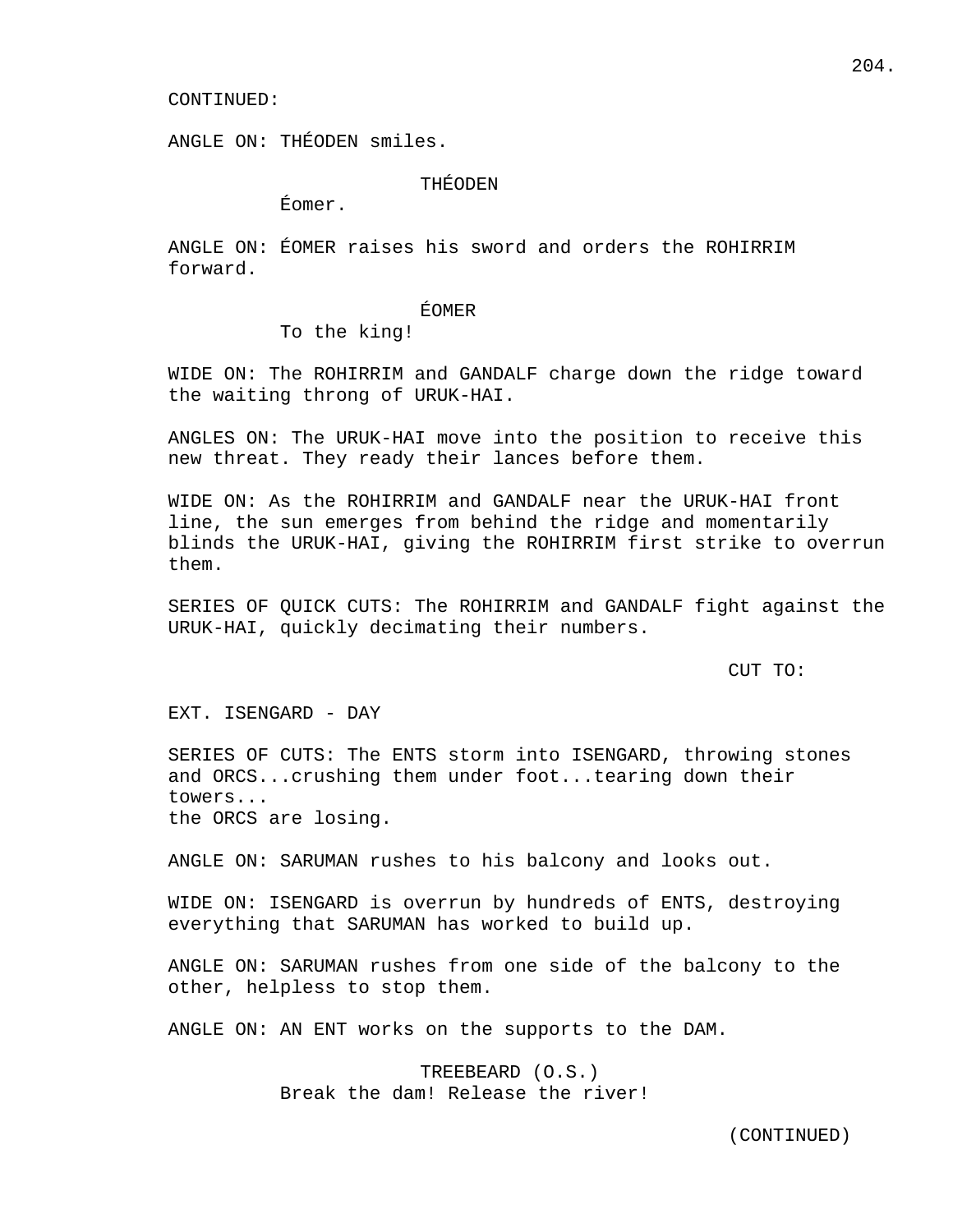The ENT succeeds in breaking the supports...water breaks through the cracks until...THE DAM SHATTERS...ORCS fall to their deaths in the rushing torrents...

CLOSE ON: SARUMAN looks on in horror as the freed RIVER ISEN flows down the mountain and into ISENGARD.

ANGLE ON: MERRY and PIPPIN grasp TREEBEARD tightly...TREEBEARD stands proud of his destruction.

#### MERRY

# Pippin! Hold on!

WIDE ON: The ORCS run for their lives before the flood...the ENTS brace themselves.

ANGLE ON: TREEBEARD braces himself.

# **TREEBEARD** Hold on little Hobbits!

WIDE ON: The water hits the ENTS full force, but they are unmoved...the water flushes the running ORCS and their constructs over the edge of the ISENGARD caverns...

ANGLE ON: ORCS working in the depths of the caverns.

PAN UP TO: Water floods in on top of them...

ANGLES ON: The ORCS in the CAVERNS run hopelessly from the flood...the water destroys their bridges...forges... everything...

WIDE ON: The RIVER floods all of ISENGARD destroying everything and washing it into the caverns...only the ENTS escape untouched.

EXT. OSGILIATH - DAY

ANGLE ON: FRODO, in some kind of trance, walks slowly away from the safe corner. SAM tries to speak to him as he passes.

SAM What are you doing?

FRODO pays him no attention.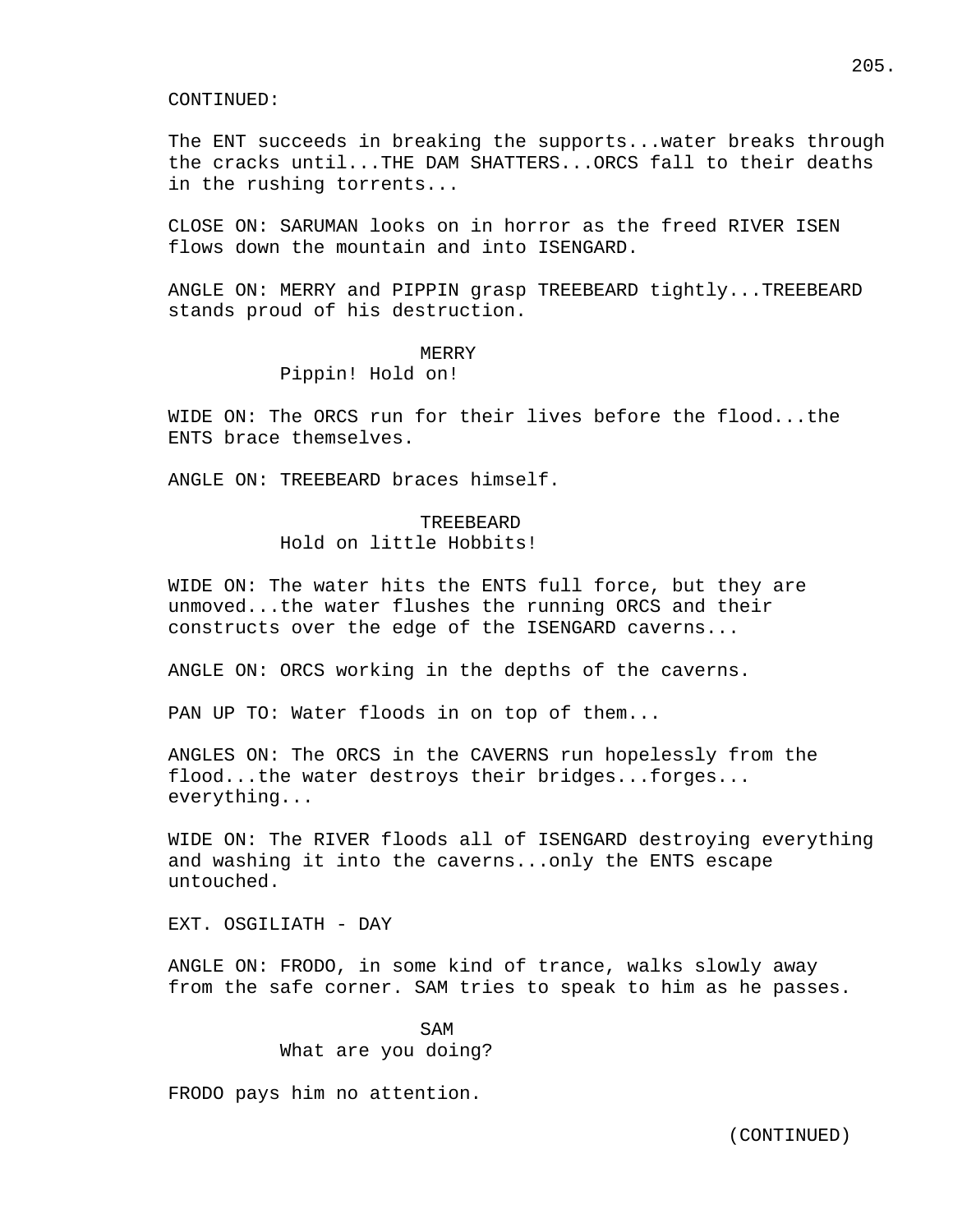ANGLE ON: THE NAZGÛL on his FELLBEAST flies over the city, looking for his prey...FRODO walks out of the tower of safety and through the rushing throngs of SOLDIERS...SAM rushes to the door of the tower, panicked.

# SAM (CONT'D) Where are you going?!

SLOW MOTION: FRODO stands atop a high wall...before him, the FELLBEAST flies into view...FRODO raises the RING.

CLOSE ON: The RING in FRODO'S fingers.

ANGLE ON: FARAMIR spots FRODO across OSGILIATH.

WIDE ON: FRODO stands atop the wall...the NAZGÛL flies over him...ready to strike.

ANGLE ON: SAM runs up the stairs, screaming silently.

CLOSE ON: FRODO closes the RING in on his finger.

ANGLE ON: SAM tackles FRODO and wrestles the RING away from his finger...They fall to the ground just as the FELLBEAST closes its massive claws around the spot where FRODO was standing only moments before.

ANGLE ON: FARAMIR fires an arrows into the side of the FELLBEAST...the FELLBEAST screams and flies away.

ANGLE ON: SAM and FRODO roll down the stairs and off the edge...coming to a dead stop on the ground below. FRODO rolls on top of SAM, pinning him to the ground.

CLOSE ON: FRODO draws STING and holds it at SAM'S neck...anger and distrust etched on his face.

ANGLE ON: SAM looks at the blade with fear...tears runs down his face.

> SAM (CONT'D) It's me. It's your Sam. Don't you know your Sam?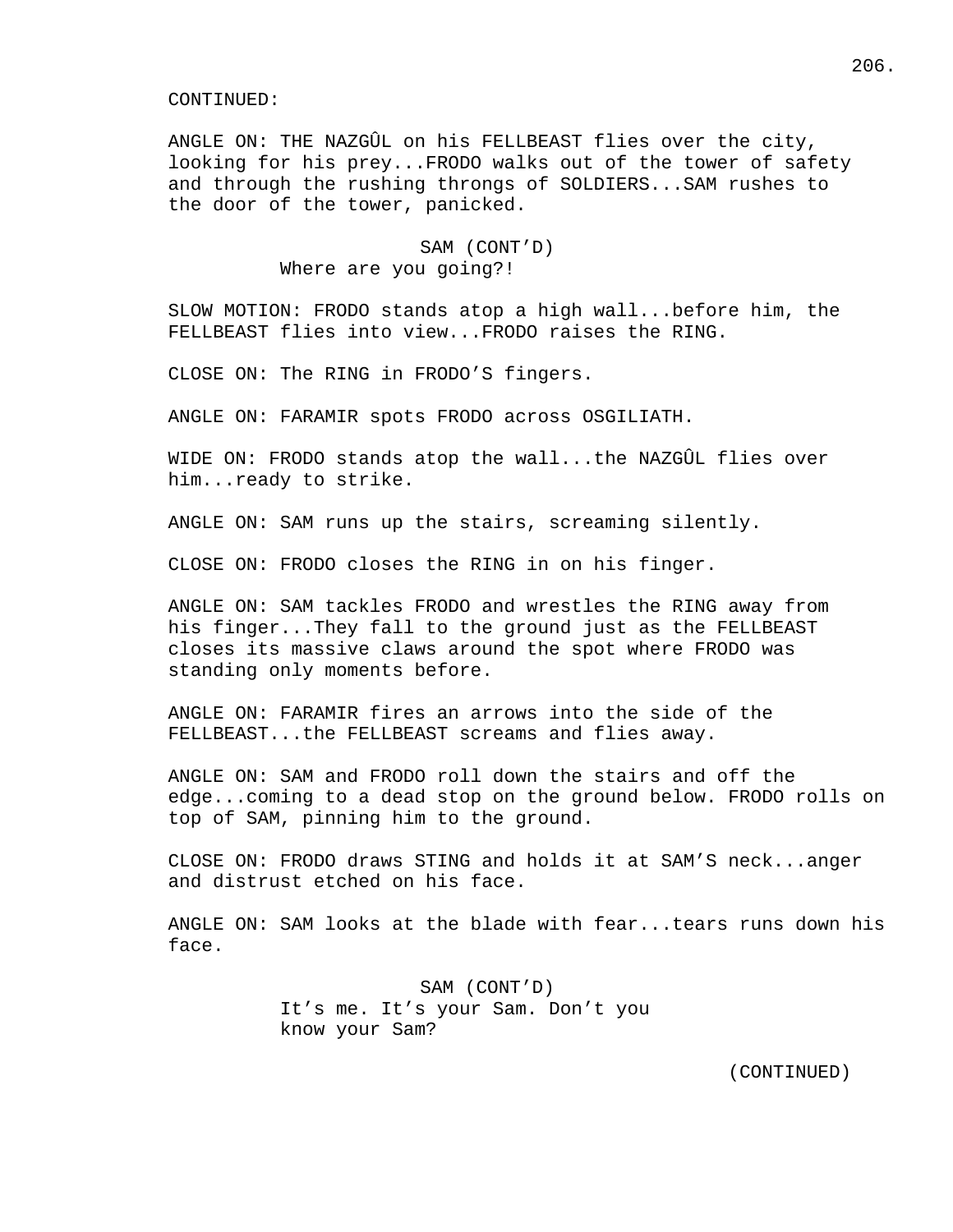CONTINUED: (2)

CLOSE ON: FRODO'S MADNESS fades into shock and confusion. FRODO backs away from SAM and slumps against a wall...STING CLATTERS to the ground.

ANGLE ON: SAM touches his neck lightly and pulls himself up. He looks at FRODO...FRODO stares at the ground and shakes his head in shock.

FRODO

 (slowly) I can't do this, Sam.

SAM (sadly) I know. It's all wrong. By rights we shouldn't even be here.

SAM stumbles to his feet and leans against a wall.

SAM (CONT'D)

But we are.

WIDE ON: Over the ruined OSGILIATH, the FELLBEAST continues to circle.

ANGLE ON: SAM keeps watching the terrible scene, and speaks absently.

SAM (CONT'D)

 It's like in the great stories, Mr. Frodo. The ones that really mattered. Full of darkness and danger they were. And sometimes you didn't want to know the end. Because how could the end be happy?

ANGLE ON: FRODO panting against the wall.

EXT. HELM'S DEEP - DAY

The ROHIRRIM decimate the retreating URUK-HAI.

 SAM (V.O.) (CONT'D) How could the world go back to the way it was when so much bad had happened?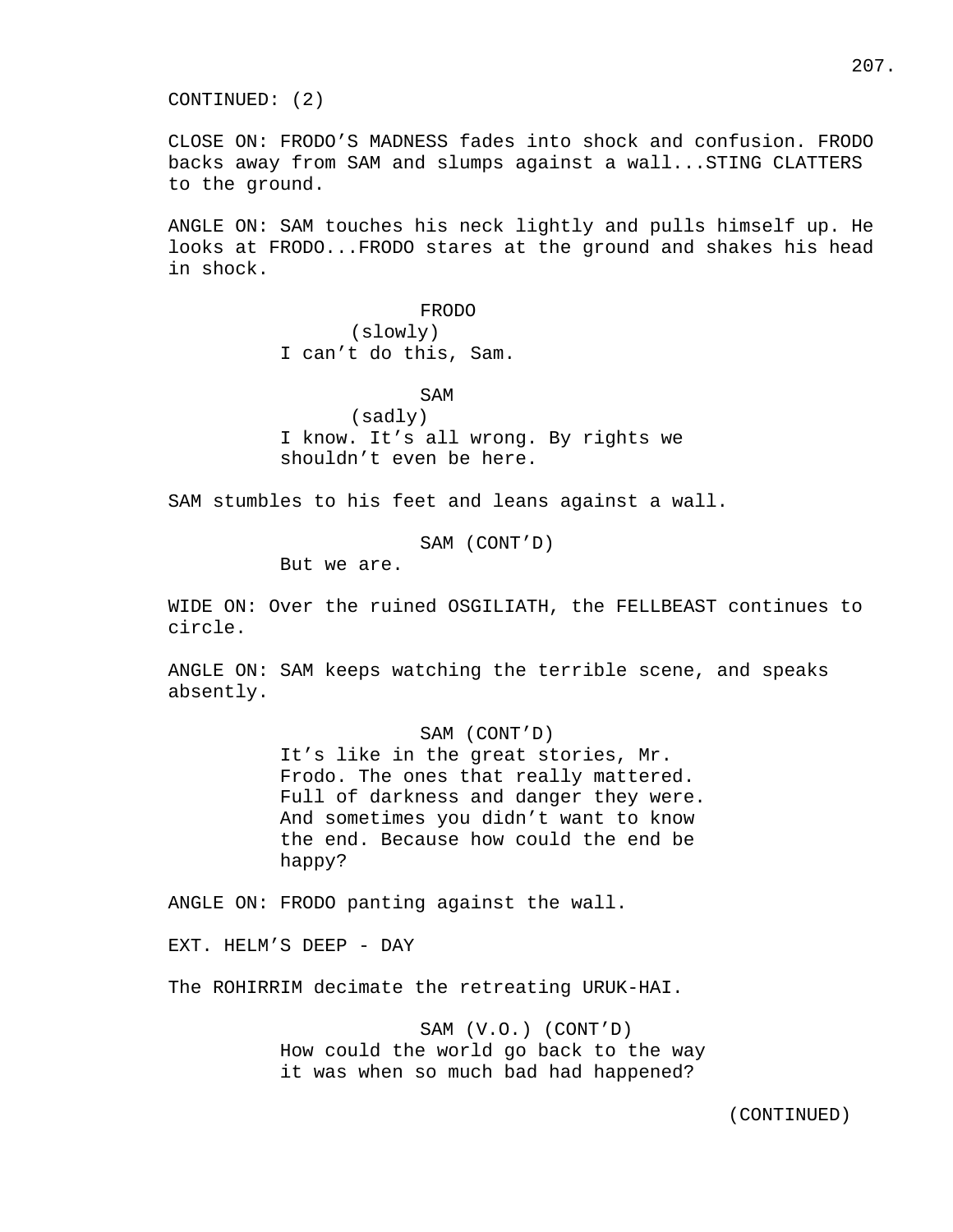ANGLE ON: THÉODEN shouts proudly atop his horse.

 THÉODEN Victory! We have victory!

ANGLE ON: GANDALF watches the URUK-HAI run, smiling.

 SAM (V.O.) But in the end, it's only a passing thing, this shadow.

ANGLE ON: ARAGORN looks up with relief...the battle is over.

EXT. ISENGARD - DAY

WIDE ON: The waters continue flowing over ISENGARD destroying all the evil that grew there...the ENTS chase the ORCS into the pits...

> SAM (V.O.) (CONT'D) Even darkness must pass. A new day will come.

ANGLE ON: MERRY and PIPPIN watch the goings-on with wonder riding atop TREEBEARD.

> SAM (V.O.) (CONT'D) And when the sun shines it will shine out the clearer.

ANGLE ON: The ENTS stands tall in the flowing water.

 SAM (V.O.) (CONT'D) Those were the stories that stayed with you...

ANGLE ON: SARUMAN, trapped in ORTHANC...slowly, he backs away from the edge of his balcony, and closes the doors to ORTHANC.

> SAM (V.O.) (CONT'D) ...that meant something. Even if you were too small to understand why.

HIGH WIDE ON: The waters completely flood the RING OF ISENGARD...to the very edges...wiping out everything SARUMAN had done...preparing the land for a renewal.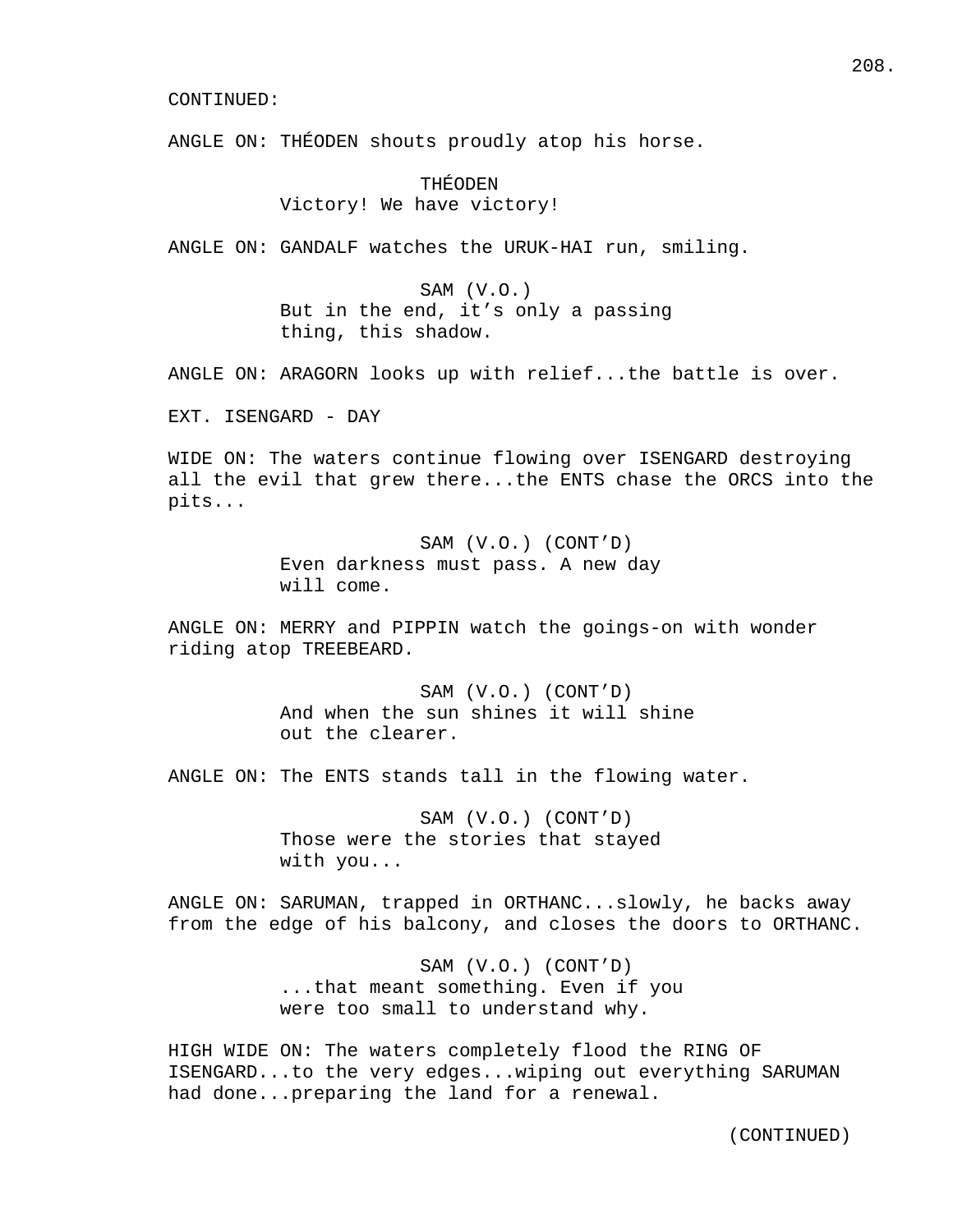SAM (V.O.) (CONT'D) But I think, Mr. Frodo, I do understand. I know now.

EXT. OSGILIATH - DAY

ANGLE ON: SAM stands overlooking OSGILIATH.

 SAM (CONT'D) Folk in those stories had lots of chances of turning back only they didn't. They kept going because they were holding on to something.

 FRODO (skeptically) What are we holding on to, Sam?

SAM looks at FRODO...SAM walks over and lifts FRODO to his feet.

SAM

 (resolute) There's some good in this world, Mr. Frodo. And it's worth fighting for.

CLOSE ON: FRODO is moved by SAM'S determination. He smiles grimly.

ANGLE ON: FARAMIR approaches them. SAM stiffens at his approach. He kneels to their level.

FARAMIR

 I think at last we understand one another, Frodo Baggins.

MADRIL APPROACHES FROM BEHIND FARAMIR. FARAMIR stands to face him.

MADRIL.

 You know the laws of our country, the laws of your father. If you let them go, your life will be forfeit.

CLOSE ON: FARAMIR looks at MADRIL, unwavering.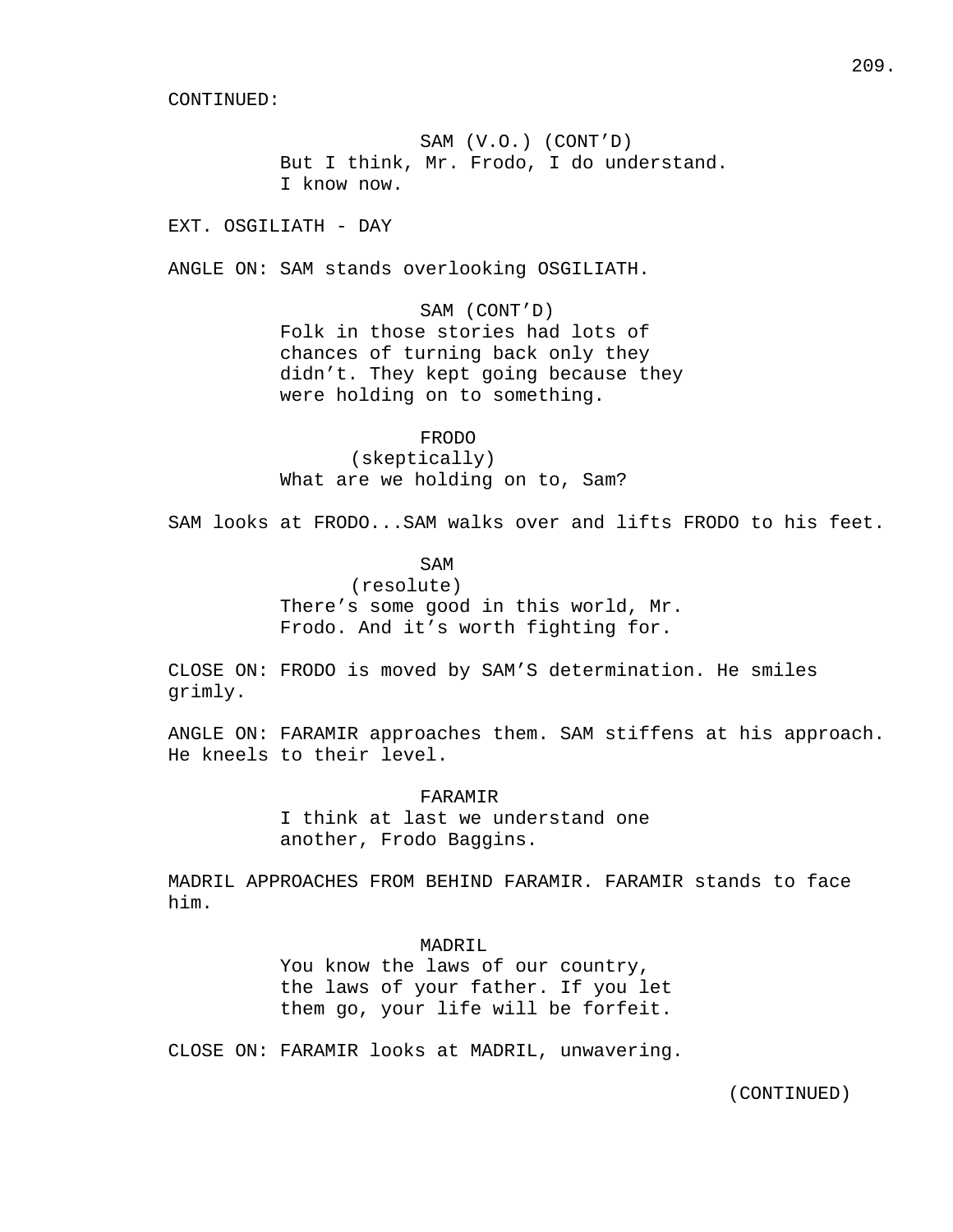## FARAMIR

Then it is forfeit. Release them.

ANGLE ON: FRODO looks at FARAMIR with gratitude...SAM shakes a RANGER'S hand from his shoulder.

EXT. PLAINS OF ROHAN - DAY

WIDE ON: The fleeing URUK-HAI run from HELM'S DEEP over a ridge into the PLAINS...standing on the other side of the ridge is a large forest. The URUK-HAI run directly for it.

ANGLE ON: THÉODEN, ARAGORN, ÉOMER, and the rest of the ROHIRRIM ride to the top of the ridge and stop.

> ÉOMER Stay out of the forest! Keep away from the trees!

ANGLE ON: ÉOMER looks with fear at the forest that has sprung up.

ANGLE ON: Inside the forest, the URUK-HAI charge between the trunks mindlessly.

WIDE ON: The DEFENDERS OF ROHAN watch silently from atop the ridge as the last of the URUK-HAI runs in. Suddenly, the trees move. Scream emit from with the forest...

ANGLES ON: the DEFENDERS look on in fear and surprise as the forest eliminates the last of their enemies.

EXT. HELM'S DEEP HALL - DAY

ÉOWYN and the other WOMEN and CHILDREN emerge. ARAGORN climbs the steps to meet ÉOWYN at their summit. She looks upon him with delight and holds him.

EXT. HELM'S DEEP BATTLEMENTS - DAY

SOLDIERS pile the bodies of the dead URUK-HAI.

ANGLE ON: LEGOLAS walks through the carnage and spots GIMLI, smoking his pipe. He stops, stroking his bow.

210.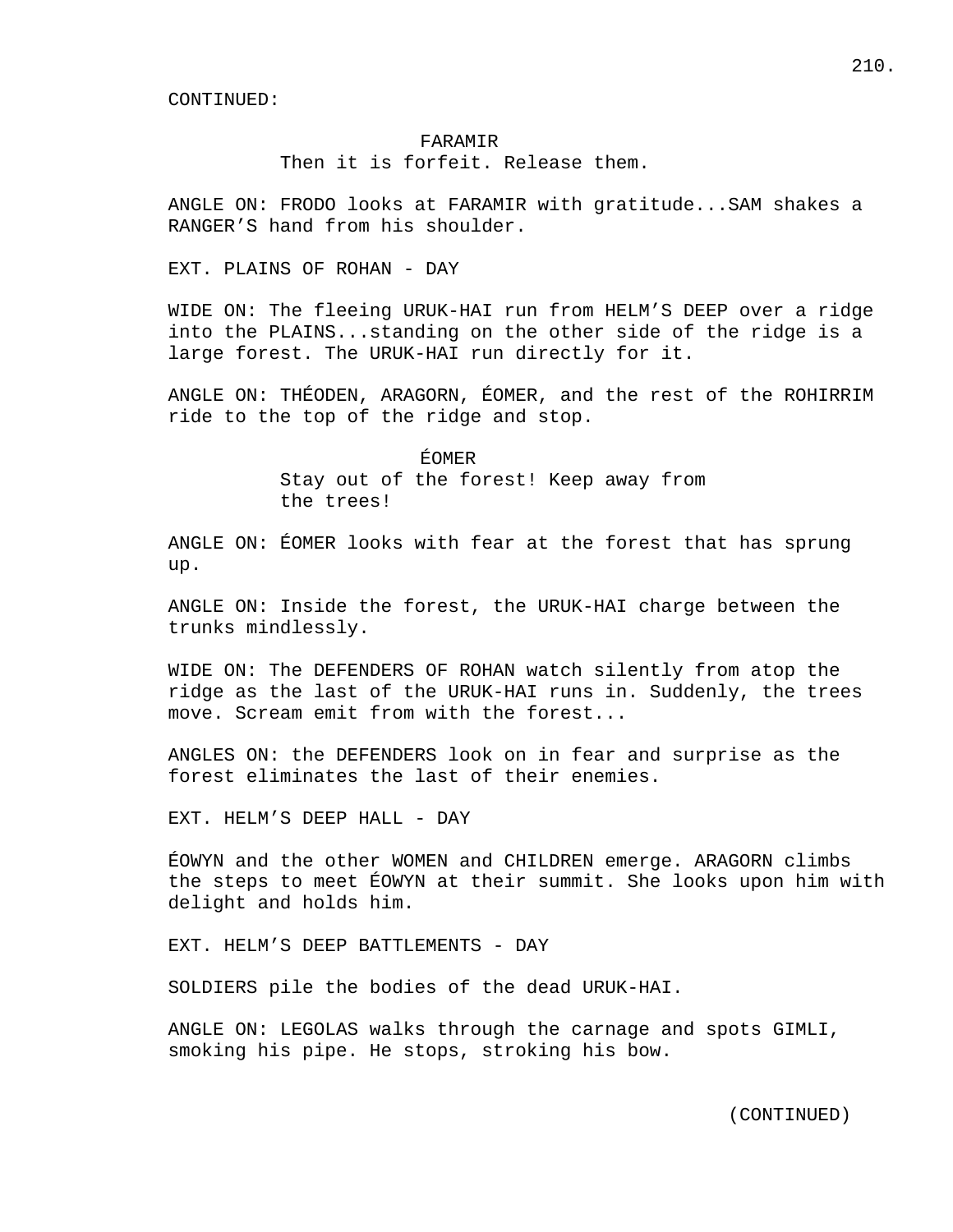## LEGOLAS

Final count...42.

# GIMLI

 (mock admiration) Forty-two? That's not bad for a pointy-eared Elvish princeling. I myself am sitting pretty on 43.

ANGLE ON: LEGOLAS' face drops...suddenly, he fires an arrow at the URUK that GIMLI sits upon.

LEGOLAS

Forty-three.

 GIMLI He was already dead.

 LEGOLAS He was twitching.

GIMLI

 He was twitching because he's got my axe buried in his nervous system.

GIMLI demonstrates by working the axe in the URUK'S head. The hands and feet twitch as he does.

EXT. ISENGARD - DAY

MERRY and PIPPIN stand waist-deep in the water.

 MERRY He doesn't look too happy, does he?

# PIPPIN

Not too happy at all, Merry.

ANGLE ON: SARUMAN and WORMTONGUE look hopelessly down from their prison.

ANGLE ON: MERRY and PIPPIN watching them near the outer wall.

 MERRY Still, I suppose the view would be quite nice from up there.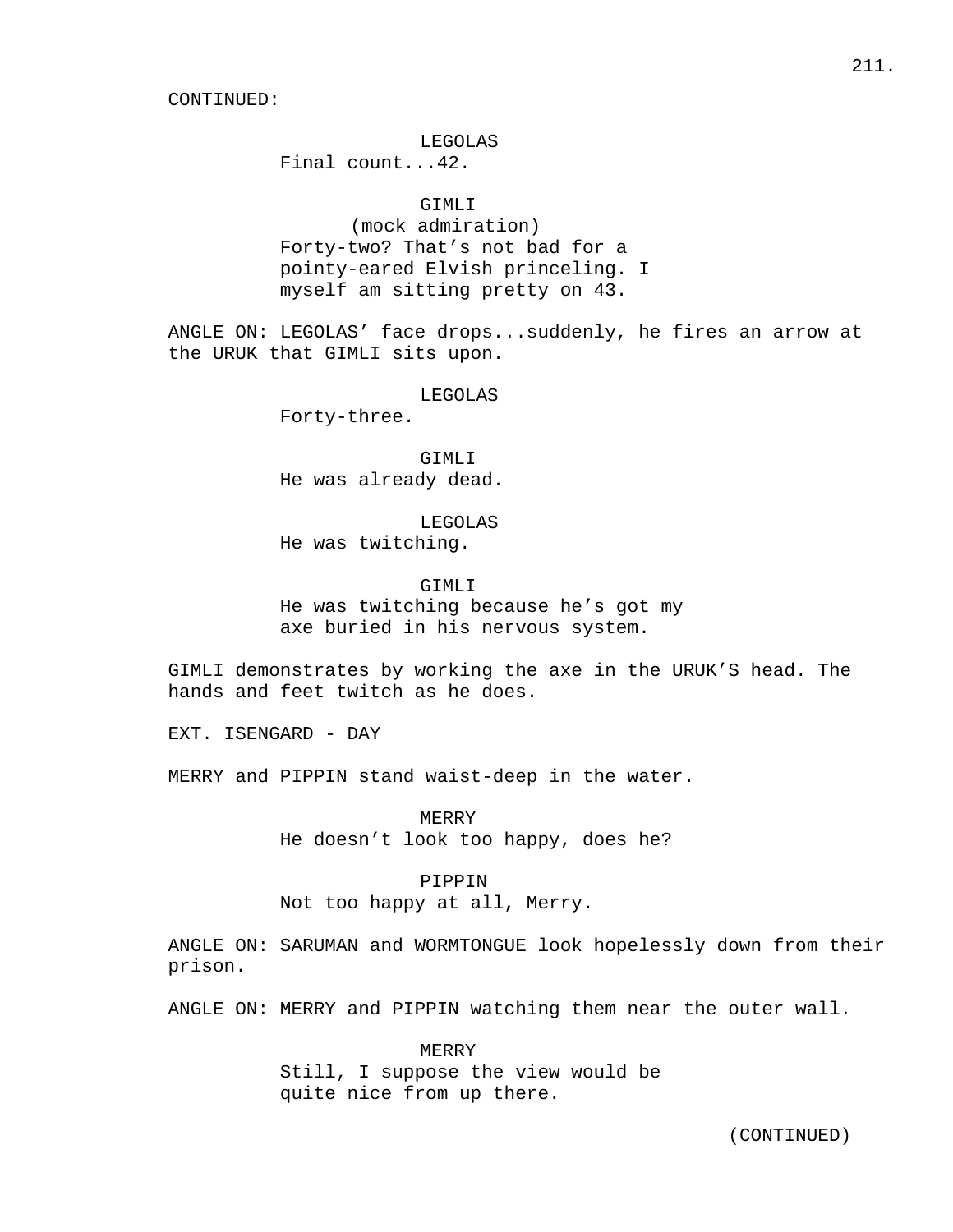## PIPPIN

 Oh, yes, it's a quality establishment. I hear the staff are very good.

MERRY holds his hand out from his head, measuring his height against PIPPIN'S. PIPPIN catches this out of the corner of his eye. MERRY pretends to be playing with his hair.

> PIPPIN What are you doing?

**MERRY**  Nothing. The world's back to normal, that's all.

 PIPPIN No, it isn't. I'm starving.

MERRY picks up a floating basket and tosses out its contents.

#### MERRY

 Good luck trying to find something decent to eat around here. Probably dead rats and moldy bread.

PIPPIN picks up a floating apple. He looks to the sky for a moment trying to figure out where it came from. Suddenly, he sees another....and another...

MERRY sees what is happening. They follow the trail of apples until they find a turkey...and then a basket of apples...and then...

JACKPOT! The HOBBITS look with rapt anticipation at the food storehouse in the WALL OF ISENGARD.

> MERRY (CONT'D) Saruman's storeroom!

CLOSE ON: TWO BARRELS LABELED FROM THE SOUTHFARTHING OF THE SHIRE!

ANGLE ON: MERRY and PIPPIN look with reverent awe on the barrels.

> PIPPIN I don't believe it.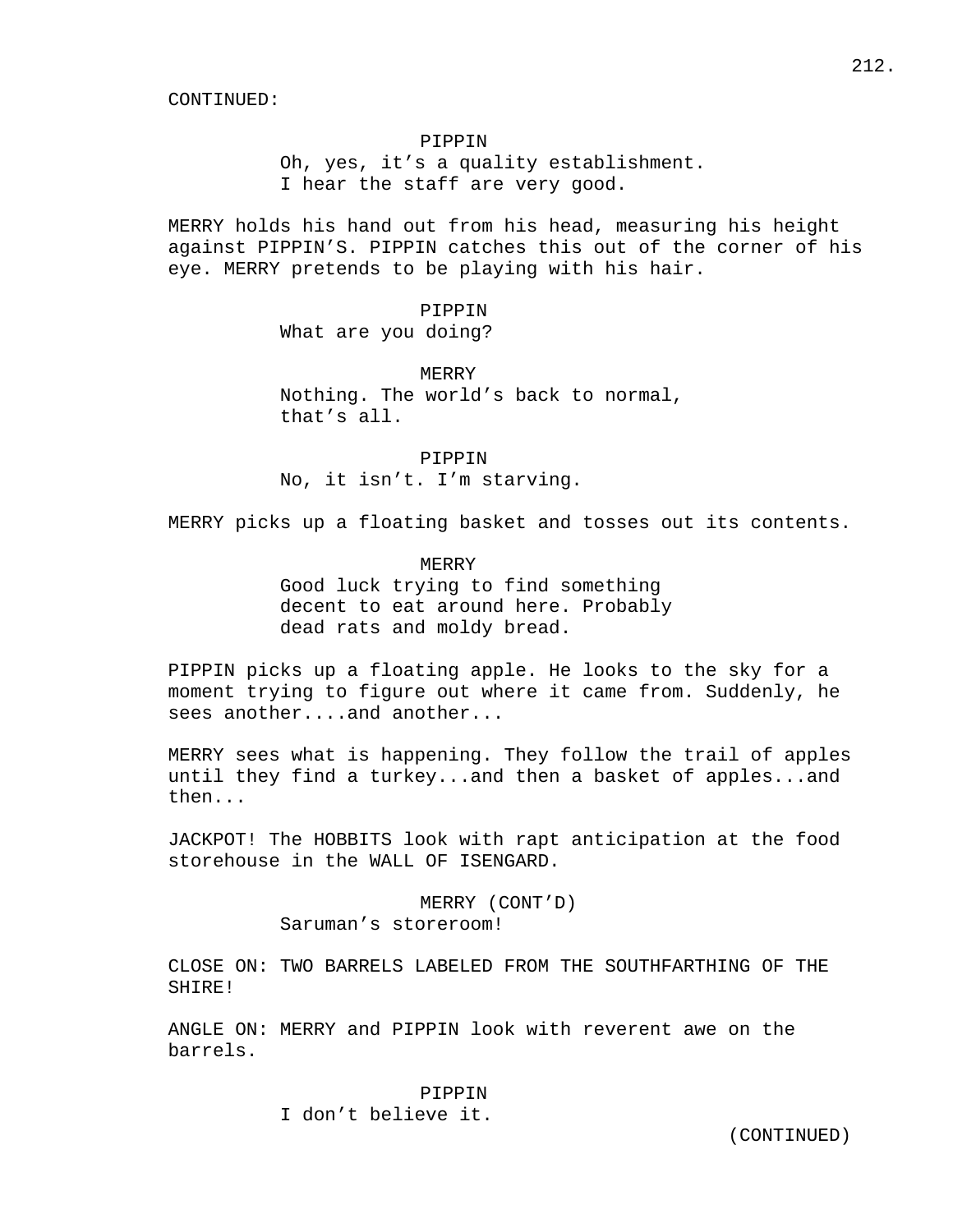CONTINUED: (2)

#### MERRY

It can't be.

ANGLE ON: They crack open the top of one of the barrels.

MERRY (CONT'D)

It is!

PIPPIN

Longbottom Leaf.

MERRY takes a huge sniff of it.

MERRY

 (with pleasure) The finest pipe-weed in South Farthing.

PIPPIN

It's perfect. One barrel each.

PIPPIN suddenly stops.

 PIPPIN (CONT'D) Wait. Do you think we should share it with Treebeard?

MERRY

 Share it? (shaking his head) No. No. Dead plant and all that. Don't think he'd understand.

He leans into PIPPIN.

 MERRY (CONT'D) (quietly) Could be a distant relative.

PIPPIN smiles.

 PIPPIN I get it. Don't be hasty.

MERRY whips out his pipe.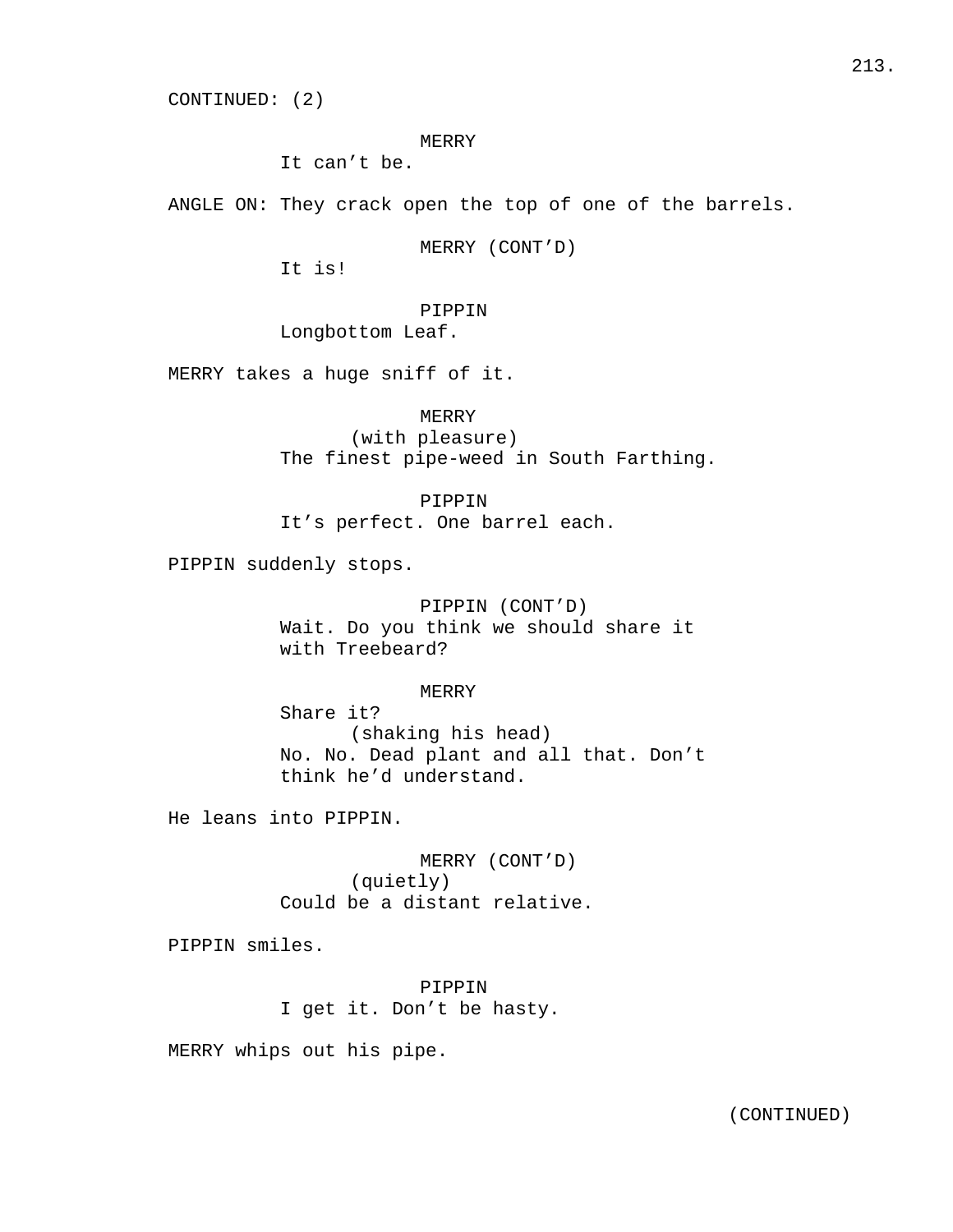CONTINUED: (3)

MERRY

 Exactly. (deeply) Bah-hrum.

MERRY and PIPPIN laugh.

ANGLE ON: TREEBEARD passes close to the storeroom. He hears the laughing and looks in on them.

CUT TO:

EXT. OSGILIATH - DAY

FARAMIR leads FRODO, SAM, and GOLLUM through the turmoil to a water logged tunnel.

FARAMIR

 This is the old sewer. Runs right under the river through to the edge of the city. You'll find cover in the woods there.

ANGLE ON: FRODO and SAM look at him gratefully.

SAM

 Captain Faramir...you have shown your quality, sir.

ANGLE ON: FARAMIR stands back, surprised at SAM'S words.

 SAM (CONT'D) The very highest.

#### FARAMIR

 The Shire must really be a great realm, Master Gamgee, where gardeners are held in high honor.

ANGLE ON: SAM looks away, embarrassed. FARAMIR smiles.

 FARAMIR (CONT'D) What road will you take once you reach the woods?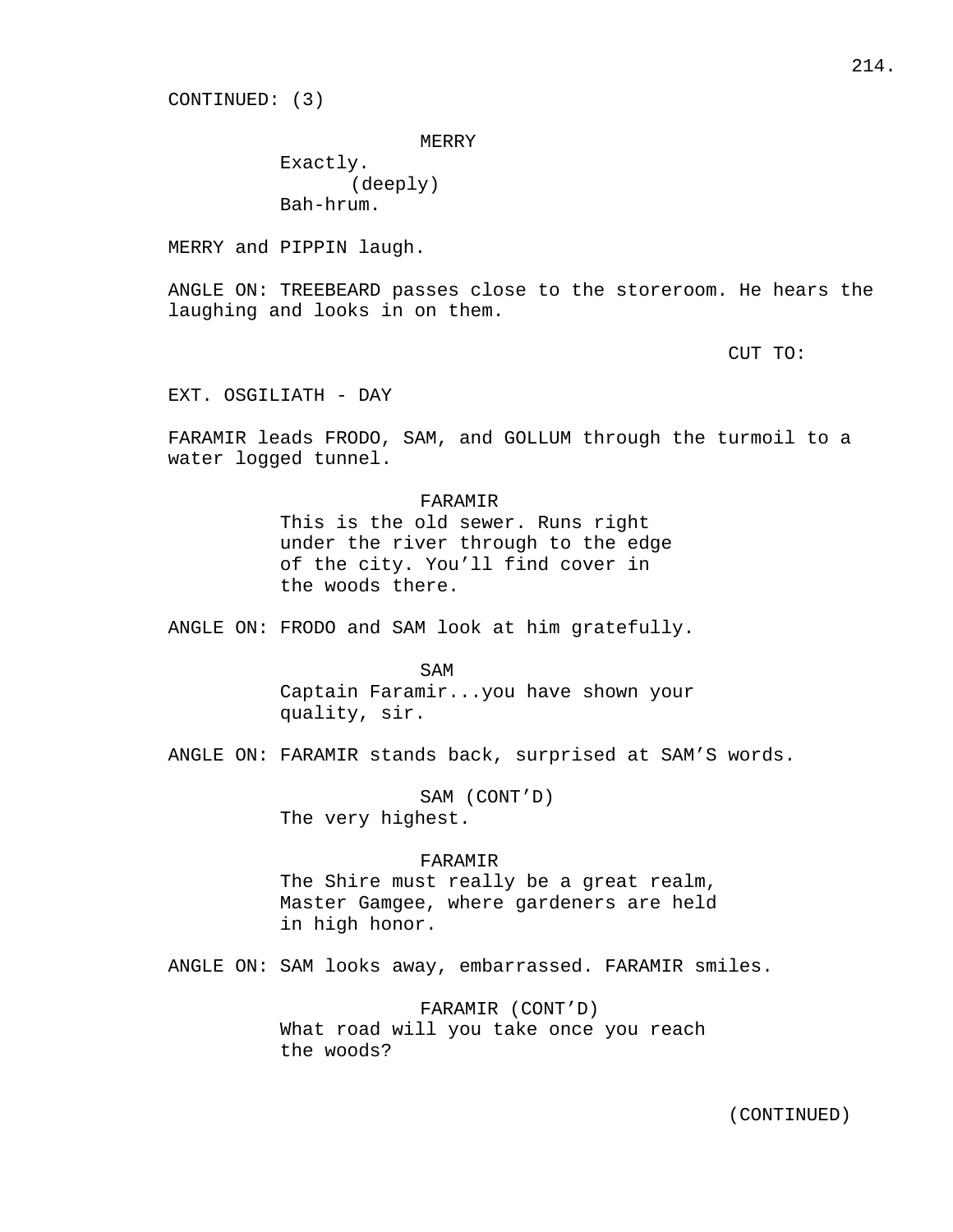#### FRODO

 Gollum says there's a path near Minas Morgul that climbs up into the mountains.

FARAMIR looks surprised. GOLLUM tries to slink away.

#### FARAMIR

Cirith Ungol?

FARAMIR snatches GOLLUM up by the neck and holds him against the wall.

> FARAMIR (CONT'D) Is that its name?

#### GOLLUM

No. No!

FARAMIR tightens his grip.

GOLLUM (CONT'D)

Yes.

FARAMIR turns to FRODO desperately.

FARAMIR

 Frodo, they say a dark terror dwells in the passes above Minas Morgul. You cannot go that way.

ANGLE ON: FRODO, rapt with indecision.

# GOLLUM

 It is the only way. Master says we must go to Mordor, so we must try.

FARAMIR looks to FRODO, seemingly desperate to talk him out of it. FRODO looks resolute again.

#### FRODO

I must.

FARAMIR throws GOLLUM down. He stands before FRODO and SAM.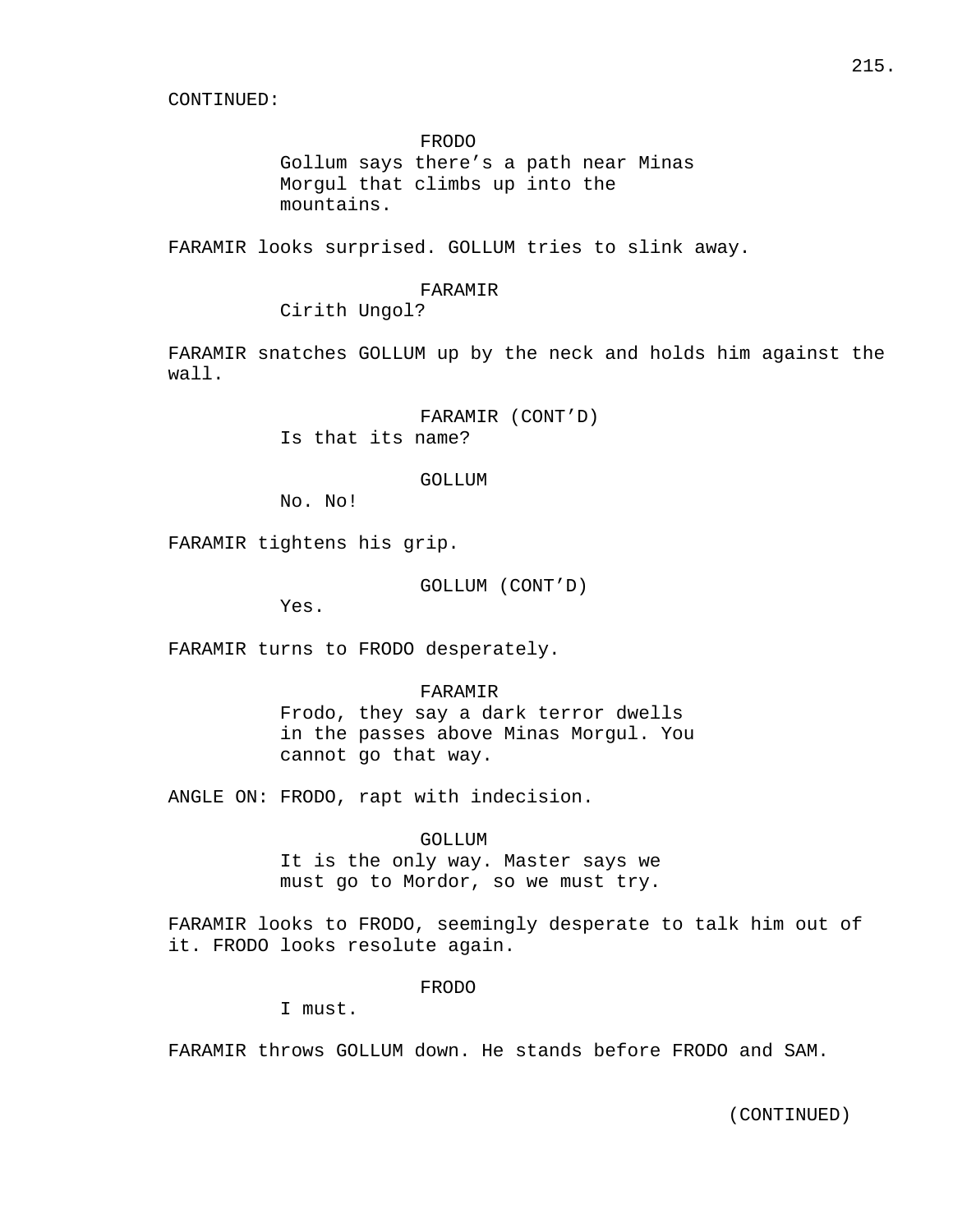CONTINUED: (2)

# FARAMIR

 Go, Frodo. Go with the goodwill of all Men.

ANGLE ON: FRODO looks at FARAMIR, touched by his sincerity.

## FRODO

Thank you.

FRODO starts off into the sewer...SAM follows.

ANGLE ON: GOLLUM starts to slink to the sewer...FARAMIR grabs him up by the neck again, pinning him against the wall.

CLOSE ON: FARAMIR looks at GOLLUM intently.

## FARAMIR

 May death find you quickly if you bring them to harm.

GOLLUM doesn't respond. FARAMIR throws him into the tunnel. GOLLUM slinks away, with a final, scathing glance to FARAMIR.

INT. OSGILIATH SEWER TUNNEL - DAY

FRODO and SAM walk easily through the tunnel. GOLLUM limps behind them.

FRODO

Come on, keep up.

ANGLE ON: GOLLUM slumps to the ground, in pain. SAM stops.

SAM

 Mr. Frodo didn't mean for them Rangers to hurt you. You know that, don't you? He was trying to save you, see?

ANGLE ON: GOLLUM looks up to SAM in wonder.

## GOLLUM

Save me?

SAM So there's no hard feelings. Forgive and forget.

216.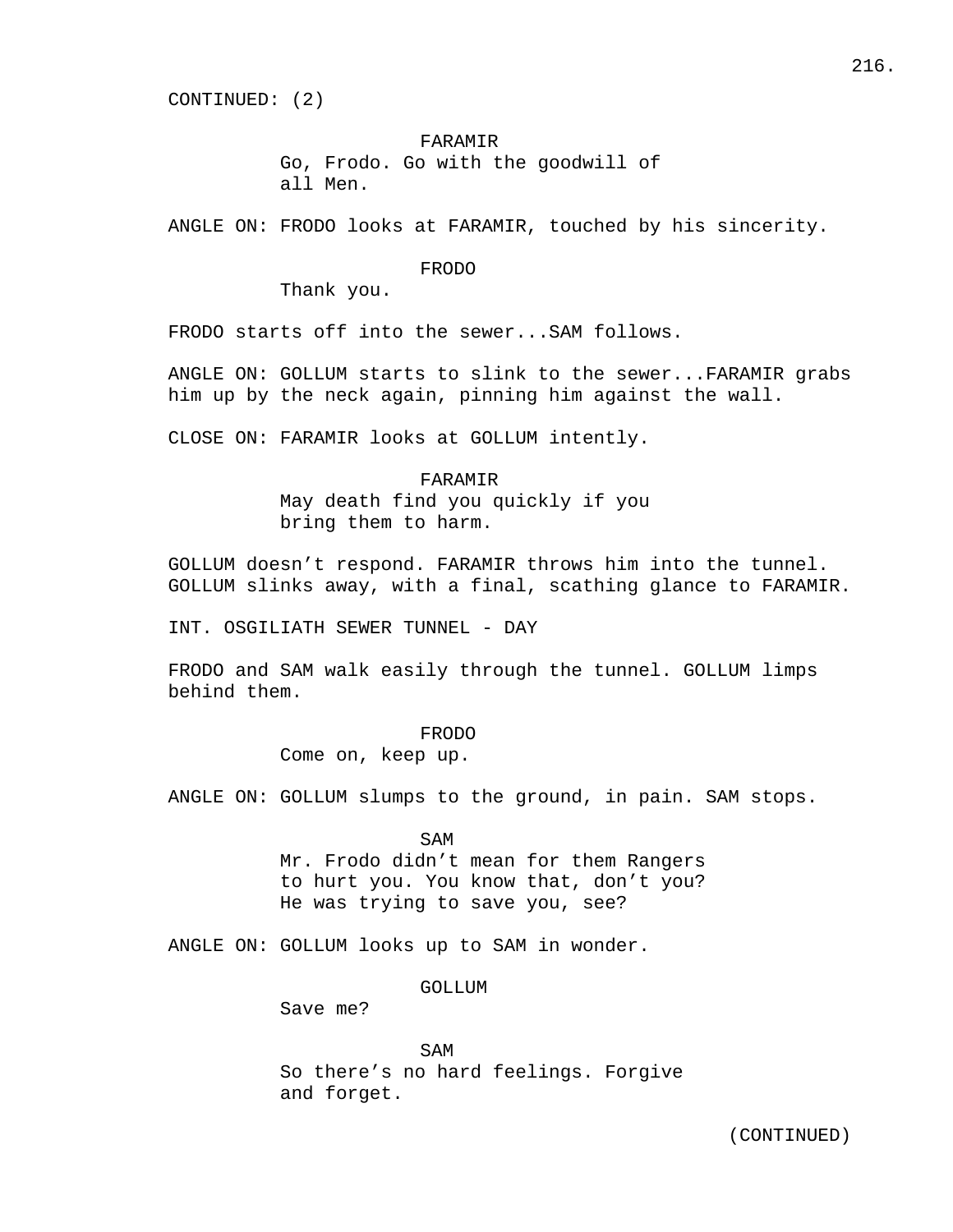GOLLUM (shaking his head) No, no, no hard feelings. (coughing) Gollum, Gollum. Yes, master.

SAM steps back for GOLLUM to pass.

WIDE ON: GOLLUM crawls into the culvert, following FRODO. SAM stands back and waits for him to wriggle his way in.

> GOLLUM (CONT'D) Nice Hobbits.

SAM Very decent of you. Very decent, indeed, Gollum.

CUT TO:

EXT. PLAINS OF ROHAN - DAY

GANDALF, ARAGORN, LEGOLAS, GIMLI, THÉODEN, and ÉOMER ride to the top of the rise in front of HELM'S DEEP, looking off into the distance.

> GANDALF Sauron's wrath will be terrible, his retribution swift.

WIDE ON: In the far distance, the skies over MORDOR crackle and the darkness spreads.

ANGLES ON: The others look to GANDALF as he speaks.

 GANDALF (CONT'D) The battle for Helm's Deep is over. The battle for Middle-earth is about to begin. All our hopes now lie with two little Hobbits...

EXT. ITHILIEN - DAY

GOLLUM leads FRODO and SAM through the woods.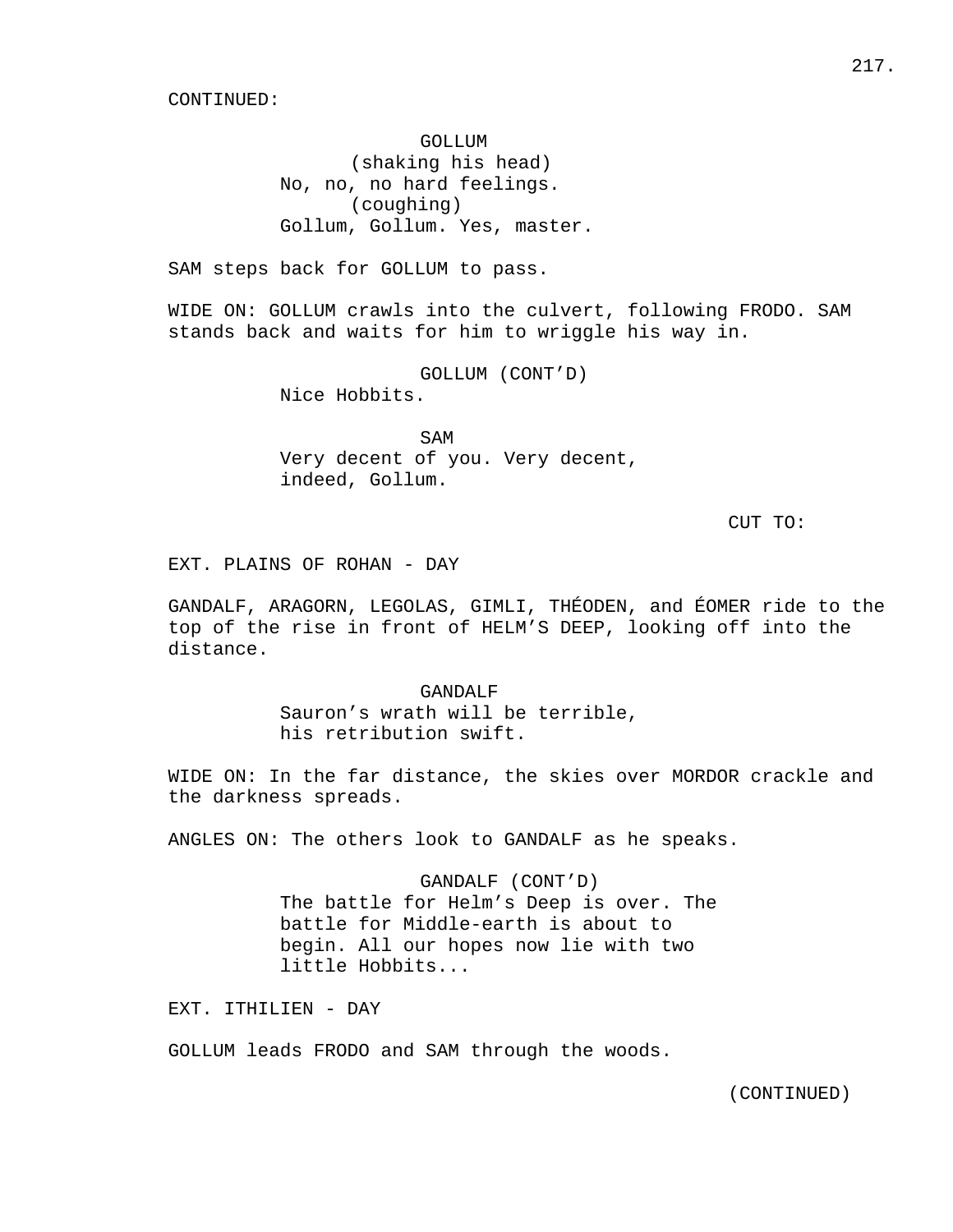GANDALF (V.O.) (CONT'D) ...somewhere in the wilderness.

SAM I wonder if we'll ever be put into songs or tales.

FRODO

What?

# SAM

 I wonder if people will ever say, "Let's hear about Frodo and the Ring." And they'll say "Yes, that's one of my favorite stories. Frodo was really courageous, wasn't he, dad." "Yes, my boy, the most famousest of Hobbits. And that's saying a lot."

FRODO laughs and turns to SAM.

#### FRODO

 Well, you've left out one of the chief characters: "Samwise the Brave." I want to hear more about Sam.

FRODO turns to SAM. SAM smiles sheepishly. FRODO'S smile fades. He stops and turns to SAM, seriously.

> FRODO Frodo wouldn't have got far without Sam.

SAM Now Mr. Frodo, you shouldn't make fun. I was being serious.

# FRODO

 (smiling) So was I.

FRODO walks onward.

CLOSE ON: SAM, dreaming of being a great storybook hero.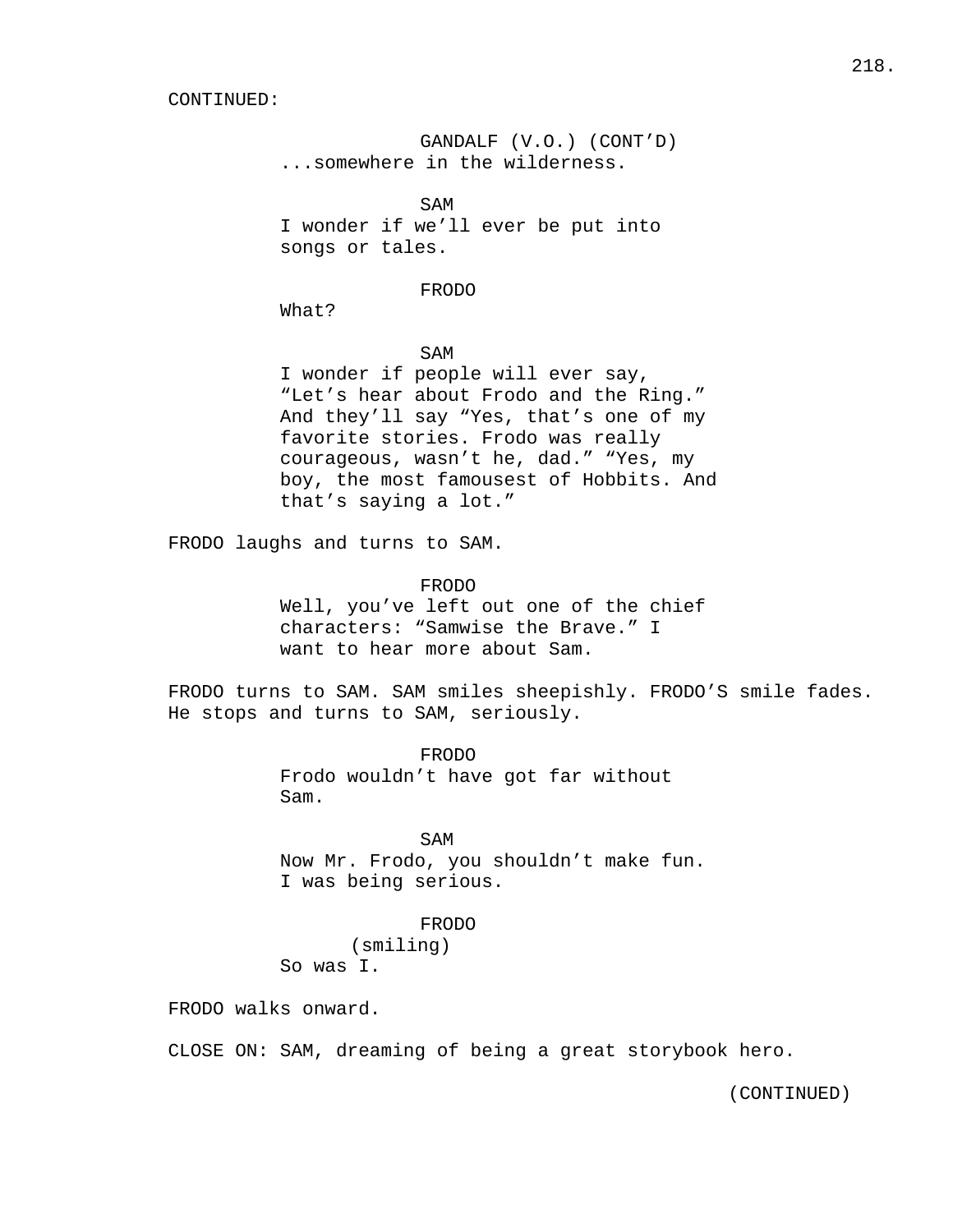CONTINUED: (2)

# SAM

# (dreamily) "Samwise the Brave."

He gives his backpack a heave and follows FRODO.

ANGLE ON: FRODO smiles...The HOBBITS walk through the forest in the distance.

FRODO

Sméagol!

SAM We're not gonna wait for you. Come on!

PAN TO: GOLLUM crawls over a short hill, struggling.

SMÉAGOL

 Master. Master looks after us. Master wouldn't hurt us.

 GOLLUM Master broke his promise.

 SMÉAGOL Don't ask Sméagol. Poor, poor Sméagol.

## GOLLUM

 Master betrayed us. Wicked. Tricksy. False. We ought to wring his filthy little neck. Kill him! Kill him! Kill them both. And then we take the precious and we be the master!

SMÉAGOL runs and hides behind a tree.

 SMÉAGOL But the fat Hobbit, he knows. Eyes always watching.

GOLLUM peeks out from behind the other side of the tree.

 GOLLUM Then we stabs them out. Put out his eyeses and make him crawl.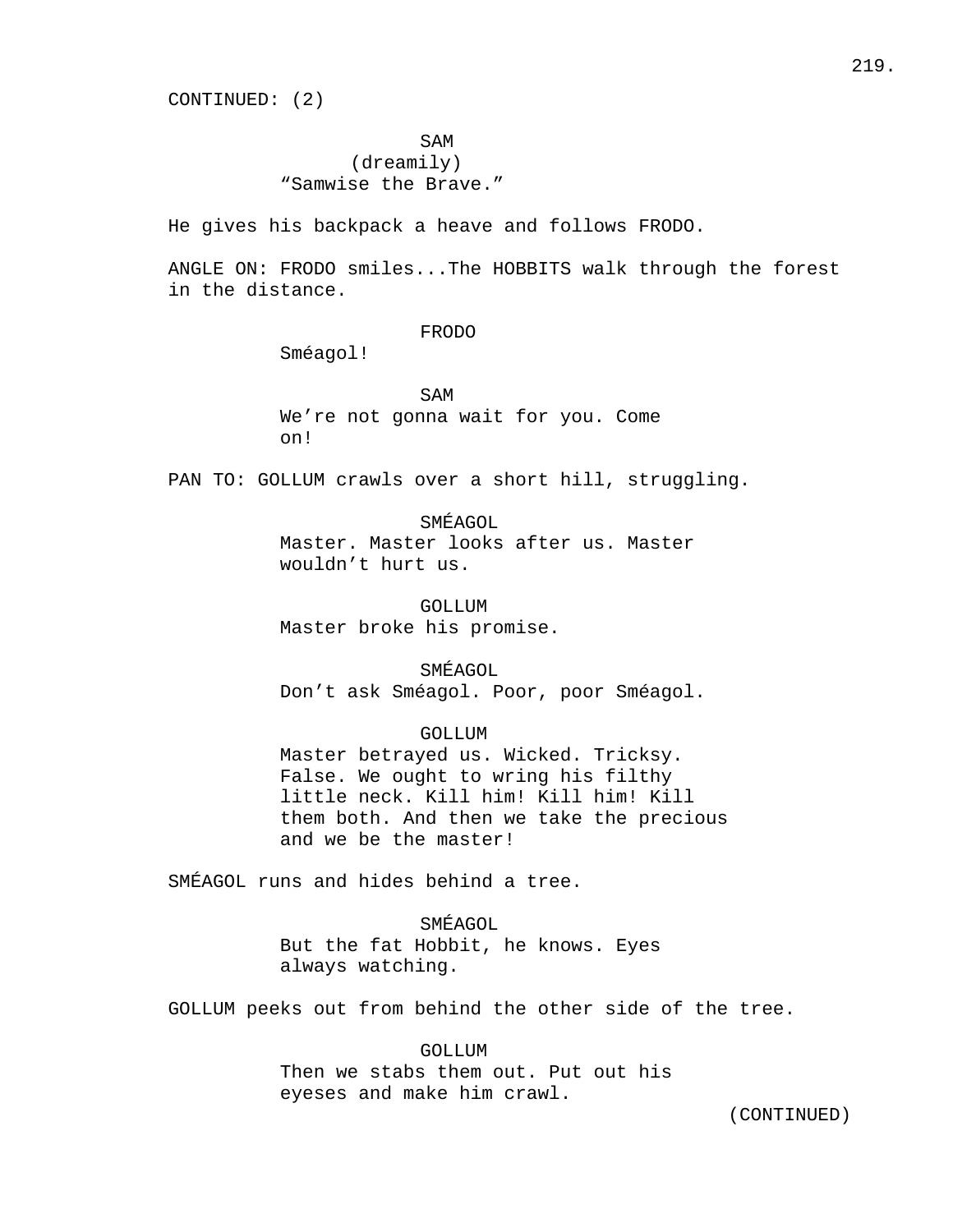CONTINUED: (3)

SMÉAGOL nods eagerly.

SMÉAGOL

Yes! Yes! Yes!

GOLLUM

Kill them both.

SMÉAGOL

Yes! No! No!

He backs away from the tree.

 SMÉAGOL It's too risky. It's too risky.

ANGLE ON: The HOBBITS come over the rise behind GOLLUM.

 SAM Where is he? Where's he gone? Hey, Gollum! Where are you?

FRODO

Sméagol?

 GOLLUM (thoughtfully) We could let her do it.

 SMÉAGOL Yes. She could do it.

 GOLLUM Yes, precious, she could. And then we takes it once they're dead.

 SMÉAGOL Once they're dead.

GOLLUM

Shh.

With a smile, GOLLUM leaps out of hiding.